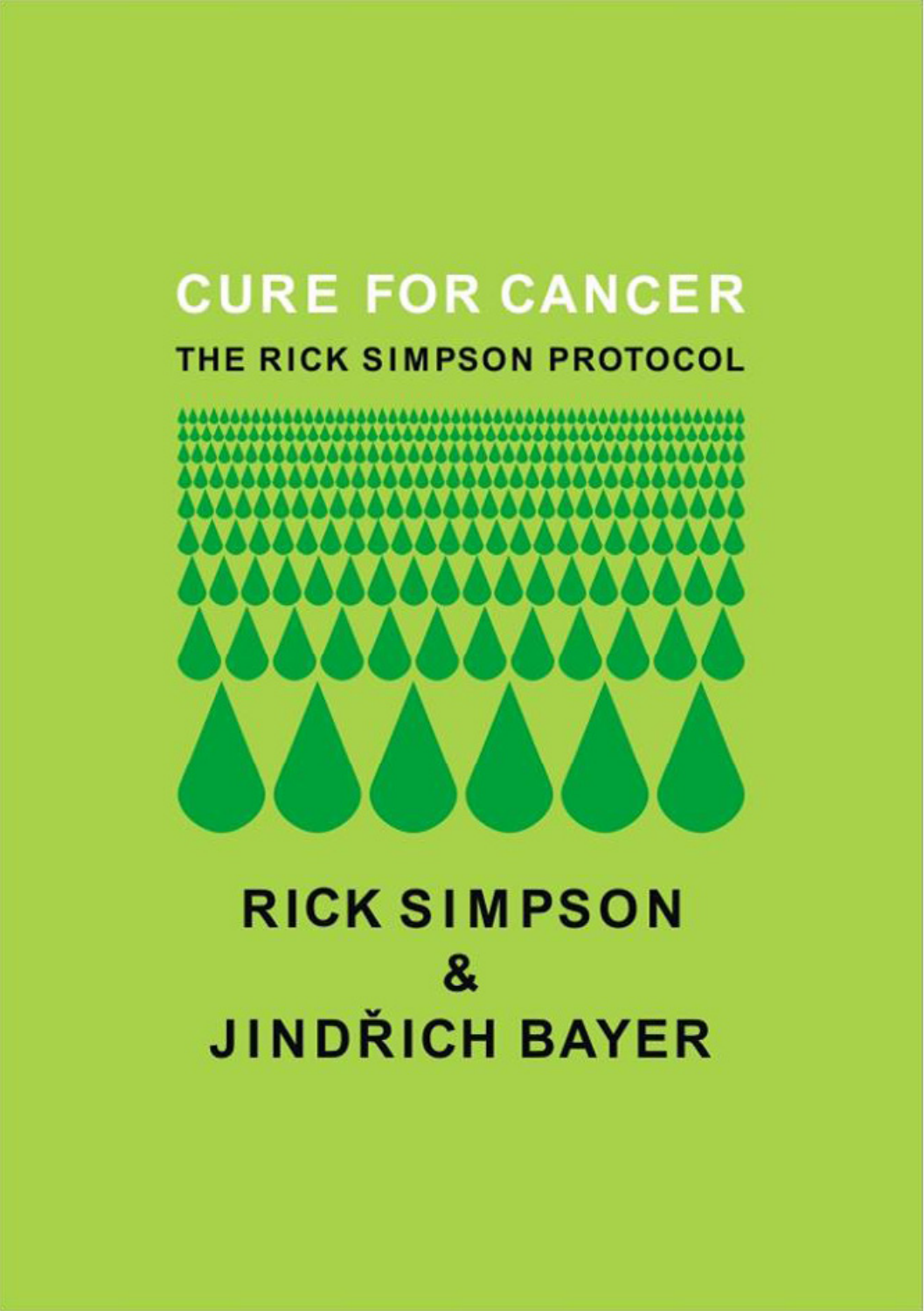# **Cure for Cancer: The Rick Simpson** PROTOCOL

**Rick Simpson & Jindřich Bayer**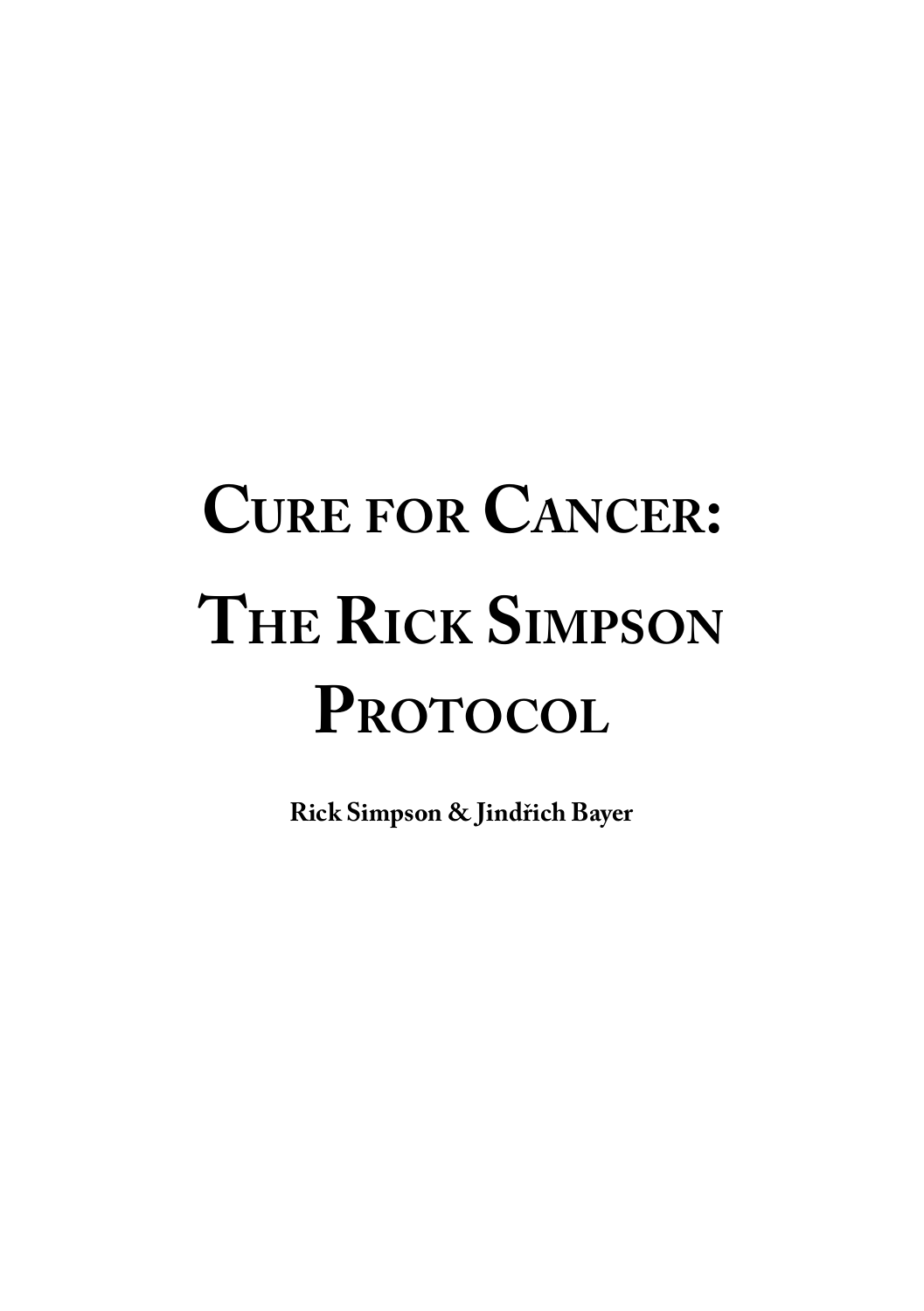#### **First Edition**

#### **Copyright © Jindřich Bayer, March 16, 2013**

**All rights reserved.**

**Jindřich Bayer has asserted his right to be identified as the author in accordance with the Copyright, Designs and Patents Act 1988. All rights reserved. No part of this publication may be reproduced, stored in or introduced into a retrieval system, or transmitted in any form, or by any means (electronic, mechanical, photocopying, recording or otherwise) without the prior written permission of the author Jindřich Bayer.**

**I would like to dedicate what I have contributed to this book to my father and to the memory of my mother, who would still likely be with us today if I knew then what I know now. I only hope this information will prevent other families from going through what ours had to endure.**

**Thank you to the following people for helping me prepare this book for publication:** 

**Jana Koplíková, Leah Killen, Janet Sweeney, Jenn Jackson, Rick Simpson and his family, Christianne Laurette, Chris Harrigan, Marek Piňos, Martin Zeiner, and many others. I would like to deeply thank Lumír Hanuš and Raphael Mechoulam for their support and immense amount of work they have done in the field of cannabis and anandamide research.** 

**Very special thanks to my sister Dita Podhajská, her husband Miroslav Podhajský, and the whole Podhajský and Bayer family.**

**Jindřich Bayer, March 16, 2013** 

**The purpose of this compilation of texts, ideas and opinions from emails and Facebook conversations is to present the current status quo of knowledge regarding the use of cannabis oils/extracts in medicine. All information is presented for educational purposes only, and it is not presented with the intention of promoting the use of dangerous addictive drugs whatsoever, on the contrary. We bear no responsibility for any misuse of the information included in this book. We bear no responsibility for anything that will or might occur in connection with the use of the oil or information found in this book. Treatment results may vary.** 

**Compiled by Jindřich Bayer, www.helpoil.com**

**Book art Vlasta Samohrdová & Jan Pospíšil, www.pospunk.com** 

**Print layout Marek Piňos**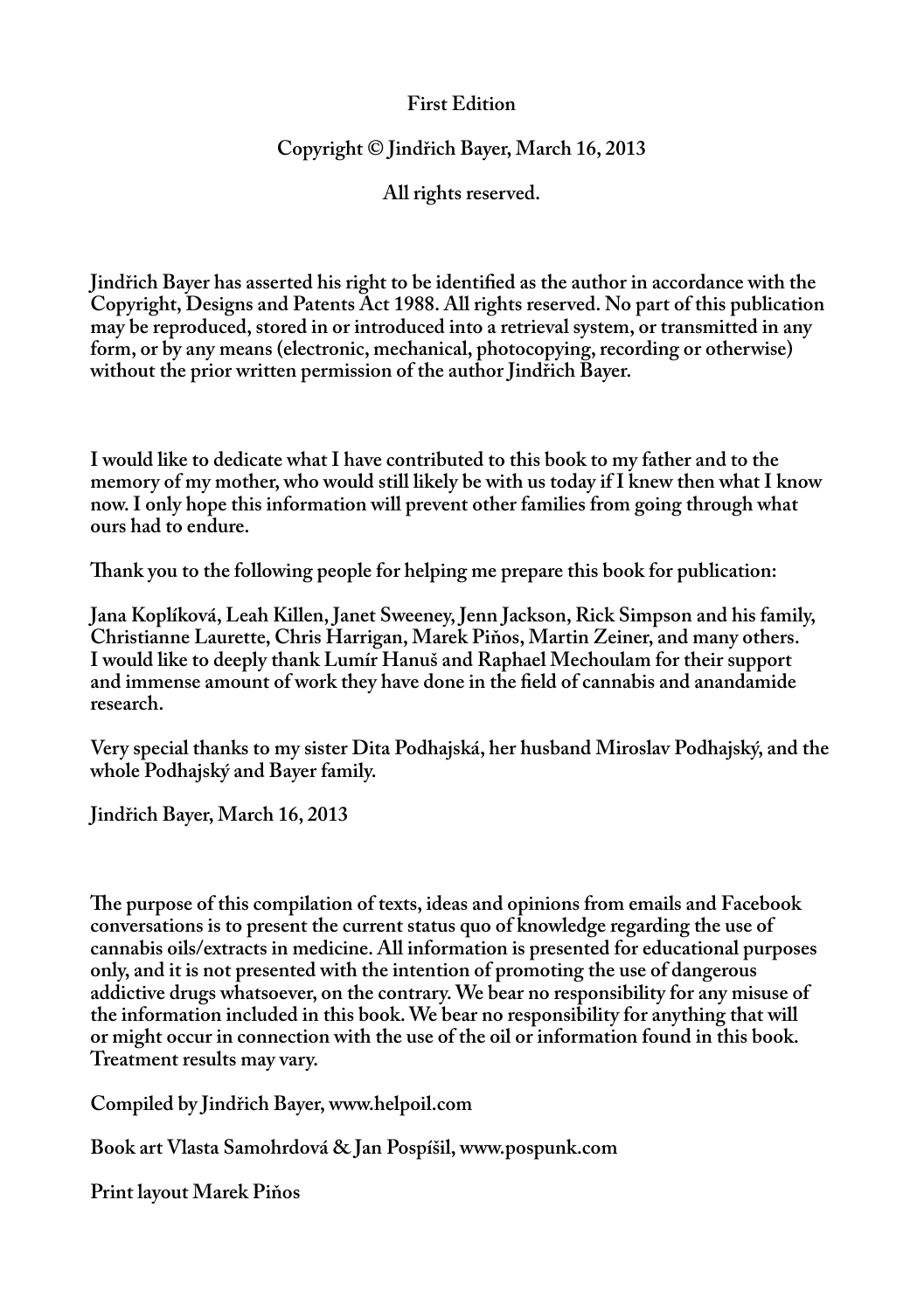### CONTENTS

| Contents                                                                 | $\overline{\mathbf{4}}$ |
|--------------------------------------------------------------------------|-------------------------|
| The Rick Simpson Protocol                                                | 6                       |
| Dosage Information                                                       | 8                       |
| Why Are Maintenance Doses So Important?                                  | 9                       |
| Other Natural Things You Can Do That Could Help                          | $\mathbf{H}$            |
| <b>Additional Tips for Lung Cancer Patients</b>                          | 12                      |
| Routes of Administration                                                 | 3                       |
| <b>Topical Use</b>                                                       | 4                       |
| Can You Combine Various Types of Administration of the Oil?              | 15                      |
| <b>Smoking Cannabis</b>                                                  | 16                      |
| What Should Research Focus On?                                           | 16                      |
| The Rick Simpson Process of Producing Hemp Oil                           | 8                       |
| Other Forms of Extraction                                                | 24                      |
| Producing the Highest Quality Oils Possible                              | 26                      |
| Hemp or Marijuana?                                                       | 28                      |
| Which Strain or Strains Should I Use To Make the Oil?                    | 29                      |
| How to Determine Which Starting Material to Buy?                         | 30                      |
| Cannabis Sativa versus Cannabis Indica                                   | 31                      |
| Outdoor Versus Indoor                                                    | 33                      |
| What Type of Artificial Light Do You Get Best Results With?              | 34                      |
| What Do Patients Need To Know To Grow Hemp?                              | 35                      |
| Are There Any Strains That Are Not Effective Against Cancer?             | 36                      |
| Storage                                                                  | 36                      |
| Would It Be Better or Safer To Produce the Oil Using Food-Grade Alcohol? | 37                      |
| Solvents and Solvent Residue in the Oil                                  | 37                      |
| High THC or High CBD Oil?                                                | 45                      |
| Is It Safe To Use the Oil?                                               | 47                      |
| <b>Replacement of Medications</b>                                        | 53                      |
| Healing Cancer with the Oil                                              | 54                      |
| Can the Oil Be Used Along with Chemotherapy and Radiation?               | 55                      |
| Fighting the Damage Caused By Radiation                                  | 55                      |
| <b>Success Rate for Cancer Patients?</b>                                 | 56                      |
| Is It Ever Too Late To Start Using the Oil?                              | 57                      |
| Are Some People More Difficult To Cure Than Others?                      | 58                      |
| Leukemia                                                                 | 59                      |
| <b>Treating Skin Cancer</b>                                              | 59                      |
| Oil versus Chemotherapy                                                  | 60                      |
| <b>Cancer Testimonials</b>                                               | 62                      |
| Evidence                                                                 | 90                      |
| Information about Healing Other Illnesses                                | 97                      |
| <b>Skin Conditions</b>                                                   | 97                      |
| <b>Burns</b>                                                             | 98                      |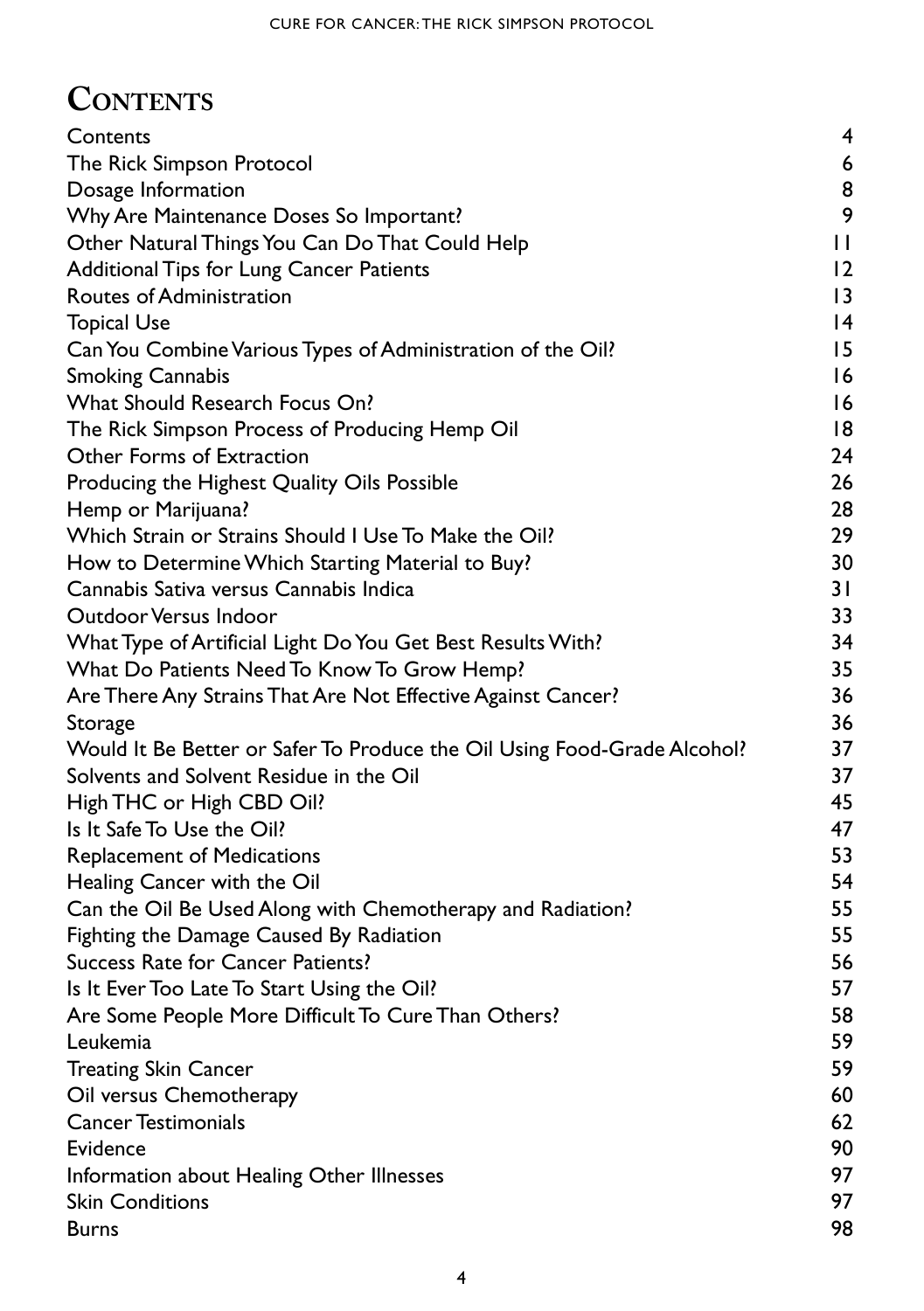#### CURE FOR CANCER: THE RICK SIMPSON PROTOCOL

| <b>Scars</b>                                 | 99           |
|----------------------------------------------|--------------|
| Ulcers, Warts, Moles                         | 99           |
| Chronic Pain                                 | 108          |
| <b>Back Pain, Scoliosis</b>                  | 109          |
| <b>Diabetes</b>                              | 109          |
| Heart, Blood Pressure                        | $\mathbf{H}$ |
| Asthma                                       | 112          |
| Children and the Oil                         | 112          |
| Suppositories                                | 117          |
| Surgery or Oil?                              | 119          |
| PMS, Menopause                               | $ $  9       |
| <b>Body Weight Regulation</b>                | 120          |
| Anxiety, Paranoia                            | 2            |
| Depression                                   | 122          |
| Multiple Sclerosis (MS)                      | 122          |
| <b>Addictions</b>                            | 123          |
| Sleeping, Insomnia                           | 123          |
| Glaucoma, Restoring Eyesight                 | 127          |
| Rare or Not-So-Common Diseases and Illnesses | 128          |
| Animals - Testimonials                       | 130          |
| Quality of Life                              | 136          |
| Why Is It Called RSO?                        | 138          |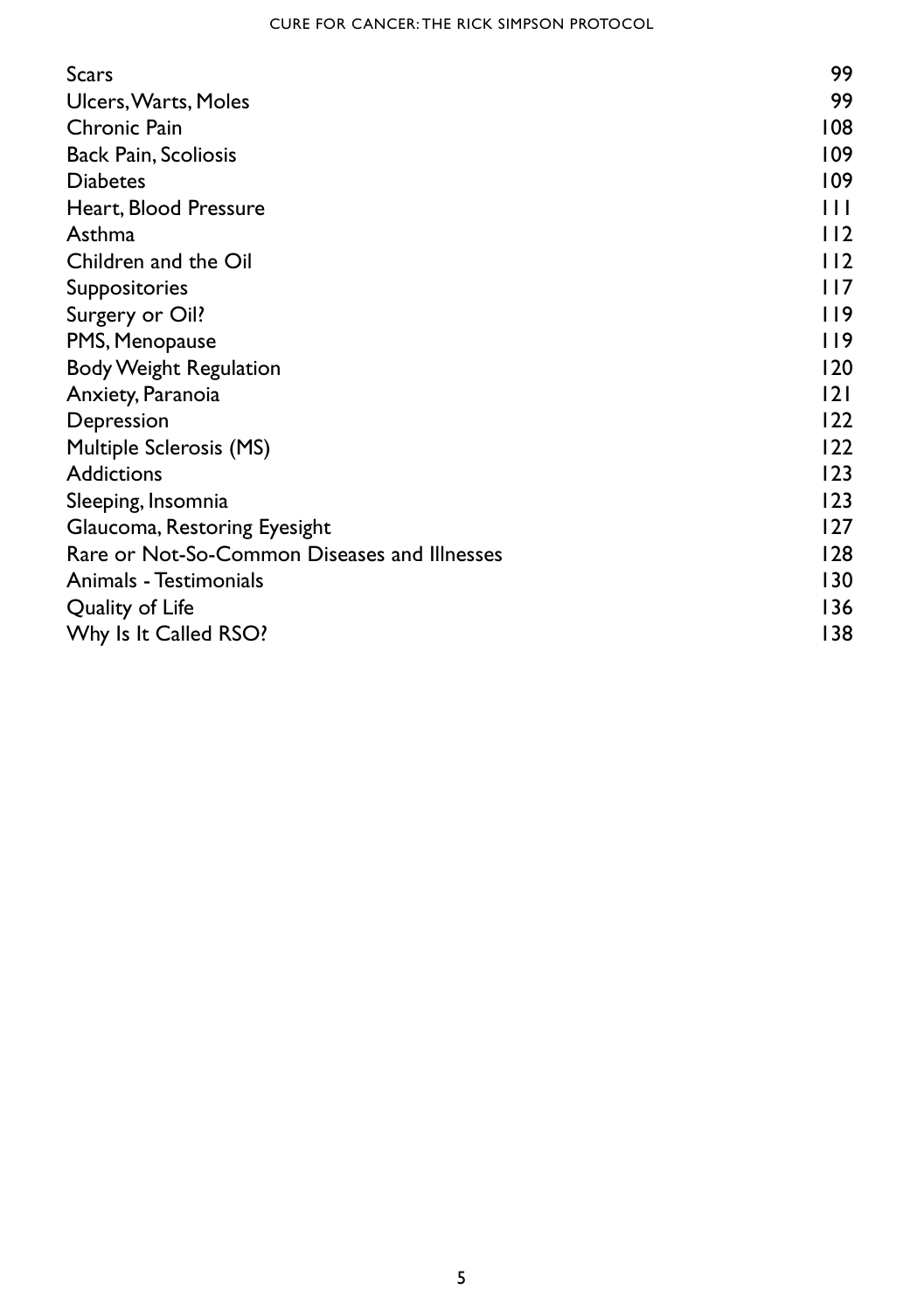### <span id="page-5-0"></span>**The Rick Simpson Protocol**

**"Start people with minuscule doses, the size of half a grain of dry short-grained rice. Although the oil is harmless, less is better than more for those starting treatment. In the beginning take just a tiny speck of this amazing substance every eight hours, then increase your dosage every four days on a regular basis and soon your tolerance will increase. If the person says he or she did not feel its effects or that they only felt them slightly, I would consider this a good dosage for a beginner. You just want to get a little bit of the medicine in their system so they can start getting used to it.** 

**You never know exactly how the person will respond, so proceed slowly, and increase their dosage every four days, until the patient can ingest a total of one gram every 24 hours. The best way to accomplish this is to have them take doses that equal about a third of a gram every eight hours, once they are accustomed to its use. Still, I would like to remind those who experience difficulties that their dosage can be raised more slowly, but for best results, it should be ingested as rapidly as possible.**

**These are the dosage instructions that Rick recommends, if the patient can build up their tolerance quickly enough. If this protocol is followed, many patients can work their way up to the point in three weeks that they can ingest one third of a gram every 8 hours. But on average it usually takes most patients four to five weeks before they can ingest this amount per dose, after which they can continue taking one gram a day until they are cured or their condition is brought under control.** 

**Rick likes to supply this medication in plastic syringes, which do not have needles, instead there is just a small opening that the oil can be squeezed through. He says that providing the oil in this manner makes it easier for the patient to measure their doses and it stops foreign substances from contaminating the medication.**

**The easiest way for most to understand the amount they should be ingesting is to compare it to something like short-grained dry rice. A beginner's dose should be about half the size of one of these grains of rice or about one eighth of an inch long, this amount would be equal to about one quarter of a drop. In some cases, those with a very low tolerance may even find that this may be too much for them to handle comfortably in the beginning, so, if need be, they could start with even less.** 

**Doses of this size should be ingested three times a day, early in the morning, in mid-afternoon, and about an hour before the patient goes to bed. All a beginner has to do is squeeze the equivalent of one half grain of dry rice from the plastic syringe and that is their dose. Even though we are talking about a very small amount and it will do no harm to the patient, due to its potency, this substance must be used with respect.**

**After four days at this dosage, it is then doubled to doses which equal the size of a rice grain, or doses which are about one quarter of an inch long when squeezed from the syringe. Then, four days later, the dosage is doubled again and this continues every four days until the patient can ingest the equivalent of sixteen grains of rice per dose. This amount equals about eight to nine drops of oil per dose, which is roughly one third of a gram.** 

**One ml is just slightly more than one gram by weight, so if patients wish, they can use this measurement to determine their dosage. At that point, patients usually continue at this dosage until they have achieved the desired effect with their medical condition. There will be patients who will not be able to increase their dosage so rapidly but Rick urges them to take it as quickly as they possibly can, so the oil can relieve their suffering. In addition, there will be those who can take this medication more quickly and Rick has no problem with that, as long as the patient is comfortable in taking it more rapidly, it simply means they will be healed faster.**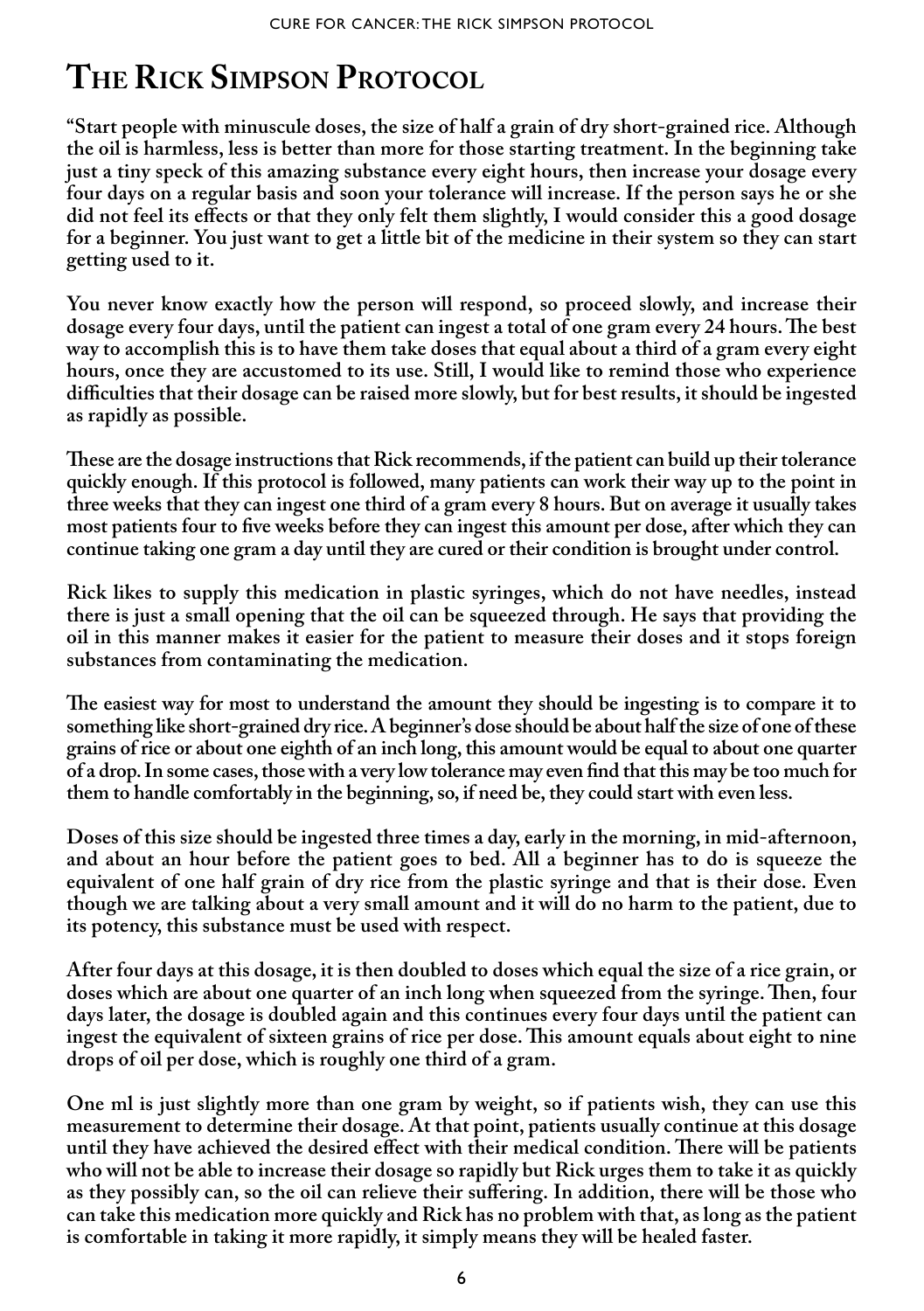**In reality, Rick feels that the patients should remain in their own comfort zone when it comes to the use of this medicine. But he still thinks that anyone with a serious condition should not play games with this substance, since if it is not taken properly, it may not be able to overcome the condition it was intended to treat.** 

**Because this medication is so safe to use, we do not usually measure the doses exactly, but for those who like accurate measurements and own scales of sufficient accuracy, start with about 0.01 g (10 mg) or less three times a day for the first four days. Then, if you can, double it to 0.02 g (20 mg) for four days, then to 0.04 g (40 mg) for four days, 0.08 g (80 mg) for four days, 0.16 g (160 mg) for four days, and then 0.32 of a gram (320 mg). This would be the ideal dosing schedule for those who can ingest this substance quickly. It is also good to know that doses of 1-5 mg are usually tolerated without symptoms.**

**When you can get high-grade strains of indica bud to work with, the oil that is produced will be extremely sedative. This is the effect the oil will have if you have produced the real "Rick Simpson Oil" and there is little to worry about. Patients simply fall asleep and eventually they will wake up. Some may feel a little stoned in the beginning but they will be unharmed, and usually within an hour after they get up, that sleepy feeling goes away. If the oil is produced from sativa varieties of hemp, expect trouble and a long-lasting energizing sativa high. You do not want people with serious conditions like cancer to be trying to take oil with these effects and the patient will not receive the medicinal benefits a good indica can provide. Not everyone likes being high and it is not the point medicinally to become overly stoned on this substance. But in some instances when the patients' life is in danger, giving them larger doses may be the only thing that can save their life.**

**The point is to get the medicine into the patient three times a day. The patient can simply put it on their finger and then scrape it off on their teeth. Then, take a drink of cold water or tea and they should find it quite easy to swallow. Some strains produce an extract that does not have a pleasant taste but this is easy to deal with. Simply put the patients' dose on a small piece of bread and fold it over, then pop it into their mouth and give them a drink of water. The same can also be done with the use of bananas or other types of fruit. The idea is to get the oil into the patient as quickly as possible but Rick still likes to see that they remain in their comfort zone.**

**Everyone is different and our tolerance for this medication will vary from person to person, so be sure the patient is comfortable with the amount they are ingesting. With many serious conditions, it is important for the patients to ingest this medication quickly, so they might have a better chance to survive. As I have mentioned already, even though the oil is harmless, if too much is taken, often patients do not like the experience. So work up their dosage slowly; that way they will become comfortable with its use.** 

**Still, as we like to say, aggressive illnesses should be treated aggressively, so if I had something that was life-threatening, I would ingest as much extract as I could take in the shortest time period possible. I think it pays to be prepared, so those who can should start getting used to the effects of the oil as soon as possible, because then they will know what to expect, should they ever need to take larger doses.** 

**The standard treatment to reset your body to a good state of health is 60 grams of high-quality oil ingested in a three-month period. For those who have taken chemo and radiation, it is a good idea to ingest 120 to 180 grams of the oil as soon as possible. Usually, 60 g can cure a serious cancer, but for those who have been damaged by the medical system, often more is required to prevent the cancer from returning and to undo the damage these treatments have left behind.**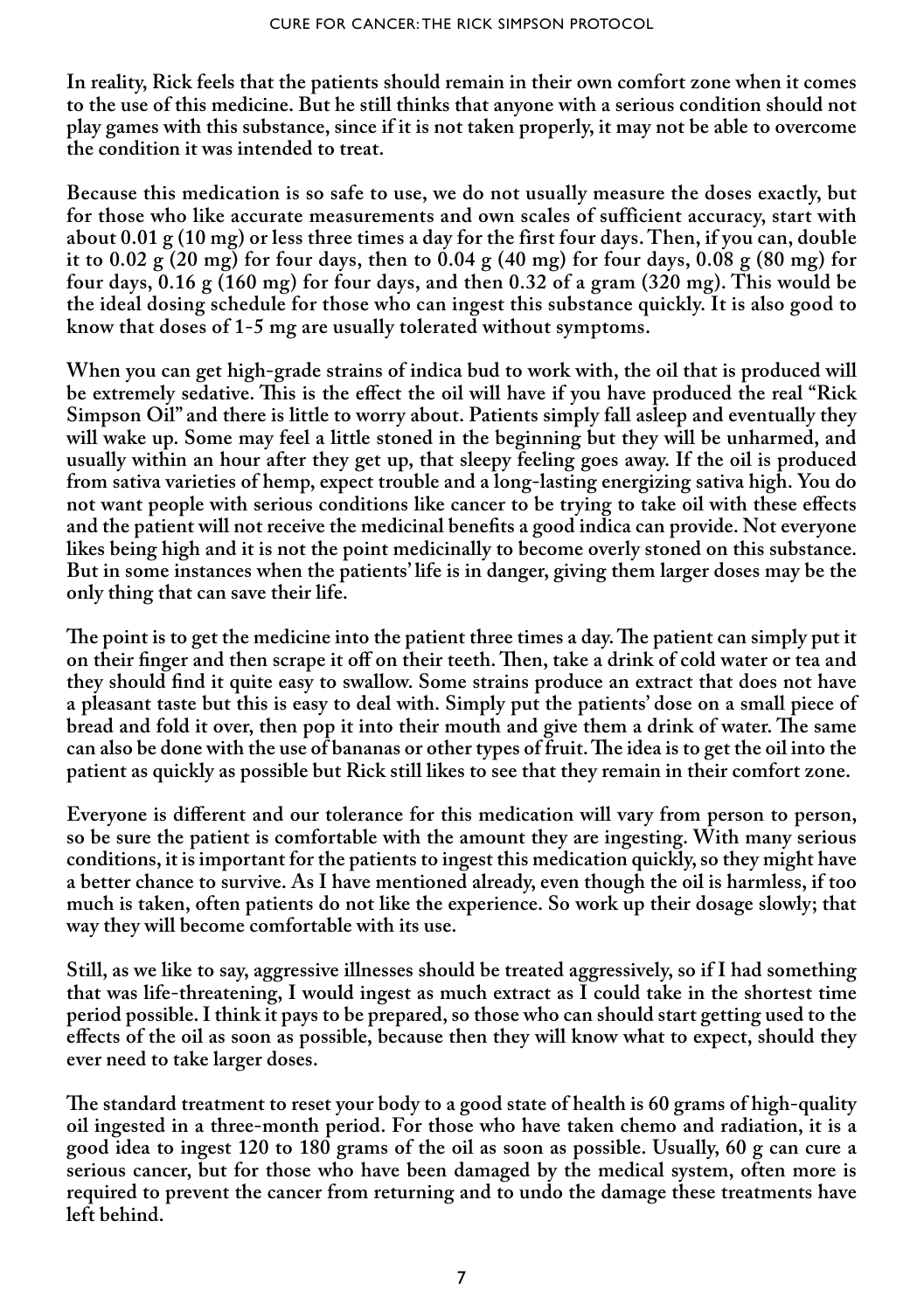<span id="page-7-0"></span>**Once the patient is healthy again, you can drop the dosage back to a one or two grams a month or as much as the patient likes to ingest; from our perspective, the more the better. Do not skip the maintenance doses, as they are important to maintain good health. A gram a month or a drop a day after work in the evening does not sound like much but, according to Rick, it should be enough to keep your body healthy.** 

**In addition, he likes patients to use other natural things like apple seeds and wheat grass in conjunction with the oil treatment. From my experience, I would also have patients eat hemp seeds, since the oil they contain is so nutritious and good for the body.** 

**Rick also believes patients should try to get their bodies' pH up as quickly as possible by ingesting such things as watermelon or lemon juice etc. He says this is of the greatest importance and doing so can give the patient a much better chance to survive.** 

**Patients should also start eating more raw fruits and vegetables and eat less meat, especially the processed varieties, which contains more toxins. Rick is a strong believer in the use of juicing machines and he feels that large doses of vitamin C can also be of great benefit.** 

**This is the Rick Simpson protocol and it is the reason his name will be known for eternity. It is probably the most important discovery of all times and the beneficial effect of what this man has given us cannot be overstated. What good is modern medicine and technology when it doesn't work? If you want to see results, give Rick's method of healing a try.** 

**We have been criticized for calling this oil a cure-all but what else could you call a substance that can be used successfully to treat so many medical problems? Some seem to think the words cure-all means that this oil will provide everlasting life but that was not Rick's intent. Certainly, this medication can extend your life and you may live a great deal longer with its use, of that there is little doubt. Still, this does not mean that it will provide eternal life.** 

**This oil is still not legally available to most and so it will take a very long time to determine how many added years it can provide. As yet, we do not look at this medication as being an elixir of immortality and we firmly believe it does not make you bullet-proof. Still, as Rick says, if we ever find the key to immortality, he is sure that hemp will be a major ingredient.** 

**Please do not think that when you are using it, you cannot contract a virus. You may still catch such things as the flu but its effects can be greatly diminished and you will recover much more quickly. In the event of a pandemic or some such thing, if you ingest or you are already ingesting the wonderful oil this plant can provide, your chance of survival would definitely be greatly increased." Jindrich Bayer,** *Phoenix Tears: The Rick Simpson Story*

### **Dosage Information**

#### *Is there a protocol for the treatment?*

**"There is a protocol and it should be followed to ensure that the treatment is effective. Small amounts of oil can be used to treat skin cancer and other conditions topically or it can be vaporized and inhaled to help treat lung conditions. The oil may also be absorbed into the body if used in the form of a suppository or, of course, it can be ingested directly by mouth. To treat internal cancers, the patient should ingest the oil as quickly as possible. In general, you always want to get this medication to the area that is causing the problem in the most sensible way. For**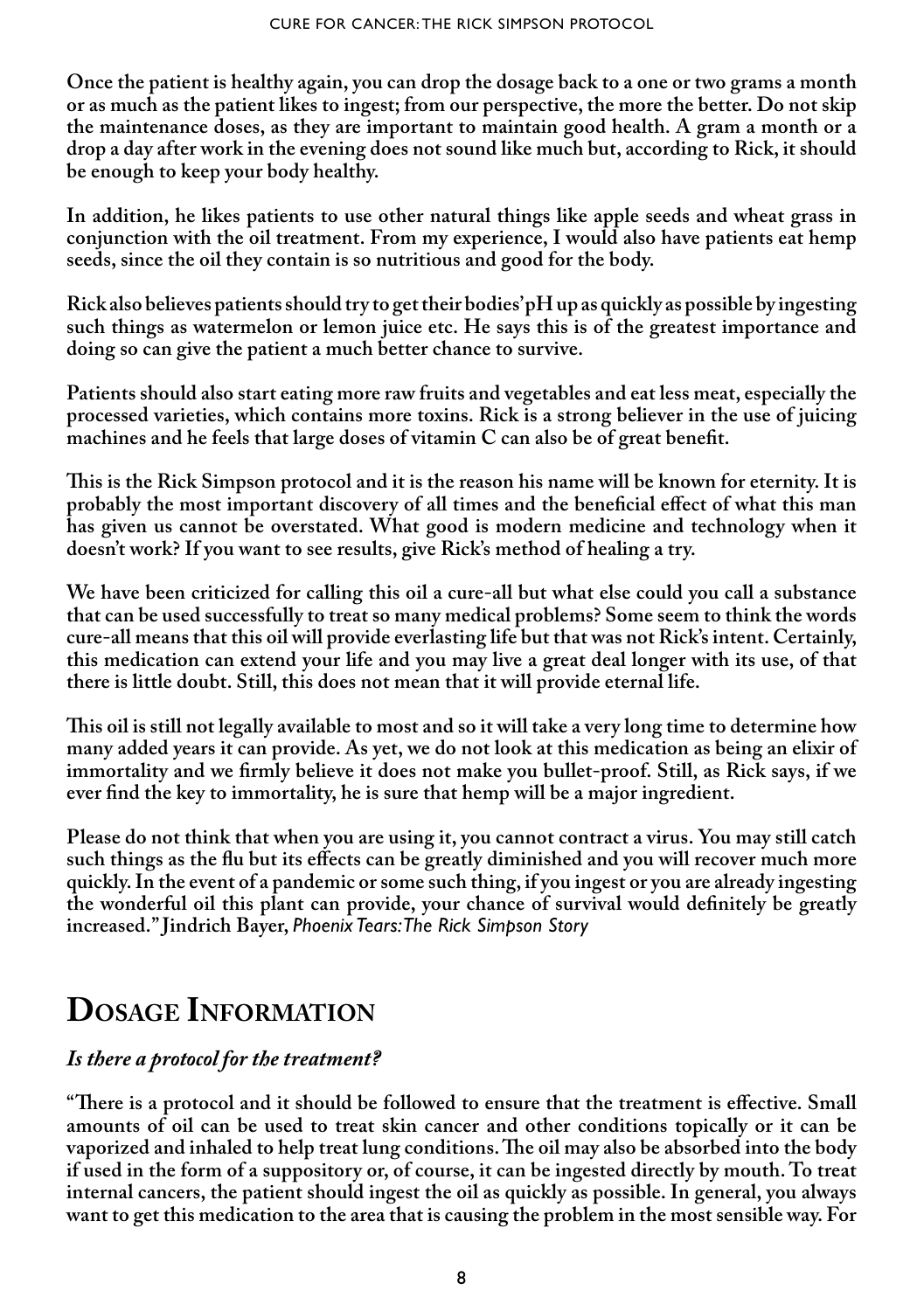<span id="page-8-0"></span>**example, if you were treating bowel cancer, the most effective means of treatment would likely be to take the oil in suppository form.** 

**The average patient can ingest a full 60-gram cancer treatment in about 90 days. People who have endured radiation and chemotherapy damage, or patients who have suffered for years with MS and other serious conditions will find in some cases that their medical problems can take quite some time to heal.** 

**Those who have suffered serious damage from the medical system and are just starting treatment must realize that this natural oil does not produce an instant cure. Often, such patients require much more oil and it will need to be taken over a longer period. Such patients should try to ingest 120 to 180 grams over six months to undo the harm all the chemo and radiation has left behind and to repair damage caused by other long-term illnesses and what was used to treat them. Once the patient is cured and all the damage has been undone or the condition has been brought under control, I recommend they then continue to take a maintenance dose of 1 to 2 grams of oil per month to maintain good health. For an adult, this would equal about a drop a day, and once they are accustomed to its use, they do not even feel its effects, so I really cannot imagine that this is too high a price to pay for good health." Rick Simpson,** *Nature's Answer for Cancer*

### **Why Are Maintenance Doses So Important?**

**"Everyone should be taking maintenance doses to keep their bodies detoxified and in a state of good health. All that is required is 1 to 2 grams of oil a month, just ingest a drop at night about an hour before bedtime. This will give you a good night's sleep and will even provide some protection against the radiation emanating from Japan and elsewhere.** 

**The oil works with your body to keep you healthy and to provide protection from a wide variety of health issues. I would not even allow a child of mine to take these horrible vaccines and shots which people like Bill Gates are trying to shove down our throats. If I want to protect my children from such things as the flu, I will put my trust in properly produced hemp oil, since I know it is effective and will cause no harm.**

**I suggest that patients start with three doses per day about the size of a half a grain of dry shortgrained rice. A dose such as this would equal about ¼ of a drop, so as you can see, in most cases beginners should start with very tiny doses.** 

**The only time I would recommend that patients start out with larger doses would be to get them off addictive and dangerous pain medications quickly or if they were right at death's door. When people who are using such medications begin the oil treatment, they usually cut their pain medications in half. The object is to ingest enough oil to take care of the pain and to help the patient free themselves from the use of these dangerous addictive pharmaceutical drugs. Taking the oil makes it much easier for the patient to accomplish this task and they will suffer less withdrawal problems because the oil works wonderfully to help break addictions.** 

**For those who are in this situation, I think their first dose should be about double what the average beginner would ingest. Then they should up their dosage as quickly as possible until they reach the point where they require no other medications to control pain. When taking people off such things as morphine, you may encounter some problems. Sometimes when you mix oil and morphine, it can make the effects of the morphine even more pronounced and the patient may begin to hallucinate.**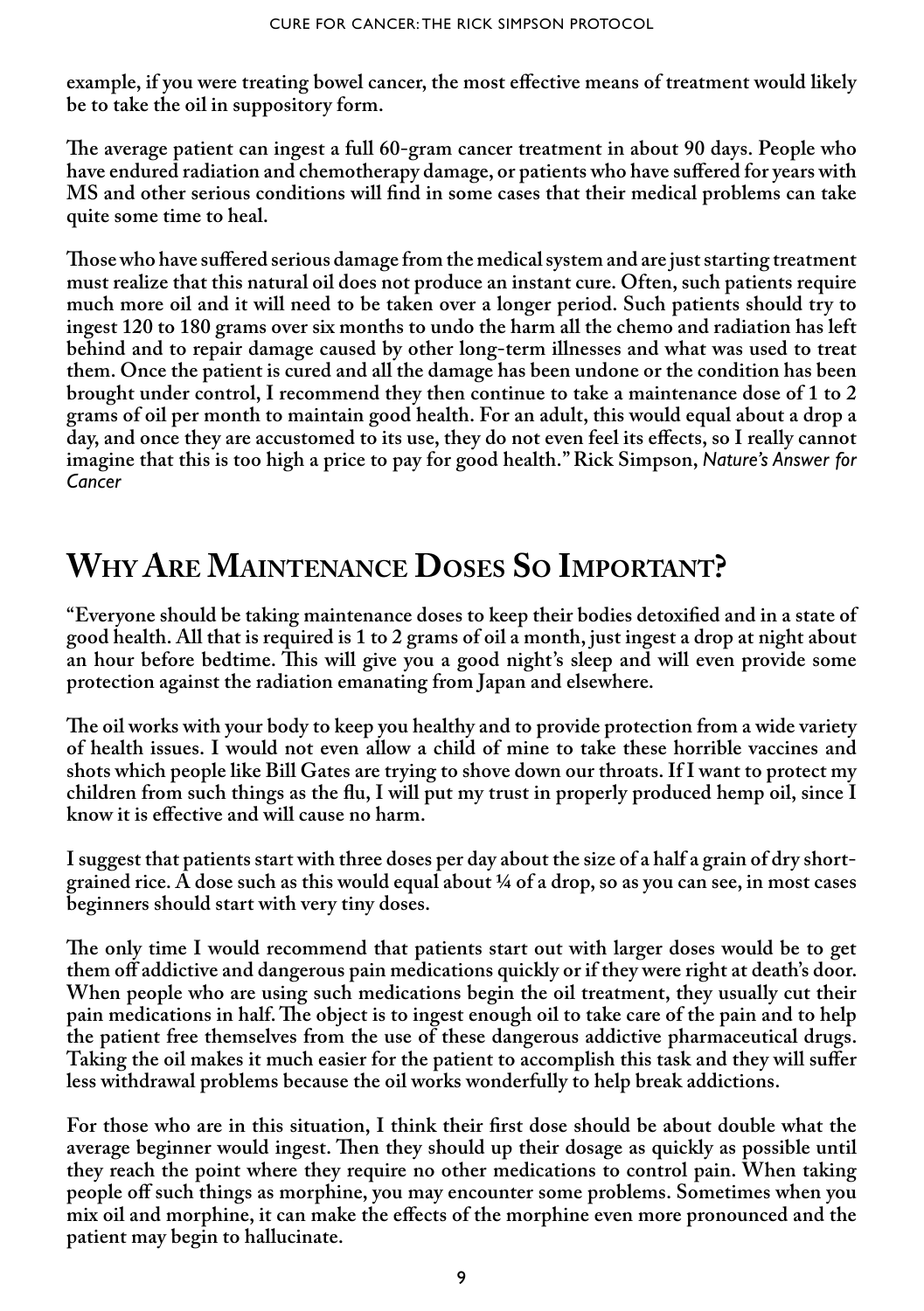**This is only a short-term drawback, since as the patient's intake of morphine is reduced, the hallucinations will diminish until they no longer take place. In most cases, getting patients off these substances presents few problems, so don't expect to have too much trouble. As they continue to increase their dosage, the patient will develop a higher tolerance and soon they will no longer even feel the oil's effects. Once this occurs, they can then ingest whatever amount of oil that is needed very quickly until they are healed.**

**After four days of taking a beginner's dosage, most people are able to increase the amount they are ingesting. I suggest that this should take place about every four days, because this allows the patient time to build up their tolerance for this substance. It takes the average person four to five weeks to get to the point where they can ingest a gram per day. This means the patient would be ingesting 8 to 9 drops of high quality oil every eight hours. Once they reach this dosage, the patient can then continue at this rate until the condition disappears or is under control.** 

**Many patients develop a tolerance for this medication very quickly and can take the oil at a much faster rate. If you happen to be one of these people, please feel free to ingest this substance as quickly as you like, since the end result will be you will heal that much faster. I always caution patients to stay in their own comfort zone with the use of this medication, but if the oil can be taken more quickly, it does give the patient a better chance to survive.**

**This method allows the body to build up its tolerance slowly and after four to five weeks, most people have no problem ingesting a gram a day or even more in some cases. For the average person who increases their dosage every four days, usually few problems are encountered. In fact, I have reports from people who took the oil, which stated they never even got high during treatment. We all have different tolerances for any medication, so I feel that it's best to allow the patient to determine what amount of this substance they are comfortable in taking.** 

**Your size and body weight have little to do with your tolerance for hemp oil. I have seen beginners who were very large men take one drop of this oil and within an hour, they could not even get off the chesterfield. While their wives who were much smaller could take the same dose and feel nothing at all. So, as you can see, size is not an important factor when it comes to determining how much the patient can take, it's really more about the patient themselves.** 

**Be aware when commencing treatment with this medication that it will lower your blood pressure. If you are currently taking blood pressure medication, check your pressure often, for it's very likely that you will no longer need anything other than the oil to control your blood pressure in a very short time. In addition, if the patient is a diabetic, they should monitor their blood sugar. In most cases, their need for insulin will diminish and some no longer require the substance at all.**

**When people are taking the oil, I like to see them stay within their comfort zone, but the truth is the faster they can take it, the better the chance of surviving.** 

**I had one man with an extremely low tolerance take seven months to ingest the 60g treatment. It did cure his terminal lymphoma, but I would have much preferred it if he could have taken the entire treatment more quickly.** 

**Luckily, I seldom run into patients that take so long to ingest the treatment but it does happen. I have even seen patients who have taken the whole treatment in a month and were able to cure their terminal cancers. Therefore, the rate the oil can be ingested for the most part depends on the patients themselves and on how quickly they can build their tolerance.**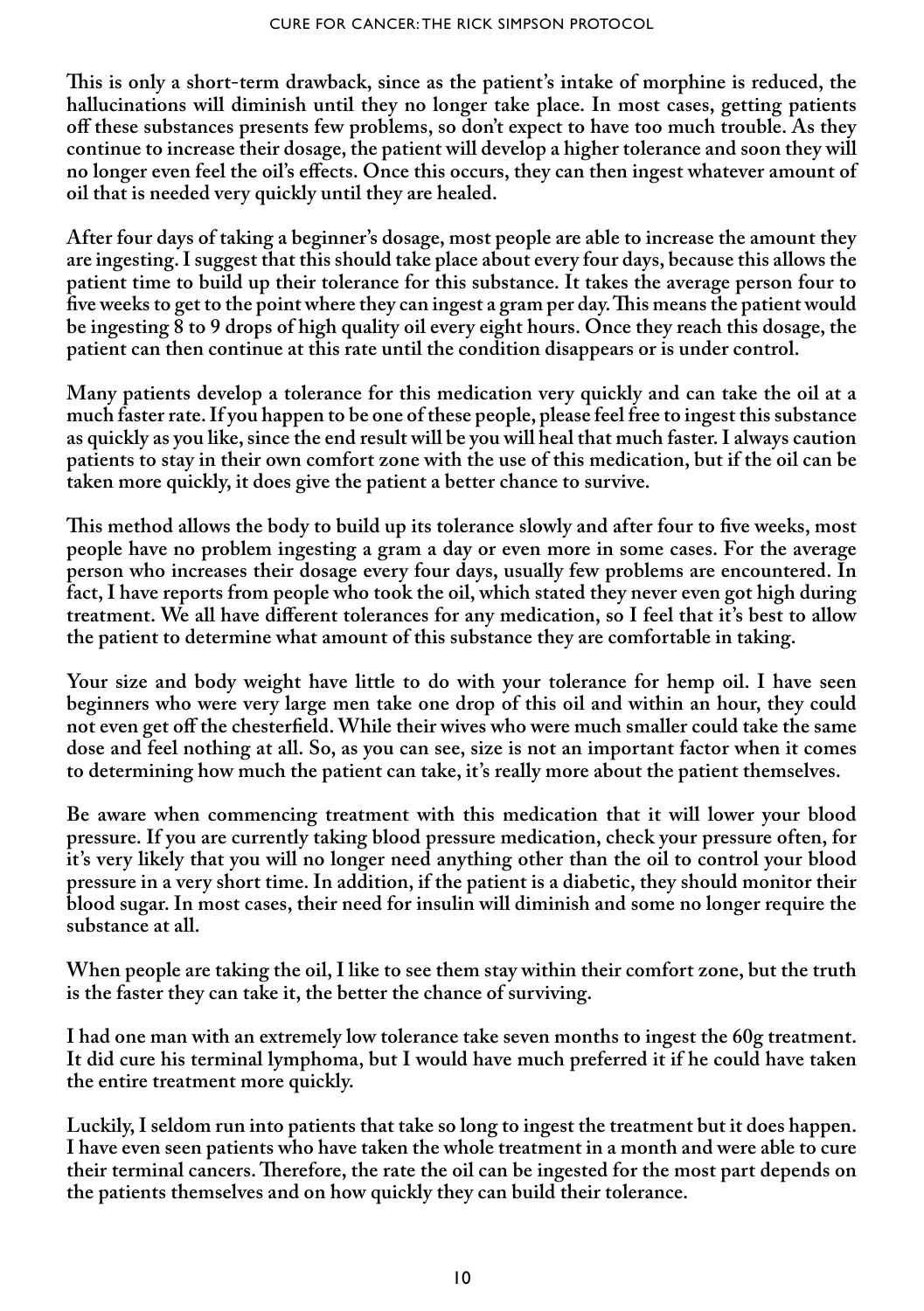<span id="page-10-0"></span>**At the end of their treatment, most people continue taking the oil, but at a much reduced rate. As I mentioned before, about one to two grams a month, which equals about a drop of the oil before bedtime each night, would be a good maintenance dose.** 

**I do not like to see people overdosing on the oil, but an overdose does no harm, so don't panic if this should occur. The main side effect of this medication is sleep and rest, which plays an important role in the healing process. Usually, within an hour after taking a dose, the oil is telling you to lay down and relax. Don't fight the sleepy feeling, just make yourself comfortable and allow the oil to give you the rest you require. In most cases, within a month, the daytime tiredness associated with this treatment fades away but the patient continues to sleep very well at night.**

**I tell patients who are dying from cancer that the oil will do one of two things: it will either cure their cancer and they will continue to live on, or, in cases where it is too late to affect a cure, the oil will ease their way out and they can at least die without much suffering and maintain their dignity.** 

**Hemp oil has a very high success rate in the treatment of cancer and most tend to survive. Unfortunately, many people who come to me have been badly damaged by the medical system with their chemo and radiation, etc. The damage such treatments cause have a lasting effect and people who have suffered these so-called treatments are the hardest to cure. But don't despair, for even if you have been badly damaged, this oil still has a 70 to 80% success rate.**

**If produced and used properly, hemp medicine is the greatest natural healer on this planet bar none. No matter what a person is suffering from, they should give the oil a try and see what it can do to help them. If you are truly tired of suffering, give yourself a break and try something that really does work. Once you experience what this medication can do, you will understand why history and I both call hemp medicine a cure-all." Rick Simpson,** *Nature's Answer for Cancer*

### **Other Natural Things You Can Do That Could Help**

**"When patients come to me for oil to treat their cancer, the first thing I tell them to do is change their diets. Try to stay away from animal protein as much as possible, since this type of protein promotes cancer growth. Get a juicing machine and start eating as many raw fruits and vegetables as possible, because plant protein fights the growth of cancer. Stop using sugar and replace its use with natural sweeteners like raw honey.** 

**Get the patient's pH up as quickly as possible by having then ingest such things as watermelon and lemon juice etc. Cancer likes an acidic environment and when you raise the body's pH, it makes it hard for cancer cells to survive.** 

**Decades ago, researchers had great results treating cancer with mega doses of vitamin C, which was injected right into the patient's blood stream in much the same way doctors inject chemo, but without the devastating side effects which can cause the patient's death. Therefore, I think large doses of vitamins could be of great benefit to patients suffering from serious conditions like cancer.** 

**Also have the patient start eating the seeds from two apples every day, this will give them a good daily dose of B17, which is also known as laetrile. Years ago, there was a lot of propaganda about this treatment not being safe, but these allegations proved to be false. In reality, B17 in its own right has a pretty good track record in the treatment of cancer. There are also other natural things such as wheat grass and blue green algae that you may find of benefit as well. A few years**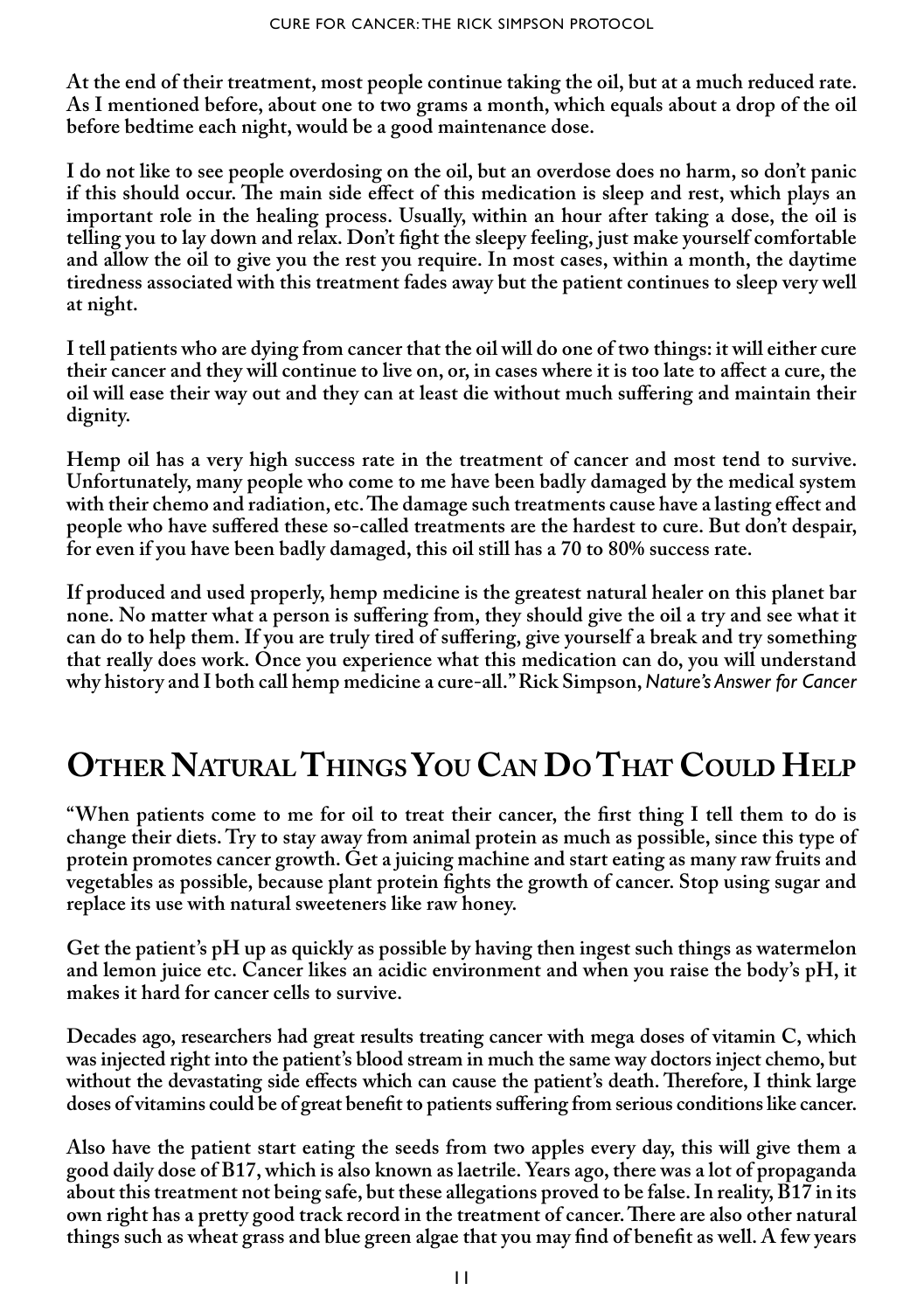<span id="page-11-0"></span>**ago, a doctor in Italy was even curing some types of cancer with the use of baking soda, so we must keep our minds open to all possibilities.**

**Many people who have used the oil to treat their cancers did not change a thing but the oil still worked its magic and they were healed. Still, if you have a serious condition like cancer, I think it's a good idea to take other natural things that may help the oil eradicate the cancer and give you a better chance to survive.** 

**The most important thing of all is that people have to realize that for the most part what the medical system provides does much more harm than good. That is the reason I tell people who contact me that if they want to survive, it's best to stay as far away from the medical system as possible.** 

**That is the sad state the medical system we have today is in and it will not change until people who work within this system finally realize that chemicals and poison do not heal. As far as I am concerned, what most doctors practice today could hardly be considered medicine. It would be much more accurate to call it by its real name, madness.**

**From my point of view, anyone with cancer should be doing everything they possibly can to optimize their chance of survival. So, by all means, take hemp oil to treat your cancer but I think it would be best to include other natural beneficial treatments as well." Rick Simpson,**  *Nature's Answer for Cancer*

### **Additional Tips for Lung Cancer Patients**

Q. This one was on the oil for some time and still had to use painkillers, so we were looking for more ways how to help the patient.

A. 1) Make another batch of oil and try to mix it with the one you have, look for the most sedative oil possible, you don't want to energize the patient.

2) Try to produce the oil from more than one strain at a time, if possible, it usually has a better carpet effect that way. Again, look for the most brutal and sedative power of the starting material and oil.

3) It would be better if she stopped using the oil in capsules. You want some of it in her mouth for additional sublingual absorption (it has a better painkilling effect that way)

4) Make 0.3-0.5g suppositories with cocoa butter and have her use them at least twice a day, she can use it anally as well as the other way.

5) Have her vaporize the oil several times a day - coughing is desired, she needs to cough out whatever does not belong in her lungs, including those tumors (they will simply shrink and then fall apart and she will cough them out).

6) Make an oil tincture with alcohol (20-30-50%, depending on how much oil you have; 1-2ml of the oil in 4ml of 96-99% alcohol) and apply it to the spot that she was operated on with an eyedropper or a dropper - one or two drops will usually do, and you can save a lot of oil this way. Of course, you can also apply some oil directly to the spot and cover it with a bandage and repeat it every three days or when the bandage falls off.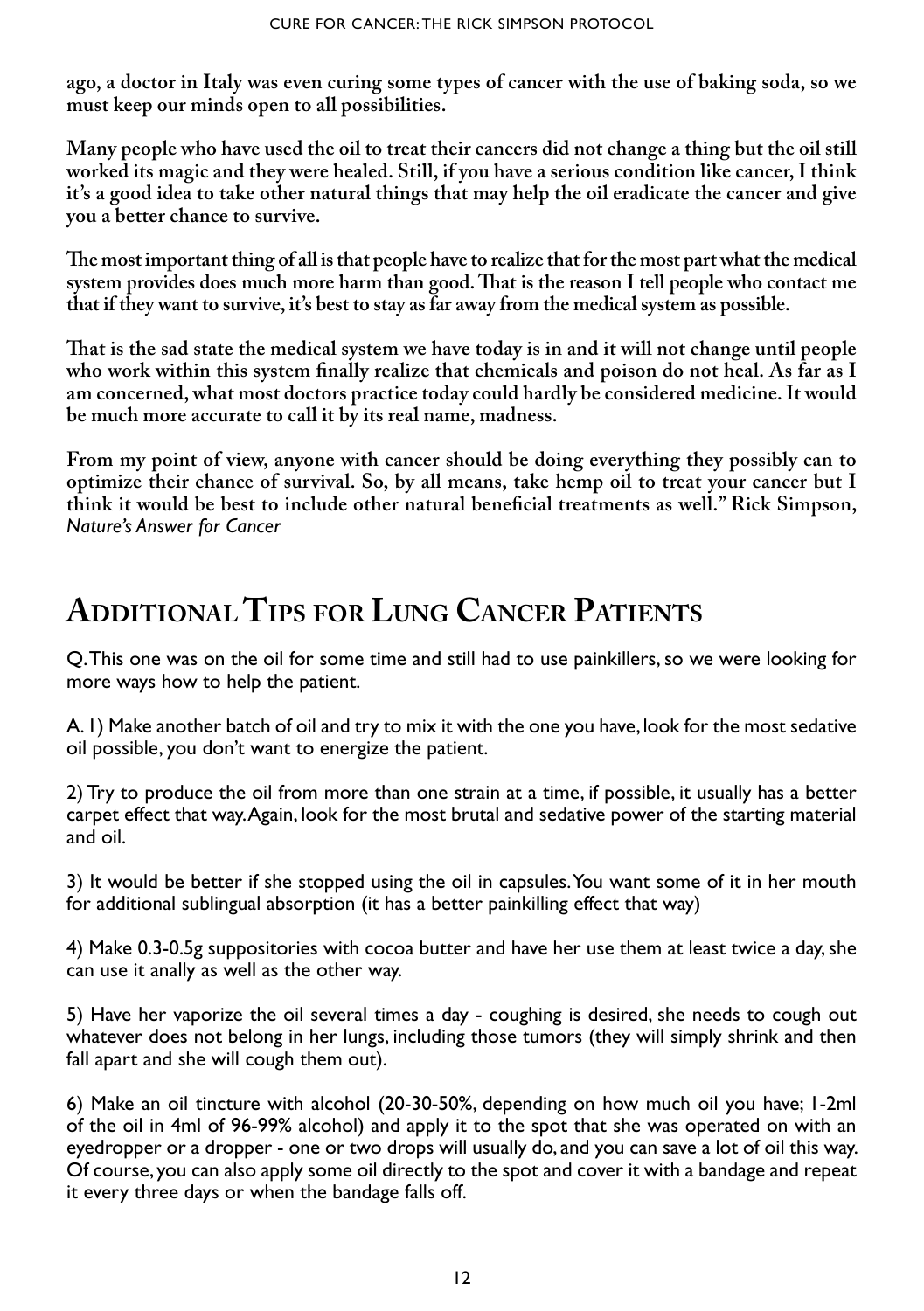<span id="page-12-0"></span>7) Make a salve with shea butter or dissolve some oil in warm hemp seed oil or high quality extra virgin olive oil and rub it on the area several times a day. This should help eliminate the pain in her ribs and you can also use it for bed sores and anything on her skin.

8) Include hemp seeds, hemp hearts and hemp seed oil in her diet - at least a handful of seeds/ hearts, or 1-3 tablespoons of hemp seed oil.

9) Increase her body's pH with watermelon and lemon juice etc., have her eat seeds from two apples every day (B17).

10) Try to replace the painkillers and patches with the oil as soon as possible. If you start applying the oil topically, it should help a great deal. The suppositories also do wonders for lung conditions. The more oil she ingests and the quicker she does it, the better. She should stay on a gram or more a day until she conquers the disease and then stay on a maintenance dose of 1-2g a month. Read and follow all other instructions on our site, too. Best wishes, JB and RS

### **Routes of Administration**

*What routes of administration of the oil do you recommend and what are their respective advantages?*

**"I always suggest to patients that they should ingest the oil by mouth for internal conditions, or to just bring their bodies back to a state of good health. After a few decades of being exposed to toxins in our day-to-day lives, even those who think of themselves as being healthy should consider ingesting a full 60g treatment to detoxify their bodies before these substances can cause problems with their health.** 

**To treat many illnesses such as hemorrhoids or bowel cancer etc., it may be best to use the oil in the form of a suppository. Most people don't realize it, but taking the oil into your body in this manner is one of the most effective ways to accomplish the task.** 

**I think it's of benefit to the patient for the oil to be administered as close as possible to a tumor or whatever is being treated. Therefore if you have bowel problems, suppositories would likely work best, but if you have something like throat cancer I would ingest the oil by mouth.** 

**For years, doctors and researchers have been injecting tumors in lab animals with THC and they have achieved good results. Yet, sadly, they will not do the same to a dying cancer patient, so once more this highlights the failure of our medical system to do what's right for the patient. If doctors would only recognize this amazing medication for what it is and begin to work properly with this substance, many who are now dying could be saved.** 

**Often, patients come to me with lung cancer and other lung conditions. For such people, I recommend the use of a vaporizer in addition to ingesting the oil. Vaporizing this medication along with ingesting it can have a very beneficial effect for those suffering from lung cancers or other lung conditions. All a patient has to do is ingest their regular dose and then warm up a vaporizer and inhale the vaporized cannabinoids into their lungs. This could be done every eight hours when they are ingesting their regular dosage and it would only require the patient to inhale the vaporized cannabinoids a couple of times at each setting. By using this method, the lung cancer is being attacked from both directions and this can greatly increase the effectiveness of the treatment.**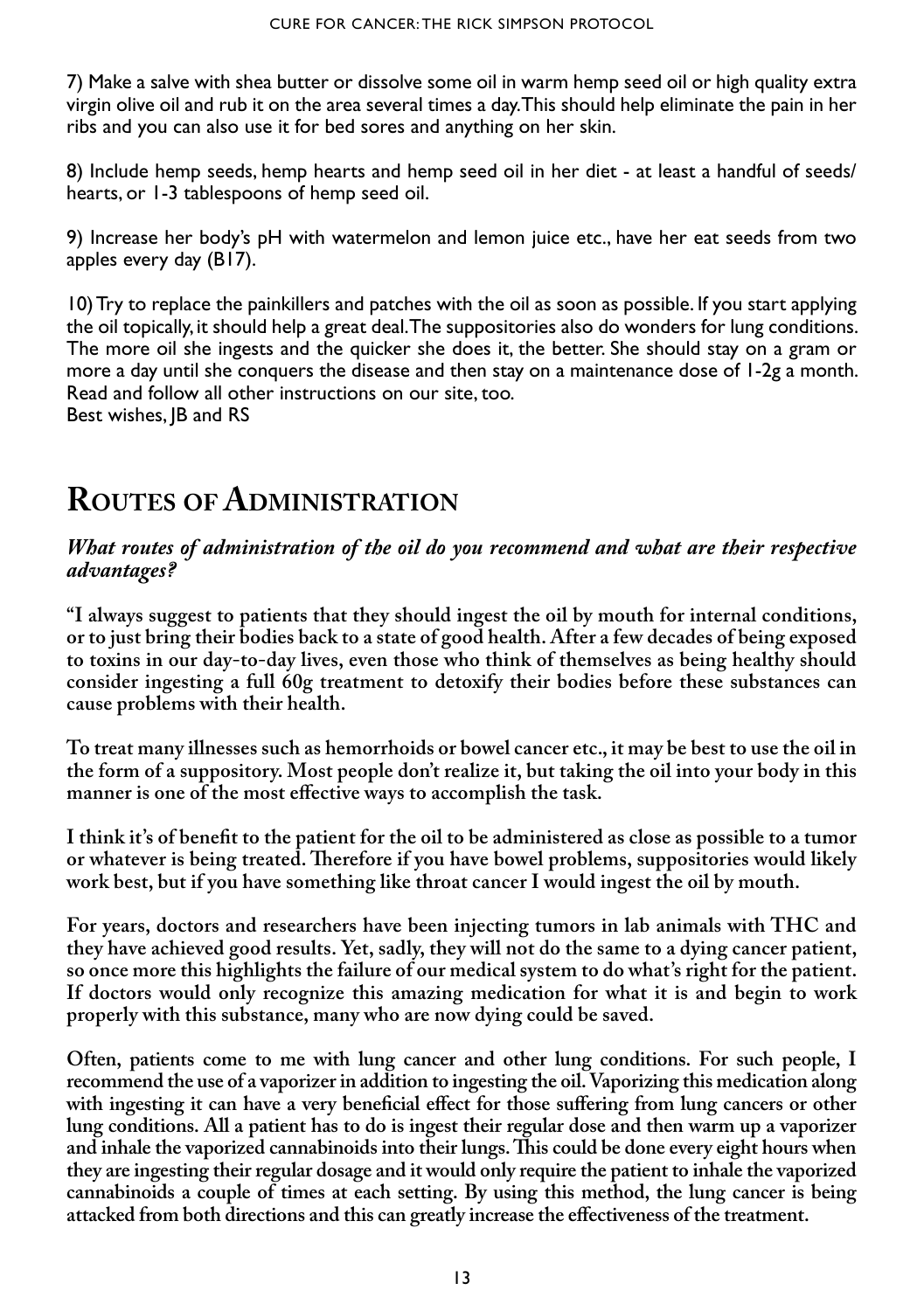<span id="page-13-0"></span>**In most cases, the tumors just disappear, but I have heard that some patients have actually coughed up dead pieces of the tumors they were suffering with. I am sure this is not an experience one would enjoy, but it is the natural way our lungs rid themselves of things that should not be there.** 

**In addition, I know patients who have passed tumors during bowel movements, but of course, this too is only natural. In some instances, these dead encapsulated tumors may have to be removed surgically, if they are too big to pass by natural means, so in a situation like this, a doctor would be required.** 

**Judging from those I have provided the oil to who were suffering from various forms of cancer, I do not know of any type of cancer that this oil would not be effective to treat. To me, all forms of cancer are curable no matter where it chooses to manifest itself in your body. The less damage the patient has received from the medical system, the better their chance of recovery, so in my opinion those who wish to cure their cancer should use this proven natural method." Rick Simpson,** *Nature's Answer for Cancer*

### **Topical Use**

**"For topical use, the oil can be mixed with skin creams, suntan lotions etc. However, for serious skin conditions, I advise that just the oil in its purest form should be used. Mixing the oil with anything will reduce the potency of this medication. Still, many of these weakened forms of hemp medicine can be quite effective to treat skin problems.** 

**Often for people with very bad skin conditions that are spread over large areas of their body, I recommend a cannabis tincture. A tincture is simply oil mixed with alcohol or some such carrier. When one uses an eyedropper to apply a tincture to a skin condition, the alcohol causes one drop to spread over quite a large area. The alcohol evaporates off in just a few seconds, leaving the area covered with a thin film of oil.** 

**Tinctures are a cost effective way to administer the oil over large areas and the patients themselves can adjust the strength of such a tincture to suit their needs. If one desires the tincture to be stronger, simply add more oil; if they want to weaken it, then just add more alcohol.**

#### *Do you think hemp tinctures could possibly be as potent as your hemp oil?*

**By volume, it would be impossible for a hemp tincture to be as potent as pure oil. A patient could ingest their doses mixed with alcohol, but what good would taking this medication with alcohol do the patient? The oil is the medicine and mixing it with alcohol or other such carriers in my opinion is not of any benefit for internal use.** 

**Currently, there is a drug company selling an overpriced cannabis based tincture called Sativex, which is sprayed under the tongue for pain relief etc. I have provided oil to patients who were using this substance and after experiencing the effects of the oil, they had no further need to purchase Sativex, since they found the oil I provided to be more effective. For topical conditions, a tincture can be used to make the oil go further but for a serious skin condition or infection, I would prefer that pure oil be used in its treatment.**

#### *What are the main uses for topical application and have you witnessed any allergic reactions to the oil?*

**I have found tinctures to be effective in treating many skin conditions and using the oil in this**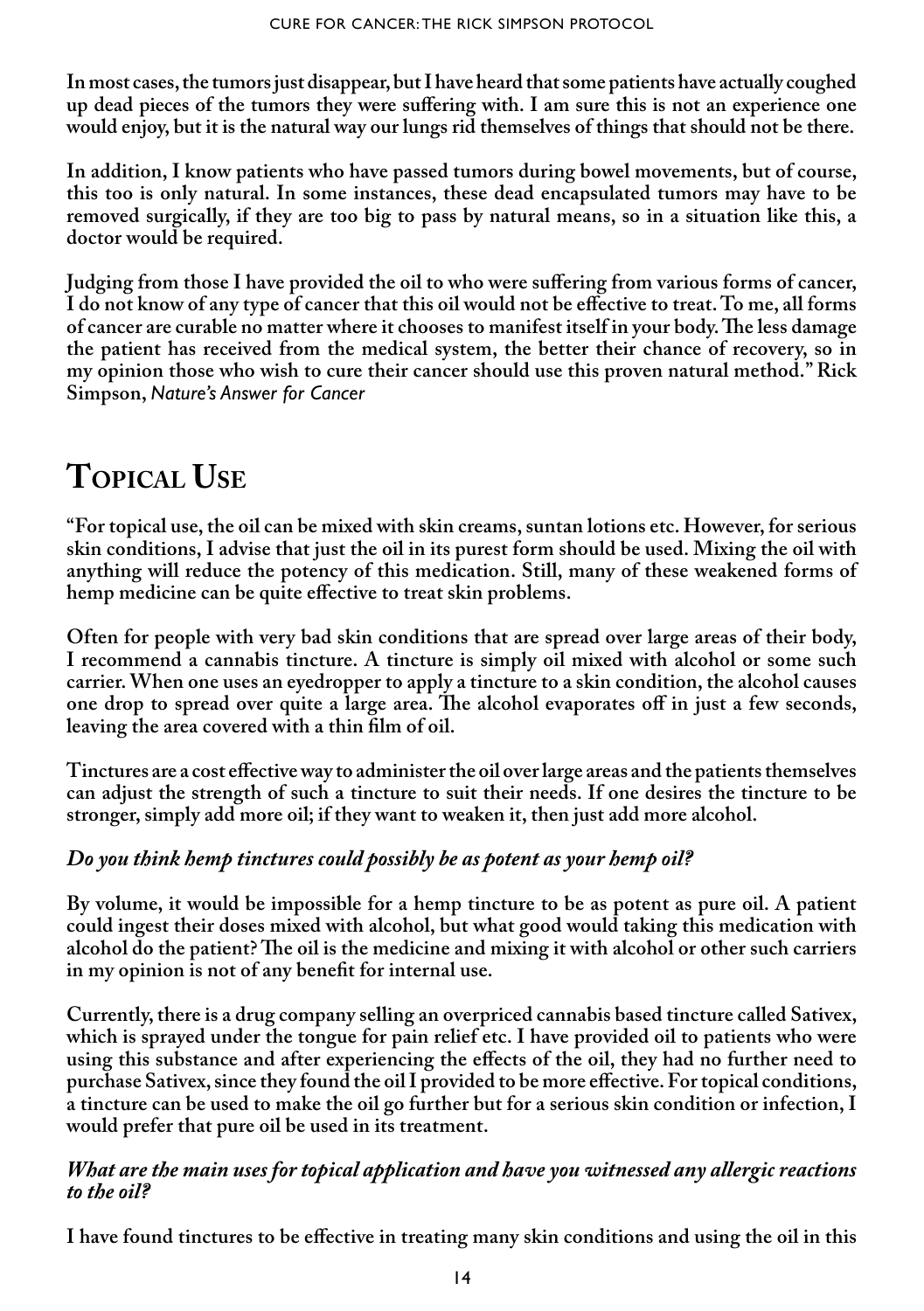<span id="page-14-0"></span>**manner can be much less wasteful. For people who are concerned about their complexions, simply mixing the oil with their favorite face cream and giving themselves a good facial can have dramatic results.** 

**Herpes, skin cancer, warts, moles, and other skin conditions can be treated with pure oil with no allergic reactions that I know of. In reality, the only reaction I have witnessed when the oil is used topically was caused by the bandages used to cover it. When you use a bandage for extended periods, it can cause the area covered with the sticky portion of the bandage to become irritated. One simply has to stop using the bandages for a day or two and the condition will disappear.** 

**Another thing I must mention is that the oil does not allow the bandages to stick to the wound or infection that is being healed. This may not sound too important, but if you have ever gone through the agony of removing a bandage which has stuck to a wound, you will understand what I mean.** 

**When I was in Canada, I often blended oils from different varieties, because they can vary so much in their medical virtues. By doing this, I found these blended oils had a better overall healing effect on many conditions, so if you are planning to produce oil on a larger scale, you might consider doing the same." Rick Simpson,** *Nature's Answer for Cancer*

### **Can You Combine Various Types of Administration of the Oil?**

**"All different ways of administering the oil can be combined with no harmful side effects and indeed doing so can be of great benefit in some situations. For instance, if I had lung cancer, I could combine ingesting the oil with the use of suppositories and I would also vaporize the oil so it could be inhaled directly into my lungs. Both oral ingestion and suppositories work well to treat lung cancer and vaporizing the oil can also be of benefit for those who suffer from this condition.**

#### *Scientific literature says the body cannot process THC unless it is dissolved in animal fat. Would it not be more efficient to use the oil that way?*

**I really have little concern about what scientific literature says and I do not think that animal fat is good for patients who are suffering from conditions like cancer. From my experience, the oil does not have to be mixed with anything to be effective. Since I have taken it many times without food and still felt its effects, I think there is a good chance that what we have been told is wrong. If the body cannot process THC without being mixed with animal fat, why could I still feel the effects of the oil? In addition when cannabis is smoked, there is no animal fat present in the joint, so how do people get high?**

**By using processes that dissolve the THC into animal fat, butter, lard etc., I feel the potency of the medicine is reduced. It is the oil that is doing the healing, not butter or animal fat, therefore I think this medication should be used in the purest form to achieve maximum effectiveness. If I took a person who had two skin cancers and I treated one with pure oil and the other with an oil animal fat mix, I have little doubt the cancer treated with the pure oil would heal much faster and more effectively." Rick Simpson,** *Nature's Answer for Cancer*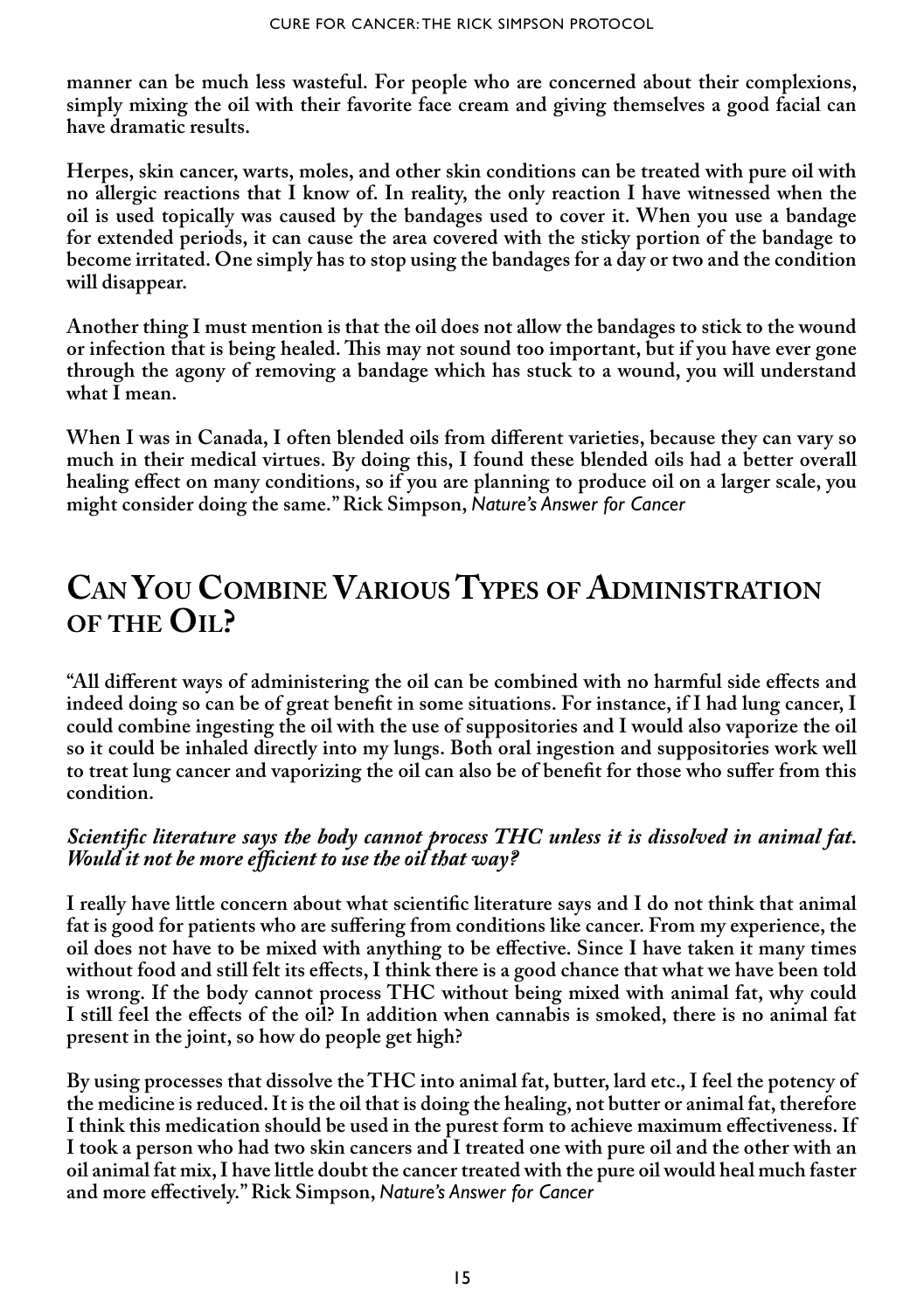### <span id="page-15-0"></span>**Smoking Cannabis**

#### *Can you compare the medical value of smoking and eating hemp?*

**"When a person smokes a joint, over 90% of the medicinal aspects of the plant material just went up in smoke. It's ironic for me to see patients who have taken chemotherapy smoking hemp to reduce their nausea, for they are smoking the very substance which, if taken properly, could cure them.** 

**To me, there is little or no comparison between smoking cannabis and ingesting the essential oil from this plant to treat a medical condition. If you are simply seeking a little relief from your condition, smoking cannabis may be of some benefit. But if you want to treat the condition properly, ingesting the oil is the best way to accomplish this. There is no question that even smoking cannabis does have some medicinal benefits, but don't expect to cure a serious condition in this manner.**

#### *What is smoked marijuana good for from a medical point of view?*

**From a medical point of view, smoking cannabis hemp has limited medical value when compared to ingesting the oil. Smoking pot can often have an effect on blood sugar levels for those with diabetes and it can also help reduce ocular pressure for people who suffer with glaucoma. We all know of hemp's ability to reduce nausea and smoking this substance will often help combat the pain associated with many medical conditions.** 

**Even simply smoking a good indica strain does tend to make a person relax, which in itself can be quite beneficial. Smoking pot can help reduce the symptoms of many conditions such as MS and is often very beneficial to those with spasmodic conditions. There is no shortage of evidence which clearly shows that even smoking hemp can do much to help the well-being of countless people worldwide. But, from my point of view, why just reduce the symptoms when a cure or much better control for the problem may be possible if the medicine is taken properly in the form of an oil?**

**There is little comparison between smoking hemp and ingesting hemp oil. Smoking is the least effective method of using hemp as a medicine. The healing power of hemp is magnified many times when the concentrated essential oil of the hemp plant is produced. If you want to see the real medicinal magic in this plant, start ingesting high-grade hemp oil. When one starts ingesting the raw, unburned THC and its associated cannabinoids, medical miracles are often the result." Rick Simpson,** *Nature's Answer for Cancer*

### **What Should Research Focus On?**

**"In the near future, the most important thing to do is grow the best medicinal strains possible, so we can determine their true medical virtues. Since this medication is harmless, we can do whatever research is required while we are healing the people.**

**Some strains of hemp are much more effective than others for different medical situations. In a short time, we should be able to determine the best strains to treat any given condition and this will allow these disorders to be treated more effectively. In addition, we must put some form of quality control in place as quickly as possible and develop standards that suppliers must adhere to. At present, patients have no idea about the quality or effectiveness of oils, which they are purchasing from others. Truly, much research is yet to be done on this plant's medicinal qualities, but if we go about it in the proper way, in a short time I think that we can learn a great deal." Rick Simpson,** *Nature's Answer for Cancer*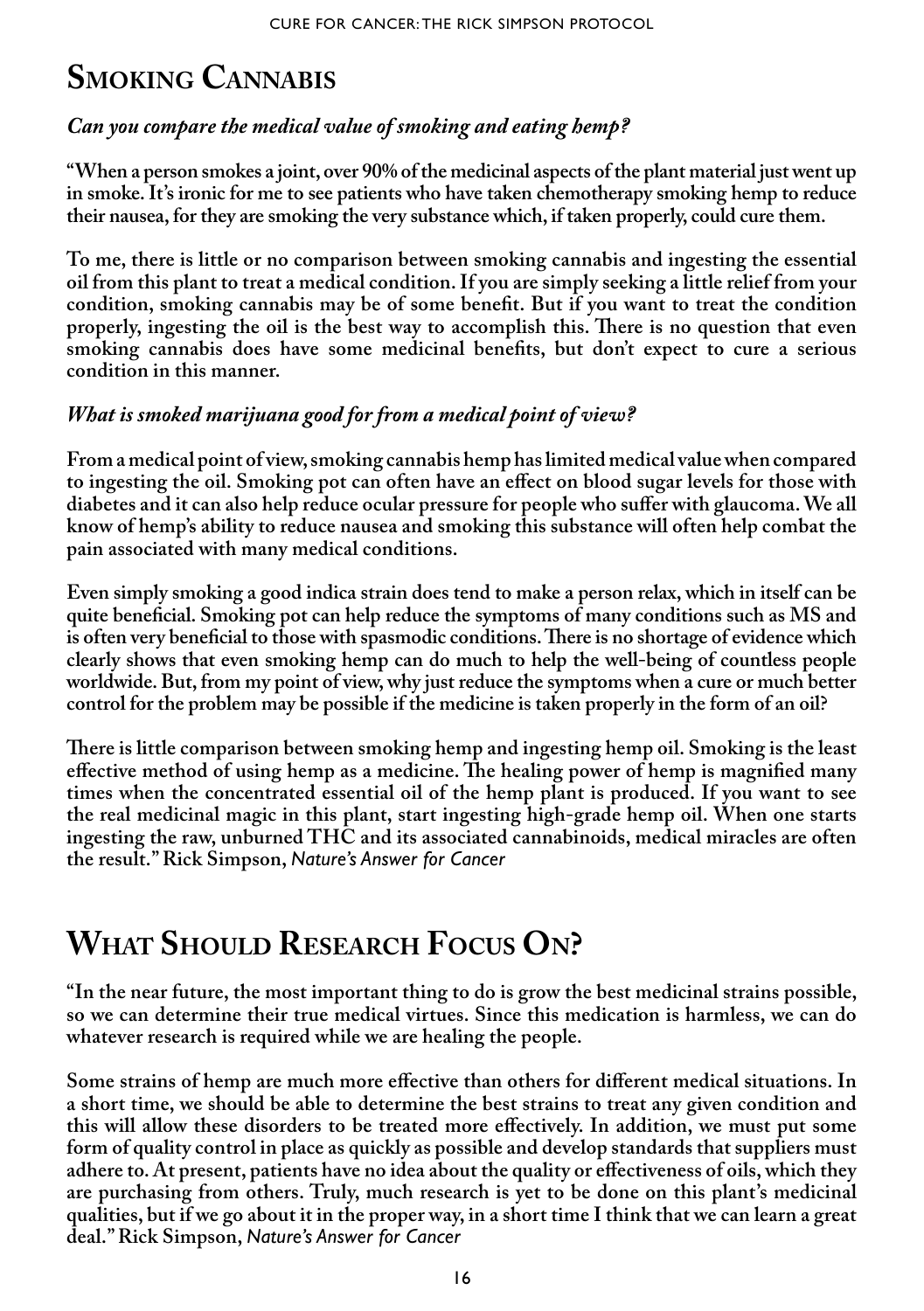"My 28yr old friend had surgery today for breast cancer they say the cancer is removed but still want to do chemo on her. We have talked before and I told her to refuse chemo and just take RSO. Am I correct about this? From what I've read on Phoenix Tears I would think this is correct but would like your help on answering this. Thanks." Justin

-- Well done, Justin. No chemo or scans. The surgery was unnecessary. Have her eat 120-180g of the oil over the next six months and follow the instructions on our site. JB

"Imagine trying to teach people how to wear their pants... It seems easy. What if people were texting you every day asking you how to put their pants on? (aggravating) It's like ground hog day! If I put my pants on and it's done right then this is the way I'm going to show someone else. I might laugh at the people who want to try putting their pants on backwards and saying, "Hey, they fit fine,sure, but it doesn't change the fact that they are on backwards! (It worked for Khris Kross)."

JB is simply telling us what works and won't tell us any other way because there isn't a need for other ways. Follow the directions or go walk around with your pants on backwards but don't get mad at JB when you realize he was just showing you the right way to do it! We don't try to change text in a book, we just go research other books!" Chad

-- Thank you, Chad, this was a great explanation and yes, you are right. This whole issue of RSO medicine is so offensively simple that it actually makes it more complicated. It is too simple for people to believe it, namely when they cannot try the medicine themselves and have to read about it only.

And the whole thing is that people's lives are at stake. I talk to them in person, I see the pain in their faces, don't ask me what it does to me after all these years.To me there is not much room for improvisation here, no time for long bebop solos or free jazz. This is a solid old-timer twelve-bar blues and it is twelve bars long. Rick gave us directions to follow but everyone wants to reinvent the wheel because of some ego problems or what it is.

All I say about this is, "Master a rice cooker and a fan first. RSO first, then all other (less potent) forms of cannabis medicine. Because potency matters.The more potent and sedative the oil the better for the patient. You don't have to test on internal conditions, try it on skin conditions first and watch if it heals more quickly with the real very potent and sedative RSO with 95-98% THC or with anything else, that should answer it for you. Then know that the same thing that is happening on your skin is happening inside your body when you ingest this medicine.

Once you do that, you will basically lose interest in less potent forms of cannabis medicine. Not because they can't help in some cases but because why fly second or third class when you can fly first class for the same money and save your life more quickly and reliably at the same time?

RSO is premium medicine, and the way I look at it all the rest is not premium medicine. And I want premium medicine, why would I want diluted medicine instead of the real thing? The more brutally sedative and potent the oil the better it works as medicine -- and this is not going to change, ever." JB

"Best RSO is 95-98% THC and extremely potent and sedative. Anything else than that (raw cannabis, juices, edibles, high CBD oils, non-decarboxylated BHO, tinctures, salves, concoctions, macerates, you name it) is a less potent form of cannabis medicine. All forms of cannabis medicine are beneficial to some degree, of course, but don't bet your life on less potent forms of cannabis medicine." JB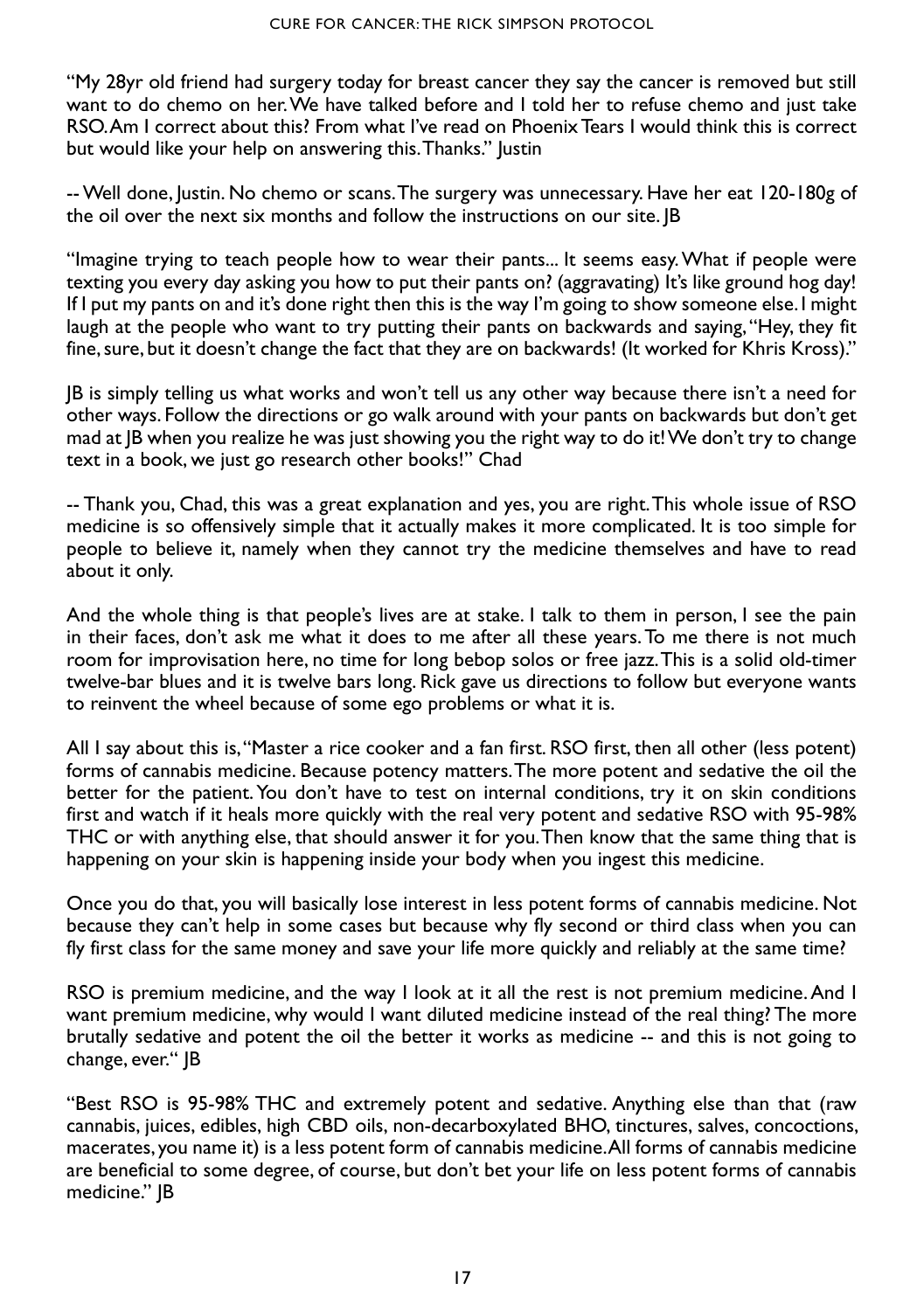### <span id="page-17-0"></span>**The Rick Simpson Process of Producing Hemp Oil**

**"I usually work with a pound or more of bud from very potent high quality indica or indica dominant sativa crosses. An ounce of good bud will usually produce 3 to 4 grams of high-grade oil and the amount of oil produced will vary from strain to strain. You are never really sure how much oil you will get until you have processed the material you are working with. On average, a pound of good bud will usually produce about 60 grams of high-grade oil and sometimes you may even get substantially more from some varieties.** 

**Many seem to believe the oil must be amber and that you should be able to see through it. Often the oils I produced did exhibit these traits but not always. The color and texture of the oil you are producing depends a great deal on the strain, method, and solvent that you are using to produce the oil. Don't be concerned if the oil you produce happens to be darker in color, this does not mean that such an oil is not a potent medicine. Indeed some of the strongest oils I have ever produced were dark in color, but they still had the desired medicinal effects.**

**I think these instructions should make producing this oil quite easy for anyone, but before you start, make sure that you have everything you will need to do it properly. All one requires is the starting material, solvent, a length of wood, two plastic buckets, a few small containers with funnels and coffee filters, an electric rice cooker, a fan, a stainless steel measuring cup, a coffee warmer and syringes.**

**The process I am about to describe involves washing the starting material twice with a good solvent such as pure light aliphatic naphtha or 99% isopropyl alcohol to remove the available resin from the plant material. Light naphtha has proven itself to be a very good solvent to produce the oil, it is also quite cheap to purchase when compared to the cost of other solvents. It comes in different forms and under different names but the solvent I used is called light naphtha in Canada, and in Europe it is often called benzin(e). It is sold under many names but if you go to a fuel supplier, you should not have too much trouble tracking some down if you ask for hydrotreated light aliphatic solvent naphtha/petroleum ether/benzine/hydrocarbon solvent with a boiling point anywhere from 40 to 100°C (140 - 212°F), CAS number 64742-49-0.** 

**Light naphtha has many industrial uses, and is often used to degrease engine parts or thin paints etc., so I'm sure you should have little trouble finding what you need. Just to give you an idea of its many uses, it is the same substance used to fuel Coleman lamps and stoves. But, unfortunately, rust inhibitors are added to Coleman fuel, so I do not recommend that this fuel be used to produce oil. There is also medical-grade naphtha (hexane) available in many countries in the world, but it is a bit more expensive and usually harder to get and I have not found any significant difference between pure light naphtha and the medical-grade version of it.**

**Butane can produce oil but I do not recommend its use as a solvent to produce this medication, since it is very volatile and would require the use of expensive equipment to neutralize the danger. In addition, using butane to produce the oil does not decarboxylate the finished product, so oils produced in this manner would be less effective for medicinal use, unless the extra time is taken to decarboxylate them properly.**

**The only solvents that I have direct experience with so far are ether, light aliphatic naphtha, and 99% isopropyl alcohol. Ether is my personal favorite and it is a very effective solvent but it is expensive and can be quite hard to get. I think the use of ether is better suited for closed distilling devices, since it is very volatile and its fumes make it dangerous to work with.**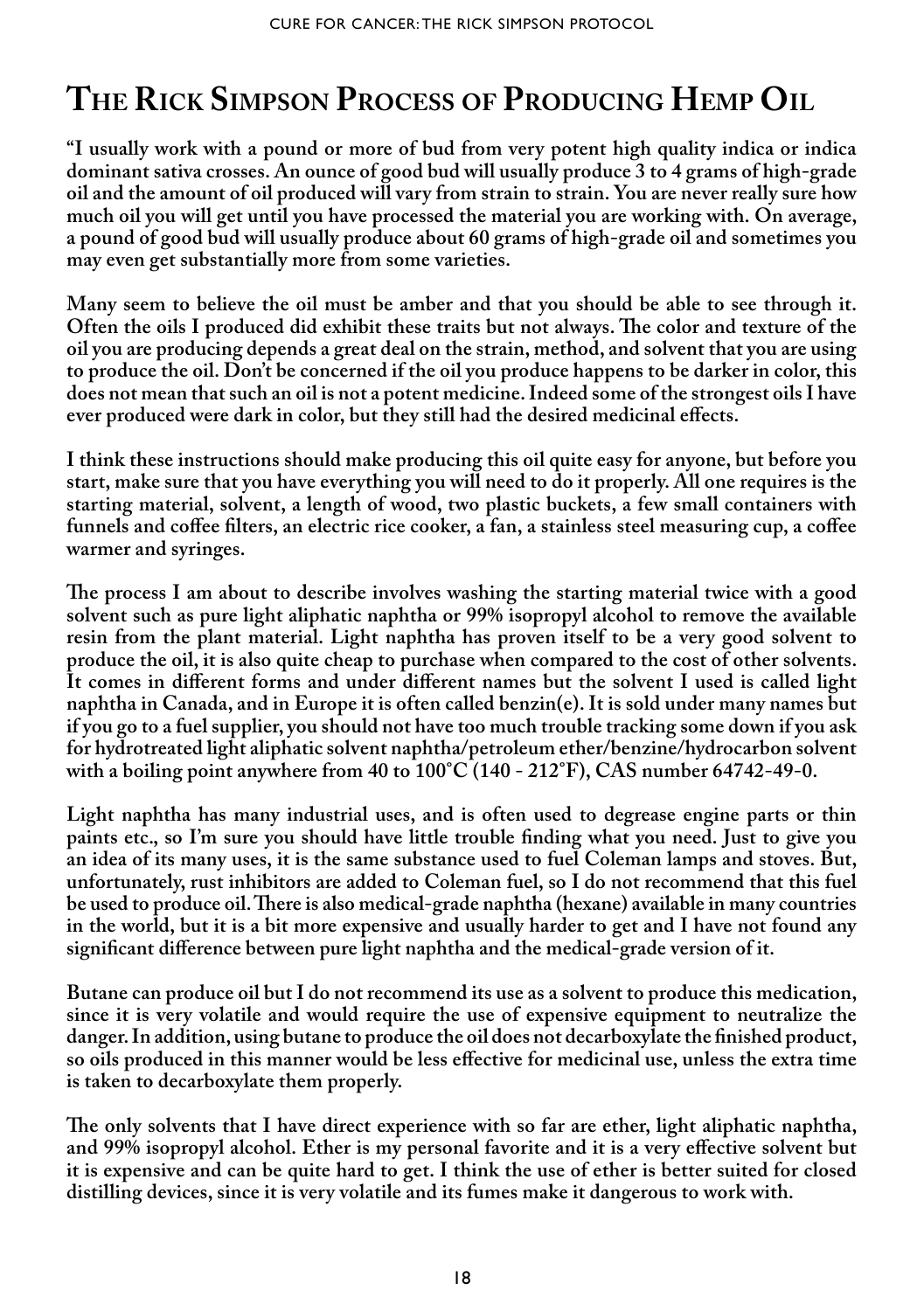**Both ether and light naphtha are more selective solvents in nature, which means alcohol is not quite as effective as a solvent but still it does work well. Alcohol will dissolve more chlorophyll from the starting material and due to this, oils produced with alcohol will usually be more noticeably dark in color.** 

**For a solvent to be effective, it should be 100% pure and 100% pure alcohol is expensive and can be quite hard to find. Light naphtha on the other hand is quite cheap to acquire and is usually not too hard to locate. Next to the use of ether, pure light aliphatic naphtha is my solvent of choice.** 

**All these solvents including alcohol are poisonous in nature but if you follow these instructions, solvent residue in the finished oil is not a concern. After the finished product cools to room temperature, it is a thick grease-like substance rather than an oil and it is about as antipoisonous as you can get. Even if there was a slight trace of solvent residue remaining, the oil itself would act upon it to neutralize any harmful poisonous effect. In essence, all you are doing is washing the medicinal resins off the bud material. Then, after the solvent oil mix has been filtered and the solvent has been boiled off, you are left with the resins in their most medicinal form.**

**For best results, the starting material must be as dry as possible. Be sure where you are working is well ventilated and there are no sparks, open flames, or red-hot elements in the area.** 

**Place the starting material in a container of good depth to prevent the oil solvent mix from splashing out during the washing process. Then, dampen the bud with the solvent being used and the bud material is then crushed using a length of wood such as a piece of 2×2.** 

**After it has been crushed, add more solvent until the material is completely immersed in the solvent. Work the bud material for about three minutes with the length of wood you used to crush it. Then slowly pour the solvent oil mix off into another clean container, leaving the starting material in the original container, so it can be washed for the second time.** 

**Again add fresh solvent to the starting material until it is once more immersed in the solvent, and then work it for three more minutes with the length of wood you have been using. Then, pour the solvent oil mix into the same container that is holding the solvent oil mix from the first wash you did.**

**Trying to do a third wash on the plant material produces very little oil and it would be of little or no benefit as a medicine. The first wash dissolves 70 to 80% of the available resin off the starting material; the second wash then removes whatever resin that is of benefit, which remains.**

**Oils produced from the first wash are the most potent medicinally but if high-grade starting material is used, oil from the second wash also has benefits. If, for some reason, you have to work with material that is not as potent as it should be, it is best to use the oil from the first wash only for internal use and then start to grow or look for starting material that is of better quality. Remember, quality is more important than quantity and the better the starting material, the better the medicine.** 

**Use something such as clean water containers with a small opening at the top and insert funnels into the openings, then put large coffee filters in the funnels. Pour the solvent oil mix from the first and second washes into the coffee filters and allow the solvent oil mix to drain through the filters to remove any unwanted plant material. The more funnels and containers you use, the faster it will be filtered. Once the solvent oil mix has been filtered, it is now ready to have the solvent boiled off.**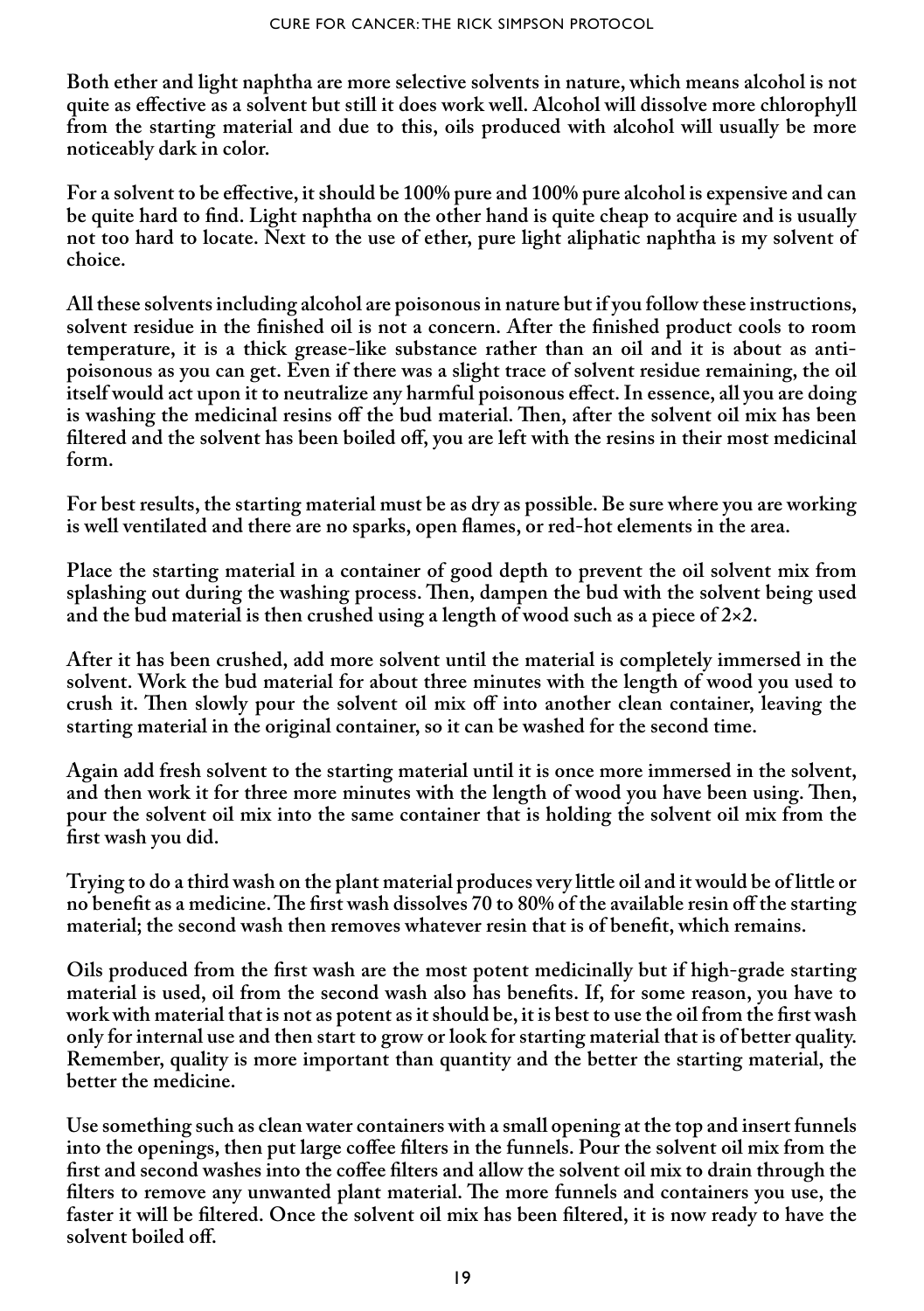**If you do not already own one, you can purchase an inexpensive larger rice cooker with an open top that has both high and low heat settings to boil the solvent off the oil. Make sure that the rice cooker is set up in a well-ventilated area and place a fan nearby to blow away the fumes as the solvent boils off. This will prevent the fumes from condensing and posing a danger. Rice cookers are designed not to burn the rice as it cooks. The temperature sensors that are built in will automatically switch the cooker back on the low heat setting if the temperature within the cooker begins to get too high.** 

**When producing oil, if the temperature gets a little over 300°F (148°C), it will begin to vaporize the cannabinoids off the oil and, of course, you do not want this to occur. If a rice cooker is working properly, it will automatically come off the high heat setting at roughly 230°F (110°C), which is above the temperature where decarboxylation is said to occur and is still well below the point that THC and other cannabinoids will vaporize. This is why I strongly recommend the use of a rice cooker to those who have never produced oil before, since it eliminates any danger of harming the oil in question. Plus the resulting oil is decarboxylated, which is also important, so it can achieve its full medicinal effects.** 

**I suggest that people should not try to use crock-pots and similar appliances to produce oil. When I first tried to produce the oil, I used a crock-pot and since I did not know how much heat these devices can generate, the oil overheated and was ruined. So I think it's only sensible that a beginner should start out by using a rice cooker and follow our instructions carefully. Doing so could save them a lot of grief.** 

**A distilling device can also be used to produce this medication and reclaim the solvent that is being used. This method really does make more sense than using a rice cooker, but stills that are designed to boil off solvents safely are expensive and most people do not know how to operate one of these devices properly. If one is available, I prefer to use a still myself, but, in some countries, owning a still is against the law. If one is serious and wants to produce large amounts of oil, look into distilling and educate yourself in the proper use of this equipment.** 

**Always make sure there are no sparks, open flames, or red-hot elements in the area while you are filling the rice cooker or boiling the solvent off because the fumes produced from solvents are very flammable and toxic. I have used this same process thousands of times and have never had a mishap, but for your own safety, please follow the instructions and make sure the area is well ventilated. I also caution you to avoid breathing in the fumes that solvents produce since they can have unpleasant effects on anyone nearby.** 

**Make sure that the fan is running and produces enough airflow to blow away the fumes, then fill the rice cooker until it is about three quarters full. This allows room for the solvent oil mix to boil off without spilling over. Put the rice cooker on its high heat setting and begin boiling the solvent off. Never attempt to do this without the use of a fan, since the fumes could condense and if they come in contact with the heating element, it might cause a fire.** 

**As the level in the rice cooker drops, continue to carefully add the solvent oil mix you have remaining, until you have nothing left. When the level in the rice cooker comes down for the last time and has been reduced to about two inches of solvent oil mix remaining, add about 10 to 12 drops of water to the solvent oil mix that remains. This small amount of water allows the remaining solvent to boil off the oil that remains in the cooker more readily.** 

**When there is very little remaining in the cooker, I usually put on a pair of gloves and then pick up the cooker and begin swirling its contents. This is done with the airflow from the fan still taking the fumes away and it can speed up the finishing process slightly. In a short time, the cooker automatically kicks off its high heat setting and then goes to low heat. As the last of the**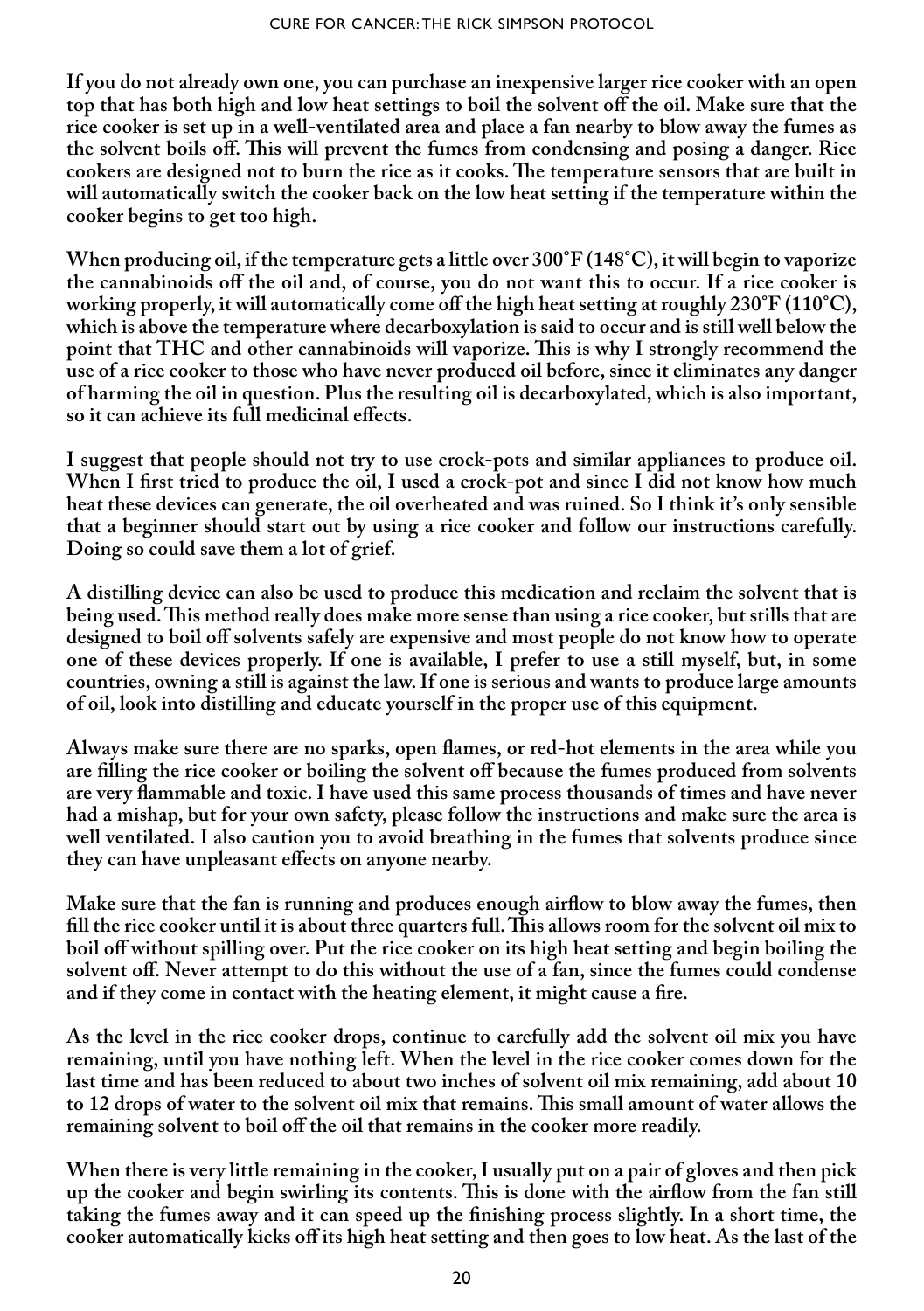**solvent is being boiled off, you will hear a crackling sound from the oil that is left in the cooker and you will see quite a bit of bubbling taking place in the oil that remains. Also, you will notice what looks like a small amount of smoke or steam coming off the oil in the rice cooker, but don't be concerned, as this is mostly just steam produced from the few drops of water that you added. After the rice cooker has automatically switched to its low heat setting, I usually let it cool until it can be switched to the high heat setting again. After the cooker has automatically switched itself to the low heat setting for the second time, I then take the inner pot out of the cooker and pour its contents into a stainless steel measuring cup.** 

**There will be a small amount of oil remaining in the pot that you will find almost impossible to get out, unless you use something like dry bread to absorb the oil, while it is still warm. Then, small amounts of this bread can be eaten as a medicine, but remember it can sometimes take an hour or more before you feel its effects. So be careful how much bread like this you consume, because even a very small amount may put you to sleep for quite a few hours just the same as the raw oil will do itself. Another good way to clean up whatever oil remains in the pot is to wash the pot out with a small amount of alcohol to produce a hemp oil tincture.** 

**A tincture such as this can be very effective in the treatment of skin conditions and just a little can go a long way, which can save you money. Since I often like to mix oil from several strains anyway, I usually simply leave the remaining oil in the pot until next time. By mixing oils from different strains, you receive the medicinal benefits from all these different types of oil and I have found such oils to be effective in the treatment of everything. If you have many different varieties of good hemp at your disposal, I think mixing the oils is a good idea, but if you do not, I believe the oil from just one strain will probably satisfy your needs.**

**Take the oil that you poured into the stainless steel measuring cup and put it on a gentle heating device such as a coffee warmer to evaporate off whatever water remains in the oil. Quite often, it only takes a short time to evaporate the remaining water off, but also some strains produce more natural terpenes than others. These terpenes can cause the oil you now have on the coffee warmer to bubble for quite some time and it may take a while for such oils to cease this activity. When the oil on the coffee warmer has stopped bubbling and there is little or no activity visible, take the oil off the coffee warmer and allow it to cool a bit. Another way to finish the oil without the use of a coffee warmer is to put the oil in an oven set at 130°C for about an hour. Both of these methods will decarboxylate the finished oil and solvent residue should not be an issue.**

**Then, using plastic applicators or syringes with no needles that are available in your local drug store, use the plunger to slowly draw the warm oil up into the syringes and allow it to cool. In a short time, the resin will become a thick grease-like substance.** 

**Sometimes the resin is so thick that it can be hard to force it out of the syringes when cooled. If such a thing happens, simply put the syringe in a cup of hot water in a short time you will be able to squeeze your dosage out more easily. Sometimes a patient will force out too much oil, but if this happens, just pull back on the plunger of the syringe and the excess oil can usually be drawn back into the syringe without too much difficulty.**

**On average, a dry pound of material will require about 2 gallons (8-9 liters) of solvent to do the two washes that are required. If you plan to produce the oil from more or less starting material, simply do the math to determine roughly how much solvent you will require. From start to finish, it usually takes three to four hours to accomplish the whole process, and then the medicine is sitting there ready to be used.** 

**It should also be mentioned that this oil has an extremely long shelf life. But for long-term**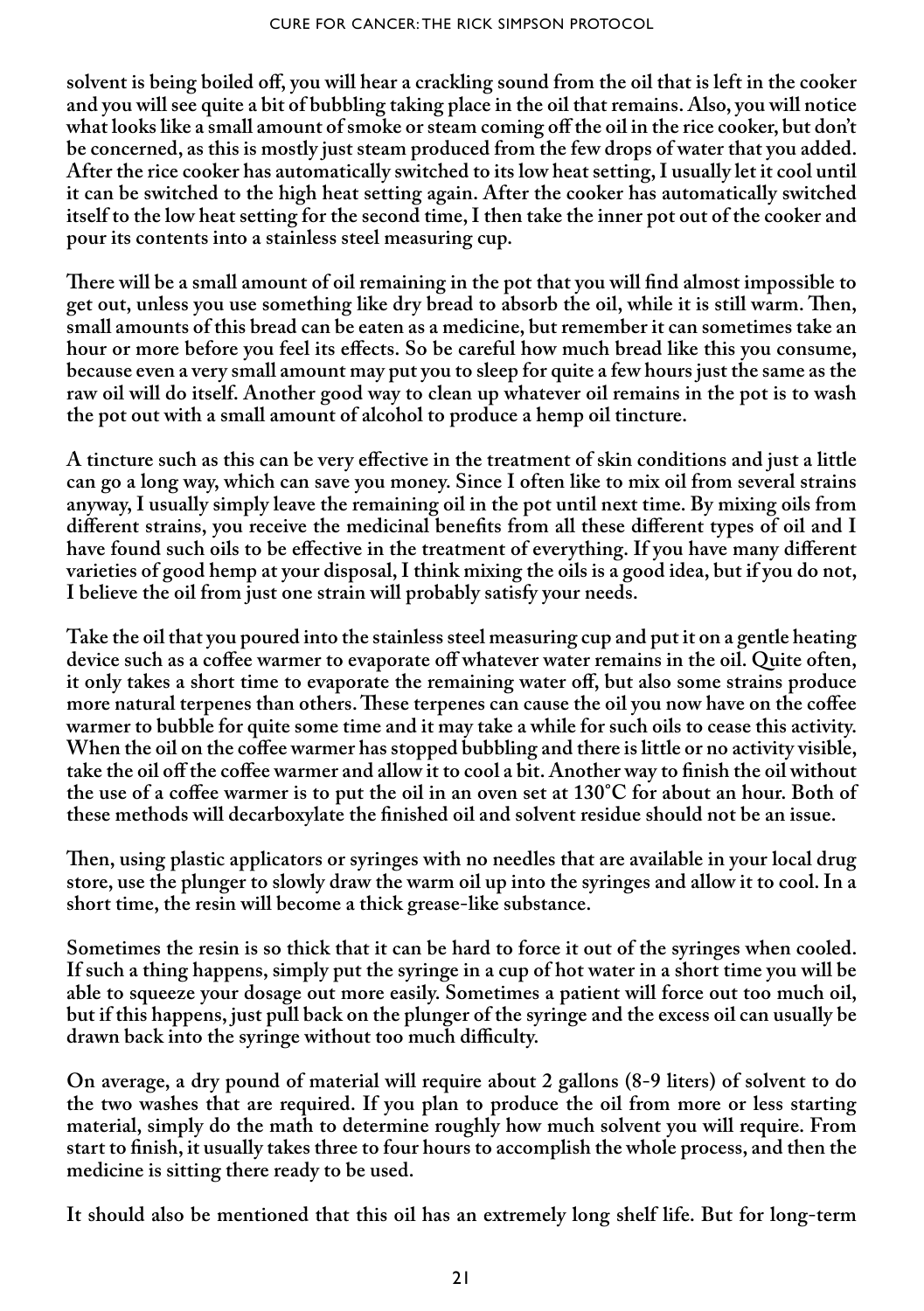**storage, I would put it in a dark bottle with a tight lid or a stainless steel container. If kept in a cool dark place when stored, it can maintain its medicinal potency for years.**

**At first, it may seem daunting for some to try to produce their own medicine but in reality, this process is extremely simple. All you have to do is carefully follow the instructions and after you produce this medication a couple of times, you will find that it is not much harder to make than a cup of coffee. Once you have produced your own medication, it takes all the mystery out of medicine and you no longer have to rely on doctors in most cases, for now you have become your own doctor." Rick Simpson,** *Nature's Answer for Cancer*

Q. Why does grinding of dry material lead to THC loss? Is there any explanation for this?

A. Have you ever ground really potent bud? If you did, you should know why. That white powder that is all around the table after you grind it is THC (or trichomes) and it is what should have stayed in the oil. Plus, when it is ground, it is then too fine and you will strip a lot of what you did not really want to strip in your oil.

Process bone dry whole buds after you dampen them with naphtha or the solvent of your choice, but don't touch it much before you process it because every time you touch it, you will lose some. Oils produced from ground material are significantly less potent than oil produced from buds that were crushed after they were dampened.

First quick wash is the most potent and strips about 70% of THC available, the second strips about 20% and the third about 5%. When you grind it, you get all three washes (actually four) in your oil and you don't want that. Quality over quantity. JB

"Hi JB. What is the shortest time you can leave bud to dry if you need it urgently? Thanks." Priscilla

-- Until it is bone dry. But I would only quick-dry say 5-7g of bud, that will give you about a gram of oil, enough to start with, and then you can finish it when it is dried properly, in a week or so.The less you handle the starting material before processing the less resin you will waste. So it is best to not decarboxylate the starting material (like GW do for no reason at all, you can decarboxylate the oil with less problems by heating it, which you have to do to remove the solvent residue anyway). The best thing to do is to put the bud in a bucket for processing right in the drying room, with no extra handling, whenever possible. The less you touch the bud the better. JB

1.) I grinded the bone-dry buds with my hands only, no grinder used. The starting material looked like very small buds of approx. 5 to 10mm diameter, so mostly no powder. As I now have my own »cooking« experience, I totally agree with you in all points, except point C. I've seen oils made with alcohol which are usually much darker as the water in the alcohol dissolves the chlorophylls. I made my oil with lab grade pure petroleum ether. This oil is much more brighter in colour (golden-brown) and has an excellent, delicious spicy taste in comparison to the alco-oil's I had a chance to try. My point here is that I believe Naphtha doesn't strip off as many of the terpenes and chlorophylls as alcohol does. It also boils much more controlled and manageable as alcohol does. So my question here is, do you think it is possible that the combination grinding / washing with Naphtha is not that harmful for a good quality oil as grinding / washing with Alcohol?

-- Do not grind the material first. Any handling of the dry bud material will cause you to loose THC and other cannabinoids (the fine dust on the table is what should have stayed in the bucket). Yes, grinding and naphtha would be "better" than grinding and alcohol - that combination is an almost guaranteed failure, you simply can´t make good oil this way.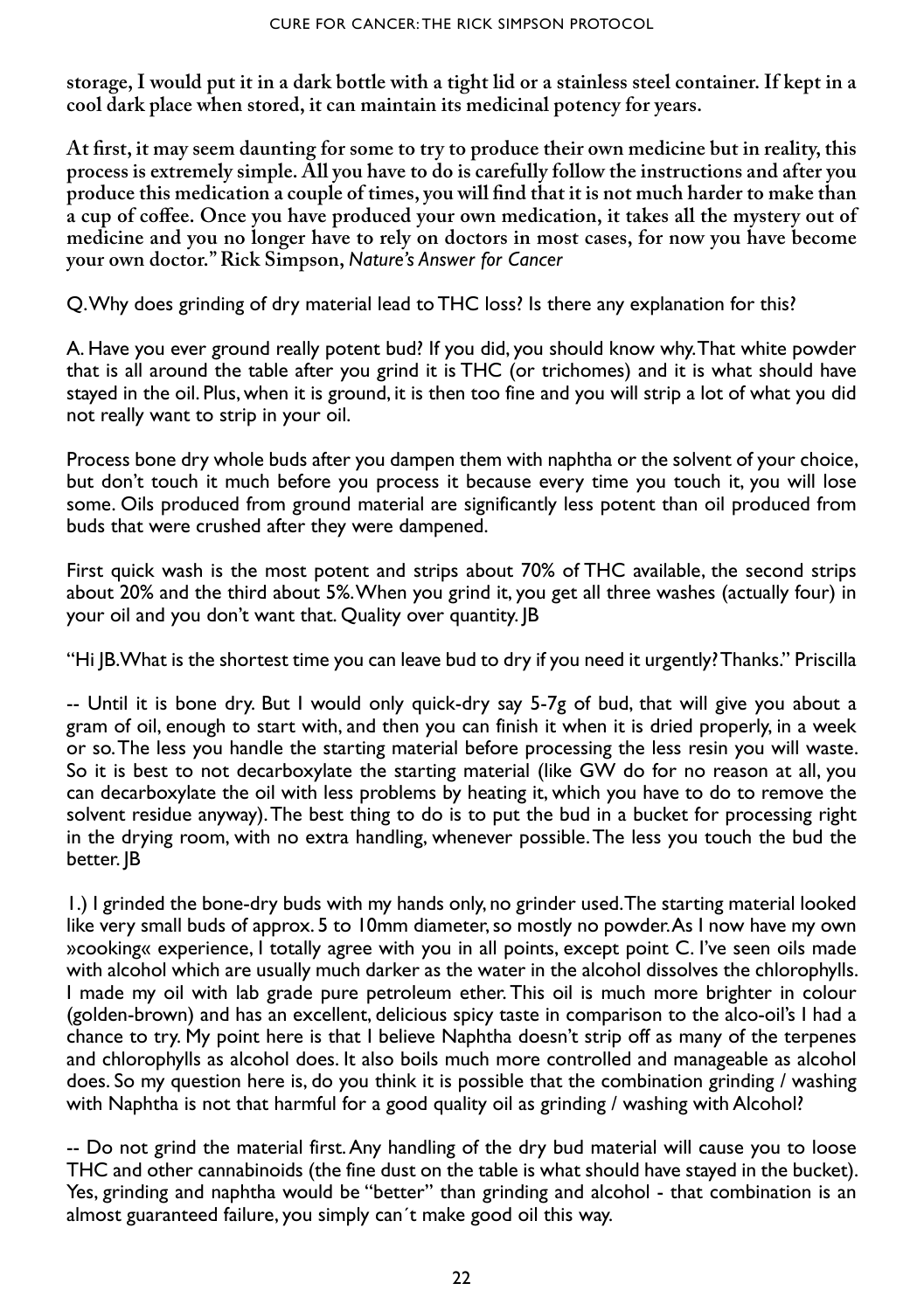Put the bud in a bucket, dampen it with naphtha, crush it with a stick for a two to three minutes, pour the oil-solvent mix in a bucket. If you work with good quality material, make a second wash and pour the second mix to the bucket with the first wash. If you are not using that-good material, use the first wash only for internal purposes (and keep looking for good material).

Ether produces great oils (we like amber oils better than dark oils, but remember that some strains produce darker oils than others). We also like amber oils for practical reasons - who wants to have black teeth with chlorophyll marks on them? But we don´t recommend it much at the moment because it is fairly dangerous to work with ether, it is hard to get in most parts of the world, and we are very concerned with the safety of those producing the oil. It can go boom very easily at relatively low temperatures. So, for most people, light aliphatic naphtha will work just fine. We usually use naphtha, but ether would the solvent of our choice.

The current list of solvents we would personally use is: 1. ether, 2. pure light naphtha, 3. 99% isopropyl alcohol, 4. food-grade alcohol - preferably 99%, but that´s usually hard to get and very expensive. When you work with 96% alcohol, the remaining 4% is usually water. 4% out of 10 liters is 4dcl, almost a pint of water that you will have to boil off - and it takes time that you could spend more reasonably.

2.) I also put the final 60  $C$  warm oil for 1,5h under vacuum in order to totally remove all solvent residues. As I wrote you, I decarboxylated the oil 35 eaten grams later… The taste of the oil was before the decarboxylation much spicier, I wouldn't say worse, but you are right about the burping.

-- As I said last time, the burping was from leftover water. And the water was there because of the "scientific" low temperature you used. You need to decarboxylate the oil anyway, so a rice cooker that will shut off at 110 C works just fine. Or, of course, the best thing to use would be a still - but again, many people don´t own them and don´t how to operate them, and the risk of an explosion is always present. When a still explodes, it will usually demolish the whole house. When the contents of a rice cooker explode, it will only make a two or three meter high flame that is quite easy to deal with.

As for vacuum - of course, why not. If you have the equipment and if you know how to use it properly, it is not a bad idea to finish the oil in it, if you want to be 100% sure there is no solvent residue in it or if you want shut the mouths of those who are against petrochemical solvents. Some people use it with great success and I am not against it. But as you know, the majority of people do not own this equipment and many of our patients cannot or could not even afford a rice cooker and a fan, so we don´t recommend vacuum as a necessity.

Look at how easy and simple Rick´s method is and how many questions we still have to answer. Now imagine what will happen when we add info on other methods of producing the oil. It will only cause a confusion and I will have to spend days and weeks trying to answer questions from "confused" people, which I am not going to do much longer anyway.

3.) Please explain why are you suggesting to ingest the oil right out of the tube, directly into the mouth, no capsules? Some absorption issue? I eat most of the oil on cigarette paper, but I rarely use some capsules if I have to leave home for more hours. Besides, I don't like to have it all over my teeth, as it is really hard to get off...

-- Because of several reasons. The main one is that this method of ingestion has proven to be the most effective and beneficial to patients. It improves mouth hygiene because it also disinfects the mouth and then helps with any conditions in the digestive tract or in your throat etc. Actually, when I get a sore throat, I try to smear the oil in the back of my mouth and then keep it in my mouth for as long as I can stand it. In most cases, a flu or sore throat (or its symptoms) is taken care of overnight.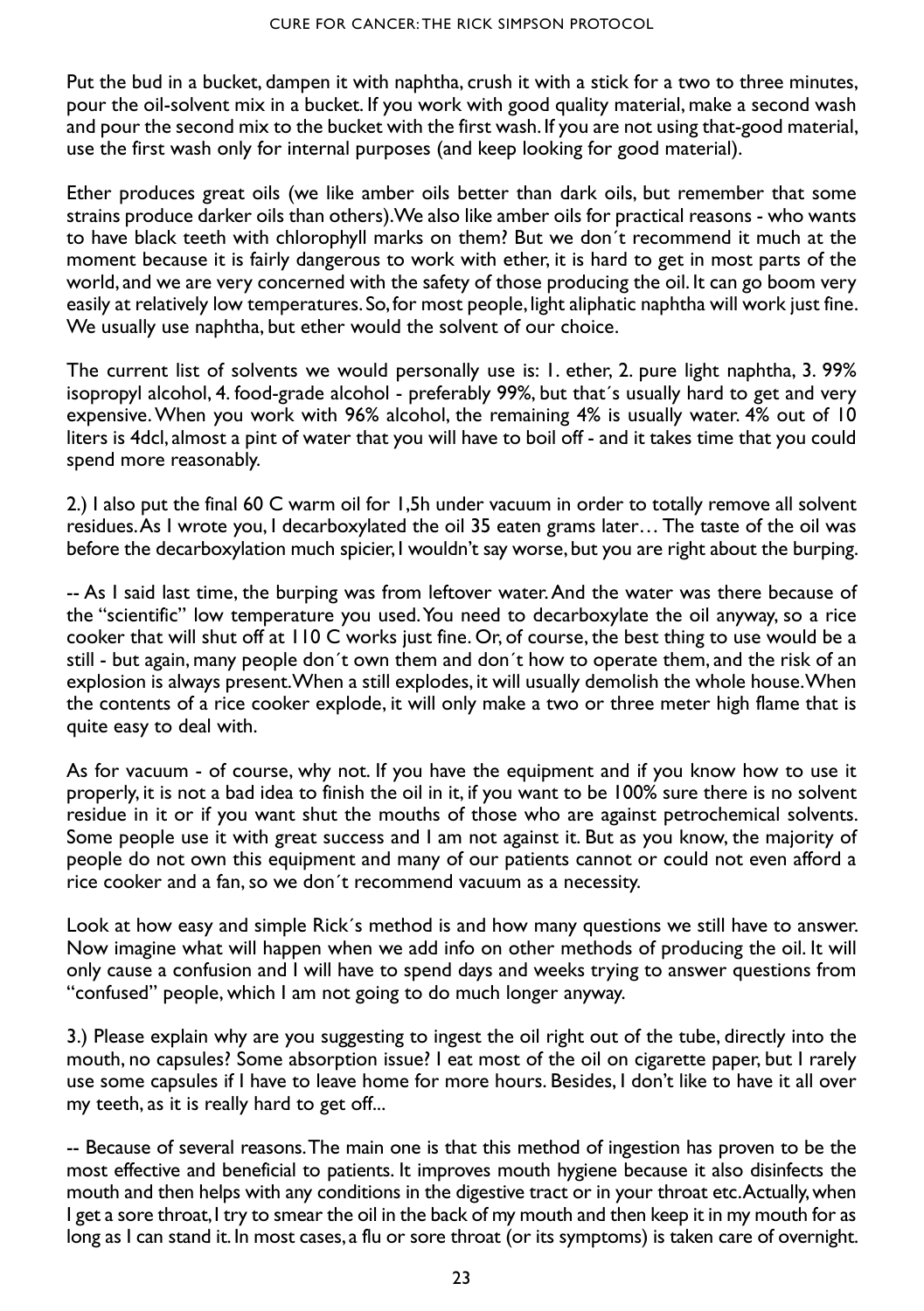<span id="page-23-0"></span>Like you say, some oil stays on your teeth and under your tongue, so this method of ingestion actually combines sublingual processing of the oil (ala Sativex and other under-the-tongue sprays and tinctures that people use) and processing in the stomach and intestines. The main thing is to get the oil in your stomach. So, if you have oil with a not-so-good taste, you can put in a piece of bread or banana etc. (or cigarette paper, if you like to eat the chemicals in it), fold it over and swallow it like a pill and flush it with water or tea or whatever you like. Brush your teeth with oil after say ten minutes or so, it will help with oral hygiene, too. Many oils have a delicious taste (especially when the starting material is not ground up and when alcohol isn't used to produce the oil. Chlorophyll usually tastes bad and can cause a lot of discomfort, even when used topically - dark oils will stain your clothes, you don't really want or need that.)

Capsules - a) you have to buy them from Big Pharma, by which you are supporting them with your money, b) some people are allergic to them, c) some dissolve in your intestines and not in the stomach, d) dealers often put less oil in a capsule than there should be, e) they don´t work so well for so many conditions, f) it is hard to get the oil out of them when you want to make a joint or vaporize the oil for lung conditions or when you want to use the oil topically. I am not saying that you can't use capsules, all I am saying is that it is better to learn to use the oil straight from the tube. After you get more practice, you will learn how to use the oil with no discomfort at all. I personally like to eat the oil right from the rice cooker, I just dip my finger in it and take as much as I think I can take. Mind you, this is very "oil-consuming" and you will usually take more than from a syringe. When the oil is good, an "overdose" will only put you to sleep, big deal. But of course, I can do it due to my experience and tolerance, I would not and do not recommend this to beginners or those who don´t have as much experience. All the rest of the info is on our site at phoenixtears.ca and in Rick's e-book. All the best to you, too, Stefan. Jindrich"

"If you are worried about the cost, it's much cheaper than the co-payment on most of the cancer drugs and some if the drugs you take at home for the cancer are not covered by insurance. If someone in my family needed this oil for cancer I would find a way. Good luck!!!!" Lisa

-- "I agree, Lisa, the oil is a much cheaper treatment when one takes all the other costs and expenses into account. Plus it is incomparably safer than anything the medical system would supply, not to mention that it works much more efficiently and reliably and it is definitely more fun to take than poison or radiation." JB

Q. I know you recommend making the RSO yourself but a dispensary has some local and I was just wondering what should be a fair price on it.

A. One needs 4-7g of high quality bud to produce a gram of oil, so that should be the "right price." Let us not discuss the ridiculous prices of hemp, to me the right price for a 60g dose is 50-100USD (or less, if it were grown legally outdoors on a large scale). I am not saying that I know where to get it at that price at the moment, top grade oil costs what top grade material costs where you live. JB

### **Other Forms of Extraction**

#### *Have you found any other ways of making the oil?*

**"There are many ways to produce the oil and I do not claim that my method is necessarily the best, but to my knowledge it is the only one that has proven successful in thousands of cases.**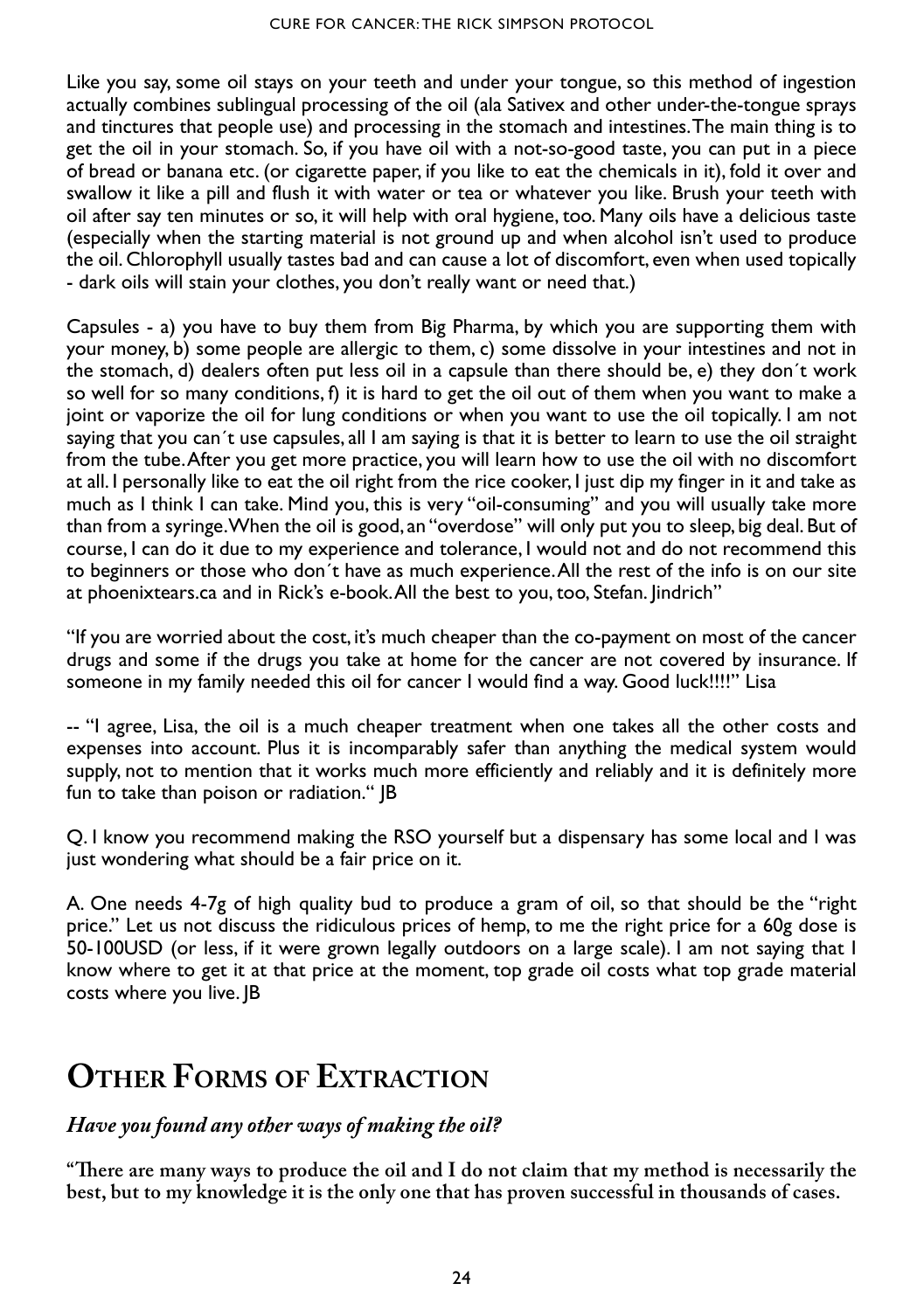**Indeed the method that we have shown the world would be considered crude at best, but a very pure form of this medication can be produced in this manner. My intention was to present a method of producing the oil with equipment that is readily available, so if need be almost everyone could produce their own medicine in a simple manner.** 

**Up until I was raided in 2005, I had used distilling processes to produce the medicine and reclaim the solvents. This method is much less dangerous and is more 'earth-friendly', since the solvent is not wasted. But the police confiscated my equipment, which forced me to start using rice cookers to accomplish the task.** 

#### *What other forms of extraction can be used then?*

**Again, there are a number of extraction methods and I do not profess to be an expert in such things. The problem with scientific methods like noble gas extractions etc. is that most people lack the equipment and knowledge to perform such extractions. That is why we showed the public the simplest possible way to produce this medication themselves.** 

**There are also cold-water extraction methods that can be used to extract the resins. I have only tried to do this type of extraction a couple of times and the results were not as good as expected. Still, I know of people who say that they have produced high quality oil in this manner. Obviously, cold water cannot catch fire or explode, so cold-water extraction methods might certainly be an option, but one must make sure that the oil is decarboxylated before it is given to the patient.** 

#### *What is decarboxylation?*

**Decarboxylation occurs when the molecules within the oil have been rotated to the delta 9 position with the use of heat so they become more medicinally active. The temperature at which this occurs is debatable, since many reports I have viewed on the subject do not agree. By doing what I have suggested, the oil is heated to temperatures well above that at which decarboxylation is said to occur. The carboxyl group is removed, which then allows the molecules to fit into the CB1 and CB2 receptors of our endocannabinoid system and allows them to pass the brain barrier.**

#### *Is there a way to make the oil more potent?*

**There are several ways of increasing the oil's potency, but again, many of these methods require specialized equipment and knowledge that the average person does not have. In the past, I have produced such oils and I do consider them to be more powerful and medicinal, but with the laws that are in place and the equipment that is needed, it was impossible for me to produce any amount.** 

#### *Is there anything I can do when the oil I produced or purchased is not potent enough?*

**If good starting material is used to produce the oil, this problem should not be encountered, but I'm sure there will be those who will. When treating a serious illness, only the best will do, so if the oil you have does not measure up to the task at hand, I would get some more bud material and produce it properly. With someone's life hanging in the balance, this is no time to be playing with low quality oil. If you were the one suffering, wouldn't you want the best medication possible? So please try to provide the same for others." Rick Simpson,** *Nature's Answer for Cancer*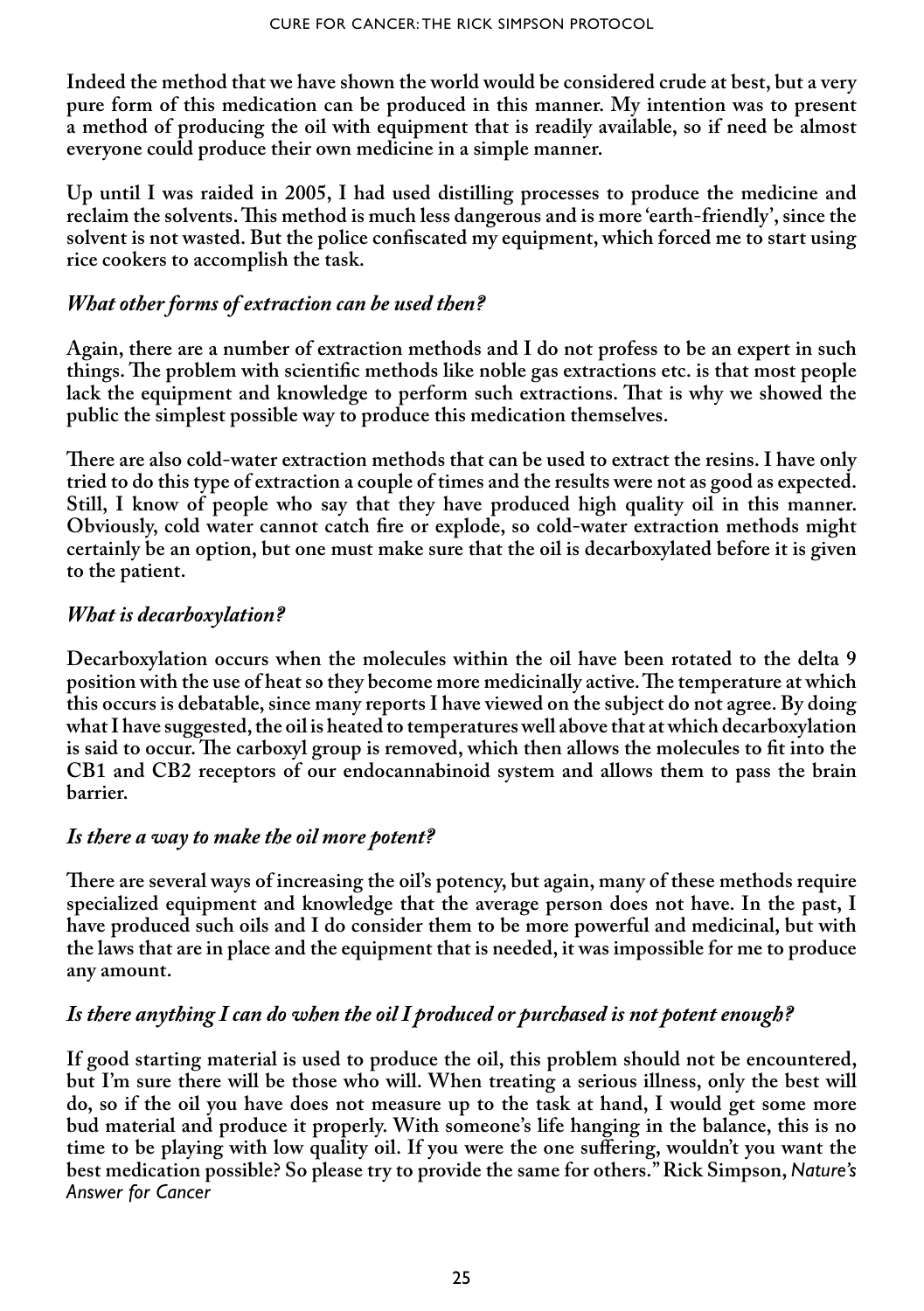### <span id="page-25-0"></span>**Producing the Highest Quality Oils Possible**

**"In the interest of allowing the common man to produce the highest quality and most medicinal oils possible, I have discovered a simple method that will enable just about everyone to produce oils with even more effective medicinal values than I have showed the public in the past. All you actually have to do is add a few more steps to the process we have already showed you, but after you produce oil in this manner I think you will agree that it does make a tremendous difference.** 

**If you have high quality medicinal bud to work with, you should be able to manufacture oils with very high cannabinoid levels, simply by using a good solvent and a rice cooker. Oils that I produced in this manner usually showed THC levels of 95% or more along with varying levels of other cannabinoids and plant waxes. The healing power of oils such as this are what has finally given the cannabis hemp plant the medical recognition it deserves, but still I have found that the healing power of this substance can be taken to a whole new level without much difficulty.**

**All you have to do is take the oil and put it in a heating unit that can catch the cannabinoids as they vaporize off and this will produce oils of higher quality and purity. Although an ordinary vaporizer can accomplish this task, in truth they are not designed properly to fulfill this role, since it would take so long to produce any amount of medication and most vaporizers which are available tend to leak.** 

**To produce oil on a larger scale one would require a much larger vaporizing unit which was airtight and it would also necessitate the use of a much larger collection dome that is set on an angle, so that once the cannabinoids started to collect they would begin to run down to the dome's lowest point, where they could be collected from a small drain hole in the form of a highly purified oil. Anyone who is mechanically inclined should not have too much trouble putting together a unit to perform this task, but it will take a little time and effort to assemble the device.** 

**The amount of oil which can be collected after it has been vaporized depends on what cannabinoid percentage by weight that the original starting oil had. If the oil you are using had 99% cannabinoids by weight, then you should get roughly that amount back after it has been vaporized.** 

**I should also mention that this is a great way to improve the quality of lower grade oils which have a lot of impurities, so they may be used as a more powerful and effective medication. Even a starting oil with much lower cannabinoid content may produce a decent medication, if the cannabinoids are vaporized off and the impurities are left behind in the bowl. You may not get out as much as you put in, but at least you will end up with an oil that is much more medicinal than what you started out with. When it comes to healing, a medicine's purity and effectiveness mean everything to the patient, so if you wish to produce the most medicinal oils possible, I think you should give what I am saying some serious consideration.**

**As yet, I cannot explain why oils produced in this manner are so much more medicinally active than even the best oils which have been produced using other methods. Since the oils that I have vaporized had been decarboxylated before they even went into the vaporizer, that should mean they were already as medicinally active as possible, so one would expect to see little difference in potency after the oil has been collected from the vaporizer. When the cannabinoids are vaporized off these high quality oils, all that is left in the bowl of the vaporizer are unwanted plant waxes and other contaminants. By leaving these unwanted substances behind in the bowl, the oil that you collect will be much purer, but since these oils had few impurities before they were even put in the vaporizer, this does little to explain why the oil is now so much more potent.**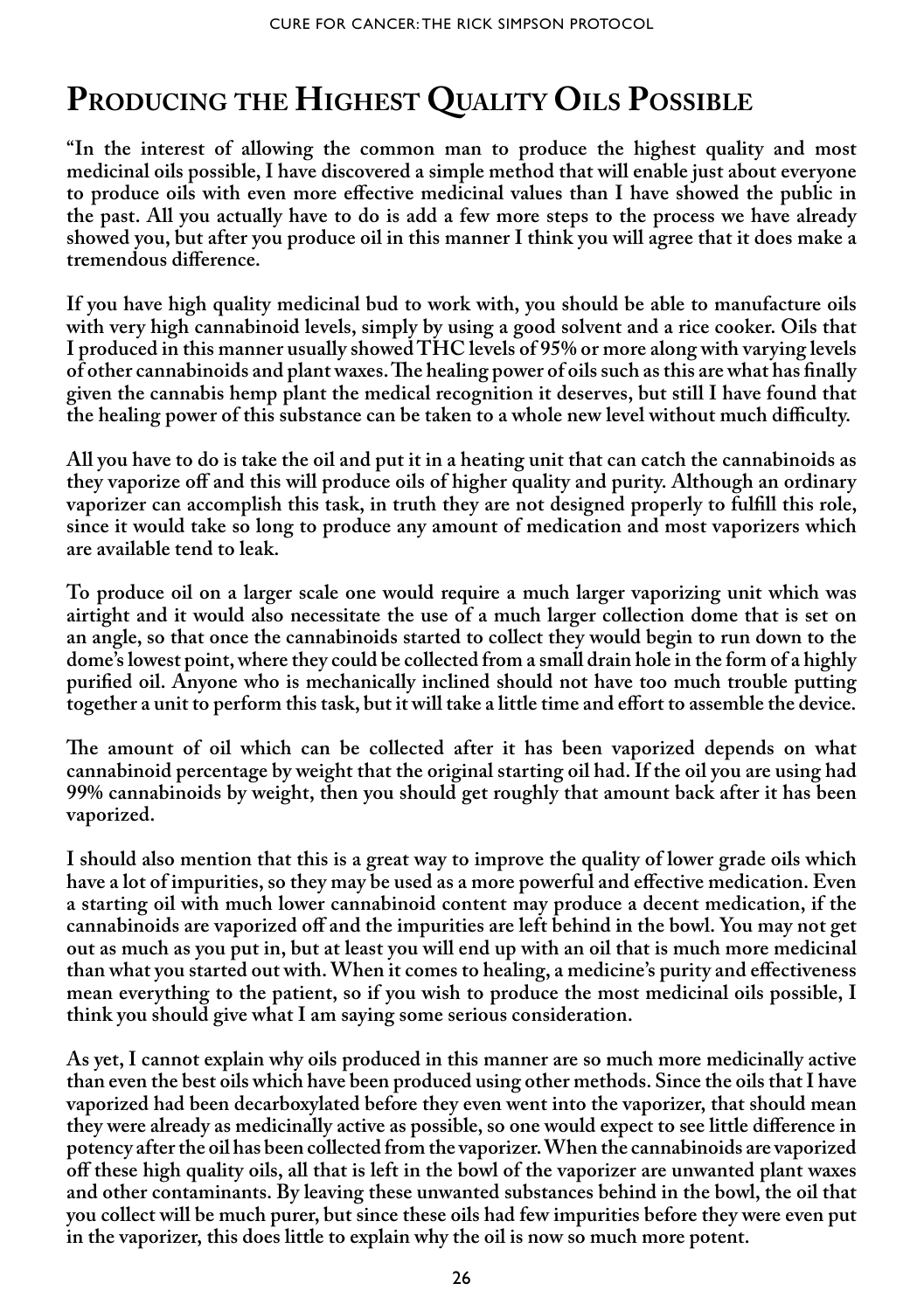**Cannabinoids vaporize off the oil between 300 and 400 degrees Fahrenheit and these temperatures are much higher than those which we have been told are required to accomplish decarboxylation. Either there is something that we do not as yet understand about decarboxylation that is causing this amazing increase in potency, or all this extra heat required to vaporize the cannabinoids off may be doing something to the oil that we have never been aware of in the past.**

**I have been talking about this new process for the last few weeks when I do interviews and now there are some individuals, who have begun to manufacture oils in this manner and from what I have been told they were shocked at the difference in potency. From my experience, even the highest grade oils produced with the use of distilling equipment or a rice cooker cannot be compared with oils that are collected after the cannabinoids have been vaporized off. They may look somewhat the same, but I think the vaporized oils are many times stronger and indeed this should make them even more suited to treat individuals with serious conditions.** 

**Some people simply put plant material in a vaporizer and then collect the cannabinoids in oil form from the dome of the vaporizer, after the plant material has been heated. By using the raw plant material one can produce a decent oil, but testing has shown that these oils do not equal the potency of oils produced in a rice cooker and that is the reason why I instruct people to produce the oil using my methods. If you put high quality oil in a vaporizer, the resulting oil which will be produced after the cannabinoids have vaporized off, will be much stronger than even the best oils that can be vaporized off high quality bud material. So if you want to see great results, they can be achieved simply by vaporizing the best oil possible and this will give you a medicine, which I feel is beyond compare.**

**No matter if governments like it or not, in the near future many of us will be producing our own medicines and since these oils are so effective for such a large range of medical problems, I expect to see this simple folk medicine manufactured everywhere, by those who do not have the money to play games with drug companies. In the future I am sure the drug companies will be trying to say that they are the only ones qualified to produce this medication, but we all know that anything these criminals are willing to provide would come at a very high price; and since just about anyone can produce this substance, I see no need for drug companies to even play a role.** 

**After we do the simple research that is required, we will be able to blend the different natural cannabinoids and produce oils specifically designed to treat different illnesses, but even though these new oils will have amazing healing abilities, oils which we ourselves can produce will always have their place in our medicine cabinets. I have never tried to patent any of the methods I have discovered, since I feel that this knowledge should be available to anyone who chooses to use it and no one has the right to hold anything back that can save someone's life and, as a matter of fact, I think it would be a much better world if we had no such thing as patents at all.**

**Although those who wish to prohibit this medication's use, like drug companies, have proven in the past that they are more than happy to poison and kill us with the trash which they have been providing, I am sure they will try to tell us that they are the only ones who can produce this medication properly. Using the new method I have just described, anyone can manufacture medications that are just as pure as anything a drug company could provide. In addition, I think medications that we can produce ourselves will be much more effective than what a drug company would offer, because unlike them we are not in this for the money and our aim is simply to heal ourselves.**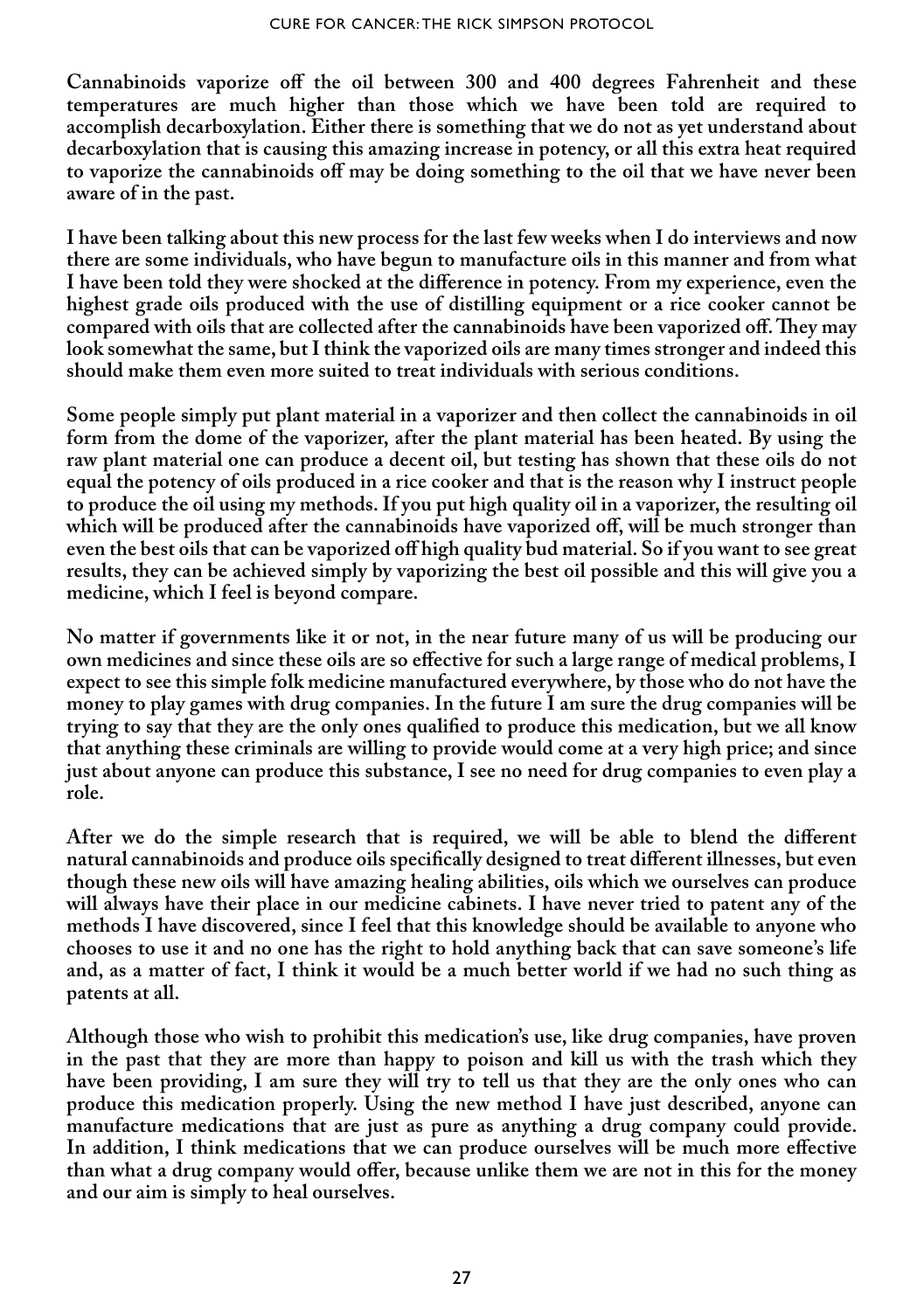<span id="page-27-0"></span>**There is now no sensible reason as to why we cannot produce our own medicines and when our bought and paid for governments try to prevent us from doing so, it will be just one more example of why we must rid ourselves of their corruption and once and for all, free humanity from their clutches. By now it should be more than obvious that drug companies and our governments care little or nothing about our health and well-being, so let's give common sense and Mother Nature a chance to see what they can do to improve our overall health, and once we do so, I am sure that we will no longer accept what has gone on in the past." Rick Simpson,**  *Nature's Answer for Cancer*

### **Hemp or Marijuana?**

**"Throughout history, cannabis has always been known as hemp by those who for thousands of years grew it as a crop. With manipulation on the part of big-money concerns and governments they control, strains of hemp with high resin content were renamed marijuana and villainized to the public at large. Back in the era when this occurred, the general public for the most part had no idea what marijuana even was. All they were told was that marijuana is a dangerous addictive and deadly drug. We were all led to believe that smoking a joint was just about the most self-destructive and harmful thing we could do to ourselves. Of course, all of this was simply just a pack of lies, but at the time, the public did not have the means to find out otherwise.** 

**Had the public known when their governments were trying to have this plant outlawed that many of the Founding Fathers and past Presidents of the US smoked hemp quite extensively during their careers, they might not have swallowed these new restrictions that were being forced upon them so easily. There are a great number of documented accounts that describe quite vividly the smoking practices of many well-known statesmen and even how presidents like Abraham Lincoln used to enjoy the time he spent smoking hemp in his pipe sitting on his veranda.** 

**Judging by some of the documents, political leaders of that era brought into being, such as the Declaration of Independence and the Constitution, I think it is safe to say that in fact, they were very clear thinkers. It seems that the dreaded effects of the marijuana they were smoking which the public were now being told is so detrimental, had no impact at all on such individuals or their ability to think rationally. Still, decades later when the laws restricting hemp's use were put in place in the early 1900s, very few people had knowledge of such things.**

**Hemp's medicinal use throughout history is legendary. It was used to treat practically all types of disease and injury. Only for the last few decades has hemp's medicinal use been denied to the public. To recognize the hemp plant for what it really is, all we have to do is separate fact from fiction.** 

**The system villainized hemp to the public by renaming it marijuana. Our parents and grandparents were told by the news and movie media that the marijuana and/or hemp plant was a deadly, dangerous, and addictive drug. Nothing could have been further from the truth but back during that era it was almost impossible for the public to find out the facts for themselves.**

**Those who produced this ridiculous propaganda are long dead, so why do the lies and deceptions about hemp linger? The answer is simple – money. We are suffering and dying because drug companies and other big money interests want to improve their profit margins. For them to continue doing this, they must ensure that hemp is kept illegal and away from the public, for medicinal use and other purposes.**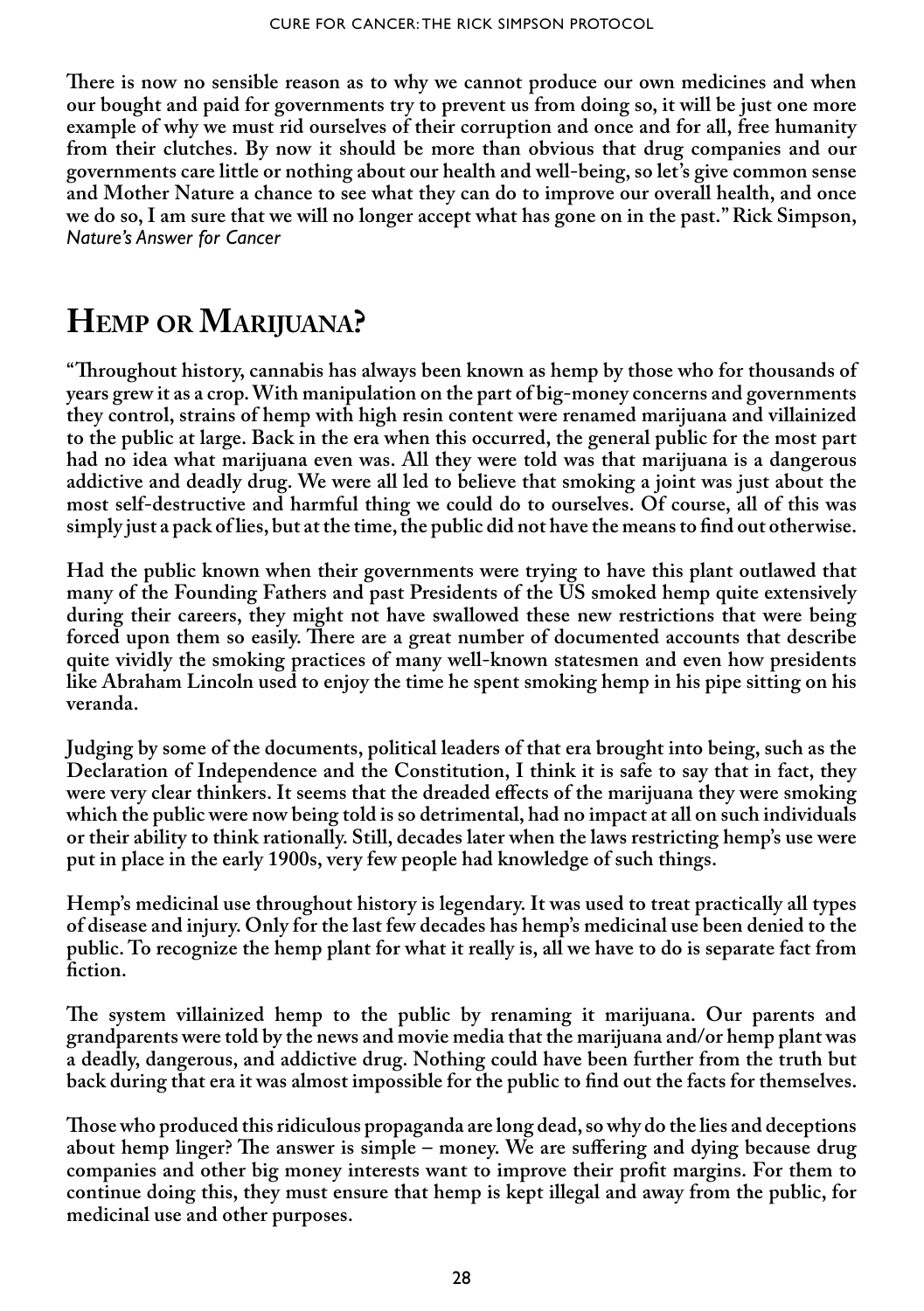<span id="page-28-0"></span>**If we look into the history behind all this, we will find it was John D. Rockefeller and his rich friends along with corruption involving governments of that by-gone era which gave us the medical system we have today. In medical schools funded by the rich and powerful, doctors were taught allopathic medicine, i.e. medicine from chemicals and poisons. Over time, their lies and deceptions have convinced not only doctors, but also the general public that chemicals and poisons are beneficial for medical conditions. In other words, these so-called medical schools have brainwashed both doctors and the public at large into believing that black is white." Rick Simpson,** *Nature's Answer for Cancer*

### **Which Strain or Strains Should IUse ToMake theOil?**

**"This is a rather hard question to answer, since in reality we are all at the mercy of the seed merchants, for they are the ones who have the final say in what we are growing.** 

**The trouble is if you were to order a strain like White Widow from five different seed suppliers, when you grew them, you would likely end up growing five entirely different types of plants. The type of White Widow that I was growing back in Canada had a very heavy sedative effect like a good indica variety and it was one of the best painkillers I have ever encountered. But if I tried to order the same seeds from the company I originally purchased them from, today they would likely send me seeds with entirely different medicinal values.** 

**The White Widow I have seen in Europe is much more energizing than what I was growing in Canada, so it seems seeds available here must be more sativa dominant. Unfortunately, for the most part, it did not have the medicinal values that I am looking for to produce the heavy sleepy effect like the White Widow I was growing back in Canada.** 

**Some strains are better for pain relief, while others will be more effective to control blood sugar levels for diabetics or to lower ocular pressure for those suffering from glaucoma. We need a good ongoing steady supply of seeds that have known medicinal values so an ordinary person will know what they are growing. All we need is the freedom to grow the most medicinal strains on earth, then using a simple process of elimination, we could determine which strains produce the best oil to treat different medical conditions.** 

**After this is done, a stable supply of these seeds could be made available to the public and they then could grow strains that suit their medical needs. But until that day comes, I cannot really recommend a particular strain or seed vendor and say that "this is the one for you" and has "guaranteed effects".** 

**Some seed companies do have information available about the medicinal values of the strains they are selling. So it would be a good idea to look this information over before making your purchase.** 

#### *What strains should patients look for then?*

**At this time, all I can do is tell the public to order strong and very sedative indica or indica dominant sativa crosses that have 20% THC or more to produce their oil. In addition, people are always asking me where they can get seeds and this can be a real problem for those who live in some countries that don't allow them to be sold. If you go on the Internet and you will find many seed companies that will supply cannabis seeds and some ship worldwide. (Tip: Google the words marijuana seeds worldwide and you will see a selection of online shops that might cater your needs).**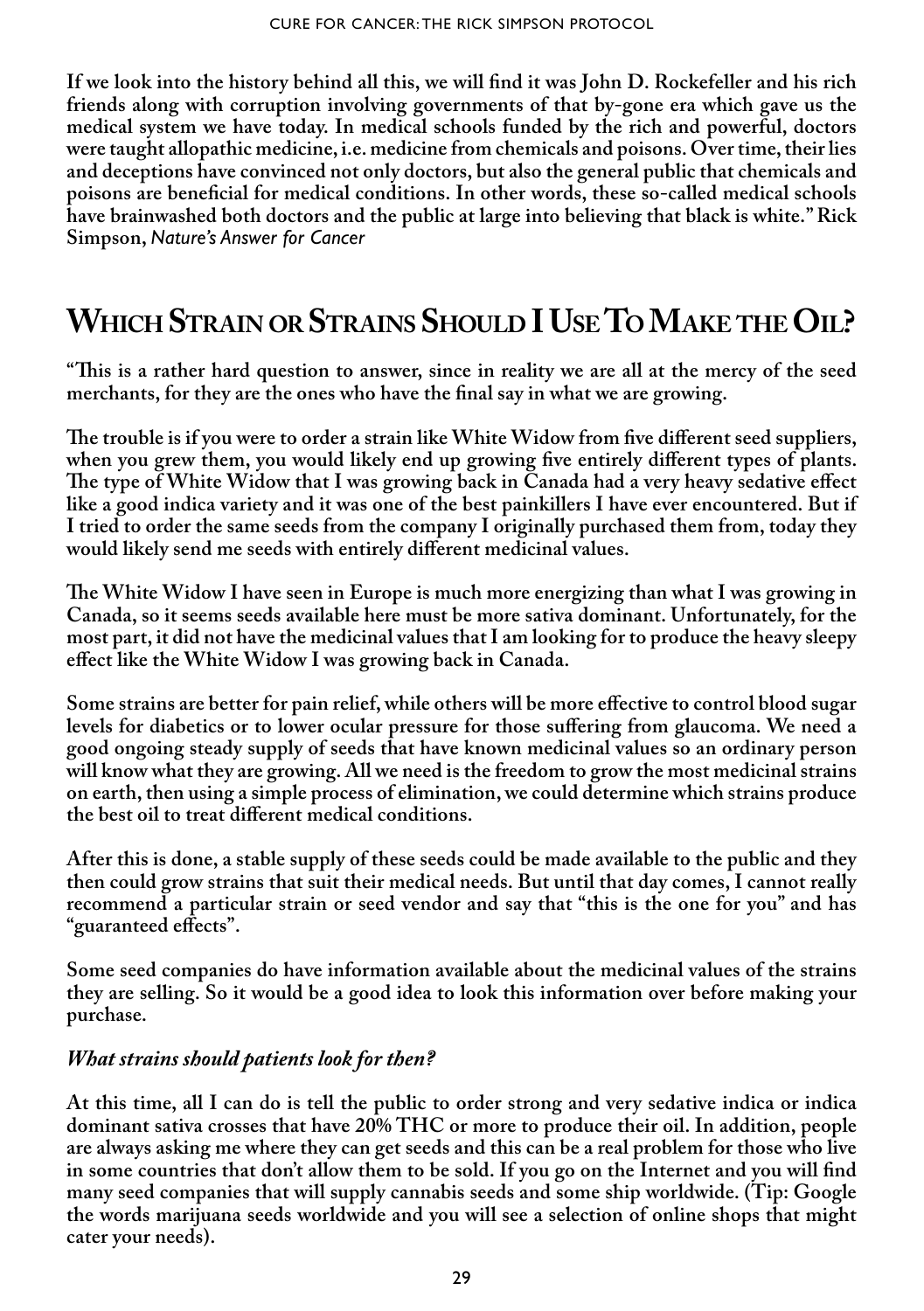#### <span id="page-29-0"></span>*What does one have to watch for when choosing or purchasing plants for producing the oil?*

**For people who have no experience with hemp, they must be careful, since many growers and dealers will simply try to sell you whatever they have. For those who have never smoked hemp, I suggest they take someone with experience along when they make their purchase.** 

**You cannot always go by look and smell to determine the potency of hemp. I have seen buds that glistened with resin and smelled beautifully but they lacked the potency to produce good medication. So it's best to find out how potent the material is before you purchase a large quantity.** 

**When someone brings a pound to produce the medicine, I first test its effects on myself. I cut up a little bit of bud and roll a joint with it. If the hemp is good, by the time I have smoked half the joint, I feel its effects. What I look for is a heavy sleepy sensation that makes you want to go lay down. If I am smoking a good indica or an indica dominant sativa cross, usually such varieties will exhibit these effects.** 

**I have found that practically all hemp varieties that produce this heavy, sleepy feeling are very medicinal. These are the varieties I used with such great success when producing oils to treat cancer and other serious internal problems." Rick Simpson,** *Nature's Answer for Cancer*

### **How to Determine Which StartingMaterial to Buy?**

**"The easiest way to determine what traits bud material has within it is to simply smoke some and see what effect it has on you. When people bring hemp to me to produce this medication, I roll a joint. By the time I have smoked about half of it, I know if it possesses the sedative effect I am looking for and that is how I select the material I use.** 

**If you are going to buy hemp to produce medication and do not smoke it yourself, take someone along who is an experienced smoker and have them try some of the material you are thinking of purchasing. Tell them that you are looking for a sedative effect and you do not want to buy something that is uplifting or energizing.** 

**It's also not a bad idea to bring a pocket magnifier along, so you can examine the resin on the bud you intend to purchase. Good bud looks like it is covered in frost, most of the time it can even be seen with the naked eye. Once you get used to producing the oil, one can often get a pretty good idea how much oil a strain may produce per pound just by looking at the bud material with a magnifier. The resin you are observing is the medicine and generally the more that is present on the bud material, the larger the amount of oil it will produce.**

#### *Why do you recommend that people make the oil from a pound or more of the starting material? Could they produce it from say an ounce of dried hemp?'*

**Yes, of course, the oil can be produced in smaller amounts as well. An ounce of good dry hemp bud should produce 3 to 4 grams of high-grade oil and only about 16 fluid ounces of solvent would be required to do the two washes.** 

**But there are reasons I suggest that patients produce the oil from a pound if possible and they involve putting the patient at ease with its use. I feel even those who are relatively healthy should ingest a full 60 gram treatment to detoxify their bodies and bring them back to a state**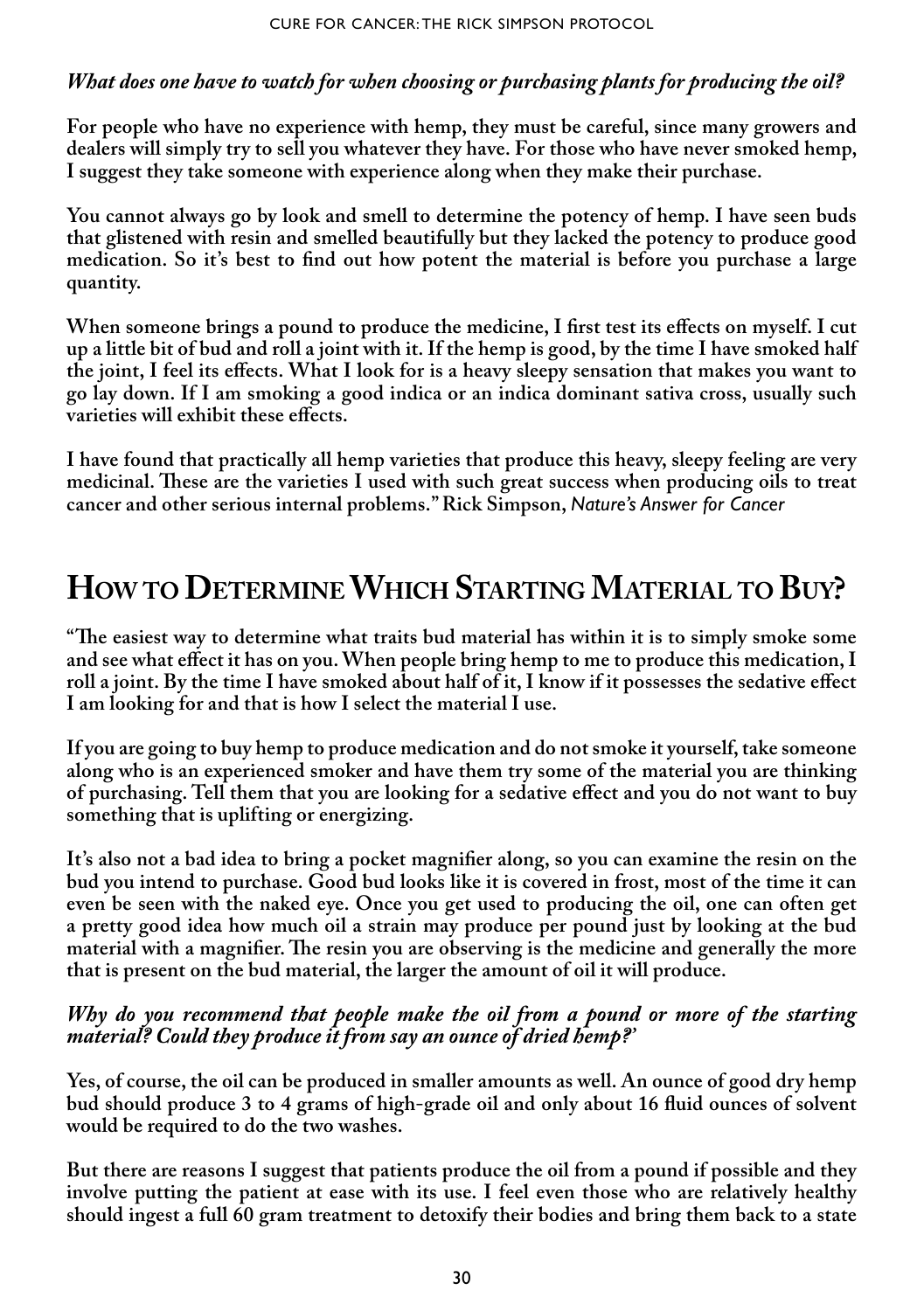<span id="page-30-0"></span>**of good health. To produce this much oil usually requires about a pound of bud and I think it is somewhat easier on the patient if they do not try to produce oils from many different varieties.** 

**Each strain produces oils with different effects so if the patient is switching from one strain to another, they never know what to expect. For those who are at ease with this medication's use, switching oils presents little or no problems. But for patients who are experiencing its effects for the first time, I think it's best if they are only ingesting one type of oil.**

#### *How strong and potent are the plants you use for making the oil?*

**I always make the medicine from the strongest and most sedative material available to me and often the strains I work with produce a euphoric effect as well. Oils produced from strains with these traits have very pleasant effects and patients tend to enjoy taking them.** 

**Locally, many pot smokers are complaining that I buy up all the good hemp for medicine and leave nothing for those who wish to smoke. I don't pay much attention to this, since I consider saving lives to be far more important than the recreational needs of those who are not ill.**

**I am always looking for strains that exhibit heavy resin content and the proper medicinal values. Much of the material I use to produce the medicine comes from varieties, which are supposed to be in the 20% THC range. Of course, if these strains actually contained that much THC, one pound would produce 90 to 100 grams of oil. There are some who actually do grow medicinal hemp of this quality, but take it from me, hemp like this can be very expensive and hard to find.** 

**Most of the bud material that was available to me would produce around 60 grams of highgrade oil per dry pound; so no doubt the quality could have been better. In reality, I had very little choice in the matter. If I was to save the lives of patients, I had to use what was available. What people really need to know is that each strain will vary in the amount of oil it produces and these oils will vary in medicinal value as well.**

**In addition, the methods used to grow the hemp have a lot to do with how much THC is present in the dry bud material. The strain being grown may be capable of producing buds which can contain 20% THC or even more but many growers do not have the skills or equipment needed to achieve this. I have worked with strains that produced 90 grams of oil out of one dry pound of bud and sometimes even a bit more. Unfortunately, hemp of this quality is quite rare, so if you can get 60 grams of good oil from a dry pound of hemp bud, be happy. Always look for the most potent hemp possible when purchasing the starting material; someone's life may depend on it." Rick Simpson,** *Nature's Answer for Cancer*

### **Cannabis Sativa versus Cannabis Indica**

#### *What is the main difference between cannabis sativa and cannabis indica in treatment?*

**"I do not like to see anyone ingesting sativa oil to try to treat cancer and other serious conditions. There is certainly a possibility that oil made from a good sativa could cure cancer but the energizing effect of this oil is not conducive to healing. Certainly, I would not hesitate to treat skin cancer externally with such an oil but ingesting oils from sativa varieties can badly affect the patient's sleeping patterns. I also consider such oils very effective in the treatment of people suffering from depression. In some cases, those who suffer from depression could benefit if they were to take a small dose of this oil when they get out of bed. This would energize them and lift their spirits, but if too much is taken, some strong sativa oils can be far too energizing and most people do not like this effect.**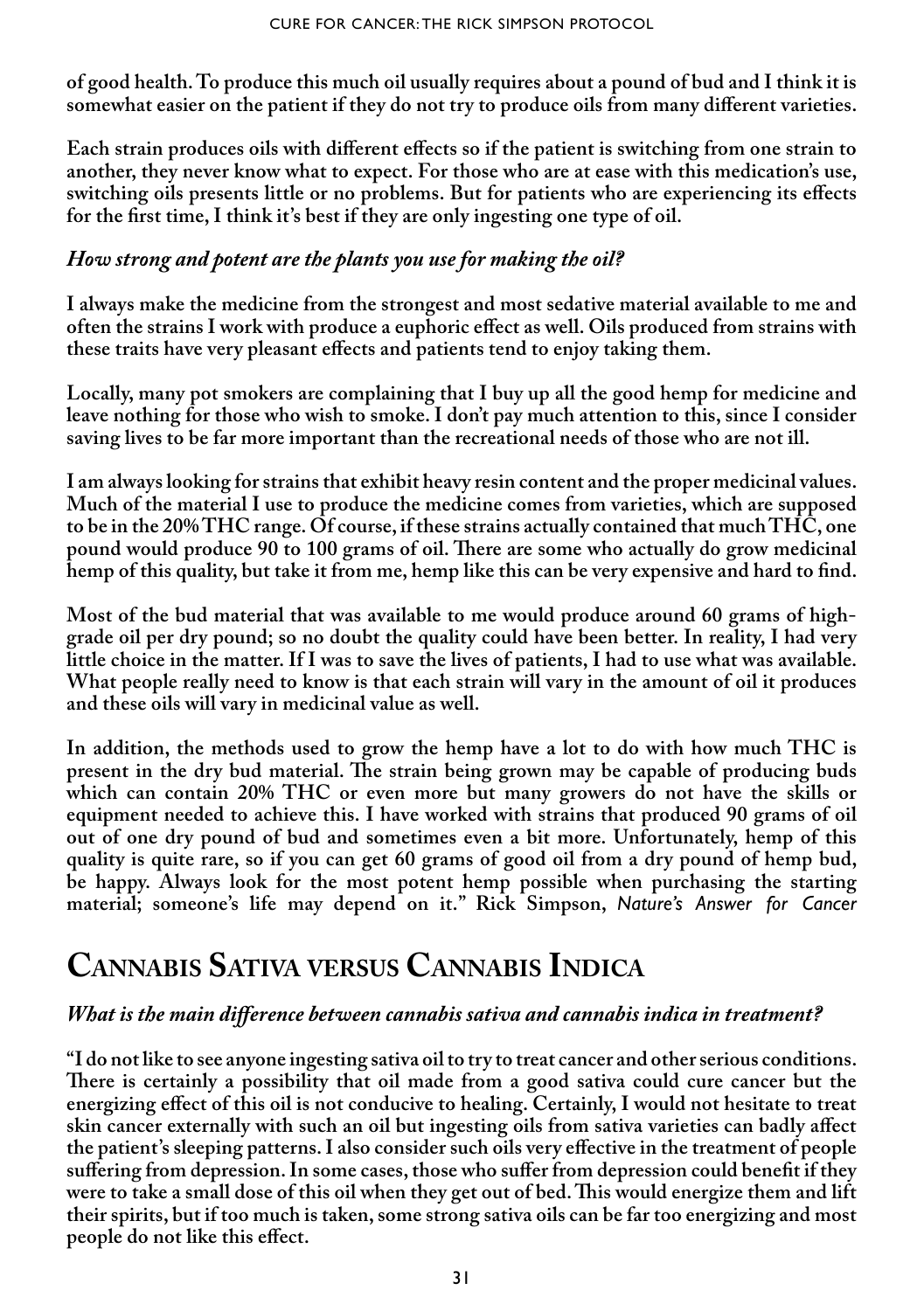**Although oils produced from sativas can be beneficial in some situations, for the most part I try to avoid their use. Often these oils are far too energizing and I do not want to see someone with terminal cancer or other serious conditions out trying to paint the barn. Some patients do not handle the effects of energizing oils well, which often can make them very restless. From my experience, the patient will respond much better if the oil is produced from sedative strains with traits like those that I have mentioned.** 

**The extra sleep the patient will experience is very refreshing and logically, a well-rested patient will heal better than one who is experiencing sleeping difficulties. For internal use to treat most medical conditions, I strongly suggest that indica strains or indica dominant sativa crosses be used. Indicas relax a person and provide them with more rest, sleep and peace of mind.**

**I have also found that oils produced from indica dominant strains are effective in treating depression and other health related issues. From my perspective, oils produced form good indica strains are more medicinally desirable than most oils produced from sativa.**

#### *I have tried oils from many strains and combinations of strains. I remember one oil which almost gave me a nirvana. How would you describe the ideal oil that would produce the most enjoyable experience to patients?*

**Reaching nirvana is not necessary when using this oil to effectively heal your body, but even if you did take too much and achieved this state, you would not be harmed. Actually, for those who are very near death from such things as cancer, a large overdose of high-grade oil would increase their chance of survival.** 

**The patient could do this at home but if the oil were allowed, I think this could be performed much better in a hospital setting. Unless the patient is close to death, I tell them to follow our dosage instructions, but for those with their life in danger I recommend that they take this medication as quickly as possible.** 

**Many who have smoked hemp in the past have no fear of this substance and I have seen a few people with terminal cancer cure their condition in a month. In reality, it's up to the patient themselves as to how quickly this medicine is taken. Once it becomes public knowledge how safe it is to ingest, I expect that more will try to ingest it in a faster manner.**

#### *Indica, Sativa or Ruderalis?*

**Luckily, it seems that for the most part good cannabis indica strains are an effective treatment for all types of cancer. There are now thousands of different types of hemp that have come into being due to breeders crossing different strains. The three main varieties of this plant are cannabis indica, cannabis sativa and cannabis ruderalis. Pure indicas produce a very sedative medication that is effective in the treatment of most medical conditions.** 

**Good indica strains that have been crossed with sativa or ruderalis can also possess this heavy sedative medicinal effect. Yet, it depends a great deal on the percentage of indica that is present in these new crosses as to how effective they will be as a medication. Generally, the higher the indica content, the more sedative and effective these crosses will be as a medicine.** 

**Pure sativa, on the other hand, produces an energetic effect, which is not conducive to promote healing in most cases and can interfere with the sleeping patterns of those who try to use it as a medication. Medications produced from pure sativa or sativa dominant indica or ruderalis crosses can be beneficial in the treatment of someone suffering from depression, or skin conditions that can be treated topically.**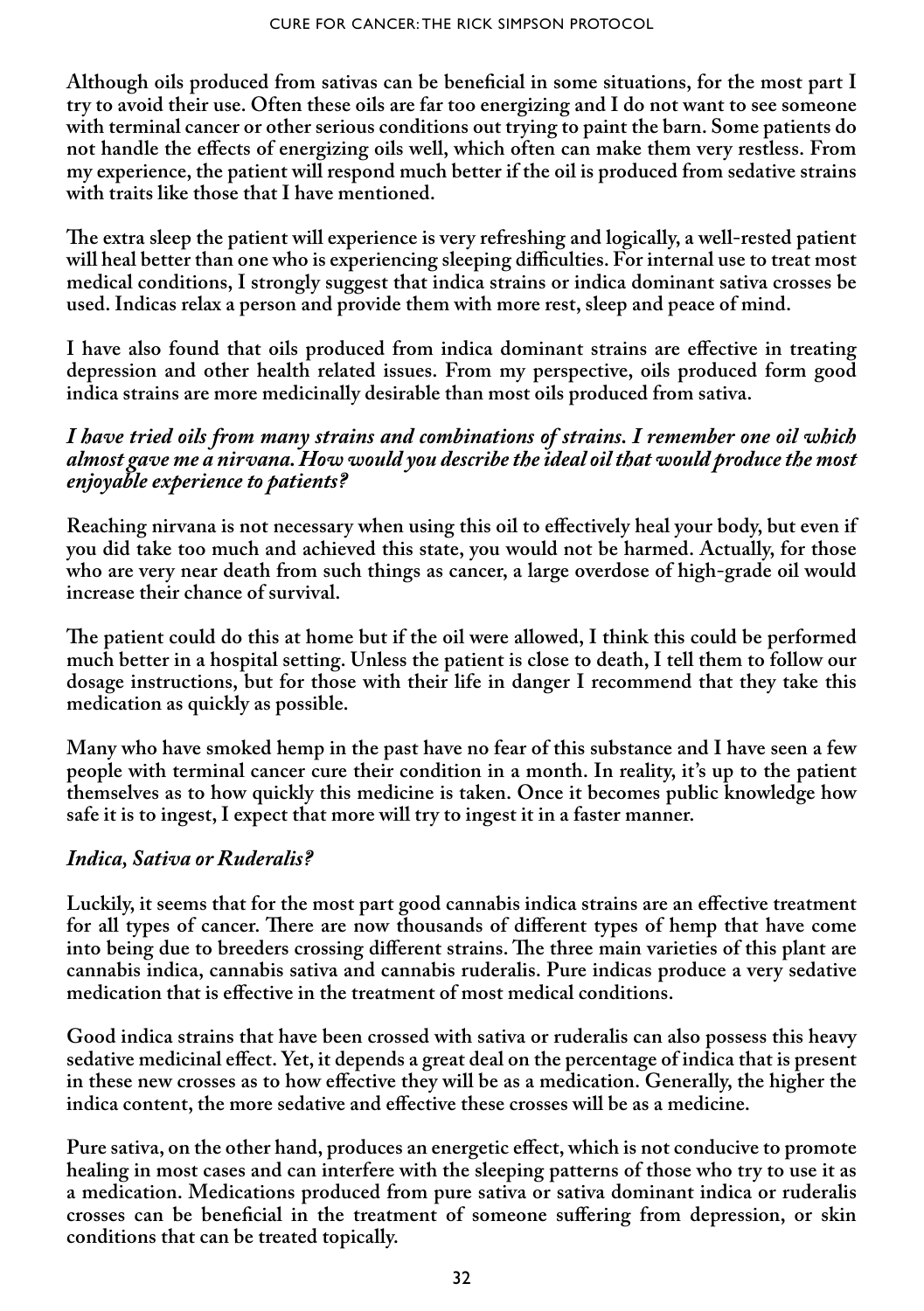<span id="page-32-0"></span>**For ingestion purposes, oils produced from sativa and sativa dominant crosses must be used with caution. Such oils can be unbelievably energizing when ingested and this effect, in my opinion, does not promote the healing process.**

**In the last few years, cannabis ruderalis has gained a lot of attention in the hemp world. As I understand it, ruderalis is being crossed with indicas and sativas to make these strains more hardy and mold resistant. In addition, ruderalis varieties are high in CBD and some think this could be of great importance, but it is yet to be proven. I cannot voice an opinion on how effective medications produced from this variety would be medicinally. Since I have no experience working with ruderalis varieties, at this time I do not feel qualified to offer my views.** 

**Still, for best results, I would use pure indica or indica dominant sativa crosses to produce this medication, because they have already been proven to be effective.**

**From my experience, practically all indica dominant strains can produce a medication that is an effective treatment for many medical conditions. Even people suffering from depression can benefit from the effects of oils produced from good indicas. So it's best to stay away from sativas to produce medicine for most internal purposes. Still, if you want to treat a skin condition or skin cancer topically, I think you will find that oils produced from sativa varieties can be quite effective in the treatment of such things. There is no question that some strains produce a much more potent medication than others for different medical conditions. In the future, that is where the research must be done." Rick Simpson,** *Nature's Answer for Cancer*

### **Outdoor Versus Indoor**

#### *Are there differences between oils from indoor and outdoor plants?*

**"I have produced the oil from hemp that was grown both indoors and outdoors with good results. I prefer to work with hemp that was grown outdoors, since on average high quality hemp grown outside in a good growing season can be more potent and often produces more resin. I attribute this mostly to the sun, for I do not believe that most indoor lighting systems can compete with this source of light. Also, there are other stresses and factors in nature which can affect the potency of the strain being grown that plants grown indoors do not encounter.** 

**Hemp that is grown indoors of course can be very potent and will produce good medicine but there are many drawbacks involved with indoor growing. Plants that are grown inside are usually much smaller in stature than those grown outside. Also, with indoor setups, problems arise concerning smell, air movement, infestations, and heat. Indoor grow systems usually produce a great quantity of excess heat and often infestations and plant growth are controlled with the use of chemicals.**

**I cannot say that I have encountered any problems producing medicine from indoor crops; so if you do not have an alternative, this is a good way to supply yourself. For those who do not live in a rural setting, I suggest they build or buy a small indoor growing system from which they can supply the medicinal needs of their whole family. Currently there are many different types of indoor grow chambers available or if you like you can always build your own. Still, from my perspective, there is only one way to grow hemp properly and that is in the great outdoors. Open ground with good drainage and a proper pH is what's required. This along with lots of sunshine, horse manure, and abundant quantities of water can produce an amazing crop.**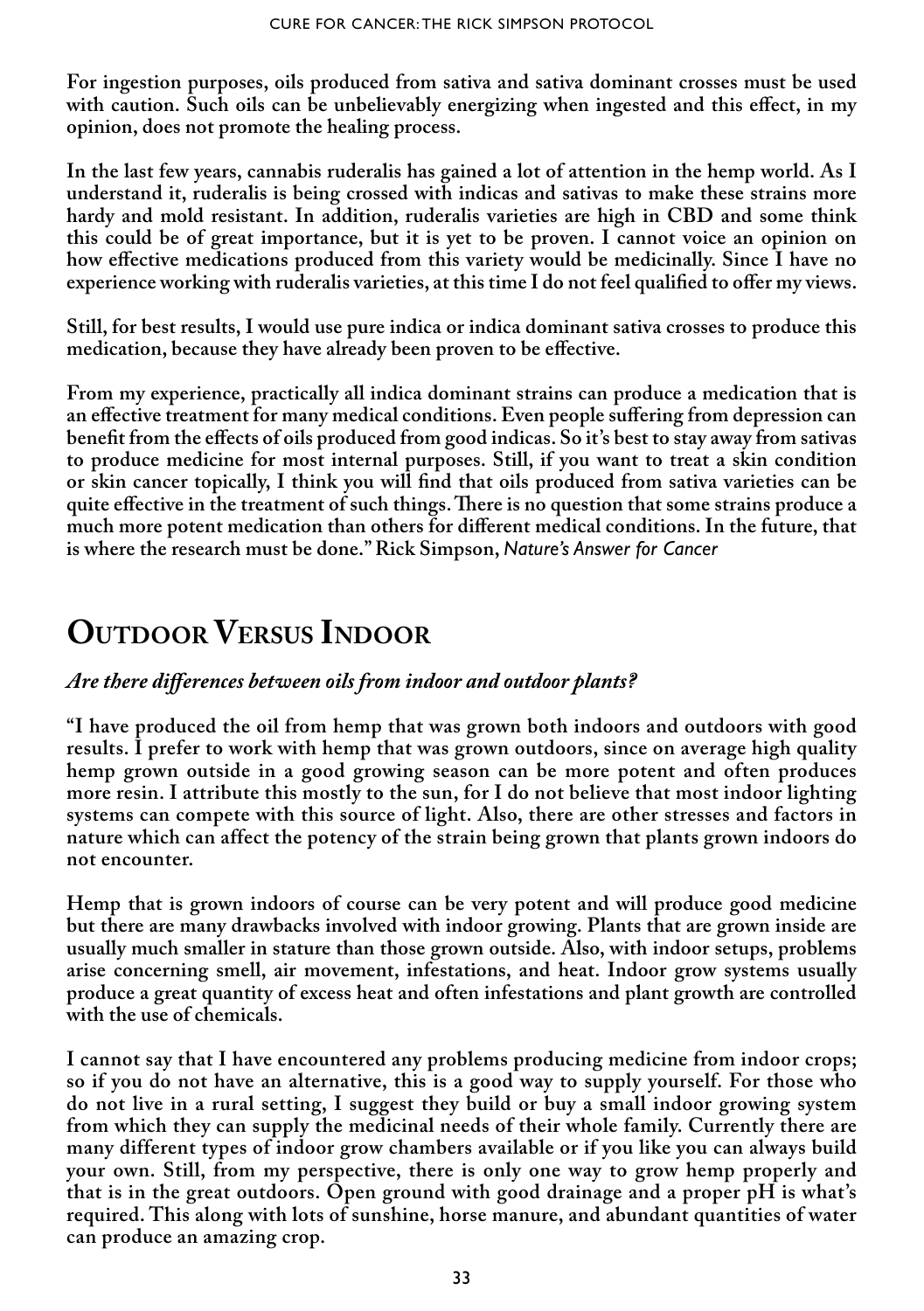<span id="page-33-0"></span>**I have not noticed any differences in the hemp oil produced from indoor or outdoor plants other than the fact that indoor plants seem to be slightly less potent. But there could be several reasons as to why this occurred and possibly, under the proper conditions, indoor plants might be just as strong as those grown outdoors.** 

**The most potent oils I have ever produced in Canada came from outdoor plants. Indoor plants may produce slightly less potent oils but they are still highly effective as a medication. So, at the present time, I would work with the most potent sedative bud you can get, no matter if it comes from indoor or outdoor." Rick Simpson,** *Nature's Answer for Cancer*

### **What Type of Artificial Light Do You Get Best Results With?**

**"I have achieved the best results indoor using a combination of high-pressure lights. We used a 1000-Watt high-pressure sodium and 1000-Watt metal halide in the same grow chamber to produce the largest buds I have ever grown inside. Although I have never used 600-Watt highpressure sodium's in an indoor growing system, from what I can gather, such bulbs are the most efficient because they put out the most lumens per watt. The main problem with high-pressure lighting systems is the heat they produce and the power they consume, so I have looked into other forms of lighting to help solve these issues.**

**Standard 4-foot cool white florescent bulbs will grow hemp quite nicely in the vegetative state; but for budding I would recommend much more light intensity. Today there are many forms of high intensity LED and compact fluorescent fixtures available that growers have told me achieve good results. This type of lighting produces very little heat, has low power consumption, and these fixtures have a long life expectancy.** 

**Over the last few years, the cost of these different forms of lighting has dropped dramatically, so these fixtures are now in a price range many growers can afford. To anyone new to the art of indoor growing, I believe this form of lighting in conjunction with the use of fluorescent fixtures is a good way to start out and can eliminate many of the problems associated with highpressure lighting systems.** 

**Although LED and fluorescent fixtures can grow a nice indoor crop, the light source I am the most excited about is plasma lighting. From what I understand, it is very energy-efficient with low heat output and the amount of light that just one 1000-Watt bulb can give off is almost beyond comprehension. Just the use of one such bulb can eliminate the need of using many 1000-Watt high pressure sodiums. For larger growers, this can help solve their heat problems and lower their energy and wiring costs dramatically. At present, such lighting is quite expensive but, like LED fixtures, the price will soon come down.** 

**I think a plasma fixture in the same light spectrum as our sun in your grow room would be a good investment for most serious growers. In a short time, I expect to see compact fluorescents, LED, and plasma fixtures change the face of indoor growing forever and make things much less complicated for all who are involved in growing the cannabis hemp plant." Rick Simpson,** *Nature's Answer for Cancer*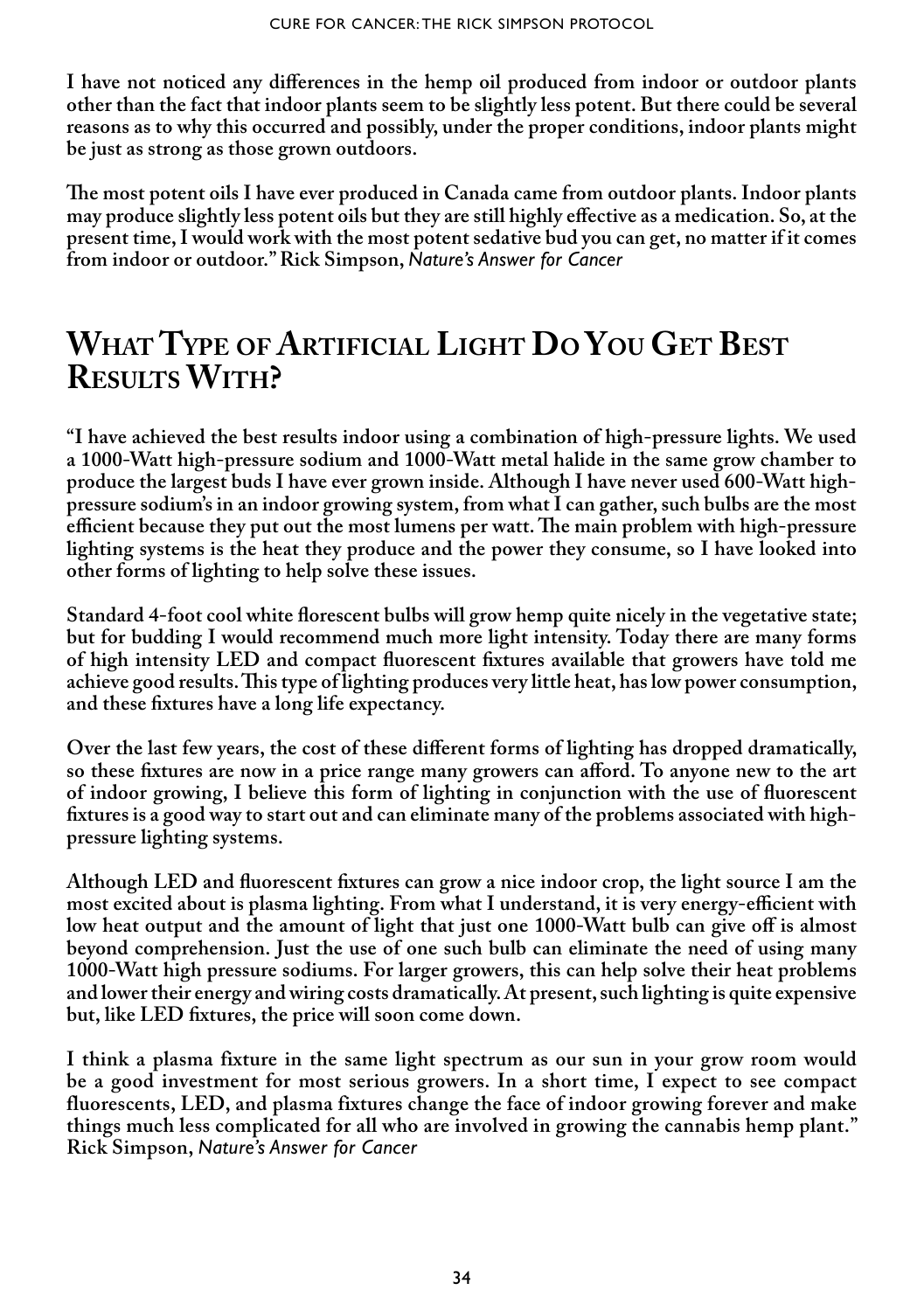### <span id="page-34-0"></span>**What Do Patients Need To Know To Grow Hemp?**

**"For anyone new to growing hemp, a good book or video on the subject is a necessity. Just go to one of the cannabis publications online or buy one of these publications at a local store where you live. Usually these magazines will tell you where good books are available on the subject. My personal favorite is "The Indoor Outdoor Medicinal Grower's Bible" by Jorge Cervantes. In addition, Ed Rosenthal and many others have excellent books on the subject available.**

**For those who would like to learn more about hemp and its many uses, I strongly suggest they read Jack Herer's book, "The Emperor Wears No Clothes" or watch Jack's video "Emperor of Hemp."** 

**After the journey of discovery this plant has taken me on, no matter what your medical problem, I feel if this medication will not help you, then I think it is highly unlikely that you can find anything that will. I have good reason to call this wonder of nature the plant with a thousand different medicinal profiles. Once you experience the medical effects oils produced from different strains can have, you will understand exactly what I mean." Rick Simpson,** *Nature's Answer for Cancer*

Q. Is Afghan Kush a proper stuff to make oil? I've made some oil from street stuff and been using it for last two weeks as I had sleeping problems, now I sleep like a baby and wake up well rested in the morning. The problem is it's hard to get good stuff in London, that's why I ordered AK, just need your opinion now. Many thanks.

A. I cannot really go by the name of the strain. If it is potent and makes you sleepy, it might produce good medicine. As you know, we recommend the most potent and most sedative strains (preferably with 20% THC and more) and best oils are produced from a combination of several very potent and sedative strains, so I would try to order several sedative strains if at all possible, that would be ideal. But even single strain oils can do wonders, all I am saying is that best oils are usually produced from a combination of several strains. Best wishes, JB

"Hello, I was referred to you by my friend Bobby... I'm a caregiver/grower in RI and I just found out my father has cancer, so naturally making some Rick Simpson Oil has become a priority. I have a quick question about the material used to make the oil...

Does it always have to be indica dominant? I have access to plenty of A+ material but most of it is sativa dominant as I am not an indy head... east coast sour diesel, chemdog d, chemdog 4, chemdog sister, blueberry sativa clone, girl scout cookies, OG Kush etc... All leaning more to the sativa spectrum... I could get my hands on more indica dominant material if need be... Thanks you for all you do..." Sam

-- Sam, you want the oil to be produced from the most sedative material, sativas will energize the patient too much and they do not have the right healing effects that we are looking for. So select the most sedative buds, make a few grams of oil so that he could start the treatment, and keep looking for the right starting material. Best wishes, JB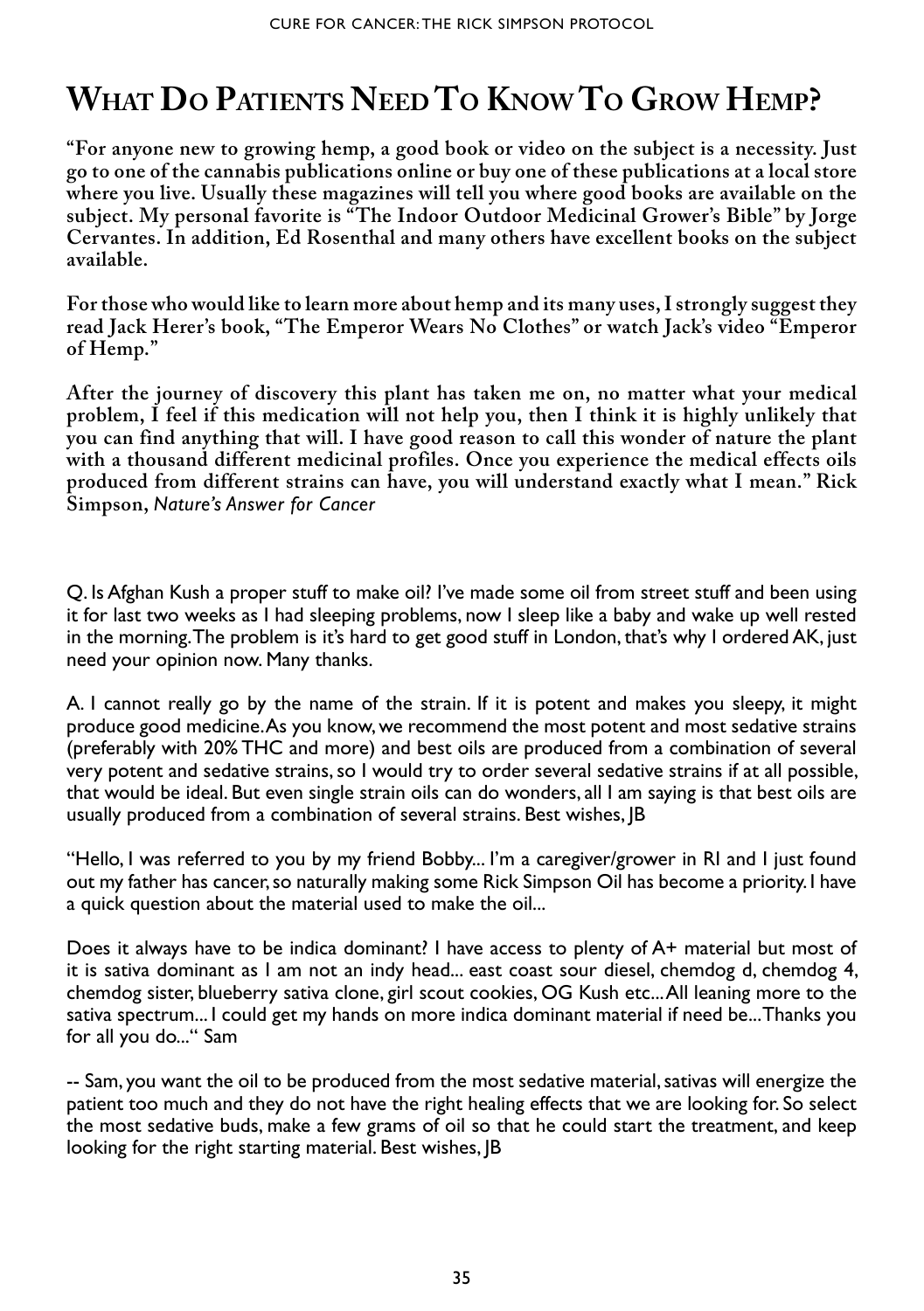### <span id="page-35-0"></span>**Are There Any Strains That Are Not Effective Against Cancer?**

**"Luckily for us, if the oil is properly produced from sedative varieties, it does seem to work very well in the treatment of all types of cancer. As I have mentioned already, I usually produce this oil using strong indica varieties but indica dominant sativa crosses can often produce excellent results also." Rick Simpson,** *Nature's Answer for Cancer*

"After losing my wife to cancer at 35, and with my brother awaiting a liver transplant for the last five years because of cancer, I've been looking for RSO in dispensaries. It varies in price between 100 \$/g all the way to 30 g in Washington State. One of the so called RSO places had the oil at an ungodly 7% THC with higher CBDs, is this even worth it? That was the 30 g oil. The hundred dollar gram oil was above 90, I think 92%. What is the perfect balance of all three psychoactive chemicals? Thanks." Heath

-- Heath, best RSO is around 95-98% THC, usually around 1% CBD and extremely potent and sedative, with an emphasis on the words potent and sedative (couch-locking, it has to make you very sleepy and relaxed when ingested. When it doesn't, try another batch and keep the energizing oil for topical use).

As for those "high CBD" oils with 7% THC, at least now you know why we are against such oils -- most high CBD oils that are currently supplied are synonyms for what we call trash, because we know the difference between high grade oil and basically everything else.

It is really best to simply make your own oil whenever possible. Get the bud from the dispensaries, buy the best they have, and then make the oil, there is really nothing to it. I myself would not buy the oil from anyone, I would always make my own. You want to be your own quality control, you don't want to depend on anyone. If you can make a cup of coffee or a mojito, you can make the oil, too. JB

### **Storage**

#### *How long can the oil be stored?*

**"From my experience, there is no 'best before date' regarding the storage of hemp medicine. There are three things that can affect the potency of hemp oil: air, light, and heat. I tell people to store this medication in a cool, dark place, but it does not require refrigeration. This takes care of any problems associated with light and heat. As for air causing difficulties, the oil is a thick grease, so air cannot enter it, therefore the oil can be stored for decades and still maintain its potency.** 

**For practical reasons, I usually supply the oil in syringes to make it easier for patients to measure their doses and to prevent contamination. To store oil for a long period of time, I would suggest a stainless steel container or a dark colored bottle with a tight lid. If the oil is stored properly, concern about its date of manufacture can be overlooked for a very long time." Rick Simpson,** *Nature's Answer for Cancer*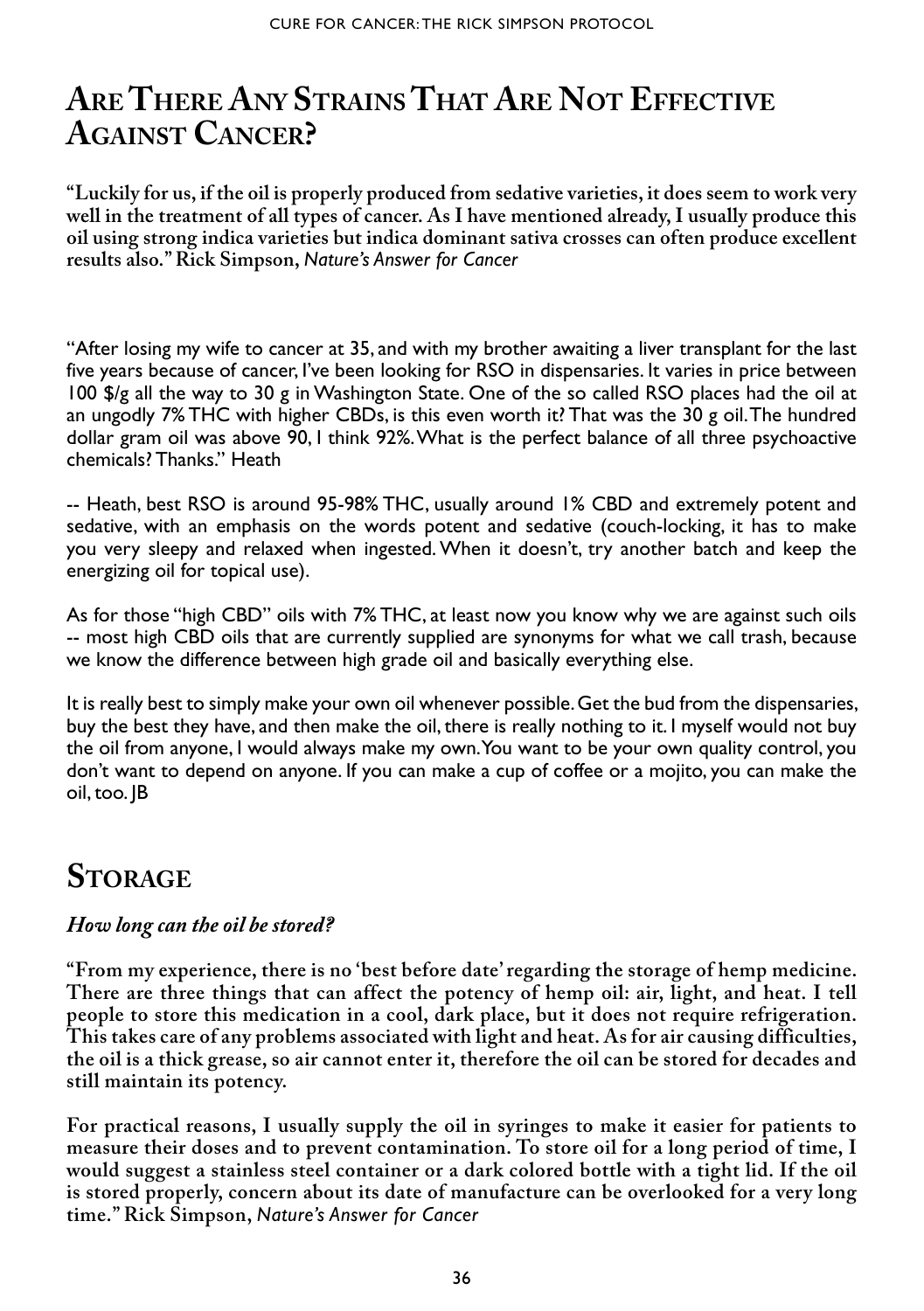## **Would It Be Better or Safer To Produce the Oil Using Food-Grade Alcohol?**

**"Often, people tell me that they would prefer to produce the oil using grain alcohol. For some reason, they seem to think that grain alcohol would be safer to use, but in reality it is still poison just like any other solvent. One of the main problems with grain alcohol is that it is very hard to find alcohol such as this that is 99 or 100% pure. In most cases, it is hard to find alcohol that is over 95 % and usually the other 5 % will be water. Since this water is present, it makes the alcohol less effective as a solvent and at the end of the process, there will be quite a bit of water left in the oil that must be evaporated off.**

**From my experience, I do not consider the use of grain alcohol to be any safer than isopropyl alcohol or light naphtha to produce the oil. No matter how you look at it, alcohol is poison and when you consume alcohol, it produces a poison high that affects your motor skills and this is known as being drunk. I am not saying high-grade oil cannot be produced using grain alcohol. Rather, I am saying you should be aware that this substance is no better or safer than other solvents I have used and in some ways does not work quite as well.** 

**Often, I am contacted by people who wish to extract the oil using such things as butter or olive oil etc. Quite frequently, they ask if I think an extraction done in this manner would produce a medicine with similar potency to the medicine I produce using my method. The answer is no. I consider extractions done in this way to be simply forms of weakened hemp medicine. By volume, there is no possible way that a medication produced like this could have the same potency as the medication I produce. If you had a serious cancer, would you want to treat it with some form of watered-down hemp medicine, or would you sooner use the real thing in your treatment?** 

### *Can hemp oil be used along with alcohol?*

**I have seen many people who were getting very loud on alcohol calm right down after smoking a joint. There is little doubt alcohol is one of the most destructive things on this planet, but people will be people and many do like their liquor. From our experience, it seems that hemp oil presents no danger to a drinker and can indeed often decrease their intake of this harmful substance. Often heavy drinkers who have taken the hemp oil treatment for their medical problems report that their thirst for alcohol has been greatly diminished, and some have even quit drinking entirely." Rick Simpson,** *Nature's Answer for Cancer*

## **Solvents and Solvent Residue in the Oil**

**"Over the years, I have been contacted by a good number of people who were concerned about the possibility that solvent residue could be left behind in the finished oil. From my experience, I feel there is no danger in consuming oil if the instructions we have made available to produce the oil properly are followed. I have been ingesting this oil myself for about ten years with no ill effects. In addition, I have made this oil available to thousands of people and I have received very few complaints. If someone has a problem with the way the oil tastes, it is not caused from solvent residue. Instead the cause is the natural terpenes, which the oil contains. Some oils have very little taste while others can have an unpleasant flavor, but as far as I know medicine is not supposed to taste good anyway, so I have little concern for such things.**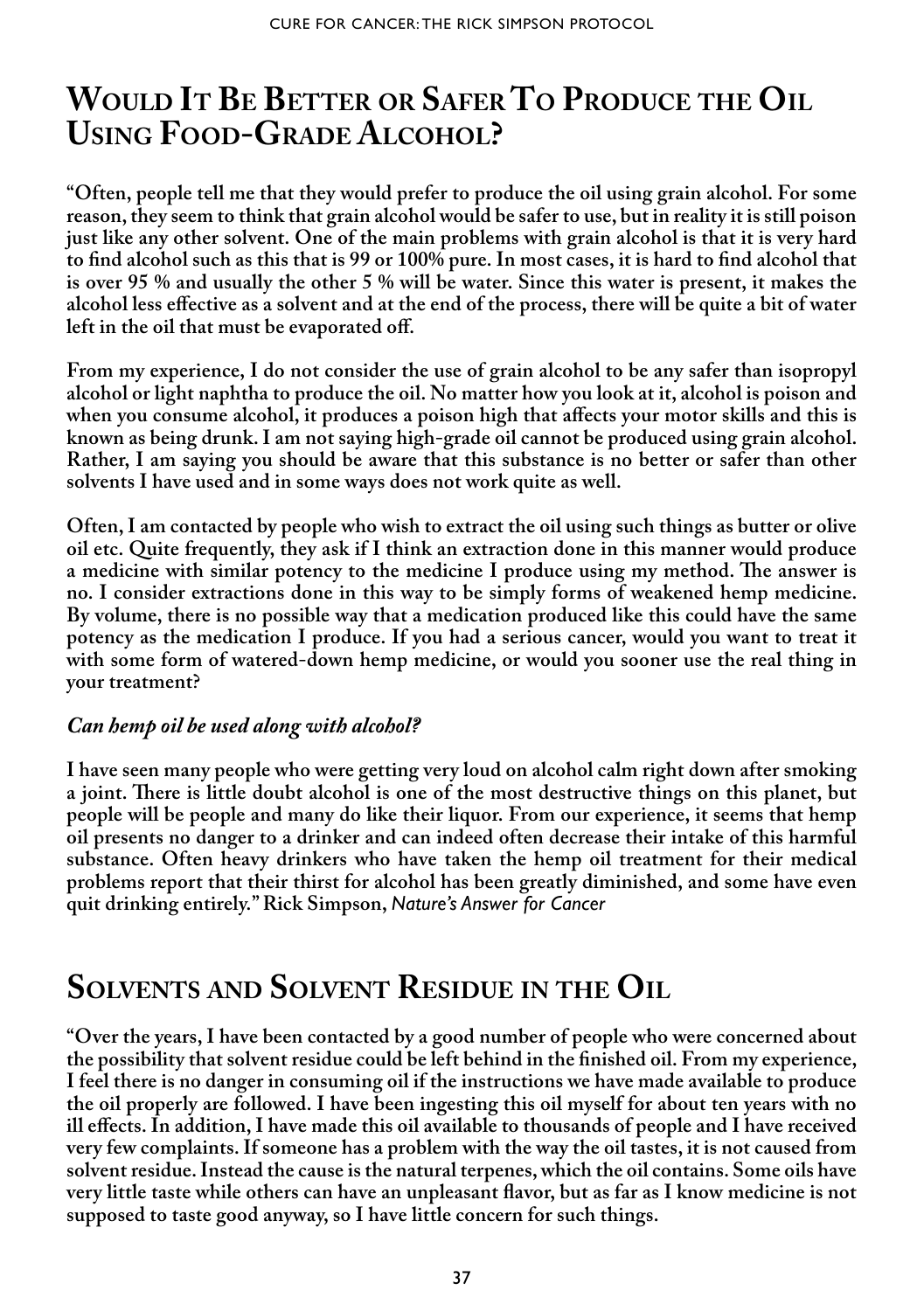**In lab tests performed on the oils I produced, no solvent residue was found. It seems absurd to me that anyone would worry about solvent residue in the oil when you consider what the medical system has been feeding the public. Liver toxic chemicals, poisons, chemo, radiation, vaccines, etc. It seems to me that anyone worried about being poisoned should be much more concerned with what the medical system supplies, rather than residue from a solvent that has been completely boiled off.**

**If someone has problems taking the oil, it is usually because an energizing sativa was used to produce the substance. In addition, other problems can arise if the patient is trying to take pharmaceuticals along with the oil treatment, or if he or she is not using it in the right way. In an ideal situation, other family members could take the oil along with the patient. This would help them understand the oil's effects and they would then not worry so much about the effect it is having on the patient. Since they don't know what to expect with the use of the oil, family members often tend to overreact if the patient ingests too much. But the effects will wear off in a short time and the patient will be left unharmed. Therefore, I think other family members should also try the oil in small doses, so they will have a better understanding of this medication.** 

**High-grade hemp oil has the ability to replace the use of most pharmaceuticals but when a patient tries to take pharmaceuticals along with the oil, sometimes problems can arise due to the interactions. Many of the substances doctors provide are poisonous in nature and the oil does not like the presence of such things in the patient's body. Usually, shortly after the patient ceases the use of pharmaceutical drugs, any problems they were experiencing simply disappear." Rick Simpson,** *Nature's Answer for Cancer*

"Naphtha is the trade name for petroleum either so try and search that, pet ether has many industrial uses, degreaser to paint thinners." Al

"REMEMBER that THC and CBD is non-polar... and chlorophyll and H2O is polar... So the best oil is made with non-polar solvent... it is clean... without chlorophyll." Michael

"A chemist friend of mine simplified the whole story for me and explained to me why naphtha might be better (although he thinks not significantly): naphtha is a non-polar solvent so it extracts non-polar molecules more easily and efficiently (THC and CBD are basically non-polar molecules) and leaves out polar molecules.

Isopropyl alcohol (and ether for that matter) is a weak polar solvent so it's very good for this purpose, but maybe a little bit less than naphtha - since JB says that they tested both, and those were more potent. EDIT: Oh, yes, I almost forgot: he also said that there's no fear of naphtha (or iso) remaining in the end product if you follow the recipe provided by Rick Simpson (my friend said not to use a plastic bucket, however, but a glass or stainless steel one) and if you're not sure, just do what JB always says to do - add some water and put it in the oven so it evaporates completely. He would use isopropyl alcohol though, because you're sure that it is what it's supposed to be..." Sandra

-- Sandra, the method Rick showed the world is the most basic, uncomplicated and affordable one. It is almost foolproof when one follows the instructions to a T. Glass is good but it breaks and you don't want that to happen, never. Stainless is ok, of course. 99.9% iso works ok but we would still use light aliphatic naphtha ourselves, whenever possible. JB

"I also recommend getting everything as cold as you can before the extraction. Most put the alcohol, cannabis, containers, everything involved with the extraction in the freezer for 24-48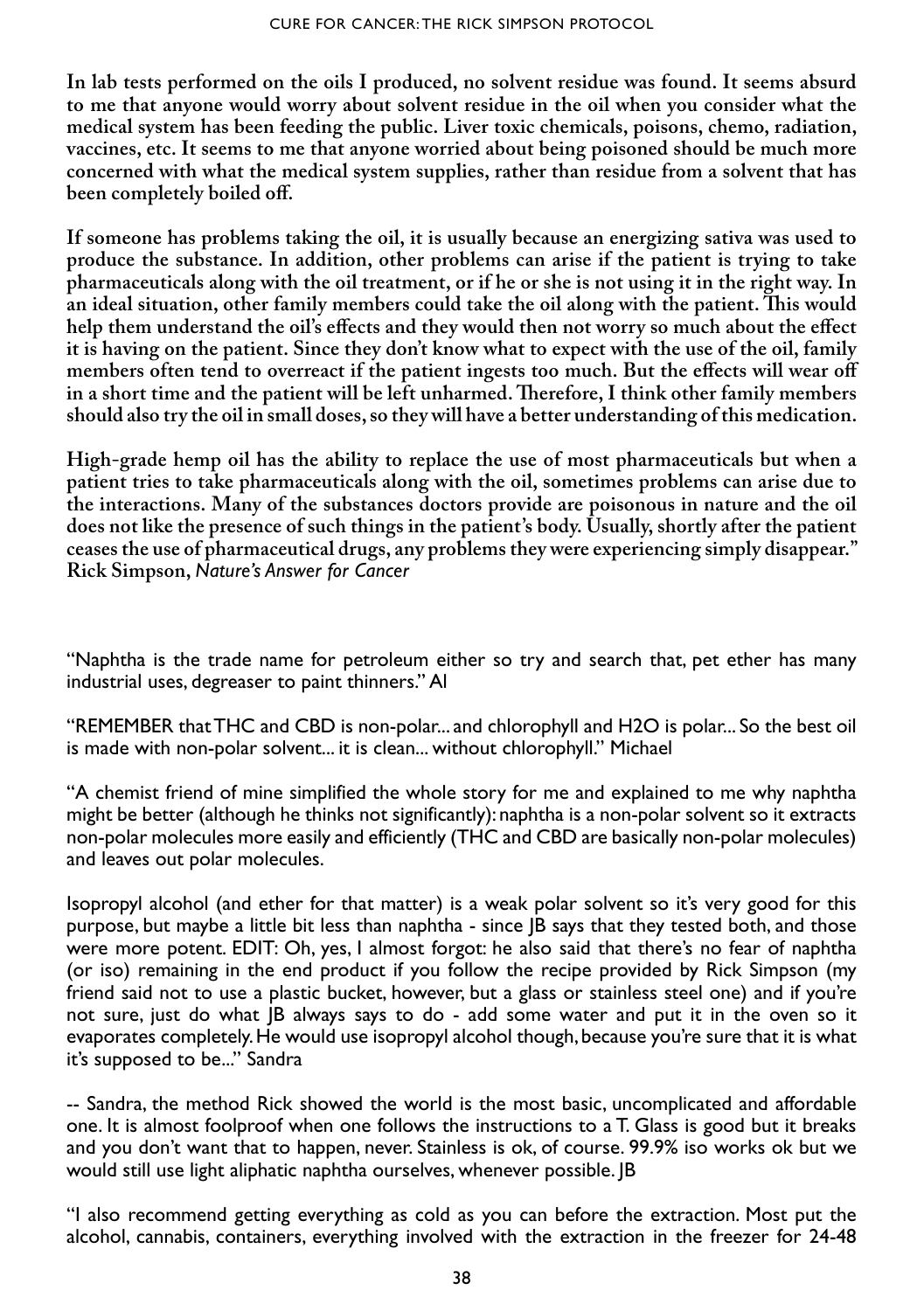hours. You will get a much cleaner product that way. Your yields will be lower but you won't need as much. Sorry for any typos or missing words, MS sucks and I have no meds, lol. Bless up." Chuck

-- Chuck, freezing is all good and fine but it is not necessary to do that when you work with quality solvents and starting material. Plus, we don't like getting our hands cold, room temperature works just fine for us and we won't have problems with arthritis after a few months or years of freezing the bud. Plus, often the oil is made in locations where there are no freezers hundreds of miles around. So, yes, you can freeze it if you want but we would not do it ourselves.

I don't like frozen vegetables myself, I avoid eating them whenever possible, so I don't see why I should make an exception and freeze the vegetable that I like the most of them all. But yes, it can help when you have to use alcohol to extract the oil, so I am not completely against it.

It is just that we don't use alcohol as a solvent ourselves (or better: it is not a solvent of our first choice), I don't see a single reason why I should pay the state an extra tax for a solvent that will evaporate anyway (unless you use a still, which what we would do whenever possible). I can buy a liter of light naphtha for about  $3 - 4$  dollars, a liter of 99% alcohol would cost about five times more and it would produce less oil and that oil will not quite likely not be as good as if light naphtha or 99.9% iso was used. Plus you will get less oil.

So where exactly is the advantage of using alcohol as a solvent? I can't see a single rational reason why alcohol should be preferred over pure low-boiling light aliphatic naphtha, namely when one considers that there is no solvent residue in the oil that one would have to worry about when the oil is produced properly. When it is not produced properly, there is or there might be solvent residue in the oil. But don't blame us for oils that were not produced properly, we really cannot be held responsible for the lack of quality of oils supplied by others. It's as simple as that." |B

"A very simple explanation to a never ending question... I have personally used naphtha... iso alcohol... and butane to make oil... and by far the best … cleanest... strongest... and best tasting oil was from the naphtha... I do not understand what people do not like … There is no fuel left at all when done properly... and the naphtha seems to strip more off the plants too... It does it much quicker... So cleaner oil... (gold)..." Peter

"Light naphtha is the fraction boiling between 30 °C (86 °F) and 90 °C (194 °F) and consists of molecules with 5 – 6 carbon atoms. Heavy naphtha boils between 90 °C (194 °F) and 200 °C (392  $\degree$ F) and consists of molecules with 6 – 12 carbons. Naphtha is used primarily as feedstock for producing high octane gasoline (via the catalytic reforming process). It is also used in the bitumen mining industry as a diluent, the petrochemical industry for producing olefins in steam crackers, and the chemical industry for solvent (cleaning) applications. Common products made with it include lighter fluid, fuel for camp stoves, and some cleaning solvents."

"Naphtha has the chemical formula of CnH2n+2. Light naphtha has 5 and/or 6 carbon atom, which comes down to C5H12 and C6H14, also known as Pentane and Hexane. So what you are looking for, is a naphtha that is purely a mixture of pentane and hexane." Wouter

"I just wanted to post something about solvents. I went to a friend of mine who has several PhD's and Masters in chemistry, and asked him what I could do to completely remove the naphtha from the oil. He said, "Take 5 ml of isopropyl alcohol and stir it in after it has stopped bubbling for the final time. It will evaporate and take the naphtha with it. Toxic solvent then becomes non-toxic solvent. This is not my real name, it is a shame that I cannot use my real account for fear of being fired or hired as a nurse." Bobbie

"To find Naphtha in the UK, look for "panel wipe" or "fast panel wipe". It is a product used in car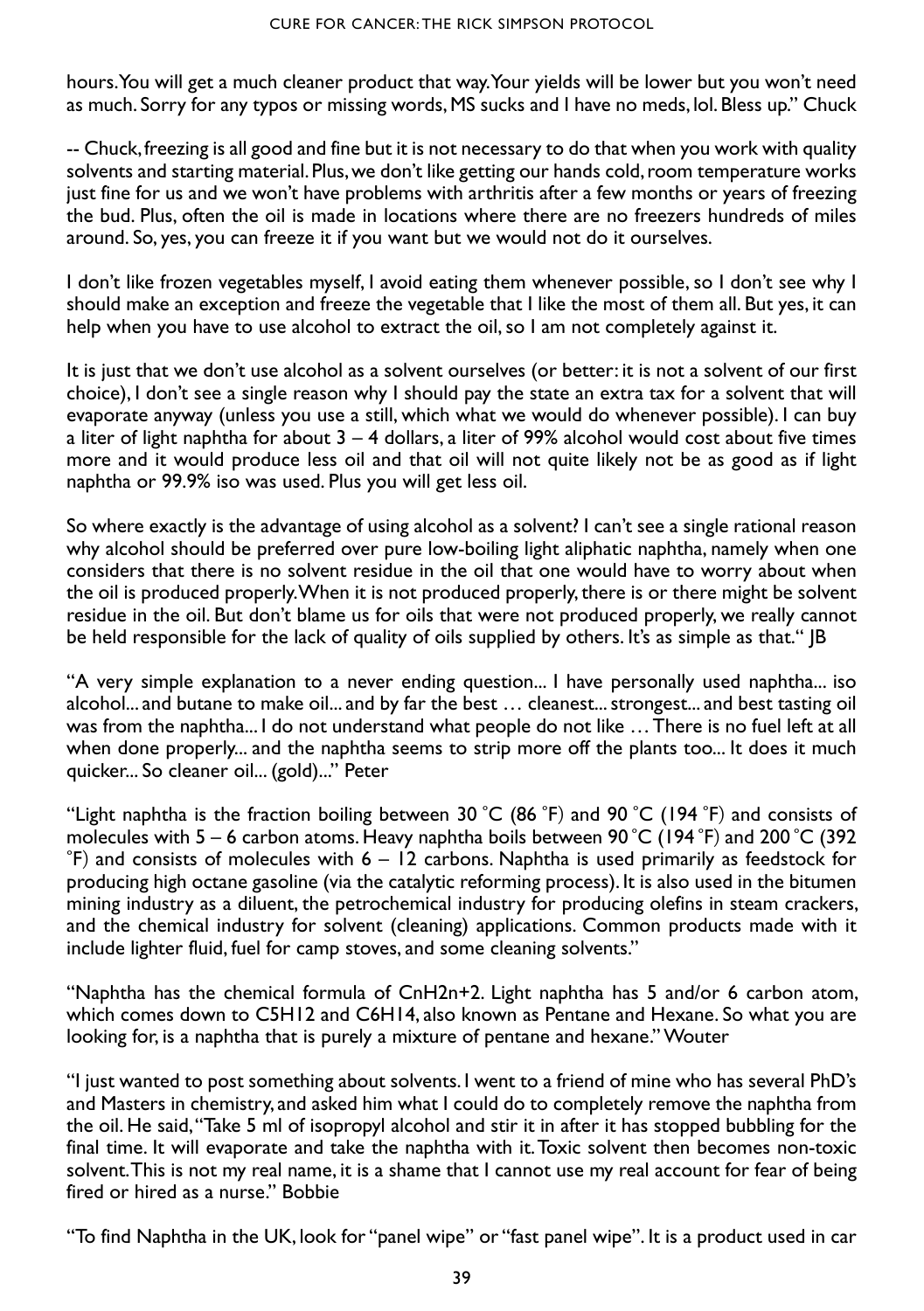body work repair, to clean the metal & leave no residue. The difficulty is finding a detailed list of the exact ingredients as they can vary. 99.9% Isopropanol should be easy to find." Em

"Rick Simpson, we have followed your process using VM&P Naphtha and everything went according to plan with the exception of the first couple of syringe draws which came out a little more liquid than we expected. I added a couple of drops of water and tried again and it seems to be fine. My only concern/question is the taste. It still tastes like solvent. Is that ok or do I need to do something more? The recipient of this is sleeping for about 12 hours each time he takes the oil. Is that about right until he develops a tolerance? Any help is greatly appreciated." Pamela

-- VM&P does not seem to be a good solvent (although some MSDS says it should be the same substance as what we would like to use). It seems to be heavy naphtha and it does not seem to boil off completely and it seems to require additional care.

I would add some water and put it in an electric oven set 130 °Celsius (266 °F) for a few hours, maybe overnight, or until the solvent is gone completely, some say it takes up to four days to remove the solvent residue. There should not be any solvent aftertaste if the oil is produced properly and the oil should not be runny, it should be more like a grease. Make sure the oil is really filtered properly, as solvent residue tends to stick to plant materials.

Simply do a finger test with the solvent you want to use. Dip your finger in it and see if it evaporates completely within 30 seconds or faster. The faster it evaporates, leaving no film, the better.

If you cannot get pure light aliphatic naphtha (also called benzine in Europe, ask for CAS number 64742-49-0. It is sold under many different names. It is not the type used as fuel in cars but the type that is used as a solvent or paint thinner or degreaser), I would go for 99% or even better 99.9% isopropyl alcohol -- that seems to be possible to find almost anywhere in the world.

At the moment we prefer light aliphatic (low-boiling, hydrogenated) naphtha, though, it produces better and more potent oils than most other solvents that are currently being used. The less plant materials and chlorophyll in the oil the better it works as medicine, the better it tastes and the more potent it is. The whole trick is in how potent and sedative the oil is. The more potent and sedative the better. |B

"The correct naphtha is NOT sold in the U.S.A. Not at Tractor Supply or Home Depot or Lowes or even Sherwin Williams. It's still sold in Canada though. I have a friend that does distill it to 100°F and saves what solvent does come off, to use for making oil." Steve

"If you live in the USA then you won't be getting the right Naphtha, all naphtha made in the USA cannot be trusted because of the loose regulation on ingredients in this type of solvent. You will never get pure naphtha in the USA, even the VM&P can be completely inconsistent from one bottle to the next and isn't even advertised as pure. In Canada they make pure naphtha and it is the best solvent to use compared to ISO or Grain alcohol, don't make a huge mistake and waste meds or even worse make yourself or someone else even more sick by using the wrong solvent. Be warned the naphtha in the USA will even make an oil that looks completely as it should but will make you very sick." Chase

-- The fact that pure aliphatic naphtha does not seem to be sold everywhere in the USA does not mean that pure aliphatic naphtha with CAS number 64742-49-0 and a boiling point around  $60-80\,C$  does not exist or that it does not produce a better oil than most other solvents, when used properly. If you cannot get pure light naphtha, 99% or even better 99.9% isopropyl alcohol would be our second choice.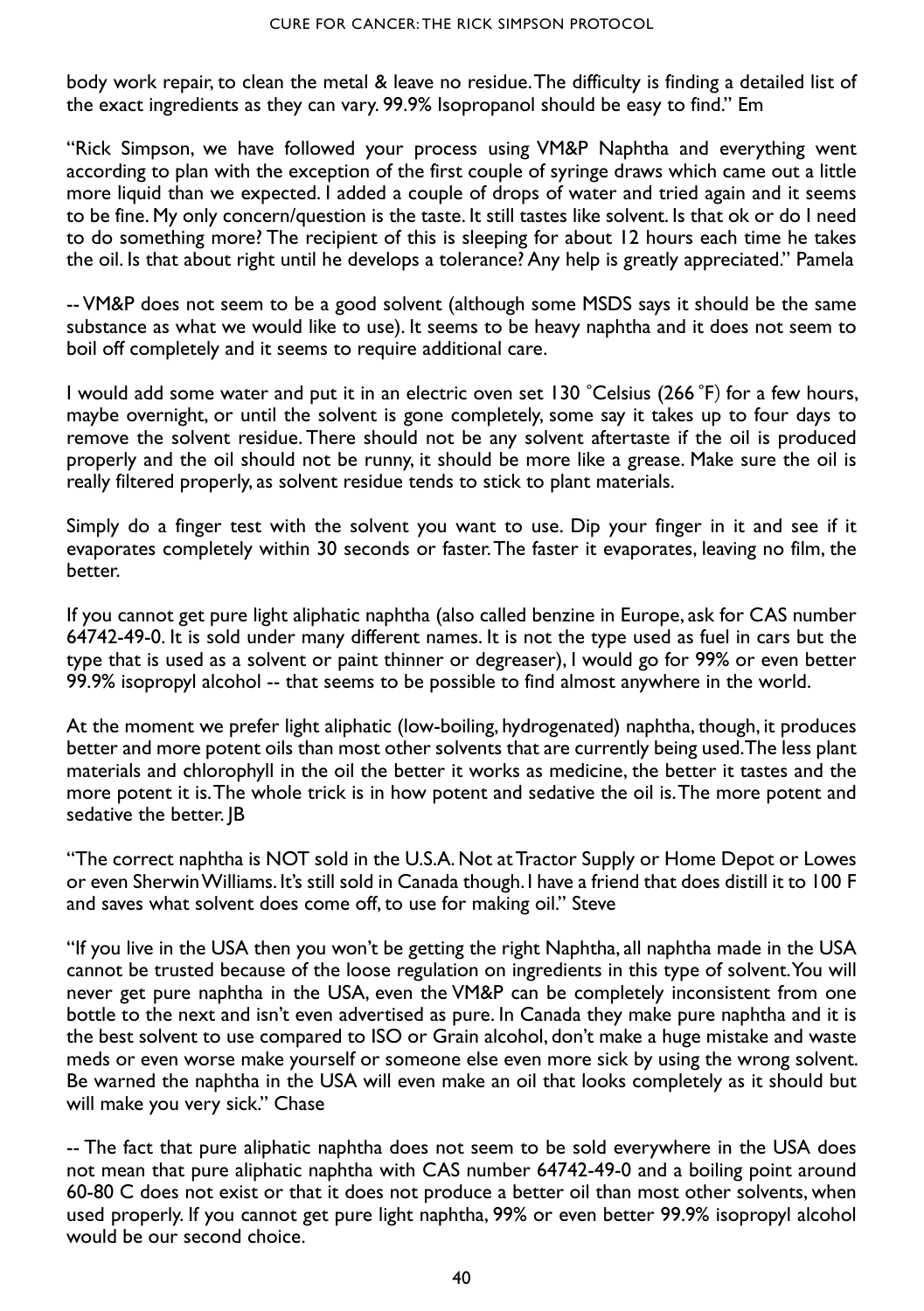But I would still not give up - light naphtha (benzene) or similar solvents are used to extract oils from plants, so I would check with vegetable oil producers and see what they use. Where I live in Europe, I can buy the solvent in practically every hardware or paint store, it is one of the most common technical liquids I remember from my childhood, we used it to degrease bicycle chains etc., and practically everyone had a bottle of it at home. So this whole never-ending debate about solvents seems a bit ridiculous to me. When you use the right light naphtha, there is no solvent residue one would have to be concerned about, maybe a few ppm, just like in most cheap vegetable oils that are often produced with almost exactly the same solvent as what we recommend. JB

"Light aliphatic naphtha worked great tasted great, no hint of solvent left in my oil. If you follow Ricks instructions to the letter should have no problems whatsoever." Rick

"There are 2 main categories of naphtha -- light and heavy. Light naphtha does NOT contain benzene, which is what Raina meant (not hexane). While I would not recommend even light naphtha unless the cannabis extract can be tested after it is produced for naphtha residue, it can be used if that is all you can get for a solvent. The key is to make sure you boil the extract to a thick grease state -- at that point most of the naphtha should be gone. Using distillation equipment is the way to make the purest, solvent-free oil, but beyond the capacity of most average people. Hope that helps." Mark

"Raina, I am not going to argue with you. From Wikipedia: "Petroleum ether, despite its synonym of benzine, should not be confused with benzene or benzyne, nor should it be confused with gasoline although many languages call that with a name derived from benzine, e.g. "Benzin" (German) or "benzina" (Italian). Petroleum ether is a mixture of alkanes, e.g., pentane, hexane, and heptane, whereas benzene is a cyclic, aromatic hydrocarbon, C6H6. Likewise, petroleum ether should not be confused with the class of organic compounds called ethers, which contain the R-O-R' functional group. My background is microbiology -- wherein I studied organic chemistry, some biochemistry / some inorganic chemistry... I certainly do not know it all, but I do know a little. Light naphtha does NOT contain benzene - period. I'll ignore your comment, "It would be in everyone's best interest if you did not make claims outside of scientific data." Mark

"What would you like to give your father? The best of the best or something that looks similar but simply does not have the right effects? When you make the medicine according to Rick's instructions, the chance of failure during treatment is very low. When you make the oil according to instructions from "experts and scientists", you are making a different product. And based on our experience, it might not do the job as well as what we recommend.

So would you like me to shut up and let them supply low-grade trash? Or would you rather learn from me/us and know how to do it right so that you would have the same results that our patients speak about?" JB

"I use the 99% isopropyl alcohol, that is what was most readily available to me. I use the cream of my crop buds, grown 100% organic and no pesticides, well manicured, and bone dry. I mix it up with multiple indica strains. I treated a patient with Hodgkin's Lymphoma, he was at stage 4 and within 6 months of taking the oil as directed, he is now cancer free!! Thank you Rick Simpson for the sacrifices you made to make this information available to all! Just recently another stage 4 cancer patient approached me for some help, he has a tumor on one of his kidneys that is inoperable. Praying to get two confirmed cures in a row. God bless you Rick Simpson and JB, keep on spreading the word and educating people about this wonderful healing hemp oil." **GrowGoddess**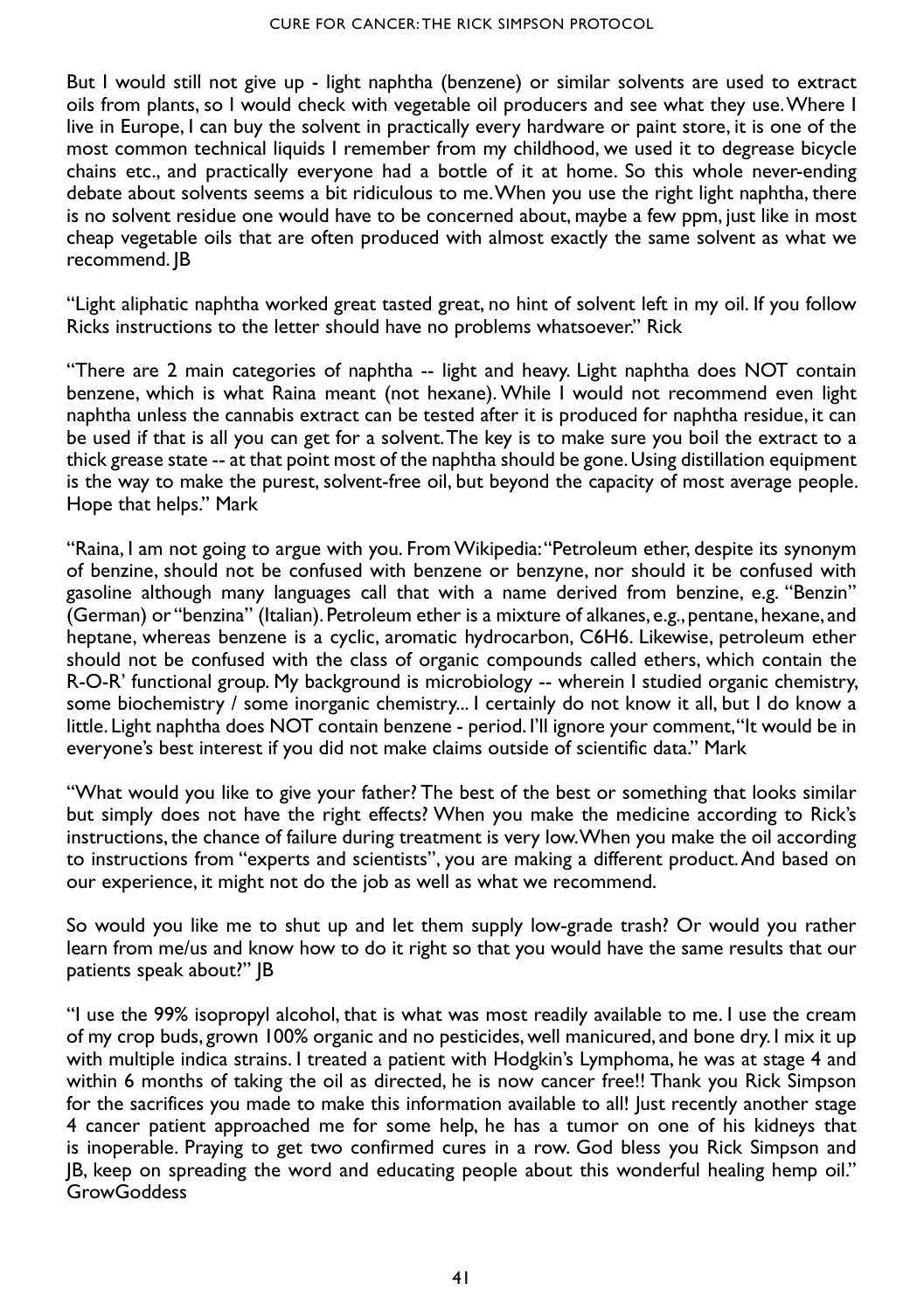-- Mixing several strains is always a good idea. Look at it simply, you don´t know what exactly a particular strain is good for, so when you mix several strains, you get a much better carpet effect. Plus such oils will take you much higher - those who smoke pot "recreationally" will know what I am talking about. Imagine sitting down with your friends and having each one present the best bud they have. In a couple of hours, you will not be able to do much. And that´s the effect you need for the best results, so again, mixing the strains is the way to go. Best wishes and thank you, GrowGoddess, I am always happy to hear about people who simply follow the directions and get the results we talk about. JB

"Hi  $|B, I$  have a problem with the electric rice cooker, all I've seen go down to 100 °C, I looked at all the brands on the market and all they do have a thermostat that shuts off when contents reach the temperature. What do you recommend?" Cristina

-- Cristina, what exactly is the problem? You can always put the oil in an electric oven set at 130 °C and leave it there for about an hour and decarboxylate it that way. [B]

"When the temperature arrives at 100°°C, the electric rice cooker shuts down! The solvent does not arrive at 110 °C." Cristina

-- The solvent cannot really reach that temperature because it would boil off, I think. Keep boiling off the solvent until the cooker switches off for the first time (add a few drops of water to the last batch). Then let it cool down and switch it on again. That's all we do. JB

"Turns back on, and let boil until it returns to? Then turns off and the oil is already done?" Cristina

-- Switch the rice cooker on, boil off until it stops for the first time, then wait five minutes until it cools down, switch it on again and wait until it switches off for the second time. Then pour the oil in a stainless steel cup and put it in an oven set at 130°°C for an hour and your oil is ready. JB

-- Thanks JB, you saved my live. Cristina

"You are breathing the Naphtha in as you make the oil. You are breathing POISON when you make it that way. If you can smell it, you are already dead. I've smelled Coleman camp fuel, zippo lighter fuel, and naphtha used in part cleaning and industrial applications hundreds of times in my life... Not dead yet. Lol.

Seriously... If you use a pure solvent(no additives), and boil off the solvent properly with some water that has a higher boiling point added at the end, be it iso, alcohol or naphtha, you're going to get it all out. You ingest a lot more naphtha pumping your own gas in your car over a year, than you would get from a lifetime of use of properly made oil." Matthew

"Hi Rick (or those who read this mail), first of all I want to tell you that you are doing a great job promoting this witch seems to be a wonderful medicine for so much! I live in Norway and I have the diagnosis of Crohn's disease. I also have a very close friend who has cancer the doctors have stopped treating because there is nothing more they can do. I want to try the oil on both of this conditions.

I have a question about making oil. Here in Norway it's very hard to find pure naphtha (at least after my experience) so I'm looking for good alternatives. Some years back I bought a "honeybee extractor" (a cylinder you fill with bone dry herbs and use butane gas to extract the oil). Is this just as good as cooking out the oil with naphtha?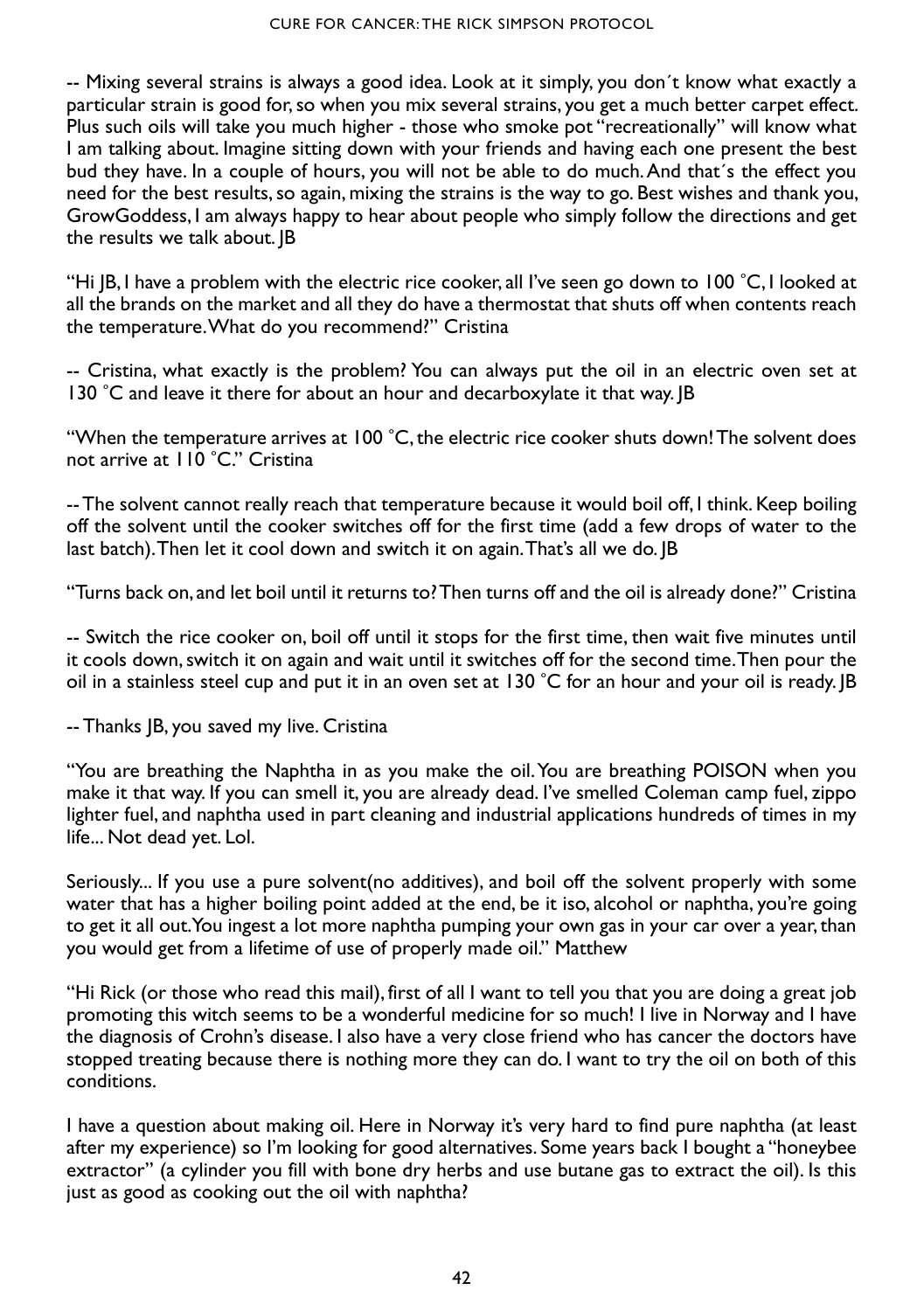And how is it using spirit? Which holds over 90% alcohol? I have some friends who make their own spirit and it not a very expensive option for me to get ahold of. Is this better than butane? I smoked the "honey extraction" when I made it last time, and was wondering if its good medicine for these 2 conditions I'm mentioning if I eat it. If not butane or alcohol is a good option – can you recommend some other options you might know is easy to get a hold of in Norway or Sweden? Thanks so much! I'm really looking forward to try the oil on my disease. Kindest Regards, Henry"

"Dear Henry, I have no experience with honey bee extractions but I do not feel this method would be as effective as the methods I use. Producing the oil as I do heats the oil to a temperature that decarboxylates the finished product to make the oil as potent as possible. This heating process rotates the molecules to the delta 9 position which makes the oil stronger. If you are having trouble finding the right solvent you might try acetone. I have never tried acetone myself to produce the oil but I see no reason that acetone would not work as well as alcohol or naphtha to produce the medicine. You should be able to get light aliphatic naphtha from stores that supply paint since they usually sell naphtha as paint thinner.

Properly made oil should take care of your problems and also should give your friend with cancer a chance to survive. Alcohol that is 90% will be a less effective solvent since the other 10% is usually water and during the finishing process you will have a lot of excess water to evaporate off. Best Wishes, Rick Simpson"

"Right Decarboxylation is a very important part in perfect oil making because the raw plant provides not much pure delta9-THC and CBD instead is has the acids means THCA and CBDA. To remove the carboxyl group, heating is the procedure. Do this very carefully not to burn your valued molecules away. I found in a Journal of Chromatography a good note which should be the necessary temperature and time to heat the oil because depending on the rice cooker the temps may not enough. So it's a good idea to have your oil heated for minimum 27 minutes at min. 122 degrees Celsius. Check always your heating plate temp with a digital measurement device to avoid not to overheat your oil. In the table below you see the boiling points of the major cannabinoids which you should never reach otherwise you cook them away. I additionally note that is right what Rick said all the time in his videos do not overheat the oil but heat is necessary for making the healing oil. A temp of minimum 106.2 degrees Celsius is necessary for the right decarboxylation process over the specified time in the diagram around an hour. If your oil has only the acidic form of THCA and CBDA it is not much so effective because the acids not fit very good to the CB1 and CB2 receptors. So take care that you do it in the right way because what Rick said is true, only the best made oil can do the job when live depends on. (…)

Yes, look and interpret this science diagram to understand that decarboxylation process is running all the time you heat the cannabinoids solvent fluid mix in the rice cooker. So the graphs show that it is a great deal to bring the temperature to 130 degrees Celsius for long enough to get the maximum decarboxylation. All a question of temperature and time to reach the best levels.

If you use a digital temperature measuring instrument and put it on the bottom in the rice cooker during the whole process to vaporize the solvent of, you see that only in the late phase of the process when the water drops come in at the final in the cooker, the temp comes around 100-110 C. But the time in this range is mostly not long enough for the whole decarboxylation process. After this you heat the oil in a tiny steel pot on a heating plate for longer time. So long no activity (no more gas bubbles) you heat and wait. Control the temp and best not to go higher than 130 degrees Celsius for around a half hour. Remember that THC has a boiling point of 157 degrees C. So please not go risky by overheating otherwise your wanted cannabinoids will vaporize and breeze away...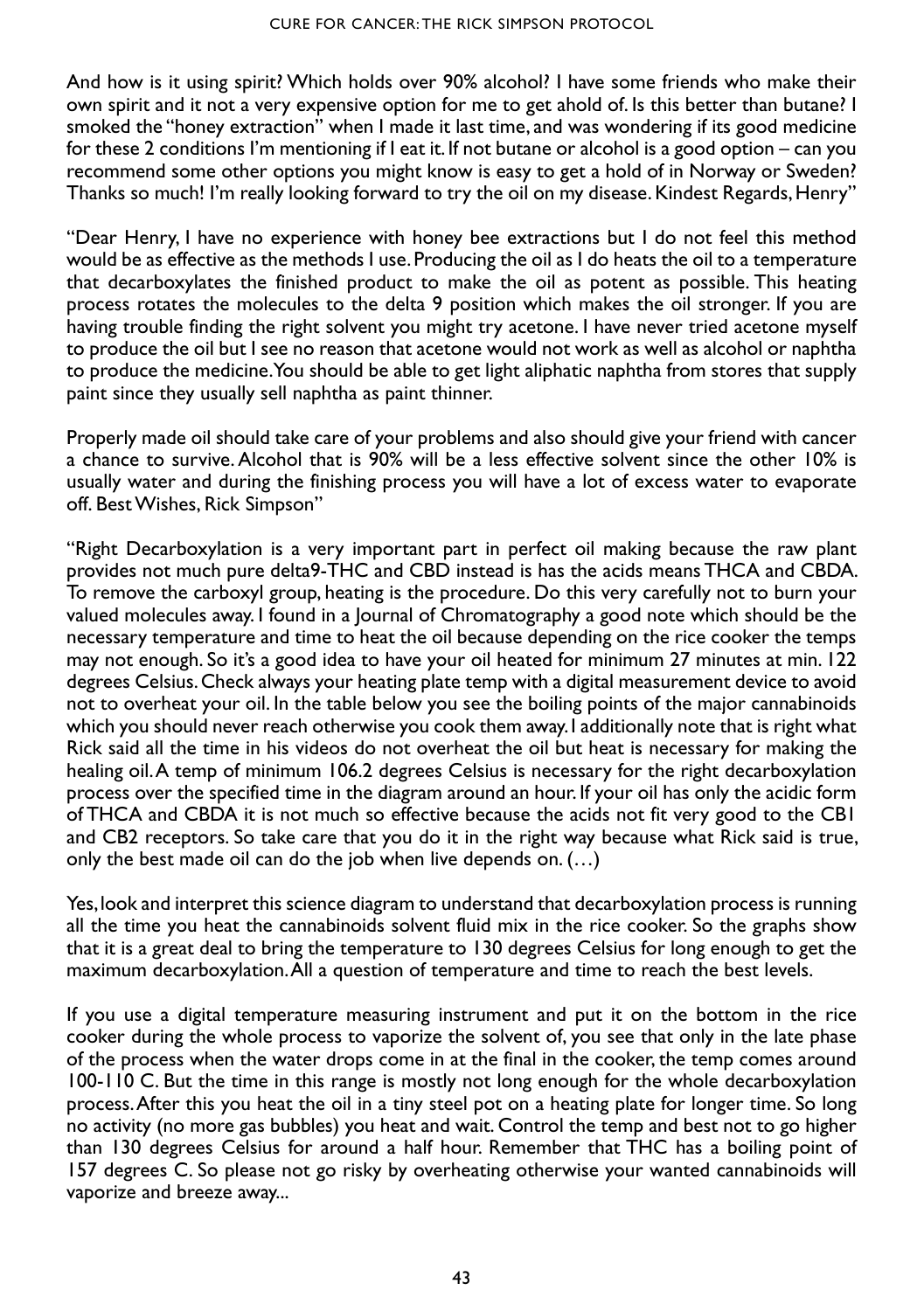In core it is not important to get the peak amount of decarboxylation, so long you later get enough oil in your body. Interesting is the value of ONE gram per day or more you should take. Of course how much oil you need depends on how many delta9THC is really in the oil - mean how effective the decarboxylation was. If you follow Ricks recommendation and be sure to have the oil for long enough heated to 130  $^{\circ}$ C - all will be fine. It's independent which solvent you use." Stephan

"Hi JB, I found this Naphtha in my area... (link) It does not say Light Naphtha... would this still work? Thanks again for all your help and super info!"

-- It should be light aliphatic naphtha -- check the MSDS to see if it is pure light naphtha with no additives), shellite in Australia, (technical or industrial) benzine in Europe (benzine, not benzene, and not the type used as fuel in cars). It is sold under many different names. It is used as a paint thinner, solvent, degreaser, it used to be a very common household solvent or textile degreaser, it can also be used as a lighter fluid etc. Boiling point around 60-80  $^{\circ}$ C, the lower the better.

Smear some on a clean Petri dish or dip your finger in it and if it evaporates within thirty seconds and leaves no oily residue, it should be ok to use. There are many suppliers, I cannot tell you which one is best or what we would recommend at the moment, so we only provide general instructions.

CAS number 64742-49-0, pure, petroleum distillate, with no additives, if possible, and the boiling point should be as low as possible. Most refineries produce it, simply ask them what they would recommend for herbal extracts.

Second option is 99% or 99.99% isopropyl alcohol or the very expensive 99% food-grade alcohol. Isopropyl alcohol and food-grade alcohol are not as effective as solvent as naphtha, and they strip more plant materials and chlorophyll in the oil, making it less potent and tasteful, that is why we recommend using naphtha always when possible/available. Best wishes, JB"

Q. Rick, in Mexico "naphtha" is but one of several naphtha type product names. In order to avoid a fatal mistake, would you happen to have the scientific name for the "naphtha" you use, please?

A. Look for pure light naphtha with no additional ingredients. It is basically the same as Coleman fuel which you can see at the photo below, but look for naphtha without anti-rust additives which are added to Coleman fuel.

If you find out that light aliphatic naphtha is banned in your country (which was the case in Honduras, for instance), look for 99% or better 99.9% isopropyl alcohol, it should be easy to locate. 99% alcohol is the third solvent we would use, but we would do everything possible to avoid using it because it strips too much chlorophyll and other unwanted plant materials. Some like to freeze the solvent and the starting material when they use isopropyl alcohol or alcohol as a solvent. We personally do not use those solvents unless we have to and we do not like to get out hands frozen, so we do not actually promote freezing it, but some say it helps improve the quality of the oil. When you use non-polar pure light naphtha with a low boiling point, you don't have to freeze anything and you will still get a good product if you follow the instructions. JB

"Hey JB, what if there is an allergy to using the Naptha? We have a family member who has severe allergic reactions to EVERY little thing, especially solvents. We want to make oil for her but need to use an organic solvent. We thought about making an organic "moonshine" that was distilled several times to gain purity but what are your thoughts on this? What is your recommendation for the severely allergic to so much? She cannot take pharmaceuticals at all because she is allergic to the binding agents, she suffers SO much because of her allergies to everything. Thanks in advance!" Sara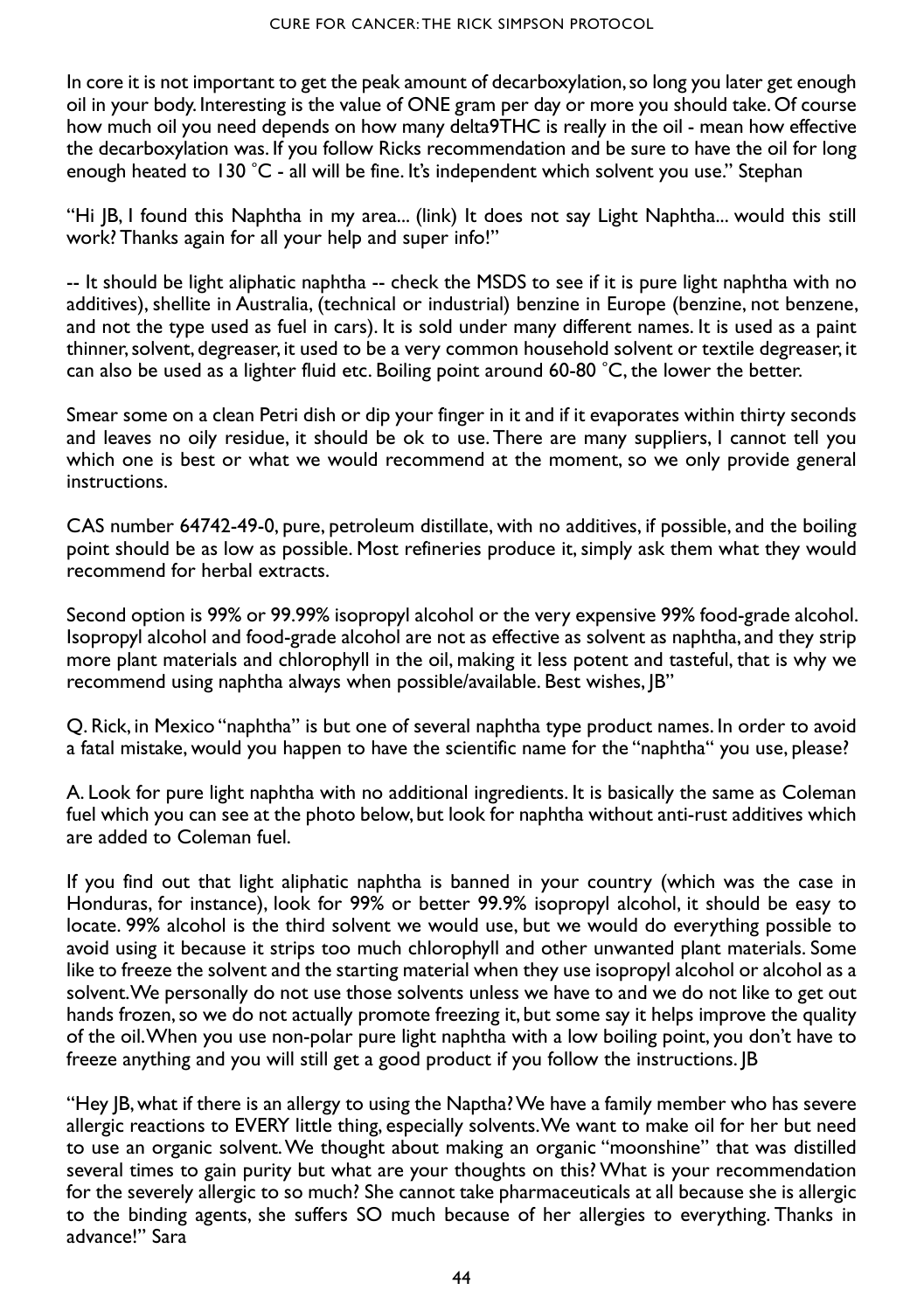-- Well, you can use 99% alcohol, we never said you can't. It is just that in our experience oils produced with nonpolar solvents are slightly more potent and usually contain less plant materials. Some freeze the alcohol and bud before processing to get oil that is more amber. So I guess that is the way to go for you, Sara.

# **High THC or High CBD Oil?**

"I'm kinda confused. My friend has stage 4 kidney cancer and cancer in his lungs. Is it best to give the high CBD oil or THC oil? The CBD oil only has a trace of THC? I got him a ten gram tube and it has 18% CBD and less than 1% THC. Am I going about this the wrong way?" Richard

Mikees: Yea that ain't it, you have to get the real RSO look it up here: www.phoenixtears.ca.

-- 95-98% THC is not 18% CBD, is it? Tell whoever supplied it to you to stop doing it. The high CBD marketing hype is going to kill many unsuspecting patients as it seems, that's sad. Why can't they simply follow the instructions that really work? The use of high CBD oils is very limited, they don't work so well even on skin conditions, I really don't get why everybody is so gung-ho about that CBD nonsense. Yes, it is a powerful medicine, too, but its uses are really only limited when compared to the real RSO.

95-98% THC, 1-2% CBD, extremely potent and sedative and euphoric; that is your best oil and that is what will work best. Try this first. When you do that, you won't touch or go near those high CBD oil and you will know the difference and no one will rip you off. RSO first. JB

"I really enjoy this page and the information that I can learn from it. However, it is so disappointing to hear other cannabinoids besides THC being put down as secondary. This girl, and her parents, do not see the CBD as secondary. It has given her life. Wasn't the THC that did it, was the CBD. Quit shitting all over it please. You are discouraging people from trying high CBD strains when they can really be helped by it. The high THC isn't the answer to everything and that's why there is more than one cannabinoid within the plant." Tina

"JB replied about lung cancer, not Dravet syndrome, no one is shitting on anything. For cancer the patient reports and scientific studies indicate THC is what kills cancer. There are some studies saying CBD is beneficial for some types of cancer but few when compared to the studies done with THC. Now seizures and some other conditions high CBD is what you're looking for." Kellin

-- Kellin and Tina, the oils we use work on seizures, too. And patients would get incomparably better results if they used the real thing and tried to cure the cause and not just the symptoms.

I am not putting CBD down, it is a really powerful medicine by itself, and I think it is great in chewing gum for kids etc., for instance. But if you want the real power, you need the most brutally potent RSO and lots of THC. That is my perspective and it won't change.

Simply try it on skin conditions and see if a burn or a wound will heal faster with the real RSO or with a low-grade high CBD version of it. I have seen it with my own eyes, I don't need to experiment with high CBD oils for myself. I want the best for myself as well as for my patients.

Most high CBD oils are of secondary quality when compared to the best and most narcotically potent and sedative RSO with 95-98% THC.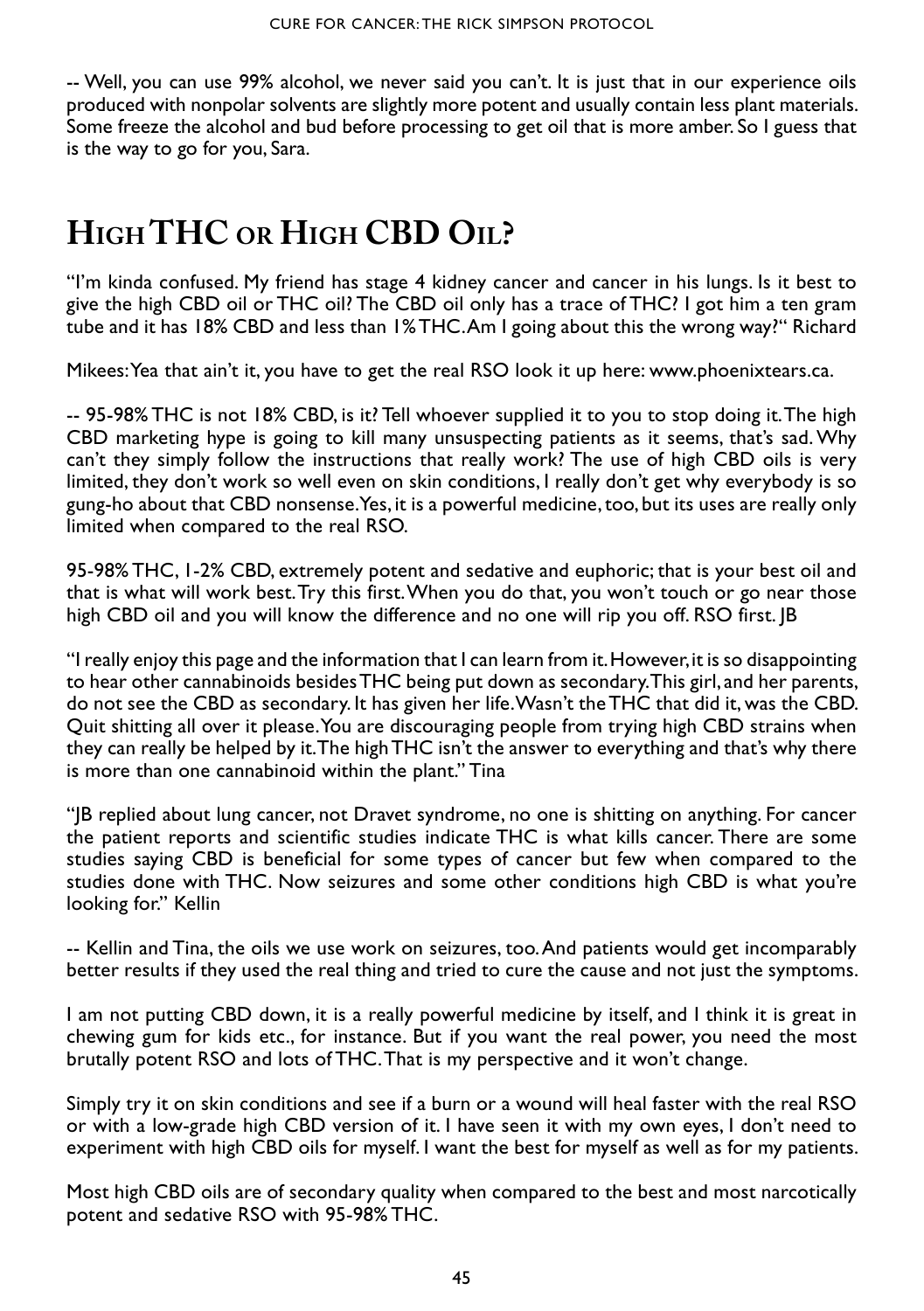Your main problem is that you bought into the single cannabinoid theory that Big Pharma is pushing so that they could profit from cannabis medicines. You don't really want medicines based on single cannabinoids, you want the most brutally powerful and sedative oil for best results.

And you can grow the plants yourself and you can make the oil yourself, too, you really don't need to buy it from large pharmaceutical companies that will try to put an enormous price tag on decarboxylated cannabis resin for no reason other than their greed.

You may and most likely will need kilos of the oil one day - for yourself or your family -- how much do you want to pay per gram? A buck is too much, if the plants were grown outdoors and on a large scale. So no special taxes, nothing like that. 100% legalization is the only way to go and it has to be done now, there is no reason to let hundreds millions of patients worldwide suffer.

Feel free to argue about it; but that's about all you can do about it anyway. Best wishes, JB

"Please do keep explaining just the way you have, I for one am taking notes and learning as much as I can from you about what is good for what and so on, I want to be ready and prepared with the right knowledge for me and mine... If you didn't tell about needing the high THC I would have thought any was ok, I am thankful for ALL INFO." Vicky

"Rick has always maintained it is high THC that is imperative to give you the best chance, that's obviously what he had best results with. There are many things CBD may be better for, it's usually used on children for Dravet Syndrome, ADHD and severe obsessive compulsive disorder because a lot of people are still afraid of getting kids high. THC is what gets you high. I've found some people who use high THC oil to treat the majority of people but if the patient isn't responding as hoped they switched to high CBD and this has worked better.

I guess everyone is different and every cancer is different. But until all the required research is allowed to be done it's probably best to stick to Rick's method. High THC, dominant indica following the protocol. It's said that if they start small and double up doses every 4 days the patient can build up a tolerance quickly and the severe drowsiness will subside after a little while on the oil. Rick's oil is 95-8% THC but the psychoactive effects will not harm you.

And when trying to decide whose method to follow I don't believe anyone has had more experience with this medicine than Rick. I've seen the Dutch method and just think if someone is dying why would you dilute the cure?" Nick

"Since I have heard of the high CBD oils helping seizures I have always been of the thought that if those parents would give their child a hybrid but dominate indica oil the child would heal. I know the CBD oils control seizures & I am so glad that SOMETHING can help kids like Charlotte but imagine the healing that could happen if THC & the other spectrum of cannabinoids in the plant were given. So your kid sleeps a lot because of the THC, their bodies will adjust to the dose. I just think the full plant is the most useful, not one singled out cannabinoid." Sara

"The media keeps focusing on separating the cannabinoids, but it has been proven that both THC and CBD kill cancer & shrink tumors. Rick Simpson Oil made from Cannabis Indica is the medicine that is curing Landon and Brave Mykayla & many others & anyone can make it. Don't let the media make you think you need to wait for this cure, or separate the CBD! THC works with our endocannabinoid system, too. Visit Rick Simpson at his phoenixtears.ca site to learn about the cure that anyone can make." Hanan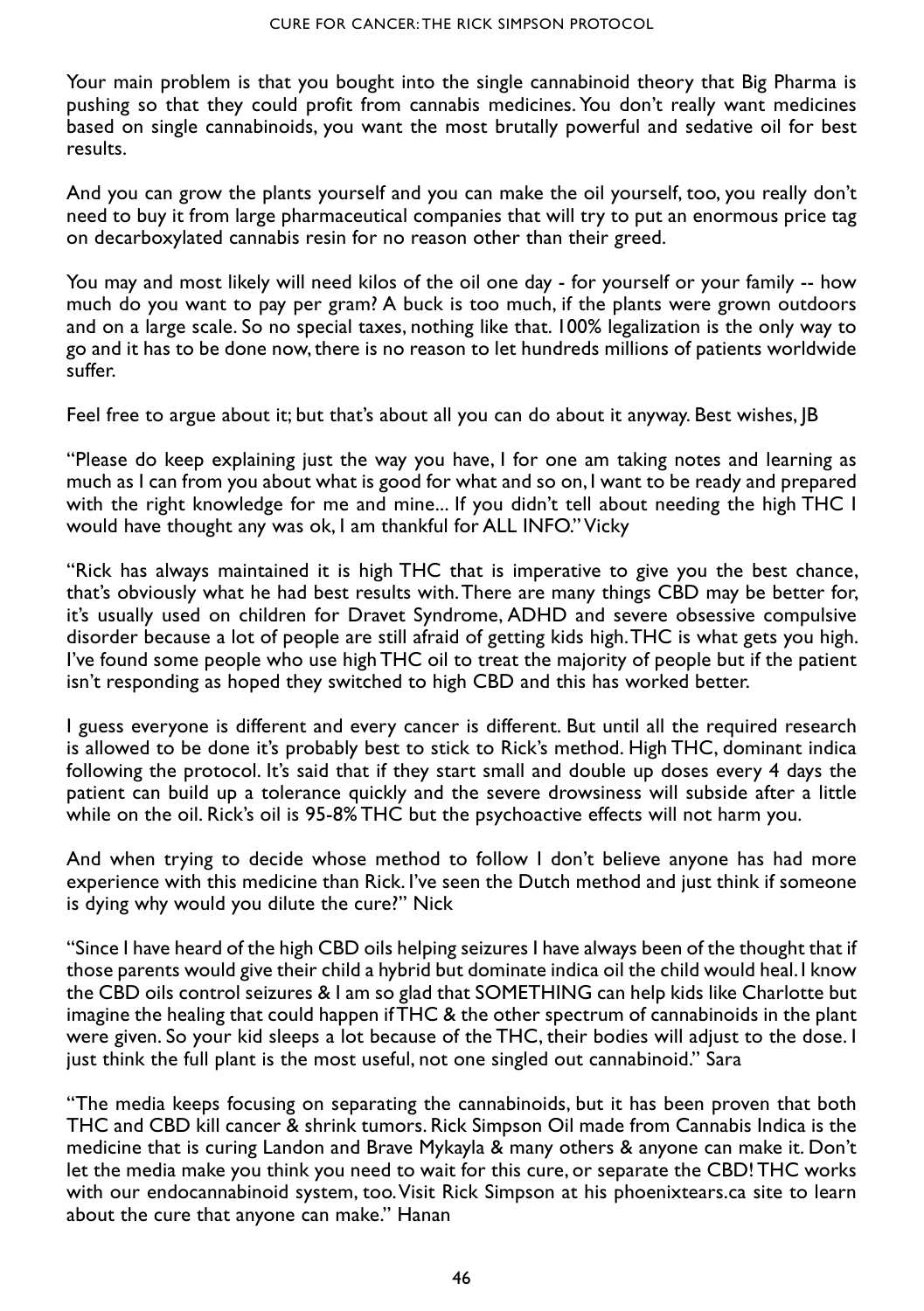# **Is It Safe To Use the Oil?**

**"The safety of this medicine is beyond compare and from what I have witnessed, it is no more dangerous than drinking a cup of fresh water. Even if a person overdoses badly, there is no harm done to them once the effects of the oil wears off. The most common side effect we have noted with people ingesting hemp oil for their medical conditions is a great deal of rest and a smile on their faces.**

**Much like any other powerful medication, if some individuals ingest too much, it can bring about undesirable side effects. Although the effects which this oil may produce do not pose a danger, there are those who do not enjoy becoming high from an overdose. Even though this medication is safe and most have no problems with its use, one should also take into consideration that there will be those who will experience difficulties.** 

**That is the reason I instruct everyone to start out with very small doses, then increase the amount they are ingesting every four days. By doing so, it affords the person who is taking this substance the opportunity to build up their tolerance and many patients have reported that they did not even get high during the treatment. If hemp oil is produced properly from very potent sedative strains of cannabis indica, or often when it is manufactured from some types of indica-dominant sativa crosses, one will find that the effects of such oils will promote drowsiness and sleep, which are obviously an important part of the healing process.** 

**Patients should be aware of the fact that this oil can also reduce their blood pressure, ocular pressure, and blood sugar levels. If individuals are taking medications to treat these issues, they should be able to reduce their need for the use of the drugs they are currently using very rapidly in most cases. I must inform patients who take blood pressure medication that once they start the oil, often their blood pressure issues will no longer require the use of pharmaceuticals and this also holds true for diabetics and those who suffer with glaucoma as well.** 

**Please be aware that if oil is to be ingested to treat other conditions and it is taken along with blood pressure medications, it can in some cases drive the patient's blood pressure down too low. Although I do not know of anyone who experienced this who suffered any real harm, I still feel one should try to avoid this situation if at all possible. So check your blood pressure often and if pharmaceuticals are no longer required do not ingest them.** 

**It may seem unbelievable to some individuals that they can discontinue the use of these prescribed substances. However, once one realizes the healing potential of this natural medicine, they soon come to understand that this amazing oil can replace the use of practically all pharmaceuticals.** 

### *How is the oil usually tolerated?*

**We all have different tolerances for powerful medications, so I encourage patients to stay in their own comfort zone when determining what dosage they will ingest. Most people's tolerance builds very quickly and, on average, a normal person usually takes about 90 days to ingest the 60-gram treatment. 60 grams of properly produced oil seems to be able to cure most cancers unless the patient was badly damaged by the medical system with their chemo and radiation, etc.** 

**Patients who have suffered the effects of chemo and radiation require more oil to undo the damage the medical system has left behind. For the most part, once a person becomes accustomed to the oils effects, patients seem to enjoy taking the substance. But due to this**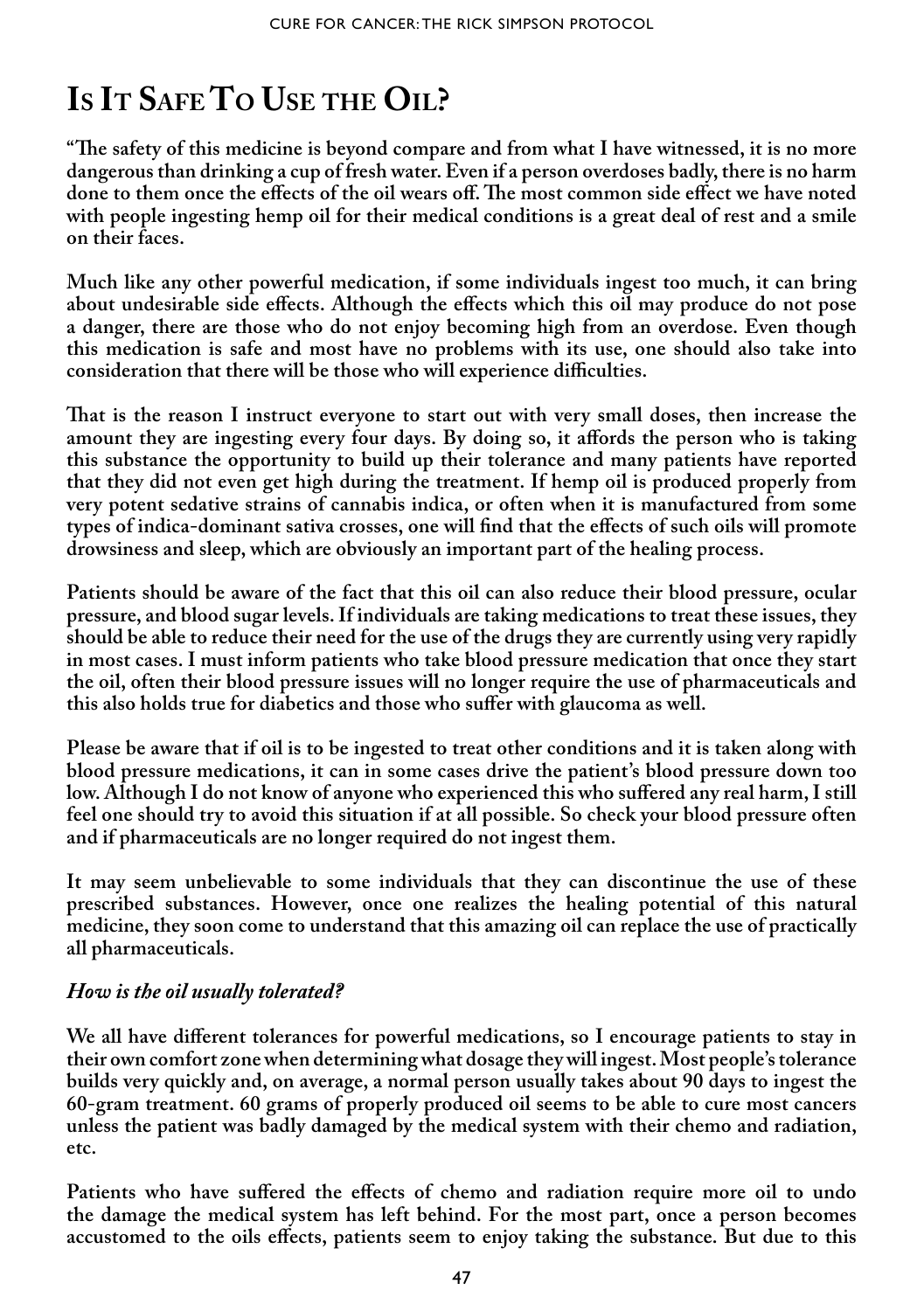**medication's non-addictive nature, often those who are using the substance will forget to take their doses properly. It is not that the oil is causing them to forget, it's simply because their bodies do not sense the need for its presence and this only highlights the fact that the substance is truly non-addictive. For if it were not, it's unlikely the patient would forget to take their dosage, because if it were addictive, after eight hours, their bodies would be crying out for the substance.**

#### *Are there any side effects one should be concerned about?*

**Some patients have reported that they experienced anxiety or paranoia with the use of this medication. Ways to deal with this will be discussed when the question comes up a little further on in this book.** 

**The main side effects of hemp oil that have been reported to me are good health, happiness, and a good night's sleep, so what more could anyone ask from a medicine they are using?** 

#### *Many people ingest a great number of pharmaceuticals every day. Can that be good for the body?*

**I have no idea why those who see the dangerous side effects of allopathic drugs in drug commercials would still consider taking these medications. It seems that mindlessly many individuals will do as the doctor orders and a good number of these same people tend to reject the use of hemp medicine. Simply because of lies they have been told by their governments and the ones who stand in the shadows behind the pharmaceutical industry. No one dies from the use of hemp medicine and there is no harm caused. I wish I could say the same for what the doctors prescribe to us every day but sadly, that is hardly the case.** 

**Sometimes the different interactions these so-called medications cause are enough to put us in an early grave. But even if we experience no immediate problems, their use still presents a danger. Over time, the chemicals and poisons these medications contain build up in our bodies and this can also bring about severe problems with our health that can often lead to death. Even simple things like aspirin tablets cause thousands of deaths worldwide every year. So I don't think any of us should put our trust in the pharmaceutical industry or anything they provide. If you wish to see real healing power then turn to Mother Nature, for you will find very little in a pill factory that will be of much benefit.**

### *How do patients compare the side effects of hemp oil to those from chemical medications?*

**There is no real comparison between the side effects of hemp oil and the poisonous chemicals the medical system provides. These substances that doctors supply are something we should not have in our bodies because they are liver toxic. This means that these so-called medications should not be ingested because they will poison our livers and impair its function. In addition, their use can cause a whole array of other health issues that could be avoided if hemp oil was used instead.** 

**With the use of chemical medications, we often expose ourselves to side effects that can be even worse than what was originally being treated. Some patients with diseases like cancer and diabetes etc. have even told me that their conditions were caused from the medications doctors had been supplying. So it appears that quite often the doctors themselves are at least partially responsible for the patient's current medical situation. Many patients have described to me in detail the horrible side effects they encountered caused from the medications they were prescribed, so I would try to avoid their use if at all possible.**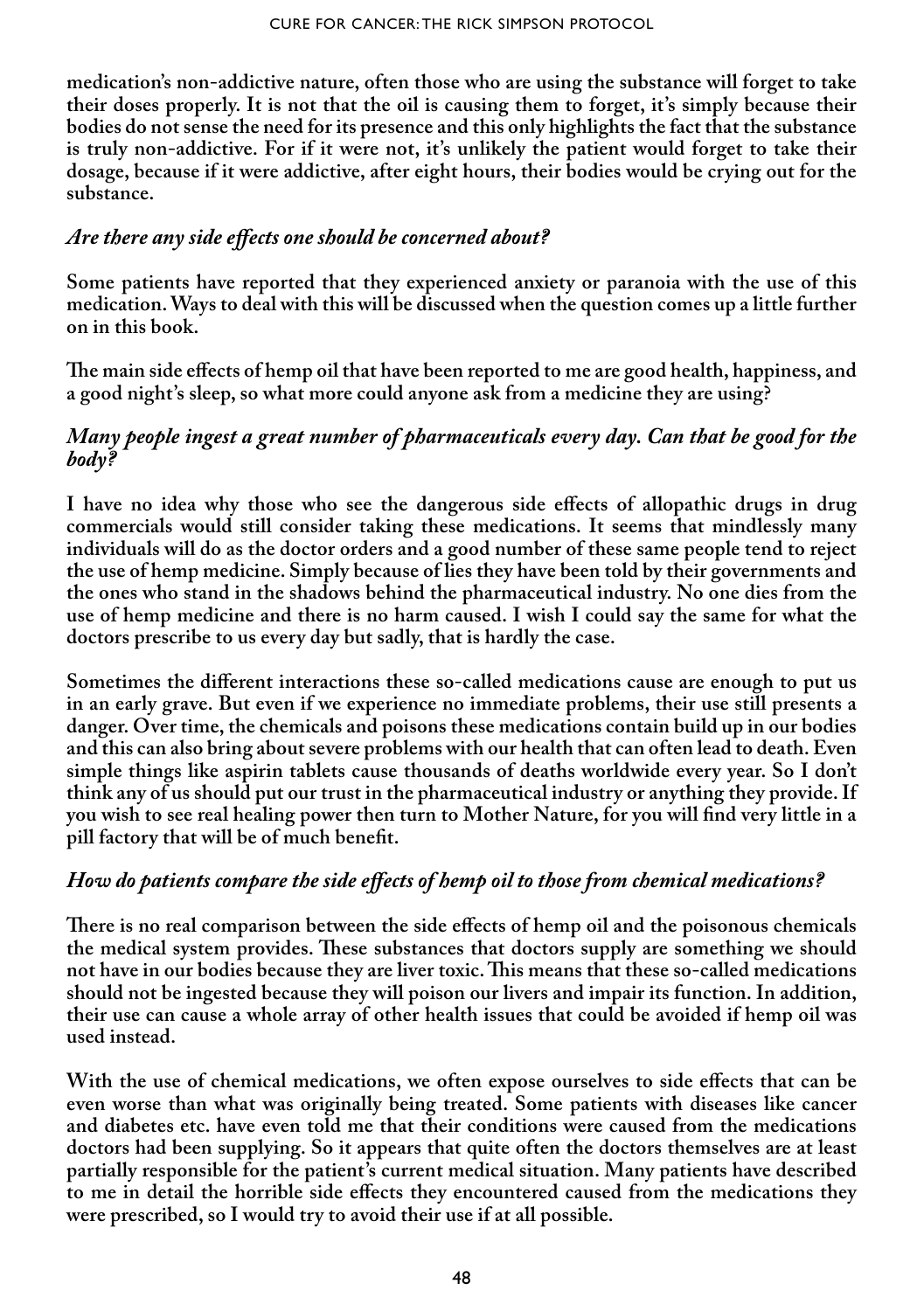**Since the chemistry of our bodies and our tolerance for many other substances varies a great deal. Often doctors have no idea what effects a buildup of different chemical medications can have on our health and well-being. No two of us are the same, and different medications mixed together are nothing less than a poisonous chemical cocktail, which in some cases could have completely unexpected consequences health wise for the patient. So how would any doctor be able to factor in all the unknowns to determine what is safe and what is unacceptable?** 

**I honestly think that conditions like Alzheimer's and many other diseases are often caused by the mixture of chemicals their doctors prescribed. Many patients have told me about the problems they encountered with the use of pharmaceuticals, but once they stopped taking these substances and started ingesting the oil, the problems disappeared. To sum things up bluntly, if hemp medicines are produced properly, they are extremely safe and harmless to use, but what medical professionals provide is not.**

### *Is it possible to compare the effects of allopathic and empiric medicine?*

**As far as I am concerned, there is no comparison between allopathic medicine and empiric medicine. Allopathic medicine is for the most part just a mixture of harmful chemicals and poisons that no one should be ingesting. Empiric medicine (medicine from plants) has been used for thousands of years and medicines produced from hemp are beyond compare when it comes to safety. The medicinally effective and harmless nature of hemp resins that the oil is produced from makes the hemp plant the "Queen of all Empiric Medicine."**

**Throughout the years, I have been in contact with many patients who took everything available to treat their conditions and after all else had failed, they then came to me. I think the patients who have used both allopathic and empiric medicine are more qualified to talk about the difference between chemical medications and hemp oil instead of myself. But sadly many are still afraid to come forward, so I can only relay what they have reported.** 

**Most of these patients told me directly that they would much sooner use hemp oil rather than the medications their doctors provided. Simply because it worked much better, had no unpleasant side effects, and in a short time, many could go back to living a normal life. They did not experience these pronounced healing effects with the use of allopathic medicines and most felt that these medications were doing a great deal of harm. I think this speaks volumes as to why I would now not even consider the use of allopathic medicines and in the near future I think many more will begin to feel the same.**

### *Is there any reason to be worried about addiction to THC?*

**Extracts from the hemp plant can also be used to make it easier for those who are addicted to dangerous substances to withdraw from their use. The system tells us that marijuana has a gateway effect, which will cause those who use it to throw away their lives and become addicted to hard drugs. Statements like this are utter nonsense. How can a medication that is useful in breaking addictions cause someone to become addicted to the same dangerous substances which cause the problem?**

**I would agree that hemp oil is a gateway drug, but it is a gateway back for people suffering with addictions and it does not take those who use it down the road to destruction, as our governments would have us believe. Once you really get to know what medications produced from this plant can do, you will find that its medicinal uses are limitless.**

**Now let's have a look at the "devastating" effects of a very large overdose of hemp oil. This medication causes a semi-comatose condition called sleep and, when produced from the right strains, it is also a much more effective painkiller than morphine. If an ordinary person were to**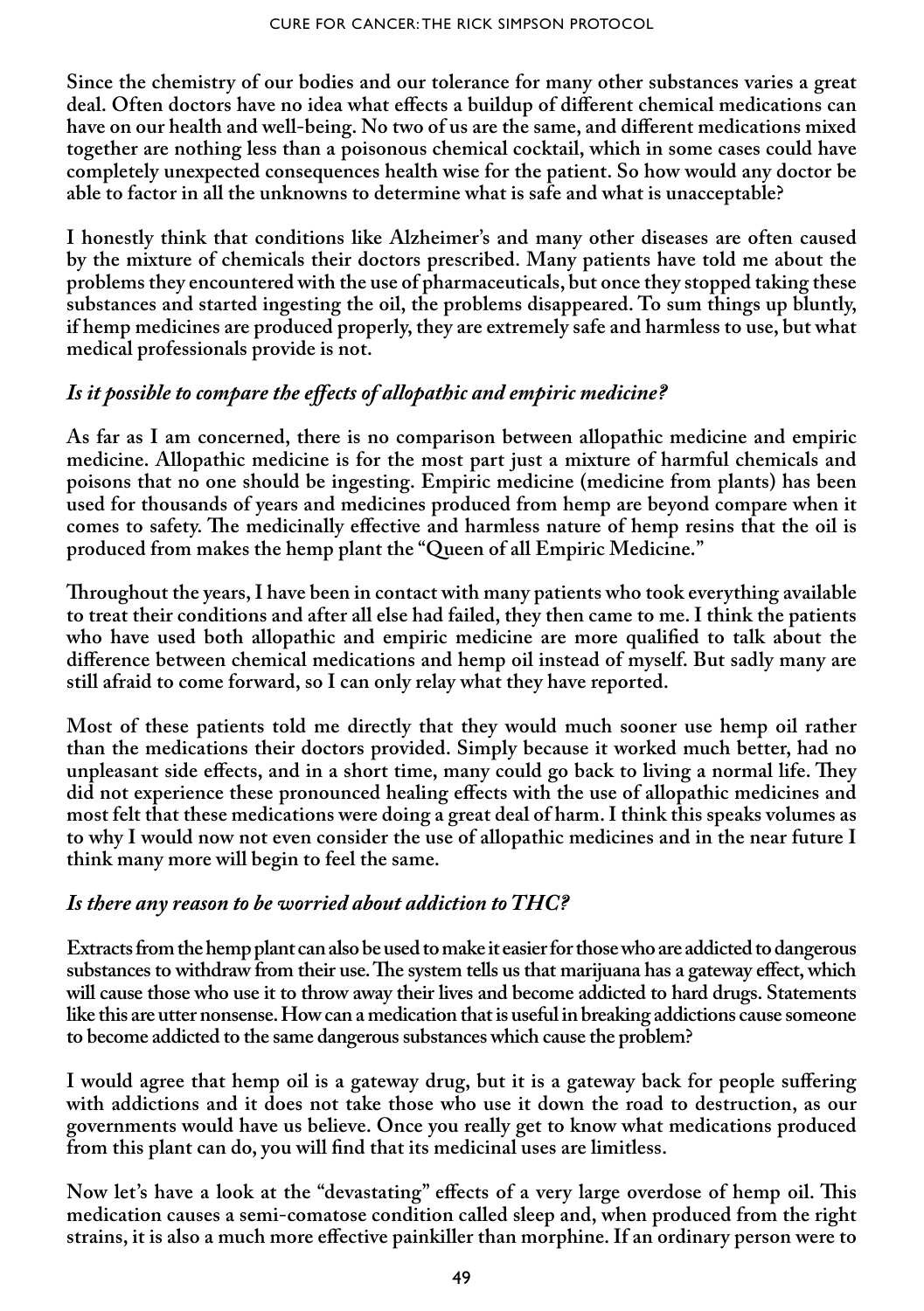**take far too much, no doubt, they would sleep for quite some time, but when they awoke, they would be unharmed and suffer no addiction.** 

**I have provided this medication to many patients, yet I do not know of any condition that would prevent a patient from using this substance to good advantage; still, in time we may find that there are those who cannot. All I am saying is that I know of no medication that is more effective and safe to use and I'm sure the medical system, uses nothing which they can say the same about. Now look at the effects of hemp oil and look at the effects of what the medical system provides. I think you will agree that taking the high out of hemp medications is just about the lamest excuse that they could have come up with, when you consider the harmful and dangerous nature of substances they are presently using to take its place.** 

**This medication can be ingested, used topically, vaporized, or you are also able to use it in suppository form with good results. When you begin ingesting the oil, little tiny doses taken about eight hours apart are best in the beginning. If you're suffering from a serious condition and you are taking strong pain medications, increase the size of your dosage as quickly as possible and try to discontinue the use of these dangerous substances.** 

**For those that think they need guidance, since your doctor was the one who put you on all these addictive nasty chemicals in the first place, ask them for their advice on how to best discontinue the use of these substances. If your own doctor is unwilling to help, see a naturopath or homeopathic practitioner for advice. In many cases in the past, I have seen people go off unneeded medications all by themselves with no advice from anyone.** 

**Upon commencing treatment with the oil, many patients who are taking opiate-based medications, can instantly cut their use of these dangerous substances in half. In most cases, within one to two weeks the patient can get off these medications entirely and they will suffer less withdrawal symptoms.**

**This medication is really not about getting you high, it's about allowing yourself to become healed by a natural substance that does no harm. Now why should we as humans allow others to continue denying us the use of this medication? The free medicinal use of hemp is the most important issue of our time and since so many are dying needlessly, all other concerns pale by comparison. Hemp is medicine for the masses that practically anyone can grow and produce. Now countless people worldwide are producing their own medication and they are achieving the same results we have described in our information. The time for change is now at hand, please join with us to help end the suffering of so many people and to bring hope to an otherwise hopeless world.**

**The hemp plant was put on this earth for us all to use freely for food, fiber, medicine, energy and a multitude of other applications. At last count, over 50,000 different things can be produced from this amazing plant. When these unlawful restrictions are removed, it will put people back on the land where they belong. Once again, they will get in touch with nature and become much more self-sufficient. Millions of jobs would then be there for the taking in earth-friendly hemp-based industries and, in a short time, we could have a hemp-based economy." Rick Simpson,** *Nature's Answer for Cancer*

"When I first started taking the oil I had "Horrible" side effects, I must have eaten a half a box of doughnuts!!! Ha Ha Ha!!! I wish I had some more I slept wonderfully! Each day I looked forward to the night so I could sleep. I would take some oil at 7:00 fall asleep at about 9:30 and sleep until 8:30. Wonderful!!!" Tom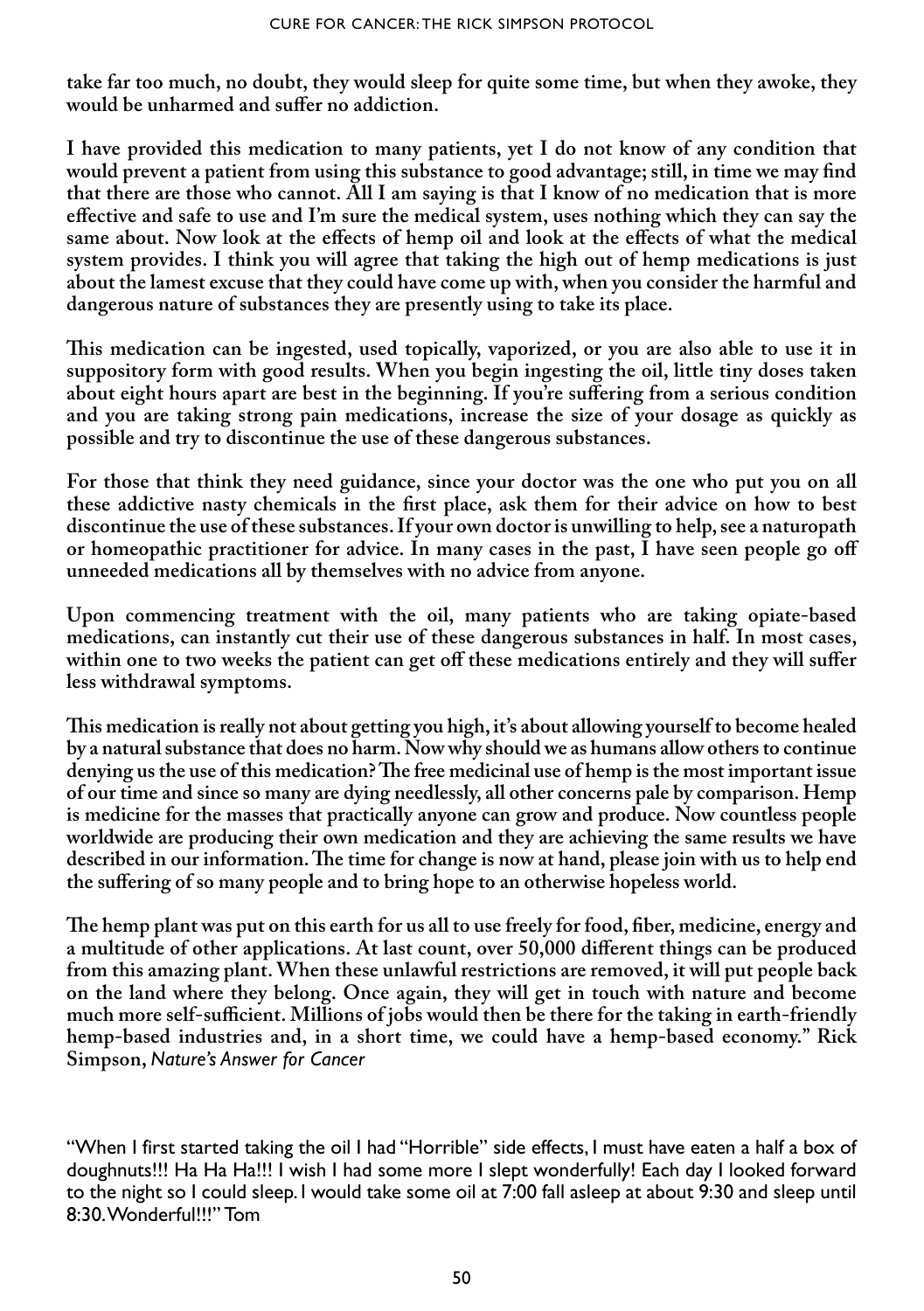"Ironic that we hear so many stories of people taking cannabis concentrates, daily, with no horror stories, no addiction, no side effects or related deaths but local law makers fight against the cultivation, use and sale of marijuana in the interest of 'public safety concerns', which, is a cover-up for their loyalty to Big Pharma and the 'Booze-Baron's financial bribery to restrict the growth of the cannabis industry in the US..." Raphael

"Started giving the oil to my father this week. Advanced prostate cancer that has spread to some spots on the bones. So far he sleeps a lot and has regained his appetite. He wasn't eating anything due to radiation pain in throat. Also some of his anxiety has turned to seemingly cheerful goings-on in his head!

He is still getting pain meds at hospital which are helpful for acute pain until things are under control. The docs don't know about the oil though. We even hinted at the idea of combining oil with meds, but doctors came back with fabrications of monstrous side effects. Wanted to ask them to show us the studies, but don't want to jeopardize dad's release given we have been marked as 'difficult' for questioning the need for excessive meds that make him worse and worse.

I wouldn't wish hospital cancer treatment on my worst enemy. I had heard the horror stories, but I guess on some level I thought things would be different for dad. Sincerely hope it's not late." Edmund

-- Edmund, they were right about possible side effects, but those would be caused by the chemicals they give him, not by the oil. The sooner you get him back home and fill him full of the oil the better the chance. It is never too late to start with the oil, the only question is whether it is not too late for it to get ahead of the disease. But that is directly connected to how much oil you will manage to get in him and how quickly.

By this I am not saying that you should not follow the protocol at phoenixtears.ca or that you should start with huge doses. Get him home, follow the protocol and let us hope for the best. JB

"Hello Jindrich, want to share some of the "side effects" of the oil. First I have been making my own for a while now and also buying some at a dispensary (like my own better!), I do not have any special condition or disease, probably have ingested close to 30 ml since 2012, so...

-- cannot drink alcohol any more... one glass of wine and I am out! I was not trying to stop drinking but really my body is rejecting it completely and it fells really nice to be clear headed!!

-- The iris of my eyes are completely green... no more little brown dots here and there (if you know iridology those little dots are an indication of organ malfunctions or even deceases), so clear eyes means great health!

-- Same effect for my 10 year old shepherd dog-clear eyes and lots of energy! (He has had about 6 doses). The oil and all the unexpected side effects!! Thank you and Rick for all your efforts to share this medicine with the world. Much love, Estelle"

"I can tell you that my girl-dog (Shepherd dog) had milk gland cancer, big lumps. I gave her daily 2 drops before nighttime. In 3 weeks ALL GONE!!! (it is like breast cancer in humans also estrogen sensitive!!!). AND it saved my friend's life, she had bladder cancer - Gone. SOOO HAPPY to be able to help people and animals." Dolly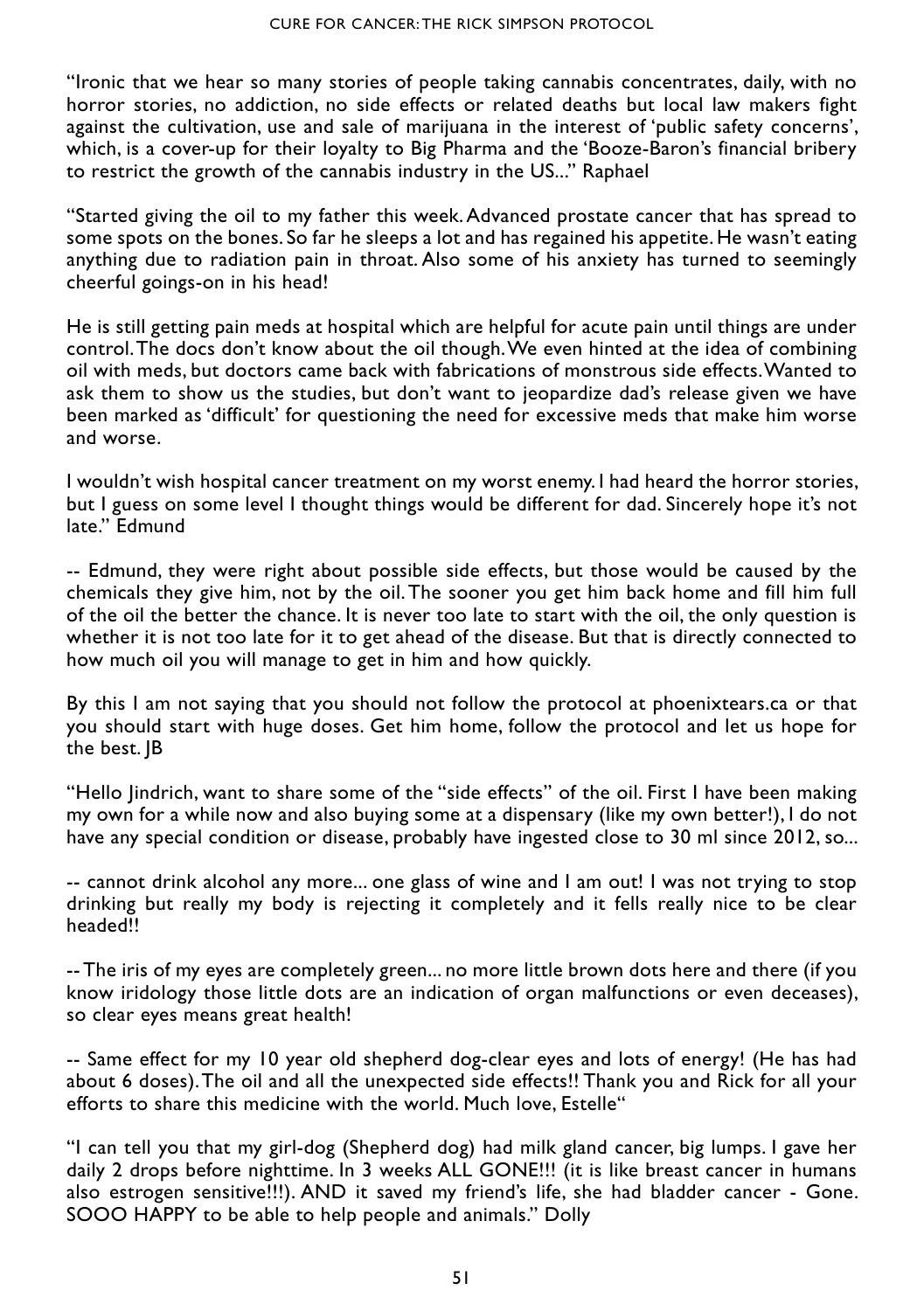"I give all three of my dogs a drop of oil daily as preventative to cancer after losing every dog in the past to cancer." Roger

"I just wrote in last week about vomiting on the oil. I finally stopped and I'm still using the same batch of oil. I'm feeling great now. I think I was detoxing all the pharmaceutical drugs out of my system. It was a miserable experience but detox is never fun." Robin

"I don't know for sure but my guess would be that you took too much too soon. There is such a thing as getting too high and it can make some people vomit. I know this from personal experience. (I just realized that sounded kind of condescending I didn't mean it that way.)" Tina

"Tina, I thought of that too and had many questions as to why I was so sick. I really believe it was detox because of what happened to me last December. I was told by my oncologist that I was in my "final stages" I had ran out of oil and had an IV of Zometa to help strengthen my bones. Turns out the oil was working as an allergy pill and saving me from the effects of Zometa. Off of the oil, I became anorexic, was in a lot of pain as the Zometa was going into my bones and was vomiting, having chills and hospitalized.

Since that incident, I couldn't even sit Indian style because my joints and hips hurt so bad. When I started back on the oil, I was fine at first but then gradually got sick. I then got really sick and when I was vomiting for days and miserable, something strange happened, all my joints got cleared out and I have no more joint pain after 6 months. I'm flexible again. I can only believe the oil got that crap out of my joints that can stay with you for a year." Robin

"It is very important to get as much as possible into a terminal patient as soon as possible. Most terminal patients have undergone chemo/radiation, pain killers, etc. Make sure it is made properly and start taking as much as possible as soon as possible and I wouldn't stop taking it at least until the cancer is completely gone!" Bonny

"When your doctors tell you, "you are terminal," would you not want to try whatever is out there? Think about it... After a diagnosis like that, what do you have to lose? I have a niece who is alive today... because of this oil... Need I say more?" Carol

"That's me her niece. It really worked." Joanne

"I did a half-marathon, I raised \$5000 for cancer research. Little did I know there was already a fuckin' cure and they wouldn't give it to me. They gave me really strong chemotherapy twice. They ruined my liver; they ruined my kidneys. They sent me home to die in April of last year. They said I would not live for six weeks.

And here I am today, still alive, because I found PhoenixTears.ca and Rick Simpson showed me how to make my own medicine so I could be here today.

We need to tell everyone about this cure. Everyone needs to know: there is actual medical marijuana products that will help you live, and help your friends live that have cancer. Everybody needs to know: nobody has to die from cancer. There is a cure, there's always been a cure. They just... Big Pharma won't let us have it. How dare they?! Cancer research is a multi-billion dollar industry... And what are they doing? They're killing people like me with their drugs. It's bullshit! There's a cure! Phoenix Tears oil works! Tell everybody. Please!" Joanne

"Hi Rick Simpson, I have faith in the oil and am currently using it for my mother who has cancer, but I have a question, you say that should be consumed 2 ounces in three months, but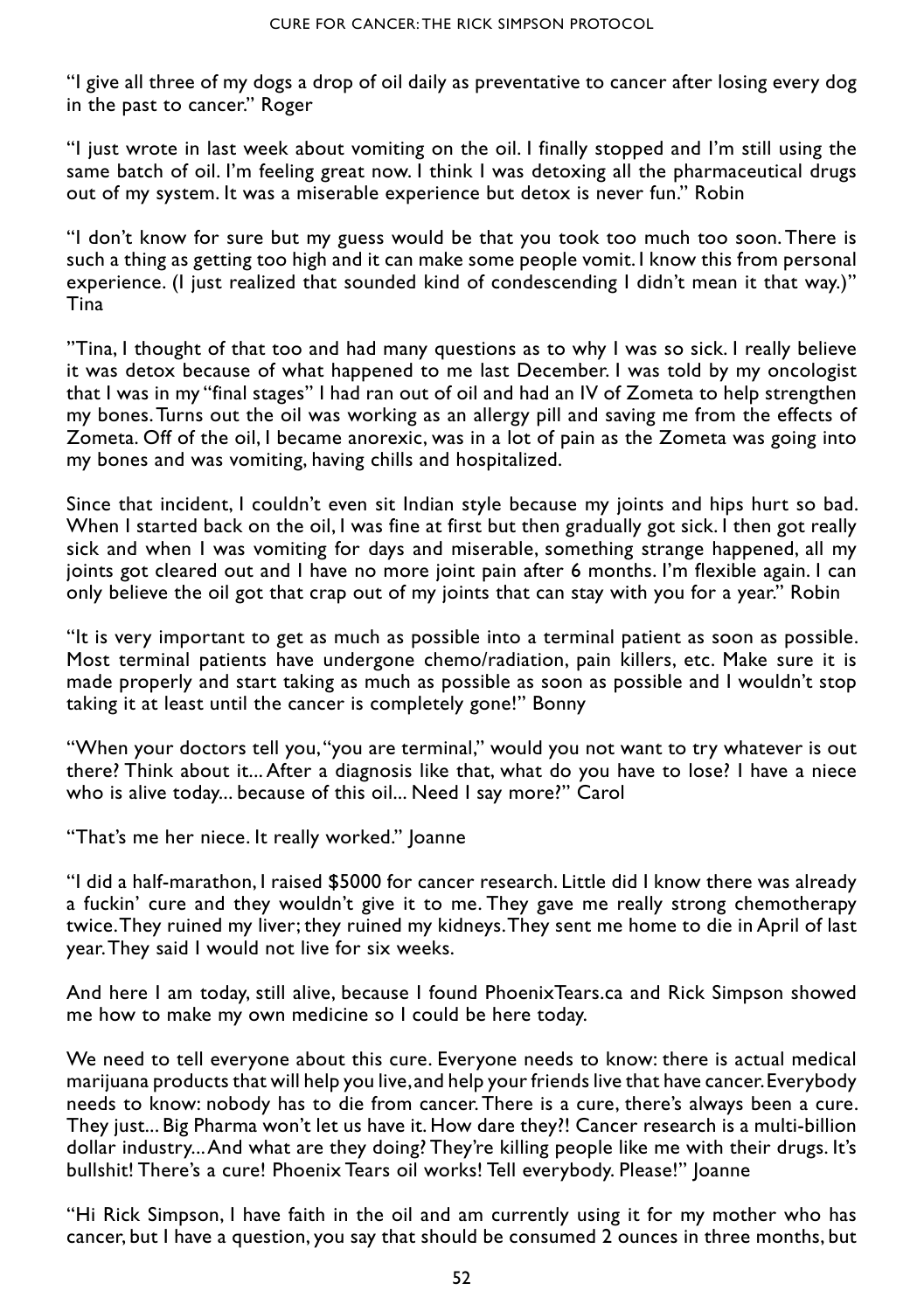my mom is very weak because of the disease and only taken as an ounce and is about to meet three months, but still taking it, and I want to know if it is the same effect, because you said it should be in three month. Please answer me the message because I am worried." Esmeralda

"Don't worry too much about how much she has taken so far. Just keep trying to get her to eat a little bit more. Tell her to eat a bigger piece than she ever has before, when she goes to sleep at night, little by little she will be able to eat more. Make sure she eats a bigger dose at night and she will build up a tolerance faster. My dad did the same thing the first three months. It took him a long time before he was able to eat over a half of a gram a day and the cancer was disappearing even when he was barely eating a 1/4 gram a day-(tumor was getting smaller). Now he is up to around a gram a day, and he has eaten more than a hundred grams in 10 months. Good Luck!" Jose

### **Replacement of Medications**

"With my experience with the oil, I personally do not know of a single pharmaceutical medication that I would be willing to use. I have several reasons for it but the main one is that they are not necessary. Your body can only process what your ancestors used to eat; it is not ready to process chemicals of any sort and consuming chemicals will eventually bring about trouble. They may help with the condition you are suffering from now, but you will pay the price later. The oil resonates with the human DNA and helps regenerate and rejuvenate cells in the whole body. The oil works selectively and attacks everything that is unhealthy in your body. In addition, the oil does not produce harmful side effects. In a slight exaggeration, we like to say that the only side effects of using the oil are sleep, happiness, and health. It is not to say that a patient will not experience unusual states of body and mind, especially when they take more oil than they are used to taking. But even if they do, if they use high-grade hemp oil, they will simply go to take a nap and sleep it off. There is no point trying to fight the effects of the oil, it is best to simply let it work and flow with it." **JB** 

"Okay so I have to share this. I got some oil from a friend in another state. The first stuff I took was from a dispensary and I had a feeling it wasn't what it should be. I was taking a fairly good sized dose every few hours and it didn't seem to be doing much. When I got the stuff from my friend yesterday I figured I could take the same amount as I had been of the dispensary stuff. Boy was I wrong! Y'all aren't kidding when you say start slow! When you have the real stuff it is definitely potent! Unfortunately I didn't have a good experience at all, major paranoia and unable to sleep all night. My son actually had to come over and "babysit" me! I'm very tired today and still feeling the effects so I probably won't take any today and if I do it'll be less than half a grain of rice! I guess on the good side I don't have pain this morning. lol I'll stick to the directions from now on!"

-- Casey, lol. There is probably some sativa in the new batch, so try to get another one. Oil produced from what we recommend doesn't do that. I would try a new batch or half of what you took. These unpleasant feelings can occur sometimes to someone, but once you learn how to deal with it, it does not represent much of an issue, as your babysitter can probably confirm.

But again, like I say, there is probably some energizing sativa in the oil. But maybe it has better painkilling effects than you previous oil. Try to take less and see how it works. If you don't like it the second time either, give it to your son for recreational purposes or use it topically (for beauty etc.), and have him get you something more potent and sedative which will comply with the requirements specified in our "directions." Best wishes, JB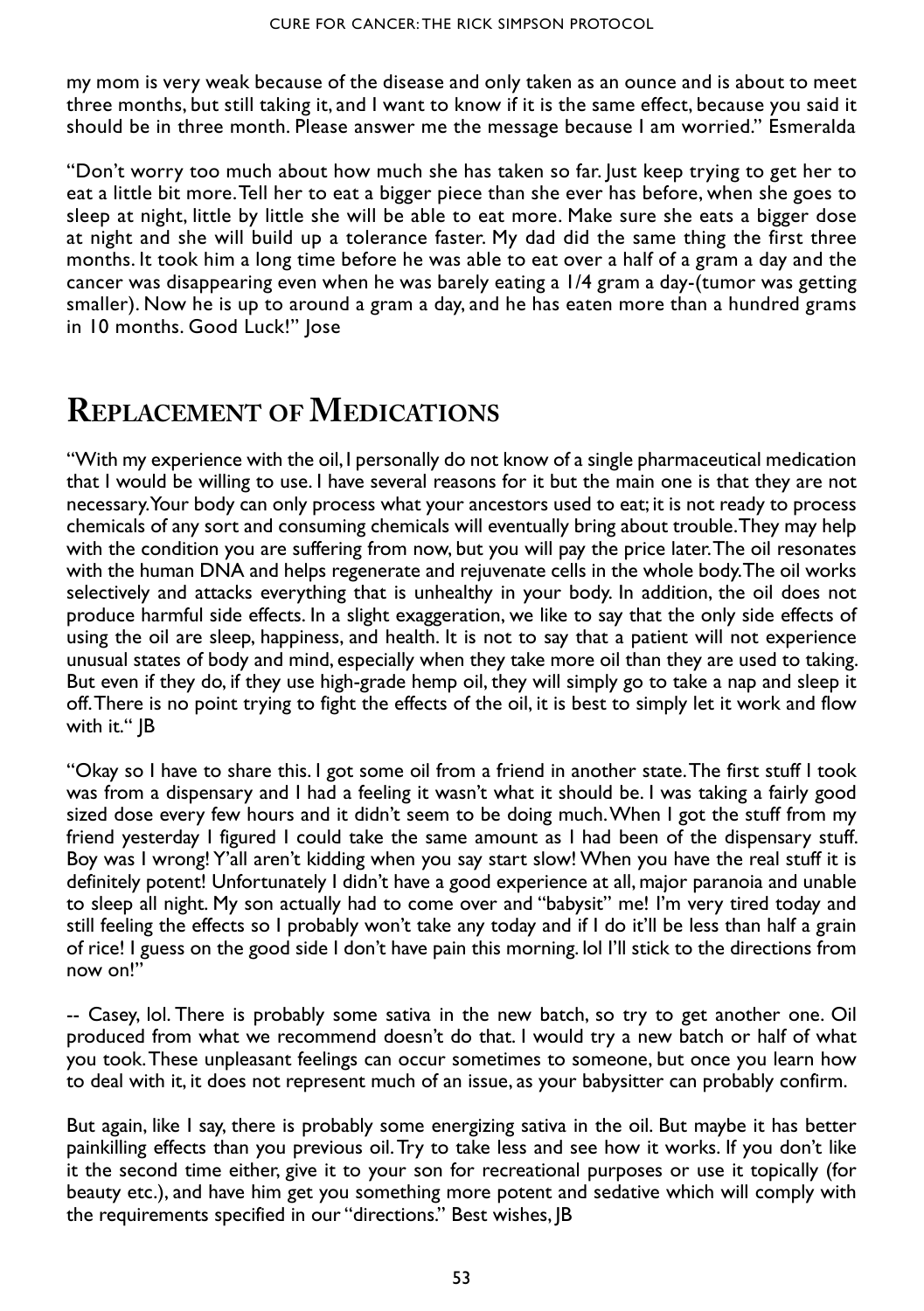"It works for all sorts of disease and illnesses. If you're taking it, watch out for your potassium levels as they seem to drop in some people. For anyone with kidney, liver, and heart problems, look into glandular supplements in combination with RSO and q10 for regenerative effects." Matthew Melvin

"Only cannabinoids regulate cells. Most ointments/substances for wounds are disinfectants and only try to make an ideal situation for the body to heal. Cannabinoids are antibacterial / antifungal / antiviral etc. etc. and they regulate the cells so that the ugly damaged cells are regulated and not half-ass repaired and copied. In other words, you are less likely to have scars from using cannabinoids on wounds because cells are regulated with the following logic:

Am I damaged a little? - Yes= Autophagy to recycle/repair the cell.

Am I damaged a lot? - Yes = Programmed cell death (Apoptosis)

Am I past my used by date? - Yes = Programmed cell death (Apoptosis)

Am I damaged exceedingly? Yes = Necrosis. When damage is so severe, unless cannabinoids are applied to the area, the endogenous cannabinoids in the blood will usually fail to reach the cells and regulate them and it will result in rotten flesh / Necrosis.

Cancer usually results from a damaged cell that remains unregulated because its CB receptors are not functioning due to damage.

Substances that are known to cause cancer are usually substances that are slow to exit the body and cause a constant cellular damage throughout their journey.

The more often cells are damaged, the higher the chance that a cell will exist with no functioning CB receptors." Scott

## **Healing Cancer with the Oil**

*Judging from observations of the number of patients you have treated, is the oil effective for all types of cancer, or are you aware of any types of cancer that it will not help with?* 

**"The oil is effective in the treatment of all types of skin cancers and to the best of my knowledge, the same holds true for internal cancers and other medical conditions. After years of experience in dealing with patients who suffered with all types of medical problems. I can honestly say I do not know of any condition for which the oil is not an effective treatment.** 

**High-grade hemp oil, when made and used according to my instructions, seems to work on all types of cancer and I am not aware of any type of cancer that it would not be effective to treat. Some time ago, I did hear about a study that claimed THC can cause a certain type of cancer, but I think this was just more propaganda that was thrown in to keep the public from learning the truth. I can only say that this study must be flawed and I will now explain why I came to this conclusion.** 

**Put simply, most research tells us cancer is just mutating cells that were allowed to multiply due to an underlying problem present in the patient's body. THC kills mutating cells. So how can THC produce the very cells that it is so good at destroying?** 

**If you are looking for treatments that can cause cancer, look no further than chemo and radiation. Both of these so-called "treatments" are very carcinogenic, so, in other words, they**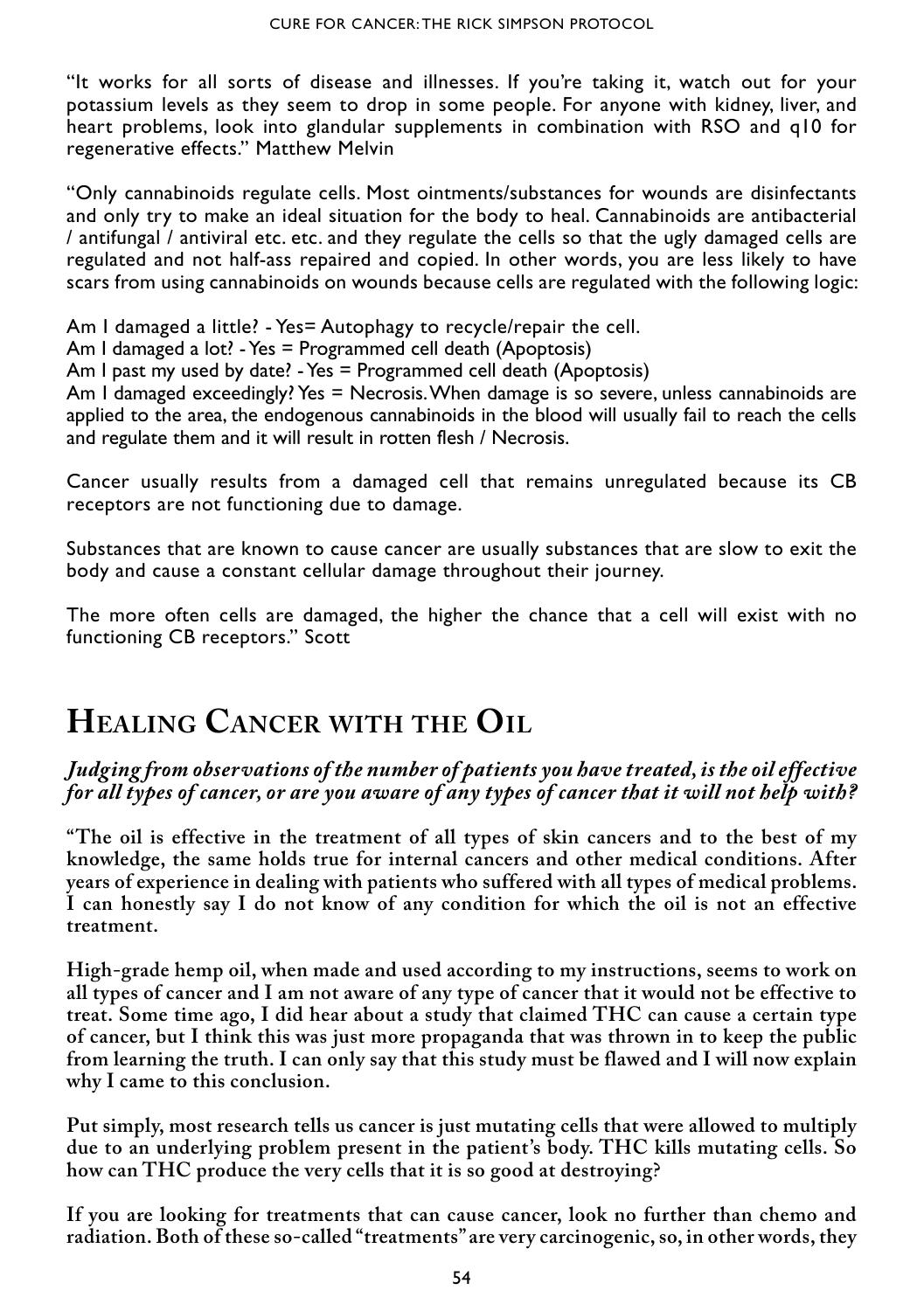**can and do cause cancer. Even a CT scan exposes the body to a massive dose of radiation. Radiation causes cells to mutate and that is what we have all been told cancer is, mutating cells." Rick Simpson,** *Nature's Answer for Cancer*

### **Can the Oil Be Used Along with Chemotherapy and Radiation?**

**"When patients ask me this question, I tell them that yes, the oil could be used along with chemo and radiation. I have no doubt the use of this oil would be very beneficial and it would give them a better chance of surviving the effects such treatments cause. Still, why would anyone in their right mind even consider taking chemo and radiation?** 

**Chemo and radiation do not cure cancer, they cause it, and in the past, I have refused to provide oil to people who are planning to take such so-called treatments. Why should I run the risk of going to jail to produce the oil for someone who plans to take treatments such as this from the medical system? If a person chooses to take chemo or radiation, by all means, that is their choice. But from my perspective I feel it would be foolish on my part to provide the cure, if these individuals are so intent on letting the medical system poison them. It is like supplying an antidote while pumping venom in the patient's veins.** 

**In the past, I have provided this medication to patients who want an effective treatment that does no harm and gives them a very good chance to survive. But I consider most of what the medical system is supplying to be more about murder than it is about medicine. That is the reason I tell people with serious medical conditions to take the oil and stay away from the medical system and their doctors.** 

**Unless medical professionals start behaving rationally towards the treatment of cancer, I believe the patient is better off not seeking their advice at all. What the medical system provides in the end usually does much more harm than good and lessens the patient's chance of survival. The damage caused and left behind by chemo and radiation will in most cases bring about the death of the patient, unless they ingest large amounts of oil to detoxify themselves. The vast majority of people who take chemo and radiation die from the effects these treatments cause and not the cancer they were being treated for.**

**As I said, from my experience, the oil seems to work on all types of cancer, but I have had a few people who acquired the treatment and then refused to take it. I cannot explain their behavior other than to say that in the end it seems they were unwilling to break with the medical system. There have only been a few who have done this and, as far as I know, in the end all these patients died. I wish that I could explain why people do the things they do and why they are so reckless with their lives. But unless they are willing to educate themselves about what the medical system has in store for them I expect that this will continue." Rick Simpson,** *Nature's Answer for Cancer*

### **Fighting the Damage Caused By Radiation**

**"After the horrible earthquake in Japan that has caused all this damage to many of the nuclear reactors that are operating in that country, radiation is now spreading worldwide. With high levels of radiation being released into the atmosphere on a continuous basis, it**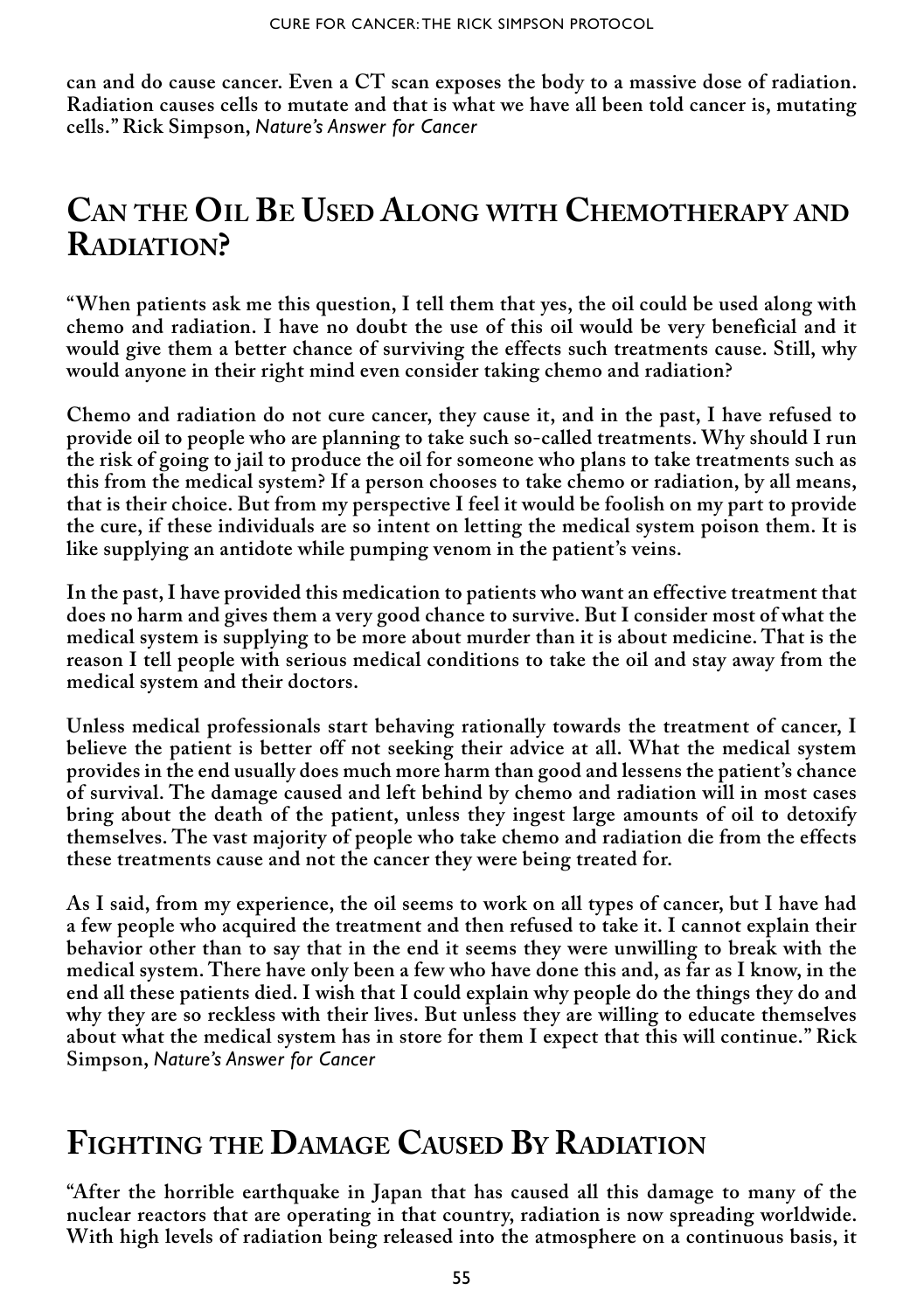**will have a devastating effect on the lives of most living creatures. Yet, once again, if used properly, high quality hemp oil can provide a solution that will be of great help to mankind in alleviating this situation.** 

**For years, I have been telling the public that every man woman and child on this earth should be taking small doses of this oil every day to maintain good health. With all the radiation that is now entering our atmosphere, it is basically urgent that we now all start ingesting this oil as soon as possible, to undo the damage this radiation will cause. Through my experience with the use of this oil, I have found that there is nothing more effective or more harmless, which can reduce the damage caused by radiation.** 

**I have seen patients who suffered from cancer, which were badly damaged by the effects of radiation treatments that were able to eliminate the damage this so- called medical treatment had caused. Some patients who have come to me that had taken radiation, were burned and poisoned so badly by its effects that in the beginning, I really did not believe anything could undo this type of harm. After ingesting the oil treatment, their skin went back to its normal healthy state and the radiation burns disappeared completely. If the oil can do this for someone who has been severely damaged by the medical system, would its use not also be effective to combat the effects of the radiation, now emanating from Japan?**

**There are thousands of reasons as to why the medicinal use of the cannabis plant should never have been restricted in the first place. Now, with the menace that all this escaping radiation presents, we would have to be insane to turn our backs on the use of hemp extracts to help us all deal with this situation. I truly feel sorry for the misery the people of Japan are now going through and if nothing can be done to stop the radiation from escaping, they may lose their homeland entirely.** 

**Don't be fooled by government double talk regarding this issue, radiation is an invisible but dangerous threat to the well-being of us all and only a complete fool would try to say otherwise. The wondrous medicinal effects of properly produced oil from the cannabis hemp plant are finally being recognized once more worldwide.** 

**Fighting the effects of radiation is just one more reason we must begin to start growing this plant again on a grand scale and it is time that we all told our governments that we have had enough of their nonsense. Our very lives and the lives of coming generations, plus the well-being of many other species are at stake and it is now up to us to determine what kind of future humanity is to have." Rick Simpson,** *Nature's Answer for Cancer*

## **Success Rate for Cancer Patients?**

**"When people come to me with a diagnosis of cancer and they have refused to take chemotherapy or radiation, it is almost a given that they can be cured unless they have waited until they are at death's door to take the treatment, or they refuse to ingest the oil in the proper way.** 

**Cancer can even be reversed in roughly 75% of those who have been badly damaged by the medical system if they take the oil treatment properly. However, there are about 1 in 4 who have been so badly damaged the best one can hope for is to give them a much better quality of life while they are still with us. But for patients in this situation, ingesting the oil still makes good sense, for it will ease their suffering a great deal and often they will live on much longer than expected.**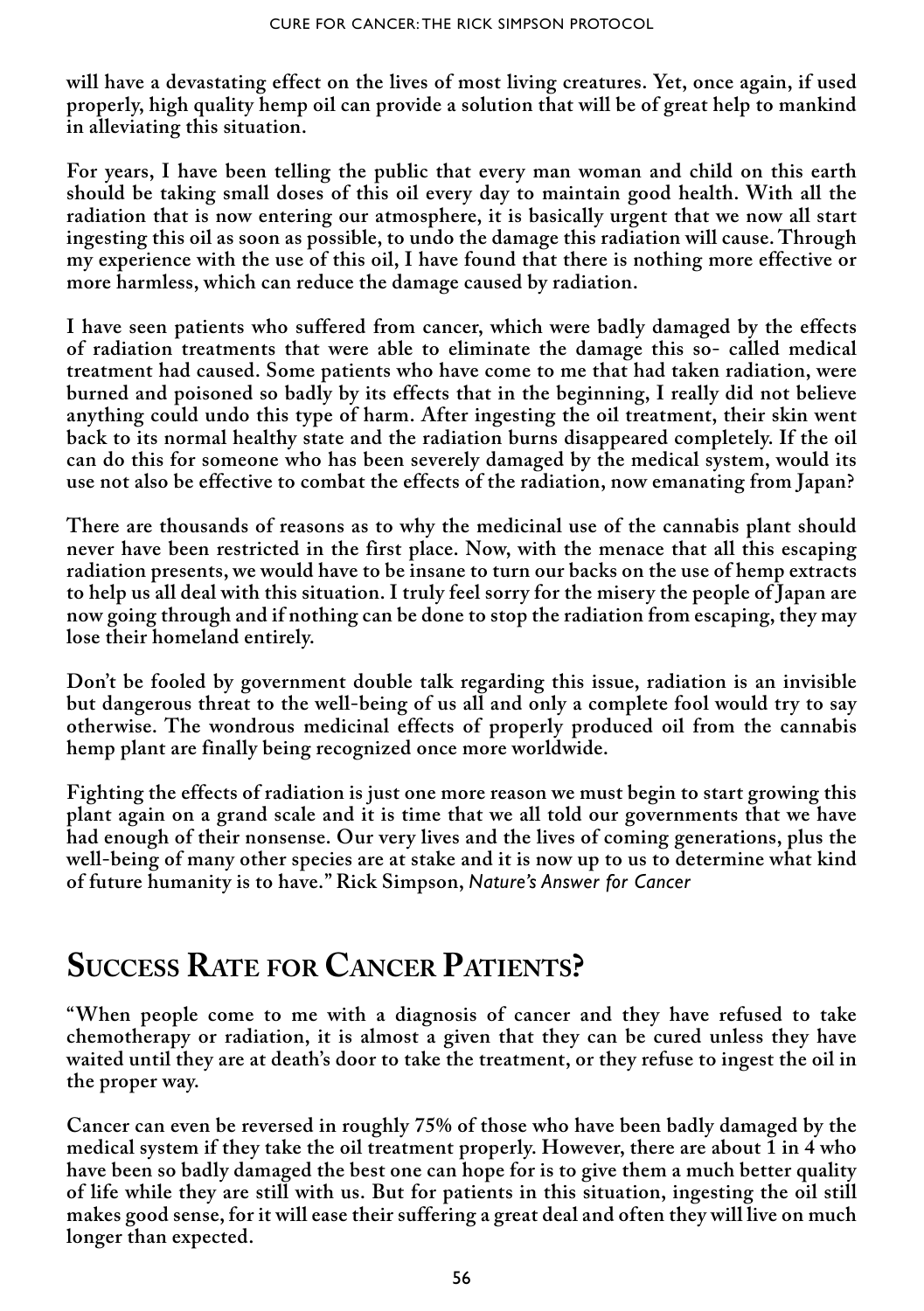**Even if you can cure the cancer, in the end the damage from the chemo and radiation will often bring about the patient's death unless the harm that was caused can be repaired. These individuals are not dying from cancer; they are in fact dying from the so-called "medical treatments" they received from the medical system. As you can see, hemp oil does have an amazing success rate especially when no doctors are involved. But if the medical system would start behaving rationally and use this medication as they should, I think survival rates could increase even more.**

#### *How many people that you know of have cured themselves with the oil?*

**Since 2003, I have provided this oil to roughly 5,000 people who were suffering with all types of medical problems. Many of these patients had several medical issues which needed attention but most were brought under control or cured with the use of this oil. Due to the illegal status of this medication, I did not keep records, but it's safe to say I have seen hundreds of people cured with external and internal cancers, plus a great number of other conditions.** 

**In addition, I receive vast numbers of e-mails every week from all over the world, telling me how much this oil has helped patients in faraway lands. When we put the instructions on our website and brought out the documentary "Run From the Cure", explaining to individuals everywhere how they can heal themselves, it drew a lot of attention and many used this information to help provide those in need with a medication that worked. Since this oil is so easy to produce, already untold numbers of people worldwide have experienced its benefits and it is my hope that in the near future we will all have the freedom to do the same." Rick Simpson,** *Nature's Answer for Cancer*

## **Is It Ever Too Late To Start Using the Oil?**

**"It's never too late to start using this amazing medication. Even people who have been badly damaged by the medical system still have a good chance of making a recovery. We had one gentleman with lung cancer who was in the hospital and doctors had given him twenty-four hours to live. Despite opposition from the medical system, his son gave him a large dose of oil and he left the hospital the very next day. About fifteen months later, this 83-year-old veteran did die, but not from lung cancer, he passed away due to a pre-existing heart condition that he had suffered from for years. During the extra months that he had lived, he enjoyed a good quality of life and he died in his sleep with no pain. Isn't that better than dying in a hospital, drowning in your own fluid from lung cancer?** 

**We have had great results in the treatment of those who have stage 4 cancers and were not expected to live. Of course, we could not save them all, but one thing is for certain, we did save many more than the medical system could with their insane treatments and dismal survival rates. As I stated earlier, this oil is effective in the treatment of all types of cancer but the results I often witnessed in those suffering from lung cancer and leukemia were truly astounding. Frequently, these types of cancers respond very dramatically to the oil treatment and it is not unusual for patients to see improvements in their conditions daily.**

**I always encourage those who are taking the oil to get it into their system as quickly as possible. The idea is the faster they can ingest the THC-laden oil into their bodies, the more quickly they can cure their cancer and other conditions. This will ensure that the patient has a much better chance to survive, but still they will not be harmed.**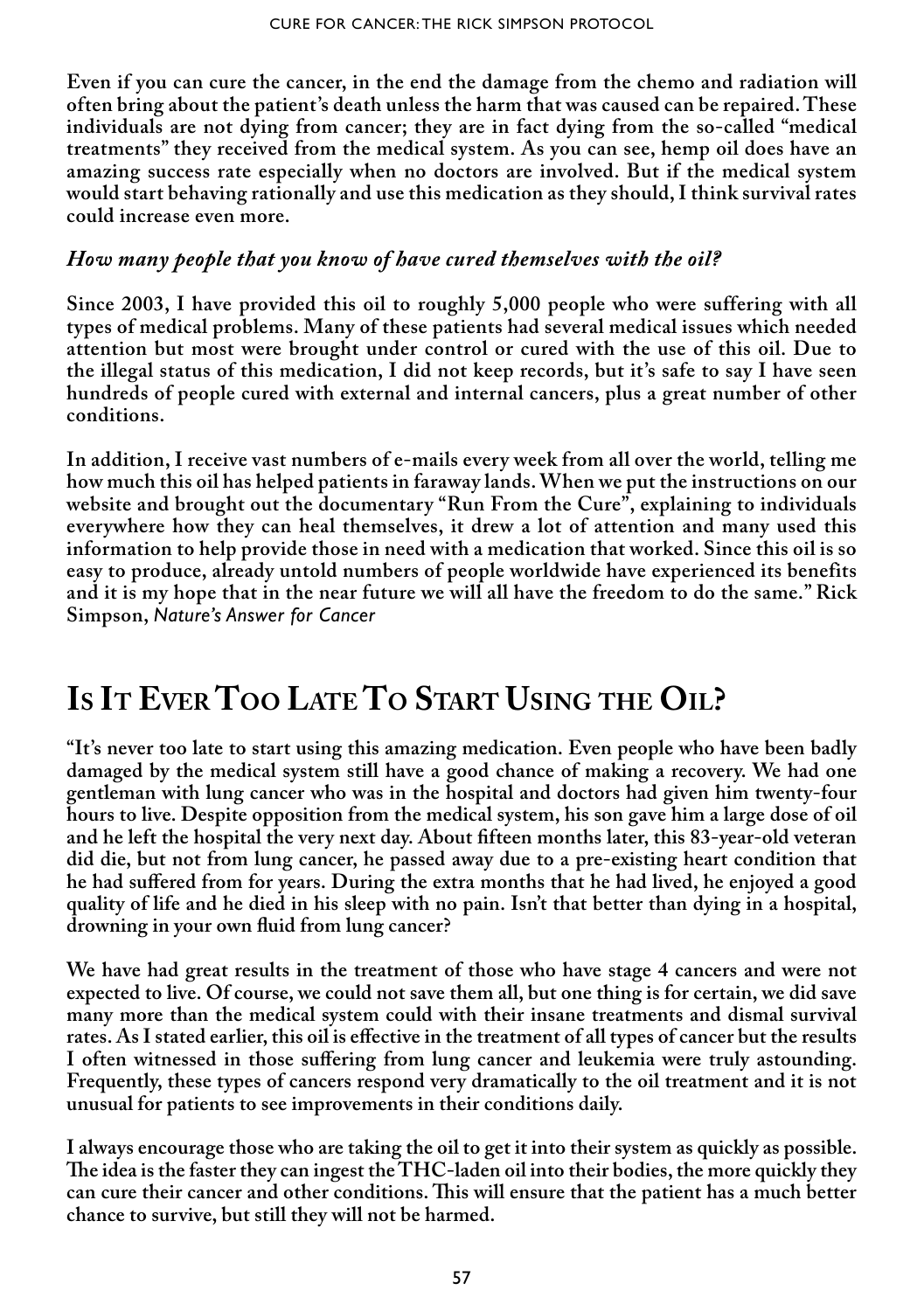**I tell everyone with serious life-threatening conditions, "The oil will either save your life, or it will ease your way out." Even if the patient does pass away, they will do so with dignity and the effects of all those horrible pain medications can be avoided. Our aim is to save as many as we can, but for those beyond help, it's still nice to know that they will not have to go through a painful agonizing death, like others with the same conditions must endure in hospitals." Rick Simpson,** *Nature's Answer for Cancer*

### **Are Some People More Difficult To Cure Than Others?**

**"People who are the hardest to cure are the ones who have allowed themselves to be severely damaged by the medical system. Chemotherapy and radiation are both carcinogenic treatments, in other words they cause cancer. If the patient can survive these so-called treatments, they may witness a reduction in the size of a tumor. But in the end these treatments poison the body so badly that they are left with no immune system to protect them. This in conjunction with the cancer-causing effects of the treatments themselves helps to spread the cancer to other places in the body.** 

**Since the patient no longer has an immune system which functions properly to protect them, they are now incapable of defending themselves against many medical problems that can bring about their death. Any rational person should have no trouble understanding why the treatments provided by the medical system do not work. Yet, doctors continue to tell us that there are no other forms of effective treatment available. I guess this proves that if you pay doctors and other professionals enough money to not understand something, in most cases they are happy to comply.**

**I must also mention the fact that quite often patients are already taking medications that block their cannabinoid receptors, or interfere with the function of the endocannabinoid system. Such medications include Remonabant, Surinabant, Taranabant, and Ibipenabant, just to name a few. Since it was the doctors who prescribed these substances in the first place, I feel this is something that should be discussed with them. This is one of the reasons I tell patients to get off the chemical medications as soon as possible. If the function of your cannabinoid receptors is impaired, it makes such people much more difficult or impossible to treat.**

**Many individuals today seem to think the power of our minds has a lot to do with recovering from serious illnesses. They often feel certain that a positive attitude and a strong belief in the treatment being used is very important when it comes to healing. But most of those who came to me did not believe when they began treatment that this oil would be of any benefit. So although I agree that the power of positive thinking could be helpful, the vast majority of those I treated seemed to be able to heal quite nicely without it.** 

**I tend to look at healing successfully as having more to do with the proper medication being used, rather than the state of a patient's mind. I expect that many who believe in this new age rhetoric will tend to disagree, but I have no reason to twist the facts about what I have witnessed. In addition, our pets and other animal life have cannabinoid receptors in their bodies as well so they too can benefit from the effects of this oil. I have treated many animals and although some of these creatures were quite intelligent, I am sure the miracles this oil produced had nothing to do with positive thinking." Rick Simpson,** *Nature's Answer for Cancer*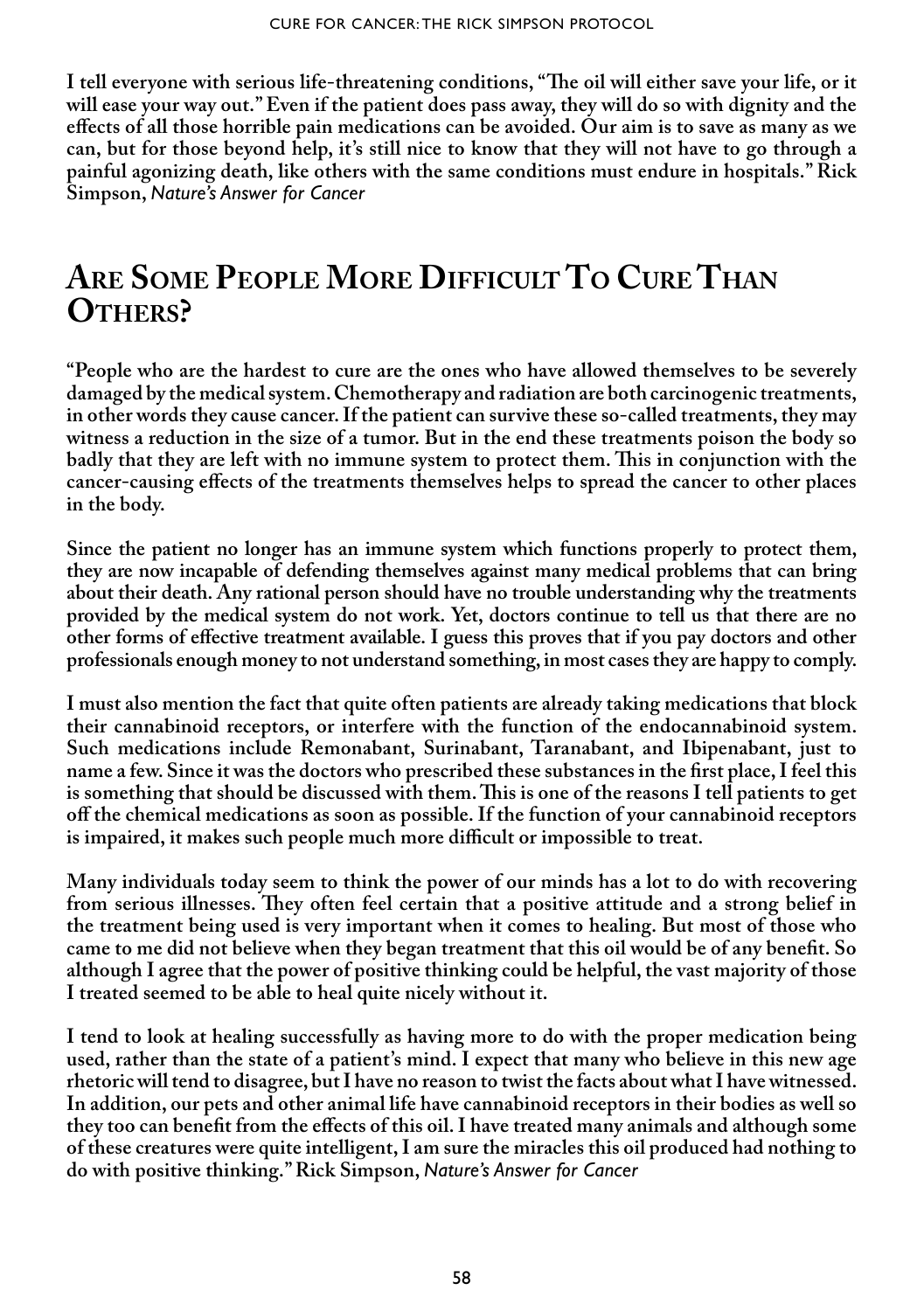## **Leukemia**

**"If you treat someone who has leukemia with hemp oil, it often produces results very quickly. Leukemia, from my experience, is one of the easiest internal cancers to cure and we have seen spectacular results with this oil's use. The first place THC goes after entering the body is directly into the bloodstream. If cancer is present in the blood, it will not likely be present for long. I have seen the white blood cell count in those suffering from leukemia come down dramatically in two days and in my opinion, I feel that there is no better treatment for those who suffer with this condition." Rick Simpson,** *Nature's Answer for Cancer*

# **Treating Skin Cancer**

**"If the oil is produced properly, it will definitely work to cure skin cancer and it usually only takes a small amount of oil to accomplish the task. Apply the oil to the area that is causing the problem and cover it with a bandage, then reapply fresh oil and a new bandage every three or four days and the cancer should soon disappear.** 

**I always tell patients to continue treatment until the cancer is gone and then continue to treat the area for about two more weeks just as if the cancer was still there. Doing this will ensure that all the cancer cells are dead and I have never seen a skin cancer return if my instructions are followed.** 

**If you have had skin cancer for quite some time and the cancer is well established, it may take some time to cure, but usually even in quite severe cases, skin cancer will disappear in less than a month. In an extreme case, it may take longer, but if so, then just keep up the treatment until it is completely healed. Many people can cure their skin cancer in no time, but it all depends on your own rate of healing and how deeply embedded the cancer has become.**

### *How many people have cured skin cancer using your hemp oil?*

**I have provided the oil to hundreds of people with skin cancers. Usually within three weeks, the cancer is gone and all that remains is healthy pink skin. I really cannot give you an estimate of how many patients have used my method of treatment to cure such cancers. Yet, since this is becoming so well known, I expect by this time hundreds of thousands, if not millions, worldwide have cured themselves of this condition in this manner.**

### *Can you compare this treatment to standard procedures?*

**There is no comparison between treating skin cancers with hemp oil and what the medical system tends to call proper treatment. Quite often surgery is performed and sometimes they are successful in removing all the cancer cells that are present. But judging from those I have met, who had to return over and over again to have it removed, I would say that this is quite rare. In far too many cases, patients must return to their doctors to have these operations repeated again and again.** 

**Even when these operations are performed several times, the medical system often fails to eradicate the problem. Doctors also use other treatments for skin cancers, such as liquid nitrogen and creams containing chemo. These treatments are usually painful and, in many cases, the cancer just keeps coming back and tends to get much worse.**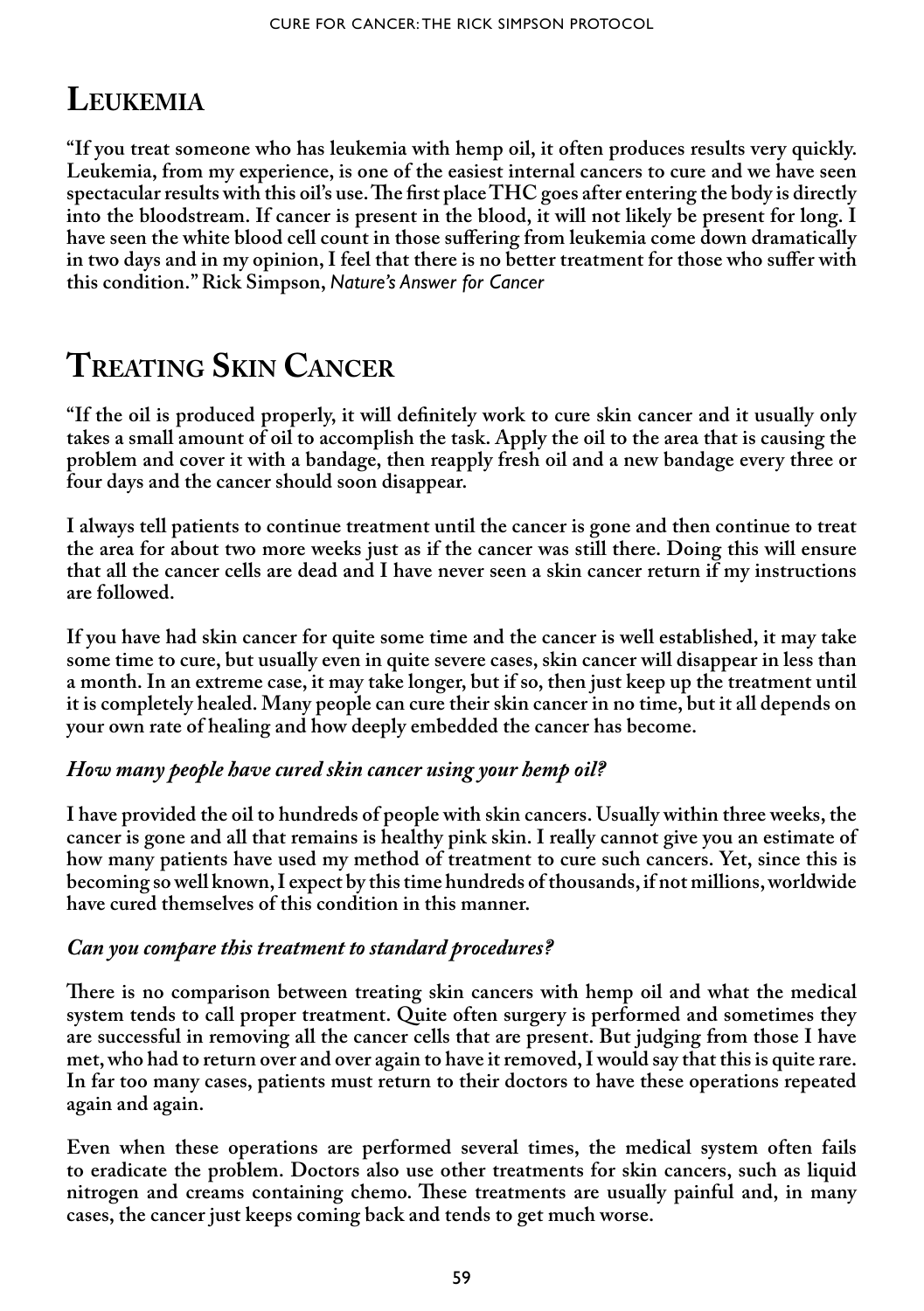**When hemp oil is used to treat skin cancer, it kills only the mutating cancer cells and the condition usually heals quickly. This harmless effective treatment causes no harm to healthy cells and from my experience, I believe that it is by far the most sensible way to treat this condition. Methods used by the medical system are to say the least unpleasant by comparison and one does not have to worry about infections or other complications when the oil is used." Rick Simpson,** *Nature's Answer for Cancer*

## **Oil versus Chemotherapy**

#### *What are the main advantages to this treatment when compared with chemotherapy, radiation or other chemical medications?*

**"Hemp oil has three main advantages over so-called conventional treatments. First, hemp oil does no harm, second, it works, and third, it does not kill the patient. Chemotherapy, radiation and other poisonous chemical medications do extensive harm to the body and, in far too many cases, lessen our chance of survival. In addition, patients enduring such treatments often end up with other medical problems caused by these treatments themselves.** 

**I cannot really compare hemp medicine to what the medical system provides, since I do not consider what they are giving us to be medicine. Chemical medications are liver toxic. Which should make it obvious to anyone that such chemicals should not be in our bodies, since they are poison and present a danger to the patient.** 

**Chemotherapy and radiation are both carcinogenic which means these treatments are not only poisonous, but they can also cause cancer as well. Often, the size of a tumor can be reduced with the use of chemotherapy or radiation but in a great number of cases, it simply allows the cancer to spread. Due to the carcinogenic effects of such treatments and their poisonous nature, they ruin your immune system when you need it most. In my opinion, it is ludicrous to call chemotherapy or radiation a treatment for cancer or any other condition, when obviously they should not be used at all.** 

### *Can using the oil replace radiotherapy?*

**The term radiotherapy sounds quite benign. It makes it seem as if all a patient has to do is listen to some music on the radio and they will get well. Of course as most of us already know this is far from what really takes place, so let's call it what it really is radiation therapy.** 

**I don't think radiation therapy is any better than chemotherapy, since both of these treatments are poisonous and cancer-causing. Hemp medicine should be the first line of defense against cancer and all other illnesses, not treatments that could bring about our death or make our conditions worse.**

**As far as I can see, to allow the medical system to do such destructive things to our bodies is just a faster way to die. For some, chemotherapy and radiation does work as a delaying tactic, but in the end the damage these treatments do to your body is horrendous. If you are someone who happened to live through such treatments and their lasting effects, count your lucky stars because the vast majority are not so fortunate. In addition, I want to warn people that it's best to stay away from CT scans and such things, since they also expose patients to a massive dose of radiation which again can cause cancer or other health issues.**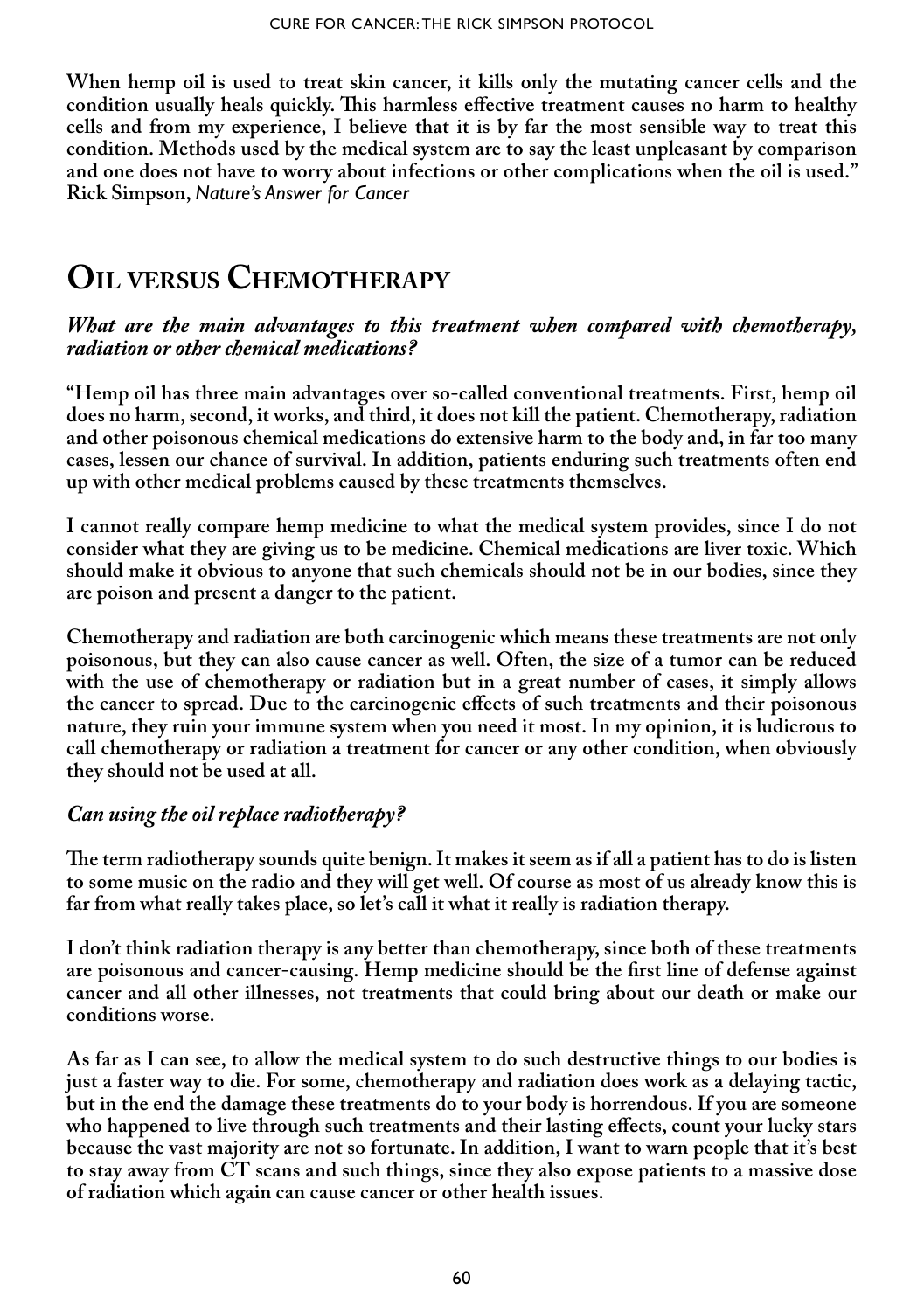**Hemp oil is not toxic to the body and when this oil is used to treat cancer or any other disease, it does not harm healthy cells. After taking hemp oil, it puts the patient in a very relaxed state so they can then get more rest and sleep, which promotes healing.** 

**From my point of view, there is no comparison between chemical medications and hemp oil. Chemicals and poisons cause harm and affect your well-being; they can also have severe side effects and may even lead to death. Hemp oil is harmless and encourages good health and rapid healing. I like to say that this substance promotes life and from my experience with its use, I can actually report that this is the case.**

#### *Would you describe how THC acts on cancer cells versus healthy cells?*

**First of all, THC does not harm healthy cells but it can have devastating effects on cells which have become cancerous. Most individuals have little knowledge about how these cells behave but in reality cancer cells are trying to commit suicide and this is a well-documented fact. But if our immune system has become compromised, we cannot produce enough natural cannabinoids to put a stop to their growth. When cells become cancerous, they actually produce more cannabinoid receptors, which allows the natural cannabinoids that our bodies produce to enter more readily. These same receptors will also accept cannabinoids like THC that the hemp plant produces and this can be of great benefit to the patient. So if your body is not producing enough of these natural substances to stop the cancer's growth, then we must look for another way to bring up the cannabinoid levels in our bodies to fight off the disease.** 

**By ingesting hemp oil, it provides these cannabinoids in abundance and then the disease can be brought under control and cured. Our bodies produce cancer cells every day, so in essence we all have cancer but if our immune system is functioning properly, these cells pose little or no danger to our well-being. When our immune systems become impaired, often that is when cancer will make its presence known. But if a person is wise enough to ingest hemp oil to give their immune systems a boost instead of going to the medical system, its presence will not be felt for long.** 

**We have studied research papers on the subject and I will now give you the scientific explanation as to why THC is effective in the treatment of cancer. When hemp oil is ingested as a cancer medication, the THC in the oil causes a buildup of a fat molecule called ceramide. When ceramide comes in contact with cancer cells, it causes programmed cell death, while doing no harm to healthy cells. This is the way it was explained in the scientific research we have studied but I have never stopped looking for other explanations.** 

**With the help of a wonderful lady named Batya Stark, I have developed a new theory which involves our pineal gland and the melatonin it produces. Fluoride and many of the chemicals doctors provide plus other things we come into contact with, often impairs the ability of the pineal gland to produce melatonin. Melatonin is the greatest antioxidant known to man and it travels to every cell in our bodies. The pineal gland and the melatonin it produces can play a very dramatic role in maintaining good health and indeed has a lot to do with our overall sense of well-being.** 

**With the function of the pineal gland impaired, its ability to produce melatonin is greatly diminished. It has been found that as we age, melatonin levels decrease, and I feel this reduction could also have an effect on the development of cancer. It has been scientifically proven that just smoking hemp can raise melatonin levels a great deal. Perhaps this is one of the reasons why individuals who smoke hemp have lower cancer rates than those who don't. Now just think of what ingesting the raw unburned oil would do for your melatonin levels.**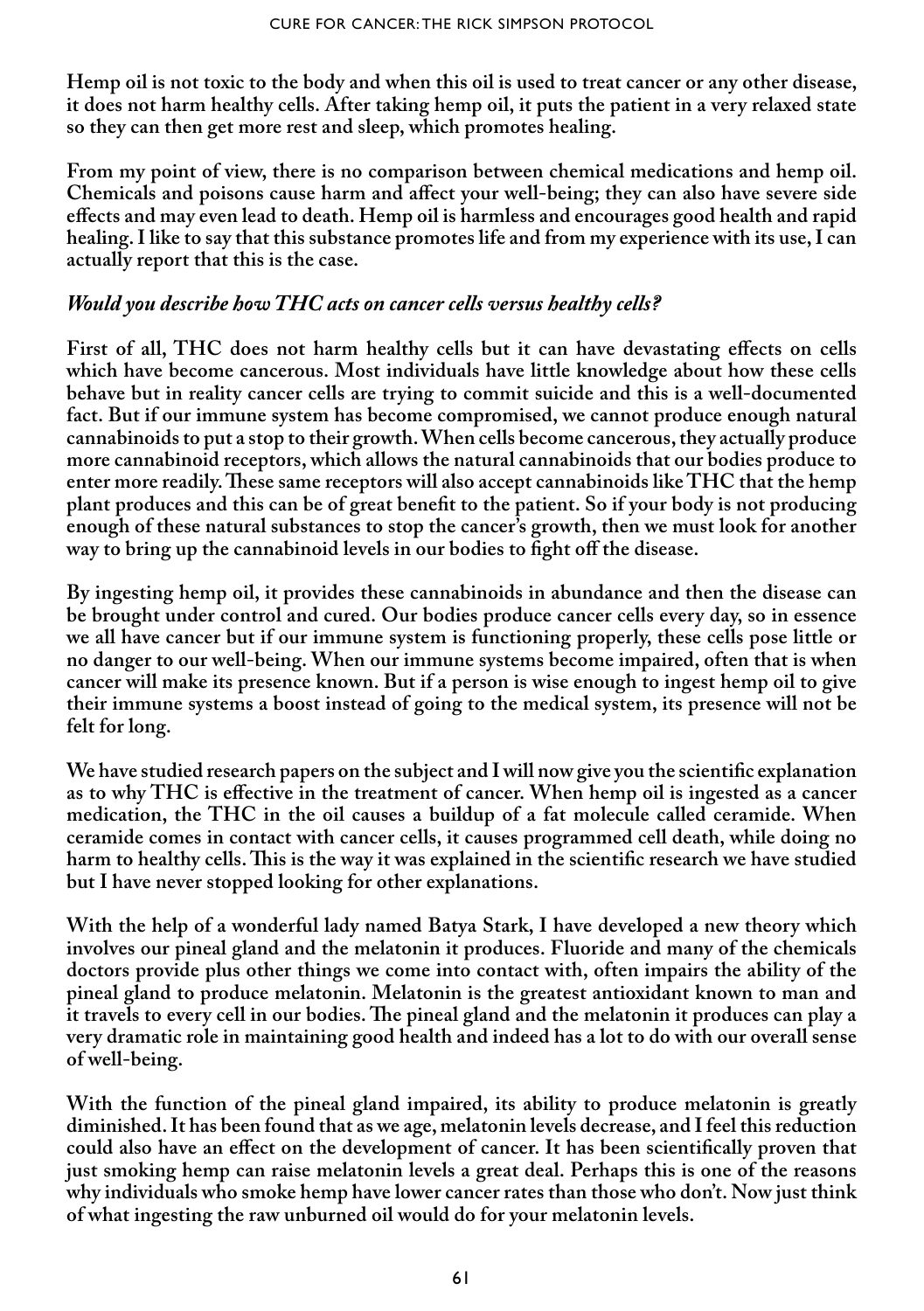**From what I can understand, cannabinoids in the oil causes the pineal gland to go into overdrive and subsequently melatonin levels sharply increase. This, at least in part, is what we think causes the wonderful effect this medication has on so many conditions including cancer. If the pineal gland is producing vast amounts of melatonin, it does no harm to the body, but it can have a devastating effect on the disease the patient is suffering from. When melatonin levels remain high, the illness or disease that has been plaguing the patient can often be brought under control or even completely cured. In reality, I am not a doctor nor do I have the qualifications necessary to become one, but I still feel we should leave our minds open to other explanations. If I am correct about the importance of melatonin, then it may give us a new way of looking at disease control and it could help to explain the anti-aging effects this medication produces." Rick Simpson,** *Nature's Answer for Cancer*

# **Cancer Testimonials**

Motto: Spontaneous remission of cancer seems to occur surprisingly often in the presence of cannabis oil

"Friend has bone cancer. Just started the oil last week, pain is gone, he feels better. Oncology doctors are shocked." Joe

"A bit of great news yesterday. A man we had just given some floored his doctor when it was found a few weeks later that the tumors in his lungs were gone as well as the one on his liver which had shrunk down to only a spot. One small tube! We've got a few on the go and they are all doing well. I hope things are good. Phoenix Tears is alive and well." Chris

"Update - My 81 year old friend passed 3 tumors all together from his face (skin cancer) squamous cell carcinoma. They didn't stand a chance against the world's best medicine. 5 weeks on the oil and he feels better than he has in 15 years. His appetite is back! He's winning the battle!!! We're winning the battle! Jose

Steve: Was he ingesting the oil and using it topically also?

Jose: Both

Steve: Fantastic Isn't it amazing to know we can make a difference in someone's life like that

Jose: He started rubbing 68% THC oil mixed with olive oil and coconut oil on his cheek for 2 weeks before it surfaced. He also ingests it without the olive oil after rubbing it on the inside of his cheek.

Jose: His Dr called me yesterday and told me he also has skin cancer and would like some Oil to try on himself.

Steve: Now that is fantastic news about the doctor wanting help. Well done my friend!!!! And I'm glad your 81yr old friend is back to enjoying life again.

Jose: Yes, it really is amazing! Dr P we'll call him, is a well-known author of a couple of books and a great Naturopath Healer and an MD. He has referred 5 of his patients to me in the last 2 weeks. All terminal cancer patients."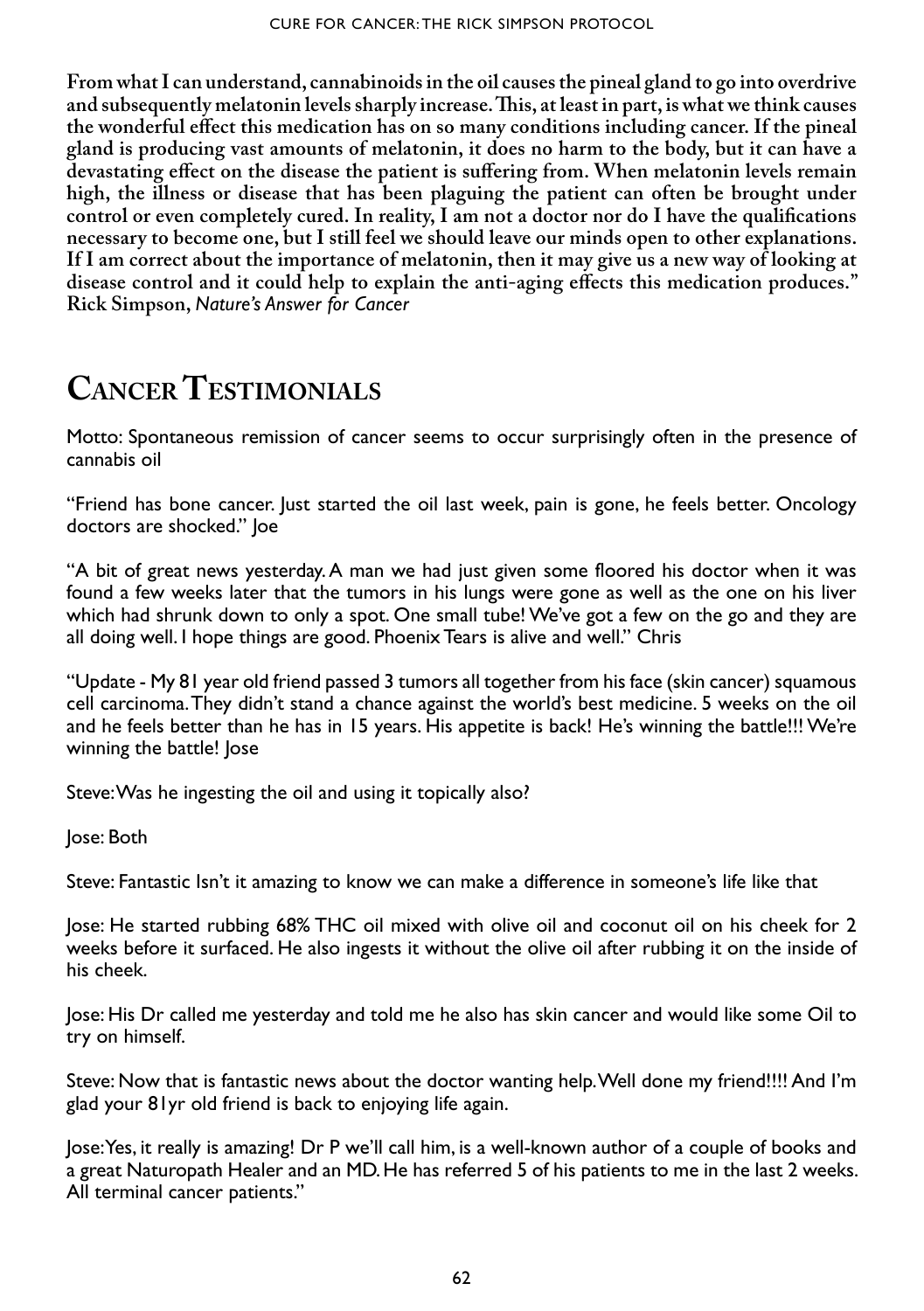"Two weeks ago I gave another one of my skin/throat cancer patient/friend some healing oil to ingest and use topically, along with a little bit of coconut oil. Tuesday he told me the skin on his cheek had opened up and the tumor was exposed. I told him to continue applying the oil but, without the coconut oil, just the pure healing oil. He put the healing oil on the exposed tumor directly and he said "The bump that was sticking out disappeared by the next day. It started draining within minutes after rubbing it on. It oozed out - the oil drew the cancer out like a salve." The cancerous tumor was there, now it's gone... Two weeks!!!" Jose

"A family member had throat cancer golf ball size tumors within 48 hours of oil was throwing up the tumors it works. It's documented. Helps with female problems also. No one cares to find cures or help for that only give synthetic horse hormones then wonder why women go crazy." Debra

"Hello Rick Simpson & Jindrich Bayer, I wanted to share some very HAPPY HAPPY news. Mom's scans showed a "measurable" decrease in the size of ALL tumors in liver and pancreas. As well, the tumor in her lung is now COMPLETELY, 100% GONE!!!

There is so much thanks to go around but the number one person who deserves the most love is Rick for so openly sharing this information with the world to begin with.

Thank you Jindrich for all that you do including your supportive kindness and instructions.

I know we are still walking on egg shells with her diagnosis/prognosis but if things continue to improve (tumors shrinking or "resolving" as they call it with no further metastasis). I will eventually send you her before and after medical reports so you can see that you helped save the life of an incredible, loving, active, giving woman, who is outdoors planting her herb garden as I type. :o). Much love, Barbara"

-- Hi Barbara, thank you, you made our day with your e-mail. Say hi to your Mom for us and make sure she does not go for any other scans or Xrays or other carcinogenic nonsense. Have her go by how she feels, she should eat 120-180g of the oil over six months or less. If I were her, I would then eat the oil every day for the rest of my life anyway, cancer has a very little chance when there is oil present in the body. Maintenance doses are an extremely important part of this method. Best wishes, Jindrich

"My mom cured her stage 3 small cell lung cancer with the oil!! J Did I mention she was cancer free only four months after diagnosis? Well, that's what happened. J" Dawn

"My dad also has pancreatic cancer that spread to his liver and lung during chemo then it spread again he was very unwell and deteriorating quickly. He started the oil 3 months ago latest scan on Monday shows all 7 spots have disappeared and pancreas cancer has shrunk he feels 100% better and has quality of life back. The oil is truly amazing." Lisa

"My dad is also on the oil for pancreas cancer that spread to seven other spots he has been on the oil for 5 months all seven spots that appeared while on chemo have disappeared since starting the oil and the pancreas cancer has shrunk, the oil saved his life!" Lisa

"Hi, I just wanted to update you. Dad has had another scan since starting the oil 5 months ago for pancreatic cancer. Last scan showed the cancer in the pancreas had shrunk and the other 7 spots that had appeared while he was on chemo had disappeared since starting the oil. New results show the cancer in pancreas has shrunk again and there are no other spots which is bloody fantastic considering that's why pancreatic cancer is so deadly because of the rate it spreads. So 8 months along 5 of those months using oil dad is doing great in fact he feels better now than when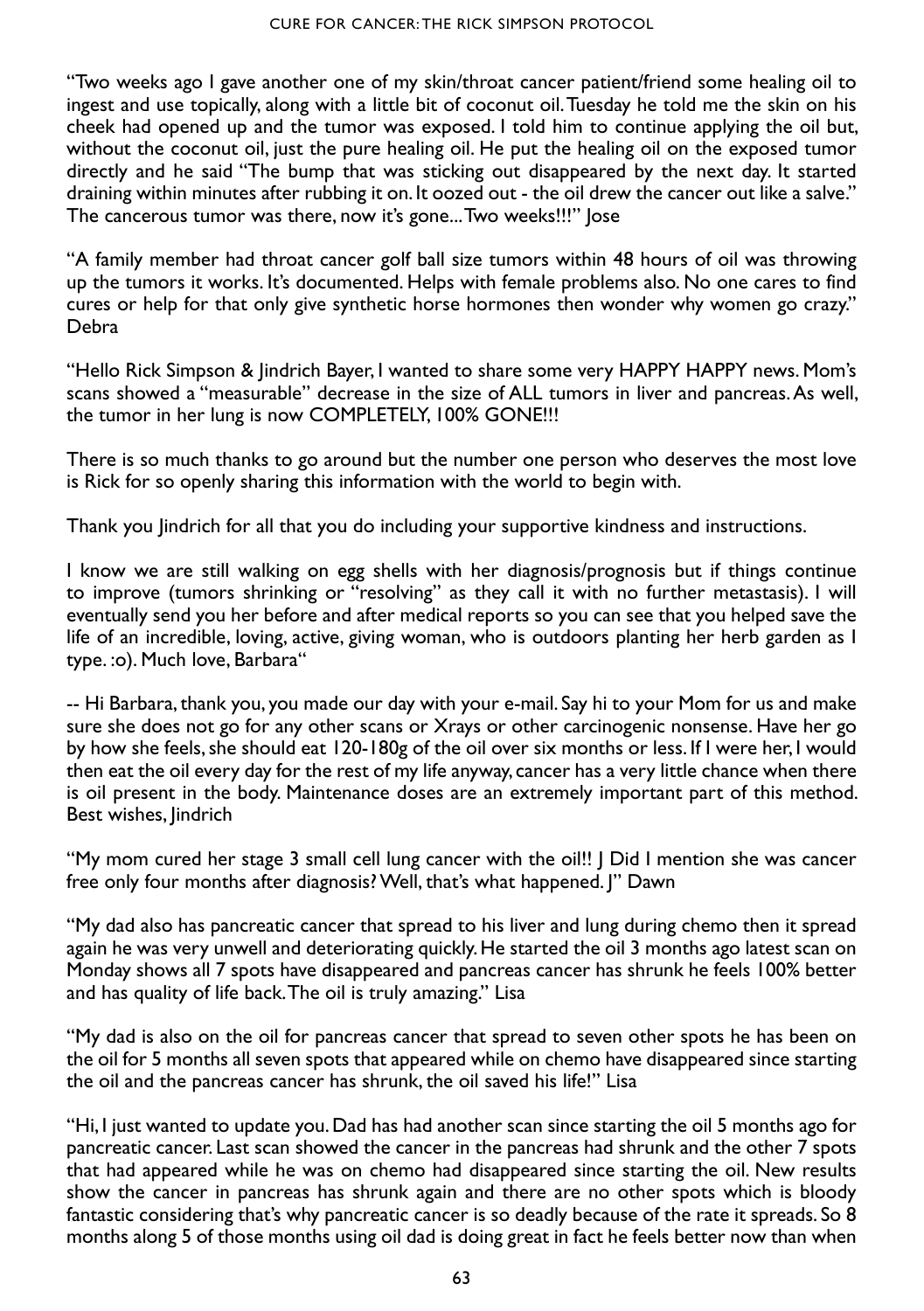he was first diagnosed. So thanks again Rick, J.B and everyone that helps get this information out if it was not for the oil I would not have my dad!!" Lisa

"My dad was also stage 4 pancreatic cancer. He also had 10 spots on liver... that was late November 2012. He now has 1 spot on liver (.08) and 1 spot in pancreas (8 mm). We are beating this. His doctors are shocked. He is gaining weight and all in all feels great. Cannabis infused oil is good also." Angie

-- Don't play with diluted medicine, Angie. It is good for topical use but you don't want to give cannabis infused oils to cancer patients as their only treatment. Full power full spectrum attack works best.

Especially for those who "have to" go take a scan "too see" how it is healing. Such people should automatically add another 60g of the oil to the protocol because they just unnecessarily went through a highly carcinogenic procedure "to see" how they are feeling. Curiosity costs money, sorry about that.

Congratulations and best wishes. It is great to see the success of people who think different. JB

"I am factual proof that RSO has a direct effect on MPNST and NF1. Medical records, MRI, PET, CAT scans prove significant reduction in tumor size and avidity." Kristyne

"Ok my Peeps. Today is the day I had only hoped would ever happen. The biopsy results are in. Corrie Yelland HAS JUST RECEIVED CONFIRMATION THAT HER CANCER IS 100% COMPLETELY GONE!!!! I AM CANCER FREEEEEE!!!!! Not even any dysplasia let alone the big C.

To my incredible, amazing friends who collectively were responsible for me being able to afford the medicine = there are absolutely no words to describe how grateful I am to each and every one of you. You are all amazing!

To Heather who first sent me RUN FROM THE CURE--That video quite literally changed my life. Who would have thunk it, hey? I love you! To Rick Simpson, to Jind ich Bayer from the bottom of my heart... THANK YOU for your knowledge and your support. I'm alive today because of all of you! I am truly blessed to have such amazing family and friends." Corrie

Hi Jindrich, just a quick note to let you know I saw my doctor today. The report says the cancer (anal canal cancer) is no longer detectable. Last fall I was told I had 2-4 months if I didn't do radiation. I chose to do no radiation and to try the RSO instead. Obviously, it worked! From the bottom of my heart, thank you, Thank you, THANK YOU to Rick and to yourself!!!!" Corrie

"My latest success story. This is a woman in her late 50's who was diagnosed with Stage 3, but very close to Stage 4 Lung Cancer.Today I received this: "Well my mom went for her CT scan a month ago and got her results back a couple days ago. It's completely gone! Her doctor read them and said the larger mass is clear and there is nothing left...

She has COPD still but we will work on that and her smoking lol... Thank you so much for all the advice and knowledge of things we never were aware of. Everything came together for a reason and we are so happy. God bless you and your family." Corrie

-- Spontaneous remission of lung cancer seems to occur surprisingly often in the presence of cannabis oil. JB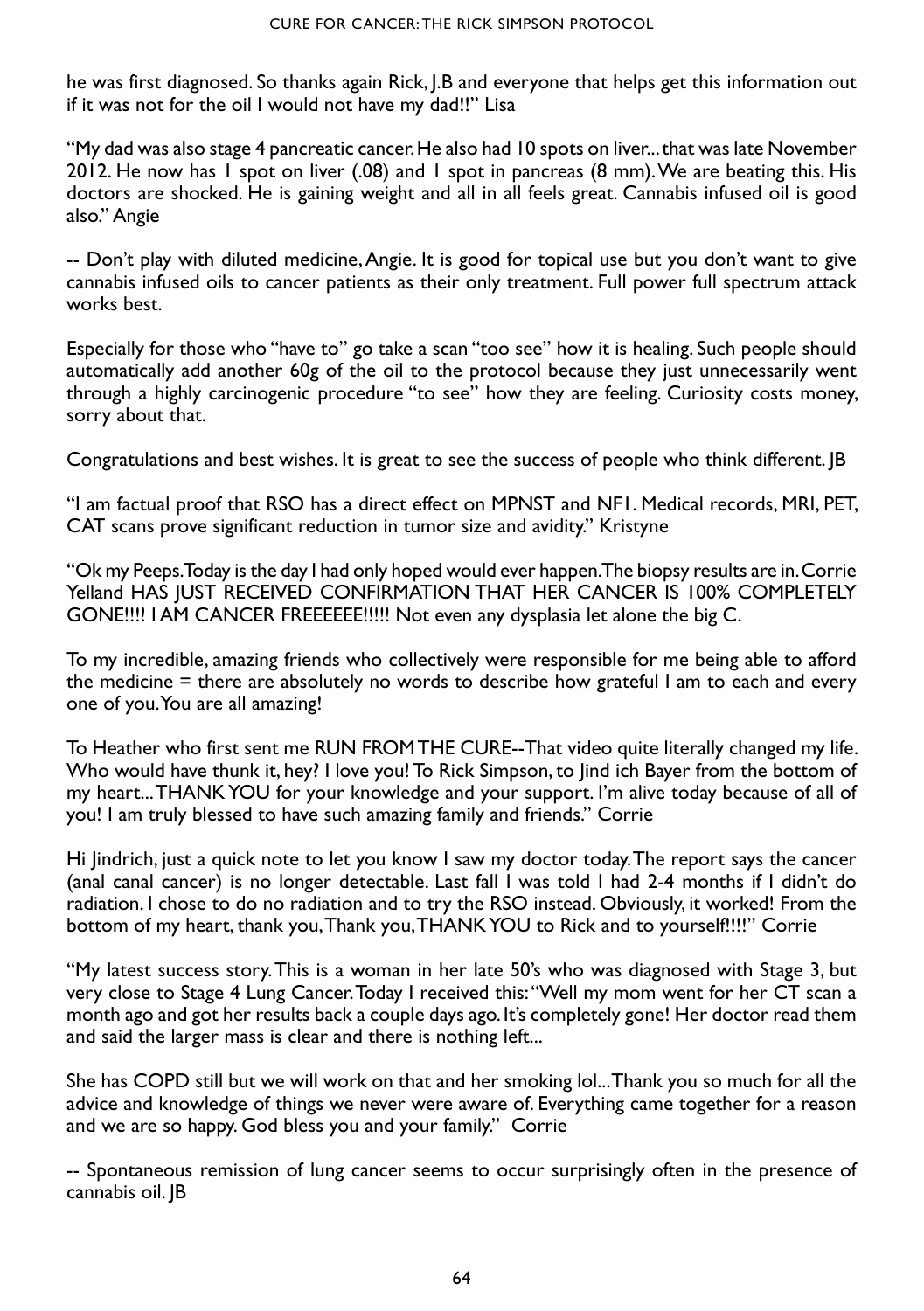"Ok, all my wonderful Peeps, this is going to be a long read, but I think I may have hit PAYDIRT yesterday. I haven't seen my dentist since last September. At that time, I was in the midst of fighting for my life. My dentist was told at that point that I had cancer. We had the usual conversation, where I told him I was not doing radiation and was doing an "alternative treatment." At the time, he had asked what I was doing. I was hesitant to tell him, as he was known for his "rigidity," but told him to watch Run From the Cure. He actually called me after he'd watched it. He said that as a medical professional, he tended to be in the box, that he had a brother, (a doctor), and another brother, (a pharmacologist) and how sometimes they "don't have all the answers."

Fast forward to yesterday. He was Stunned to see how well I looked, and momentarily speechless when I told him the Cannabis Oil had worked. He began asking all sorts of questions. Many of them "scientific questions" that I couldn't answer. He asked about clinical trials, diff. disease conditions treated with Cannabis etc. He wants to talk to his brother about myself, as well as Cannabis as a cancer "cure", and also wants his brother to research Cannabis as a medicine. Would it be ok if he took my cell number and email address?

Here's where it gets big. His brother, Dr. Jake Theissen, used to be the Dean and pioneered the Pharmacology program at Waterloo University. He is now a consultant for drug companies and specializes in "New Approaches in Cancer Treatment." He is strongly tied to the Canadian Cancer Society. (As well, he is the one that has been asked by the government to head the inquiry into the diluted chemo scandal.) John was saying, that his brother has often said, there has to be something better out there for treating cancer. Something natural, rather than chemical. I told him to "look no further." Cannabis is the "something natural."

Fingers crossed my Peeps. To have somebody this influential be on "our side", could be freakin' huge! Janet Sweeney, Robert Melamede, Peter O'Toole, Lester Grinspoon, Gersh Avery, Rick Simpson. Cannabis Science, would you guys be on board to help me on this one if need be, and would you be ok if I directed my dentist or his brother to you guys?

Thanks for reading Peeps. Keep spreading the word... CANNABIS OIL KILLS CANCER!" Corrie

Q. Have you ever seen RSO help cure prostate cancer?

A. Of course. Follow the instructions on our site at phoenixtears.ca for best results. Here is an example of how it works and Dennis also provides some scientific explanation about how the oil works. Still, follow Rick´s instructions, eat the oil as instructed (low doses such as the ones that Dennis used might not be enough for other patients), and use the oil in a suppository form, too. Best wishes, JB

"In early 2013 I was diagnosed with prostate cancer getting a Gleason 9 rating. As my first option I made the decision to try Rick Simpson's Cannabis Oil. Most of the cancer was gone 90 days later according in a second biopsy but the tumor was still there. I decided my dose was too small, which was one tenth gram per day so I decided to do it again for another 90 days. This time I increased the dosage to 3 tenths gram per day for the first 60 days and 5 tenths gram for the last thirty days except for the last day I took a full gram. The next biopsy showed the tumor was gone. And better yet, my cancer was 99.9% gone! I thank God for leading me in the cannabis direct.

Prior to my cancer I had been very much against marijuana in any form but when you are facing death with the horrible radiation and chemo I figured I had nothing to lose. My urologist said he had never seen anything like this, it was completely off the chart." William

"I just got off the phone with the urologist. My husband has been having a lot of medical issues after prostate cancer years ago. He was sent in for a biopsy over about 2 months ago but because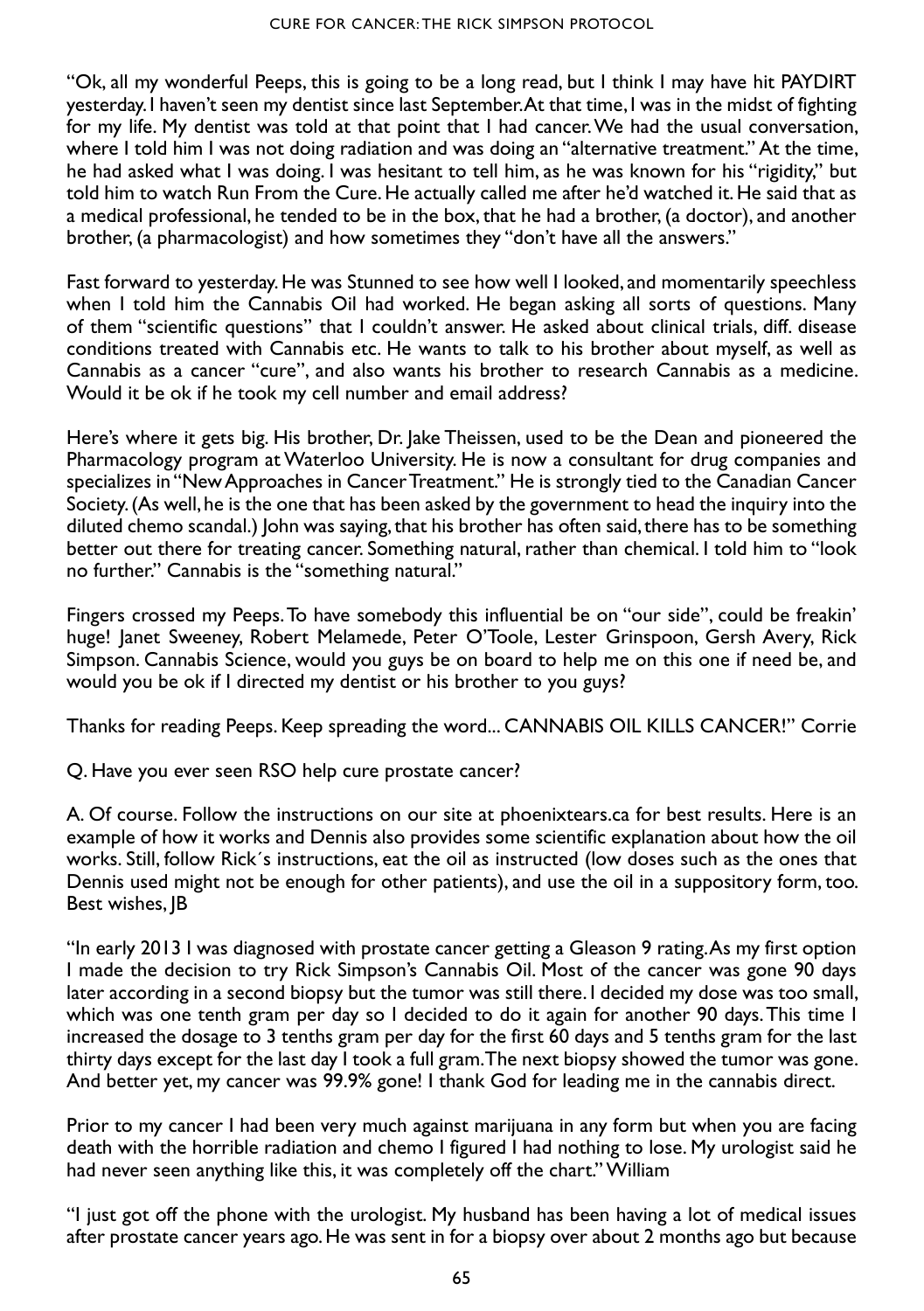of problems in the tube from kidney to bladder they could not do a complete biopsy. They did however get enough tissue to see that the prostate cancer was back and now there were cancer cells on his bladder walls. They had to treat him for other issues before they could go back and resume the biopsy due to other medical issues. With great difficulty, this was accomplished today. I just got off the phone with the doctor and although he has kidney issues due to radiation and may possibly lose a kidney, she was more baffled by the absence of the cancer cell she detected 2 months prior. No evidence of cancer and she just can't figure it out. After the first biopsy, I immediately made phoenix tears. We both have a pretty good tolerance so within a week to 10 days I had him at the 1 gram dose. A month later, we have no cancer present! I am dumbfounded although I have never doubted the miraculous powers of the almighty weed. I too have autoimmune disease that is rare (same as actor Harold Ramis). I amaze myself daily as I have been in remission for over 3 years which I guess is pretty uncommon. I don't know why but maybe my daily consumption could have something to do with this also. 2 of my doctors are aware of my treatments and are 100% supportive. So I am thankful Mr Simpson! Thank you for leading the way! I just wanted to send my testimonial to you becase I am so grateful. I will be donating to your cause once he is home and I have him settled in. Again thank you from the bottom of my heart! Sincerely, DKS"

"I have the same disease Harold Ramis died from last month...vasculitis. I have had it for over 15 years but was actually finally diagnosed about 4 years ago when the symptoms were so horrible that I couldn't even walk. I have been in remission now for 3 years since original treatment of cytoxan (chemo) and prednisone. Then on imuran for maintenance. I wanted off all drugs because to me, their side effects were worse than the disease. My doctor said no. So I did what any other hard headed, stubborn person would do... I took myself off them with my own permission!!! Hehe. Steroids down to 2 mg per day now. They are hard to quit!!! Last doctor visit, because I was doing so well my doctor finally took me off the meds I quit prior (she never knew I quit years prior). I don't know, but I have been in remission for 3 years now.

Most people who suffer this disease have so many problems all the time but I feel like a normal person with only a few problems the disease created in the beginning like neuropathy in feet and hand. Other than that, I am good. Work out every day and run. All I know is that as a daily cannabis user, I seem to be a very lucky person compared to so many others that have this disease and are on handful of horrible pills to suppress immune system and control the disease. The only thing I know for sure is that cannabis has helped make me feel as I do today. I have 100% support from 2 of my many doctors, one being my neurologist!

It is very easy to make your own RSO. I was nervous at first so tried to make a small amount first. It turned out wonderful so with that knowledge, I made more. I just followed Rick's recipe with a little help from a friend! As of a recent Facebook post I made (I am OUT about this miraculous herb) I have had numerous private messages about the success my family has had looking for help! I am about to put my healthy adult children on maintenance just so they stand less of a chance of getting anything catastrophic. I love this!!! Thanks so much Mr. Simpson!!! Your dedication to everyone is greatly appreciated by this California gal!!!" Deborah

"My husband did the Phoenix Tears program when he had stage 4 bladder cancer. The path report after surgery (which he would NOT have had if we'd had more faith in the program) showed absolutely no cancer. I'm not willing to claim success with Alzheimer's, but for cancer there is absolutely no better option." Caren

"Hello again Rick! I hope this e-mail finds you well. I am writing today to ask you how long should a patient stay on the oil? We have a patient with a huge tumor. He started March 15 and has been through 40 grams so far. He has been on 1.5 grams or more/day since day 2. Do you stop at the Therapeutic dose of 60 grams? Money is a factor for this patient. He has paid nothing for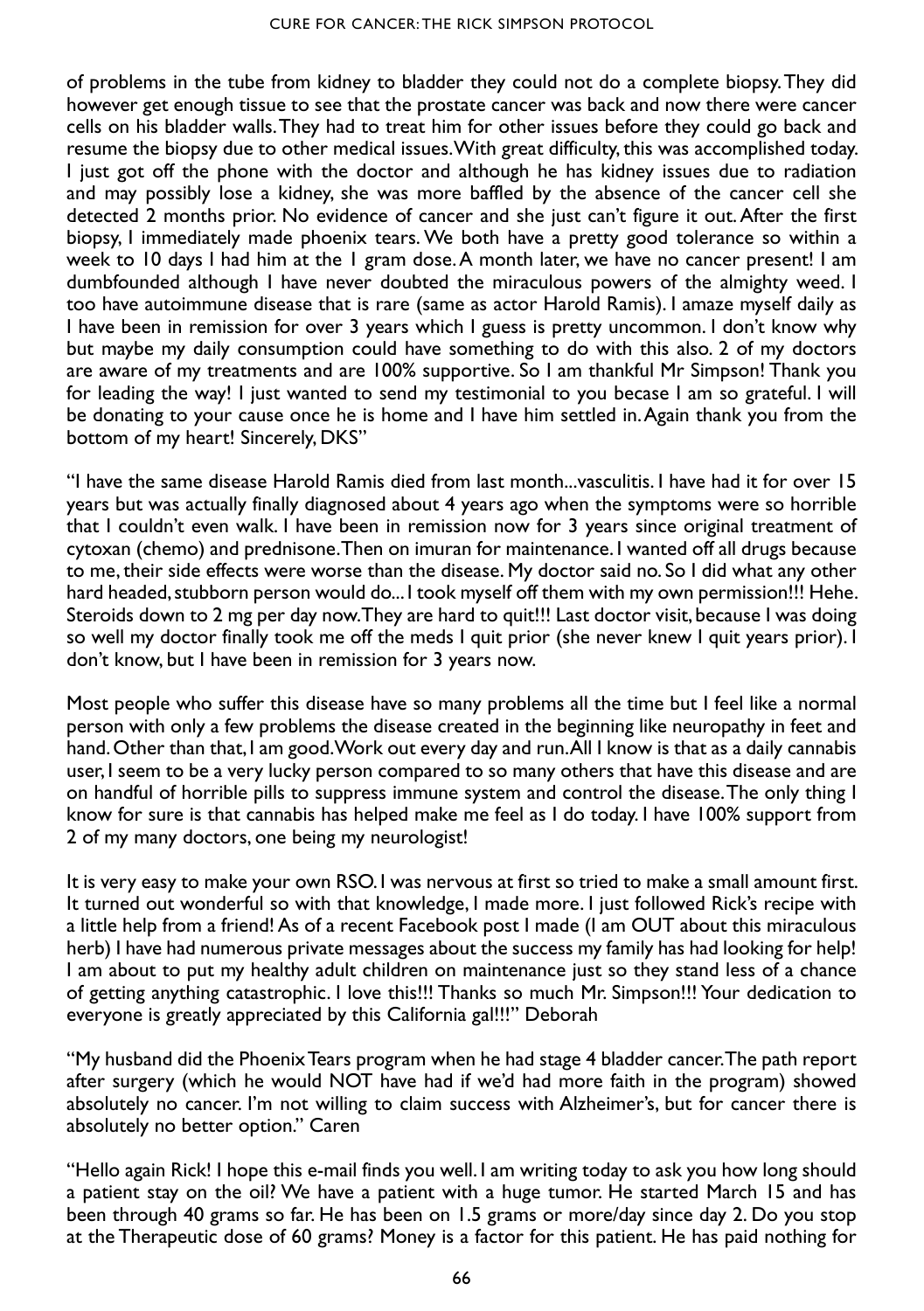his medicine so far. Their Caregiver has donated the first 60 grams of oil, but cannot give free medicine forever.Thanks for your input. I value your insight. Sincerely, Janet"

"Dear Janet, You say he has been on 1.5 grams or more a day since day two. The oil I produce is so strong that it usually takes the average person about 5 weeks to get to the point where they can ingest 1 gram a day. There may be a problem with the strain that was used to produce this oil hemp strains can vary a great deal in their healing abilities so the problem could be the strain. Usually by the time the patient has ingested 60 grams of oil the cancer is gone. But if it is not, I would continue to give them the oil until it is. The time it takes and the amount of oil required can vary a great deal from person to person. We are all different and some people heal much more quickly than others. Usually people who have been badly damaged by chemo and radiation will require a longer treatment and more oil. The oil has to undo all the damage these so-called treatments left behind. My advice would be to try producing the oil from another strong indica strain but by all means keep him on the oil it's the only thing I know that may save his life. Best Wishes, Rick Simpson"

"I'm not sure if this is a success- But I sure count it as one! Just in case anyone wonders why I have a manly voice, it's not because I was a cigarette smoker or anything- I never smoked, but because I had my thyroid removed. I'm 51 (and a half!) and have used oil since my 20's. I just always found it delightful to vaporize. A few years ago- I started to have trouble swallowing, and my doctors found nodes on my thyroid. Nodes on my thyroid that I had to go for cancer testing. When they do that- they just stick a big ass needle in your throat and get into the nodes to be tested. They don't give you anything- no anaesthetic- because of the location. So- do this a few times and see if you can sit still. Anyway- after being stabbed at 6x- and my thyroid becoming so big I had trouble swallowing and breathing- I had my thyroid removed. With all the cancer in my family- I figured I'd be ahead of the game. No Cancer. None. I'm the only one in my family to escape cancer so far. I've been doing oil since my 20's. I've had just about every cancer test out there due to family history- and nada so far Thank God! You do the math :-)" Janet

"Hi Rick! Amy passed away this morning. Amy stopped using the oil when her numbers came up strange. You said something didn't smell right- well the doctors screwed up her lab results, and they were bad. Amy was so tired (23 rounds of radiation, 3 or 4 of chemotherapy). She just gave up. I'm not kidding. She had been through so very much before us, that she felt her time had come. She was right. Without the oil- it was over. The week before she looked so great- I swear! She wanted to go up to two grams a day, and really kick this. Then those damn tests came back, and she was done. I begged her to keep taking it. How do you deal with this? I'm devastated. Janet"

"Dear Janet, I know how you feel, dear, I've had the same thing happen to a few people that I had under treatment and it is not a good feeling. At least we can take heart in the fact that what we were doing did help and we are not the ones who caused the harm. It's often very hard not to get deeply involved with those we are treating and when something like this happens, it always makes me want to strangle those who are responsible. I don't care how much those idiot doctors think of themselves and their profession, murder is murder and before this is over, the public is going to see them all for what they are. I look at it this way Janet, we can't save everyone, but what we are doing, is easing the suffering of countless people. So about all we can do is continue on, until we can bring this world to their senses. You are a wonderful woman with a huge heart and what you are doing, means so much to the suffering masses. So try to concentrate on all the good you have done and don't blame yourself for the incompetence of others. It's people like us that make the difference and its people like us who will change this world, so please don't let anything sway you from the path we are both traveling. Best Wishes, Rick Simpson"

"I shared Rick Simpson's Phoenix Tears on my Facebook wall many times... then one day a friend of mine was on her death bed with Lymphoma. When she saw my posts on the oil, she immediately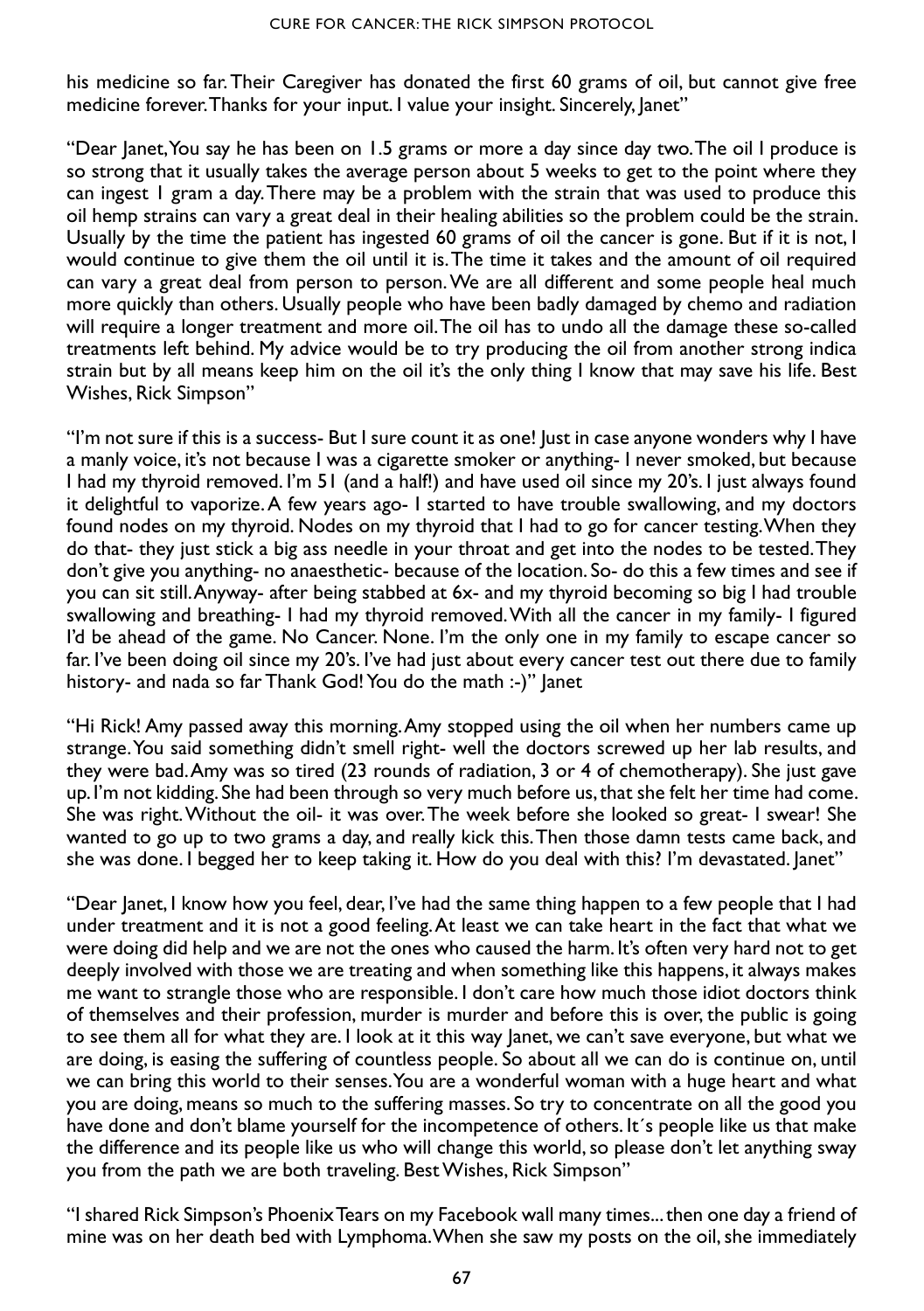started taking the oil and is now CANCER FREE! Her doctors are amazed they told her she had three months to live… THEY WERE WRONG." Jamie

"Dear Mr. Simpson, I have a patient in the U.S. who has recently started on Phoenix Tears. It is legal in our state.He is about a month into the program, but has been requesting well over a gram a day from the second week. Does more than a gram a day do any good? I took this patient on for free, and I have a feeling he is playing me a bit. He wanted a gram a day since week two, and then wanted two grams a day - and this is extremely potent. I get looped on a quarter of a gram. We are using Buddha - 100% indica with over 15% THC content. How do you deal with patients who want more and more? Thanks, George"

"Dear Doctordoctor, I encourage everyone with a serious condition to take the oil as quickly as possible. The faster they can take it, the more quickly they can be healed. I have seen a few people ingest the whole 60 gram treatment in a month and cure their terminal cancer. But people like this are rare and it is more than possible that this guy is playing you. I had a couple of people try this with me and I put the run to them. I do not mind supplying oil to those who need it medicinally but I will not supply it to fools who are out to pull a scam. If you feel this guy is trying to scam you just tell him he will have to come up with the hemp himself to produce the medicine. If he is for real, he will likely try to do just that if not then you will probably never hear from him again. You do not have an endless supply of this oil and it has to go where it will do the most good. Keep up the good work. Best Wishes, Rick Simpson"

"I am treating a woman with TERMINAL cancer, with RS hemp oil and she is finally getting better. IT WORKS!" voodootattooo

"Doing the same thing now. 25% THC SKYWALKER OG, last OG oil my PSA was 160. After 100 grams today its 7." Jimmy

"Hi Chris, Update... cancer is going away... she got a call from her confused oncologist yesterday morning. Usually we have a face to face appointment but he called her this time to advise her of the results of all the scans done a few weeks ago.

Liver - cancer no longer can be seen. Lung cancer, one lung cancer gone and the other lung cancer significantly reduced. Breast - he didn't comment...

He didn't mention the breast thought... so Mom is calling him back for a few questions and to set up an appointment for us to go in and talk to him and to view past and recent scans. I am afraid she was a bit shell shocked when the Dr. started speaking about her liver and lung cancer disappearing that she forgot to ask about her breast area.

All the scans were for a prescreening for a new hormone therapy trail... but the Dr. says she is no longer a candidate for the hormone study as a patient has to have growth in the cancerous areas and all her areas are NOT growing but dying.

We are over the moon with the results of the oil!!! When I spoke with Rick a month or so ago regarding my mother he suggested that she should go on a 2nd 90 day treatment and so we are planning on that at the beginning of Sept. In the meantime we will put her on a maintenance dose.

Wow! She knew from the start of the treatment that the oil was working on her tumours she could feel them shrinking and going away. We are all so thankful that you introduced me to your documentary idea and shared this treatment. I am home tonight if you have time to chat. Forever Grateful, Cindy"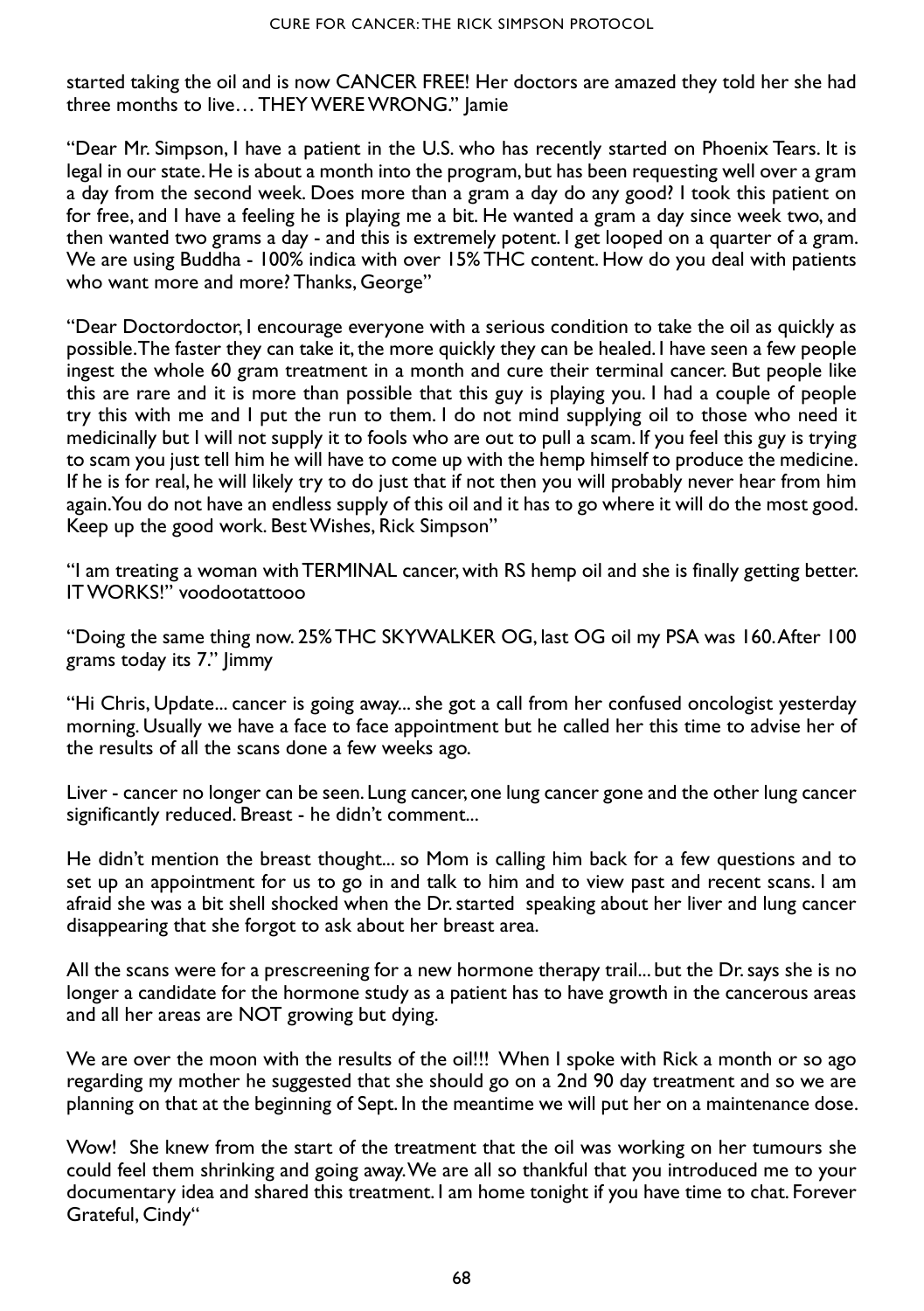"Hello dear Corrie... Just wanted to let you know that I gave the oil I had from my mom to a friend's friend who has breast cancer... She took for a month and it's in remission... Some cancer cells are dead in the tumor... And the doctor was amazed and positive and apparently if she has better results next time the will start to do something about the oil. I'm am so so happy and thanking God for letting me be able to give that information about the cannabis oil to this woman.. :)) So wished my mom could have taken the oil everyday..."

"Hi Rick, I got some good news. My mother couldn't stand any more psychically the cognition that she's got cancer in her breast, so she underwent the surgery. However, she ate 30g of the dose, and she was drinking some herbal teas from some guy which has all sorts of medical herbs and she put the bandages from these herbs also. Anyway, when doctors took that cancer out, it was no more than 7mm big and of 100% tissue, only 1% was active, and malignant and in the dying phase. 3 doctors were looking at this, and they said that they never saw something like that... So, if she went more 1 or two weeks without the operation, everything would be gone. Now, she is taking every day the oil for 1 and a half gram and she understands now that the operation was completely unnecessary.

However, she's much more calmer now then she was, because she was freaking out, so we couldn't talk her out of the operation... but now everything is good, and the herbs and the oil did its job also. Anyway, the stupid doctors gave her 23 radio therapies, but she said she wouldn't do it and the doctor said between the lines that she's right. It's unbelievable how far these doctors go. Everybody says hello, Rick. Thank you very much for recommendation, and give big thanks to Jindrich once again." Sasa

"Rick... a friend just had a brain tumour removed from his head... he has spots on his lungs... they want him to have chemo and radiation... would taking the oil be a waste while on chemo and radiation? Seeing how he is after the brain tumour was removed is remarkable, he is 80 % better than he was last week with that thing in his head... I want to tell him not to do chemo and radiation and do the oil but it's not my choice..." Sharon

-- Sharon, it would increase his chances of survival. But in fact, the chemo will only cause that he will have to eat 120-180g of the oil afterwards just to undo the damage. Of course, that is if he survives the poisoning. Best wishes, JB

"For all you chuckleheads who think Rick Simpson is a fraud, you should know that Michelle Aldrich just cured her stage 3 lung cancer with cannabis oil, provided by Valerie Corral and WAMM! Why can't the media and doctors start telling the truth for once?! Cannabis cures cancer, goddamit!!! And the irresponsible people are the ones trying to hush up this reality, not people like me and Tommy who want the world to know the truth about cannabis and cancer." Steven

"Hi everybody, I got great news. The wife got her PET scan result Monday. She had cancer for 5 years after 6 rounds of chemo and one stem cell transplant, then it still came back. 6 months ago she was supposed to do another transplant but it got cancelled because they could find no donor. So she started on the oil. On Monday the doctor told us the cancer was gone. Thanks for the oil, Rick. You are the man, thanks." Luc

-- Thank you, Luc. Medical documentation would be more than welcome. She should stay on a maintenance dose, I would eat as much oil as possible whenever possible. Have her stay away from more scans, if possible. A Youtube video testimony would be great. Best wishes, JB

"The year 2013 is now gone and I am glad I can see 2014 which Doctors didn't think I can see the year 2013. But here I am still alive and well. A few people that I haven't seen for several years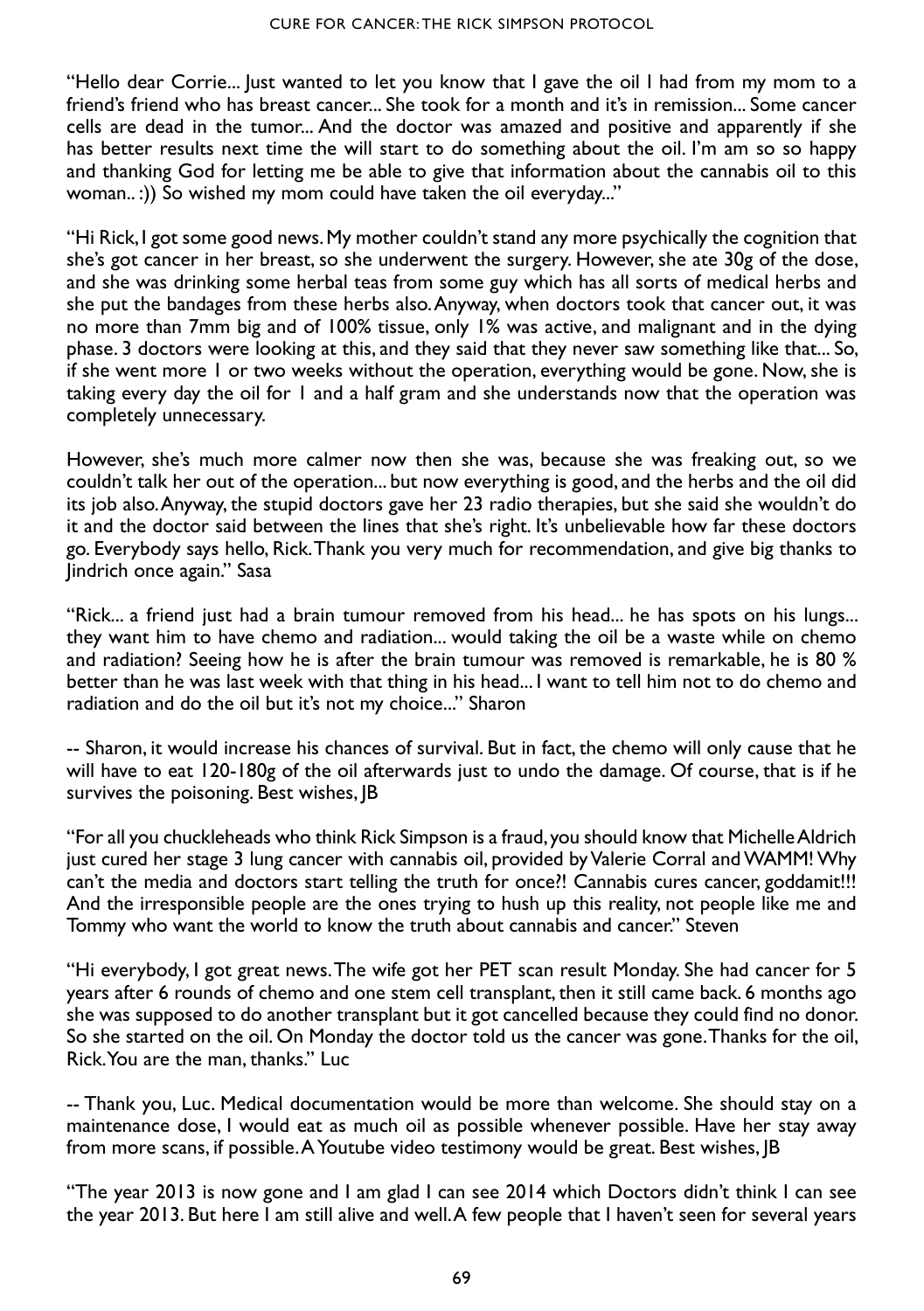said, wow, you're still alive! Yes, I am still alive because I have been using the right herbal medicine (Cannabis Oil) to kill my incurable GBM Brain cancer.

So Thank you God for showing me the way to heal. And Dr Tiew Han for your skills in Craniotomy, Also Rick Simpson for sharing your knowledge about this God Sent OIL, and my wife Cinimin Mansur for taking care of me, and my Angels for your humble help, and friends and my family for their awesome support and love. Without you all, it's impossible to see me healthy again. I feel so lucky and blessed. And yes, I believe in Angels.

All the best everyone for 2014, try not to stress, be happy and stay Healthy." Elia

"I would love to thank (xxx) for the oil that was donated for my cancer!! As of now, there is no cancer to be found in my body!! It really works folks, the proof is all in my medical records! Thank y'all so much and big props to the Tears!!!" Becky

"Thumbs up to Jindrich, he was absolutely right about topical application being applied directly on the skin rather than on the bandage. The difference was like night and day." Roland

-- Of course. Tinctures with 20-30-50% oil also work great, because they get under the surface easily. In some cases, hemp seed oil (or shea butter) and hemp oil mixes are also very beneficial. But logically, the more oil you get right on the wound, the better.  $|B|$ 

"I wrote before that we had success treating breast cancer. Now doctors said to the patient that her results are so good that she has to go to work. The patient said THANK GOD and the doctor said that she has to thank him not to god and I'm asking what for he didn't do anything but keep telling her that she has to take chemo and radiation... crazy doc...

But we took it to next level, we are healing someone's face because it was destroyed with pills 5 years ago. This person had big problems with intestine and they think that it was cancer at first and they give her some strong pills which than destroyed her face she was like a frog. Then they said it could be Crohn's disease and so on and so on.

My point is that this person was trying to heal her face for 5 years with no success. She put hemp oil on her face for 5 times and again we can't believe how her skin looks now. OMG she is so happy now she can be herself again.

I try to take some pictures but in every 3 days but the skin healed so fast that I can't show you how did her face looked before, but with her permission we will in following days show her old pictures (only her face skin) and new one so you people can see the difference..." Jasmin

"I'm a 39 year old woman with a 2 year and have met breast cancer. This oil is my medicine and cure. These people so full of greed. They have no idea of the pain and anguish we and our families go through. Just selfish greed. Karma." Sally

"Well, two weeks... Doctor said I had a 2-3 cm tumor in my bladder. Wanted to take me directly to the OR. Made it go away in less than 14 days. Confirmed by CT scan. Diagnosed on 2/15, CT scan done on 2/29." Gersh

"This CT scan was done 14 days after a 2-3 cm tumor was observed, via scope, in my bladder. In only 14 days, using only essential cannabis oil, no tumor is observed in the bladder. Cannabis only … 14 days... gone. Lawmakers please understand this. Don't take away my medicine. This isn't just another way to get drunk. This medicine saves my life." Gersh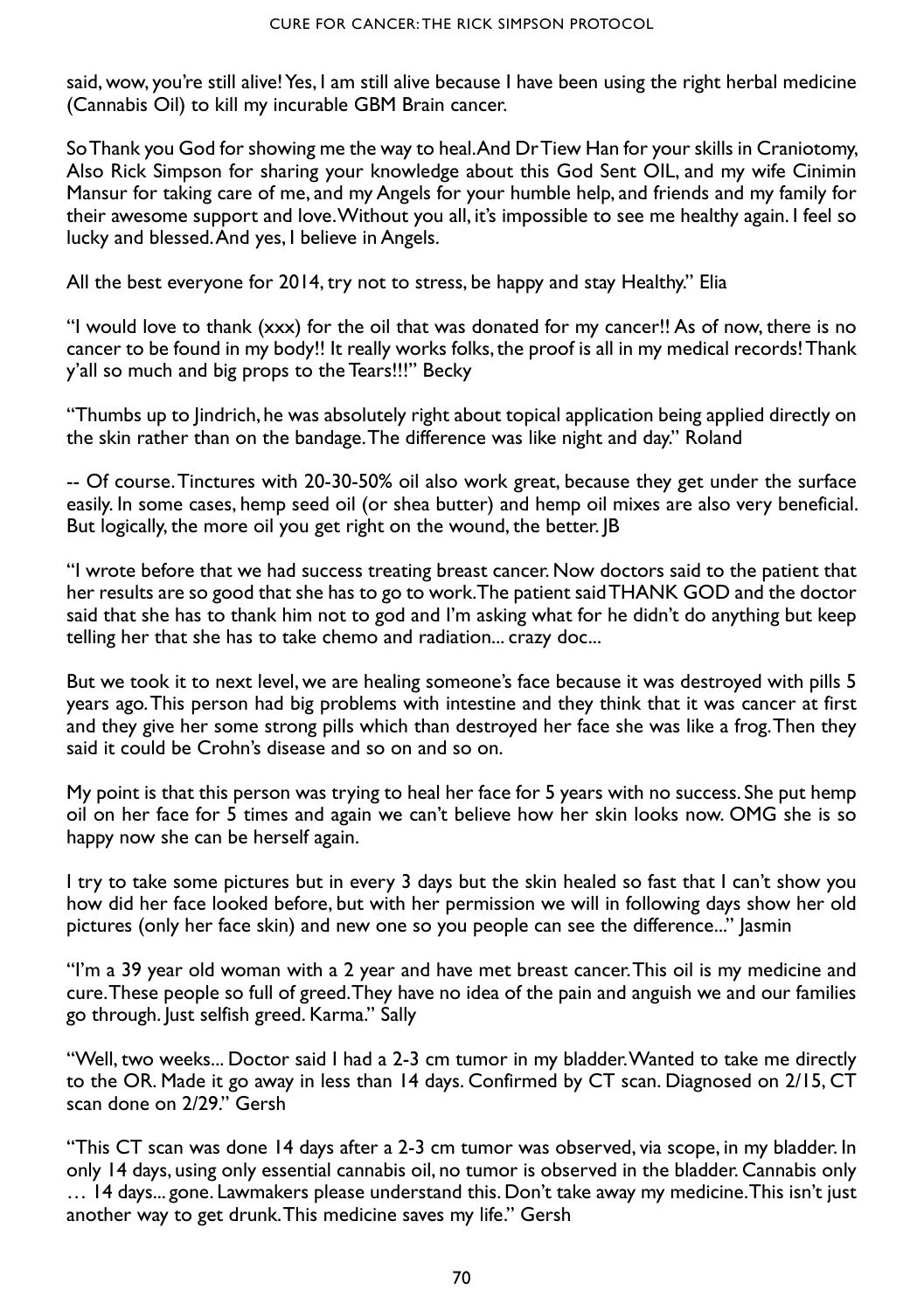"OK... I received the pathology report. The tumor in my bladder had shrank before they took it out. The last time the doctor saw it, it measured about 2.5 cm. When they removed it, it had shrank to 0.5 cm. I wonder what this doctor will say about that." Gersh

"Dear Rick, God Bless You! I have lost my Mother, my Grandmother, beloved aunts and uncles and friends to cancer over the years. But the one that hit me the hardest was my gorgeous, intelligent, wonderful sister Kim. She was diagnosed with stage 4 lung cancer in July of 2010 at the age of 42, and by February 2011 she was dead. I don't know what treatments she employed because she didn't tell anyone in the family that she was dying until too late, and her junkie ex-husband stepped into her care and locked the family out. I didn't find out about the oil until the last month, and I've been researching hard since then. At first I thought it was snake oil, like a lot of other stuff, but so far I've listed 27 people who claim to have cured or significantly reduced their cancer with it. 27 People!!! And that's just on YouTube and online blogs alone! I wish I had known about this back in 1997, when my Mom was diagnosed, or in 2000 when my Grandmother came out of remission, or in 2010 when my sister was told to go home and die, or last year when my brotherin-law was diagnosed with cancer of the mouth and throat and had to have half his face removed and reconstructed. But now I do, thanks to you. God Bless You and all you love, and thank you for working so hard to make this wonderful medicine available to everyone." Denise

-- Dear Denise, what am I to say? They killed my Mom with chemo due to early small-cell lung cancer, so I know exactly how you feel. Nothing pleasant. All the time, the medicine should have been available and was not only because someone wants to make money. C'est la vie, but not everyone will just swallow it as peacefully as I have. It is a very traumatic experience when you find out about what all the oil can cure or control and what all has been used instead of it.

Please send me the list of those online testimonials, it could be interesting and helpful for others who were just as brainwashed as I was before I met Rick and found out about the real state of affairs in the field of "conventional medicine".

Thank you for your support and helping us spread the word about this medicine. After two and a half years of working with Rick, all I can say is that properly produced and used oil does exactly what he says it does. JB

"Hi Corrie! AMAZING news once again. My friend \*\*\*\*\* \*\*\*\* you spoke to and sent to \*\*\* in Los Angeles, well he has been on Cannabis oil for about 2 or so months now and he went to have his medical scans done today and there is NO MORE CANCER in his body!!!!!!! ALL CLEAR!!!!!!! He is beyond beyond grateful to you to me for telling him about you and beyond grateful for you telling him about \*\*\*\*!!! THANK YOU forever more. You are so so so good to be helping all these people you don't even know and saving lives all over the world! I am going to be driving down to Los Angeles to work with \*\*\*\*and try to stop all my diarrhea and get me off the toilet from going 60-80 times a day. How about this for yet another amazing report? We so LOVE this!!"

"I want to share a comment from my Doctor today. I have had a Bladder Infection for a LONG time and the Dr has been treating the infection. Today he took a firsthand look with a camera (not much fun) AND it appears I have the remains of a bladder mass (tumor) that has DIED in place (his words not mine) and is causing the infection to linger.

AGAIN! HIS WORDS NOT MINE; The Dr. said "I have been practicing medicine for over 40 years and have never seen a tumor die in place without some kind of outside intervention." I have been taking oil off and on since March but since my crop came in I have been double dosing oil for about 6 weeks. Going to have a little clean up surgery on Oct 8th to make sure the mass is gone (if I don't pass it before then). I HAD some doubt about the oil but FOLKS I HAVE DOUBTS NO MORE.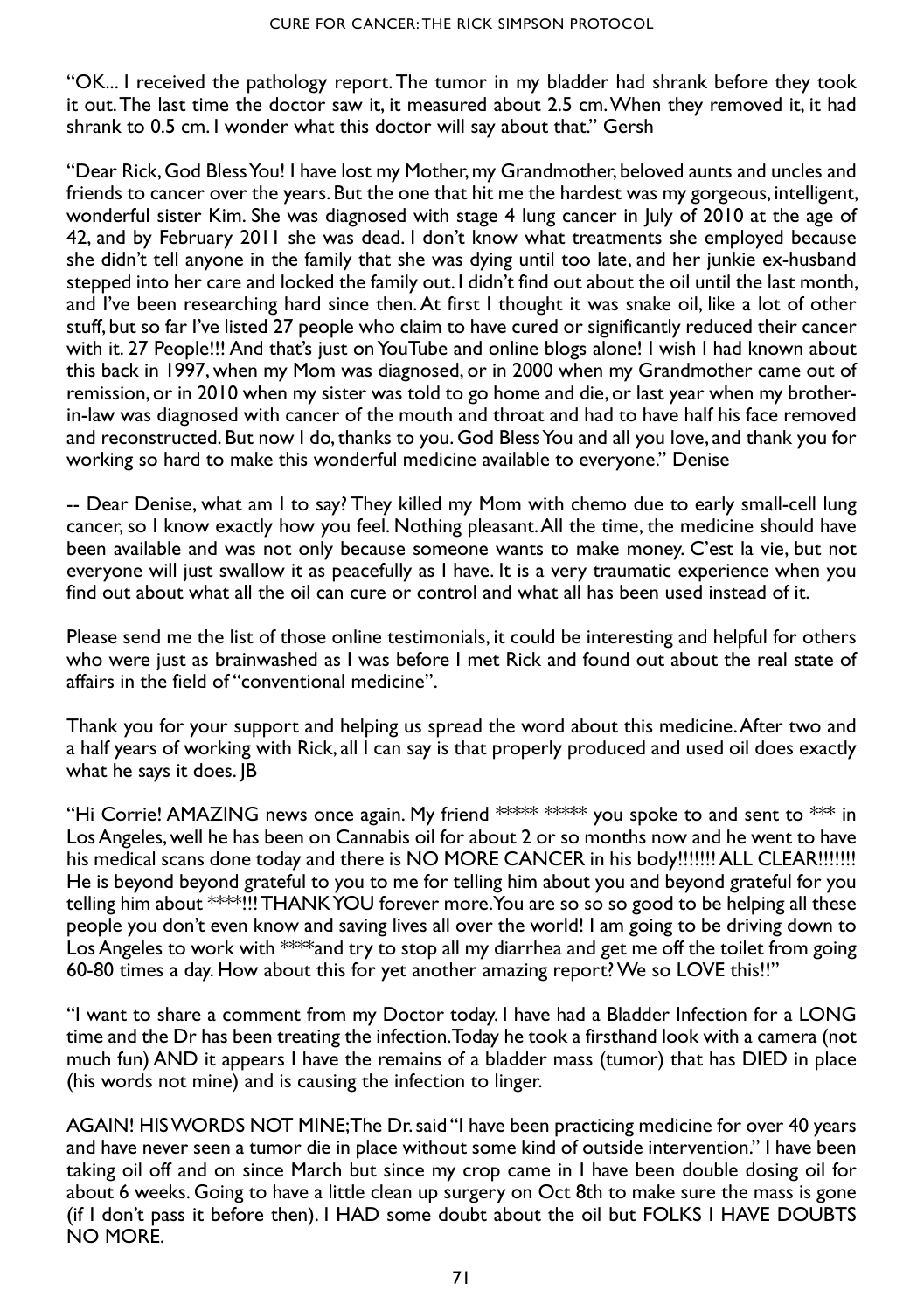I have enough bud material to make up about 5 or 6 ounces of oil. The material used is Sativa Blend Pineapple Kush, 25% THC. I cannot tell you how happy I am with the results so far. I have not told my Dr. anything yet because in FLa some Dr. will then refuse to treat you. So for now he knows nothing." John

-- But you know more than enough, John. Congratulations. I would continue taking the oil and I would leave the surgery for later. No more scans if at all possible. And I would also take the oil in suppository form, you always want to get the oil as close as possible to the sore place. Also, try to make the oil from more than one strain for best results, if you can. Best wishes to you, JB

"Full agreement there JB. And underscore the delay of surgery. Any invasive body work allows infections into your system. Trough slovenly habits and a total disrespect of their own wonder drugs we now have antibiotic resistant flesh eating bacteria, rife in most hospitals. RSO will fix that one but what about a surgical "botch-job"? Run From the Cure says it all." Tielman

"3 days ago we treated a friend's basal cell carcinoma with RSO. We checked it today and it had almost gone. We reapplied RSO and covered with a bandage. We will be checking it in another 3 days and expect it to be gone judging by the previous 3 days result. This one is on his right hand. Previous cancers we cured of his were on his left hand. Hooray, it works." Mark

-- Yes, it does. We would not do what we are doing if it didn't. JB

"My name is George, and I'd like to give you my testimony. At age 82, December the 22nd, 2010, I was diagnosed with esophageal cancer. I was told that I would have 6 months to 2 years to live and possibly may require a stint placed in my throat at some point after radiation treatment to help with swallowing.

Prior my diagnosis, I was having trouble breathing and swallowing food, had swelling in both my legs and became fatigued with light activity. I had undergone radiation treatment in early 2011. By September 2011, I was having a hard time swallowing and chewing solid food. I felt like I was choking. My food had to be cut up into small pieces. I preferred to eat mushy food and Boost shakes instead. I was also experiencing severe gas in my stomach. The gas ripped through my stomach like thunder and lightning. I was starting to experience dizzy episodes difficulty breathing, shortness of breath and sweating. My balance was poor and I was not able to get around very well. It was difficult to carry groceries to my suite without shortness of breath and sweating.

Later a severe episode of dizziness sent me to the hospital and the doctor put me on a second blood pressure pill. Shortly after my hospital stay, a stranger approached me and offered me some hemp oil to treat my cancer and directed me to the Phoenix Tears website for more information. I was uneasy at first and terrified about taking hemp oil, I always thought that cannabis was a gateway drug that would cause an addiction and lead me to other hard drugs. After researching Rick Simpson's hemp oil I decided I was going to take the treatment. I realized during and after the treatment that hemp/cannabis oil is "gateway" to better health.

After my first dose -1/2 rice grain of Hemp Oil, I noticed it working in my body right away.

- I felt it flow through my body from my fingers to my toes.
- I experienced a sense of relaxation, happiness and an enhancement of my humor.
- My legs felt rubbery which after 6 hours faded.
- Breathing was quieter while resting and also while sleeping

After days/weeks:

- My piles/haemorrhoids disappeared.
- Pain in shoulder lessened
- Shortness of breath lessened.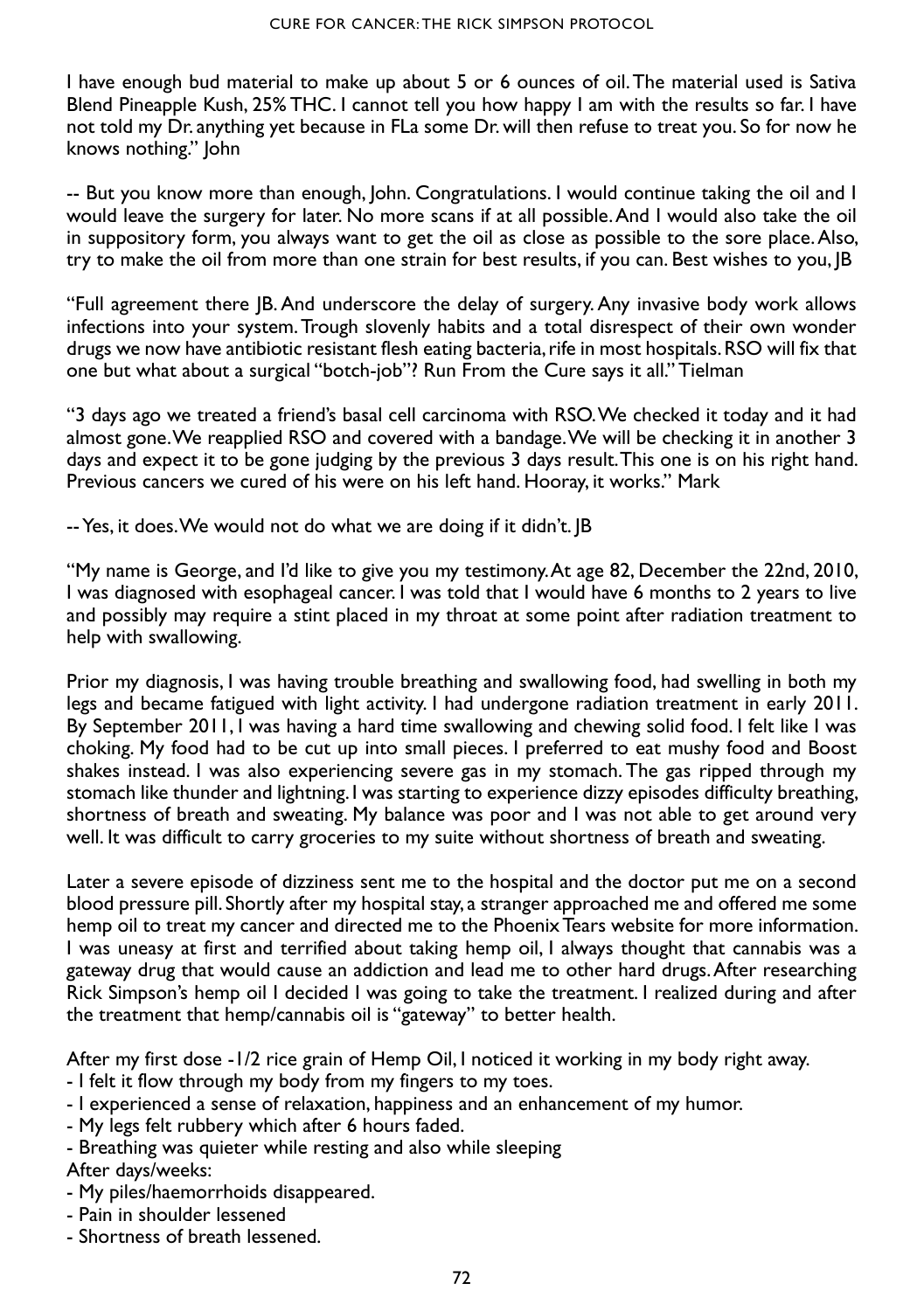- From the second day the build-up of gas and stomach discomfort was soothed and became more regular and continued the treatment.

- I reduced and stopped taking my blood pressure pills as my blood pressure was getting too low readings. Once off blood pressure pills, my blood pressure normalized

- Swelling in both legs and ankles was considerably reduced.

- Curbed my appetite and regulated my weight - I lost 26 pounds so far.

- Skin color improved

- Dizziness disappeared

- Heartbeat seems more regular and not so bothersome, considered I have an irregular heartbeat since birth

- Bowel movements became more regular

- Experienced better, more restful sleep.

- Balance and Coordination improved
- Able to get around better without shortness of breath.
- Became more articulate in conversations
- Changed my outlook on things and elevated my mood
- Changed my view on Marijuana

In general, all symptoms I was experiencing before I took the hemp oil treatment, disappeared.

It took me 3 1/2 months to complete the treatment. This experience was not that unpleasant. It was an adjustment though, when I increased the doses but after a day or two everything was adjusted. I followed the dose increments suggested by Rick Simpson more or less.

After 2 months of treatment, my visit to the Oncologist was surprising. He stated that my skin color looked good, blood pressure and heartbeat was normal, and because I was having no problem swallowing, there was no need for a stint. Also, he stated that the x-ray from a prior appointment looked good and that I didn't have to come back for at least 6 months. Normally, I was scheduled to see the Oncologist every 3 months...

I believe that the hemp oil killed my Cancer. All the other health improvements that I experienced from the hemp oil makes me feel like a new man. I am totally amazed of the miracle of hemp oil. I am so thankful that I decided to take the hemp oil.

Hemp oil renewed my health and prolonged my life. I thank-you Rick Simpson, God bless you! Keep up the good works! I am completely convinced that hemp-oil can save lives. Thank you." George

"Mini-update for George... To date he has lost +31 pounds, now, a short while ago he had to visit his denturist, because of his weight loss (he used to be something like 280 pounds). He has learned he could gain the weight back pretty easily if he wanted now, however he is choosing a healthier lower weight & lifestyle), he had to have his dentures re-seated/adjusted. His denturist remarked on how well he looked and on his colour being better as well.

I have to mention that George said he has had good breathing still, and no problems with choking anymore to date, he had a steak, potato, and vegetables for supper earlier this week, and his food goes down much, much easier than it ever used to before his "treatment." He tells us that he visited his G.P. (regular doc) earlier this week... His doctor exclaimed "WOW!, are you sure you're the same George I seen before?" Also his doc said his colour has improved. George tells me he later showed his doctor how much more fluid he lost in both of his legs telling him he thinks it is almost gone... Then doctor said, "George, you no longer have oedema."

He has procured some old medical info papers, and was told too (now) he should/could try to get his an old x-ray plus CT scan image (on a disc) from his Oncologist on his next appointment (June).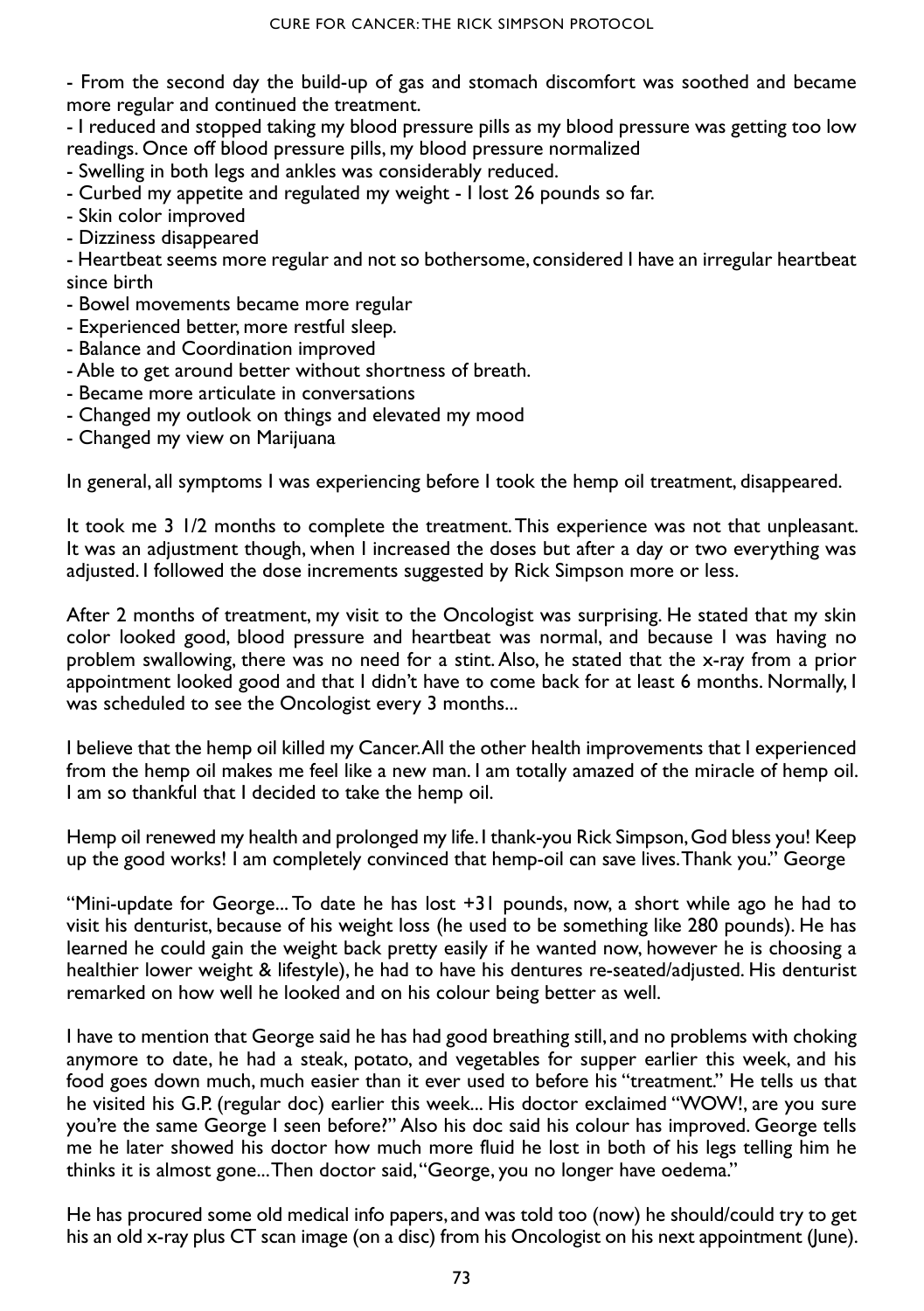He is trying to get into his oncologist appointment earlier now... with his G.P.'s help now. On that visit he will be asking for an MRI. He has come a long ways now... however his only real problem currently (otherwise he says he would be great!!) is he has had an irregular heartbeat since birth, and lately it has been spiking a little more than usual. I don't know if his weight loss triggers his irregular heartbeat or the excitement from this life-changing event or what is doing this for sure, I only know I want this too fixed for him. He has now a referral to see a cardiologist regarding his heartbeat etc. Also recently his colour got even more better he has more red/rosy face, his circulation appears even more better too. Well, that's all I could get for now... Peace I" Freedom

"Well, Rick and Jindrich, my hard work and dedication to RSO has finally paid off. I've been following Rick and Phoenix tears since 2004 and I was an instant believer in the healing capabilities of the oil. I spread the word and stood behind it 100% even when people laughed and called me crazy. I've now cured 3 people with terminal cancer and my most recent patient I owe a lot of credit to for actually going through the medical system and refusing all there treatment and having it documented that he was using RSO to cure his cancer... both of his lungs were full of cancer and they gave him 3 months to live when he was first diagnosed... 5 months ago. Today he is officially cancer free and he actually gained 27 pounds. The cancer doctors are blown away by his miraculous recovery in only 5 months with barely any help from them and are actually saying he is healthier than they are now. Lol he was eating the oil in front of the doctors at the hospital and carrying around a Weed world magazine with a Phoenix tears article in it showing it to all the other patients and spreading the word about RSO. I will have copies of all the hospital documentation soon that RSO cured his cancer... it says it right on his paperwork that he used hemp oil for treatment. I will be putting together a story for him asap to help spread the word as much as I possibly can, I also know about 25 other people that have seen the RSO miracle work for many different illnesses and they are now working on curing themselves also... the word is out!!!! :) On behalf of the cured and soon to be many others in my area I would like to say THANK YOU guys for your continued hard work and dedication to the rediscovery of the panacea... You guys are lifesavers... Literally!! PEACE AND LOVE from P.A." Steve

"Hi, I have to tell you a story about a miracle that happened yesterday. I have a friend and her name is Shannon O'Brien. She is a 17 year Brain cancer survivor. She has had an inoperable tumor growing for about a year now. It had grown to almost the whole size of her brain. I shared with her the R.S.O., and yesterday her M.R.I. results showed the tumor had shrunk by almost half. She has been taking it since Feb. 14. You have to understand that this was a Hail Mary. I am so grateful my spirit found your story and I was able to pass it on." Nadine

"My friend has been totally healed of bowel cancer, in 4 weeks of taking cannabis oil. The doctors are scratching their heads, they can't figure it out. This man was to undergo radical surgery on Oct 12, he had a 10% chance of coming out of the surgery. On Nov 1st his doctors gave him a clean bill of health. These are the same doctors who told him he wouldn't be alive to see Christmas. Hallelujah. Praise the lord for putting this extremely healing plant on this earth, to heal all who have enough faith to use it. IT WORKS." Sherrie

"Well, Rick, I am feeling better. Been on RSO for about 30 days for brain tumor and diabetes. My blood sugar is dropping. I stopped insulin 2 days ago because blood sugar was dropping too low." Jeff

"It also cleared another friend's breast cancer stage 1. Went from a golf ball size tumor to smaller than a pea in two weeks. 0.4g twice a day, raw oil.Another friend with skin cancer removed it with topical solution rubbed directly on the skin.

On myself I have gotten rid of infection and swelling in a bad tooth, cleared out my lungs after a bout with asthma, and removed two funky spots from my skin that may or may not have been cancer... never got it checked and it is gone... oops. No chemo, no radiation, no side effects, no problem." Bruce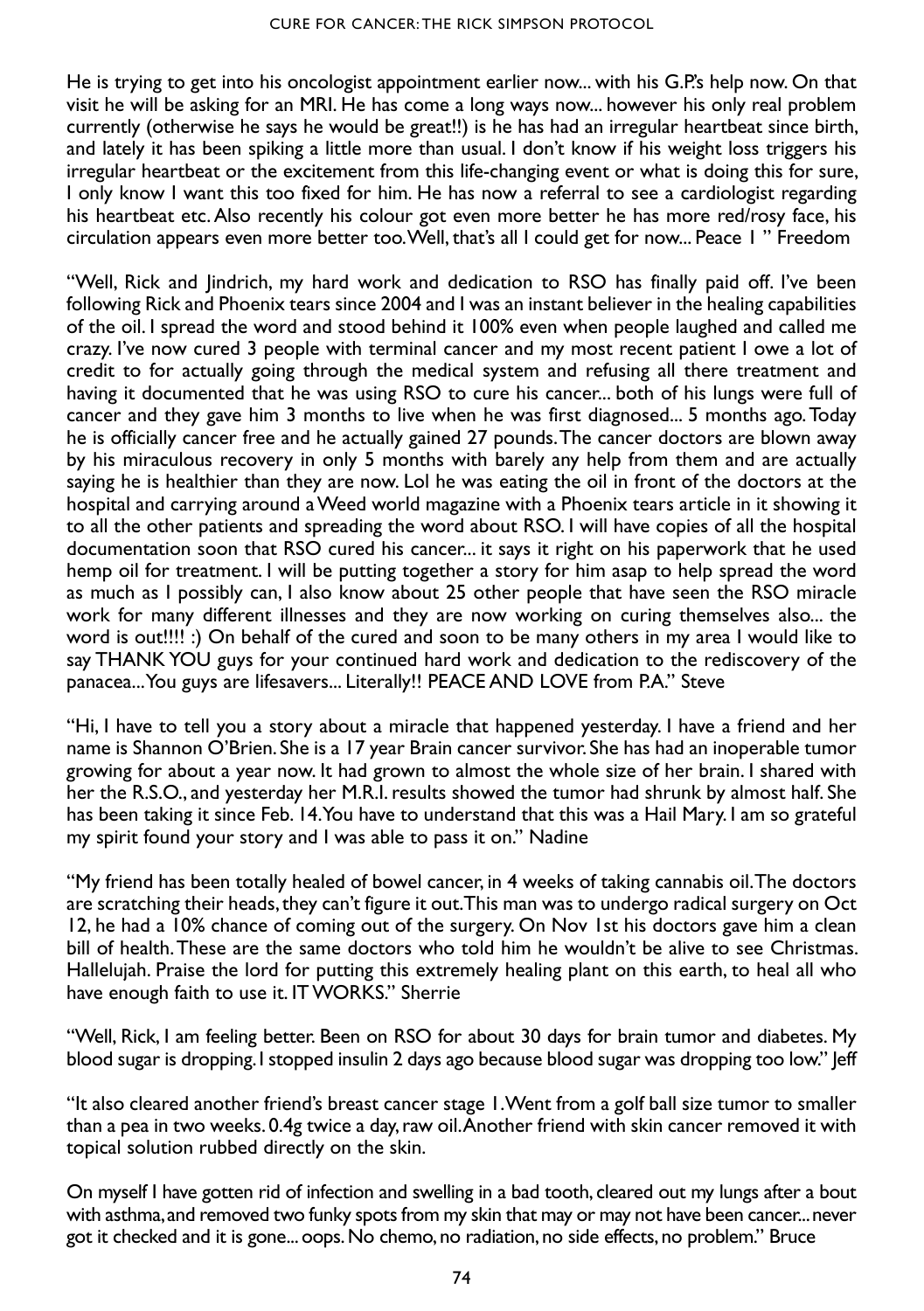"I used oil I made myself using Rick's video instructions and cured myself of Stage 4 Diffuse Large "B" Cell Lymphoma, a supposedly "incurable" follicular cancer in just 58 days!! Since then I have continued to make the oil for myself and others and seen over 10 confirmed cases of Lung, Breast, Prostate, Brain, Colon, Leukemia, Pancreatic, patients cure themselves using dark green oils!! I make oil using BOTH leaves and flowers because of the special anti-inflammatory compounds found ONLY within the green leaves! I lost my entire large intestine in 1992. I have had a "pouch" made from my small intestine that works like normal plumbing for 20 years that should have worm out 7 years ago! According to my gastroenterologist at PAMF; he credits the heavy cannabinoid use to a healthy 'pouch' "in better shape than 20 years ago the day it was first put in." He has heard the same results from many other patients who use cannabinoids and now recommends it to his patients!" Craig

"Whoot Whoot, Rick Simpson Oil is AMAZING!! Thank you for sharing with the world how to make this wonderful cure to all. I made my friend Carmen take the oil when she was diagnosed with Hodgkin Lymphoma Cancer. She has been CANCER FREE for a year now!!! And my addison disease is GONE with no trace of it and the doctors can't explain how or why as this has NEVER happened before. BUT I can and I DO!!! Cannabis CURES!!!" Amy

"Hello, I just thought I would share with you some good news. The cancer patient I spoke to you about previously has recently gone through a CAT scan. There are no tumors present!!! There was a tumor on his chest that was about the size of a baseball. It and the other tumors are completely gone! The only thing remaining is some scar tissue. He and I alike praise God for this wonderful medicine. Cannabis, an awesome plant, a gift given to us all from God. We should all thank Rick Simpson and the sacrifices he made to make the people aware of what God's plant can do. The patient has gained back the 40 pounds he lost. He looks healthier and better than I have ever seen. I am 100% confident and a true believer that the Rick Simpson Oil, when made and used correctly, can cure cancer. Now after 12 years of battling this disease, this patient is cancer free. We can only give our glory to God for this.

Thanks again Rick, for being a standup guy that made some very big sacrifices for the people. For a year now, I have been spreading the word of what RSO can do. Now I am 100% confident that everything that was said in your videos is true blue. I am taking on another stage 4 cancer patient and am very confident that he will become cancer free in less than a year. I will continue to spread the word the best I can. I will also help as many people as I can. The truth will prevail. Thank you for all you have done and still do. Sincerely, Grow Goddess"

"This cure is a reality NOW. They told mom she was stage 4 lung cancer last December. 14 months later she looks and feels better than she has in years! Thank You Rick for having the balls to stick to your beliefs." CK

"Dr. Rondeau told me before Xmas that this black spot on my back was melanoma. I went to him after it started bleeding. I came home and started putting bud oil on my back and I also started eating oil steady. It took less than 2 weeks and the spot on my back cleared up and I continued eating about 2 ounces of the oil. Barely a mark on my back and I feel fantastic.

Philip also had his one year check-up and he has been cancer free for over a year. So they call that cancer free. He does not need to see a doctor for at least 3 years. HE TOOK NO CHEMO AND NO RADIATION, HE TOOK ABOUT 4 OUNCES OF CANNABIS OIL AND HE STILL EATS A LITTLE BIT ALMOST EVERYDAY. NOT MANY PEOPLE BEAT BOWEL CANCER. RICK IS OUR HERO." Flute Wood

"My boyfriend and I have recently made your oil and offered it to a good friend who had a bad looking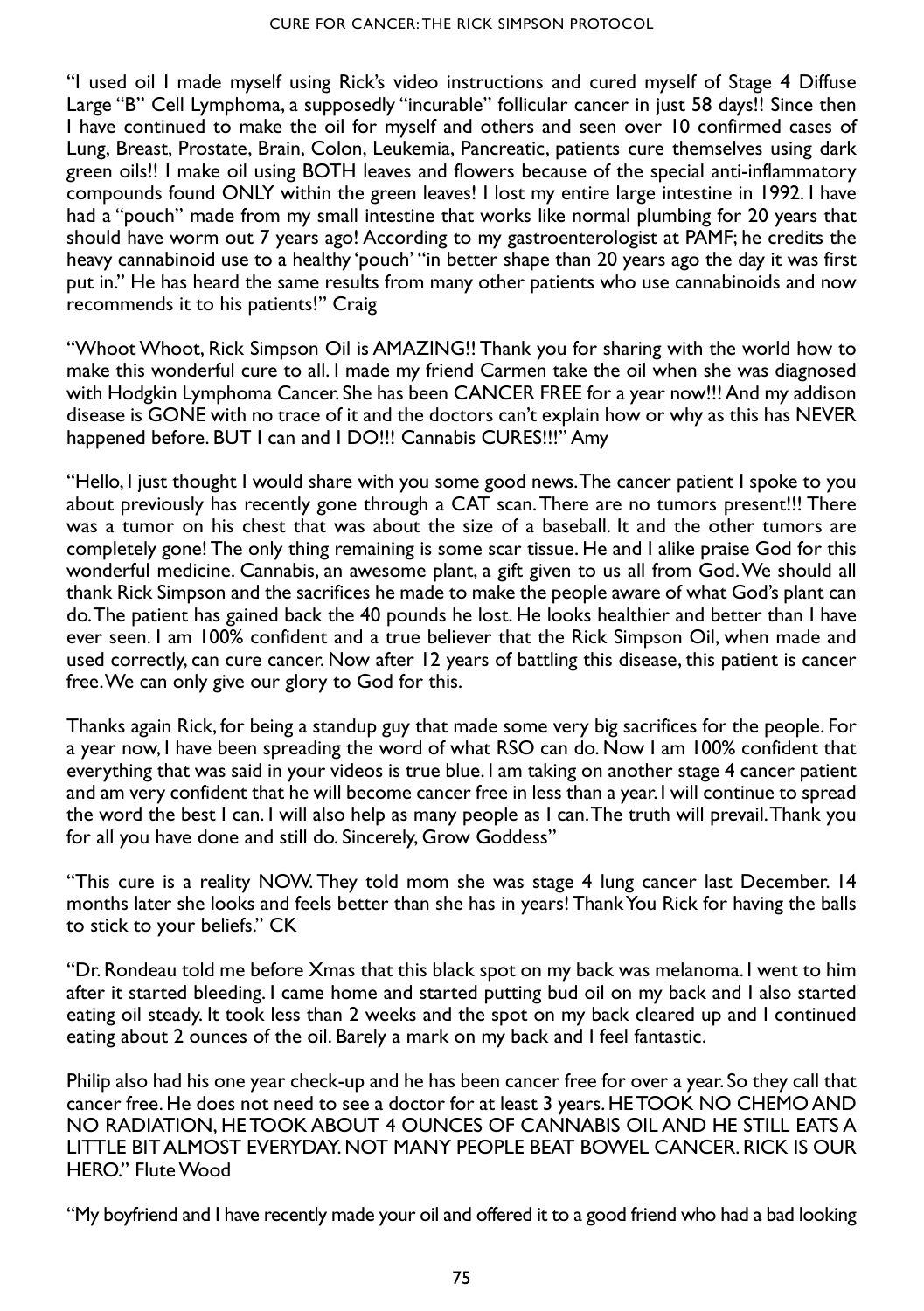melanoma on his foot. We explained how to use your oil, and just yesterday he called to exclaim his surprise that it was completely GONE! With fresh new skin growth underneath." Gwendolyn

"It is only hard to believe to the people who have not had a chance to get educated on the healing power of cannabis oil… I live in the area where Rick Simpson is from, and we have seen the healing power for 10 years. It cures cancer, diabetes, muscle disorders, tooth aches, especially a miracle remedy for burns (you have to see it to believe it).

So far there is nothing that we have seen that it won't work on, if taken properly and regularly. Especially good for skin cancer, nausea, cramps in the stomach, and whatever one needs. A good night's sleep. There is nothing that relieves stress life cannabis oil, and most of our internal problems are caused by stress. So there you go. Good luck to everyone. It really works, you just have to trust it. Put your trust in God and Rick Simpson." Terry

"All I know is I was ready to go, couldn't take it anymore, put my story on here, and my angel stepped up and hooked me up will the RSO oil. I had stopped eating, and with just a few rice grain size of the oil, I could feel the change inside of me. Before that my life was on the couch with heating pad, kept down drinks. But by the second day, I was up, in the ice box, looking for something to eat, took a shower. To some that´s not a big deal, until the time comes when you can´t stand long enough for a shower. I stayed on it, gained weight, started living again, really getting my life back. Only regret I didn´t know about it before I had surgery. 56, white female breast cancer victim Kathleen"

"My friend's mother had breast cancer 3 times. She used marijuana regularly but her doctor told her not to use it when she was going through chemotherapy. She listened to her doctor and discontinued the use of marijuana but she never got better. The third time it came back she ignored the doctor and used marijuana throughout her treatments and continues to use it via Rick Simpson oil and edibles. She has been cancer free for 5 years now and has no signs of it coming back!" Duane

"Rick, I just have to share this excellent news with you and your following... My wife's work friend told her a few months ago that her husband's pancreatic cancer had returned for a second time, my wife and I already knew of your RSO so we put them on to your site to learn more about it etc., well he started on it straight away and yesterday went back to the hospital for the results of his most recent tests, the hospital were pretty much telling him that he need chemo again, but what actually happened when they looked at the results is, the cancer had definitely become much smaller than it was when they first noticed it had come back, almost disappeared in fact. They were baffled as to how it could have shrunk (they should learn about all types of medicine then eh, not just the poisonous ones). They said they want to remove what's left, but I advised him to just carry on with the same doses he was doing before, as it has obviously had a positive effect, and not bother letting those butchers anywhere near him. I was so happy to hear the news though and couldn't wait to let you know. :)" Mark

-- Well done, Mark, Go by how the patient feels, scans are not necessary in most cases. If he eats 120-180g over six months, he does not have much to worry about, it seems. JB

"There are thousands of documented proofs that it indeed cures cancer in people who refused to have anything to do with doctors, just the oil. I had stage 4 cancer. I only had 3 months to live and that was 14 months ago." Tom

"Just to let you know, here's an update on my uncle Tom. His new PSA level is 0.1 and stable. Thank you for giving us the knowledge to save his life. He was at stage 4 prostate cancer. We are looking to do a testimonial. God bless you." Sherri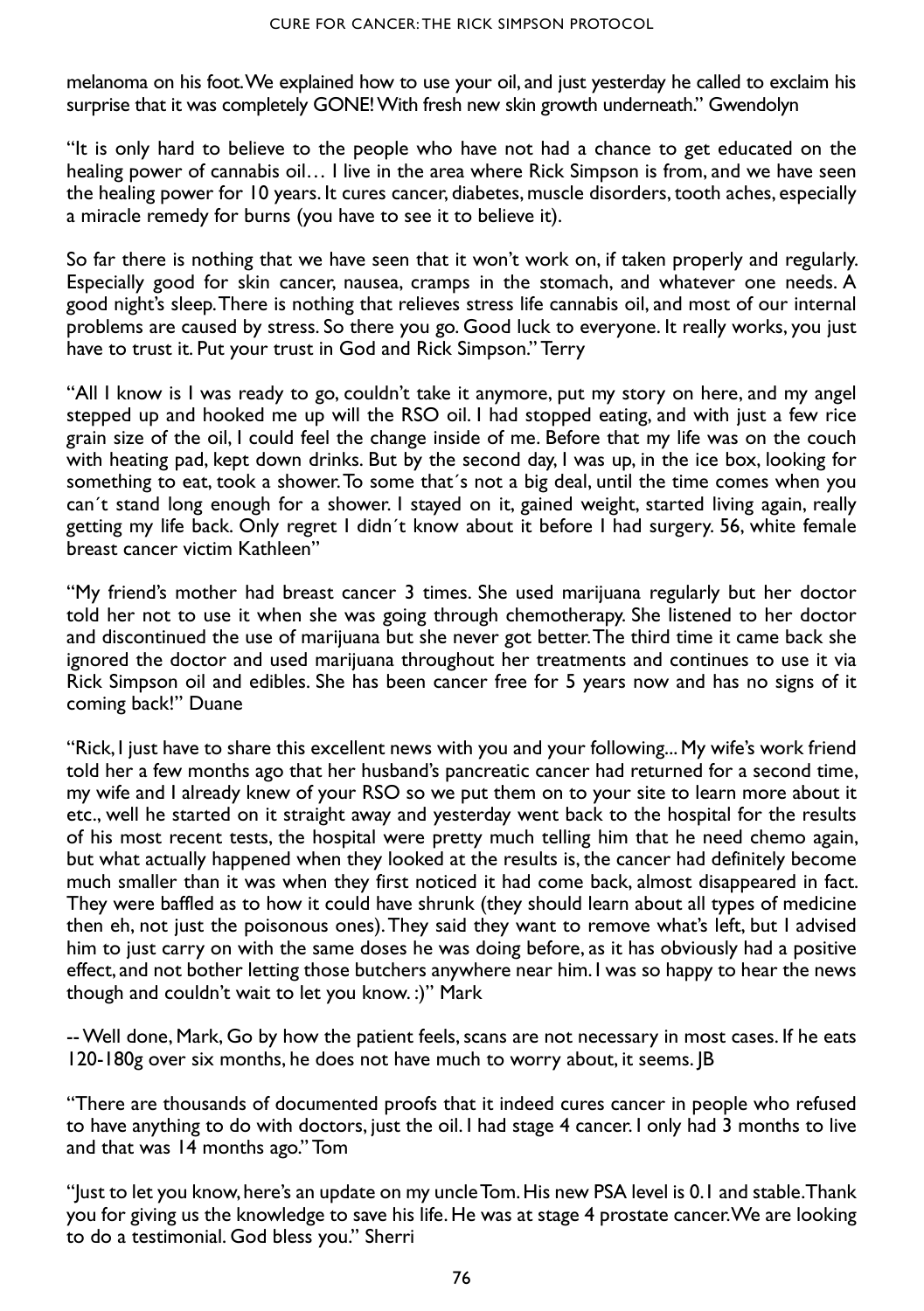"Since my recovery from Ulcerative Colitis and Cancer my Gastroenterologist now has ALL his patients on Cannabis products because they are the most powerful anti-inflammatories he knows of... and they work BETTER THAN ANY DRUG HE CAN PRESCRIBE!!!" Craig

"I know it cures cancer... I cured my mom's 3 times and she is now cancer free." Mc Jay

"Dear Lara, I just wanted to send you a message really quick to thank you for everything you do. I have been following your page for about 6 months now. (Sorry this is the first time we've spoken. I guess I'm not much of a big talker.) Although I very rarely ever say anything on your page, I have greatly appreciated the research you have done because it led to me doing my own research. One of the things I learned about when I first started following your posts, was how cannabis can cure cancer. This hit home for me because my mother has been very ill with pancreatic cancer for about a year now. She was really bad for a while and we were really terrified she wouldn't pull through. One day I read your post about cannabis oil, and decided to ask my mother if she would try it. She had never consumed any cannabis before, but at this point she was willing to try anything. Since we live in southern California, I was able to order her a 3 month supply of cannabis oil from a local distributor. We figured we'd cut out the chemo for a few months to see if the cannabis worked on its own. Amazingly, you could see her getting better right away. She felt better, she was able to eat better, she had more energy but she was able to get a good night's sleep without constantly waking up.. She was even able to walk across the room without assistance of a walker for the first time in months. Just a few days ago we took her to the specialist to see how much the cancer had shrunk. She's been taking this oil for 2 months and 2 weeks as of today, and I am pleased to announce, her cancer is almost completely gone. The doctor said its only 5 PERCENT the size it once was. When I told him how it happened, the doctor couldn't believe it. I really think you helped save my Moms life. The struggle isn't over yet, but it's almost over and it's totally winnable now. This message is from me and my whole family… Thank you for what you do Lara. Thank you from the bottom of our hearts. ♥" Dean

"Dear CureYourOwnCancer.com, a while back, I read about the Rick Simpson Oil and decided to try making some. I have been growing marijuana for a very long time. I used some of my best buds, and made up some premium hemp oil. I tried it and could not believe it. It was so potent it was like nothing I have ever had.

After trying it, I knew of a patient that had been battling cancer (Hodgkin's Lymphoma) for about 11 years at that point. I offered to be his medical marijuana caregiver, and supply him with the oil at no cost to him so long as he would take the oil as recommended. At that time, he was a stranger to me more than less. I had met him about a year prior at a compassion club meeting and learned then that he had the cancer. I really wanted to see if the oil could cure cancer, as mentioned in Rick Simpson's "Run From the Cure".

So, after getting in contact with this patient and presenting the offer to him, we filed the proper paperwork with our state and began treatment. We set it up to where he would be in possession of the plants, so eventually, he would be able to provide the oil to himself. That was also part of the agreement, that he learn how to help himself. We began treatment. At first it was difficult for him because the oil was so potent, and taking it three times per day can be quite difficult.

After three months, a very tumor on his upper chest started to shrink. After five months, the tumor was completely gone. He then went in for a CAT scan. The results came back that he is cancer free! The doctors have been trying to cure his cancer for at least 11 years. Chemo, bone marrow transplants, and so on. All it took was about a pound of premium bud converted into hemp oil. He has his before and after CAT scan results on disk (will be provided to us soon). He has come forward and spoken publicly to people. In fact, he is now a caregiver helping other patients with the healing hemp oil!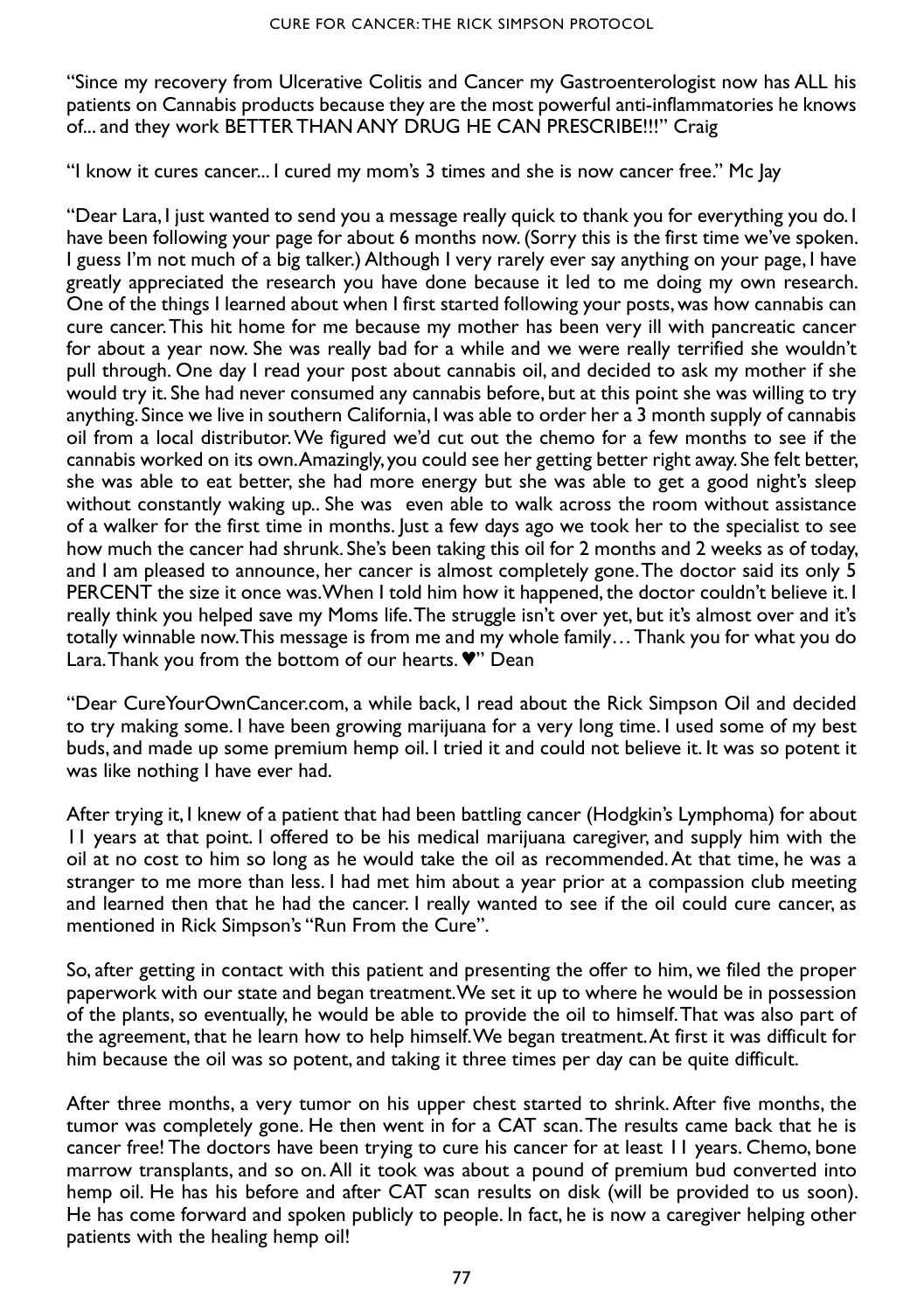This story is the real deal, no B.S. I have two videos (both to the right) that were taken at a local cannabis camp. One video is just my patient. The other video is my patient and other patient's testimonies. My patient and I give the glory to God for this miracle. Sincerely, GrowGoddess"

"A year ago my oncologist told us to contact hospice soon, colon cancer was back in my lungs and colon, had been removed from colon in 09 and liver in 11. My husband insisted that they try one more round of chemo, at the same time I discovered Cannabis oil, I started taking the oil the same day as chemo. My tumor marker was 17.6. After ONE treatment (and 2 weeks of oil) my tumor marker was 10.6. Last Friday after 2 treatments and 5 weeks of oil, my tumor marker is 4.8. My nurse told me she didn't know what I was doing, but this chemo was not supposed to produce these results. I feel better than I have in a long, long time." Diane

"I tried it, I had colon cancer, cancer is gone!!!" Jean

"Dear Rick, even though I don't know you in person, I feel almost like you would be a member of my family for how important your role has been already for my life and life on my family!

I will never have enough words to thank you for your commitment in helping the entire humanity in a totally selfless aim. I live in Slovenia and I heard you will be here on the end the month and I won't miss the chance to thank you in person to shake the hand of my hero!

My girlfriend mother has been diagnosed almost 3 months ago with 4 stage small cells lung cancer (a tumour big as tennis ball in her right lung, with 2 metastasis on her liver and lymph nodes). Just few months before I had the big luck to come across your video "Run From the Cure" and even if I knew of the many benefits of medical marijuana, I was shocked by the revelation made in your movie and I remember thinking "if it happens to me to have a cancer I will for sure go for the oil." Then it didn't happen to me but to my girlfriend's mother, a really special person which I always loved beside the fact she is my girlfriend mother!

So we decide to take action immediately and I was lucky enough to find all the raw material to prepare the medicine! Although she was open to the idea of taking oil, she also started with chemotherapy because at that time she was so scared she would do anything to get rid of this shitty disease.

So at first she started with chemo and from the day after she also began with oil. She could see the great anti-chemo effect after just 1 hour after she took her first dose of oil. It was incredible, even though we knew the oil would probably work we were not expecting such a quick improvement! After 24 hours of continuous vomiting and feeling like she was passing away, she started to feel better from any point of view (no nausea any more, no bad taste in her mouth, big appetite, great sleeping etc.) and she kept getting better and better till the next chemo.

After 3 rounds of chemo and 35 ml of oil, she had her first CT scan and the results were really encouraging, the big tumour on her lung was now the half of what it was on the previous CT, and of the 2 metastasis there was just one left, and it was smaller!

In this period I also started to do a lot of research on the endocannabinoid system and on the properties of cannabinoids. And it's incredible to see how many researches, studies and experiments exist on the subject and it really looks like all the science is supporting what you discovered almost by chance. Lately even the National Cancer Institute (of America) opened a section in their web site called "cannabis and cannabinoids" and just one month ago it was updated with a lot of documentation on THC & cancer.

Now the reason why I would like to meet you in person (beside the fact that I need to thank you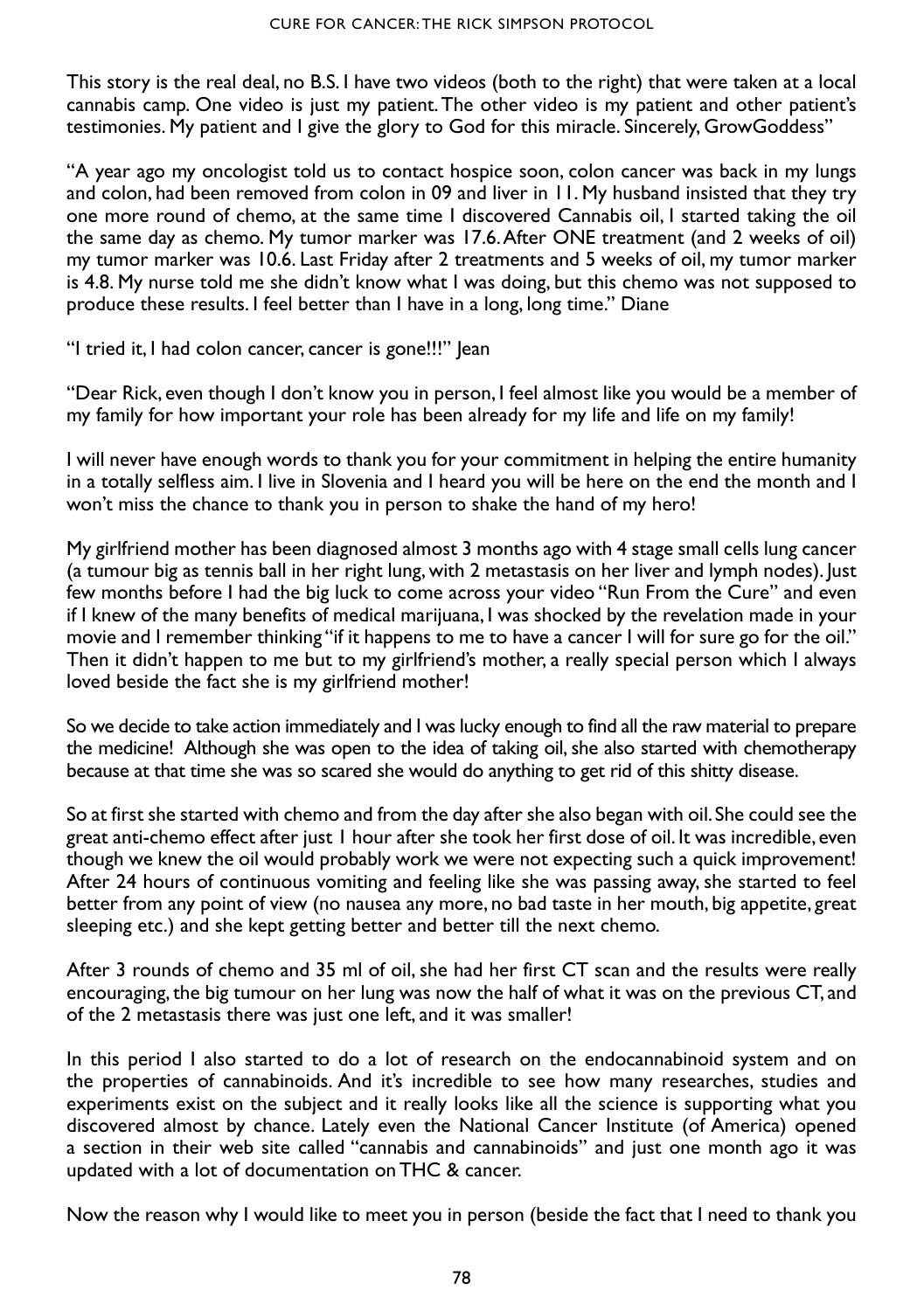like you deserve) is because I need help to convince my girlfriend mother to quit this nonsense chemo which, even if she is getting cure from cancer, is harming her tremendously!

I have calculated that on 15th of this month she will have completed the 60ml treatment, but on 27th she would have to go for the 5th round of chemo (which will be followed even by a 6th!).

So as you can understand, I want to avoid her to go for a chemo when she could be already cancer free! The problem is that small cell lung cancer is known to respond good on the beginning of chemo (or at least this is what doctors say) so they told her is really not so surprising the good results she had on her last CT scan...

What I suggested her is to do another CT scan before to go for the 5th chemo to be sure she won't do a chemo on a clean body. She agreed but still I know she is scared to go against what doctors say...

I was wondering if maybe it would be possible to have a private encounter with you before the congress and before her 5th round of chemo. I'm sure she will be enthusiastic to meet you and probably you would be able to find the right argumentation and to give her the right incentive to quit chemo!

I can imagine you are probably overloaded with all kind of requests for help so I would totally understand if you don't have time and energy or even wish to get involved in every personal sad story you meet in your path… And independently from your availability to meet in person I'll always be endlessly grateful for what you have done for me and for the entire world!

Thank you from the bottom of my heart. I wish you all the best for your life and I hope one day you will also be able to go back to a normal life in a normal world! Respect, xxx

P.S. If you want to post this testimonial feel free to do it, but please do not tag or use my name because we are still using the oil and still living in prohibitionist country so I can't afford the risk of being caught. I'll anyway keep you updated we the development of the treatment and I would be happy to provide you with a full good-ending story.

"Xxx, she should eat 120-180g of high grade oil over six months of more quickly, if she can. No more chemo, no more CT scans if possible - they are both carcinogenic and will spread the cancer even further. Make suppositories with 0.2-3g of oil in them (melt cocoa butter, add oil, stir, pour into molds, let cool at room temperature) and have her use them two or three times a day in addition to the oil she will eat (if she can take it, if not reduce the oral dose slightly). She should also vaporize the oil several times a day - coughing will help clean the lungs and later she will also cough out the tumors.

As for meeting you in person, we will be more than happy to, but we usually do a very short process with those who want to take chemo, we don't waste our time persuading them anymore, the decision is up to them. From our point of view, all info they need is on our site and in Rick's books. If someone came and said they wanted to take the oil with chemo, we wouldn't even supply the oil to them, someone else will be more than happy to eat it without the deadly chemo. Any rational person must know that taking poison is not a good thing to do. The oil will do a much better job without the chemo.

Then, anyway, the more chemo she takes, the more oil she will have to eat to undo the damage - if she survives the chemo, of course, that you never know in advance and each injection might be the last. Sorry to say that, but that's how it is.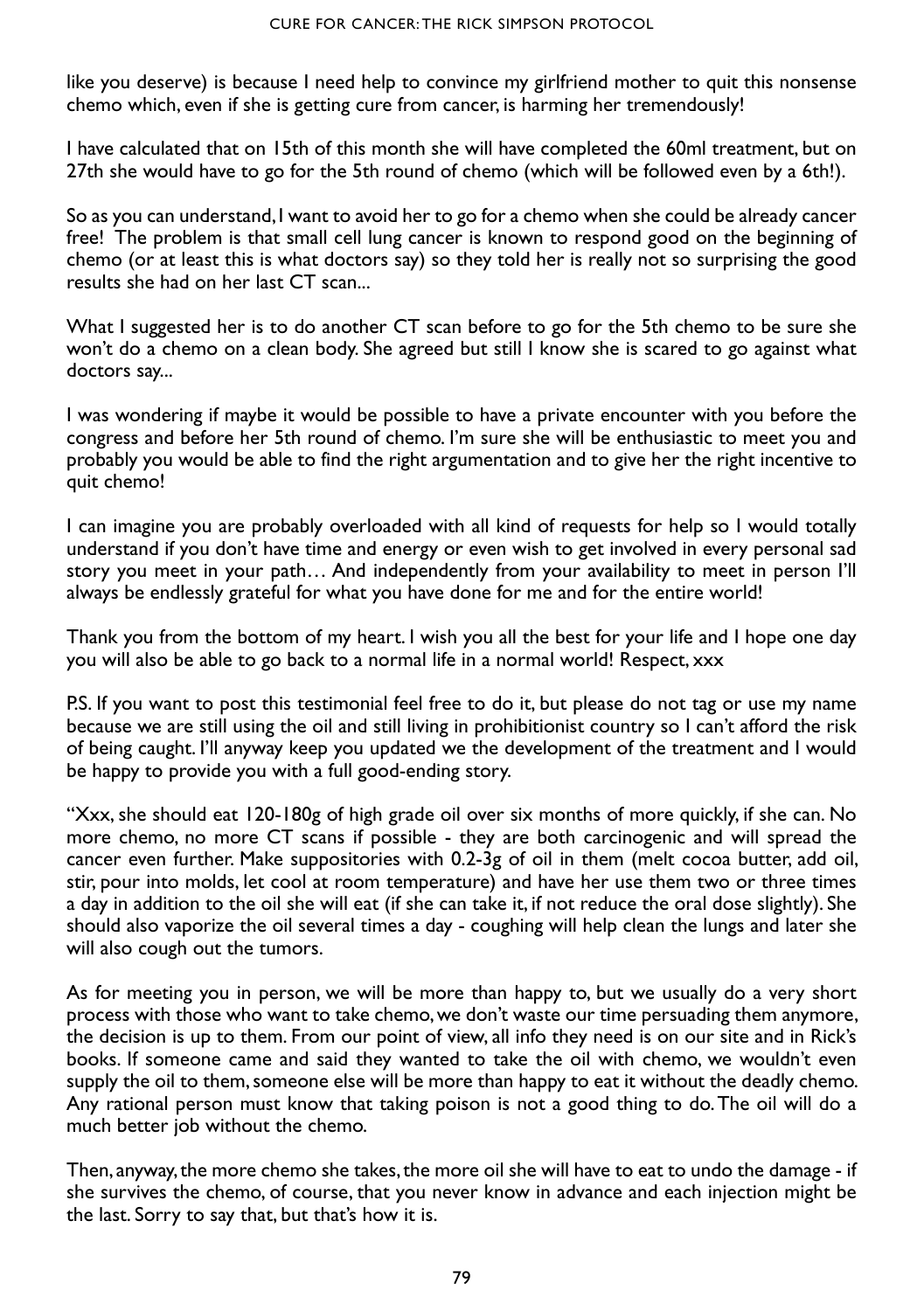So, the way I look at it, she should pound the oil in her and stay away from doctors and their treatments as much as she can. She should increase the pH of her body, eat seeds from two apples every day and then eat the oil, take it in suppositories, vaporize the oil and maybe also use it topically on her chest in an alcohol tincture or in a mix with hemp seed oil or similar. Simply follow the instructions on our site and in Rick's book for best results. Also check Rick's Youtube videos – you will hear pretty much the same sentences that you would hear from him or us in person, the message stay the same – and it is "Stay away from chemo and radiation" as much as you possibly can. Best wishes, Jindrich Bayer"

"As someone who had gone through chemo as a teenager I can tell you its no walk in the park!!! Feeling this I can tell you that we're trying to find a cure and why not try everything we can to find it in less painful ways. Giving poison to kill poison isn't always the answer try a natural cure and see what happens." Constance

"We need to see some real changes...and parents should not be forced to inject poison in to their child (chemo)! If people actually knew what chemo was they would second guess pumping it in to their bodies. Not to mention if you are lucky and beat cancer the side effects for chemo! It's disgusting! Time to wake up America and the World!" 46/7 Fighting for a Cure

"Hi Jindrich, yesterday l finished reading Rick's book. Great stuff! Honestly I really don't need any more evidence about the truly magic power of the oil!

I've done also some experiments and every day I discover something new this medicine can do! Amazing! Sadly even though I'm convinced and even if my girlfriend is convinced still her mother is somehow not able to "let go" completely... and still she is not sure if quitting shitty chemo...

I'm constantly trying to bring out good argumentations but I can't decide for her! She is the one with cancer and she is the only one who can decide what to do with her life.

I know she will get cured anyway on the end because we will stuff in her so much oil that it will be impossible for her to die. But still I feel it's so stupid and so dangerous to play with these fucking chemicals, especially when you have access to natural medicine which has been proved to cure cancer!

I read about your experience with cancer and medical system... I'm really sorry for your loss… and now I better understand your attitude toward the traditional so called "medicine"!" Luigi

-- Hi Luigi, thank you for your nice words about the book and it is a pity that you have to go through. It is her choice which treatment she chooses but I would not go near the chemo just read my Mom's story for her, maybe she will grasp that taking poison is never a good idea, especially when it is not substantiated nor necessary. Her chances of merely surviving the chemo will greatly improve if she takes the oil, but again, why cause even more damage to her ill body? It makes no sense at all. Best wishes, Jindrich

"A friend sat me down to watch Run From the Cure about two and half years ago thinking it may help my psoriasis. We made the oil together- the first time for both of us- within three weeks, my plaque psoriasis was gone. I have been making the oil and ingesting it ever since. If I ingest every day, and apply the oil topically at night to the individual spots that pop up randomly, the psoriasis is very controlled and almost invisible. Because of this experience, I jumped in with two feet and now own the first fully state licensed Medical Marijuana Business in Colorado. A year into my business, my dad was diagnosed with stage IV Melanoma- it had spread into his lungs and liver. His oncologist gave him 3 to 12 months and told him to be prepared for hospice care. I immediately started him on an RSO regimen and five months later, his cancer is gone. Gone. Easiest thing in the world! Thanks Rick, for reintroducing this amazing medicine to the world! :-)" Erica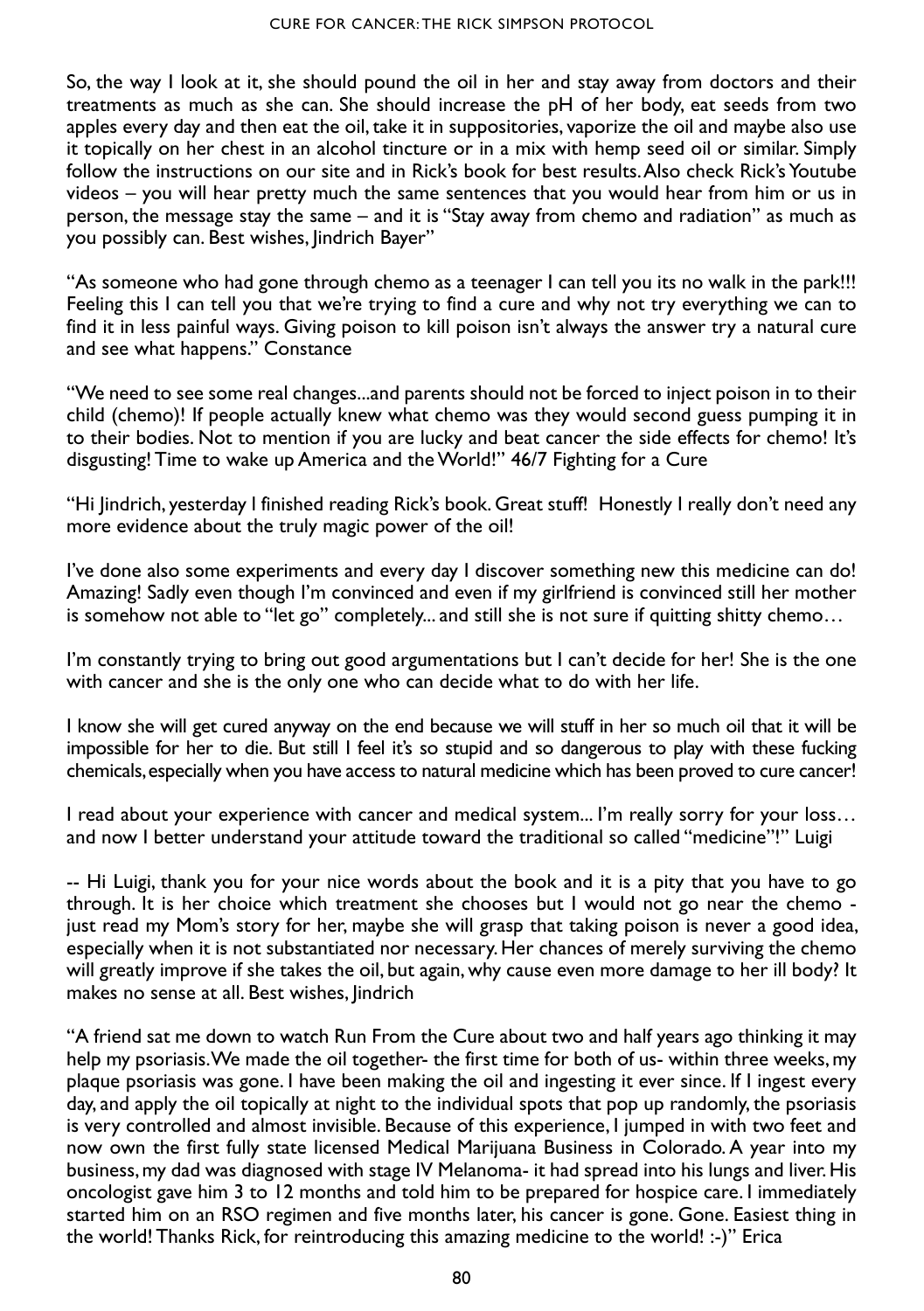"Hi! I just saw your webpage and I didn't know that that one existed. I am from Croatia and my mother has cancer. I don't know how much time I have (about several weeks) and I tried everything, but the doctors couldn't help her.

I read some articles and saw video with Rick Simpson talking about hemp oil and curing cancer. I am skeptic but I haven't any more time or options and I'm ready to try everything.

The only thing I wanted to know is what happens with the people who were in that video. I tried to find it on the Internet, but couldn't. I need just one example why to believe in it (I.D., some medical report of any person from the video before and after disease)... anything! Please, send it to my e-mail address as soon as possible. I don't have much time. Thank you very much... Josip"

"Dear Josip, I cured my own cancer with this oil seven years ago. If you want proof, Google THC and cancer. High quality strains of cannabis hemp are loaded with THC. We are not trying to scam you. If we were trying to do that, why would we be telling everyone how to make their own? Simply go to our website www.phoenixtears.ca and follow the instructions. Practically anyone can make it. I am currently in Croatia myself but have no access to the material needed to produce it. All I can do Sir is give you the information and wish you the best of luck. If anything can save her, it´s the oil. Best Wishes, Rick Simpson"

"Hi Rick, thanks so much for the info you've provided. My Dad and I are trying this on my little sister who was diagnosed with a fast moving breast cancer. This was back in Sept of '09 which has now progressed into her spine and pelvis. We've had her on the oil since the beginning of Feb and she was on Protocel before that. We can't do chemo as she can't do needles and really we don't believe that is the ultimate answer for cancer. We've probably gotten about 1 maybe 2 tablespoons into her since we started her on this. She is developmentally delayed so you can imagine that we've got an interesting situation here. We have upped her dose to about 2 "grains of rice" every 3 hours for pain. The pain seems to be getting worse and so we're having to mix hydros in which unfortunately really mess her up. We're trying to get as much of the oil in her but we're losing some faith here. Has this wonder actually turned cancer of the bone around? We like to think that we can't overdose her on this stuff, is that a good assumption? Any more guidance on this matter would be so helpful and appreciated. Thank you so very much, Jessica"

"Dear Jessica, the instructions on how to use this medication are on our web site at phoenixtears. ca. From what you have told me, you have not been following our instructions. If the patient were to receive an overdose the effects would wear off in a few hours with no harm done. If you have good oil it will kill pain that morphine will not even touch. Go to Google and punch in THC and cancer for more information. Best Wishes, Rick Simpson"

"Cannabis oil cures cancer. I am a stage 3 breast cancer patient and using the oil to cure myself." Adele

"Rick, my brother is on day 2 of the oil. He has compromised respiratory due to double lung cancer. Though the lesions in the brain seem to have responded to radiation last year he is still taking Dilantin for scarring from the lesions. Should I be concerned about the oil and shallow respirations? Do you think it safe with the Dilantin? Thank you for any information and I wish you continued good and health and safety." Gwen

"Dear Gwen, dilantin is garbage the same as the rest of the trash the medical system gives us. You said your brother's brain cancer responded well to radiation. Do you not know that radiation and chemo are carcinogenic? These treatments cause cancer, they do not cure it. In the beginning, these treatments may seem to be beneficial, but in the end, in most cases they spread the cancer and give the patient little chance of survival. Best Wishes, Rick Simpson"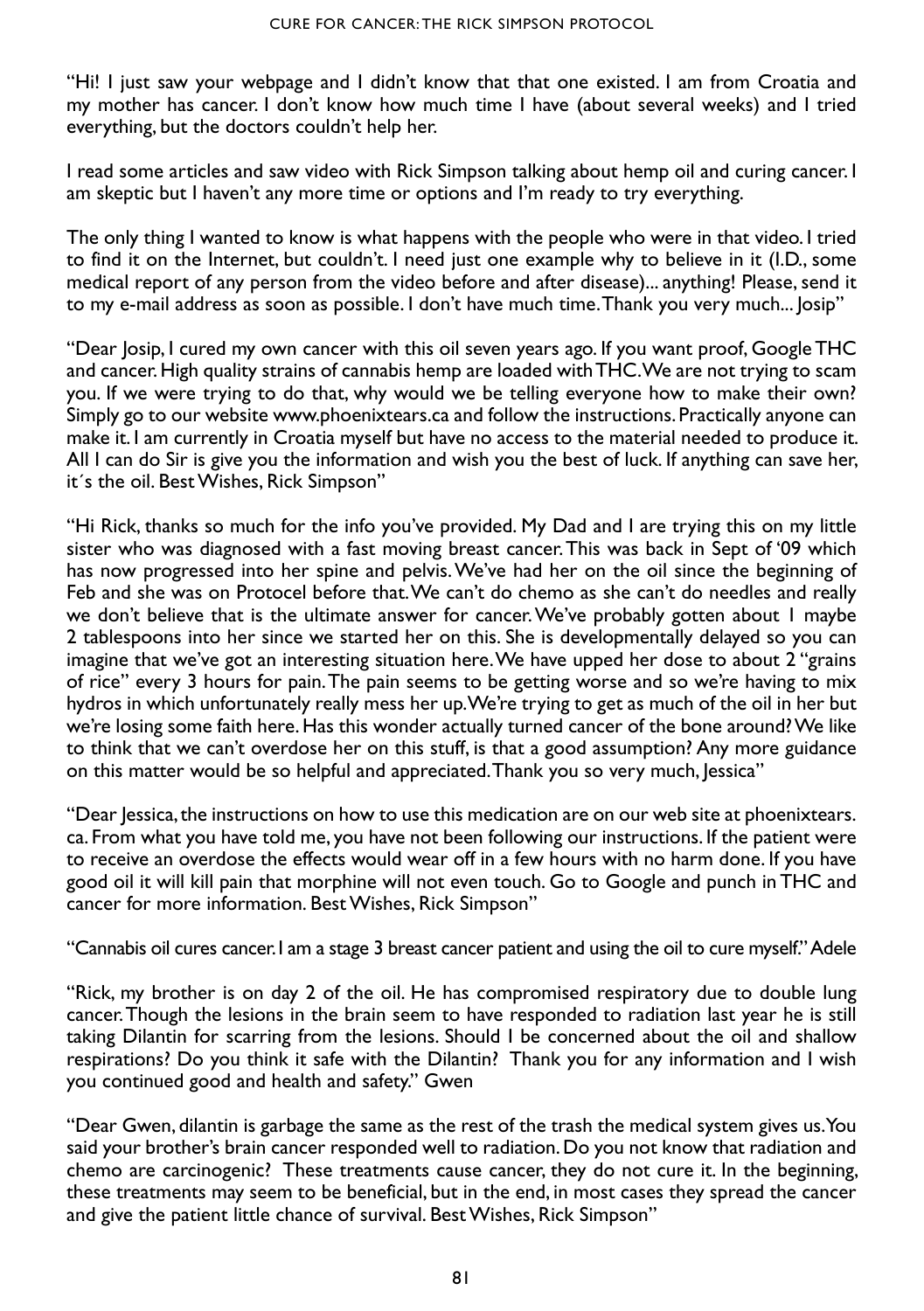"No Chemo, no radiation... RSO & diet change... RSO cured my stomach cancer without any of that shit..." Dale

"Made it, administered it to my 18 year old son… No sign of any cancer now. I owe you a massive thank you Rick Simpson. My son was diagnosed in October with synovial sarcoma after removing a tumour before having a biopsy... Was told that the cancer would still be there and could have spread to his lungs due to the aggressive type of cancer it is... Most recent test results, they cannot find any trace of it to their bewilderment... Cannabis oil was one of many things I started him on almost immediately after diagnoses." Amanda

"A close friend of mine used to be given morphine for brain tumor pain. The morphine itself caused addiction, withdrawals and it only made things worse during its use. Cannabis itself was the one medicine that provided relief for withdrawal symptoms, depression, pain, and the cancer itself. Your message is what saved my friend." Jasper

"I am so excited about the oil. This last month was the first time I had ever read or heard about it. I am enthralled... Mr. Simpson, many of us thank you for the unselfish and loving work you have done for all of humanity. You are my definition of a Humanitarian!!! I have volunteered with Hospice since 1998, I have seen many suffer and pass away, even in my arms. To think that so much of this suffering could have been alleviated is literally mind boggling..." Cindy

-- It surely is, especially when one considers that all the info about the "miraculous healing powers" of the Rick Simpson oil is true. Properly produced and used oil can really cure cancer, diabetes, and thousands of other conditions. It can really help with pain that morphine won't touch. It really does rejuvenate the body and regrow muscles. The word mind boggling does not describe it fully, I think. JB

"OMG. I just got word from someone whom I am giving Phoenix tears to who had and I mean had cancer of the kidney. After taking the oil for 90 day the newest PET scan shows the tumors are gone.. This is incredible. I have seen Phoenix Tears cure many since I have been working with it. Thank you for helping me help others heal." -- Congratulations and thank you for helping others, Gregg. No more scans, just the oil. The scan is carcinogenic, it might cause the cancer to return and who wants that? JB

"Hello dear sweet Rick Simpson & Jindrich Bayer, I hope you are both well and happy. Considering the amounts of email you must get I'm sure you don't remember me from months ago so I included our prior correspondences.

Mom is alive and very healthy! Saying we are so very grateful is an understatement.

At diagnosis Feb. 2012 (stage 4 pancreatic adenocarcinoma with metastasis to liver and lung) her prognosis was 3 to 6 months with anticipated severe decrease in health during that time frame. Instead she is alive, happy and well 10 months later.

I know you both oppose chemo and so do we… But when they said 3 months we threw EVERYTHING at it including chemo along with starting RSO right away. We have been told no one stays as healthy as mom on as much Gemzar chemo as she received. The RSO had to have kept her healthy during that time.

Chemo stopped 6 weeks ago when she decided she could feel the beginnings of chemo damage. She has now been off chemo for 6 weeks and is feeling great.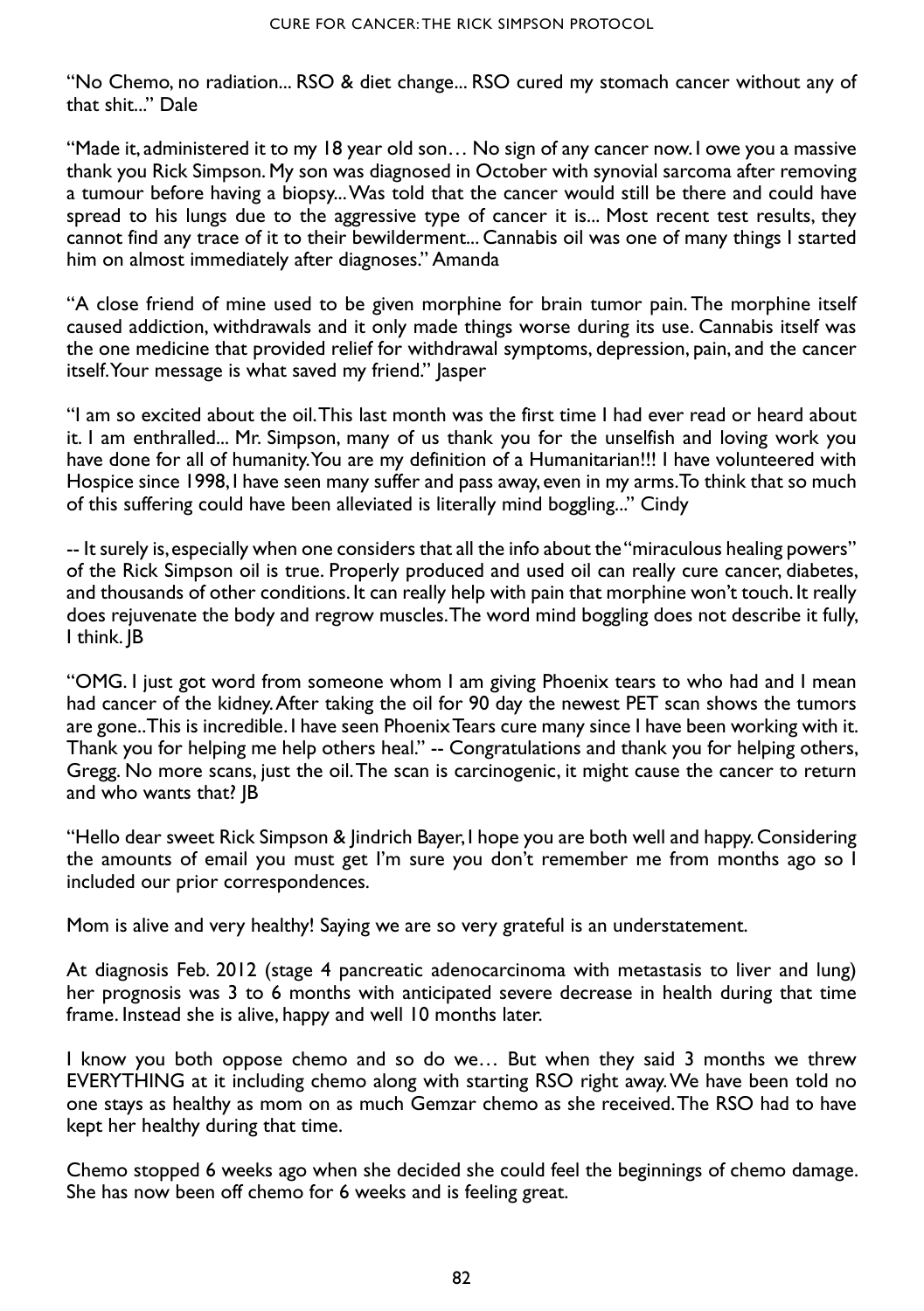Since her diagnosis in February 2012, after initial build up, she has taken a gram RSO a day (approx 300 grams total so far).

The latest scan done Monday 12-17-12 showed more tumor shrinkage including documentation that some of the tumors were too small to be visualized via CT scan. It was incredible news! Then on Tuesday we got the results from her lab work. After receiving such good scan news we were shocked to hear that her tumor marker test (CA19-9) had increased from 285 up to 2100. Have you ever seen this happen before? Do you have any explanation regarding why or how the markers increased? Any ideas at all? Any suggestions? This question has gone out to several RSO makers but so far no definitive answer.

Here are her CA19-9 results to date. Normal level is LESS THAN 37. There was no tumor marker test done at initial diagnosis in February. 4-30-12... 23,568; 5-30-12... 5,240; 6-18-12... 4,458; 8-8- 12... 538; 10-8-12... 285 (Last chemo was 10-29-12); 12-17-12... 2,100. Any input you may have will be treasured by my family! Much love, B"

--Dear B, CT scans give a massive dose of radiation and that is what might have caused it, plus the chemo was totally unnecessary.

I would have her eat 180g of the best quality oil as quickly as possible. No more CT scans or any other carcinogenic nonsense, just the oil and as much of as she can take. You have to undo the damage from the chemo and radiation first and it will take some time, it just made the job harder for the oil. Like giving an antidote while pumping venom in her veins, it makes no sense at all to me. Best wishes, Jindrich Bayer

"I was approached by a woman with breast cancer about 4 weeks ago and managed to get her pointed in the right direction. She has a pretty significant tumour, (I think she might have more than one.) and is able to feel it.

It's been only 3 weeks since she started the oil and already the tumour is definitely softening. Not bad for 3 weeks! I feel very encouraged for her and I just KNOW this lady will be another success story. One Love." Corrie

"My dad is 89, has skin cancer on his face. Three times I've taken him to hospital to have some cut out, which opens him up to infections not to mention taking from the nursing home and back it's hard on him. I have started with cannabis oil a couple of weeks ago. Some of these are the size of my baby finger to my thumb. There were 11 I have treated now there's 4 the one the size of thumb size of baby finger. They just die and fall off skin healed. I'm amazed as are all the nurses and doctor." Steve

"I would just like to say that I am extremely happy to announce that my father in law's scan for his cancer has come out completely clean for the second time after the first one showing spots on the lungs. We started him on the oil right after the first one showed spots. Cannabis has taken his lungs and cleaned them up! He was told he needed Chemo. We were against it and put him on the oil instead. Cannabis cures cancer!!! I have also started my little pomeranian on the oil because he has a collapsed trachea and congenital heart failure. He has not been on his regular meds since summer and he has not coughed barely at all for the first time since summer (he constantly coughed and gaged even on his pharmaceuticals given by the doctor). He has more energy and is doing better than he was doing when he was on the meds." Karen

"It cures Cervical Cancer too! I couldn't afford treatments (not even ONE...) and went a year without any kind of medicinal help... but I did smoke nearly every day... then a year later at my annual exam, the doctor and nurses were blown away... they couldn't find a THING other than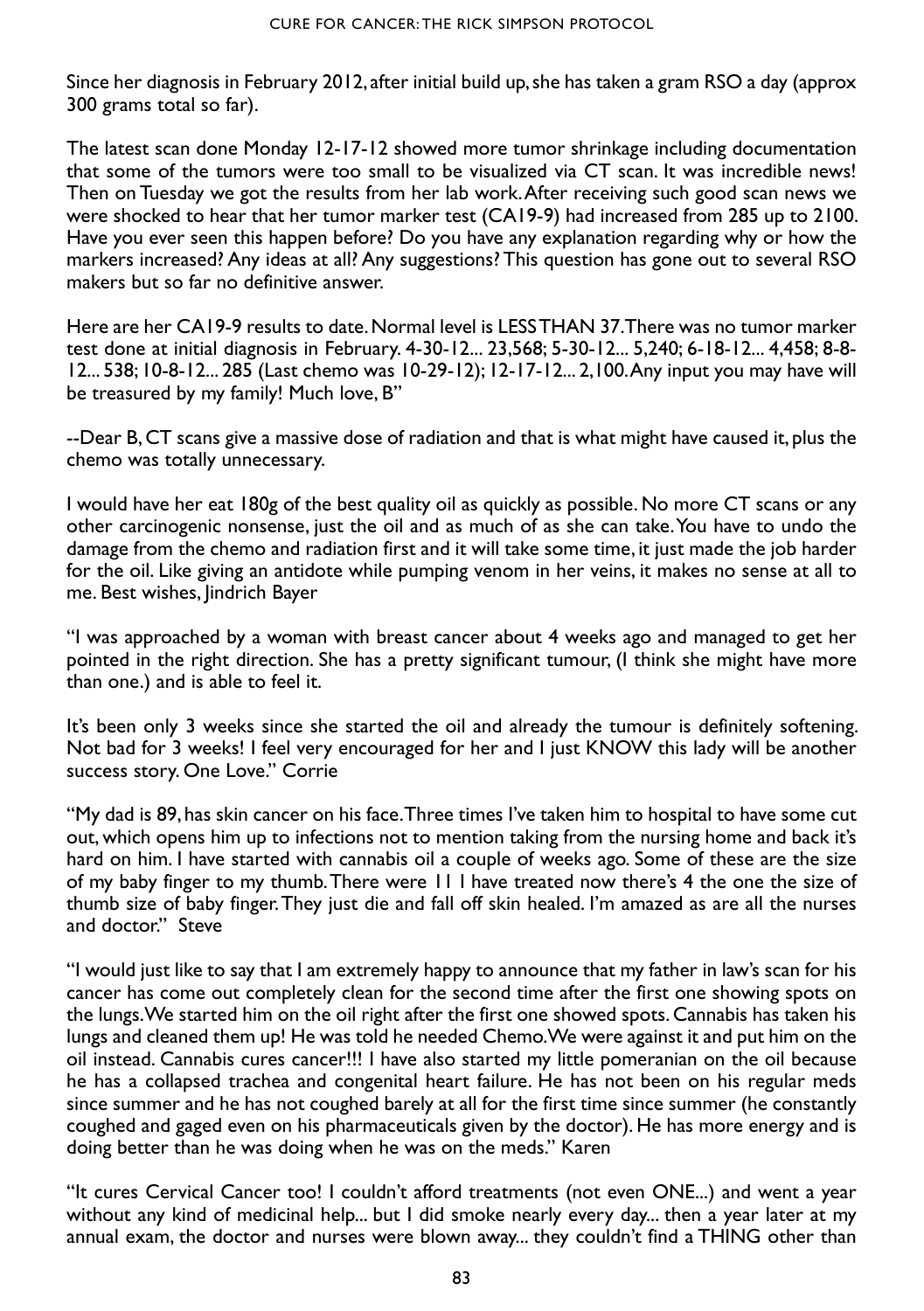slight scarring where the cancer had been... I'm 100% cancer free now... thanks to Marijuana... not doctors... not "medicine"... not treatments... but because of a pure, herbal, NATURAL plant... I'm living proof... The doctors said that I should have been at a level 5 cancer from going without any treatment... but yet it was GONE... with NO help from them... they were so blown away that they sent me to the STATE HOSPITAL in LITTLE ROCK (UAMS) for more testing... and UAMS didn't find anything other than slight scarring either... they said it was a miracle... I think it was just the Marijuana... Legalize it already... help people... isn't that what humanity USED to be about?" Monica

"I am soooo thankful David Triplett put his video out there...loved the video and it was one of the stories that got me to try cannabis oil on a basal cell carcinoma skin cancer on my forehead... which is now gone!... Don't stop spreading the truth!" Dee

"I used Cannabis Oil to treat Basal Cell Carcinoma on my head neck and face. SUCCESSFULLY. This is an ideal cancer to do research on. It is clearly visible to the naked eye, and any changes that take place are easily seen. I've tried to generate interest in this here in the US, but the feds have anybody, and it seems everybody scarred to death to touch. See what you can do." Joseph Siler (First post on the CANNABIS CURES CANCERS! Facebook Group admined by Kane Slater, January 7, 2010)

"I have a lump in my thigh, it used to be hard, almost 2 cm, now it's less than half the size & getting softer (4 weeks)." Katri

"I just found out I'm cancer free after being on the oil for 5 months straight!!" Mimi

Q. JB, do you have anything on healing certain tumour types called "hemangioblastomas"? I follow your posts, as well as others. I have NEVER seen a treatment of this type of tumour other than excision. I have a bunch of them. Graeme

A. Not in person, we certainly have not had a chance to treat all diagnoses known to man personally, but judging from what I have read about it now, I see no reason why the oil should not help. As far as I know, they can only diagnose it using CT scans, and the way I look at it everyone who takes a CT scan should eat at least 60g of oil afterwards. And if the eat those 60g before surgery, in most cases I'm sure the surgery won't be necessary because the tumors will not be there. So I would definitely give the oil a try myself. All good wishes, JB

"The very fact placebos heal some people is reason to discard medicine forever and study the art of placebo. Having said that you never do a placebo study when you have an effective cure, you're right, that would be killing half your patients, sick and cruel." Christopher

-- It indeed would be sick and cruel, and that is why I personally will not do it. Others can if they wish, but I won't. I want the medical system to start using the oil as a placebo - if they prove that whatever they want to use is safer and more effective than the oil (and more fun/pleasant for the patient), then they can go ahead and sell it. If not, then not. It is quite simple and very rational, I think. And that's how it is going to be in the future anyway, so why wait? JB

"It is never too late to accept the fact that cannabis is simply medicine. At the same time, it is never too late to start using the oil as medicine, no matter what your condition is or how severe it is. With the use of the oil, there is usually a chance for the patient or the oil will provide them with maximum quality of life until the end. And that's a lot, too." IB

"When patients who have taken chemo start using the oil, the first thing the oil has to do is to detoxify the body. So it sometimes takes say 120-150g of the oil before it starts attacking the cancer itself. It is really not a good idea to take chemo, especially when it is absolutely unnecessary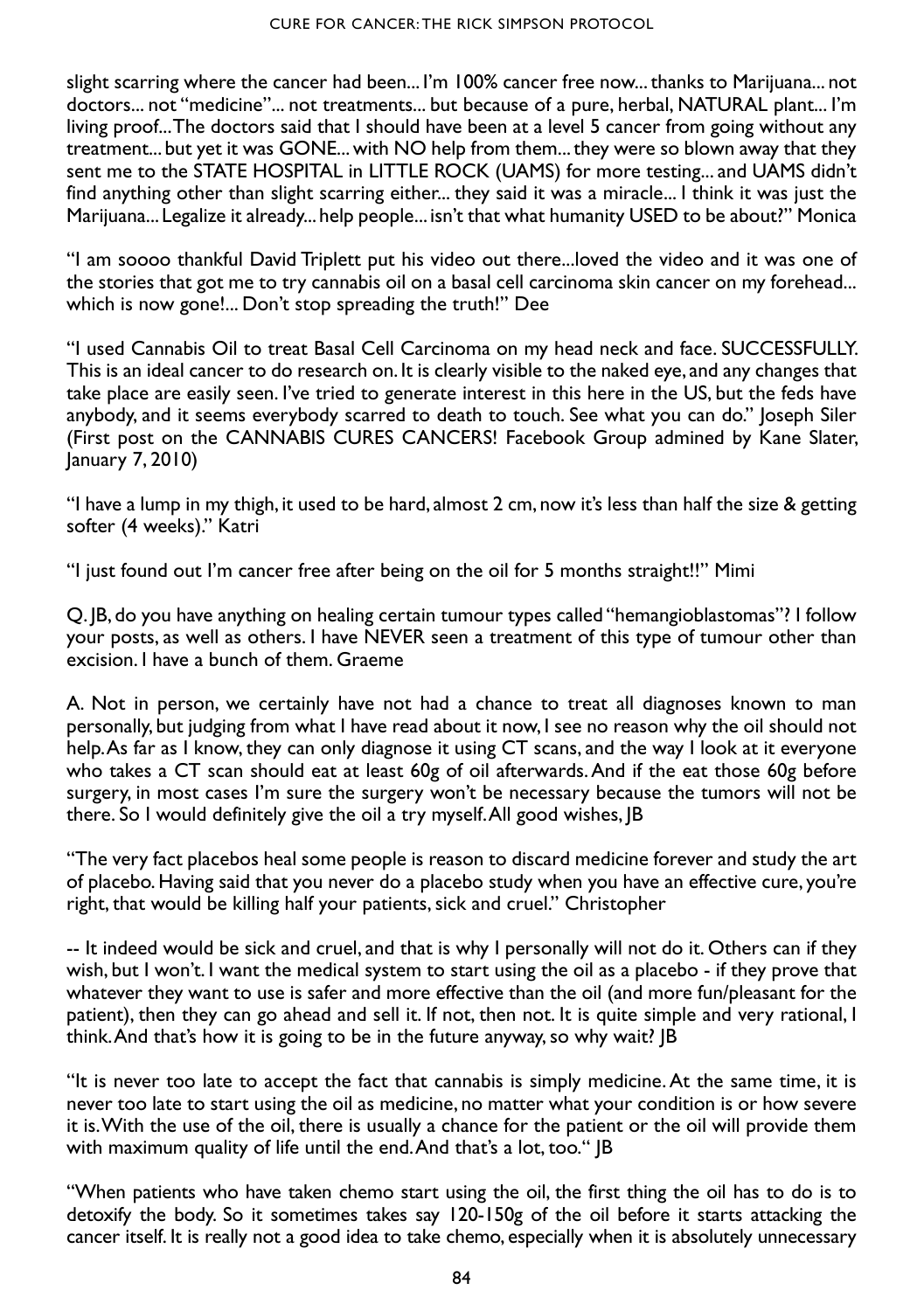considering that the medical system has known about cannabis as a cure for cancer for dozens of years." JB

Q. 'Terminal' Cancer patients: Do you start them out aggressively on 1 gram a day or work them up to it over a week or so? Advice from experiences?

A. No, we always start with small doses and pretty much follow the instructions. Of course, if they have previous experience with cannabis and know there is nothing to be afraid of, sometimes you can start with a higher dose. But you never know how the patient is going to respond to the oil, plus they are usually on a mix of various medications, so you might want to be careful and watch the patient's blood pressure etc. The general recommendation is to follow the instructions, the less formal one is - follow your instinct and judgment and when the patient has "nothing to lose", I would not hesitate to give them a high dose when necessary (acute back pain etc.). A gram of really high grade oil can get an unexperienced user very very high. Sometimes this hemp-induced comma would be beneficial, and I am sure it will be used that way for anesthesia before surgery sooner or later anyway, but right now we want to see patients stay in their comfort zone as much as possible. I hope I explained it well. More info can be found in Rick's books. Best wishes, JB"

"Corrie, my friend, you helped me with  $**$ . I have been giving him med for his neuroendocrine tumors. He has been on the med for 1 month and it is starting to shrink. It was so big it was pushing on his stomach but now it's down to the point that he can eat again and his doctor said he never seen a tumor like that shrink so FAST. It freaked him out and all blood work came back normal so another one on the way of being cured and that is AWESOME. And you are AWESOME and God is great."

"I have a friend that has brain cancer and I have Cml. The oil is working for both of us!!! My friend is first hand proof in my eyes that this oil is a miracle... I had my doubts before but not now! Take the oil, IT WORKS!" Tyler

"I was asked last year by my mother's friend if I could make a 6 month course of hemp oil for her mum, from the highest grade cannabis. She had cancer of the neck. I made her the oil following the Youtube advice, I then posted it to Russia. She used the first 6 month course with amazing results and asked for another 6 month dose, I sent another load over to her, and now 14 months later she is in good health. You are doing amazing work, Rick. Thank you." Gareth

"Hello my name is Alysa Erwin and I am 16 years old. In 2011 I was diagnosed with stage 3 anaplastic astrocytoma. We (my family and I) made the decision to use a cannabis concentrate. The University of Michigan told us I was not likely to survive more than a couple of years and the cancer itself was inoperable because it was in a spider formation. Last January I went for my regular MRI at the University of Michigan. All the tumors are gone."

"I was diagnosed with cancer again. Third time. Stage 4 bone and liver mets, from breast cancer. My cancer story started almost 7 years ago, I'm one of the lucky ones to have survived the amount of chemo I have subjected my body to, not to mention the radiation. This third diagnosis had me convinced that I was done for; I mean who survives this kind of diagnosis??

So I went searching for miracles and I found Rick Simpson. I was sure there was no way this guy was telling the truth, so I looked deeper. I began to connect with people in Michigan and learned more about Rick Simpson Oil or cannabis oil and the result people just like me were experiencing, which was survival, remission, cure!!

At this point I have nothing to lose, so I reached out and asked for help. I began ingesting a gram a day of my medicine, working up slowly to that dosage. Rest became a big part of my day, which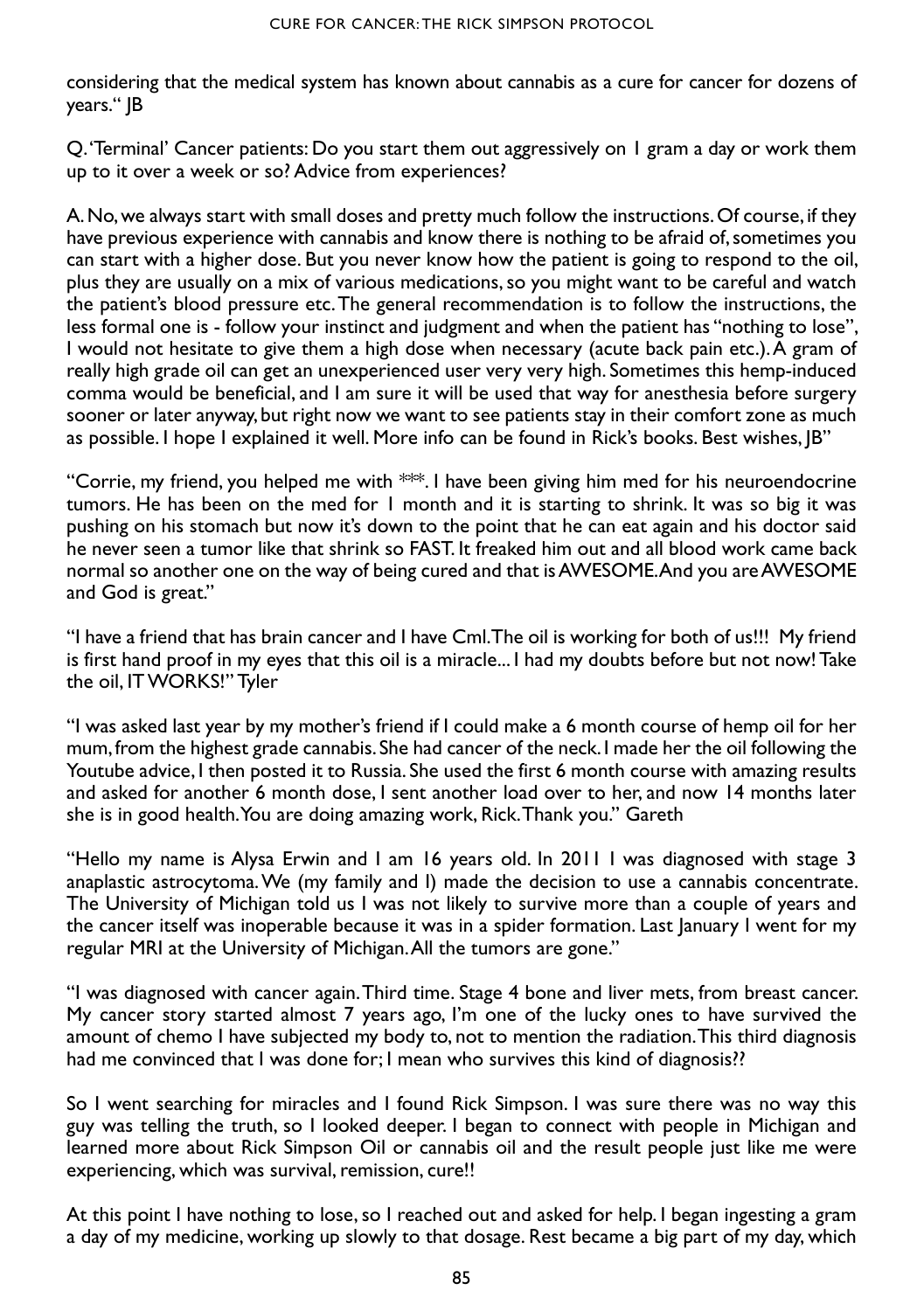is exactly what my fighting body needed. The only side effect I ever experienced was the amount and wonderful quality of sleep I was getting. That plus my blood pressure regulating and my pain is now under control.

Less than a year ago I was diagnosed with Stage 4 bone and liver cancer with innumerable tumors (so many they just quit counting), I was told to get my things in order. (That still takes my breath away.) Fast forward to today and I am inches away from remission. My PET scan last week was negative... Negative! I've never had one of those before. It means that there is no cancer. The only reason I am not in full remission is because there are a couple of shadows on my bones in the cat scan, but I am continuing my treatment and those too will soon be gone. This is nothing short of a miracle, innumerable tumors to a couple of shadows that don't even show up on a PET scan.

People may say be careful with the word cure… But, I mean, it is what it is. I am here and I am getting healthier every day and John has helped me get there. He took me in when I called to him and asked for help. He and his group have taken the time to sit down with me to make sure that I am educated on the seriousness of this medicine and the commitment it takes on all of our parts to make this possible. To me, and to you this is a life and death matter. I hope everyone takes it that seriously! We will depend on this medicine for the rest of our lives.

The Michigan Cannabis Club has taken care of my needs medicinal and my educational needs. This is a serious group and they need serious support, bless you John Roberts, your sacrifices have kept me alive. Please help them now, so they can continue to help so many. Thank you!!"

-- This update was posted several months ago and she is now in full remission. Michigan **Cancerproject** 

"I am a 68 yr old male who was living in what I considered a normal healthy life with no major issues and maintained myself with a yearly flu shot and checkups. My body functions were fine and all seemed ok until I awoke one morning with awful stomach pain.

Thinking it was appendix or hernia my wife rushed me to emergency. I had emergency surgery about 2 hours later, Aug 15 2012, and there was a massive tumor on my colon that was removed along with 14 lymph nodes. One week later my insides broke open and poisoned me and that led to a second surgery.

Starting to feel better 4 days later, I was on my feet and slowly getting mobility back and I started to bleed out. Back for surgery number 3 and a day later had a mild heart attack.

Shortly after that -33 days in ICU- I was discharged and toting an OSTOMY BAG. The bag was with me 8 months and a reversal surgery was done with no complications. The surgeon said cancer had not spread beyond the nodes.

In spite of that they marched me to the Cancer Clinic and started to discuss Chemo and radiation as a "follow-up." Standard protocol they said. BULLSHIT said I! There will be no radiating my body or poisoning it more with Chemo or Radiation. The oncologist at the Cancer Clinic did not argue and outlined follow-ups every 3 months for a year, which entailed a CT scan and blood work.

I sourced the material as outlined by Rick Simpson and produced the RSO. Following all instructions for the extraction process and using Naphtha as my solvent, I had the finished oil in syringes and started to ingest it twice a day, a tiny amount each time.

I completed my 4th follow-up at the Cancer Clinic and they stated that the CT scan does NOT show anything that would indicate the presence of CANCER. The blood work showed CEA level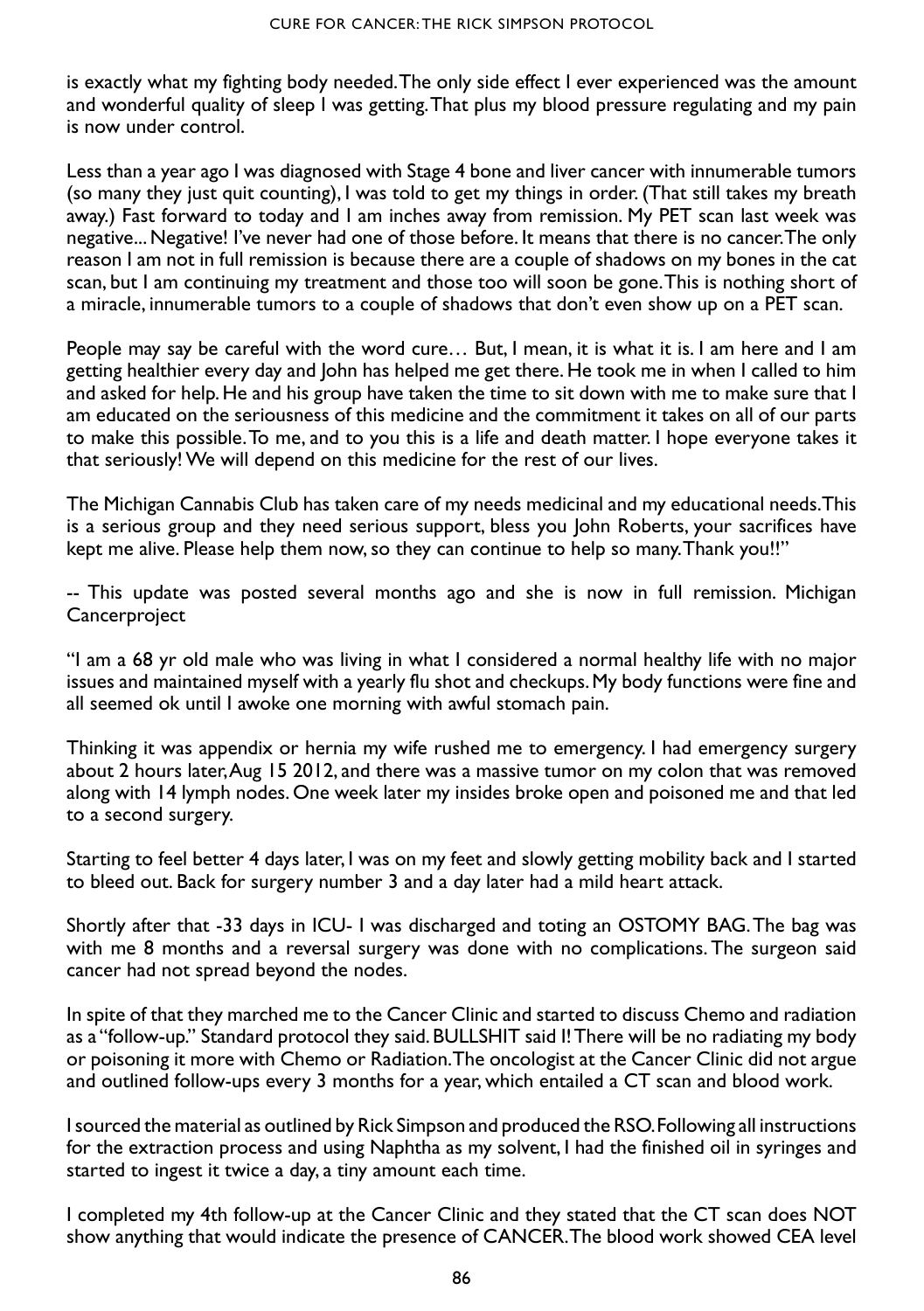at 1.4, but what the heck, everyone has a cancer cell or two in them. They consider anything 5+ to cause concern. I am now preparing another batch and will ingest daily as a preventative measure.

To ANYONE suffering now from cancer I suggest you do the same. We have NOTHING to lose and everything to gain." Gerry

"Is it too late to save someone who has stage 4 and is already skin and bones, and can barely walk anymore from the loss of strength?" Tumble

"It's never too late. Many miracles have been seen with use of this oil. If it can't save them, the least it will do is ease their suffering without the harsh side effects of pharmaceuticals. Note that if they start on high doses there will be a lot of sleep until there tolerance is built up. It is very potent." Nick

"I am a two time breast cancer warrior. I would like to be living proof that your oil works to help save lives." Michelle

"Me too, thyroid cancer free!!" Michelle

"Dawn: Say what you want about me, defriend me, judge me... Your argument is invalid! This is the final scan mom will ever get!!! CANNABIS KILLS CANCER!

Stacy: What stage was your mom? I know you posted it once before, but I forget. That's a fabulous report right away!!

Dawn: Stacy, it was stage 3 small cell carcinoma of the lung. 5 tumors with small mets to the upper lymph system.

Debbie: That's so phenomenal! I've never heard of anyone curing small cell, even with all the regular protocols. This is remarkable! You not only saved your mom's life, but this will save other lives because it's proof that cannabis works. Thanks so much for sharing this!

Dawn: Debbie, she did it all, cannabis oil - chemo - radiation BUT was cured before her chemo & radiation treatments were done so she refused the remaining treatment and stuck with the oil... Which she still takes and will take EVERY DAY for the rest of her life!

Steve: says 'this is most compatible with post-radiation changes'. Did she have radiation therapy?

Dawn: Steve, yes she did but she never finished... Dr is floored!"

"Patient: Linda V., Service Date: 11/16/2013, Procedure: CT CHEST WITH CONTRAST A CT of the chest was performed... Comparison is made to prior chest CT from 7/8/13 INDICATION: This is a 64-year-old female with history of lung cancer...

FINDINGS: There is increased interstitial change and interlobular septal thickening... which is improved compared to prior exam... No definite mediastinal soft tissue nodules or mediastinal adenopathy is demonstrated. There is no definite evidence of axilliary lymphadenopathy or hillar lymphadenopathy. Aside from post-radiation changes in the medial aspect of the right upper lobe, no additional parenchymal pulmonary opacities or suspicious pulmonary nodules are demonstrated. The trachea and main bronchi are patent. There is no pleural effusion. The heart size is normal. There is no pericardial effusion. The visualized portions of the upper abdomen are unremarkable. There is no focally aggressive lucent or sclerotic osseous lesion.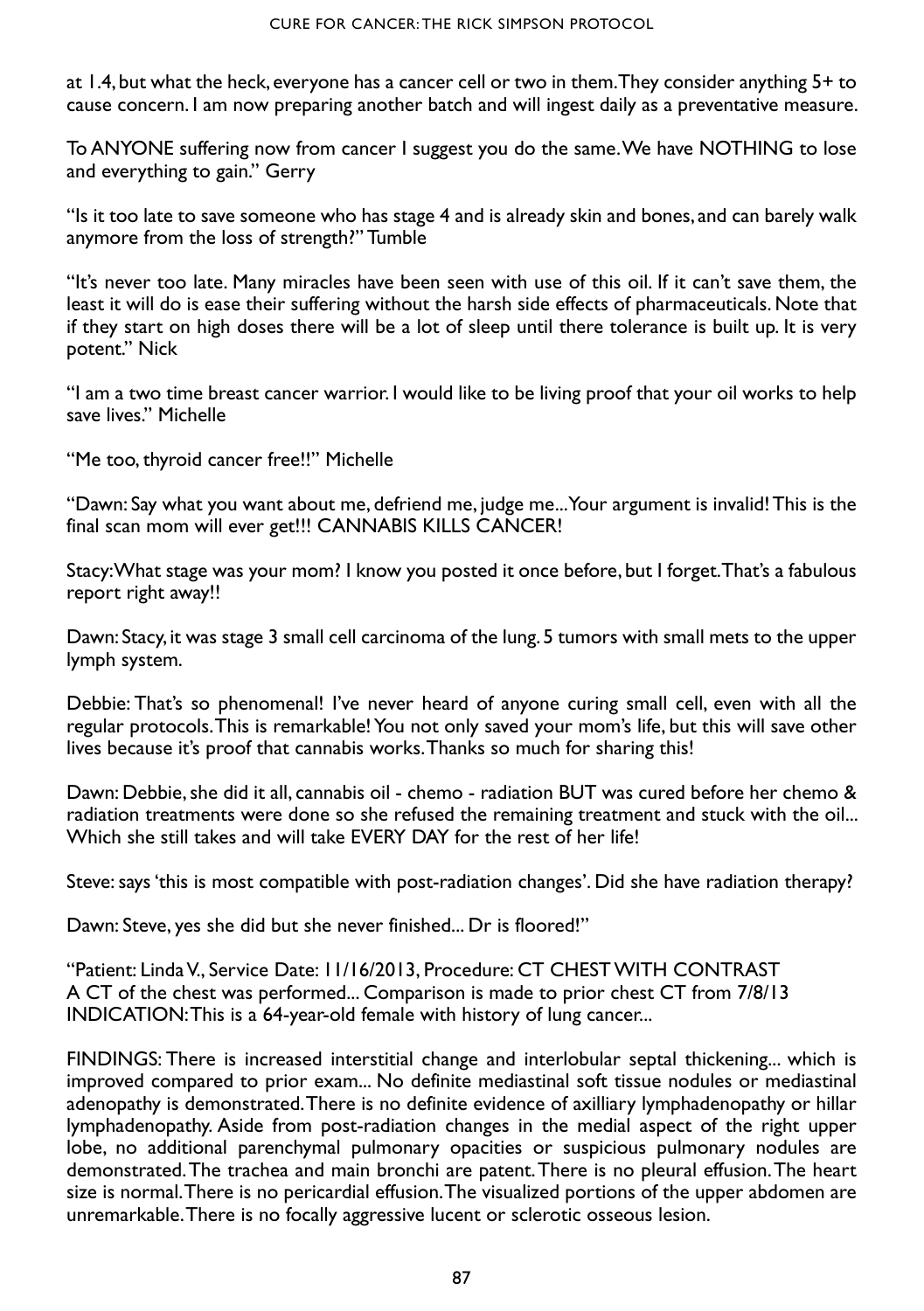IMPRESSION: Improving post-radiation changes in the right hillum and medial aspect of the right upper lobe. No definite evidence of recurrent or residual disease."

"Oil reversed all radiation damage and healed beyond belief... Medical Marijuana SAVED me and keeps me off of 5 pharmas. I lost my right kidney to chemo and it starts to seize to where it hurts to have skin on me... and within minutes of consuming the oils in a tincture that I make the seizures stop and stay away for months... Amazing and that is just one the oils reversed nerve damage in my eyes caused by chemo to where I was diagnosed with glaucoma, and at my last visit just 6 months ago shows no sign of glaucoma at all and my vision is better when I medicate..." Teresa

"My aunt, with stage 4 glioblastoma, went from wheelchair to walking after just three doses! Her left side was paralyzed for over a month. But now fully functional!! So excited!" Nicolette

"I worked at a collective and for many years and had skin cancer on my left arm due to hanging it out the window while driving. Now I know no one needs to believe me but I started putting RSO oil on it every day and I swear it's gone. It took a couple months but it's really gone where it has been for years." Randy

"This has changed my life after being diagnosed with CML (chronic myelogenous leukemia) almost a year ago and I watched the video Run From the Cure about how cannabis oil cured terminal cancer patients. Well, I am living proof that is works. It has changed my cancer levels. Not cured yet but hopefully one day soon I can say I am a survivor, so unless you have walked a mile in any cancer patient's shoes, don't start bashing something you know nothing about." Denise

"I believe. My friend was diagnosed with 3 kinds of cancer. He was given 3 weeks to live. Now 2 years later, he's down to 1 kind and doing good." Sandra

"My brother had lymphoma, stomach, metastised to his spine. The drugs they gave him kept him up all night every night and day and never got to sleep or eat for weeks. One gram pill of oil and he gets to sleep for 18 hours and eat to his heart's content. A week later, he's 78% cancer free. The doctor was baffled. We didn't tell him because he was in a nonmedical state but cannabis saved his life and ours. Now a year later MY BROTHER BEAT LYMPHOMA! Nobody does that... without cannabis." Errl

"I currently have stage 4 cancer. I've had liver ablation & resection as well as folfox chemo. I've used the oil & tumor markers went from 1200s to 3. All med team saying NSD. No signs of disease." Jim

"I got rid of 5 of my tumors using cannabis oil... was interesting to see the doctors face when he couldn't find the 5 of the original tumors... where did they go? Does it matter? Thank you cannabis oil." Kelly

"I had a large vile of it, a while back. I would take a drop a day. The person that gave it to me asked for it back. He ended up giving it to a woman who was fading away from cancer. She couldn't eat, drink, let alone actually live. She weighed less than 70 lbs. My friend gave her the oil... voila! She began to eat, drink, and continued her fight... successfully. Firm believer of the healing properties in cannabis." Tara

"Today I got word a man I donated a large amount to. He had a cancer's tumor in his throat. Completely has been tube feed since early April 2013. The sick man's wife calls all in tears. After 4 weeks of taking oil 2 times a day it's gone. Completely gone... He has eaten solid food... No new treatments or new drugs, just RSO. Share the knowledge, save a life." Jared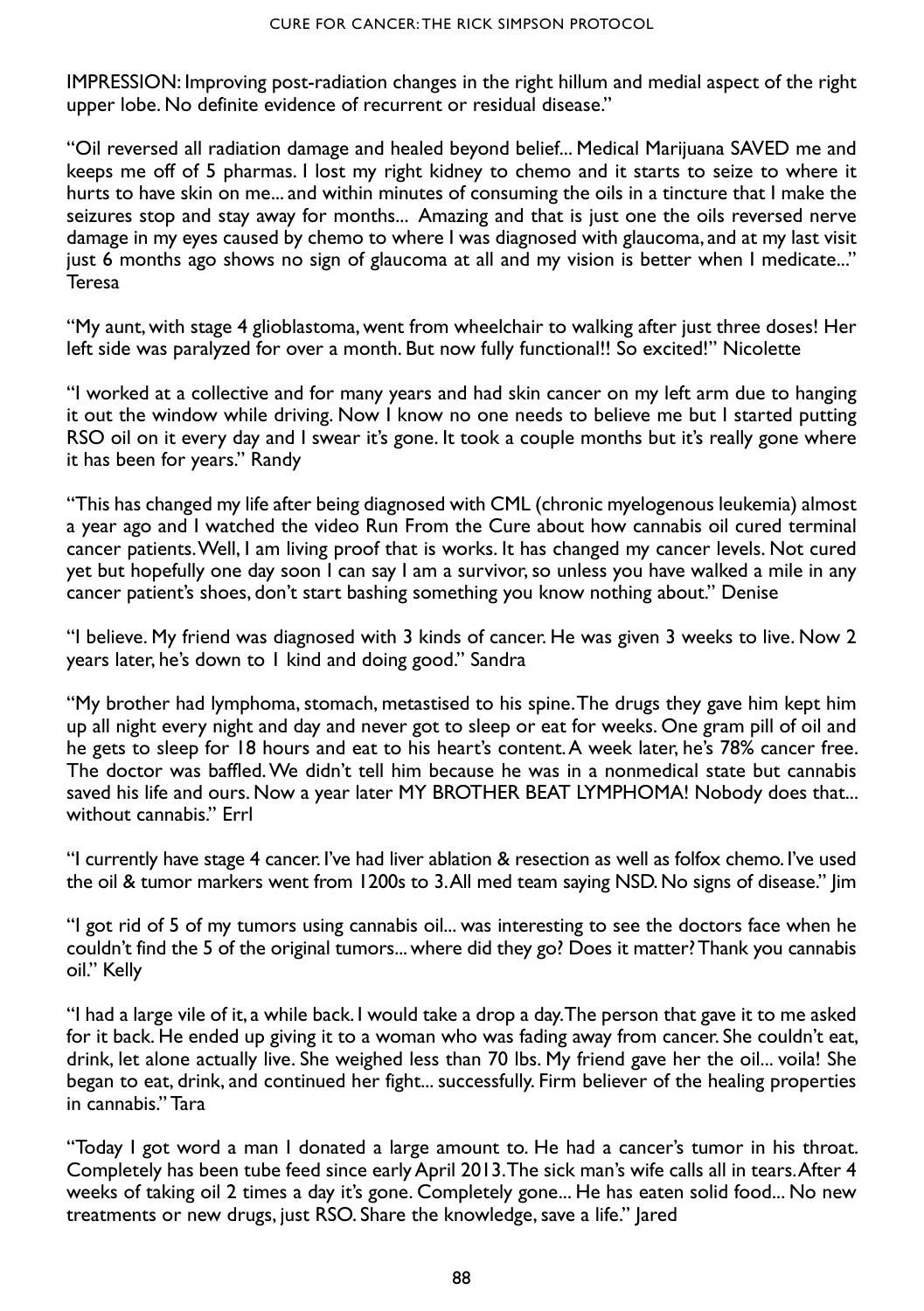"Dean: My aunt used chemotherapy. Same results. DEAD.

Stephen: Sorry for your loss. I've seen hemp oil pull skin cancer out of my godmother. I think you still have to catch it early. I'm sure cannabis helped."

"I just got word that my 16 year old patient who HAD non- Hodgkins lymphoma is CLEAR! Tumors gone, labs normal." Janet

"Received a call from a terminally ill patient. She is treating with RSO for a couple of months now. Intestinal cancer. Dr. Ted her she had months to live. Jind ich Bayer, I am happy to report that at the last Dr. Appt, he gave her the best Christmas present ever. He told her, I can't find any cancer, and you might live!!!! That is a Christmas present. Thank you Jesus!!!! Never say never..." Raymond

"I've had two friends who survived cancer by doing the famous Simpsons Oil! One had lung cancer and was given 6 months to live, he's been alive for 7 years now and the other has gone through cancer twice, the last was ovarian cancer and I'm pleased to say as of 2 weeks ago, no more cancer! Both times she used the cannabis oil!!" Vicki-Jane

"I've been following Rick's page about a year now, ever since my Mom got her diagnosis of small cell lung cancer. She was diagnosed in March last year and started chemo soon after. She endured chemo and chest radiation through the summer and became very ill as the radium burned her throat so she could not swallow/eat etc. she was hospitalised for near two months. She then had some brain radiation (preventative, bleh :/) all this time we'd been researching big time and had begun our journey of getting everything together to produce our own oil from scratch. Which we succeeded in doing -yay!

So after her first two days of brain radiation she became very very ill from it so we made the decision that she would start the oil (October ). From the very first dose, she never looked back!!!! She sailed through the remainder of her brain rads and amazed doctors that she had no migraines or severe vomiting or memory loss etc etc! She was flying!

So after her checkup in October it showed big reduction in lung tumour but it was still there. They wanted to see her again in January to decide the next steps. So we ploughed on through November and December administering her just oil and no other treatment. She had a minor setback at Christmas and became v depressed and vomiting for two weeks but we put her back on her raw vegan smoothies and wheat grass and she has really perked up and looks glowing. Her big checkup after her latest scans was yesterday vas guess what... My mom is CANCER FREE!!!! It has disappeared!!!! How amazing is that!!!!" via Janet

"About 6 months ago my mum was diagnosed with terminal cancer metastatic melanoma with 6 tumors on both her lungs. The doctors told us that chemo and radiation wouldn't do anything and said they had a new treatment that they had that had been successful in stopping tumors from growing and maybe expanding her life for a couple more years. We started the new treatment and the side effects were horrible so we stopped. About a week later a friend of mine mentioned your documentary on Youtube, Run From the Cure.

After watching this I decided what harm could come from trying? Hey, if it doesn't work she is going to die anyway. To cut a long story short mum has been ingesting the oil for about 3 months and she had scans 2 days ago and 5 of the 6 tumors are COMPLETELY gone and the last one is half the size it was.

I can't express in words the gratitude I have for your information and saving my mum's life. It's horrible to think of all the people and children in the world that are suffering and dying when a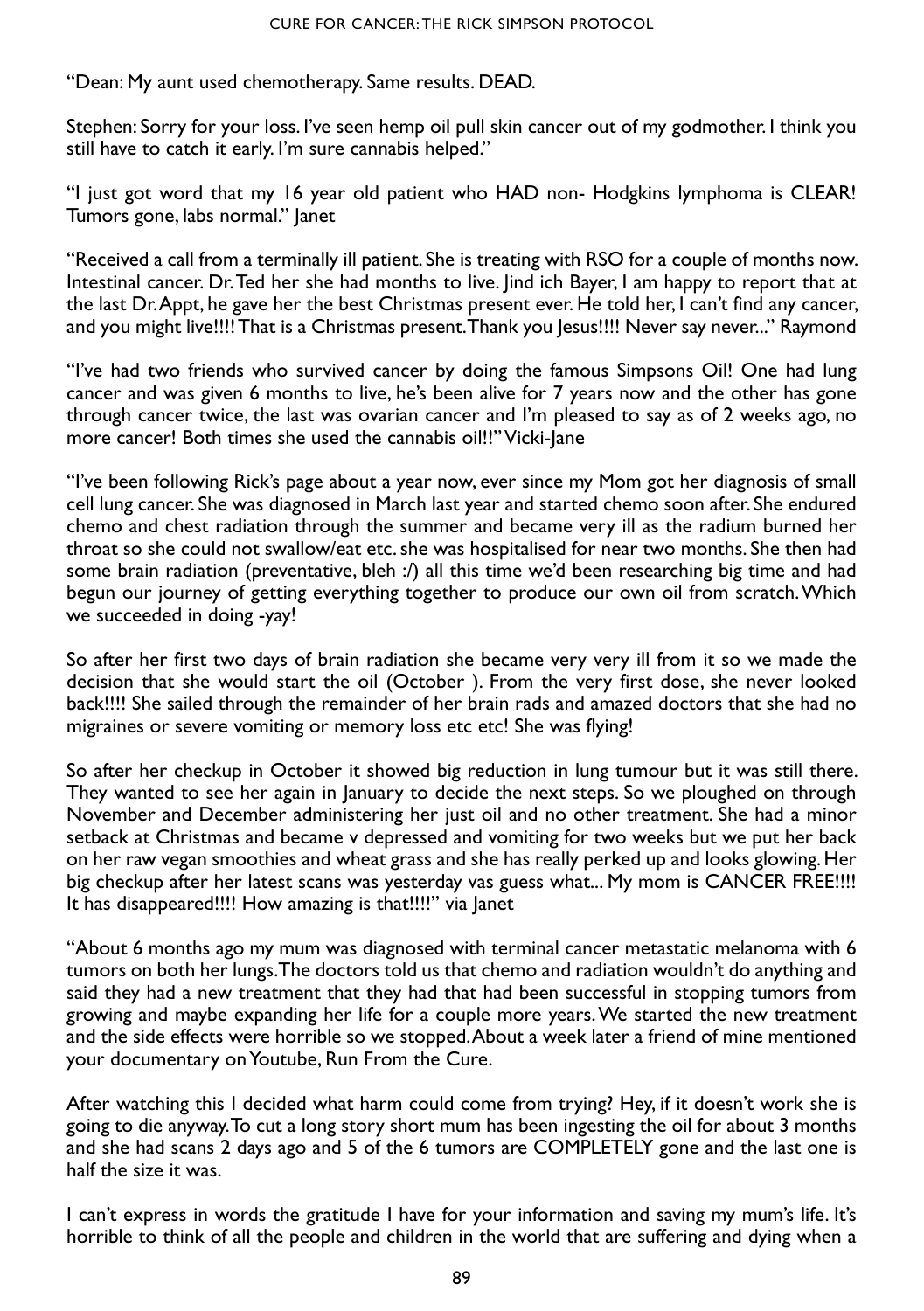simple plant can fix all this. I am now determined to spread the word and maybe grow some of my own and make oil for people I know that need help. Thanks again and good luck in the future with everything." via Janet

"Ovarian cancer, 5.5" tumor, 90 days to live, spread to stomach... Ingested 90 grams in 38 days. No cancer anymore. Have all documentation one would need to believe but still people don't! God bless you St. Simpson for helping us keep our Mommy!!!" Larry

"I have some pretty awesome news folks. One of my Peeps back east gave one, count it...ONE tube of oil to a friend who had a massive tumour wrapped around his Carotid artery. He just ignored it, grew his hair long to hide it as it grew bigger and bigger. His brother, a physician, was at a loss as to what to do as the patient refused chemo/radiation. Unable to ignore it any longer, 2 days ago they took him into the operation room for what was to be a massive surgery. Several specialists/surgeons were in attendance as this was going to be a highly dangerous, long and complicated surgery. They would try to remove as much as possible of the tumour and were going to have to take a vein from the leg and transplant to his neck. They opened up his neck, and VOILA the tumour was completely encapsulated and detached from the Carotid. They quite literally reached in and pulled it out! The doctors are flabbergasted and want a detailed report of everything he did. It won't be a long list folks. Just juicing and ONE tube of oil." Corrie

"Oil is amazing!! A friend of mine had ovarian cysts...she had surgery to remove one and a month later she was back in only to discover she had more! A month went by and it doubled in size and she was told if anything happens to come back and they will do emergency surgery! Her guy made her some oil...she took it for 3 weeks...to her amazement when she went for her next ultrasound it was almost gone!!!" Jolie

"1 year ago today someone very close to me told me he had terminal cancer. He was told he has 8 months to live. Within 5 days I gave him some cannabis oil to ingest by eating a half of a rice grain size bit of the oil. Within 6 weeks there was a reduction in the size of his tumor and there was no sign of it spreading like they said it would.

I am happy to say the tumor was the size of a large grapefruit and today it the size of an acorn. The cannabis oil has saved his life. He will continue eating the oil until it is gone. Not only is it curing his terminal cancer but it has also had an amazing effect on his health. He was pre-diabetic and obese and he is now down to the perfect weight and is happy than ever!

I encourage everyone to look into cannabis oil therapy. Please watch ->RICK SIMPSON "RUN FROM THE CURE" Video on Youtube... It just might save your life or someone you know. Give them the gift of life!" Jose

#### **Evidence**

"Rick Simpson Oil has full scientific credibility if you bother to read the scientific literature" Robert Melamede, aka Dr. Bob

"The inhibition of the cell survival pathway leads to dephosphorylation of Bad, and translocation of this Bcl-2 protein into the mitochondria, and subsequently to apoptosis." Ummmm, Layman's terms please???" Chance

-- That translates to: "Cannabis kills cancer cells," Chance. JB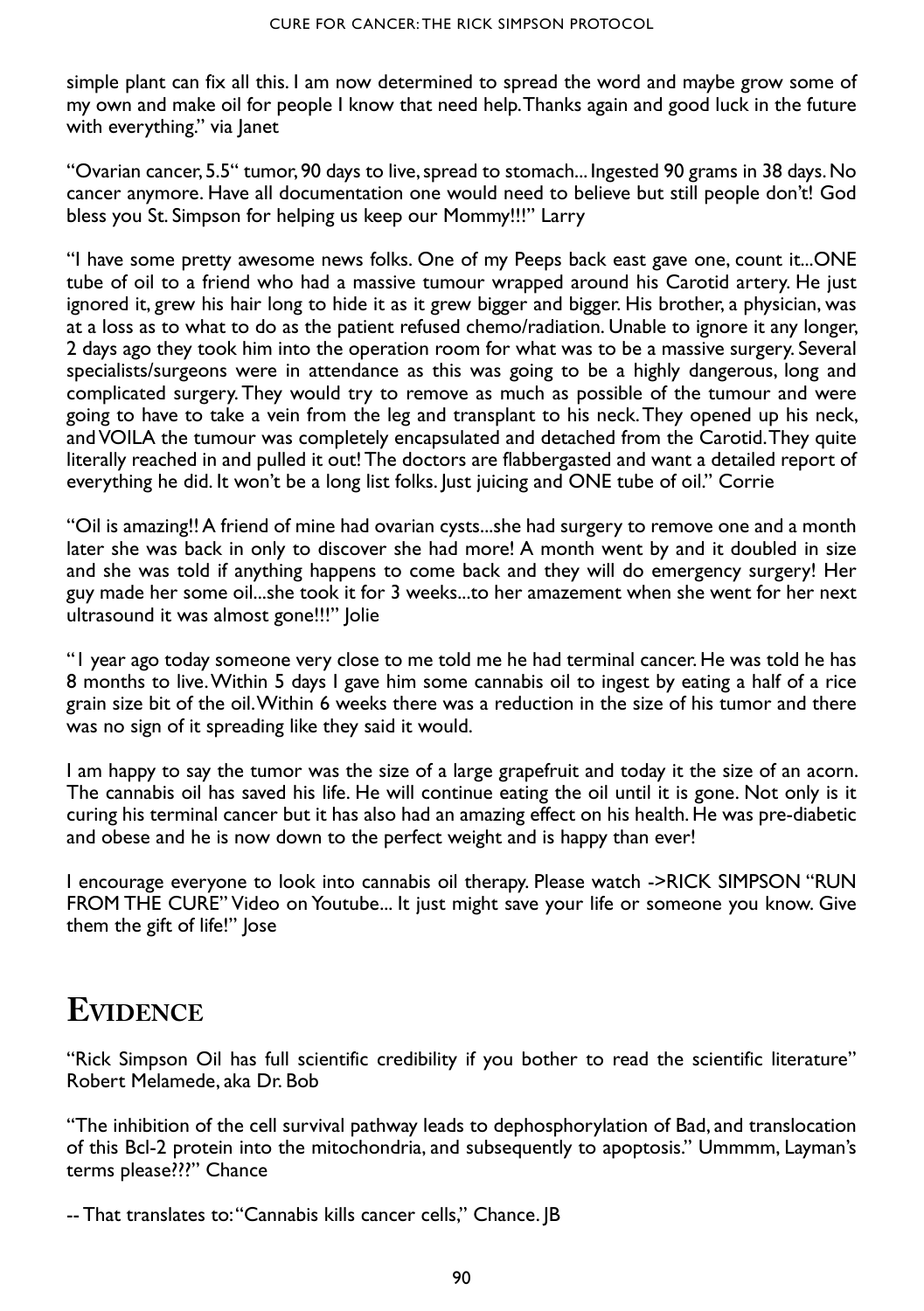Q. Why should I expect doctors to support the claim that cannabis cures cancer?

A. Well, because it does cure cancer and that's all there is to it. THC causes apoptosis, so surprisingly it causes apoptosis in all cancers. Why? Well, because decarboxylated oil gets into all cells in the body somehow if ingested in the right quantities. The endocannabinoid system regulates the immune system, so when you get the immune system working right, it can fight cancer, too. Not much to this, really, it is really offensively simple.

Properly produced high grade oil is the best chance the patient has anyway (surgery will be required in a few life-threatening cases, maybe). And if you know of a treatment option that is safer, more effective and more fun for the patient than the oil, well, tell us. There isn't any.

Look at what Mechoulam and Pacher say: "In ammation/tissue injury triggers rapid elevations in local endocannabinoid levels, which in turn regulate signaling responses in immune and other cells modulating their critical functions. Changes in endocannabinoid levels and/or CB2 receptor expressions have been reported in almost all diseases affecting humans, ranging from cardiovascular, gastrointestinal, liver, kidney, neurodegenerative, psychiatric, bone, skin, autoimmune, lung disorders to pain and cancer, and modulating CB2 receptor activity holds tremendous therapeutic potential in these pathologies." http://www.ncbi.nlm.nih.gov/pubmed/21295074

And how do you do all this? Well, with the oil. You balance the levels or put them in an overdrive, when necessary.You can eat the oil, rub it on, vaporize it, and take it in suppositories, and between these four methods, you can find a way to help each and every patient on this planet. Later on, doctors will be injecting the tumors with the oil and shrink them in record times that way (not recommended at home).

And why did I suggest skin cancers (or diabetic ulcers or burns)? Well, because you can see what is happening there and it usually does not take long to cure them with the oil, a few weeks max in most cases. Then simply realize that the same thing that happens after topical application on your skin happens inside your body when you ingest the oil. Again, offensively simple, but that is a very precise explanation in the end. And then go back to what Mechoulam wrote: "Changes in endocannabinoid levels and/or CB2 receptor expressions have been reported in almost all diseases affecting humans, ranging from cardiovascular, gastrointestinal, liver, kidney, neurodegenerative, psychiatric, bone, skin, autoimmune, lung disorders to pain and cancer, and modulating CB2 receptor activity holds tremendous therapeutic potential in these pathologies."

Knowing all that, I am going to go modulate my CB2 receptor activity immediately. JB

"It cured me of cancer… Stage 4 brain… So yeah." Crystal

"Saying it cures cancer is quite a dangerous and illusive overestimation of an otherwise valid point that deserves more research. But no, no, no. Cannabis does not cure cancer. There is no definitive and no real cure to cancer at the moment, and only a number of conceited medical, alimentary and psychological efforts can help to reduce the risk of death by cancer. Cannabis does not cure cancer, and patients must know this." Davide

"RSO kills cancer, mate... Smoking it, no, but RSO yes." Kevin

"Care to help me here please mate...?" Jeff

"First of all, "cancer" is anything from a cyst to neuroblastoma, so "cures cancer" is generic, illusive, nonspecific. Then, cannabis does have a very good effect on cell duplication, which surely helps, but does not systematically cure tumours. Again, every type of cancer is different and cannabis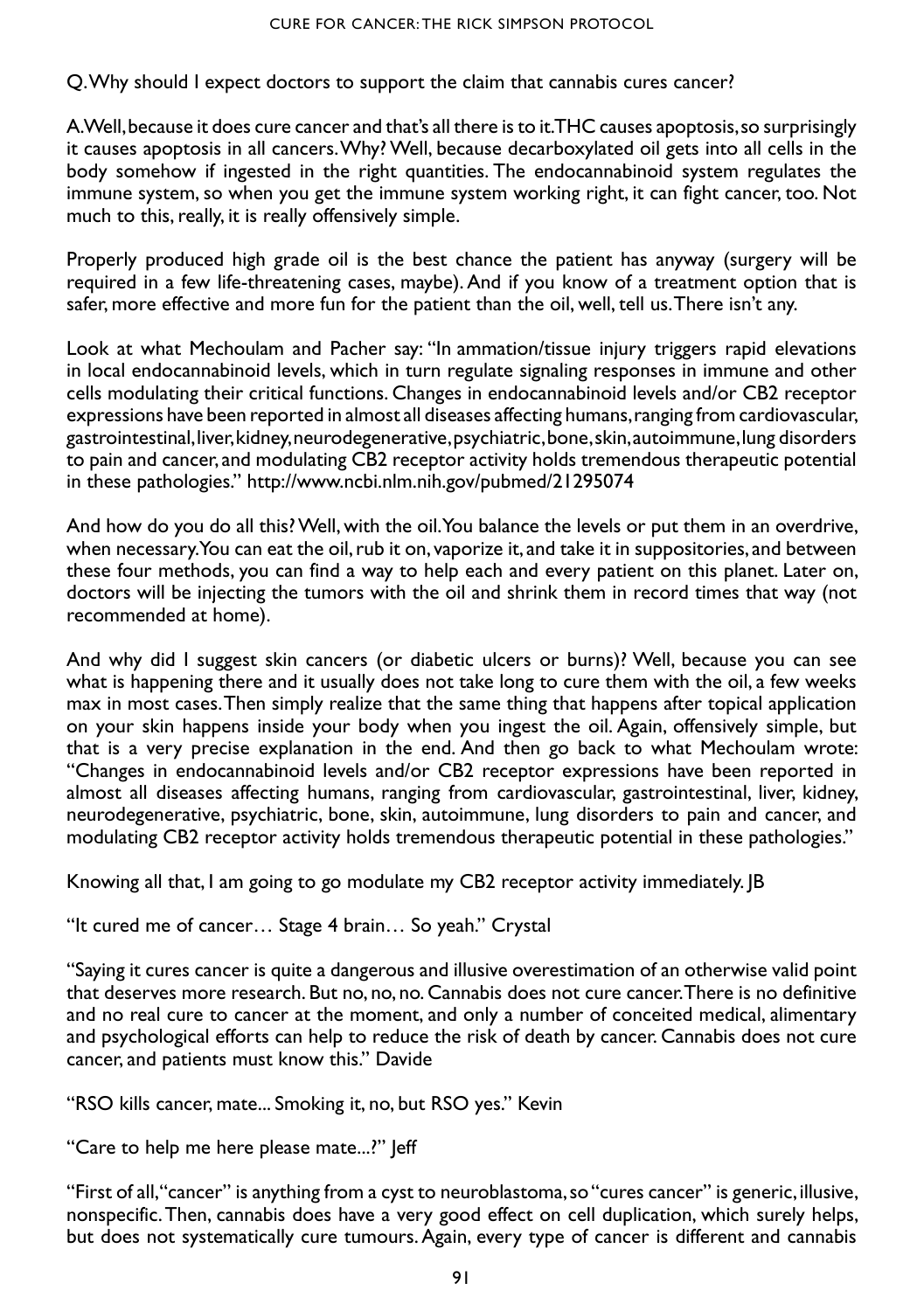has shown a somehow positive response on breast cancers, which are a type o carcinoma, widely and very effectively treated by conventional medicine as well. That being said, I am TOTALLY for legalising cannabis, but even though I'm very open to alternative therapies I have to find myself disagreeing with this pompous claim." Davide

"Jindrich Bayer, help, please!!!" Kevin

"Saying that cannabis shows a positive response in fighting certain types of tumours is a claim I can accept." Davide

-- Davide, accept whatever you wish, that's ok with me.Yes, there is very little hard data available about the Rick Simpson oil, but that is only due to the corruption of the medical system and their money masters. This will change very soon when Colorado and Washington start supplying their data. Plus, Israel and the Netherlands are starting to test the oil now, Czech republic will probably join very soon.

As far as we know, and from our practical experience with thousands of patients, the oil seems to work on all types of cancer much better than anything currently supplied by the medical system. If you want proof, make some oil and find someone with skin cancer and watch what happens when the oil is applied to it. Best wishes, JB

"Make it yourself, we were asking Rick where we can get it and after a while we realized, since we live far far away from America and we cannot travel somewhere to get it due to financial limitations, we just watched the video like 100 times, practically memorised it, found cannabis from a local provider, bought the rice cooker, the alcohol, even a thermometer to be sure of the temperature. It was easier than we thought, WE MADE IT OURSELVES, my boyfriend has been taking it for 4 days now... We will wait and see. We have read medical journals and watched many documentaries, all of their findings are the same (clinical trials done at UCLA, Harvard...) -- the oil kills cancer cells! So we decided to make it because after all you can never now until you try it!" Ioanna

"The very fact placebos heal some people is reason to discard medicine forever and study the art of placebo. Having said that you never do a placebo study when you have an effective cure, you're right, that would be killing half your patients, sick and cruel." Christopher

-- It indeed would be sick and cruel, Christopher, and that is why I personally will not do it. Others can if they wish, but I won't. I want the medical system to start using the oil as a placebo - if they prove that whatever they want to use is safer and more effective than the oil (and more fun/ pleasant for the patient), then they can go ahead and sell it. If not, then not. It is quite simple and very rational, I think. And that's how it is going to be in the future anyway, so why wait? JB

"Hey Kim, I challenge you to PROVE that Cannabis as a non-toxic life-saving medicine is "rhetoric". Good Luck with this. I USED TO sound just like you do. Then I decided I was going to blow holes through this "rhetoric" because this HAS TO BE BULLSHIT... boy was I wrong. I mean DEAD WRONG. You cannot deny the scientific 100% IRON CLAD FACTS. I could not do it and you won't do it either. The FACTS are the FACTS and this is a FACT, Kim. The AMA & Big Pharma are CRIMINALS. They knowingly have allowed this wonderful gift from God to be demonized and lied about for PURE PROFITS! They have allowed your family members to suffer and die, Kim. If you think these Petro Chemicals that they peddle are Medicine, you best think again. You want to discover some "rhetoric", go talk to your Dr., go talk to the American Cancer Society, go talk to your poison pill manufacturers. Please note, Kim, EVERY PILL THAT THEY CLAIM IS "SAFE" is NOT! Find me one that is not TOXIC, just ONE! Yet here we have a NON TOXIC VEGETABLE that produces THE most powerful medicine on EARTH that's been PROVEN TO CURE DISEASE and our "health professionals" and Government has seen fit to deny us this life saving vegetable,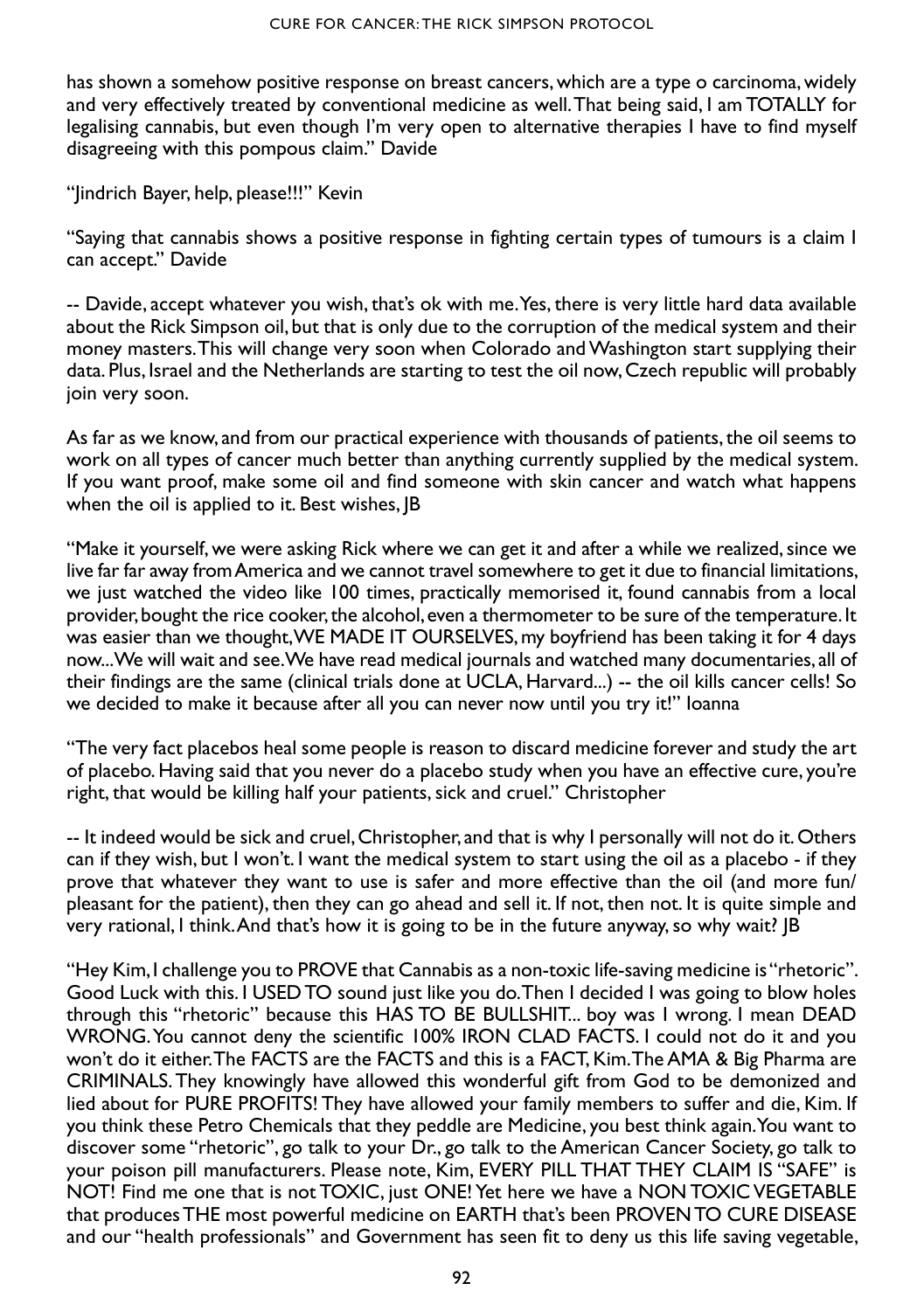allowing us to suffer and die AND be put in prison to make things even safer in society... You want to talk about "RHETORIC"??? I hope this post opens your eyes to the TRUTH. If not, RIP Kim, there is no hope for you and your kind, you have "Clinical Endocannabinoid Deficiencies." Look it up, it's true." Dan

"My husband is right. I have 4 PET scans that prove it. When I was heavy on the oil my tumors were going away like mad. When I had to reduce my dose, they're more stable than shrinking. I have visible evidence the stuff works." Maria

"Sounds like a hoax to make money. You really think the law is going to let me grow hemp to make some oil? Get real dude. I got leukemia and I don't believe a word of what you say. You freaking scam artist praying on the sick should be imprisoned. If you are so sure this works, then do some real clinical trials. Plenty of countries will let you do them, don't use some Lame Ass FDA excuse!" Steven

-- Steven, the sooner you get on the oil the better for you. Don't blame me for the lack of scientific studies about the oil, really. If the medical system really did what they are supposed to do, these eighty testimonials alone would have been all they would have to see to conduct all those tens or hundreds of thousands of studies that will need to be conducted.

Rick and I really cannot afford to conduct all those studies, it is way beyond our budget, plus we cannot conduct them legally and the way we want to conduct them, so it is really up to others to do their job now.As far as I know, there are states where medical marijuana is allowed, I don't know why they didn't conduct a study yet. For instance on skin cancer, that would be done a in a few months, with topical use of the oil only. But it doesn't seem to happen, or I don't know about such studies.

But there is scientific evidence to back up everything we are saying, just do your research, check PubMed and connect the dots for yourself.

I hope it will satisfy your scientific needs and I hope you will get on the oil before your doctors get a chance to kill you with their chemical poison, which would have been never allowed if it were tested in a proper and ethical medical study. JB

"The researchers concluded: "The data reported herein are the first of which we are aware of to demonstrate the critical role of CB1 (cannabinoid) receptors and endocannabinoids in the etiology of PTSD in humans. As such, they provide a foundation upon which to develop and validate informative biomarkers of PTSD vulnerability, as well as to guide the rational development of the next generation of evidence-based treatments for PTSD."

But don't expect federal officials to help move this process forward. In 2011 federal administrators blocked investigators at the University of Arizona at Phoenix from conducting an FDA-approved, placebo-controlled clinical trial to evaluate the use of cannabis in 50 patients with PTSD.

Scientific integrity? Not when it comes to marijuana. Not by a long shot."

-- Please do not blame us for the lack of medical studies about cannabis oil. The sooner you will realize that yes, there is a group of people who really control this world and that they simply will do anything to delay the comeback of cannabis the better for you. It does not mean that we will not push cannabis medicine through, it only means that it is going to take longer than necessary or expected. JB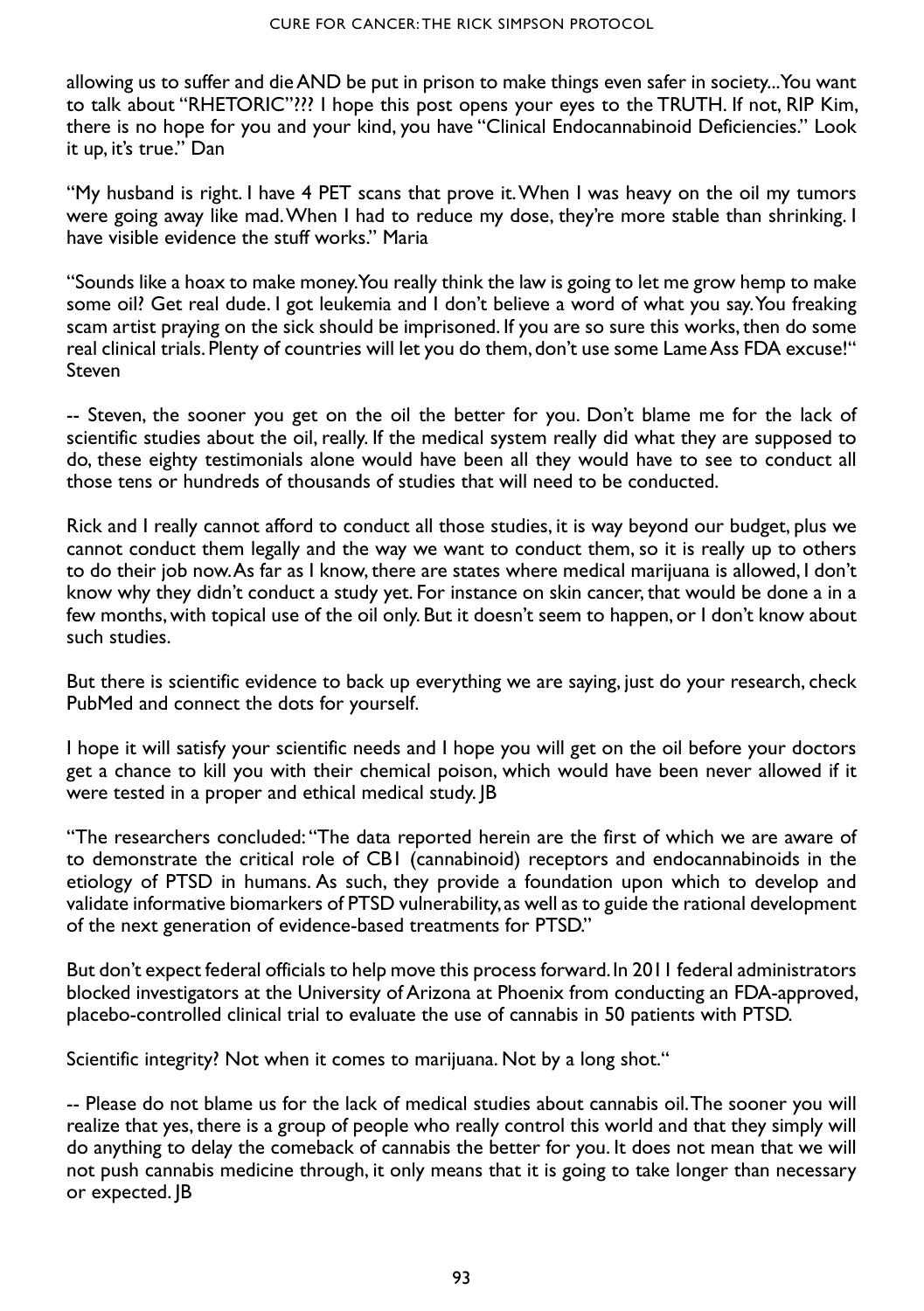"I am a firm believer in the oil. My husband's son had leukemia, the doctors gave him 4 months. He lived for 2.5 YEARS all because of the oil he ingested in applesauce. Thanks to Rick Simpson!!! God bless you." Terri

"4 days without to get a new job. No side-effects, withdrawals, and not biting peoples' heads off! There's your research, lol. Spread the word! We need this. We owe it to humanity to make the World a better place. This is the start :)" Christina

"Last April, after being 5 years free of breast cancer, I was diagnosed again. This time it was stage 4, terminal with mets to spine, rib, lymph nodes, sternum and breast. I was basically offered palliative care and told they would try and keep me out of too much pain... to go home and sort out my affairs. I was in a lot of pain and they kept prescribing more and more toxic painkillers with VERY nasty side effects, (Percocet, hydromorphone and dexymethasone). I couldn't function on these.

My husband started reading this stuff on the internet and I was, to say the least, skeptical but figured I literally had nothing to lose by trying it. Chewing a very tiny amount of White Widow 3x daily. Last week I got the news that my bone mets have completely gone. Today I was told that the MRI shows SIGNIFICANT shrinkage of the soft tissue tumours. Not so skeptical now and feeling great, no pain." Julia

"It does cure cancer, I am living proof. Stage 4 bone and liver mets with innumerable tumors, used the oil and am now cancer free." Laura

"Hi Jindrich, yesterday l finished reading Rick's book. Great stuff! Honestly I really don't need any more evidence about the truly magic power of the oil! I've done also some experiments and every day I discover something new this medicine can do! Amazing!

Sadly even though I'm convinced and even if my girlfriend is convinced still her mother is somehow not able to "let go" completely... and still she is not sure if quitting shitty chemo…

I'm constantly trying to bring out good argumentations but I can't decide for her! She is the one with cancer and she is the only one who can decide what to do with her life.

I know she will get cured anyway on the end because we will stuff in her so much oil that it will be impossible for her to die. But still I feel it's so stupid and so dangerous to play with this fucking chemicals, especially when you have access to natural medicine which is been proved to cure cancer!

I read about your experience with cancer and medical system... I'm really sorry for your loss… and now I better understand your attitude toward the traditional so called "medicine"!" Luigi

-- Hi Luigi, thank you for your nice words about the book and it is a pity that you have to go through. It is her choice which treatment she chooses but I would not go near the chemo just read my Mom's story for her, maybe she will grasp that taking poison is never a good idea, especially when it is not substantiated nor necessary. Her chances of merely surviving the chemo will greatly improve if she takes the oil, but again, why cause even more damage to her ill body? It makes no sense at all. Best wishes, Jindrich

"This is the battle many good people have to deal with, an ignorant Doctor who thinks he/she knows more without ever moving forward on new evolving and existing information on cannabis, its cannabinoids and the ability to kill cancer without harming the patient. How insane from our perspective that they would demand poison over something so safe, why? Is it ignorance or are they running scared?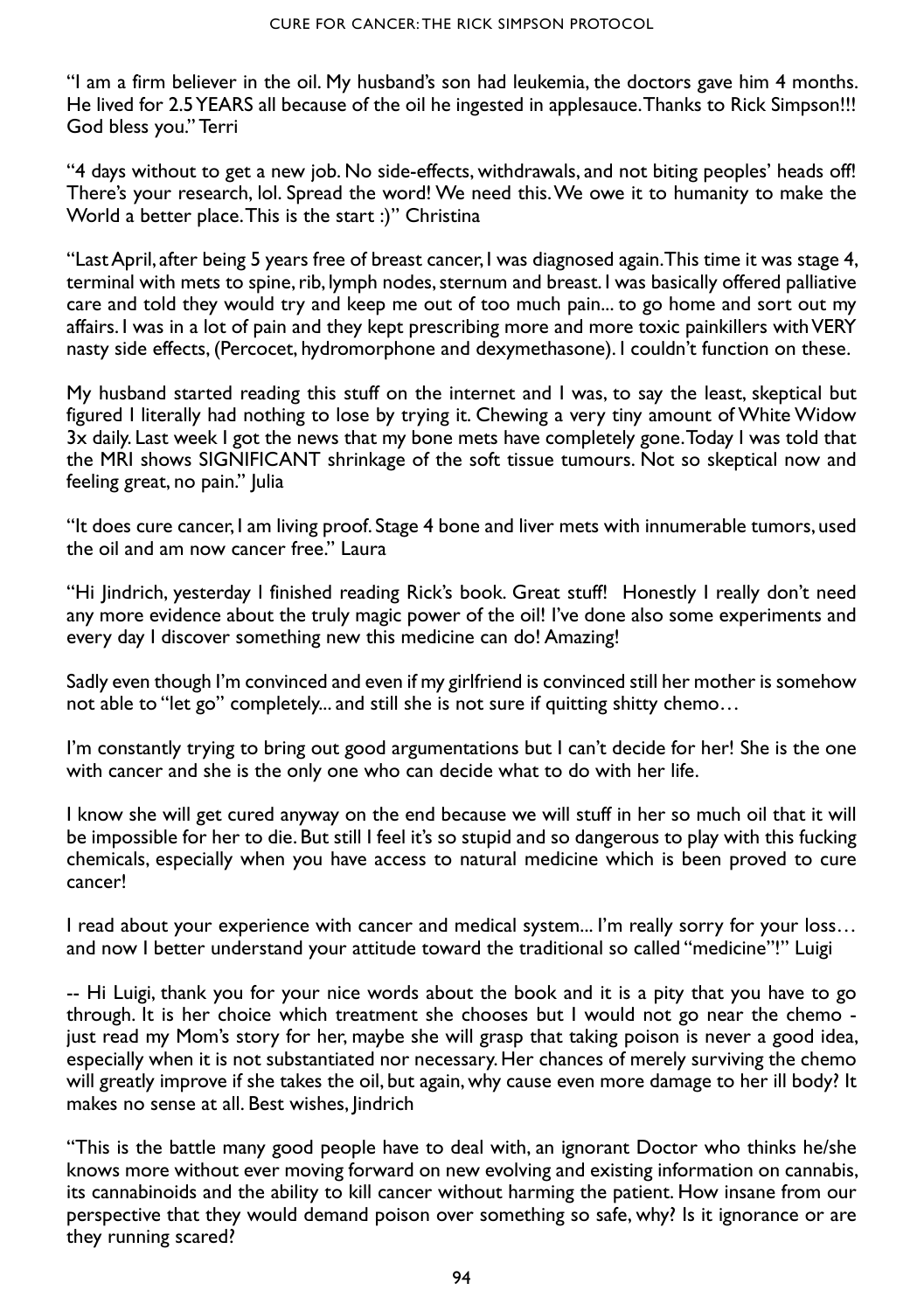I have seen a Doctor Once in 5 years since learning of this oil for my IBS and it was for something I could not do myself. A dislocated pinkie and I used the oil to never get infected, removed the stitches with no suffering and every time I applied it, the pain instantly vanished because of inflammation being removed. It was fully healed in 2 1/2 to 3 months instead of physiotherapy and about 9 months to a year for healing. I have seen with my own eyes time and time again and no one can take that from me." Covey

"Doctors are NOT scientists nor do they practice science. If they did, they would be demanding the government allow them access to marijuana. The reason is a now proven part of the body, the endocannabinoid system, has been completely ignored by American medical society. While other countries are doing more and more research on marijuana and specifically cancer treatment, American medical establishment is run by Big Pharma, big insurance, and big money. The doctors have given control over their craft to non-physicians and fear-based politicians. They will spend years trying to find alternatives under control of patent lawyers, while threatening potential cures.

If marijuana was hidden in some deep jungle, controlled by some illiterate tribe, Big Pharma would be the first to control its production, patent its 64 different cannabinoid compounds, then turn around to doctors to 'prescribe' it. But the biggest tribe in the US is already starting to shout out the truth. Too bad for Big Pharma this tribe ain't for sale." Bryan

"That evidence is with us. And we are sharing it. The medical bunch [no longer to be treated with respect] of drug pushers, who work for incentives are being exposed. They're squirming in their wallets. They are aware of what's happening and their playmate the FDA is going down with them. No different than any form of tyranny we've encountered before accepting this time it's domestic. We're doing this to ourselves. There is a cure for cancer, there's NO CURE FOR the way MEDICINE is being forced on us at the moment unless we vote with our pockets and our ballots!" Thielman

"I've watched relatives, friends, decline and die so quickly after being forced to spend tens of thousands of dollars to be slowly killed when the cure grows right out of Mother Earth. Come on now, wake up and smell the bullshit. Don't jump on stereotypes and do some REAL research." Amy Jane

"I know I'd rather have RSO than chemo/rad… Funny how some people can call RSO when the side effects of everything else can leave you with very little quality of life." Kerry

"It needs to be easily obtainable. It NEEDS to be available" The more I read, the more fascinated I am." Shelley

"All cancers are unregulated cells. The cell just needs to be regulated. If his body cannot regulate the cancer cells then the cancer cells might have broken/damaged CB receptors. When a phytocannabinoids (phyto = plant based) comes into contact with an unregulated cell, it can signal to the cancer cell via more gateways than just the CB 1/2 receptors. This is how a phyto-cannabinoid succeeds where an endogenous cannabinoid fails.

Here are some notes on the process of how cannabinoids regulate cancer cells: **Cancer** 

1) Cancer is an unregulated cell.

2) Inducing Apoptosis Regulates the cancer cell.

3) Cannabinoids induce Apoptosis in cells.

Cancer is defined as "a broad group of various diseases, ALL involving UNREGULATED cell growth." https://en.wikipedia.org/wiki/Cancer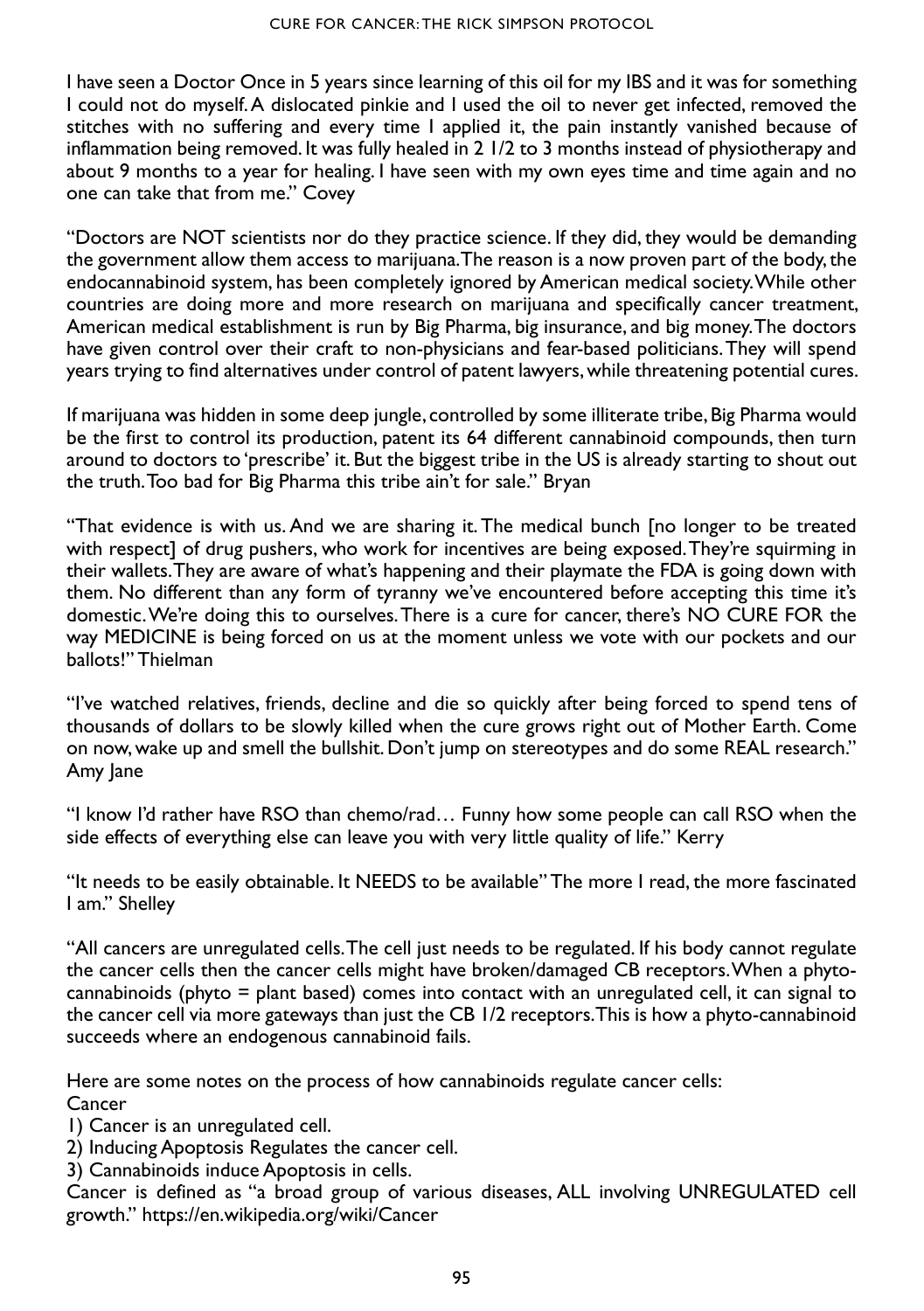Q: How do we regulate cells? A: Via Apoptosis. Apoptosis: http://en.wikipedia.org/wiki/ Apoptosis#Process

"Apoptosis (pron.: /ˌæpəˈtoʊsɪs/ also pron.: /ˌeɪpɔːpˈtoʊsɪs/)[2][3] is the process of programmed cell death (PCD) that may occur in multicellular organisms.[4] Biochemical events lead to characteristic cell changes (morphology) and death."

"The process of apoptosis is controlled by a diverse range of cell signals, which may originate either extracellularly (extrinsic inducers) or intracellularly (intrinsic inducers). Extracellular signals may include toxins, [13] hormones, growth factors, nitric oxide [14] or cytokines, that must either cross the plasma membrane or transduce to effect a response. These signals may positively (i.e., trigger) or negatively (i.e., repress, inhibit, or dampen) affect apoptosis."

How do we make a cancerous cell go through Apoptosis?

We need cannabinoids/endocannabinoids to signal to Cannabinoid Receptors (CB1R, CB2R) to induce Apoptosis (it has long been suspected there are more than 2 receptors):

What is a CBR? (Cannabinoid Receptor):

"Cannabinoid receptors are activated by three major groups of ligands, endocannabinoids (produced by the mammalian body), plant cannabinoids (such as THC, produced by the cannabis plant) and synthetic cannabinoids (such as HU-210). All of the endocannabinoids and plant cannabinoids are lipophilic, i.e. fat soluble, compounds." http://en.wikipedia.org/wiki/Cannabinoid\_ receptor

Can Cannabinoids signal to a CBR to induce Apoptosis?

"Studies in these disease models along with many in vitro experiments show that cannabinoids exert their immunosuppressive properties in four main ways: (1) induction of apoptosis," http:// www.ncbi.nlm.nih.gov/pmc/articles/PMC3005548/

Autophagy - If I'm incorrect please correct me but from what I understand:

Autophagy is a process where a cell can be repaired or recycled. Usually with cancer cells they are just programmed to die however Autophagy can still play a part in this process.

It's like you have a recycle container and a garbage container and you are collecting various waste and organizing it into the 2 containers. Sometimes you need to recycle, sometimes you need to just dispose of something." Scott

"In the new study, Chen and his team discovered that 9-THC treatment caused an increase in levels of an enzyme called cyclooxygenase-2 (COX-2) in the mouse hippocampus, a brain region involved in learning and memory. Drugs or genetic techniques that reduced COX-2 levels in mice prevented memory problems and neuronal abnormalities caused by repeated 9-THC exposure. Because COX-2 is inhibited by over-the-counter painkillers such as ibuprofen, the findings suggest an easy strategy to prevent the side effects of marijuana.

The researchers also discovered that 9-THC treatment reduced neuronal damage in a mouse model of Alzheimer's disease, and this beneficial effect persisted when the animals were simultaneously treated with a COX-2 inhibitor. "There are no effective medications currently available for preventing and treating Alzheimer's disease or halting disease progression," Chen says. "Our results suggest that the unwanted side effects of cannabis could be eliminated or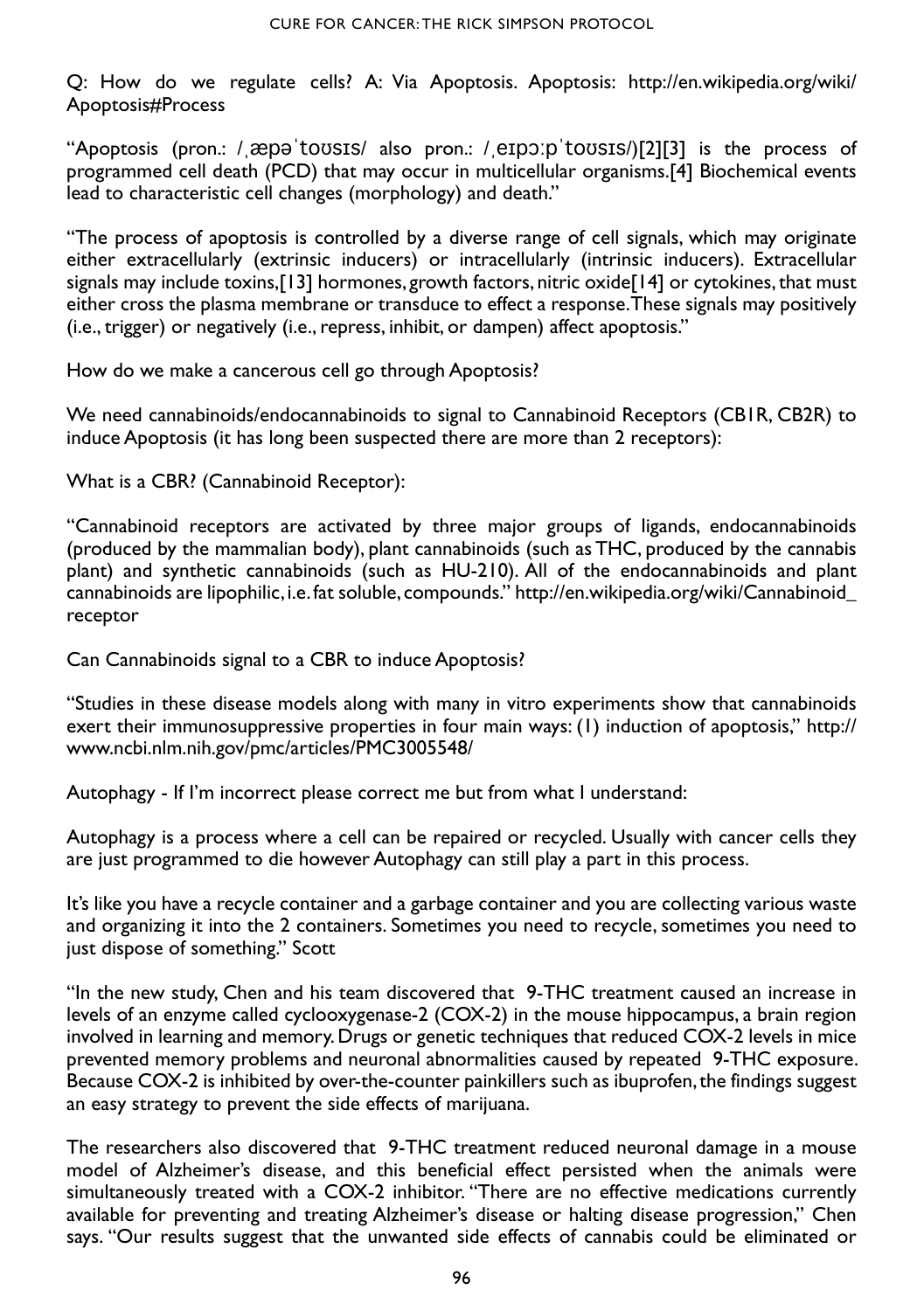reduced, while retaining its beneficial effects, by administering a COX-2 inhibitor along with Δ9- THC for the treatment of intractable medical conditions such as Alzheimer's disease." http:// www.eurekalert.org/pub\_releases/2013-11/cp-pmm111413.php

"New government-funded cannabis/cancer study SHOCKS scientific community...

THC, cannabis' main psychoactive ingredient, may actually change the human genetic code, in order to prevent cancer and inflammatory diseases. What?!!!! What-WHAT!!!????

Rick Simpson and his Chief Elf, Czech activist Jind ich Bayer, have been saying this for many months, and I was polite but secretly scoffed at the notion, because it sounded like a bunch of hocus-pocus to me (and because of other minor technical disagreements I have had with their perspective). . . Medicines can't change DNA, right? WRONG, apparently! HOLY [BLEEP]!" Alan Gordon

"Background: Cannabinoids induce potent myeloid-derived suppressor cells (MDSC) in vivo. Results: Functional MDSC induced by THC show distinct miRNA expression pattern. Conclusion: Specific miRNA may play important roles in MDSC development and function by regulating target genes involved in myeloid cell differentiation. Significance: Select miRNA could be important molecular targets to manipulate MDSC activity in cancer and inflammatory diseases." http://www.jbc.org/content/early/2013/11/07/jbc.M113.503037.short#ref-list-1

-- OK, whatever this means, this is beyond my sphere of expertise. It probably says something like cannabinoids can cure cancer, and they do it via gene modification, somehow. And that more research is needed, as always.

All I say is that the very thought of a matter is the smallest particle of the matter and the oil can fix thoughts, too. Genes are still too big. The research should focus on what cannabinoids do with the smallest particles of our bodies, atoms, quarks, strings etc. That's where problems start, in the smallest particles, that's what you need to fix if you want to really fix the problems. JB

# **Information about Healing Other Illnesses SKIN CONDITIONS**

*"From my experience with my currently banned hemp cosmetics, in which we used oil from industrial hemp buds, which is much weaker when compared to the oil you make, we found hemp is basically a cure-all because it can be used on almost any condition. Can you confirm this?* 

**History calls hemp a panacea, which means cure-all and in the past it was used to treat a vast array of medical problems. From my experience in seeing hemp oil used for various medical conditions, I too call hemp a cure-all. Hemp is useful in the treatment of practically any disease or condition; it promotes full-body healing without doing any harm. So to me and many others, this has become the ultimate medicine and I firmly believe that there is nothing better.** 

**In the world we live in today, many are even afraid to go out in the sun but this medication mixes well with such things as skin creams and suntan lotion, so why hide in the dark? Wouldn't it be nice to go out in the sun again and enjoy life without worrying about things like skin cancer? You bet it would and now this wonderful substance can make this all possible." Rick Simpson,** *Nature's Answer for Cancer*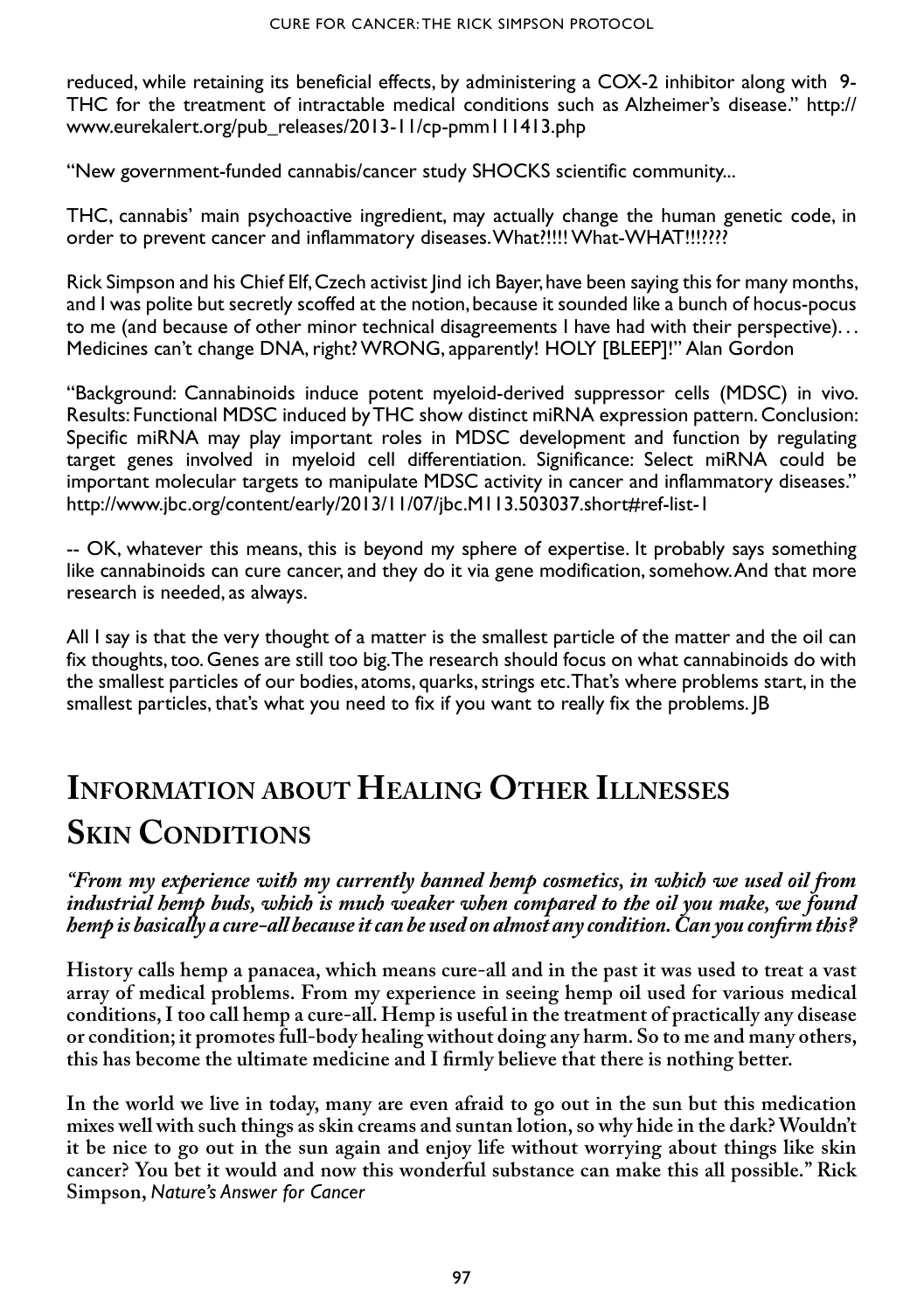# **Burns**

**"I know from personal experience that there is no better treatment for severe burns than hemp oil. If oil is applied to a burn, it takes the pain away within minutes and greatly accelerates the healing process. If hospitals would use hemp oil in their burn units, human suffering could be greatly reduced.** 

**Back when I first started producing the oil, I was ingesting many harmful medications prescribed by doctors that affected my reasoning abilities, so my thinking was not very clear. This altered state caused me to be somewhat careless and this resulted in an explosion and fire, which left my right hand with severe third degree burns.** 

**When I say severe, I mean severe, three quarters of my right hand had literally melted and was now hanging in gobs. My girlfriend Leah came down and after she looked at the burn, she took a pair of scissors and cut off all the dead flesh. I know this sounds gruesome, but what she removed was dead, so in reality I did not feel a thing.** 

**In eleven days, my hand was completely healed, leaving no scars. The only way you could tell that I had even sustained an injury, was the presence of all the new pink skin that was visible and even the hair follicles grew back.** 

**Now look what goes on in these burn units that our medical system provides. Children and adults which have endured severe burns will find that burn units are little more than torture chambers, which seem to provide no end to the suffering. These patients are subject to infections, many painful operations involving skin grafts and in the end, they are usually still badly scarred.** 

**The essential oil of the hemp plant is a natural anesthetic and a natural anti-biotic. When you put the oil from the hemp plant right on a burn, within 5 minutes the pain is gone and the healing begins. Judging from what I have seen this substance do to heal the burn I sustained and others who have suffered similar injuries, I firmly believe that this amazing medication could possibly re-grow the face or other parts of the body for those who have suffered a severe burn.** 

**If the oil can re-grow my hand and leave no scars, then why not a foot, or even a face? So, if those who run burn units would really like to help their patients and ease their suffering, perhaps it's just about time that they started using something that works." Rick Simpson,** *Nature's Answer for Cancer*

"I received 3rd degree boiling oil burns on my fingers on Sunday morning. Large blisters and very painful. I remembered reading RSO is amazing for healing burns, thus I tried it. OMG Folks, the burn is totally gone in only 40 hours. No sign of it at all. I applied a gooder amount of RSO onto the blisters, a fillet of fresh Aloe Vera and a bandage. Repeated 12 hours later. No need for the 3rd application. YOU ROCK RICK SIMPSON." Bobbi

"My daughter in law was deep frying pork chops and basically dipped her fingers in the boiling hot oil up to the first knuckle and they turned white like cooked chicken. We put RSO on them and the pain was gone in about a minute or so, she coated them 2 x's a day with the RSO. They healed very quickly in just a few days and there was no skin loss or scarring at all. It is amazing we now keep a little in the kitchen fridge so if anyone gets burned (especially the children) we will apply the RSO immediately, there's no need to feel that kind of pain when we have a natural plant that will take care of it." Debra

"Used it on severe sunburn. Worked great, I have seen it heal a knife wound in less than a week. It cures halitosis as well. I have been using it for six months or so and came off seizure medications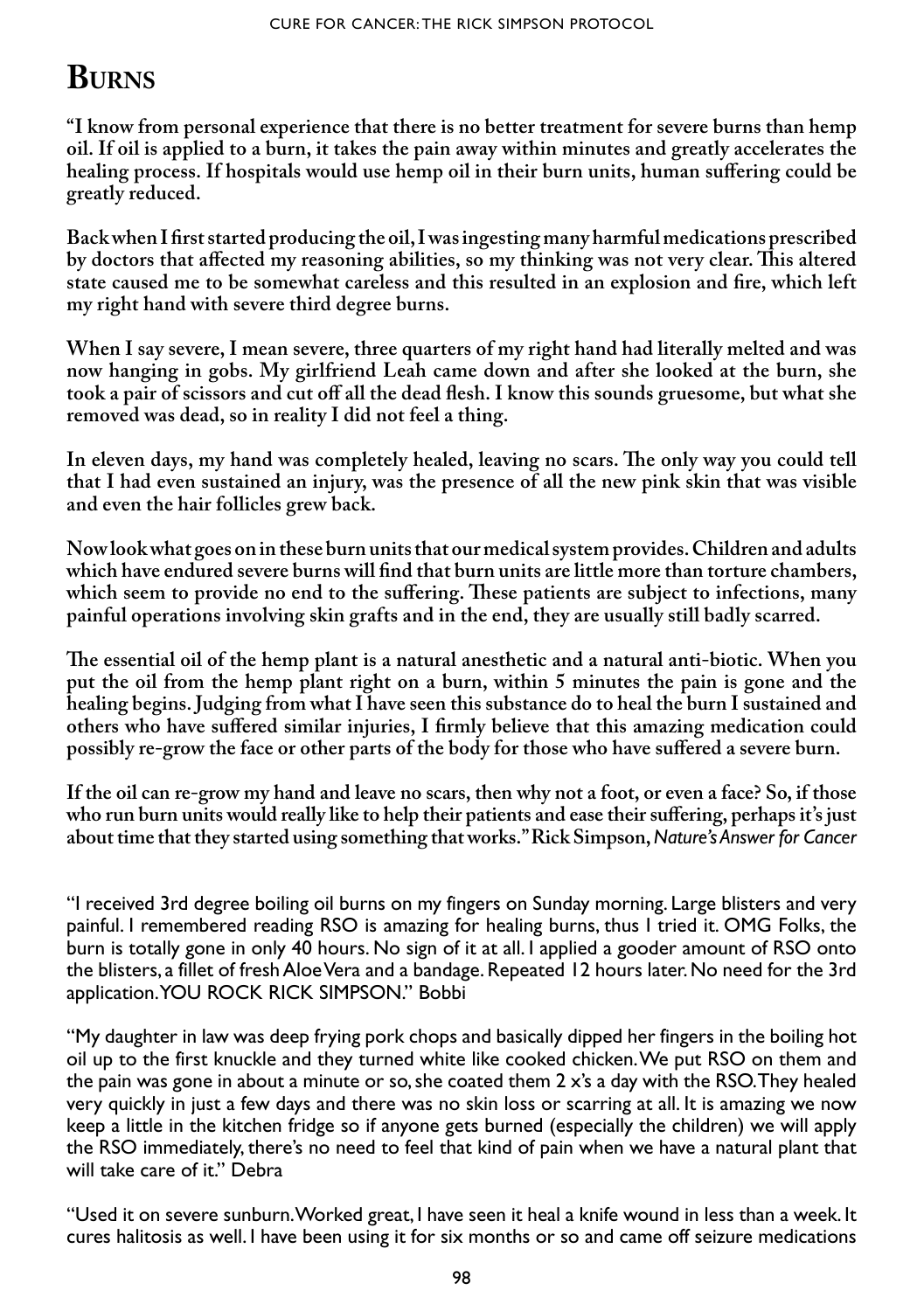completely. When I ran out I had a minor seizure. I am lucky to be able to get medicine like this, I ALSO RECOMMEND FOR NERVE PAIN." Jack

"I use a wood stove for heat so burns on my wrist have accompanied me plenty of colder months. Did a deep scalding last fall, not quit awake yet. I was given RSO oil prior so applied a dab, covered the burn and in two days the area was a pink, clean patch, no blister or burn look at all! I am sold 100%!" Janine

### **Scars**

**"I have seen burns healed with the use of this oil that should have left horrible scars behind. But afterwards, all that remained was healthy pink skin and according to the medical system such things should not be possible. Throughout history, hemp has always had a reputation for having the ability to heal wounds while leaving little or no scarring afterwards.** 

**I have supplied this oil to many people who had bad complexions and scarring problems on their faces. After treatment with the oil, the improvement in their complexions was astounding. Even scars which have been there for years can be completely or for the most part removed simply by treating the affected area with oil.** 

**This can be accomplished in much the same way that one would treat a skin cancer: simply apply the oil to the scar, and cover with a bandage. Keep repeating this until the scar fades away and in time, the area that was treated will blend in with the surrounding tissue.** 

**I came into contact with a man in the Czech Republic who had a horrible scar on his face that looked like it had been caused by a sword. After he treated the area with oil, I had a very hard time even telling where the scar had been. From my perspective, those who have been disfigured by scaring can be helped and the treatment is painless, so if you have a nasty scar, now you know how to deal with it." Rick Simpson,** *Nature's Answer for Cancer*

## **Ulcers, Warts, Moles**

**"Ulcers within the body can be cured by ingesting the oil. Unhealthy ulcers, warts, and moles on the body can be removed by simply applying oil and covering them with a bandage. The oil goes after unhealthy or mutating cells and destroys them painlessly in most cases. Quite often, warts and moles can become unhealthy, at which time they will usually darken in color and begin to grow. If you have something like this to deal with, doctors can often remove the problem, but in many cases, it just returns. To rid the body of such things in a sensible way, give this medication a try.** 

**In the past, I have even treated people who were suffering with plantar warts on their feet and this type of wart develops roots, which usually can only be eradicated by an extensive operation. Rather than let the medical system cut your feet to ribbons, simply apply a drop of oil to the head of the wart and cover with a bandage. Try to keep the bandage in place for about three days, then reapply the oil and another bandage. Usually after doing this three to four times, the roots of the wart have been destroyed and the head of the wart just falls off. When the oil is used to treat this condition, all this takes place painlessly, so if you are suffering with planter's warts, why go through the torture that the medical system has in mind for you, heal yourself in a sensible way." Rick Simpson,** *Nature's Answer for Cancer*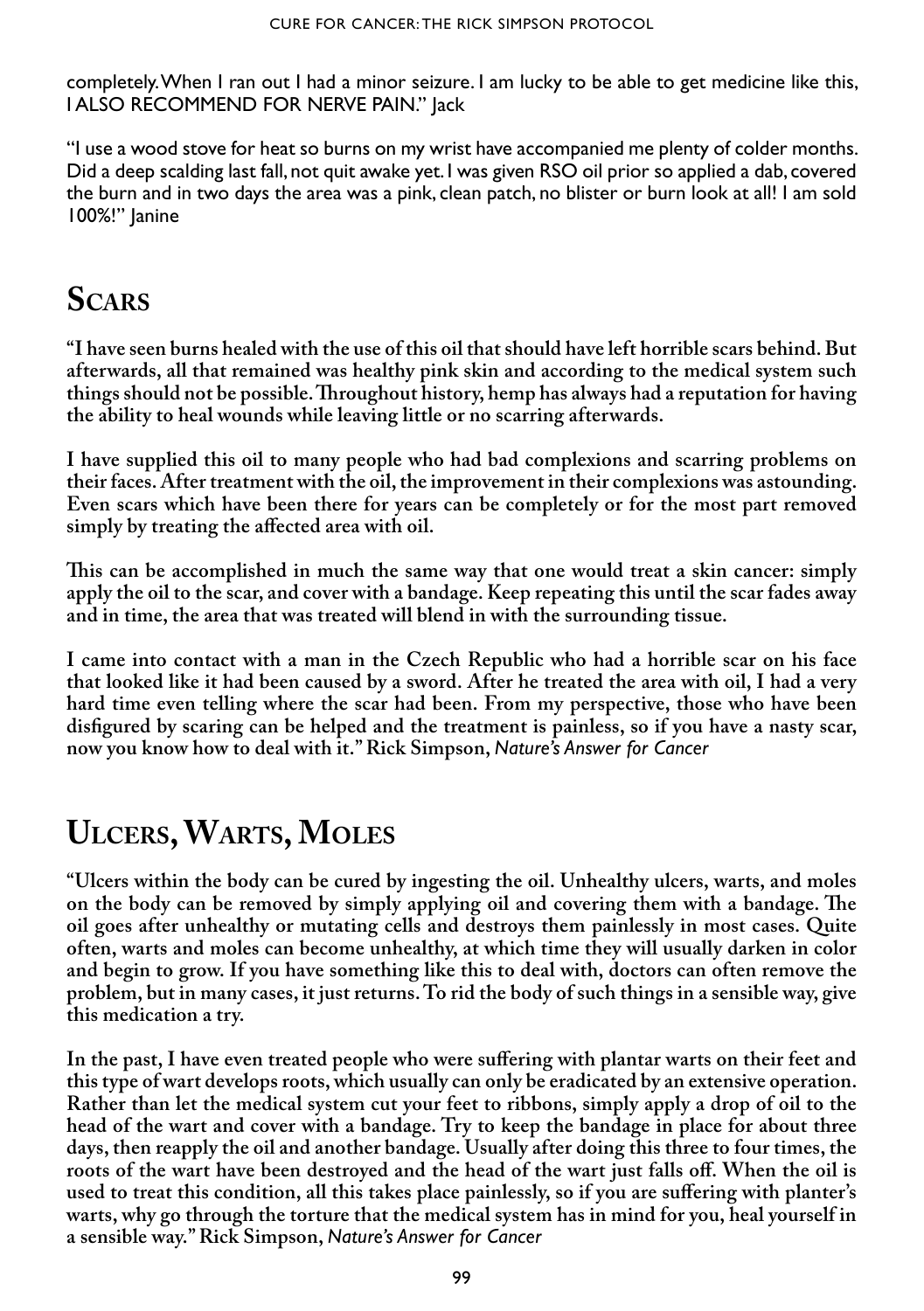"My joints flair up on my fingers and voila, rub some oil on, pain gone. Burned myself on the burn barrel last week, 3 inches of black, bubbling skin on the inside of my wrist. Small amount of oil, bandage, two days later, amazing pink skin. Applied again, same, two days later and it was healed... U.P. of Mi. ~ Thank You!!!!!" Janine

"I've used RSO style oil on a witchy-wart on my face. 2 applications covered with a band aide and it's almost gone!" Leslie

"I've used cannabis infused olive-oil on burns and cuts and they heal within a couple days. Never seen anything like it. I know the RSO would even be better. Cannabis was used to treat everything before our government got greedy." David

"I burned myself on an exhaust pipe pretty good and I put some cannabis oil infused with grape seed extract and it healed in less than a week and hardly no pain or irritation and NO SCARS!" Daniel

"I have lots of scaring from a skin condition that I was given awful meds for nearly 6 months. Oh surprise! A few weeks after treatment my skin is bad again. This is good to know. I was horrid on them meds, moody, dry flaky skin, sweating, my god it was terrible. Won't be seeing doc again." Nikki

"Dear Sir, I'm an old hippy from the 60's and live in No. Calif. Have been hybertising a variety of Train Wreck and White Widow for 8-9 years with excellent results. I saw that Rick has used White Widow too.

I'm currently aiding a Hospice patient named Jason Greewold in Redding,Ca. in convalescence, who was/is? dying of the last stages of MRSA as directed by my old doctor Dr. Ronald Sand... I started him off on tinctures I have been making and giving cookies from both water to budder extraction and just butter extractions four months ago.

Another grower brother friend I attend Unity Church with turned me onto your web site just three weeks ago now. Have started Jason on the 'JOY GREASE" and he has gone thru his first tube and is now on his second. A little over a month ago is balls were the size of a very large melon bigger than a softball... Since eating my baked goods and now straight of the "Magic Grease", he is getting better each day and his Gonads have almost gone back to normal size... They say there is no cure for MRSA???

Jason has had very bad large bed sores on his back since he cannot lay on his side or stomach. He now tells me they are subsiding and when our doctor showed up with another team in tow they all could not understand why he was not dead or why he was getting better. I have not told the doctor yet about my/our Hemp Oil treatment but will soon any day... I really want permission from the doctor to treat his sores now with the Oil topically, don't you agree??? If we can stop MRSA in a patient who had only months to live just think about what this could or should I say SHOULD say to the medical community. Peace & respect, Craig"

"My husband had a 30 year scar from a burn that required a skin graft... So I thought, aha, another place to experiment with this amazing product. Well, he had less than zero belief it would do anything... After a few applications it's morphing, he now has pigment where there had been none. Hair growth where none has grown in 30 years." Rebecca

"I had second degree burns all over my face and arms from a house fire. I put RSO mixed with cocoa butter all over for a month and you can barely tell I was ever burned. It is amazing how quickly it works and it's the best pain killer I have ever had." Amerikanisch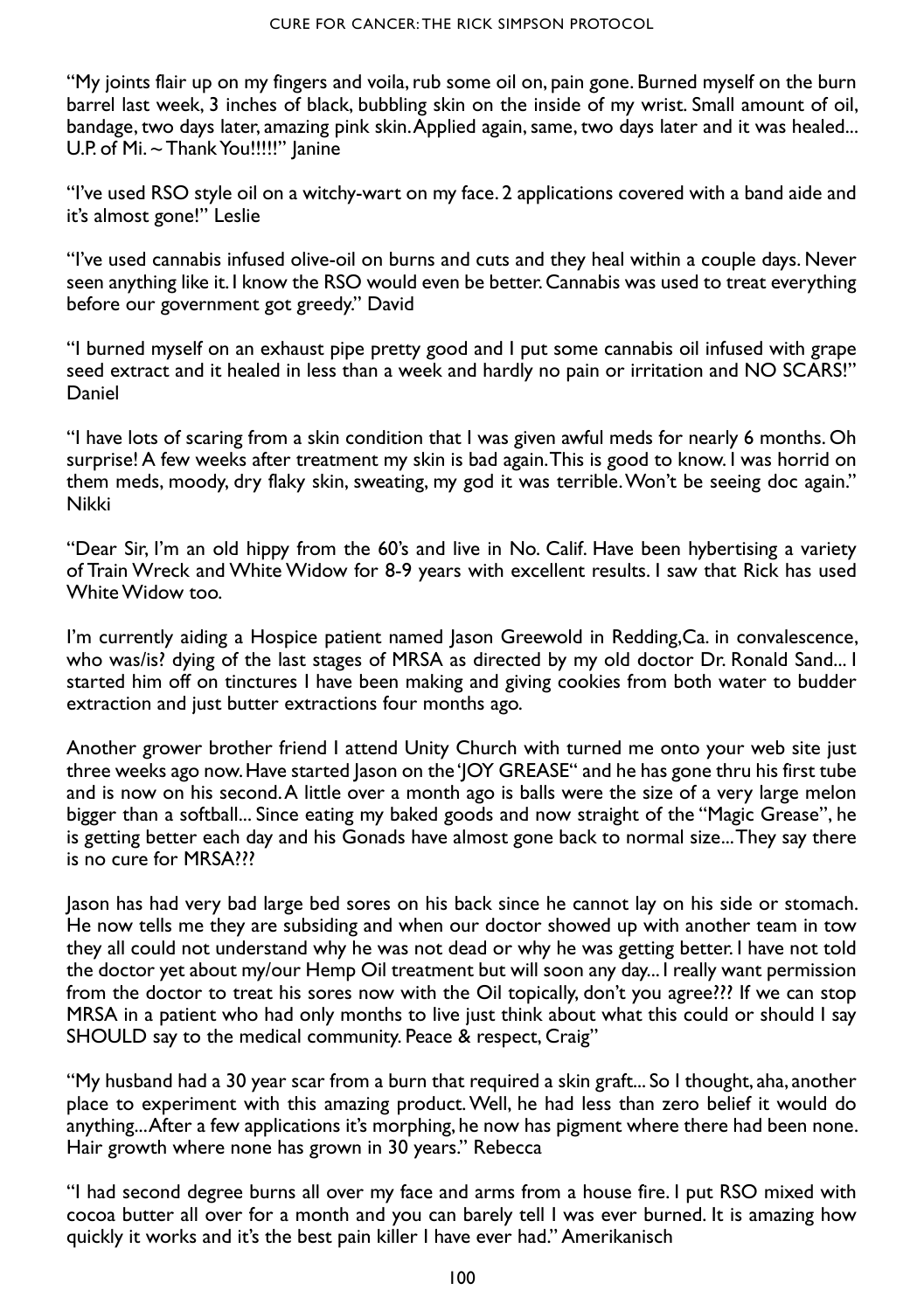"I had a mole on my scalp that began to itch recently. I applied a dab once a day for a few days and the mole actually started shrinking! Talk about amazing." Amanda

"I'm a believer... fixes gout... it must bring the yin & yang into balance cause I thought I was happy before but lately I find a sense of happiness emanating from deep within... Thanks Rick Simpson." Irving

"Since the age of 11 (I am now almost 30) I have been developing a kind of fungus on my skin, mostly around my neck chest and back. These red round stains appear on my skin every year and I have taken everything there is to take to treat my skin condition. The medications the dermatologists prescribe take 5-6 days to take away these spots and another 5 days to totally eliminate them.

The other day I noticed these spots were starting to show once again, BUT this time I decided to put some cannabis oil on it... and it truly was magic!!! I only applied it 2 times and the spots are ALL gone. I couldn't believe my eyes! No more pills and creams and special shampoos for me! Now I made coconut oil infused with cannabis oil and I will continue to apply it for another week or so to make sure the spots will not reappear.Thank you so much RS & JB for all the help and information, I will be forever grateful." Ioanna

"In 2002 I was in a horrible accident. I had lacerations all over and lost part of a bone in my arm. After skin and bone grafts I was almost healed and got an infection in my arm. Turned out to be a bone infection and had to start all over. Because of that anytime I get cuts/burns (I am a welder) they would always get infected. This past year I got a horrible burn from a steam line at work on my stomach. By keeping it clean and using the oil it was healed in just a touch over a WEEK! My little weld burns could last 4-6 weeks. Not anymore with my oil. Screw Neosporin, I use OIL!" Chris

"Poison ivy on my arm… Rash and burns gone within 5 minutes… No bumps, no rash, no pain… I used one grain of RSO with a little coconut oil… GONE in five minutes!!!" Estelle

"I got poison oak on my face, after the second day it was from my forehead to my neck, big itchy blotches, raw and some bleeding from scratching. I mixed some oil with a bit of coconut oil to make it easy to spread. I put it on and instant relief from itching and pain, within an hour the rawness and inflammation was gone, by the next morning it wasn't visible unless you really looked. It certainly raised a few eyebrows and finally some skeptics got to see what I'm always talking about. The Healing Power of Cannabis!" Cindy-lee Mobbs

"Arthritic psoriasis in less than a month… J" Giulliana

"My Psoriasis disappeared after I started eating the oil... Just using the oil topically was not helping mine that much- didn't disappear completely until I started using it orally. It has not returned yet. I am on a maintenance dose now, so I HOPE that is enough to keep the psoriasis away. I haven't had any signs of it in almost 4 months. The doctors told me it would never go away completely, and that the only time it would 'clear up' was when I was really sick and my immune system had other things to fight. Well... I don't feel sick, and the crap is GONE!" Lindsay

"Also cured tendonitis in a few days. Even a 7 month old injury. Just rub a little pot butter or RSO on the painful area once a day. Amazing shit. I used the RSO on a 3rd degree burn last Sunday-Tuesday, no sign of the burn after 40 hours of treatment. Sure wish I'd used it the second it happened. It would have saved me hours of big pain and holding ice on it." Bobbi

"What can't it help? Through my studies the possibilities are endless. I have a cyst on the right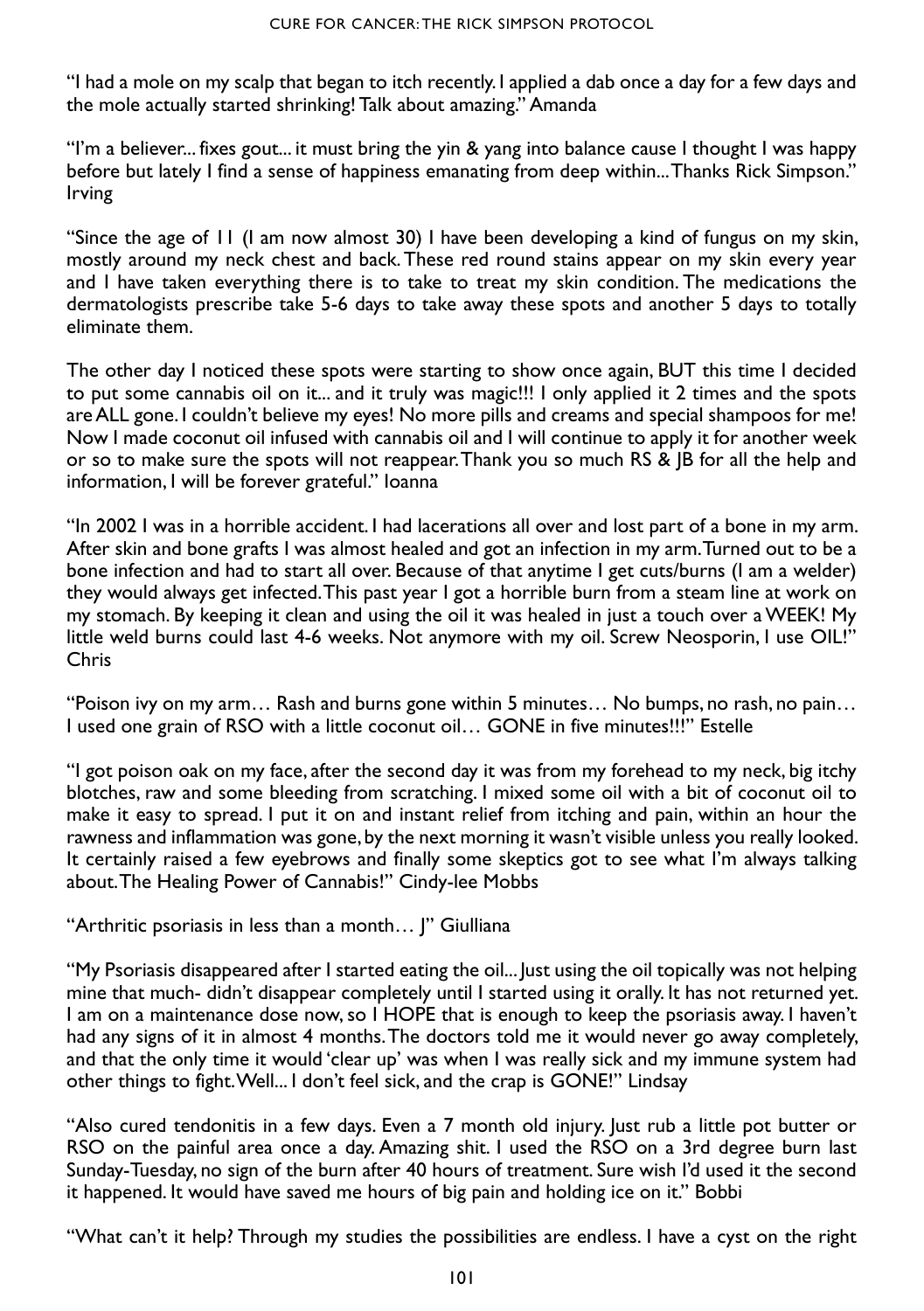side of my cheek on my face. Five days of taking the oil (ingesting) the cyst rapidly shrunk. The oil was made of frosty leaves and small bud which was soaked in ever clear. The mixture sat for 2 weeks. First night of the oil my cyst had a tingle feeling. Five days later gone. The oil works. There is way too much proof and the science behind it all is amazing. There is chemical compounds out there that respond to all of our receptors in the nervous system is a work of nature. The amazing part is, it is all found in one plant. CANNABIS. It's time to see how far humans can go. It's time to evolve. Dr. Dank" Jeremy

"The first time I made the oil (infused in coconut oil) was for the topical treatment of an elderly neighbor's back. She had sores all over that itched badly. Bed bugs are ruled out, so was scabbies, flees, skeeters, and such because she was affected nowhere else but her back and there are no signs of critter activity on her bed. Know what her son did??? He sprayed the mattress heavily with chemical to get rid of bugs that did not exist. I gave her a new mattress with the explicit instructions that it is to NOT be sprayed. She had to go into the hospital for bleeding ulcers and while she was there, she expressed the issue of her back and you know what the doctors told her to do??? Wash her hair and body for lice, she has no lice. So who do you think I am going to listen to to help her? The doctors? NO. I made the oil, treated her back with it and there is improvement and healing going on." Michele

"Morning Scot, spoke to my sister last evening and she says she is all healed!!!!! The medicine cured her shingles :) She says she feels wonderful. Just wanted to be 100% sure before I wrote you. Thanks so much for your help."

"The girl with the shingles had something else happen to her and she never told the family what was wrong. Here it is, she just sent it to me:

"Hi again,just found out yesterday that my sister had a growth on her thyroid a year ago but didn't tell our family. Apparently the doctor told her they would keep an eye on it and if it grew, then they would operate. It was not big enough to get a biopsy of it. Anyways, she had her doctor's appointment this past week and found out that the tumor has stopped growing. She believes the medicine stopped the growth. Isn't that wonderful news? She is continuing to take it in hopes that her next appointment will prove that the oil kills tumors. Will let you know more when that happens." Scot

"Yesterday I got a woman started on the medicine. This is her report from the first day. Simply amazing! Here's my day one report: Woke up with eczema on my lip yesterday morning and put some oil on it. Stinging stopped in about 10 minutes Soreness was gone in 30 minutes Swelling was down in a few hours Blisters on my lip are about half gone today – it normally takes up 2 weeks for them to heal up Breathing the vapours from the oil on my lip Noticed the aching that's been in my right sinus for several weeks has stopped And my nose stopped running Have only sneezed once since yesterday Noticed my fatigue wasn't as deep as usual Noticed that I felt relaxed and that anxious edge was gone Noticed decreased body pain in the evening - Normally I'm in so much body pain by the evening that I can't sit still (ankle nerve and muscle pain, knee/shoulder/elbow/wrists/thumb pain significantly decreased).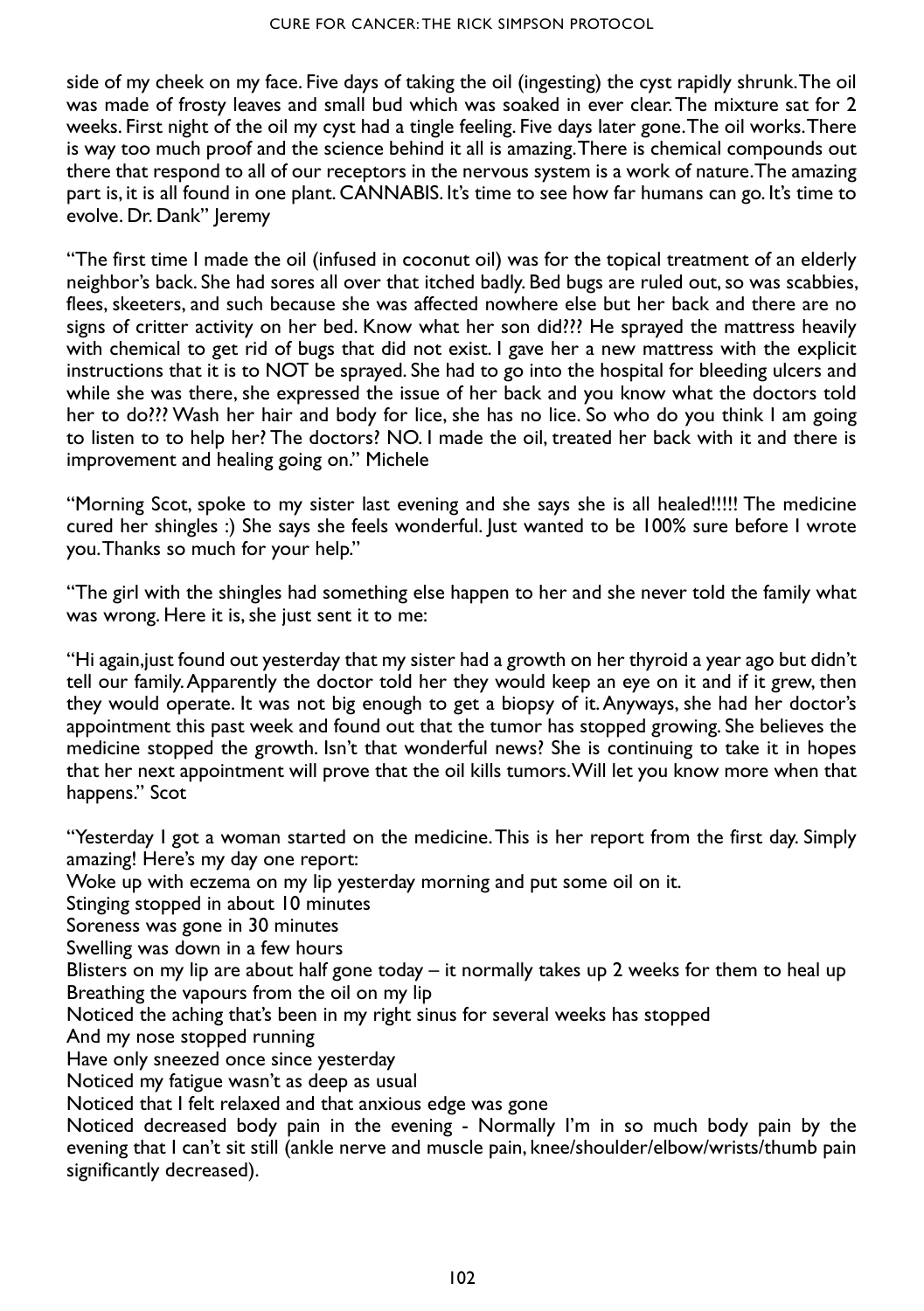Also, I get a very light glow with each dose. Am not having any difficulty working or focusing and wouldn't hesitate to drive. I'm very clear headed even though I forgot to take the Citicoline this morning. I'm putting the equivalent of about half a grain of oil on a Craisen and taking it that way."

Q. Hi JB! I wanted to ask you something, I was wondering if RSO would help my mother´s burns from radiation? She decided to go ahead with the "conventional" treatment, and now she has her chest, in lack of other words, fucked up. It hurts just to look at it. I remember that either you or Rick once got burned, I guess while preparing RSO, and showed pictures of how the oil works also on burns. So, would it do any good for her?

A. Hi Enrique, of course, rub the oil or a hemp salve on her chest and back. Of course she should eat the oil and stay away from doctors and all other such forms of unnecessary damage. JB

"My Mom (72) has had painful cracked skin on most of her fingertips for about 2 years now... very painful. Doctor says, "Yep that comes with age." Dufuss!!! We mixed a very small amount of the oil with aquaphor... one treatment, overnight... gone! Her painful cracks are healed and continues to be good for over a week now! AMAZING!" Dolly

"I used the oil on a fresh open surgery wound. In September of 2012, I had 2 Basal Cell Carcinoma tumors removed from my face. One was big and was the feeder tumor that was spreading it. As well, an internal tumor in my cheek was scraped for a biopsy. When I got home and unveiled my wound, I had a crater in my face.

For the first 4 days I mixed Shea butter and oil and applied it. I then switched to straight oil and have not stopped. When I went for my post op appointment, the Dr that thought I was going to have plastic surgery was amazed at my healing. I decided to tell her the truth, that I had not used the prescription, that I had healed it with Cannabis Oil. She had heard of Rick Simpson & Phoenix Tears, she did not judge me, and said to keep up the good work.

In one month, I go for my second surgery, plan of action to heal this wound... Cannabis Oil. Will I tell this surgeon? At my Post op appointment! In love & light." Patti-Jo

-- Patti, there won't be any surgery required if you continue with the oil. Or postpone by another 60g if necessary, but stay away from surgery and doctors, if at all possible. It is a sad prerequisite for the success of the treatment in many cases. JB

"RSO has made my psoriasis almost non-existent. I have been ingesting a maintenance dose for going on three years now and my skin is clear, my mind is clear and I have never been healthier." Erica

"I've seen someone close to me use Rick's oil on a bad burn that would have left a nasty scar and within a week of applying the oil it was gone and no sign of a scar or that it was burnt." Janice

"We have my daughter on the oil now. She has psoriasis on both elbows, forearms, and one knee. Took pics at start. So far the dry scaly areas are gone. The skin is red, but smooth instead of raised and inflamed. Smaller areas on the outside have cleared completely. We are convinced this is going to work. We are taking pics every other day or when there is noticeable improvement. All this in less than a week using the oil topically. Thank you so much for bringing awareness to this medicine that will ultimately heal nations Rick and JB. I am sharing posts every day and telling anyone who will listen. It's starting to sink in." Ron

Q. Do these mixtures work for acne?

A. Jennifer, the oil works for "all sorts of skin conditions." That means including acne. Best wishes, JB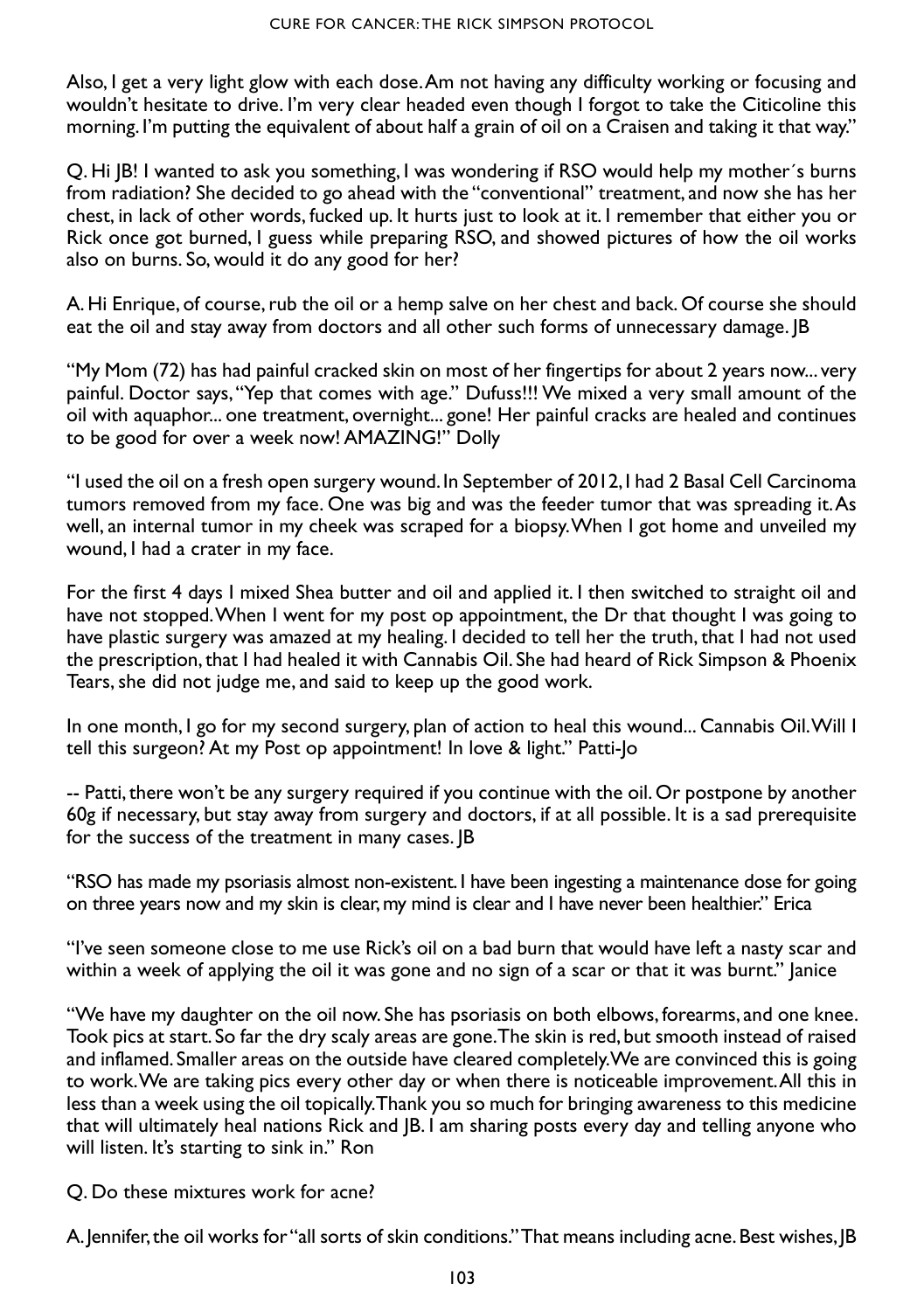"(I found about the oil) 3 months ago searching the internet for a cure for acne and rosacea. It cleared that up instantly! I add iso oil to coconut oil to use it on my face and neck once a day. My husband says I look 15 years younger! Thanks so much for sharing this information. God bless you all. Keep up the good work." Toni

"It works for ingrown hairs on the face as well. I used it on my 23 year old son with success in 2 applications. ONE LOVE." Patti-Jo

"Charlie is walking. No pain meds. He is standing tall. His strides are straight and wide. He can run jump and play. His neck is almost 90 percent healed. It has not looked this way in two years. He ate a banana, pizza, a half a sandwich, fried rice, yogurt and more yesterday. He has NEVER eaten this much. (…)

Charlie's right knee, was the worst. It is about 50 percent better. The left one is almost healed completely except for the fact that he itched it the other night and blistered it back up. But nothing major... The biggest change is the wound on his neck and under his armpits. The neck is just about healed completely as well as his armpits.

I use a small drop of the oil in his g-tube before baths. It also has helped with knee pain. If his knees hurt, he gets that drop. I do not add any tylenol or ibuprofen. It does the trick. I also make my own ointment. I have a water machine that filters water and separates alkaline water from acidic. Since acidic oxygenated water is so good for the skin and is also an antibacterial, I take place acidic water and mix it with methocelullose to create an ointment.

I add the concentrate to make a salve which is like the consistency of vaseline. I butter his dressings with this and use it on his wounds. THIS alone is making an incredible difference with the pain, itching, and healing. I will send you pics soon. I have been taking them every change. I think the oil will last for another month, but since this is the first time I have ever done this, I am not sure. I am thrilled. His appetite is never been so good. He ate more food yesterday than he has all year." Trisha

"Hey Rick and friends, I have a friend who has had this sore (approx. 2 inches by 4 inches in diameter) on his left shoulder blade for going on 4 years now, eeeking infection, with no scab in site, just a pure raw opening, under the surface you could feel a hard baseball size lump sensitive to the touch.

He has topically applied the oil 8 times in 7 months with about 2 weekends on internal use also.

Scabbing and scarring lump is gone, open wound scarred over and my friend feels blessed to have had a chance to use the oil." Rebecca

"Yesterday I cut my finger on a blender at work. At 3 am I woke to a pounding finger that I tried ice, peroxide, neosporine. Nothing worked. Was throbbing still. I then remembered hearing oil would help cellular regeneration and stopped pain and healed scars n skin issues so why not try it. So I took a drop and spread it around the whole tip of my finger. Within 1 minute the pain was 80% gone. Within 30 min. I was able to flick my finger with only a little soreness but no real pain. I am sold. At 12 hours later I reapplied and have no pain since." Rebecca

"Hey Rick, I'd like to keep my name confidential if you happen to post this (which I don't mind). My girlfriend had a really rough upbringing and resorted to cutting her wrists when she got depressed, this problem is years and years behind us but some pretty nasty scars on her wrist still remain. There extremely visible and bubble out quite a bit, it's the first thing a lot of people notice when they first meet her, she'd like nothing more than to be rid of them.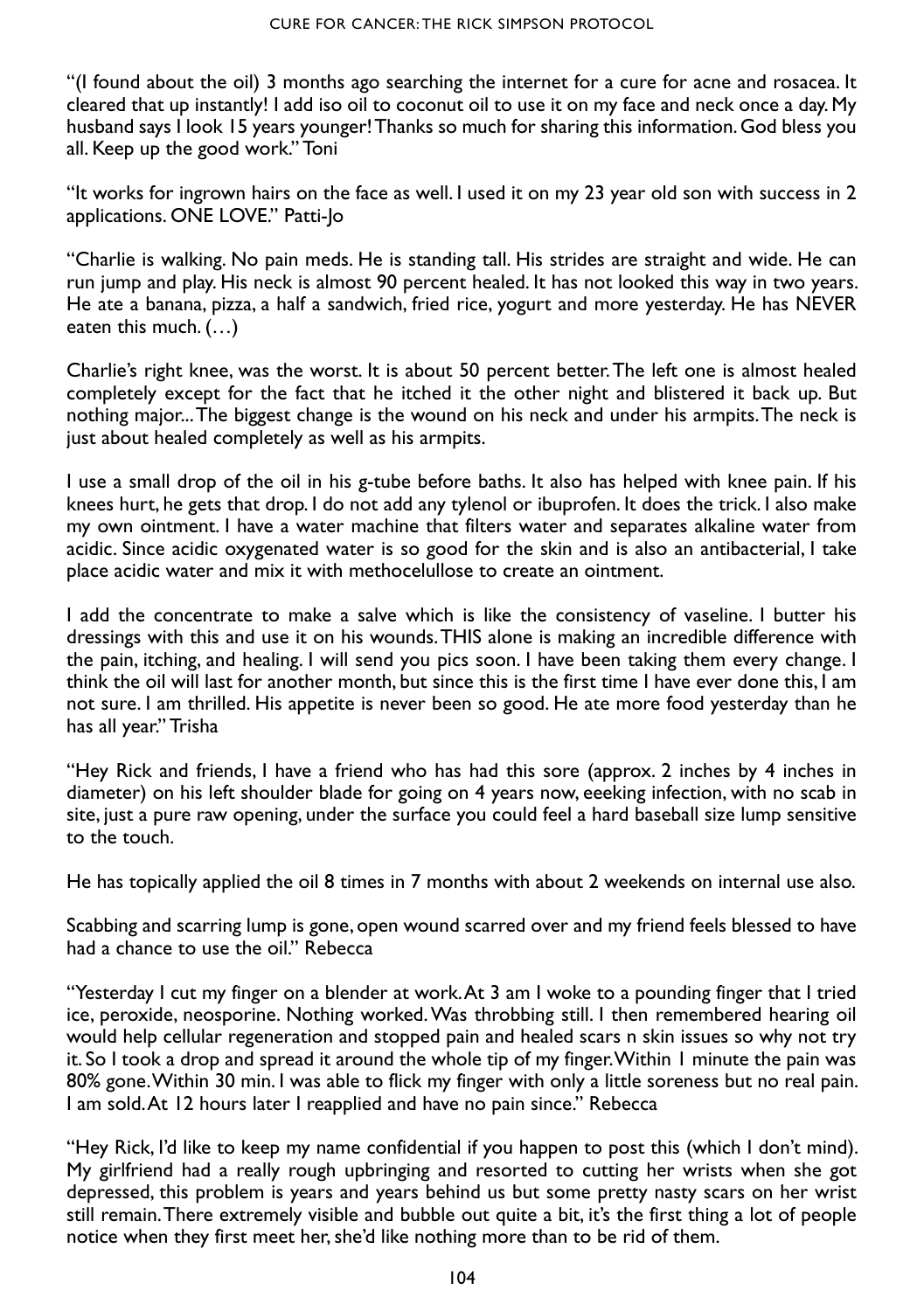So my question is would the oil help get rid of the scars? Or at least help make them less visible? I love what you're doing and I wish I knew about the oil when my grandfather got sick with cancer, you're a hero for all the lives you've helped save!"

-- Dear XXX, start applying the oil topically on the scars, they will most likely disappear within weeks or months. I would also get her on the oil, too, it will help with her PTSD from all those memories of what she went through, it will also improve the quality of her sleep.Take photos and videos if you don't mind, the scar will really go away - either completely or they will be hardly visible. Best wishes, Jindrich Bayer

"Hey Rand, I have the same problem with the leg sores. First because I was pre-diabetic. But I found out I'm highly sensitive to bug and mosquito bites. I put the oil on them and put a band aid on overnight and the bites are healed." Michelle

-- What the oil can do for mosquito or tick bites is simply amazing. Give it a try and you will see why we say that no one should leave their house unless they have the oil on them.The oil has so many uses that it is irresponsible to try to live without it. JB

"Eat the oil... I've been taking the oil for two months, my psoriasis almost 80% clear, and I don't have to use any medicine at all… And took my arthritis away too..." Giuliana

"I've used a cannabis olive-oil mix and in a week my psoriasis started to clear. Sadly I just had a little and I didn't have enough to take it more both internally and externally. OBSERVE, I didn't even have real RSO, but a cannabis oil made on olive oil." Teemu

-- Let us hope you will get some more oil soon, Teemu. It is best to use it topically to control the symptoms and also to eat the oil, you want to remove the underlying cause of the problem, too. Best wishes, JB

"It works well on mosquito bites & tooth aches too. My daughter was bitten, not kidding, at least 50 times by mosquitoes in 15 minutes WITH OFF! Deep Woods bug spray on. I tried a banana peel, deodorant, aloe vera, dermaplast & hydro-cortisone. None of it brought the swelling down (she's allergic to mosquito bites & they swell badly) or provided her relief. In desperation I scraped the resin out of a vaporizer, mixed it with just a bit of coconut oil so it would spread easier & "greased" her legs down with it. Within about half an hour all the swelling was down & while she still had red dots where the bites were they weren't bothering her & I avoided giving her Benedryl.

I had an abscess forming in my mouth & I packed the resin from the vape around the affected tooth & again within about half an hour the swelling went down & I was able to heal it, no problems with it since. I did pack it two days though to be sure. Now I can say that packing the resin (if you have a Vapir No2 inside the cone where you change the screen collects almost pure hash, concentrated too.) around my tooth I got incredibly high, probably higher than I have ever been in my life.

I even texted my husband from the living room to ask him for help getting to the bedroom. Sublingual medications work better though, which is why in the ER if they suspect a heart attack they spray nitro under your tongue. All is fine now though, I didn't die from an overdose, I didn't wake up horribly hungover & best of all... I didn't have to take large amounts of Tylenol or Advil & do even more damage to my stomach & liver.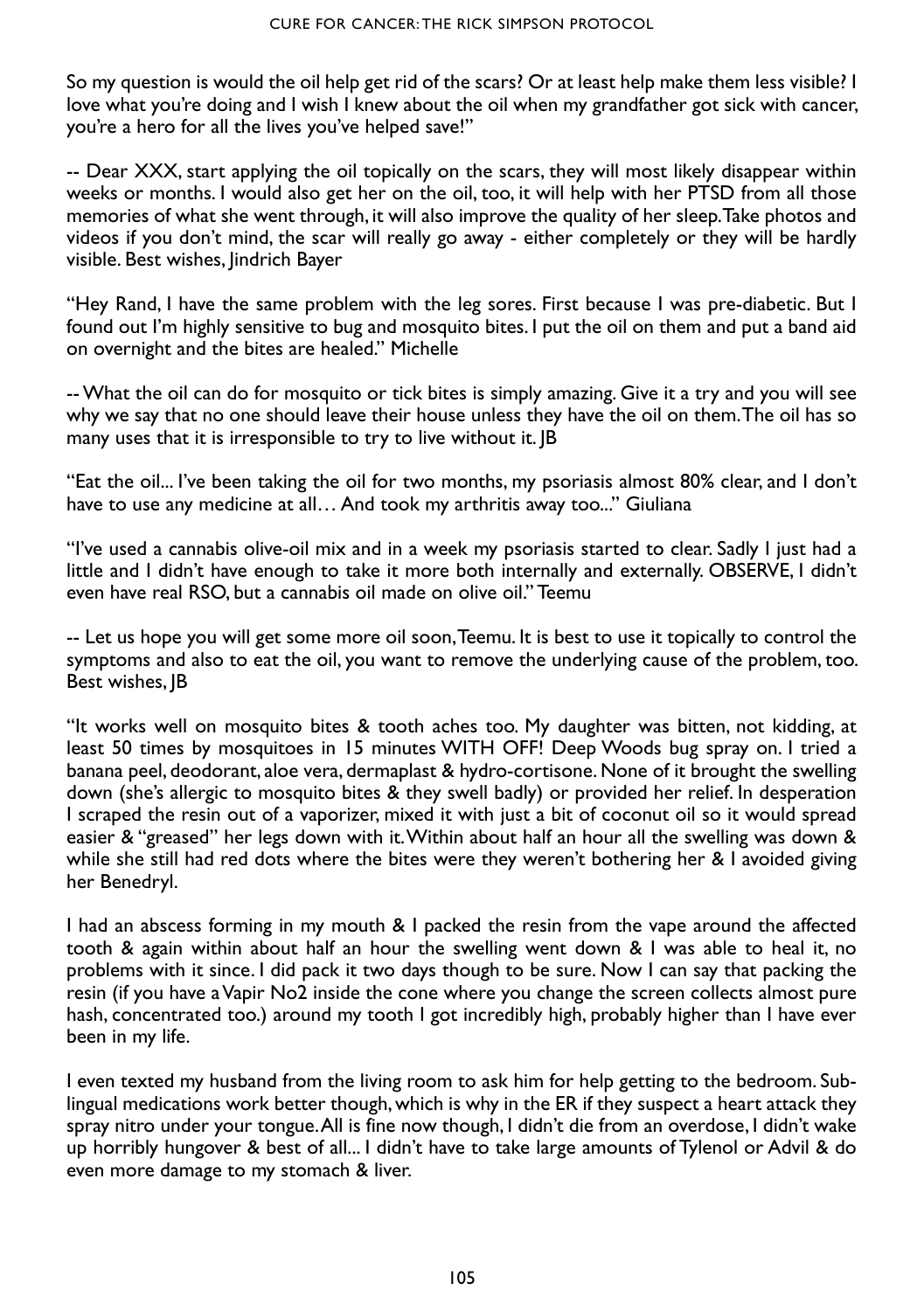I know the resin isn't the most effective way & I wasn't even sure if it would work but it was what I had to work with since I live in an illegal state. I figured it couldn't hurt though. I can't wait to live in a state where I can freely grow my own organic starting material of the highest possible quality, make my own oil & heal myself & my entire family... including my almost 2 year old daughter who has been going through hell the past year because no one can figure out what is wrong with her.

They think now she has a protein disorder but that's just another thing they are throwing around because they have no clue what is in fact wrong. Getting her on the oil might just save her life.

While I would love to have an accurate diagnosis so I know what I am treating but the bottom line is I just want my baby feeling better & if that means bucking conventional society then that is what I will do." Sara

"Thank you isn't enough for what you have done. I'm sitting here with oil on my poison oak. I NEVER would have tried without you. It lasted over 2 month touching nearly 100% of my body last year because of someone starting a brushfire so I will now get it everywhere & worse they say cuz we don't build immunities to this one.

A day ago it popped up. So, the oil last night, didn't stop the itch at all. However I see it healing scars daily so I have faith. This morning, 24 hours after 1st application I see it worked and is healing any injured skin from my scratching. So with some zinc oxide paste over my oil I believe I may have just found the 1# aid for poison oak.

I actually can't wait till next season to see if maybe the oil heals to repair this issue for life. I'll let ya know. Wouldn't that be great? Again Thanks for all you do." Rebecca

-- The oil can fix that, too. It is a cure or control for all medical problems. The sooner it is applied the sooner it will fix what needs to be fixed, that's about all there is to it. JB

"I want people to know that RSO cleared up a huge blister my husband got on his heel while lying in bed so long from being so sick. I put the oil on it and within a week it was gone. I was totally afraid it was going to develop into something much more serious. It covered his whole heel. Thank you Rick Simpson for all you do." Susan

"Being a mechanic I have used the oil on some pretty bad cuts and you are 100% correct... It heals the skin way faster than anything else." Cory

"Cured my HPV in two weeks with only three topical applications." Miles

"I am in the process right now of treating a nasty mole that has turned black. Every morning I apply a generous amount right on the mole then cover with a band aid. In 3 weeks I can visually see the mole is shrinking. It WORKS. I also eat a little everyday... what a difference in energy level. MEDICINAL BLISS THROUGH CANNABIS!!!!!!!" Beau

"I admit it... I'm clumsy... I have a bad habit of sticking the tines of the pitch fork into my foot. RSO directly on the spot, cover with band aid, pain gone in seconds, healed in 3 days." Heather

"I've seen a much less potent balm version of the oil destroy psoriasis in days, reduce ovaries swelling on 1st day of period in 20 mins, and prevent scarring and pain when applied immediately to minor burns. Truly makes me wonder what the oil could do..." Beres

"I had one of the worst cases of athlete's foot when I was 10, I wish I had the oil. But I have it now. All is well 47 years later. Cures most everything." Donald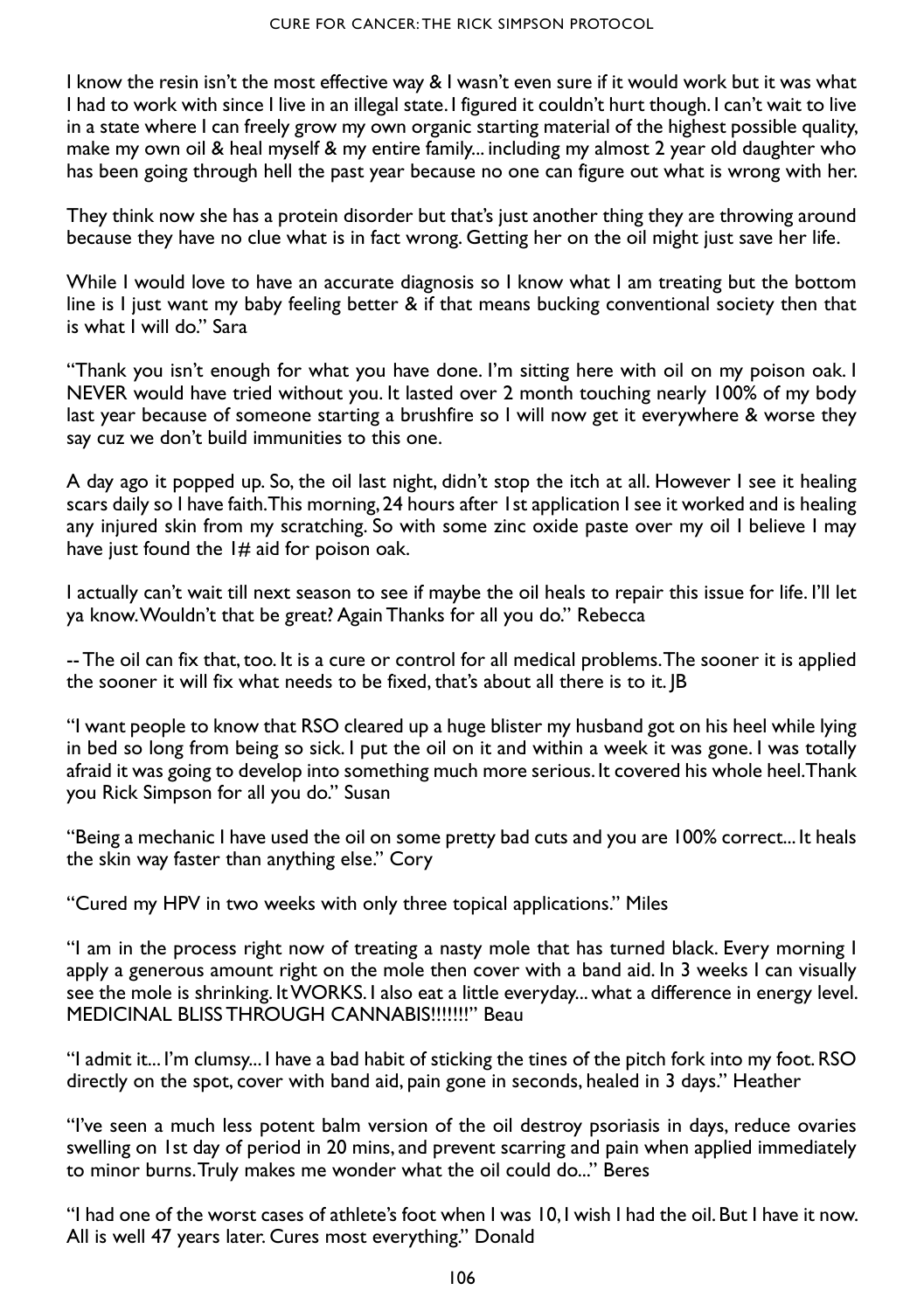"My daughter in law was deep frying pork chops and basically dipped her fingers in the boiling hot oil up to the first knuckle and they turned white like cooked chicken. We put RSO on them and the pain was gone in about a minute or so, she coated them 2 x's a day with the RSO. They healed very quickly in just a few days and there was no skin loss or scarring at all.

It is amazing we now keep a little in the kitchen fridge so if anyone gets burned (especially the children) we will apply the RSO immediately, there's no need to feel that kind of pain when we have a natural plant that will take care of it." Debra

"I had a small batch of lumps on my elbow, treated them with the oil... A week later my elbow is smooth and no bumps... I think they were warts but because I don't believe in doctors I couldn't tell you for sure." Carla

-- No matter what is wrong with your skin, simply apply the oil, cover it with a band aid and reapply the oil every day or two or when the band aid falls off. Burns, warts, eczema, psoriasis -- the oil doesn't care what it is and will fix it, just give it time and oil. JB

"My friend had a cyst on his face and after taking the oil for a few days it was gone. And he was ingesting it not using it topically." Jonathan

"Not a cancer patient but I had an infection on my heel that would not respond to treatment. I even had a wound care tech work on it... he got the infection to stop spreading but it still wouldn't heal. I smeared the oil on it and in ONE day the redness was less. Day two and redness gone. Day three and the infection is looking like skin again! Wonderful healing oil!" Tammie

"I worked for a pool and spa company... I'm fair skinned, outside all day. I had some crazy spots appearing on my face, head and arm that was always out the driver's window. The oil cleared those spots right up in a matter of weeks! I now ingest.5 gram of pure THC every day to help battle any illness and to keep my immune system strong. BTW no flu shot ever! No flu since I was a kid." Jay

"I know the guys here are always saying use the pure RSO, and I am a really big fan of that stuff. However I just want to let people know that a coconut oil infusion made with the sugar leaves, has completely replaced neosporin for us, I have not had to buy that stuff for 2 years. It works better and faster, and I can slather it all over people's hands and face and I don't have to worry about them getting sick if they accidentally eat it." Tina

-- Tina, nothing works better and faster than pure RSO but I know what you are trying to say. Of course that less potent forms of cannabis medicine can also do wonders. The problem is that the success is not as reliable as with undiluted most potent RSO.

Cannabis cosmetics will replace most currently available cosmetics soon, namely after women find out what the oil can do for their beauty. Hemp seed oil, coconut oil and shea butter are my favorite carriers but one can use whatever is popular locally where they live and add the oil to it. 20-30% RSO in creams works marvels but 0,01-1% can also be of great benefit for less serious conditions and everyday maintenance. JB

"My girlfriend is highly allergic to mosquito bites and last night she had one on her temple... it was huge, anyways I suggested getting a band aid and putting RSO that we had made from cannabis leaves onto the bite. This morning when we woke up the bump had completely disappeared."

-- Thank you, Jimmy. I am sure this piece of information will help many people. The mosquito season is here.And the oil works as a repellent, too, give it a try. It is always better to prevent problems from happening even though it is so easy to fix them with the oil.The oil can be used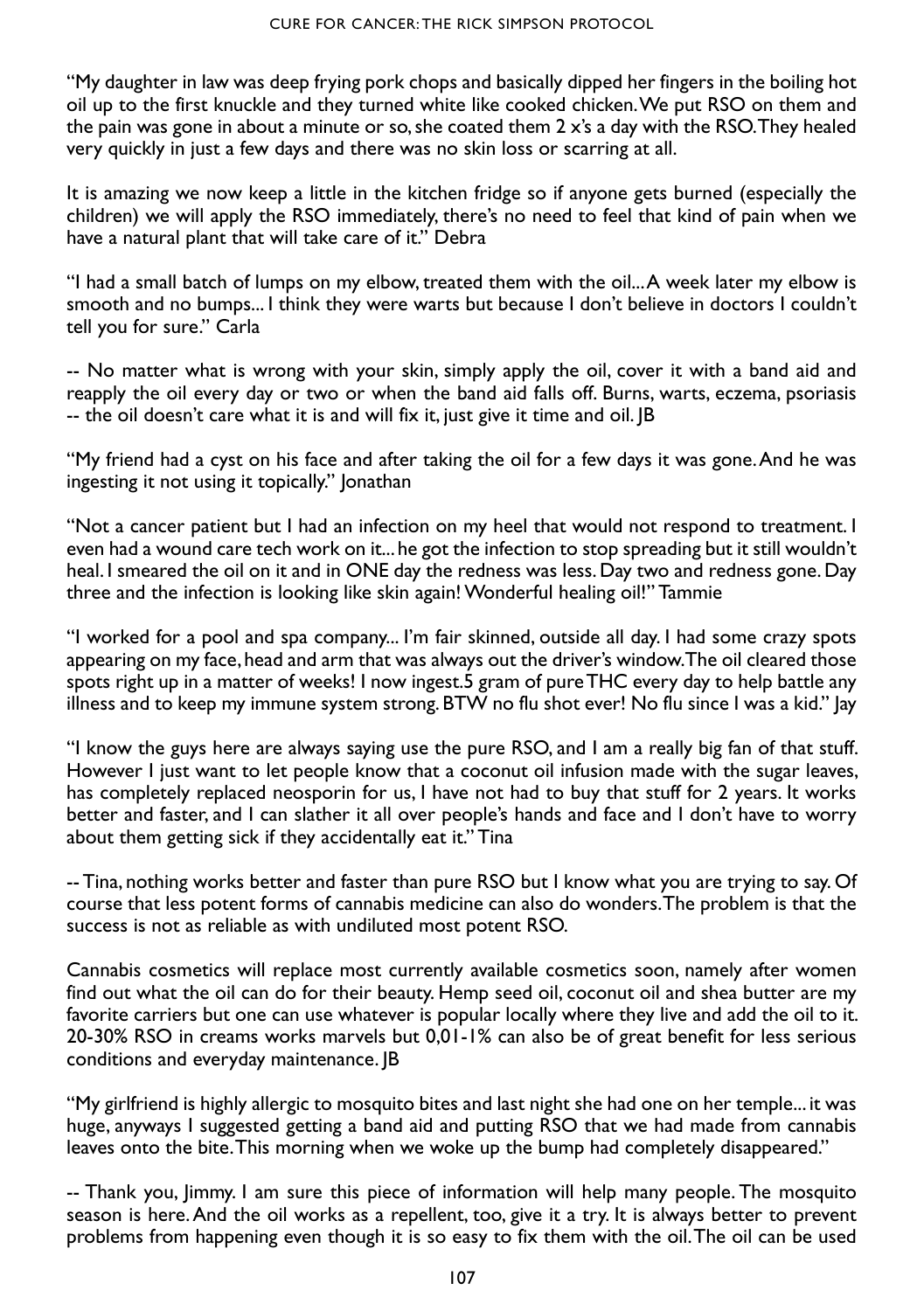topically on anything that itches, burns or hurts. The sooner you apply the oil the sooner the problems can go away. Remember it. JB

Q. How long can the oil last? Forever? What is the best storage, fridge, freezer, pantry? Thanks.

A. In a syringe and if kept in a dark cold place the oil will last for years, especially if you manage to protect the oil against visitors and family, namely women, because they seem to like ingesting the oil even more than men.

The moment women in your family find out about the rejuvenating effects of the oil and what it does with wrinkles, you will not have to worry about how long the oil will last, it will always get eaten or used topically very quickly. If you want to preserve your supply of the oil, do not tell women that cosmetics with 20-30% of the oil will do miracles for their complexion and make them look as young as physically possible, otherwise they will simply take it from you no matter what you will try to say or do and you will not have to worry about how long the oil will last.

This is not (meant as) a sexist comment, I am only informing of what I have seen happen many times, it is just an observation and an attempt to draw attention to what the oil can do for your complexion regardless of the gender. JB

"If women knew that it reversed aging skin and repaired damaged skin (like in this person's case) cannabis legalization support would go through the roof! The entire economy has thrived because of the suppression of this amazing natural medicine and we will all watch it crumble together as more and more people become informed and simply start medicating themselves." Gil

Q. Do you apply it to your face for wrinkle treatment> or take it orally or both?" Toni

A. Both for best results, but topical application only can do a lot, too. JB

"Did I read wrinkles? It helps WRINKLES? :0" Margie

## **Chronic Pain**

**"If you have the proper varieties to make the oil from, there is nothing better for chronic pain relief than hemp oil. The oils from many types of hemp are a wonderful natural painkiller that is not addictive or harmful. The medical system gives chronic pain sufferers dangerous, addictive, and harmful medications to control their pain. I do admit that such medications are somewhat effective but essentially all they do is mask the pain while providing no healing effect. When you are taking hemp oil for chronic pain, it not only reduces the pain, it actually goes to work trying to heal the cause of your suffering. For anyone suffering from chronic pain, hemp oil is by far the best treatment, since it is non-addictive and does no harm to the rest of your body.**

**I have seen people with bone cancer in agony when morphine and all the other pain medications the medical system uses could not kill their pain. But the hemp oil brought it under control in a matter of hours and they were able to get off these harmful substances very quickly with few withdrawal symptoms. I have also provided this medication to many patients with chronic pain and some of the results have been truly amazing. It was not unusual for me to receive reports from people the very next day, telling me that they are no longer suffering.** 

**As I said, hemp oil has the ability to eliminate pain, but it also goes to work healing its cause. Again, the idea is to get off these dangerous addictive pharmaceutical medications as quickly as**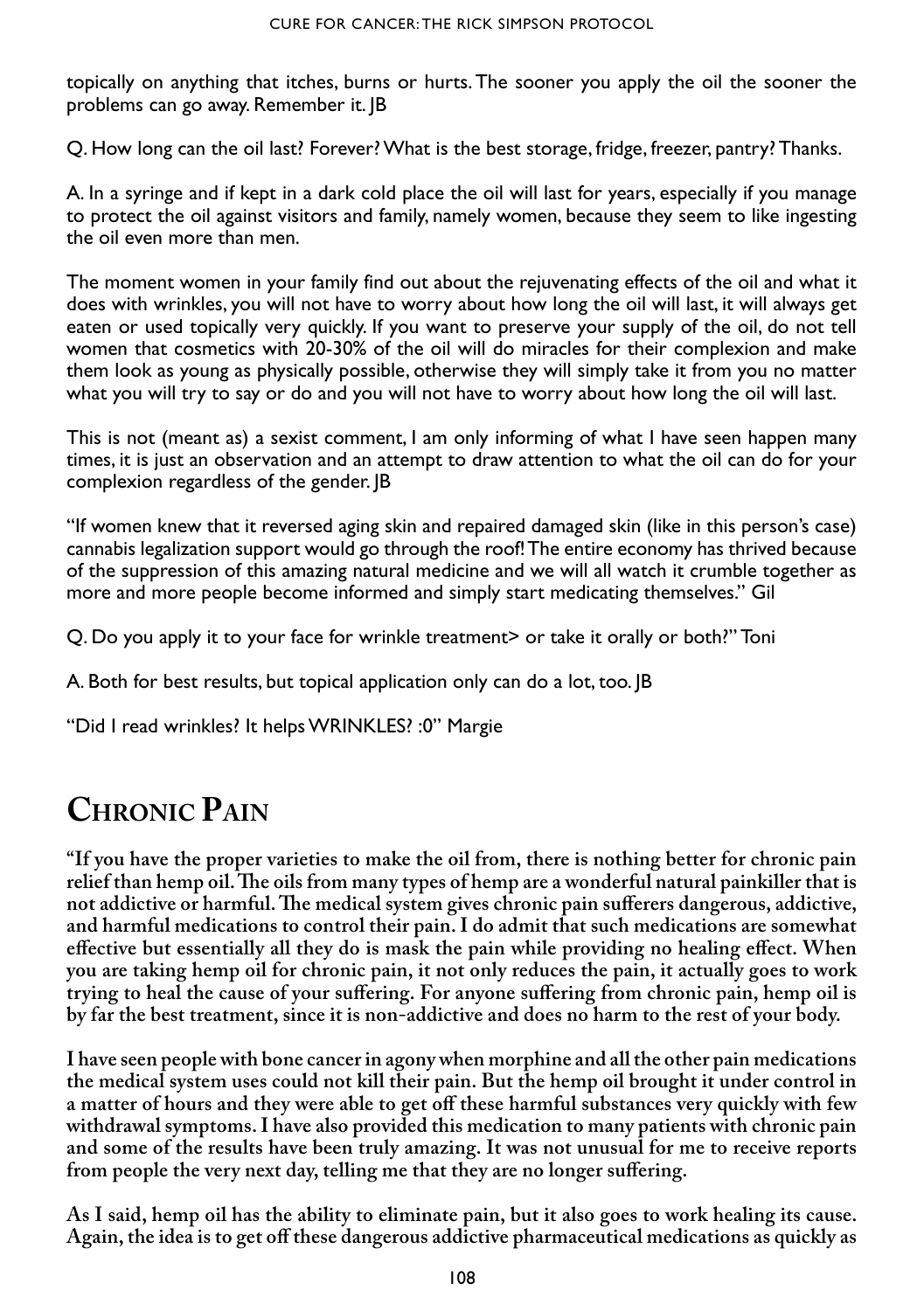**possible and replace them with the use of this oil. Realistically, there is no comparison between hemp oil and pharmaceuticals. Most pain medications supplied by our medical system are dangerous, addictive, and deadly, while hemp oil presents no addiction or danger to the patient.**

**If a patient is taking morphine or other opiates to control their pain, I suggest they begin with doses about the size of a piece of short-grained dry rice. Then increase the amount you are ingesting as rapidly as possible, while reducing your intake of these substances until you have no further need for the pharmaceuticals at all. There are vast numbers of people who have been taking medications that their doctors prescribed for years and they have done little or nothing to help. If you want to know what it's like to feel good again, give the oil a try and leave the insanity of the medical system behind." Rick Simpson,** *Nature's Answer for Cancer*

# **Back Pain, Scoliosis**

#### *Have you had any patients that experienced relief from back pain or scoliosis?*

**"The producer of our documentary "Run From the Cure" Christian Laurette had suffered with scoliosis for years. About thirteen years ago, the medical system offered to do an operation but they would only give Christian a 50/50 chance of walking again. With odds like this, he felt his only alternative was to live with the pain. Almost daily, he would collapse in agony from the scoliosis and he had more or less convinced himself that nothing could help. I provided him with some hemp oil and within hours he reported that he experienced no further back pain.** 

**I explained to him that he had lived his life with a condition that would not allow him to exercise the way a normal person should, therefore his back muscles were very weak. As expected, after taking the oil as directed, Christian now functions normally with no pain, his back muscles have strengthened and he can now go without the oil for extended periods. Christian is just one of many with back problems who have found an effective cure or control with the use of this medication to ease their discomfort. In my opinion, there is no need for anyone to go through life in a constant state of agony. If you have back problems of any nature, I am sure this medication's use will be of great benefit for most who have these conditions." Rick Simpson,**  *Nature's Answer for Cancer*

### **DIABETES**

**"Diabetics that have just been diagnosed are usually quite easy to cure and in no time they are often free of the disease. But in patients who have had this condition for a long time and have suffered the effects of the disease for years, it will often take longer. Even in badly damaged patients, if high-quality oil is taken properly, often within six weeks they no longer need insulin. Unfortunately, the damage this disease causes within our bodies can take considerably longer to heal, but given time, most of this too can be repaired.** 

**The oil seems to often have the ability to rejuvenate the pancreas quite rapidly, so it can again function properly. We were first able to prove this on a diabetic I had treated for cancer. At the end of his cancer treatment, he went off the oil completely for ten days. To my surprise, his blood sugar levels remained normal and he was eating many things that a diabetic should not. This man had been a diabetic for over thirty years and he had been taking two injections of insulin a day. So after he had taken no oil for ten days and his blood sugar levels remained normal it became obvious that his pancreas must be functioning properly again.**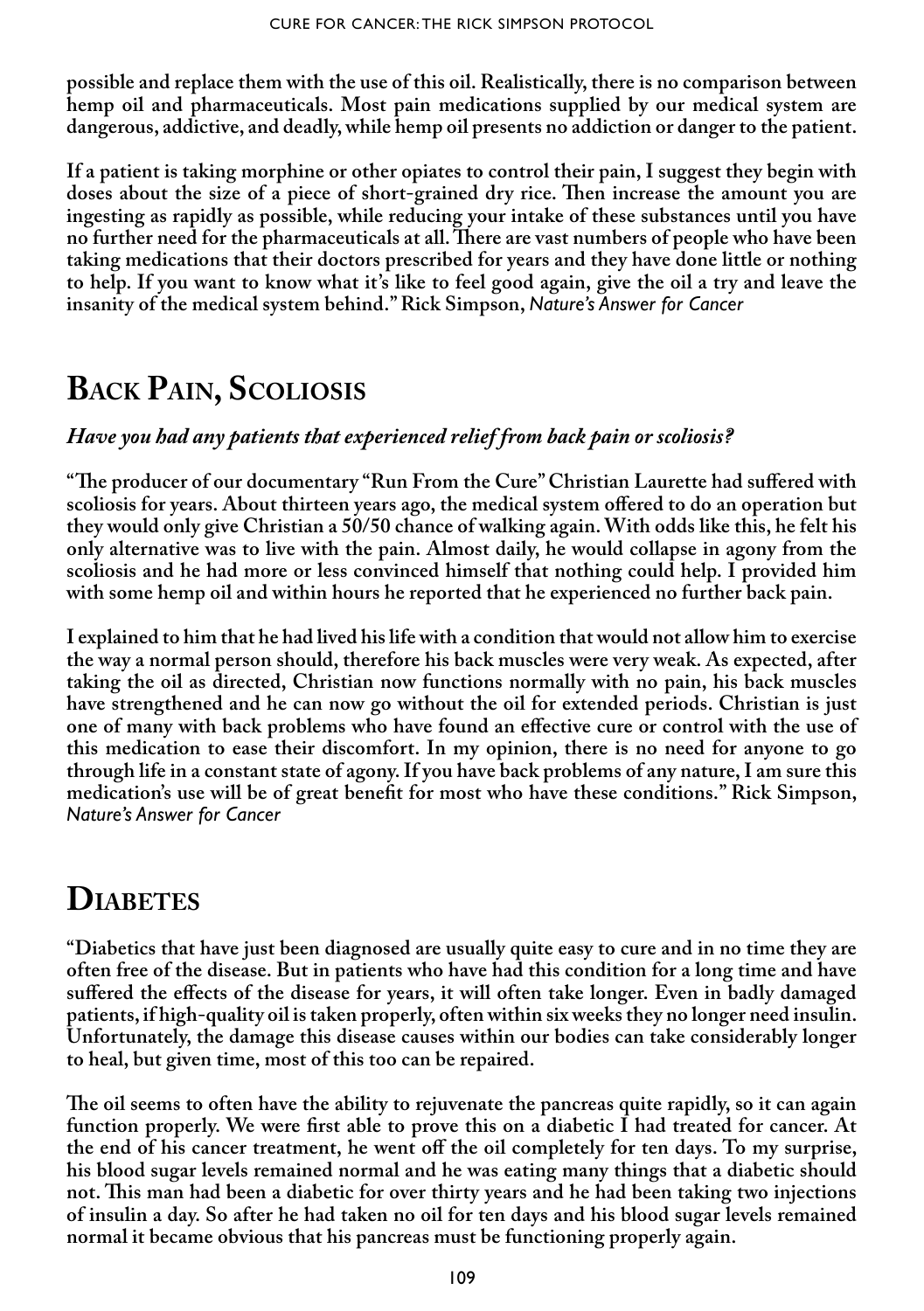**I always tell patients I am not a doctor, but I think it would be in their best interests if they could get off the chemical medications they are using for other conditions. Quite often, certain medications can impede the oil treatment's effectiveness and the oil's use will usually replace these medications anyway.**

**I have had reports from patients who were suffering from both type 1 and type 2 diabetes that stated the oil had treated them successfully. For instance, I have encountered patients who have been injecting insulin for thirty years, and, after starting the oil, within six weeks they no longer needed to take these injections. At the same time, other reports I received from some stated they were only successful in lowering their insulin intake. But they also stated that with the use of the oil it also did other wonderful things that improved their overall health.** 

**The way I look at it, getting off insulin and having the pancreas controlling blood sugar levels once more is the goal. Yet, even if this cannot be completely accomplished, the effects of the oil will still be very beneficial to the patient's body. Since this disease causes circulation problems and other complications, often an infection caused from an injury is impossible to heal using the medical systems so-called conventional methods. For example, if a diabetic gets an infection on their foot and it refuses to heal properly, in the end, the medical system's answer is to remove the foot or at least the part that had become infected.** 

**I have known of diabetics personally who had this done and in no time they usually need to have more removed because infection continues to set in. What a horrible prospect for a diabetic to face and what makes it even worse is the fact that these operations are completely unnecessary.** 

**At that time, I knew nothing about the healing abilities of the hemp plant and all I could do was watch the agony these patients had to go through; but since then I have finally learned the truth. If the oil is used externally, it will heal diabetic ulcers in a very short time, so you can imagine the benefits a diabetic receives when this substance is ingested. I have been making this information available for years but still doctors choose to ignore the use of this medication and continue to mutilate their patients. This is one of the reasons that I have no use for the medical system and all these so-called doctors who feed off our suffering.**

**After taking the oil treatment, many diabetics who have been on restricted diets for years behave like a kid in a candy store. Suddenly, they can again eat foods that a diabetic should not and some patients will tend to overindulge themselves. As time goes on, the oil can reverse damage that has been done to the bodies of diabetics such as bad circulation, etc. The oil will also heal those nasty infections that diabetics have to deal with in a sensible way, and from what we have witnessed, high-grade hemp oil is effective in the treatment of all types of diabetes." Rick Simpson,** *Nature's Answer for Cancer*

"The oil rejuvenates the pancreas and, believe it or not, it then often starts producing insulin even after years of inactivity. Many patients can stop shooting insulin after several weeks on the oil. The oil also helps cure or control all the other diabetes-related problems in the body.

I would eat the oil and/or use it in a suppository. Smoking or vaporizing can also help reduce blood sugar level, but the effects are very limited when compared to ingesting the oil. I would use the oil topically for diabetic ulcers, simply apply the oil, cover it with a bandage and repeat this every three days until the ulcer is healed. I would mix hemp seed oil with the extract and use it for massages, which will promote blood circulation and help prevent swelling and other discomforts. I would also include hemp seeds and hemp seed oil in my diet." JB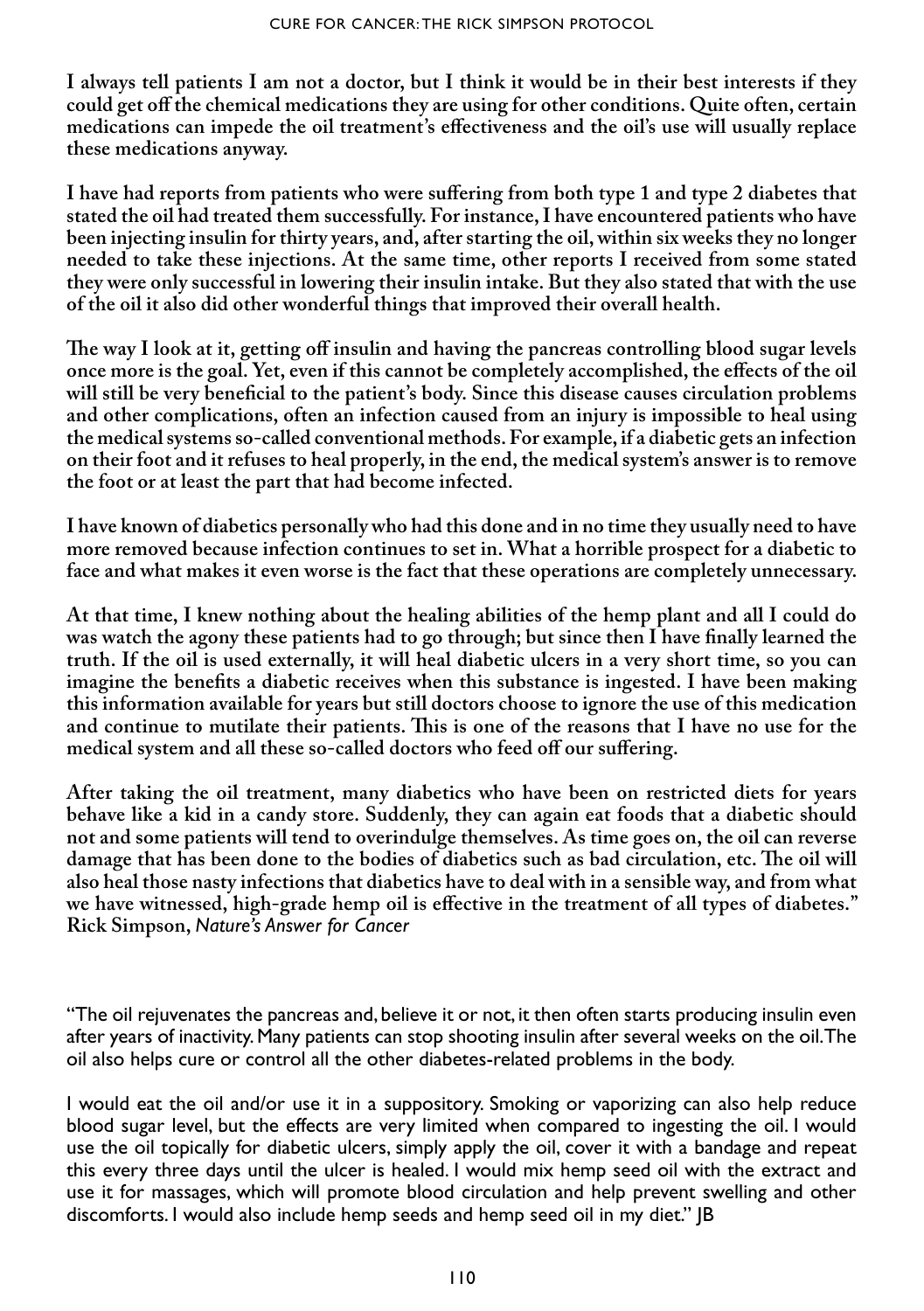# **Heart, Blood Pressure**

### *Have you had any beneficial reports about hemp oil and heart conditions?*

**"For those with heart problems who are commencing treatment with the oil, they should be aware that often the oil can increase a patient's heart rate, until they become comfortable with its use. The increase in heart rate is usually only slight, but I feel that the patient should know that it can happen.** 

**This medication is effective to reduce cholesterol levels and improves blood circulation, so that in itself would be of great benefit to the patient's heart. Certainly, the heart is a vital organ and from our experience, hemp oil can rejuvenate vital organs. Although I have never told people to stop taking their heart medications, many have done so with no detrimental effects. I feel that hemp oil's effect on heart conditions requires more research, but from what we have seen, this medication appears to be very beneficial for the heart.**

### *Can the oil regulate blood pressure?*

**Hemp oil can regulate blood pressure, indeed. I use it myself to help me sleep and to regulate my own blood pressure. When commencing treatment with hemp oil, I tell patients that are already taking medication for this condition to keep a close eye on their blood pressure. Most who were using pharmaceuticals to control their blood pressure no longer require them upon commencing treatment with hemp oil.** 

**Since hemp oil reduces blood pressure, anyone who tries to continue using their pharmaceutical blood pressure medications will likely find that the combination of the two will drive their blood pressure down too low. It's a good idea to avoid this situation and with the use of portable blood pressure testers available today, this can easily be accomplished.**

#### *Can it help with other internal organ illnesses?*

**From what I have seen with the use of hemp oil, many internal organ conditions and associated problems can be controlled or cured. When an internal organ is rejuvenated and healed, it can once again resume its duties within our body. Personally, I think it makes much more sense to rejuvenate our own vital organs with the use of this oil, rather than to go through an organ transplant with all its associated dangers and then spending the rest of your life taking medications so the organ will not be rejected. In some cases, an organ transplant might be the only answer, but if this medication was used properly to rejuvenate vital organs, I think that there would be much less need for transplants." Rick Simpson,** *Nature's Answer for Cancer*

"Heart is an internal organ and the oil rejuvenates vital organs. When patients start using the oil, they usually cut down their doses of their heart medication to a half, and most stop using the medications as soon as they feel they can stop using them. The oil is very beneficial to the heart.

The oil can regulate blood pressure and arrhythmia very easily. It usually lowers blood pressure, so those who use blood pressure medications should be careful with the use of the oil until they get used to it. A combination of blood pressure medications and the oil can drive the pressure way too low, and so it is a good idea to monitor blood pressure using a blood pressure tester. In many cases, the oil increases heart rate slightly.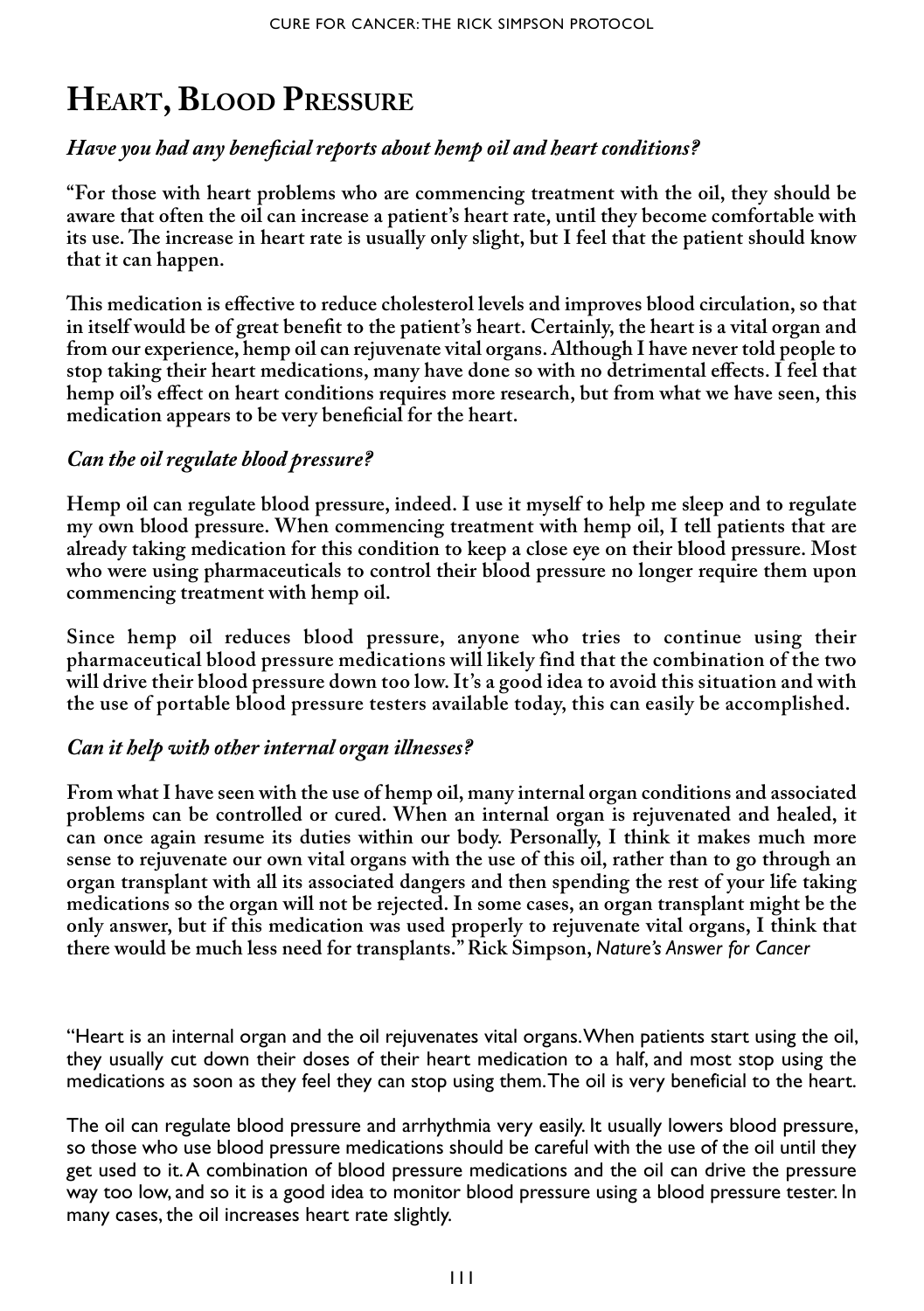This area requires much more research, so patients should follow their common sense when commencing with the oil, but they should also stay in touch with their physician to make sure that the heart.

Heart patients should check the electric wiring in their home or employment. The heart works on electromagnetic impulses, and so they should avoid staying in electromagnetic fields as much as possible.

I would eat the oil and I would also use it in suppositories. As for topical application, it never hurts but I cannot say how beneficial it really is at the moment. As always, I would use hemp in all ways possible. I would also include hemp seeds and hemp seed oil in my diet, both seeds and the oil are known to have very beneficial effects on many heart conditions.

If I were a doctor and were to carry out a heart-related surgery or transplant, etc., I would try to rejuvenate the organ with at least 60g of the oil. If 60g would not bring the patient to a sufficient state of health, I would still continue to give them the oil." JB

## **Asthma**

**"Even smoking pot is beneficial for many asthma sufferers, but ingesting the oil or vaporizing it is a much more effective and medicinal way to treat this condition. Using the oil in suppository form is also very effective for those with breathing problems, and so this method could be of benefit as well. We know many people who have asthma that have been helped with the use of this medication and I can honestly say that I am not aware of any treatment for this condition that is more effective. Even those who suffer from such things as COPD have witnessed amazing improvements in their ability to breath properly with the use of this medication. If you are experiencing any type of breathing problems, give the oil a try and I am sure you will have no regrets." Rick Simpson,** *Nature's Answer for Cancer*

"One would expect that vaporizing the oil is the best treatment for asthma or breathing problems. Surprisingly, we found that hemp oil suppositories are extremely efficient in opening airways. Usually, within 30 minutes after a patient takes a suppository, they report that they feel as if their lungs opened and they can breathe much easier. Of course, as with any other illness, I would ingest a standard 60g dose over three months and then I would stay on a gram a day until I would feel completely healthy. Then, of course, I would stay on a maintenance dose for the rest of my life. I would use the oil orally, topically on my throat and chest and in suppository form." JB

### **Children and the Oil**

#### *Mothers in particular will worry if it is safe to give oil to children. Is it safe then?*

**"I consider hemp oil to be perfectly safe in the treatment of children in all age groups who suffer from cancer and other diseases. I really do not know how doctors treating little children in oncology units can live with themselves. Do they not know the damage they are doing to these little ones with their radiation, chemo, and other harmful, poisonous chemicals?**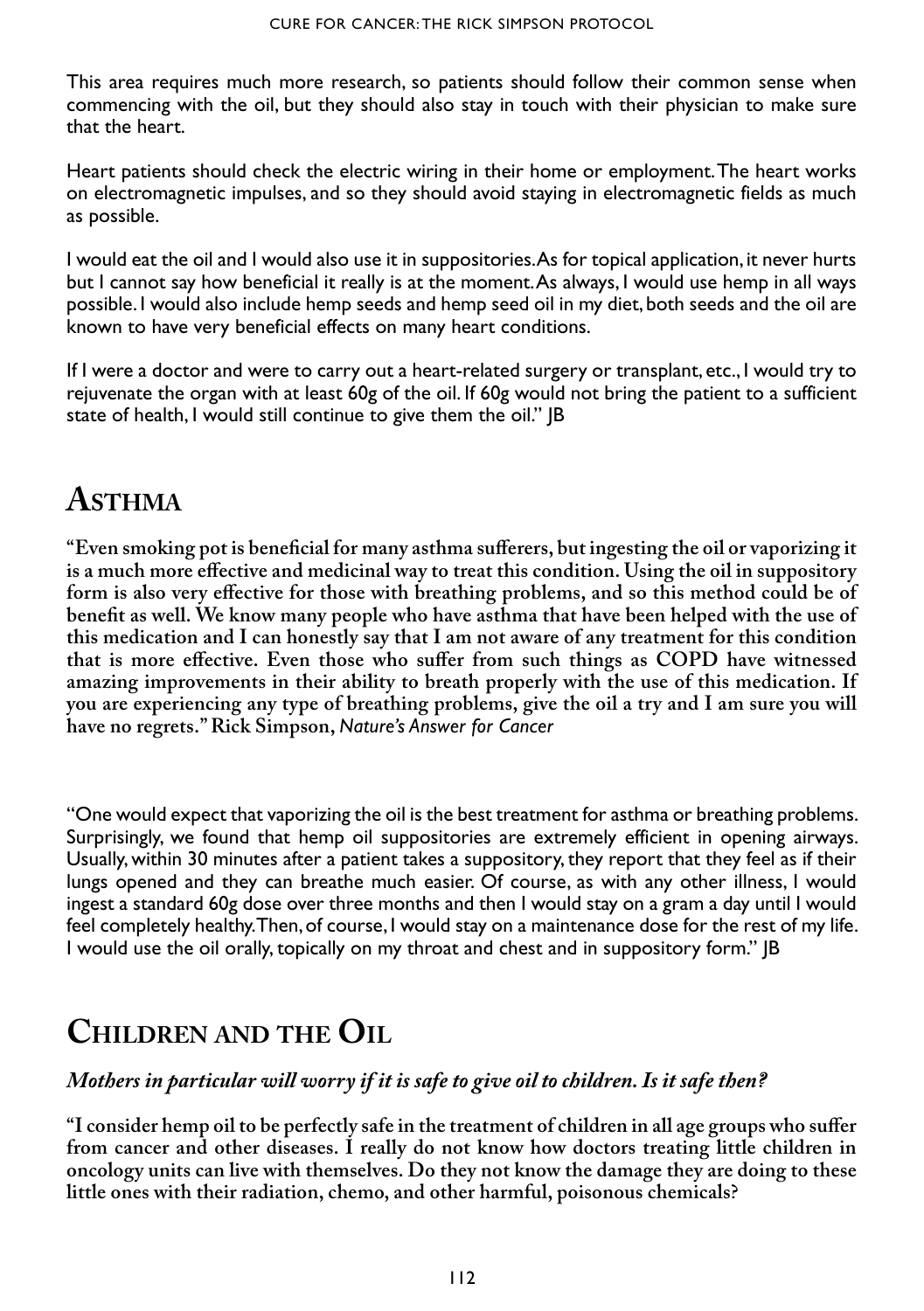**Anyone who has ever studied medicine knows the effects of such treatments and is aware of the fact they are much more likely to produce death with the use of these treatments, rather than a cure. If parents would only take the time to fully understand what the medical system intends to do to their children, I am sure that most would rather have them treated with hemp oil, because it is a natural substance that is safe to use and will cause no harm to the child.** 

**Knowing what I do about the medical system, I would never let them get their hands on any child of mine. In the event that someone tried to force me to do otherwise, the situation would instantly turn very ugly indeed.** 

**I think it is only natural that any parent would want to protect their children and keep them out of harm's way. If I thought the medical system presented a danger as the parent of the child, I would feel that I should have the right to choose other methods of treatment. Recently in the US and Canada, there have been cases where the authorities took children and forced them to take chemotherapy against both the wishes of the child and the parents themselves. It seems that as adults we have the right to reject their insane treatments, but our children do not. Since chemotherapy is simply poison, if anyone were to go against my will and administer such a thing to a child of mine, it could likely be said that they would not have a very bright future.** 

**In my opinion, anyone who would do such a thing without the parents' consent is guilty of attempted murder and if the child were to die, they would then be responsible for their death. I don't care how you choose to look at it, poison is poison, and if a doctor administers these substances, they are just as guilty as I would be if I were to do the same. Just because doctors wear white coats does not mean they have the right to harm their patients; in fact, it goes against their own Hippocratic Oath. If I were them, I would start practicing medicine in the proper way before someone connected to the patients they have harmed decides to seek retribution against them.** 

#### *How can hemp oil be used in disease prevention? Once again, would it also be safe to give the oil to children?*

**I know of nothing better than hemp oil to prevent diseases and I also consider this medication to be perfectly safe in the treatment of children. I have often stated that if children were given tiny doses of hemp oil, diseases like diabetes, MS, cancer, and many others could be prevented from ever occurring in most cases.** 

**If minuscule doses of oil are given to children, THC and its associated cannabinoids will build up in their systems and prevent disease. I am not talking about getting children high; this is about providing children or people of any age with a harmless, non-addictive medicine to prevent medical problems in the future.** 

**There is no logical reason why we should be prevented from growing and producing our own medicine to treat the ones we love. Should our children or even we ourselves be suffering and dying because drug companies want to make more money? When there is a natural medication available to ease our medical problems that most people have little trouble producing? It's time to kiss the drug companies good bye and find out what Mother Nature can provide to keep ourselves and our children healthy.**

### *How to dose hemp oil for children?*

**As for doses, children are no different than adults and they all have different tolerances for this medication. To prevent diseases in children, only miniscule doses would be required once a day about an hour before bedtime, so the chance of getting a child high would be very remote. Again, hemp oil does not cause any harm, so I do not know why anyone would hesitate in giving it to**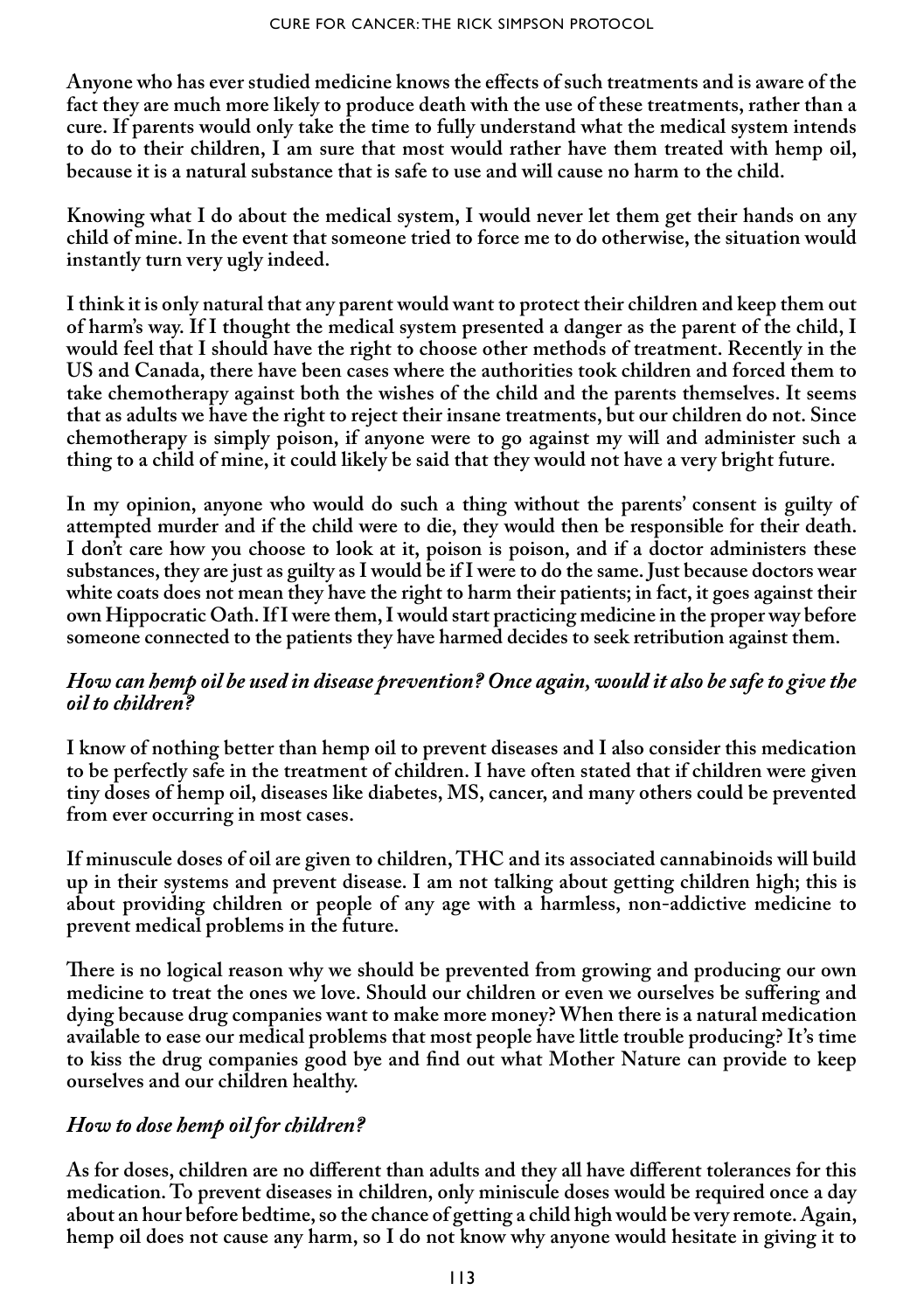**their children. In addition, imagine all the everyday injuries which take place that we could now treat ourselves if the oil was available. Things such as burns, cuts, scratches, sores, infections, insect bites, etc. can be treated so easily and effectively with the topical use of this oil.** 

**After my experiences with this medication, it would be the first thing I would give my child for internal and external conditions. Yet, I definitely would hesitate and think twice before I would allow them to ingest chemical medications. In fact, knowing what I do about the medical industry, I would not even consider such a thing.** 

**It takes experience with the healing effects of hemp oil to get to this way of thinking, but no doubt after seeing what it can do, you too will become converted. I firmly believe that if children and people of all ages were to take small doses of this oil on a regular basis, they could all live longer and be much more healthy." Rick Simpson,** *Nature's Answer for Cancer*

Q. Is there an age that they can start this? My son is 3 and has bad eczema and its cold a good portion of the year here." Roxanne

-- Roxanne, it is absolutely safe to give the oil to children, even to newborns, especially when used topically in a mix with hemp seed oil or shea butter. It is a good strategy to mix hemp seed oil with the oil (1% of oil will do, but 20-30% would be ideal) and then add a few drops of it to the bath every day. It will leave a thin film on the whole body and that is usually all that is needed (or at least for maintenance).Take pics and videos, the improvement will be very very quick. The itching and irritation will go away in seconds or minutes, and the eczema should simply disappear within a week or more. Best wishes, JB

"That smoke is NOT healthy for kids or mamas... stupid mamas and what are you telling your kids? Oil or nada! Especially to kids!" Naia

-- I wouldn't be so radical, smoking or vaporizing also has beneficial effects, for instance against nausea in pregnant women. It won't harm the kid. JB

"Smoke isn't so great... especially if you have tendencies towards allergies... just saying. I cannot handle smoke! Also, kids are not capable of knowing when to stop... whether it is sugar, caffeine, food, etc. You have to be their guide. I do not think advocating cannabis smoking is a great idea for teens. Just saying. Just my opinion from what I have seen. Could also distract from school work and important issues." Naia

-- I used to get distracted from schoolwork and important issues, too, and we did not have any cannabis available to us at all. All it took for me was to see a good looking girl somewhere around and that was it for school work and issues that were important to others but not to me.

If you control how much tea your kids drink, of course go ahead and control how much cannabis they are going to take or ingest. Good luck with that. It is a vain effort but I am sure it will keep many people busy for the next few years until they realize how safe cannabis is and that it is really practically impossible to fatally overdose on it.

So who cares how much of it anyone ingests? I don't. I don't even care how many cups of tea or coffee people drink a day, imagine that. Why should I? It is none of my business. And it is none of anybody's business how much of this life saving and preventive medicine anyone ingests.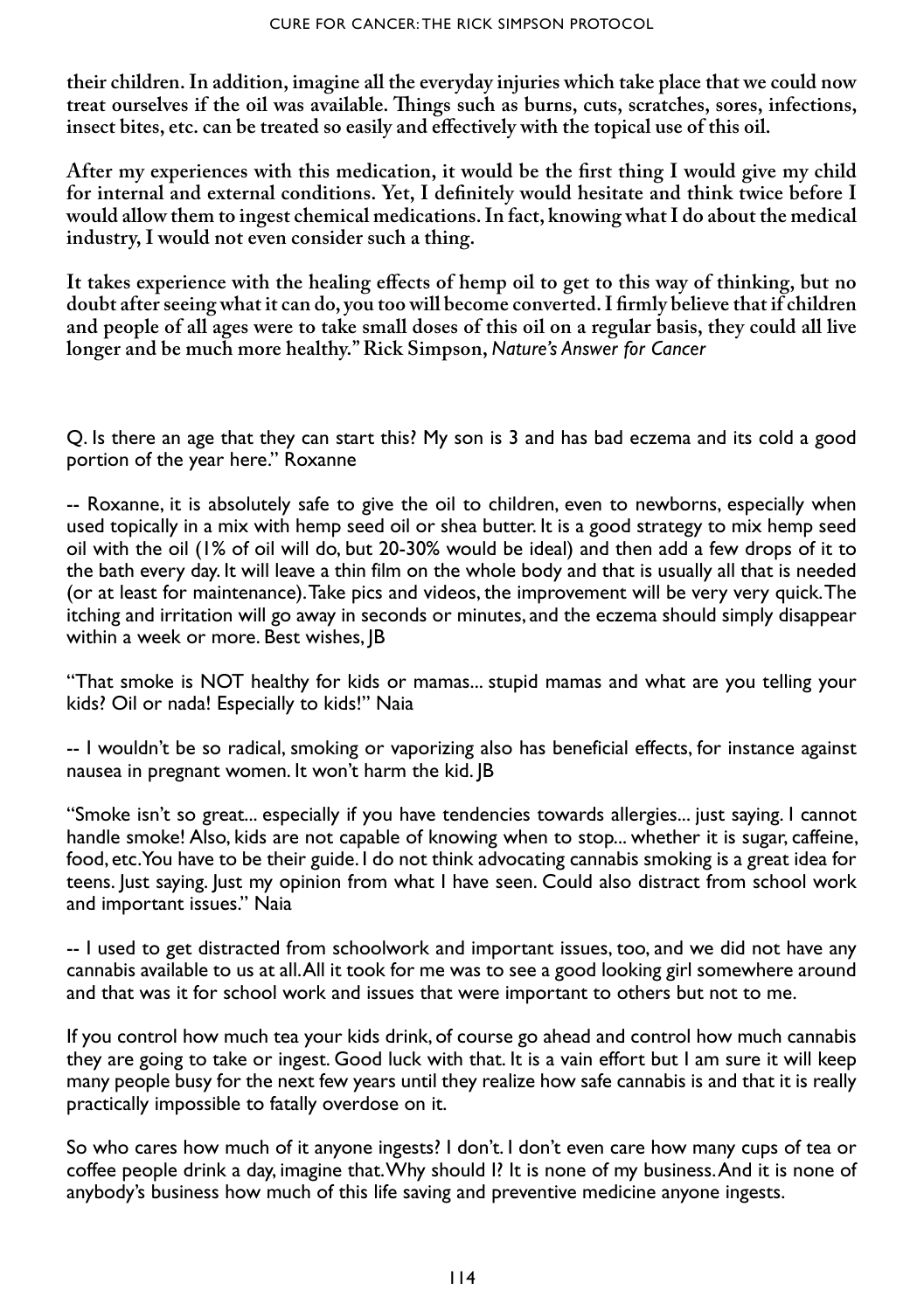The more oil you have in you and the more often the better for your health. That's the only rule that really applies. To people of all ages, including children and pregnant mothers. If you don't like this idea, get over it, learn to live with it, that's the best thing you can do. No regulation of cannabis will work, it simply can't be regulated anyway. Plus, there is no reason to regulate it. JB

"I am so happy to finally be able to announce that my sweet baby boy is using cannabis to fight the side effects of chemo & radiation AND to ensure that he doesn't grow any new tumors! This medicine has helped him tremendously. Before he was getting this medicine he was constantly throwing up, he wouldn't eat, he was very lethargic & cranky... now he's eating, he's keeping his food down, he's gaining weight & anyone who has been around him knows how absolutely happy he is."

-- Well, without the poison in his body the kid would be doing much better. It really makes no sense to use chemo and radiation along with the oil, it is like giving the patient an antidote while pumping venom in their veins. Oil only for best results. Doctors should know this, it is not so difficult to understand that it is not a good idea to give children poison when it is not necessary. [B]

Q. "I'm a 29 years old single mother. My son is now 8 years old and lives with moderate autism. I wouldn't change my mini me for anything in this world, except to make his life a little easier. I was wondering if you've had any other parents come to you asking about the oil? Or any success stories with autism/Asperger's? If I did decide to go this route what kind of dosage would I be looking at? I appreciate all info! Thank you. From a frustrated mama & little boy."

A. "The oil is about the only thing that might work," said Rick when I read this to him. Dosage instructions and other info on how to produce and use the oil is on our site and in Rick's e-book. I have helped quite a few autistic children in the past, and this medicine does wonders for them.

Children love taking this medicine, they are not prejudiced, they don't know that they are "doing something wrong", and parents enjoy it a lot when they have some time for themselves. For best results, as always, I would start with a standard 60g treatment, no pills, and then I would keep the kid on a maintenance dose in an amount of his choice for the rest of his long and peaceful life. And the kid from the video should do exactly the same, if at all possible. Best wishes, JB

Q. My wife has severe lower back pain due to being 7 months pregnant, she describes it as a nervous twitch that's is extremely painful. I tried looking around on your site and here. Will RSO dramatically help the pain? Do you have a link to a previous topic on this subject? I am concerned if they put her on codeine it will harm the baby

A. I would have her ingest a tiny doses of the oil and apply the oil topically on her back. Give her a massage with a mix of the oil and hemp seed oil. Yes, there is a good chance that codeine might harm the baby. The oil cannot and will not harm the baby in any way. JB

"What is the youngest person you are aware of being treated with RSO? Is there a pediatric treatment protocol? While we have been unsuccessful so far in swaying grandma's opinion & be able to cure grandpa. I have a 2yr old with unknown gastric issues (yes she has been in "medical" treatment for over a year & all the pills, creams, lotions & Big Pharma potions have been unsuccessful. They are now leaning towards a protein syndrome. Obviously a 25lb child can't handle the same dosage as a 175lb man so do you recommend it at all for pediatric applications?" Sara

-- Pregnant mothers should be using the oil and then increase the dose when they give birth. After birth, mothers should be eating small doses of the oil to make sure that the child will develop in an optimal way.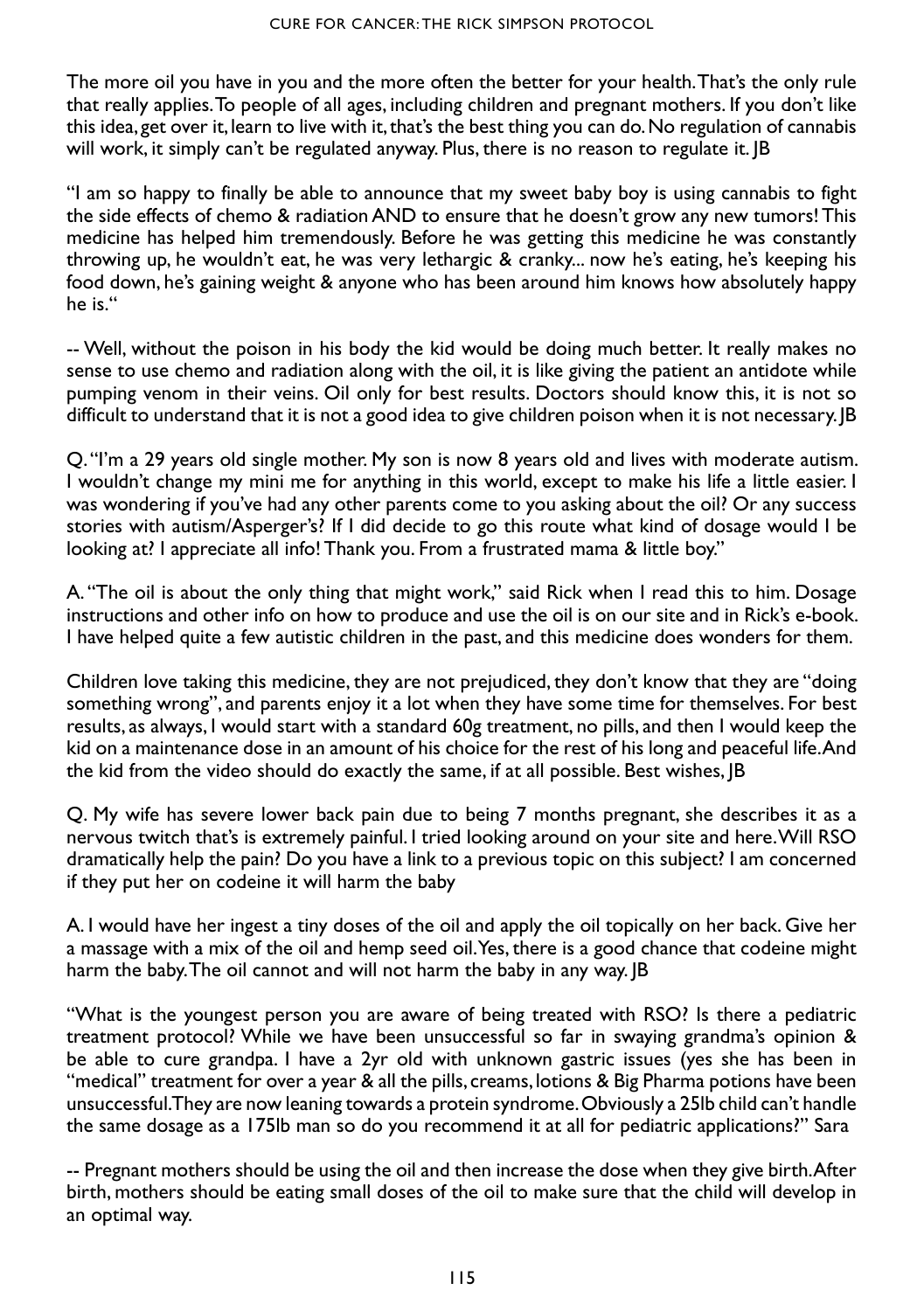So, if you ask me, my youngest patient was minus eight months old and is still doing great, he is the best developed kid in his kindergarten and started to speak sooner than most others. His mother used the oil before she gave birth to him, and the kid also was given the oil after vaccination with a hexavaccine to make sure that the dangerous chemicals will be flushed from his body as quickly as possible.

Cannabis oil is a safe medicine for people of all ages. If you have problems grasping this, see what the oil does for eczema or a diaper rash and then come back and tell me that you would never give cannabis to your child. All you would hear from me is that a parent who would not give cannabis as medicine to their child is either badly misinformed, or they are psychopathic sadists who enjoy to watch others suffer.

Do you know how effective the oil is against toothaches? Would you give the child the oil to fight the pain associated with teeth growing? I would. With no hesitation at all.

Dosage for children is basically the same as for adults, when you are treating something serious. Start with a minuscule dose three times a day, get the patient used to it, increase the dose every four days or as convenient, and always try to get as much medicine into the patient as quickly as reasonably possible, while making sure that they stay in their comfort zone. JB

"A nurse friend used it on stage 3 diaper rash, gone overnight!" Alice

-- For those who think that children should not use cannabis. What other medicine would you like to give them if not this oldest, safest natural medicine that has been used for thousands of years? Or are you going to watch you kids suffer from all those eczemas and rashes for no reason? That's not a nice thing to do, I'd say. Especially when there is such a simple solution to all these skin problems.

Is it ok to watch your children scream from pain when you could simply give them a drop of the oil and they would be pain free? Hm? JB

"The neurosurgeon looked at Spencer's most recent MRI, and said, "The large tumor, on the pineal gland, and there is NO doubt it was a large TUMOR, is GONE!!!!" He then went on to say, "The brain stem tumor is totally calcified!! It's very unlikely to grow, ever!" Next he said, "I do NOT believe he has ANY tumors on his spine, these small spots of light do NOT look like tumors to me."

I found out the reason Spencer's mental status has improved so drastically, is because the pineal tumor is GONE!!! The neuro tried to say it was the chemo, but I pointed out that that tumor was still totally unchanged, 30 days AFTER we stopped chemo!! His response? "Well, I guess he is a lucky kid, whose tumor MAGICALLY disappeared!!!"

Magic? No. Chemo? NO, and we can prove that. I did not mention cannabis oil. He was VERY insistent that we do another MRI immediately to confirm his opinions. He said to call his office the very second we book the appointment for the MRI. So, there you have it folks! Neurologist confirmed, CANNABIS safely KILLS CANCER Peeps!" Corrie

"Can the admin please advise what kind of dosage to give to an 8 year old who has been sent home to die?" Ricardo

-- Start with a small dose, see how the kid responds and then up the dose as quickly as the kid can take it. Three times a day. Usually they are full of pills when they are sent home to die, so you want to detoxify them first because you don't know what the interaction will do, usually it's not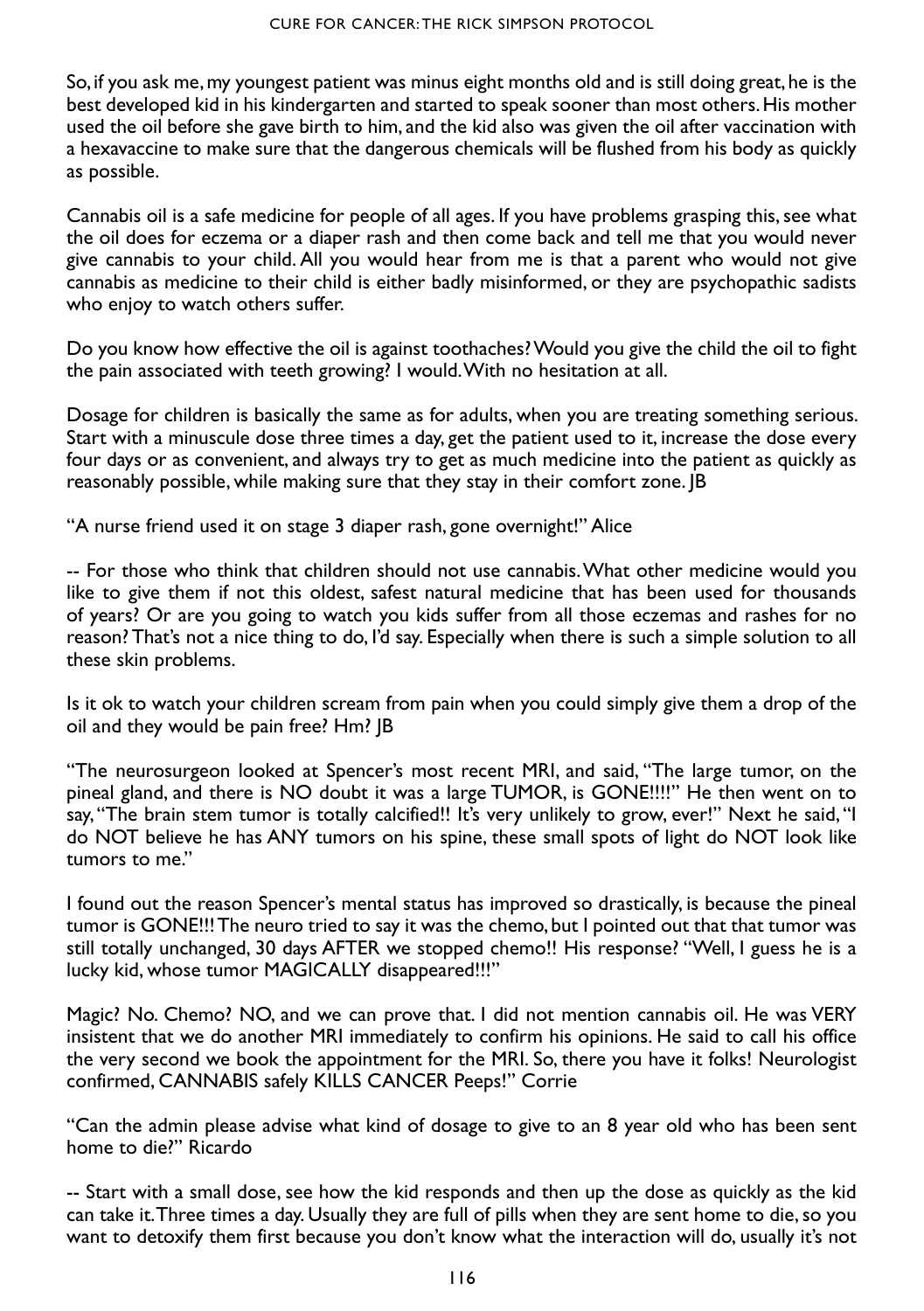very nice what the interaction with those deadly chemicals do. But it is because the oil is trying to clean the table so that it could start to work.

Or, if you have nothing to lose, you can also start with a large quantity of the oil and put the patient in a state of controlled coma that way. That's what I would probably do, but it is up to the parents which direction of treatment they choose.

All I know is that aggressive illnesses should be treated aggressively. And I also know that, in general, the more oil you manage to get into the patient and the more quickly you do it, the better the chance of success and survival. But I also know that the dosage instructions are mentioned at phoenixtears.ca for a reason.

If it were my kid, I would fill him full of the oil, I know that for sure. The kid would be swimming in it and I'd most likely not let any doctor come near him or her. But that's me and I know what to do. Best wishes, JB

### **Suppositories**

Suppositories with the Rick Simpson Oil (RSO) are a blessing for all women with PMS-related issues as well as for anyone with hemorrhoids, Crohn's, bowel and intestine issues etc. They are also great for breathing and for lung conditions, not to mention flu control. They produce a very pleasant long-lasting feeling in the body. I have not seen anyone yet who didn't like taking them after they overcame their initial hesitations." JB

### *HOW TO MAKE SUPPOSITORIES?*

Melt cocoa butter, add oil, approximately 1-2g of oil per 100g of melted cocoa butter to start with. Then increase the dose every four days until the patient uses about 0.33 g of the oil in each suppository.

1g (total weight) suppositories for children, 2g for adults, 3g (balls) for vaginal issues.

0.01-0.02g of oil per suppository will work well for beginners. If you start someone with 0.05 g in a suppo, they will probably not feel it much either, but it is better to start with a small dose (for those who have never tried hemp in the past etc.). Doses of up to 0.005g of THC are usually tolerated with no or hardly any symptoms at all.

The real RSO is very potent and you never know how exactly a patient will respond (blood pressure etc.), but suppositories would be a good way to get people accustomed to the oil.

The interesting thing about suppositories is how they seem to open the lungs and make breathing much easier within say 20 minutes - a dream come true for many with COPD or asthma etc. Patients have also used them to treat psoriasis, high blood pressure, Crohn's, PMS cramps etc.

You can also add other natural oils to the suppositories, it depends what you want them for and what the purpose is. Simply to some natural medicine sites and read what different essential oils do and you can experiment as much as you deem necessary.

Also, suppositories are a great way to treat patients that can´t eat the oil or can´t keep it in their stomach for some reason.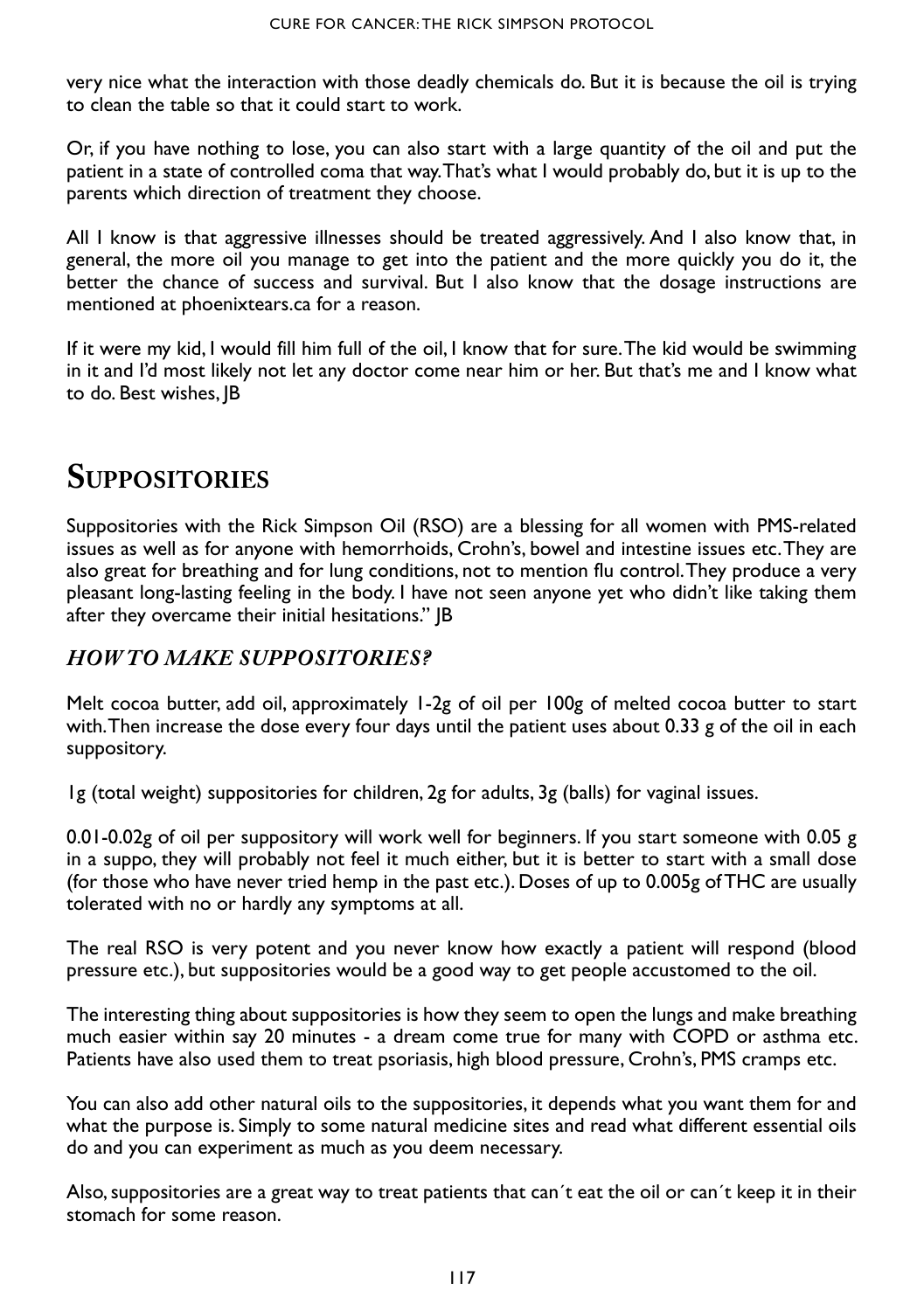As far as I am concerned, judging by the effects, taking the oil in suppositories is the best and most pleasant way of using hemp. It sounds and looks funny at first, I admit that, but those who have tried agree. Maybe it opens the chakras from the bottom up, who knows, but it certainly feels great.

Women would love taking the suppositories - they also help with all sorts of bacterial and viral infections, "partner exchanges of microbiological information", allergies to condoms and the lubricants used on them, etc.

Did I mention how greatly the oil takes care of (levels) hormonal imbalances? Best wishes, Jindrich Bayer

"Suppositories with the RSO can also be used for all sorts of vaginal issues, including but not limited to yeast infections, HPV, condylomata, herpes and many other illnesses or infections one doesn't necessarily need to suffer from. Especially when they can be taken care of so easily with the use of the oil." JB

"Can you give me advice on whether hemp oil is safe to use during pregnancy please? There is not a lot of info out there that I can find. My friend has just been told she has a umbilical cyst that may cause blood clots leading to her baby dying. I have seen the effects of hemp oil and the good it can do, I'm just unsure if it is safe during pregnancy." Christine

-- Dear Christine, of course it is safe to use it, hemp has been used during pregnancy and for labor pains, too, for centuries. I recommend that she makes suppositories with 0,01-0,06g of oil in each one (start with 1-2g of oil per 100g of cocoa butter). The cyst will disappear within several weeks, or it usually does. Three times a day, and no worries, the oil will not harm the baby. Best wishes, JB

"JB, I agree with the suppository however what type of cocoa butter are you using? Should I get unrefined pure unbleached cocoa butter? Also will coconut oil work as a suppository base?" Sara

-- Well, it is up to you which brand or type of cocoa butter you will go for. Coconut oil might be too runny. Cocoa butter works better as a suppository base. JB

"Would anyone have any ideas on how to give the hemp oil to someone through a feeding tube? I've mixed it with olive oil to make it not as thick, but I'm still afraid of it clogging the tube. Any ideas?" Steven Havre

-- Steven, it is always best to find a way how to administer undiluted oil, that is the best way to go. When you cannot find a way, you can mix it with the patient's food and have them eat it that way. Yes, it might clog the tube, namely if the oil is of a thick consistency. Some oils are thick, some are more runny. But when you warm them up to body temperature, they should be runny enough to not clog the tube.

Another way is to give it to patients in suppositories with cocoa butter. Still, eating the oil is the preferred way of taking this medicine, whenever possible. There are many ways of administering the oil and it is often very individual, so try to find a way that will suit the patient best. Best wishes, JB

"Exactly! I'm treating my Mother she has throat Cancer and have successively administered it through her feeding tube, warm it a little and I mix it with coconut oil! Never have clogged the tube!" Steve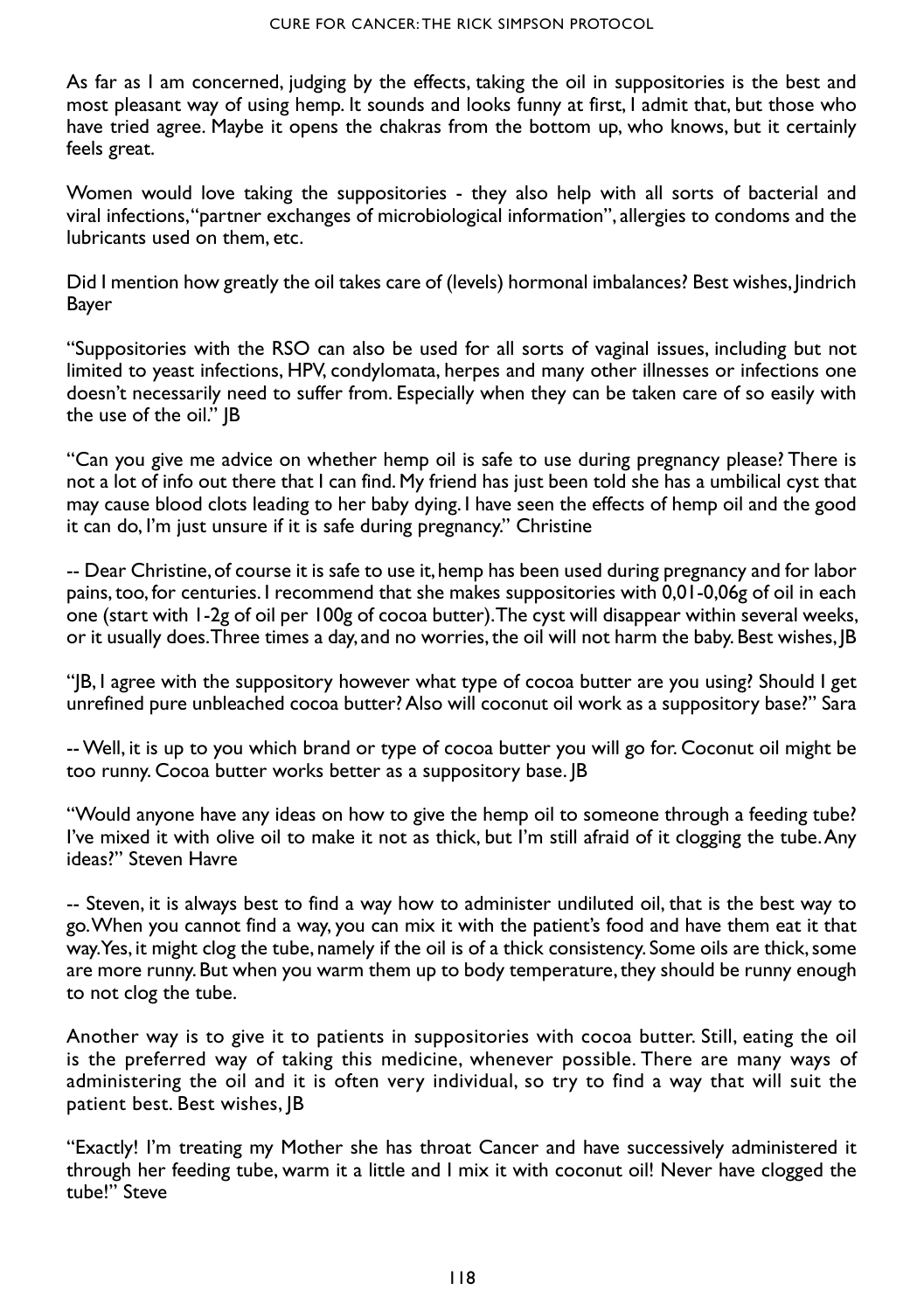"I am giving it to my son through his feeding tube when he won't swallow it - I pour very hot water onto the oil in a cup, then it dissipates, then I add some cooler water (not too much) so the water's not too hot, then pour it into the tube. It's worked quite well although sometimes oil does line the tube a little but it's never been blocked. The secret it to pour it down while it's still very warm." Angela

"I know it sounds terrible, but a little coca cola through the tube to flush it after administering viscous stuff, or just to clean clogs in general works well. An old RN standby." Ellen

### **Surgery or Oil?**

"You'd never take my tits, when I can ingest RSO!!" Chloe

"The very idea that breast cancer is a "percent risk" is a complete lie. In reality, everyone has cancer micro-tumors in their bodies, including myself. Cancer is not a disease you just "get" like being randomly struck by lightning. It's something you must "manage" or "prevent" day by day, meal by meal, through a lifestyle choice that involves vitamin D supplementation, nutrition, superfoods, vegetable juices and avoidance of cancer-causing chemicals and radiation. So when a doctor says you have a "chance" of getting cancer, what he's implying is that you have no control over cancer, and that's an outright lie. Cancer quackery, in other words."

-- When you have a "chance" of getting cancer, simply get on the oil. It is a much healthier and safer option." |B

"Look at cancer or another serious disease as if it was a fire. The bigger the fire, the more power you need to extinguish it.

So, would you rather use a hundred buckets of water (RSO) or a glass of water (other types of oil) if your own house was on fire? Or would you like to see professional firemen come and help you with it? That's what I would prefer, but the current firemen, i.e. doctors, are not even allowed to use water to extinguish all those fires and they don't even know how to use it after all those decades of indoctrinating, brainwashing and not using cannabis in medicine.

Does it makes sense to you that someone would send expert firemen to a big fire in the city and did not let them use water, i.e. the most basic and traditional form of fighting against fire? Not to me. But still, that is exactly what those in power did to the medical system we have today.

Lots of fires, no water, i.e. lots of extra work for firemen/doctors who cannot do their job the best way they could. That is not how it should be, I think. They should have the best equipment and the best tools for their job, shouldn't they? That is what I would do if I were their manager/ government. Is there anything wrong with looking at it this way? I don't think so." JB

# **PMS, Menopause**

"This is one thing for which hemp and hemp oil in particular is the best there is, bar none. You simply will not find anything that could or would help better than hemp. It will help restore hormonal balance and take the edge off the aggression, mood swings, etc. It will also help ease premenstrual pain and cramps, uneasy feelings, anxiety, etc.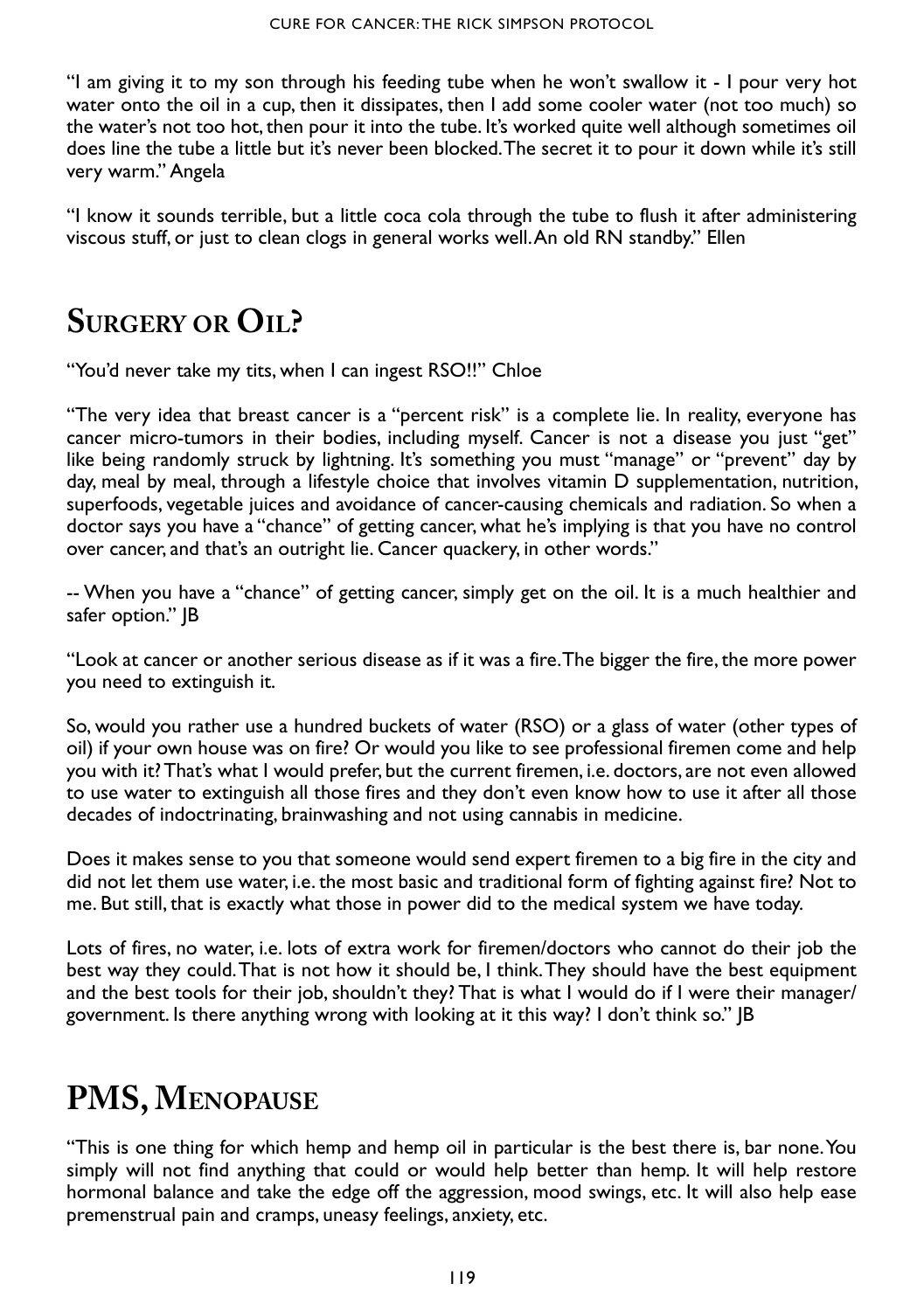If I saw a woman start behaving strangely due to PMS-related hormonal imbalances in her body, I would give her hemp immediately in all ways or shapes or forms available. I do not see a reason why anyone should suffer needlessly. Not to mention that when one suffers, everyone around them suffers consequently, as anyone who has had to deal with a premenstrual woman can confirm. I would have her eat the oil, use it in a suppository and I would not neglect topical use on her belly and back. She will like it because it will take away the pain and improve her skin on those parts. I would also smoke some oil with her so that she knew that she is "not alone" and that someone cares.

With hemp, menstruation does not have to be a frustrating and unpleasant experience for everyone involved." JB

Q. Damn it, JB... she was doing great, UNTIL the anti-estrogen shots. They make her deathly ill.

A. Surprise, surprise, Valerie. "Stay away from doctors" is the rule of the game at the moment. We don't say it out of pleasure, it is a reality. The patients usually do well on the oil until medical experts intervene and screw it up with some unnecessary highly alternative and experimental chemical medications. So until doctors learn how to use this medicine properly, it is really safest to stay away from them (if the circumstances allow, of course). She does not need the shots, she needs to ingest as much oil as she can as quickly as she can to undo the damage from previous medical treatments and to get her condition under control. If the oil doesn't help, it is highly unlikely that something else would. JB

# **Body Weight Regulation**

**"Hemp oil is a great detoxifier and it is not unusual for people who are overweight to lose many pounds during their treatment. It's almost as if the oil knows what you should weigh and over time it will bring your body to that level. In my own case, the oil took about 30 pounds off me, but I have seen many people lose a great deal more.** 

**When you are ingesting hemp oil, it is not like being on a diet. You can eat as much as you want to and whatever you like. The oil seems to naturally curb an overweight person's appetite and I know of no better or safer way to lose weight. In addition, it can stimulate the appetite of a person who needs to gain weight.** 

**It's just as I said, the oil wants to bring your body back to a healthy weight no matter if you are underweight or overweight. If you would like to go on some type of diet, that is your choice, but I for one would prefer not to eat rabbit food all the time.** 

**In addition, at my age I really find no joy in doing all kinds of exercises, so if I wanted to lose weight this would not be an option. If I want to shed a few pounds, I know the way to do it without diets or exercise and now you are also aware how this can be accomplished yourself. Once this wonderful oil becomes more available, in a short time, those who are now overweight or underweight will likely not remain so for long. Being overweight can cause an early death, so if you are carrying a few pounds extra, now you know how to deal with the problem.**

### *Do you mean it seriously that it can take off excess weight without exercise?*

**Yes, hemp oil can take weight off without exercise and I am living proof. If I take my shirt off, I look like someone who has worked out a great deal and my body is at the correct weight for a man of my height.**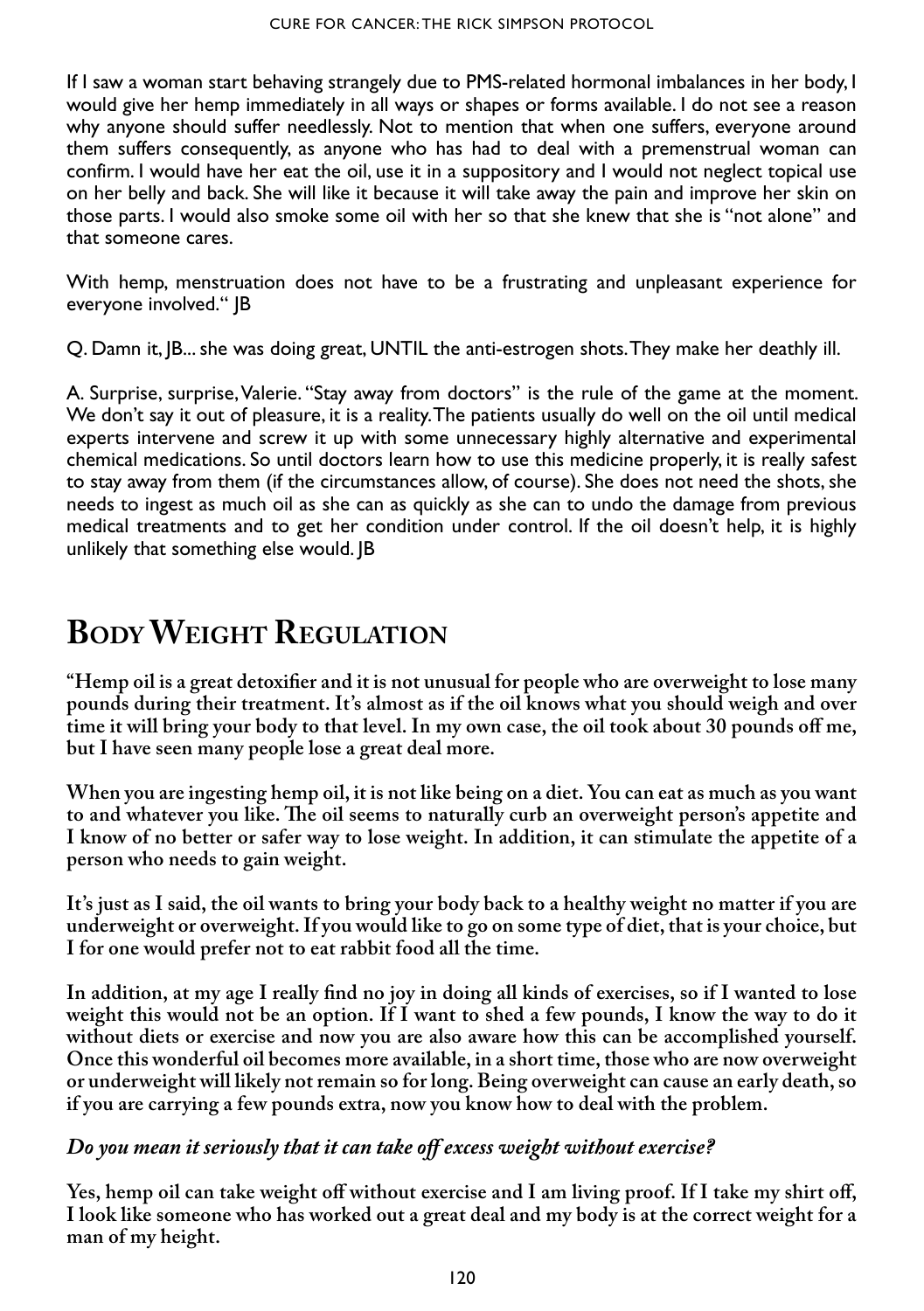**When I was younger, I did a lot of swimming, but now since losing the excess weight I was carrying, you can see all of my stomach muscles again. I don't even have love handles, just a band of muscle on each side and I don't do any exercises. If you would like to experience the same, all you have to do is follow my example and soon your body will begin to look the way it should." Rick Simpson,** *Nature's Answer for Cancer*

"My son uses Simpson oil for his Crohn's but I hear it can help lose weight. If so how?" Krystal

-- Yes, it can, eat the oil and you will lose weight if you are overweight and gain weight when you are underweight. Don't ask me why, don't ask me how it's possible, I don't know the answer. It simply happens. I lost 50 kilos myself on the oil and believe me I tried my best to disprove Rick.But I failed and the oil regrew my muscles, too. It was strange and hard to believe, I admit. But I don't mind that I lost all that weight without a drop of sweat and without exercise. Actually it was quite enjoyable and I didn't mind the good sleep that came as the only notable side effect of using the oil. Dosage instructions can be found at phoenixtears.ca. JB

## **Anxiety, Paranoia**

**"I think anxiety and paranoia with the use of this medicine could be greatly reduced if the system would just stop arresting people for using it. When beginning treatment with the oil, I tell patients, "If the oil is making you sleepy, don't fight it."** 

**Some people can become anxious while trying to overcome the relaxing effect of this medication when what they really should do is just relax and not fight these effects. Many varieties of hemp have a very low potential to cause anxiety, but there are some strains that do. If patients feel uncomfortable with the oil they are trying to use in such cases, I often advise them to make the medicine from a strain that will cause less problems.** 

**If this medicine's use were only legal, I am sure it would take away much of the anxiety associated with its use. Also some strains can produce more anxiety than others, so if you are experiencing such feelings, simply switching strains could eliminate the problem. Many people find using substances like dark chocolate and cayenne pepper to be quite effective in helping to lower their anxiety and reduce their heart rate. The most important thing to remember with the use of this medication is to keep in mind it is the safest medicine on earth.** 

**The use of this substance does no harm and if the patient experiences anxiety, it is caused quite frequently by the patients themselves because they get all worked up for no reason. Or often pharmaceutical drugs a patient is needlessly trying to ingest could present a problem that can give them symptoms of anxiety. But this is easily rectified in most cases by simply getting off these harmful chemical medications. In addition there is also a natural substance which our bodies produce called citicoline that is supposed to be effective to treat anxiety as well. I am told that citicoline is available in 70 countries, so if you just go on the internet, you should have little trouble locating what you require.** 

**It takes a while to get used to hemp oil's effects and beginners may experience some anxiety. But in a short time, most will become comfortable with its use and the anxiety will just fade away. As a matter of fact, once patients become accustomed to the oil's effects, they often laugh about the way it had scared them so badly in the beginning.**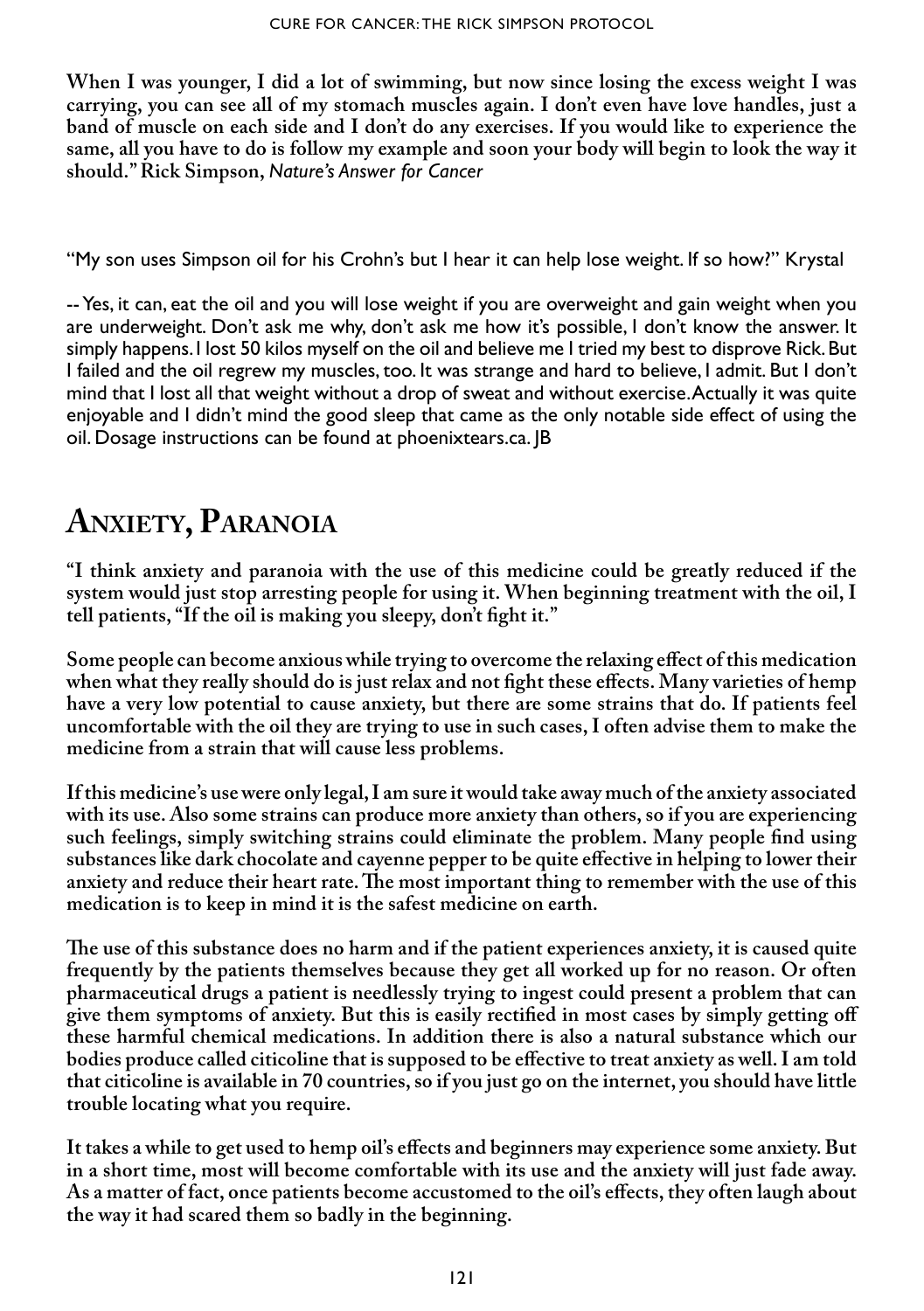**Quite frequently, I am still contacted by patients who tried to use a sativa strain to produce their medication and often the effects of a strong sativa can cause anxiety. This continues to happen even though I have stated many times such strains should not be used because they are too energizing.** 

**You don't want a patient to be energized, you need to use a strong sedative indica to help him or her to relax and heal while sleeping. I hate to see people waste their time and money trying to produce oil from the wrong strains, but that is often what happens when our instructions are not followed. With a little effort, I am sure we can develop good medicinal varieties that will produce no anxiety at all. But this cannot be accomplished in the proper way until we have the freedom to do the simple research that is required." Rick Simpson,** *Nature's Answer for Cancer*

## **Depression**

**"I have found both sativa and indica strains to be effective in the treatment of depression. Yet, I seldom use sativa strains for treating people due to their energizing effects. Most patients who come to me have a serious illness and I don't want them energized during the healing process.** 

**I find the sleep and rest that a good indica oil provides to be the most beneficial for the vast majority of medical conditions. Oil from a good indica variety is very effective in the treatment of depression and can often eliminate this problem in a very short time. Most who have come to me were in a depressed state due to other conditions they were suffering from. When the condition is cured or brought under control, the depressed state they were experiencing just fades away." Rick Simpson,** *Nature's Answer for Cancer*

### **Multiple Sclerosis (MS)**

#### *What are your experiences with curing multiple sclerosis? Many people already know that hemp can help, but do not know how to use it.*

**"Recently we received a report from a lady suffering with MS who ingested two ounces of highgrade hemp oil a year ago for her condition. The effect of the oil treatment was very successful and even though she has ingested no oil over the last year, she remains in good health. From my experience, multiple sclerosis is often curable, but for people who have suffered for years with this condition, it will take time to undo the damage the disease has caused. Many MS sufferers smoke hemp for relief, but using hemp in this manner will not cure them and the disease will continue to progress.** 

**The only way I know to treat MS and the damage associated with this disease effectively is to ingest the oil on a regular basis until it is cured or brought under control. If you have MS, do yourself a favor and give this medication a try. Life is supposed to be about living, not suffering, so why should a patient allow this condition to ruin their life when it can be treated in an effective manner? I know of patients with this disorder that could no longer walk properly, but after only a few weeks of ingesting the oil, they could again walk normally. MS is just one of many conditions that doctors say cannot be cured, instead they tell us that they can only manage the symptoms, while the disease itself continues to take its toll. If you would like to prove your doctor wrong, give the oil a try and start living for a change and when you do, I am sure you will realize that the guy in the white coat does not always have all the answers." Rick Simpson,** *Nature's Answer for Cancer*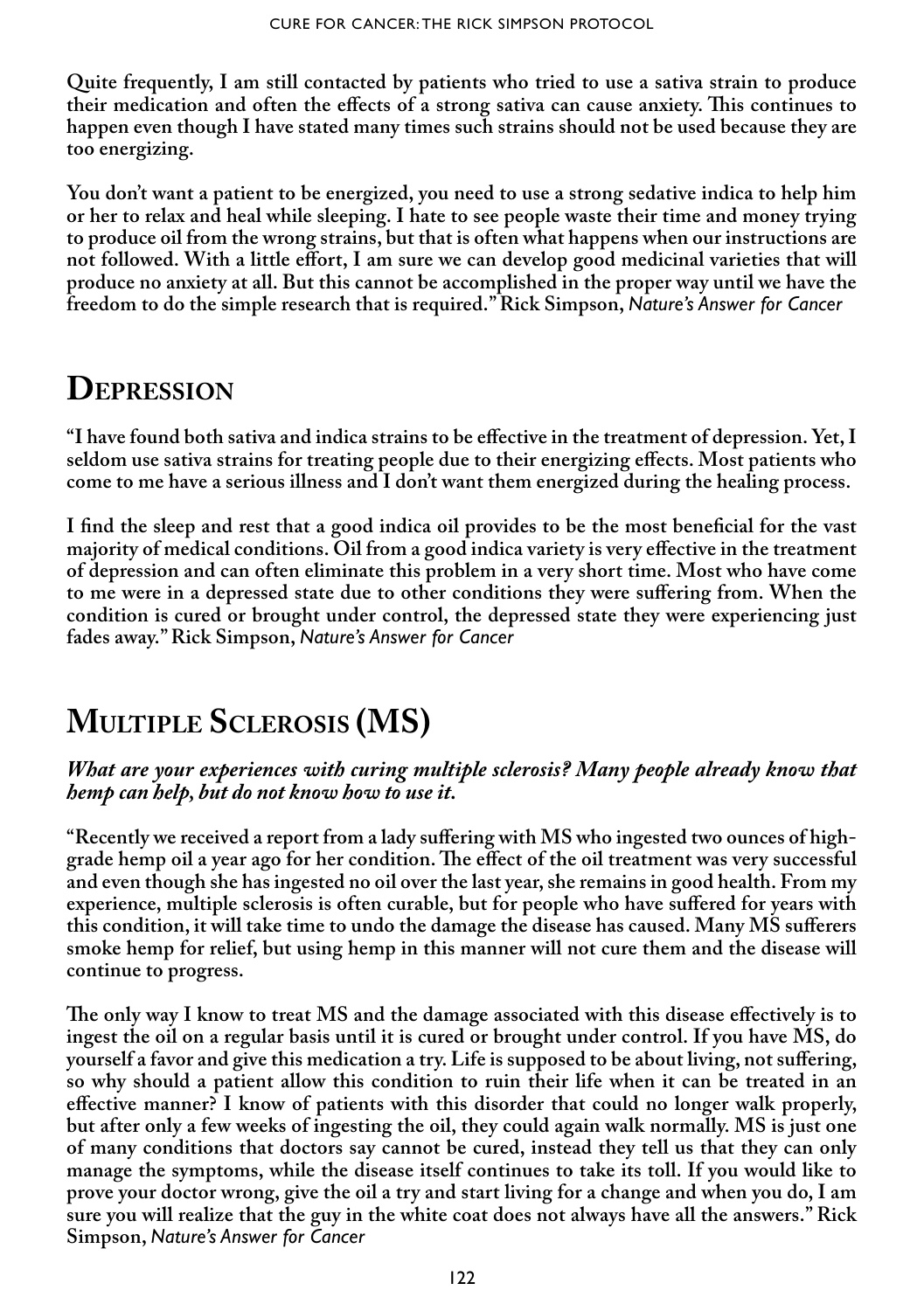# **Addictions**

"I very recently observed a terminally ill morphine dependent cancer patient go OFF morphine "COLD TURKEY". Once off morphine, she became famished; was no longer constipated; slept very soundly and her pain was controlled far better. She also become coherent once again. AMAZING. If I'd not seen this 180 degree change myself, I'd NEVER believed it. I've never before been pro-marijuana, but this personal observation made me a believer." Janice

"One thing I have noticed now that I have taking RSO for 3 months now, it almost got rid of my cravings for alcohol. I used to have a drink or 2 every night but now I rarely want a drink and when I do, I don't drink as much, I also noticed that my pants have been much looser. I have lost 10 lbs. The only thing I do less of is drink alcohol.

I still eat the same and still nibble on mixed nuts, cookies etc. at night when I have the munchies and I might even be eating more than before the Oil. Yes the Oil can make you hungry.

So either the lack of alcohol or the oil has caused me to lose 10 lbs in 3 months. And I wasn't really overweight, 5' 10" and about 198lbs. When I was younger, I was always about 186lbs and fit. Now I'm down to 187lb last I checked. Either way, the oil or lack of alcohol caused me to lose weight. Just a happy side effect." Scott

"Opiates make me constipated, nauseated, are difficult to get the right dose for effective relief. They make me "woozy", make it unsafe to drive and on and on. Marijuana doesn't. Enough said." Fred

"15 year opiate addiction cured by the oil. I wouldn't have tried it if it weren't for Rick. So I have to say I truly owe him my life so I now am one of his biggest supporters. I had always smoked but that never helped with the pain I'd get from being on pills. I just wanted to die so many times because I was no longer in charge of my life. I can say because of the RSO. I am NOT on morphine, oxy, perc, vic, or suboxine... it got me off it all!!!!! And I'm 40 n feel 20 again. My arthritis I used to feel every morning is now GONE. I have taken the oil internally 10 times and my life has begun again. There aren't words to express how grateful I am. If you are on pills start by taking your oil at night unless you have a week to just sleep, then I'd go that route. Pm me if any questions." Rebecca

"Cannabis got me off Benzo's after over 30 years of addiction more than 158 years ago, without it, carrying on as I was, I'd have been dead now…" Phil

"I'm off all painkilling medication and am now able to function - I wish more people could trust the power of nature!" Sue

# **Sleeping, Insomnia**

**"As for insomnia, there is nothing better than properly produced oil from a good indica strain to give a person the sleep they require. The effects of my head injury left me with what can best be described as a tuning fork gone mad inside my head. This high-pitched sound made it impossible for me to sleep and I was unable to get the rest I required. The medical system gave me many different medications for this condition but nothing worked. Often I was left with terrible side effects from the use of these drugs that caused me more distress than the condition I suffer from.**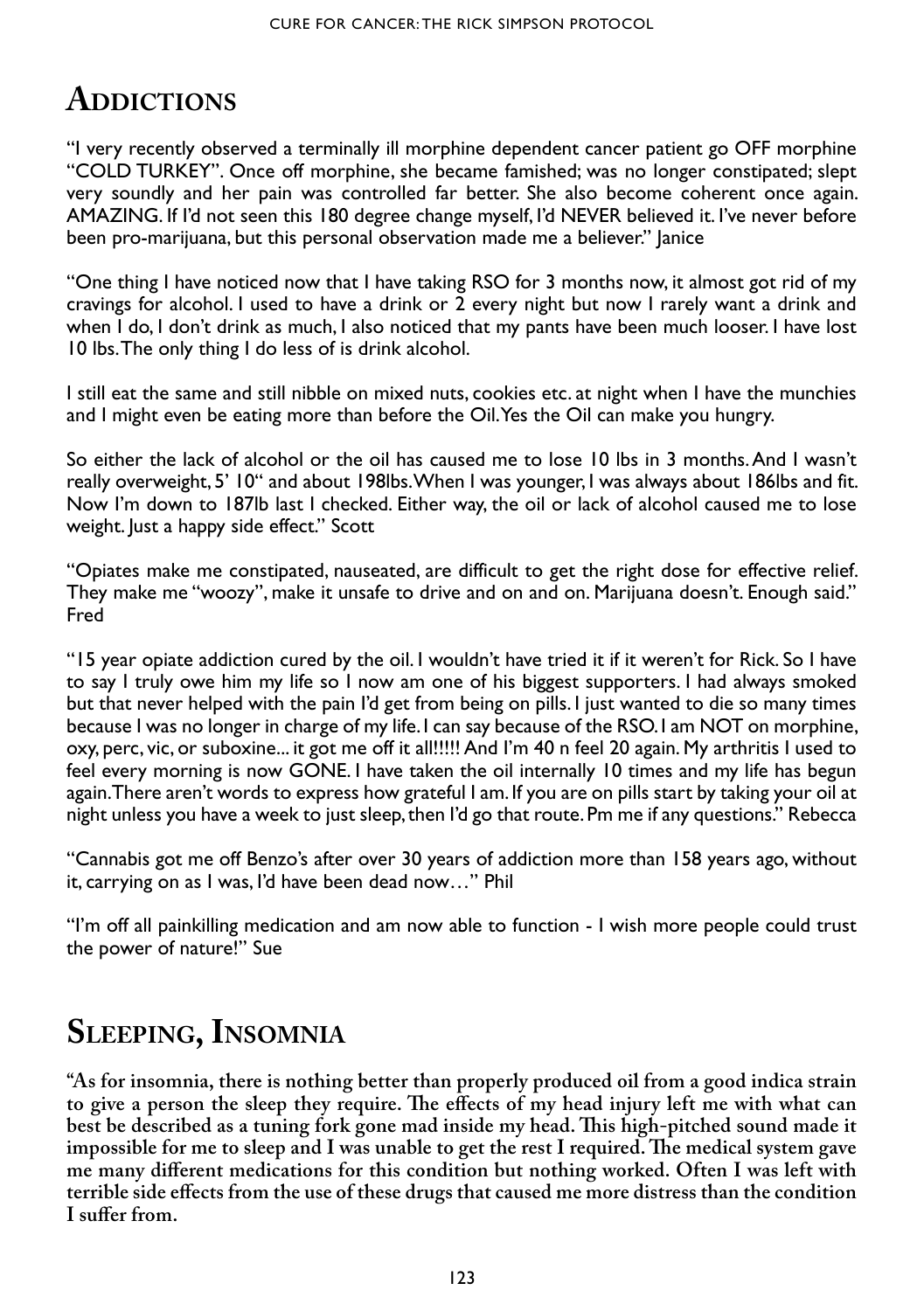**I found that just smoking hemp allowed me to get more rest than any of the pills the medical system gave me. Then when I started ingesting hemp oil, I received even more relief and it was not unusual for me to obtain eight to twelve hours of uninterrupted sleep.** 

**For years before taking the oil, I would get up more tired than when I had gone to bed and I was getting very little rest at night. Then all of a sudden after taking the oil I started waking up in the morning well rested and refreshed.** 

**As many of us get older, we start experiencing sleeping problems and this can have a very detrimental effect on our overall health and well-being. The doctors can give you sleeping pills, but if you really knew what they were made from, I doubt that you would want them in your body.** 

**A good night's sleep is not something that is just nice to have, it's a necessity if you want to remain active and healthy and there is nothing better than hemp oil to give your body the rest you require." Rick Simpson,** *Nature's Answer for Cancer*

"Aaryn: I think that I ate a bit too big of a piece... but it is not a bad thing! It is just maybe time to go to sleep.

-- How was the sleep, Aaryn? JB

Aaryn: Great! I am still resting! I am finding that it is helping with my depression and anxiety already. The oil makes me laugh, lol.

I had another patient over here who I was showing how to make the oil and he has anxiety as well. He was laughing too. It was great.

I am eating a rice sized amount 4 times a day the last 2 days, and I have had to inhale the medicine less frequently, and am having minimal pain."

-- That's what treatment of serious disease should look like, shouldn't it? The patient is sleeping, wakes up refreshed, laughs a lot about himself and the foolishness of the whole situation, does not experience stress, anxiety or side effects of chemical meds etc. I personally would certainly like this a lot." |B

"I'm on the hemp oil for a several conditions and I've never slept so well or felt so good... Thank you Rick Simpson & JB for getting the message out that this plant does wonders for everything imaginable!! Just DO it people and see for yourself!! It's the only way that you'll become a true believer, trust me!!" Val

-- Thank you, Val. It is true that nothing beats personal experience with what the oil can do. Once you try it, for instance on a burn or a mosquito bite and the itching and pain will go away in seconds, everyone can tell you what they want and you will know that they can tell you what they want but the oil will still be the best medicine there is. And you will want to have a bucket of it at home, just in case something happened.

You don't have to trust a word we say, just make the oil, find someone with a burn, skin cancer, diabetic ulcer, then apply it topically and watch what happens. Then remember that the same will happen inside your body when you ingest the oil, and that's about all you need to know, really. JB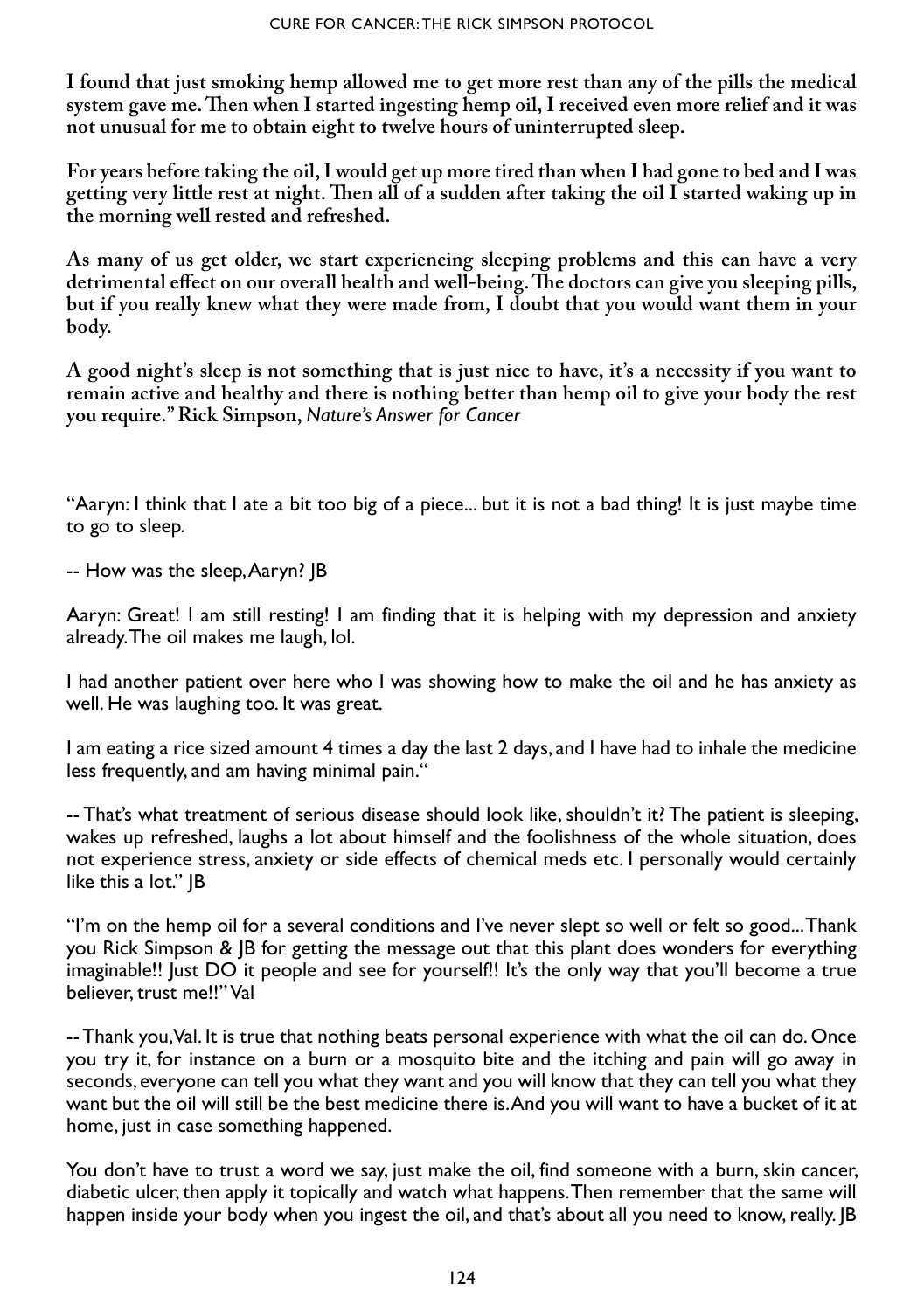"Some people are just ignorant and afraid... Because of Rick Simpson I myself have been able to go down on my pain meds considerably, I mean I was taking 60mg of OxyContin 3 in the morning and 3 at bedtime and had been taking them for over 8 years... It sucked!

Now since starting the oil I only take 1 in the a.m. and 1 in the p.m.! Talk about a miracle at least that's the way I see it! The doctors told me I'd never be able to go down or be able to stop taking them. Boy, did "Rick Simpson" and I prove my doctors wrong.

I'm doing it and I feel better than I did taking those damn poison pills! Even though I was on such a high dose of the OxyContin I was still experiencing pain, day in and day out, not sleeping and not eating...

Today I'm pain free, sleeping normally and eating more! And I'm not stopping my quest to get off these pills I'm hoping by the time I've been on the oil for a month I'll be totally off! Wish me luck!" Nancy

I actually have schizophrenia and I use medical cannabis for side effects related to my condition, such as anxiety and insomnia. The medicine works, ever since I started medicating more frequent I have been able to sleep, which I couldn't before. A lot of my symptoms appear when I lack sleep. Never have I experienced voices while on cannabis, I feel it actually protects me from them..." Jose

-- I agree, Jose, sleep deprivation is the cause of many mental conditions. Quite logically, when one has not had enough sleep, one does not feel as well as he/she would after ten hours of refreshing sleep after eating the oil. |B

"The more sedative the better. I use it at night before I go to bed and it works. I now sleep 8 hours straight out. Rest has been the very best thing for me. The 80% and up strength takes a while for you to get used to it but you will get there. Start with 0.01 ml as directed and work up from there. I tried a 0.025 to start...next time I took only the 0.01 ml. The 0.025 ml put me on the couch for 10 hours. Be careful but remember to take it. As I said Night time is the Right time for me. Can function during the day and REST at night." John

"I am giving the oil to my fiance (Jason) and he isn't taken much and it is making him so tired. He sleeps most of the day. I am going to take him off of it for a day or two just to see what changes it makes... then maybe give him a tiny bit like 1/2 a grain of rice (at least that was what we have read) maybe we bumped it up to quickly for him." Jason

-- Jason, the sleepy feeling is ok and you want the patient to sleep as much as possible. The sedative effect will wear of in a few weeks but it is not anything undesirable, on the contrary. Best wishes, JB

Q: Making some today for a man who the white coats have said he has two weeks to live and there's nothing more they can do for him. I hope to have good news for everybody soon. Trying to also get him to stop smoking and to change his diet and more to give his immune system a fighting chance. Thank you Rick and JB for your knowledge and giving us a real cure.

A: Dave, let him smoke, it makes no difference if he eats the oil. Also, he is going to sleep a lot, so he will smoke so much anyway.

As for changing the diet now, well, he should change it reasonably but not drastically, let him eat what he feels like. Not necessarily a sausage, but something reasonable, Increase his body's pH, have him eat seeds from two apples every day. The most important thing is to get as much oil in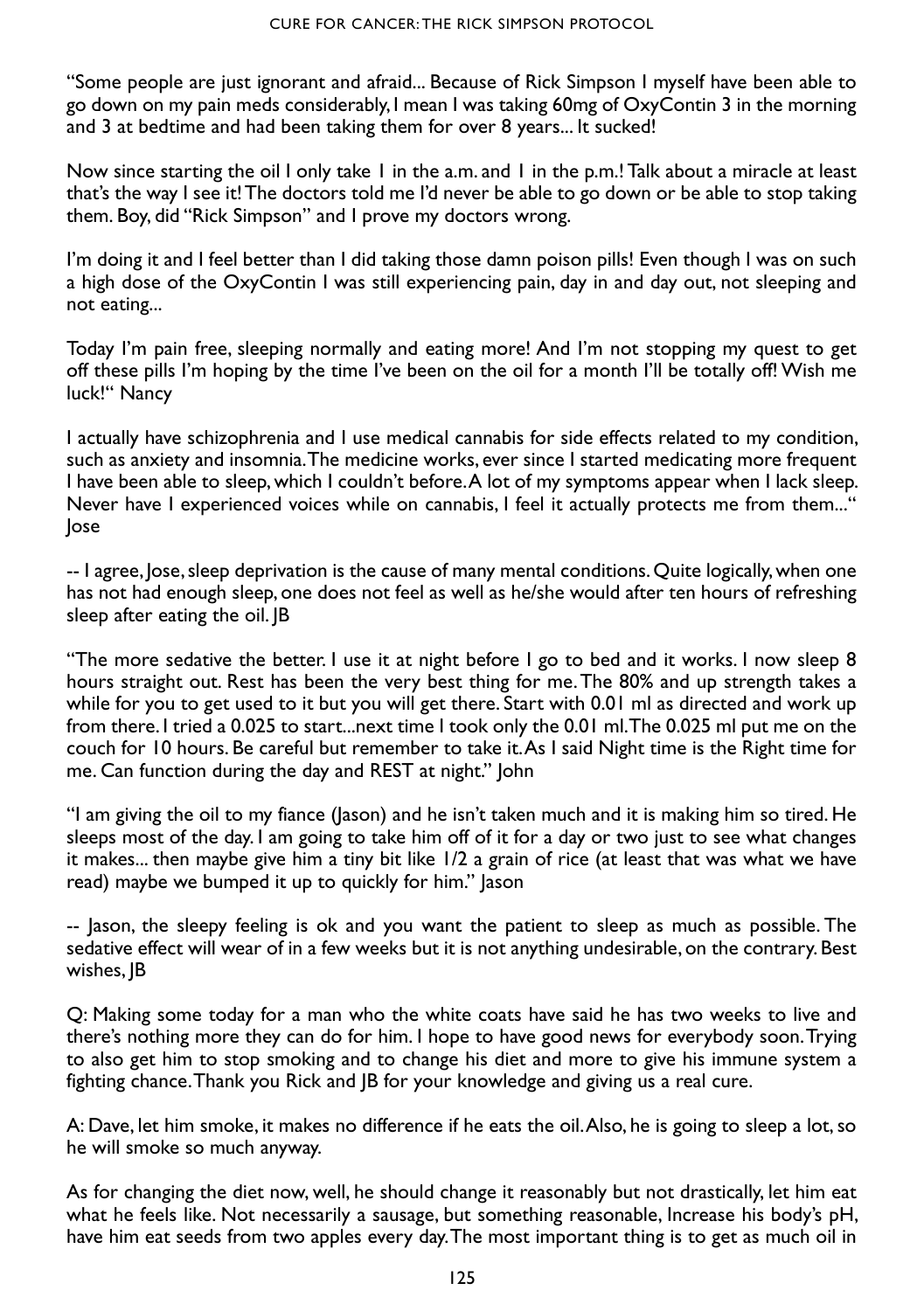him as possible as quickly as possible. There is still a chance. Combine eating the oil, suppositories, vaporizing and topical use for best results. Even if he does not make it, he will live a maximum quality of life until the end, and that's very important, too. I am sure it will be more than two weeks, but we will see. Doctors are not always right with their predictions when the oil comes into play. Best wishes, JB

"I sleep very soundly, and longer than usual. Once I am up I feel very rested, not groggy like when smoking." Terry

"I sleep well and dream but I wake up groggy. Takes hours to come on and then it lasts a long, long time. I use it every night. It takes away my arthritis pain and lets me sleep." Katherine

"I have cancer and sleep apnea. Not only do I get amazing sleep, I don't wake up from hot flashes. It is a blessing." Stephanie

"It feels like being happily dead!" Mal

"My mind without it is like a New York traffic jam. With it - it eases it into a Zen garden state whilst still functioning on a normal level." Andris

"I have had a sleep disorder for 20 years, RSO oil has helped me sleep for the first time and I am pain free upon awakening! Yay!" Bonnie

"I have a herniated disc that presses on my sciatic nerve causing severe pain to shoot from my lower back down my left leg to my toes. I was taking 3 ibuprofen every four hours just so I could get out of bed and be able to walk. I started taking the oil almost two weeks ago for the pain and inflammation. I now require no ibuprofen, I sleep better than I may have ever, my coworkers have commented on my better moods and overall happiness. I FEEL GOOD!" Jennifer

"Been giving my 14 year old Pit the oil for 4 weeks now for cancer. She sometimes gets a bit 'twitchy' and drunk when I give her too much, but when the hecticness wears off, she sleeps like a pup.

She refused to take vet meds so we got some oil instead. Still early days but I'm recording her progress. It took about a week for her to get used to the oil and to develop an appetite again. I'm jealous, as we can at this stage only afford the oil for her Love everyone's beautiful stories!"

"I have Social phobia (better termed as social anxiety disorder), depression and insomnia. Never took the oil, 'cause I can't find it here where I live, also can't cultivate and extract it myself... but I did smoke about ten times, what I felt was that after the first time, I could now sleep whenever I felt tired, I had my "all-life-no-depressive-month", never felt so happy(no depression) and with all that vitality even taking the most potent medicines (which are leading me to other health problems) for that, also my social anxiety (phobia) decreased a lot and I didn't need to be "high" to feel that, if I'd smoked 1 or even 2 days before I have to go out and talk to other people, stay in a public place (what this disorder makes impossible), NOW I COULD DO THAT, felt alive again as a "normal person", no medicine did that. The problem is, due to laws, precedence of the herb, plus social preconception and ignorance about the plant, I can't even smoke it anymore, don't wanna get "high", just wanna live again without those life limitant issues, There r a lot anonymous people who lives like me with some kind of phobia and other disorders and I think the oil may be the solution." Pablo

"You can ask Rick and or JB, we have found that using a product that is 20-30% sativa is one of the best combinations for anxiety-related issues." Brewster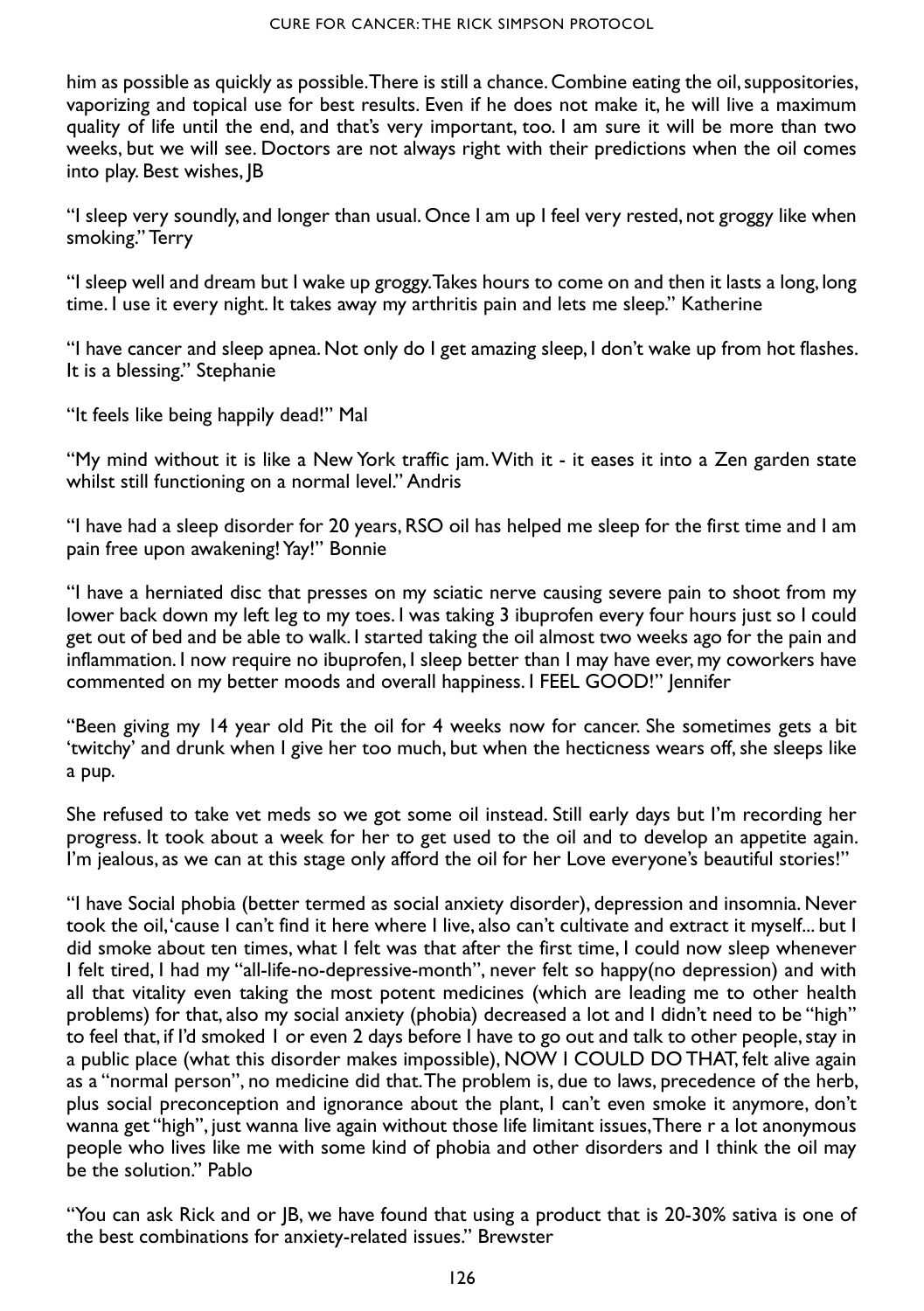-- We like to work with indica dominant sativa crosses with 20%THC or more, exactly for these reasons. The effects of the best oils are extremely potent and sedative, yet euphoric and even better aphrodisiac. When you give a patient a medicine with such effects, you can be almost certain they will enjoy taking it. Who wouldn't? You sleep well, you wake up well rested, euphoric and full of desire to make somebody happy. Who wouldn't like that? JB

"I appreciate learning about the RSO every day and what it has done for people/animals. If this oil does what they say, it needs to be hollered from the highest mountain - not quieted down. I haven't had personal experience with it, but surely would if I or anyone I cared about found we needed it.

In the meantime, I read as many posts as I can. I have yet to read a post that says, "Thanks Rick Simpson - I got totally stoned, it was cool, Dude."

-- Thank you for your support, Debbie Nolan, I am sure you will write a post that will say exactly that very soon. The feeling in the body when one ingest the right dose of the right RSO for them can only be described as "very cool." Or extremely cool. Or maybe amazingly cool. It is one of the most pleasant feelings one can experience, it is very natural, calming and soothing.

As we say, best oils have a very sedative, yet euphoric effect when ingested. So you sleep well and then you wake up giggling like a kid. And when you sleep well and wake up giggling, you are more likely to feel well and rested than when you don't sleep well and don't wake up giggling. And when you feel well and rested, your body will logically heal and perform better. No rocket science, as always with cannabis medicine. JB

"Although the endocannabinoid system affects a wide variety of biological processes (such as appetite and sleep), experts believe that its overall function is to regulate homeostasis.

Homeostasis is a key element in the biology of all living things and is best described as the ability to maintain stable internal conditions that are necessary for survival. Disease is simply a result of some aspect of failure in achieving homeostasis, making the endocannabinoid system a unique target for medical applications."

--In other words, it's all about the balance. Nothing new. JB

## **Glaucoma, Restoring Eyesight**

**"Glaucoma and its effects can be brought under control quite easily in most cases since many varieties of hemp are effective in dramatically reducing ocular pressure. It is not uncommon for a person suffering from glaucoma that is using hemp oil to see a substantial improvement in their vision. Many patients even have to get their glasses changed because their old prescription lenses are now too strong.**

#### *Do you think it makes sense that eye doctors will not even mention cannabis even though it has been known to be effective since at least the 1800s?*

**Again, hemp oil made from the right strains is a very effective treatment for glaucoma and I know of nothing better or safer for reducing ocular pressure. The effect hemp has on ocular pressure has been known for a very long time, yet the medical system tries to avoid even discussing hemp's use for glaucoma. Unfortunately, it appears that many doctors today are much more about money than they are about healing. I cannot explain how an eye doctor can**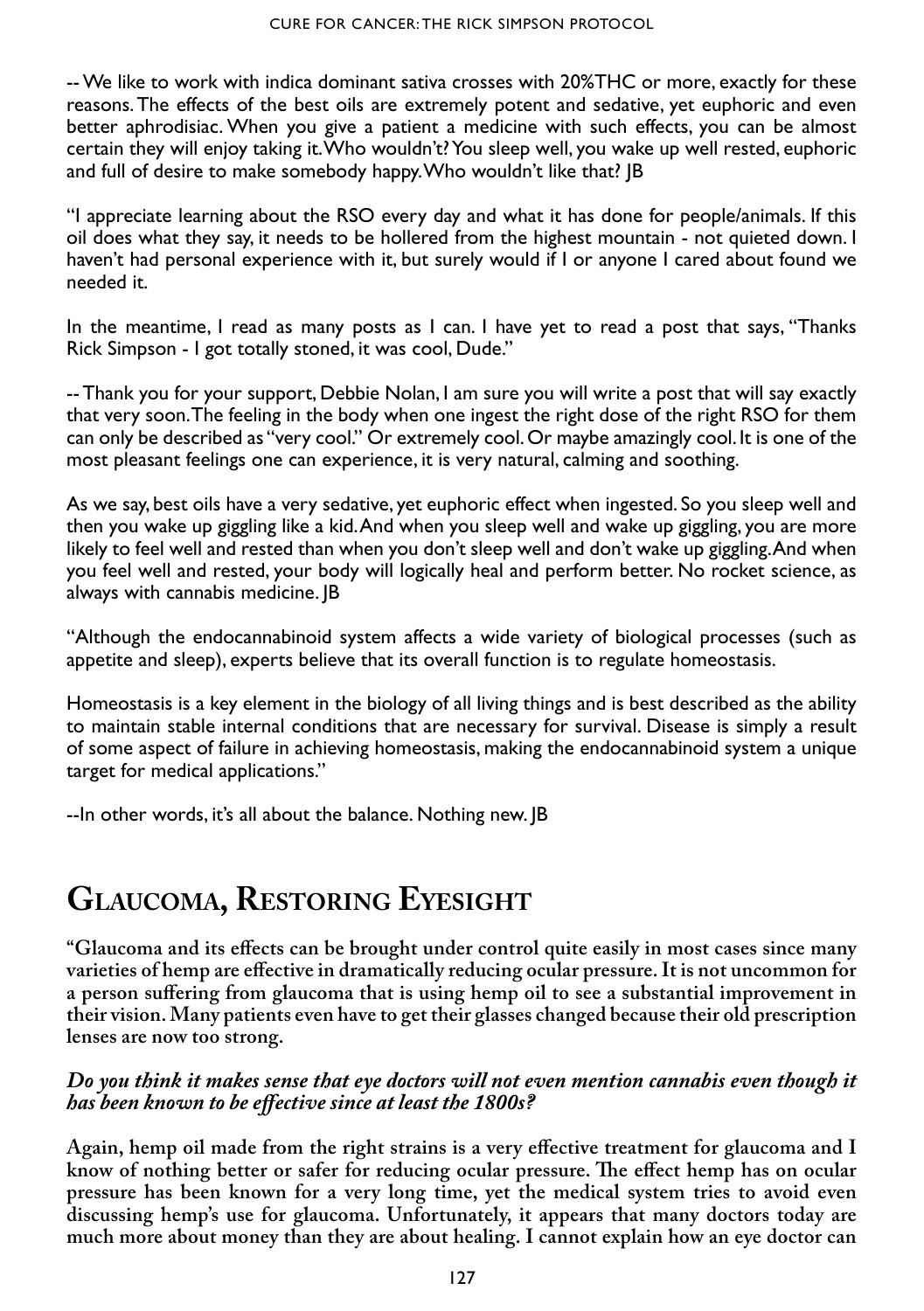**sit there and watch a patient slowly go blind and not tell the patient what hemp can do for their condition. Far too often, in the end, patients lose their vision completely because they blindly trusted the advice of their doctors. Having a patient lose their ability to see correctly does not seem to mean much to many eye doctors. Yet, I think what they are doing is disgraceful and I feel very sorry for those who have been robbed of their vision for no reason other than greed." Rick Simpson,** *Nature's Answer for Cancer*

"I just made a batch of "hemp oil" a couple nights ago and a batch of butter. I have been giving a brain tumor patient the oil, before taking the oil she was nearly blind, after a month of taking the oil, her sight has been near fully restored. You wouldn't get the same results from butter. You get medicinal results from butter, however the oil is a much more concentrated form of meds, and it works for almost anything, stuff is just amazing." Dion

"Taken orally is restoring my mother's eyesight. She is legally blind in her left eye. An injury left her without a lens and several surgeries left her with glaucoma. She has been on the RSO for a year and a half now- using it daily. She never noticed how much eyesight was returning until she was putting on some eye makeup. She has been blind in that eye for 40 years, so she has trained herself how to apply eye make-up with her eyes closed. It was the only way she could apply it to her good eye was to close her good eye leaving her completely blind. Well, the last time she closed her good eye, she started to actually see & focus out of her blind eye. She only wears make-up on occasions so she is not exactly sure how long it was before her sight started coming back, but after being on the oil for over a year she can now make out images, colors, and even read certain things from her bad eye! I was holding up a bag of Lays Chips, and from across the table she could read lays. She thinks if she had a new lens that her vision would be completely restored. In order to get a new lens she must be put on an organ donor list- I am not sure her insurance will cover anything like that so for now- This oil has given her a miracle- a miracle of sight where there was once only darkness! So I would say NO DROPS NEEDED- Just a steady supply! Now, Get to planting your cure! Oh Yeah- She has NO EVIDENCE of GLAUCOMA EITHER!" Lindsay

## **Rare or Not-So-Common Diseases and Illnesses**

Q. Hello Rick/JB, have you ever heard of a rare disease Porphyria? If so have you treated anybody with RSO and what was the results?

A. No, I have not. But judging from what I have read about it, I do not see a reason why the oil should not help cure it or bring it under control. It will definitely help with symptoms of this rare and certainly very unpleasant condition.

I would follow the protocol on our site, I would eat the oil and use it in suppositories (that way it will go right in the bloodstream). I would use the oil topically in a tincture or salve for skin conditions/manifestations (it will take away all itching and other discomfort).

I would eat at least 60g over two or three months, I would not use any chemicals, I would simply follow Rick Simpson's instructions. If 60g won't cure it or bring it under control, I would eat another 120g. And if that would not bring satisfactory results, then I would simply start pounding the oil in me, one two three grams a day or even more if I could take it, and I would simply eat as much as I would have as quickly as possible. Why? Because when the oil does not help you, it is quite unlikely that you will find anything else that will. Also, aggressive illnesses should be treated aggressively. Best wishes, JB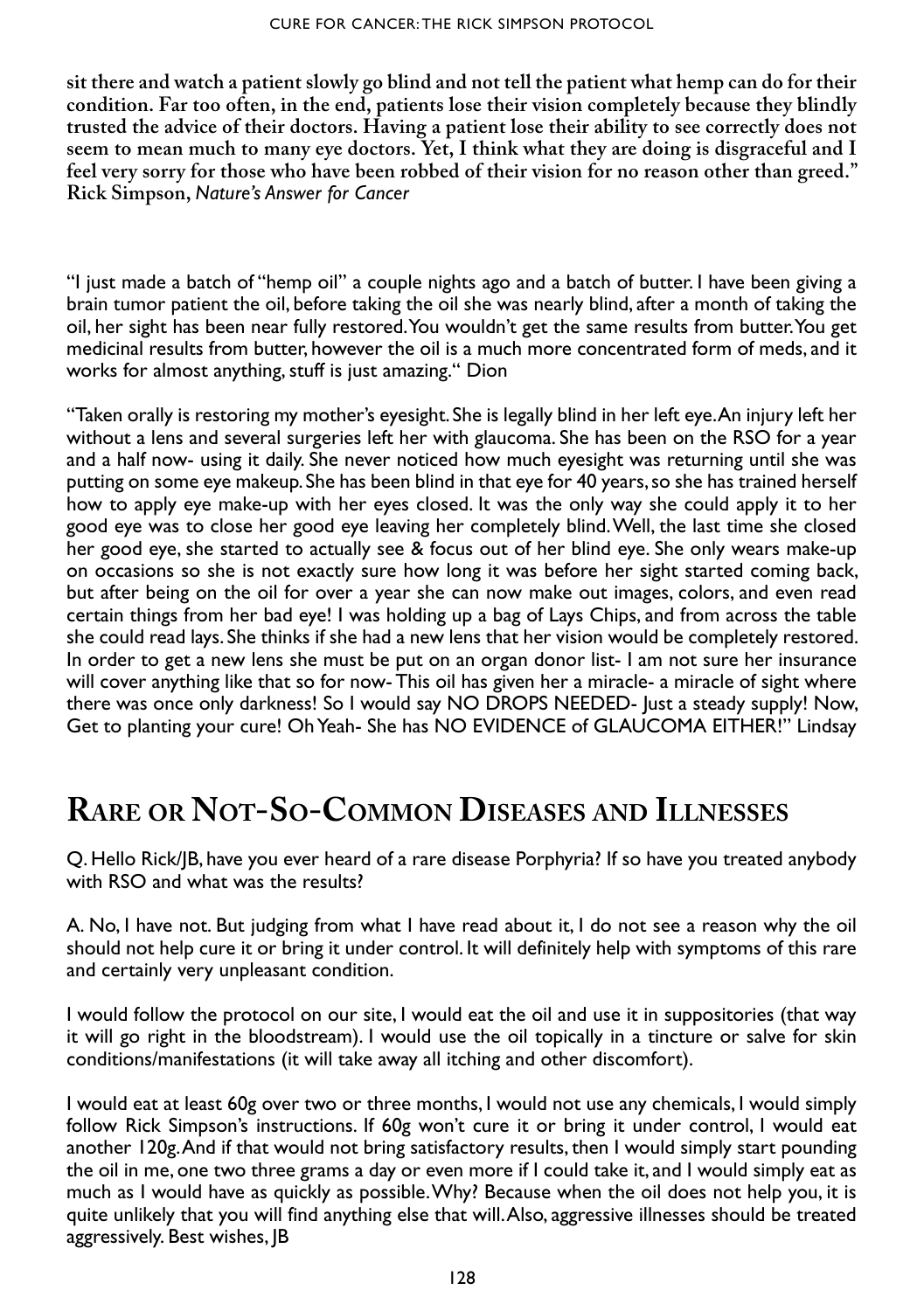"So good news JB & RICK!!! I went to doctors today for my test results! My thyroid which was underactive and medicated for 22 years is now over active! I have been only ingesting RSO full time myself for a month, I also rub a tincture right in to my throat and I vapor RSO as well! I am so ecstatically happy about this!

He is a really cool doctor that has been there and supported me through this all and knows full well, I AM IN FACT USING RSO OIL! Being the doctor he is, he still wants to do a ultra sound on my thyroid to check for any nodules! What do you think about the ultra sound?

I am always going to be taking this oil with pride for the rest of my days this feels right that's the whole point right! Prescription drugs are EVIL! I also have many health problems that I am currently treating with this wonderful oil! Chiari Malformation type 1 of the brain stem also I have severe carpal tunnel and much more!

I am 45 years young today do not feel all beat up and hurt like I use to feel! Did I mention I also had brain surgery 7 mos ago and I have not used any narcotics since my surgery due to liver failure from the drugs! I truly am proof that this oil is from GOD! This is all we should be ingesting as medicine!

Thank you JB and Rick for everything you do from the bottom of my heart! No more thyroid meds, YAY!!!!!!!!" Margene

-- Congratulations, Margene. As for the ultrasound, well, I think you know the answer. The less scans the better, that's all I can say.

I personally would not go near anyone who would not tell me about the oil for 22 years but if you think those people still have something to tell you, feel free to talk to them, namely if you are really interested in what they have to say about medicine. But that's about all I would let them do, talking only, that way they can't hurt you as much as they would the their talking was translated into a "need" to ingest some pills of their choice.

Best wishes and keep away from those who spent 22 years giving you wrong advice. Be happy that you survived their "treatments", others weren't so lucky. JB

"Can cannabis oil be used to treat rabies?" Aami

-- Aami, yes, but it will probably require putting the patient in coma for some time, with very high doses of the oil, especially in advanced cases. JB

"My caregiver has a patient who is diagnosed with Lupus and mercury poisoning throughout her body. After about a year so far with using her homemade oil, mercury poisoning has completely disappeared and the Lupus is damn near gone. Hair follicles have been taken every 2 weeks to see exactly what and how much poisons are in her body for the updates of her success. Really is amazing what can be cured naturally. Does cost a bit, but still healthier and worth a life!" Jesse

"I got diagnosed with primary myeloid fibrosis, got on meds that helped but wasn't satisfied due to increasing pains and no appetite and dropping blood count, increased spleen size, insomnia. After taking this medication for one year and feeling no real fundamental change I decided to try RSO, only 1 month on the oil, my pain is non-existent, appetite has returned, blood count is on the rise, sleeping like a rock." Aguae

"I use it to treat my medical anomaly;…several hospitals in my area say it shouldn't be possible… but the RSO is amazing...I'm rejecting a VP shunt in my body, I have a connective tissue disease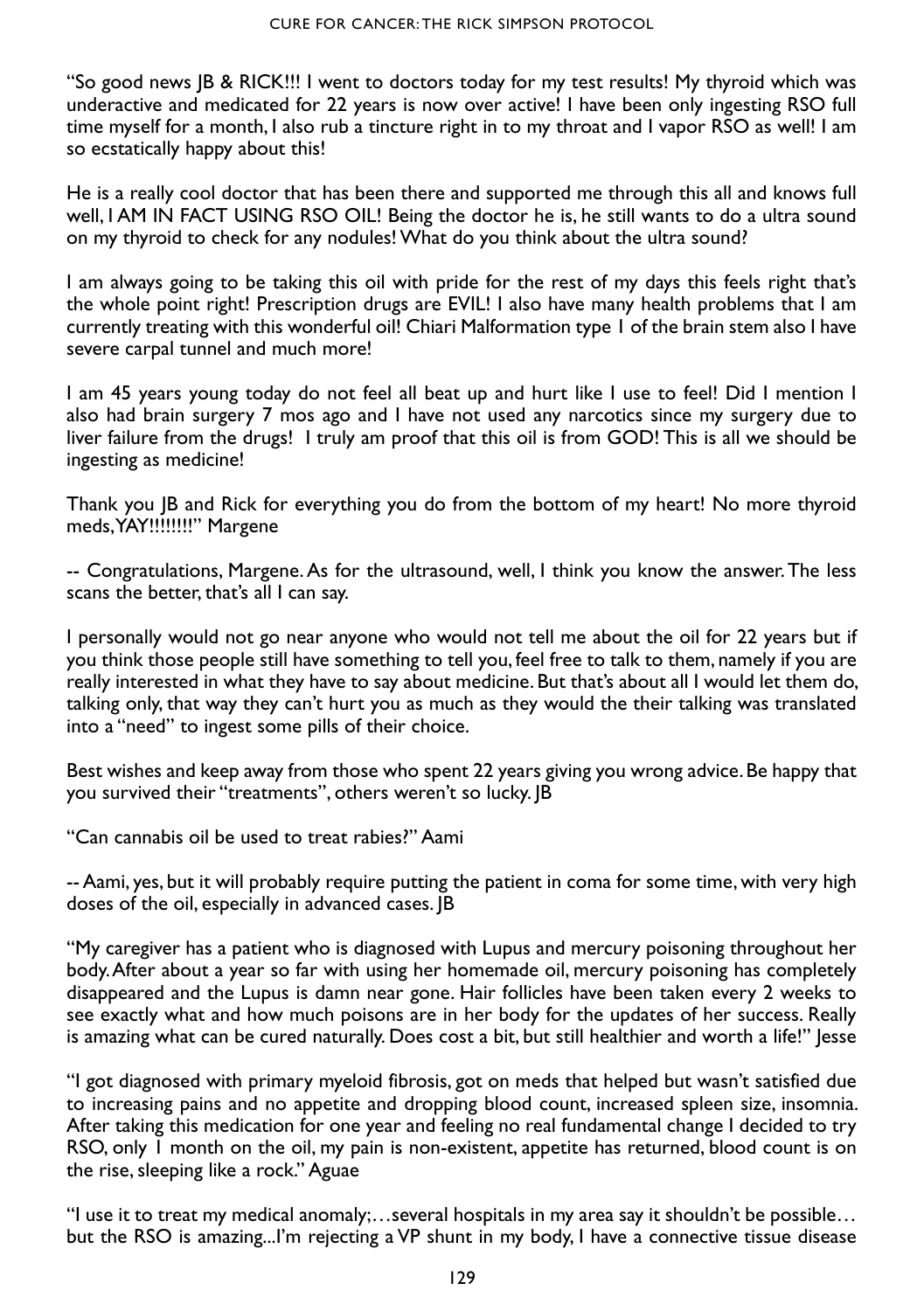and several other rare problems...4 brain surgeries in 36 days and I refused to fill the narcotics... solely medical marijuana, RSO and breathing...I've never healed so quickly in my life...even as my labs show my body is so screwed up my pain is actually not that bad…" Katie

"The following is from a gentleman who was involved in a serious car accident in 1977. He suffered from facial paralysis, tear ducts did not work, he had to use ocular lubricants, partial loss of vision in one eye. Additionally he had a head injury resulting in memory issues, speech issues. He walked with a cane and spent all these past years in pain. This is from a message he sent.  $==$ "The oil is repairing me on a cellular level. All the scar tissue on my right is gone! I now have movement of my right eye. I can even smile, now the paralysis in my face is going away. All of this has happened within the last 6 months. Once due to the pain from the tumor I increased my dosage to a gram and a 11/2 grams per day dosed throughout the day. A couple months ago I was watching TV and I realized I can see the right side of my nose. First time I've seen that since 1977. I began exercising it. I now have full movement." Cannabis Oil...not just for cancer Peeps." Corrie

# **Animals - Testimonials**

"I treated my dog's tumor on his ear with RSO... It was HUGE and now it's GONE!!!!" Andrea

"My dog has ostersarcoma (bone cancer). I had his leg amputated a week ago, and he is due to start chemo in a week. With his cancer, it usually spreads to the lungs, 95% of dogs die from lung cancer within a year. If it was your dog would you start the oil now and still do the chemo, or no chemo and straight oil? For humans you start with a rice grain, with a 70 lb dog, would you start with a 3rd of that twice daily? Thanks for reading this and I'm eagerly waiting your response." Eda

"Eda, the oil saved our precious dog Sophie. She was dying. Give your dog the oil ASAP... Chemo will kill her. Prayers with you..." Brewster

"I just got some really great news about my friends' dog that I just had to share! A few months ago, her pitbull Maximus had a tumor inside one of his back legs that was growing out of control. The Veterinarian told my friend that she had to pay over 3 grand to have his leg amputated, or it would spread and he would die within a year. This was about 4 months ago. Back then, when I saw her status about his planned surgery, I messaged her and suggested feeding him Cannabis oil instead. She figured she'd give the natural treatment a try before doing anything drastic and irreversible like amputation. Luckily for her (and Maximus), she already had a Cannabis card since she lives in California. So, she went to a Cannabis dispensary and picked some up. She fed him 1 drop of oil about the size of a pea, twice daily with his meals. Right away she said she noticed he was in less pain and felt much more comfortable. Plus, his eating habits went right back to normal. After a few weeks he could even run without limping, so she cancelled his surgery and stuck with the natural treatment. She just got home from a Vet checkup today, and found out that his tumor is COMPLETELY GONE. No trace of the tumor has been left behind. The Vet was really shocked when she told him how she cured him.

FYI: This is the 3rd dog I know of that has been saved by Cannabis oil. I also know plenty of humans that have been saved too. If you STILL think Cannabis doesn't cure cancer, then you haven't been paying attention. I have known the truth for years now, and I have never found anyone, animal or human, that Cannabis oil has failed to save." Lara

"Some Kid's lymphoma T cell CLCT-1 cancer is GONE! We will be going to the vet only for tests every three weeks for CBCs to measure calcium levels and FNA to monitor red-white blood count for cancer t-cells. She no longer needs prescribed meds but we will keep her on the Rick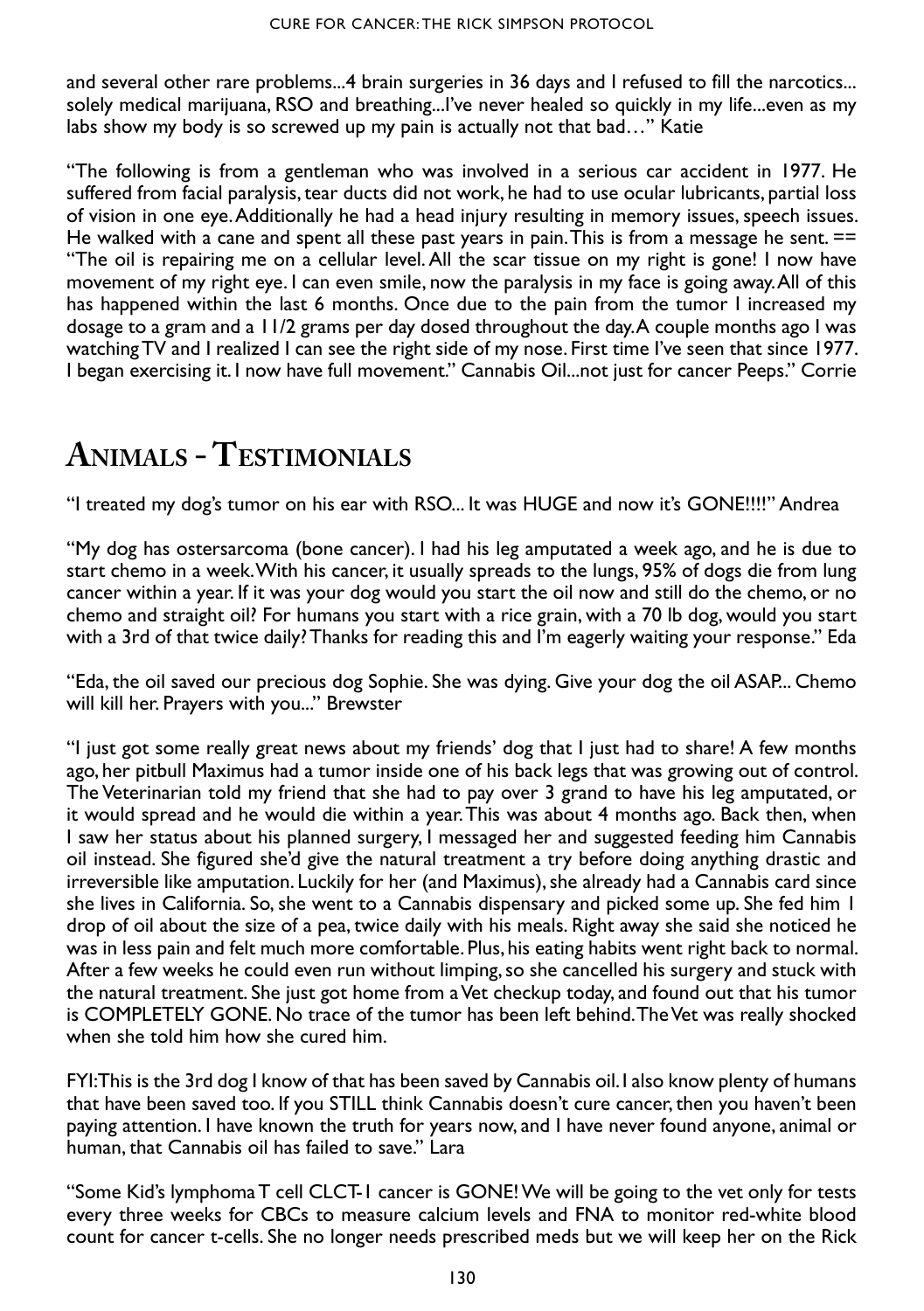Simpson Oil that cured the cancer every day for the rest of her life. We are a Grateful Family." Some Kid Needs a Miracle

"Amazing story! I make and take RSO for health maintenance as my family has had a lot of cancer. I started giving it to my dogs as well as they both have small tumors and my Shetland sheepdog has Discoid Lupus, a form of canine lupus. It is incredible! In a couple weeks one of the dog's tumors has shrunk by 70% and the other dog with lupus is doing amazing! For the first time in years her red, swollen, and painful nose is healing! I've tried prescriptions, steroids, diet and nothing has helped.The RSO is healing my dog's lupus, I know it can help humans too! "Ashley

"My cat got 1/4 -1/3 grain rice sized 2-3 times a day to treat & cute his chronic inflammatory UTI when multiple rounds of fluids, antibiotics, and meds could not, also put him onto a raw diet & he's not had it reoccur. Of course for cancer you'd use a higher dose. Generally I try to find the dose that doesn't seem to drastically affect them too much - it won't hurt them ever but an owner would notice sleepiness, incontinence, possibly a bit of drunkenness. Of course in cancer you don't care - just work them up as quickly as you can to higher doses progressively.

This is for "maintenance" - for example my dog who had an eye removed from glaucoma (and is doing AWESOME) has a risk of her other eye going glaucoma so I dose her at least twice a day with some oil & have found a good dose that doesn't cause the incontinence etc. but she still is getting her oil. I had her taking more before the eye enuc for pain. I truly feel like the oil helped her more than conventional pain meds post op too - the 1st day or 2 she had 1-2 doses of vet rx'd pain meds then I went to only RSO, by the day after her surgery she already wanted to play ball again and was & is a happy girl. Chloe will actually lick the RSO off my finger - unlike my cat who hates it. LOL (…)

I don't find that RSO causes anxiety in animals - light sensitivity can be noticed with higher doses.

I even used RSO on my ferret - he was very old and woke up one day that he was suddenly very weak, maybe he had a stroke. I gave him tiny doses of RSO thru the day to just keep him sleeping - that evening he seemed to be waking up - shaking his head and acting like my dogs do when they eat cannabis, I just left him sleeping figured whatever his body's going to do at least he is not in pain or suffering - I had half an idea he'd wake up ok- sadly he did pass away but his quality of life till that last day was great so I feel the RSO gave him the best last day possible. I know he was not in pain and he slept very peacefully and I know it was not too much RSO as he had been dosed in the morning and early afternoon then nothing & I'd checked on him very late that evening he was just sleeping - he could wake up but he just wanted to sleep." Whitney -- Best quality of life until the end, that's what also matters a great deal when the oil is involved. Thank you, JB

"Yesterday Chloe, my 8yr old spayed female Heeler fox terrier was diagnosed with glaucoma in one eye. The pressure was very high in her 1 eye and she might be blind in it permanently. We did emergency treatment with IV fluids and mannitol and she's on a couple meds. The pressure came down some but not a lot, and she's not enjoying the adjustment to life half blind right now. I want to treat her with the RSO as it has been incredible for my bf and I's own pain and I really believe in the oil and the stories people tell on here are incredible. I don't want Chloe to end up getting glaucoma in the other eye and I want to heal anything I can in the affected eye. I understand a lot of pets have been helped by the oil & I would be so happy if Chloe could recover her vision or even some vision in the affected eye... Thanks for any help or advice!" Whitney

-- Whitney, simply get her on the oil. Some oils are better for glaucoma than others. The easiest way to find out about how effective it might be is to take a dose and watch your eyes in the morning. If they are clean, look for another strain or combination of strains, if you have a lot of stuff to clean on them, it is most likely a good strain for lowering intraocular pressure. Best wishes, JB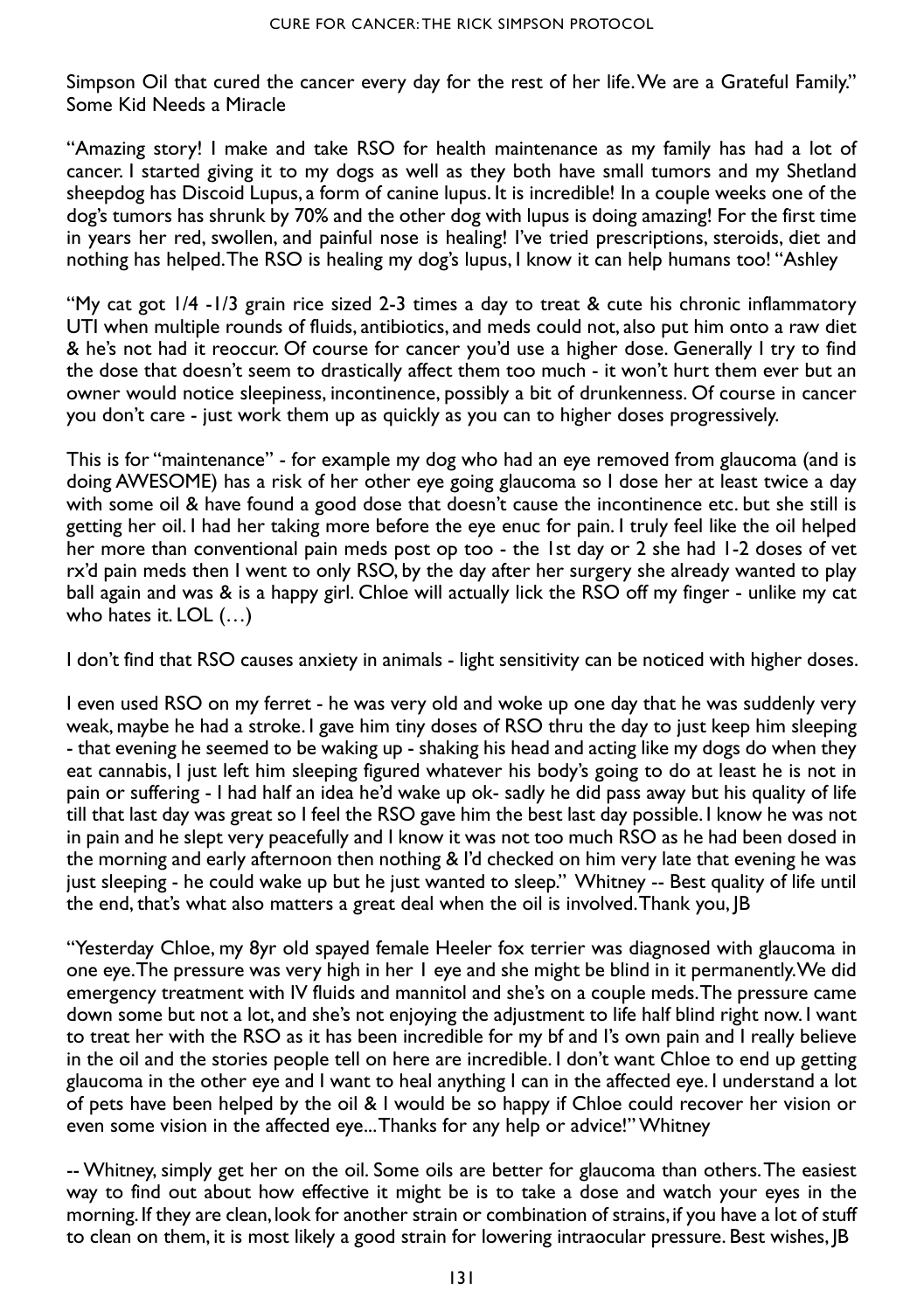"Thanks JB! Yesterday I thought we were making some incredible progress, the eye was clear (I pulled goop out of them all day) & the pupil was not fully dilated & though it didn't match the other eye's pupil I thought it was responding to light, but this morning it looks all cloudy again. Maybe in the bright light like yesterday it will look better... How much and how often do you recommend I dose her? So far I have been doing very very small pea size dose, she's only  $30\#$ & it does seem to affect her, this dogs always loved to eat stems and leaves or roaches, get the smoke etc. so I can tell when she's a affected by the oil too and it does seem to be affecting her a little bit similar to if she ate stems, that doesn't worry me though, I kinda feel like that means its "working"." Whitney

-- Whitney, I would give it to her with something good two or three times a day. The more you get in her and the quicker, the better. Even she had to sleep for a day or two, who cares. A little hemp induced coma can´t hurt. JB

"Sounds good to me! I will do that today. She was pretty zonked yesterday too. Thanks for such a fast response JB!" Whitney

"My dog ate a part of a plant yesterday because he knew it would help his stomach after he had gotten in leftover chicken dinner fat and ate a bunch of it she paced a lot and later through up and then rested comfortably. Guess what was in her puke -- pot leaves. Smart dog." Donna

"Hi JB, I do give the RSO to my horses. In fact, I had a scare last week with my gelding that has been ill, I gave him about 1/3 of a gram of our ISO oil and he was so SToNED!! He was sedated. So...it works on horses and if a 1/3 of a gram is that sedative on a horse, imagine the healing properties. It took him about 24 hrs to rid the effects of it. I cut back his oral dosing to just about a grain of rice for maintenance." Heather

"Think it was back in the 70's FDA first reported cannabis killing cancer cells... all I know is my cat's stomach cancer seems to be gone, she's now eating well, putting weight on and running round like a new kitten..." Tony

"I have been giving my 19 year old cat ground decarboxylized cannabis since December 2011. She was very lethargic, runny poop, signs of feline senility... an acquaintance that worked at a vet suggested I give her 1/4 aspirin, 1/4 t metamucil... did that for a few days then decided to try the cannabis... I sprinkle a small amount in her wet food every couple of days... she is still with us!!!" Lori

"JB, we have made her several batches as we make her a new batch every 2 months, as she is taking 1cc/day. We've used 2 different strains. She is currently using the same batch that cured my cat's cancer." Charlie

"Rick, I have to thank you. My beloved cat of 14 years was diagnosed on June 1st with squamous cell carcinoma. I cured him with the RSO in ONE WEEK! The vet says it is a miracle. I took him back to him on June 8th and he asked me if it was the same cat, because the tumour in his mouth was almost gone and he fully expected that I was back for him to put him down. Now he is almost fully recovered. I love him dearly and had to thank you for sharing how to make the medicine properly FOR FREE!"

"My cat was diagnosed with a' fast-growing, aggressive, untreatable, inoperable' form of cancer last June, a squamous cell carcinoma in his septum, which is as ugly as it sounds. He was given 1-3 months max, and my vet gently suggested I 'let him go now'. I cried, thought about it and decided I just couldn't watch him die. I went online, discovered there are a great many cures for cancers. Started giving him a number of supplements, etc. He was doing ok, but the cancer was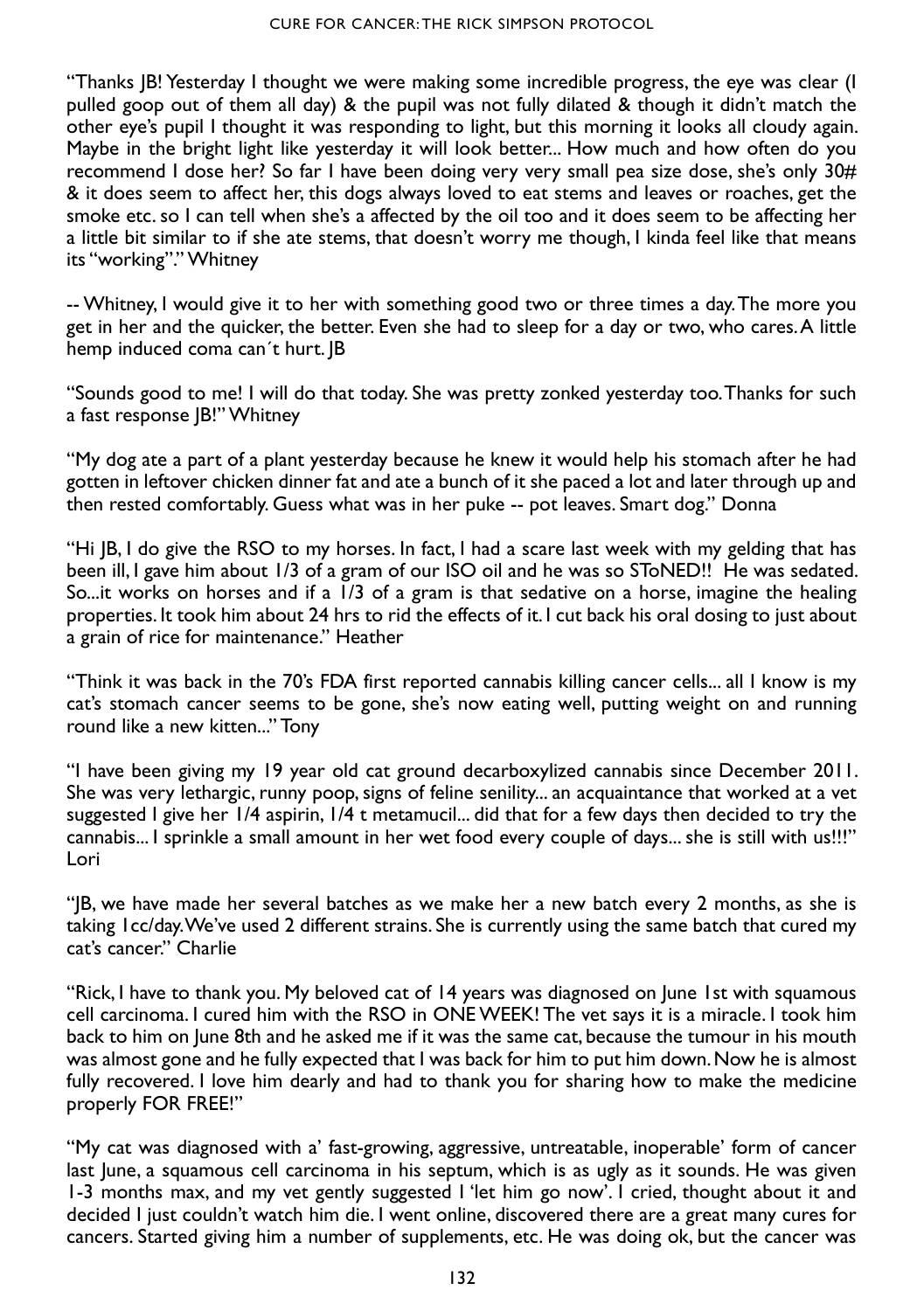still growing and affecting his breathing. The tumour finally started growing to the other side of his nose, and in December he was starting to go downhill. I thought, ok, it's time now.

Then I discovered cannabis and how it can kill cancer. Long story short, Ted's been taking the RSO since December now. It was a bit of a situation in the beginning to get a correct tiny dose, because he is a cat. And much smaller than a human. He's sleeping MUCH better, his breathing is better when he sleeps, his appetite has come back, though not to what it used to be. This is all a journey in progress and I don't know how it's going to end.

However, the tumour seems to be flattening, although very slowly. I think if this hadn't been such a nasty cancer, he probably would have been healed months ago. My vet is delighted and impressed with how he is doing. So I'm just taking it day by day and am happy that most of those days seem to be good days. His maximum expiry date was last September so he's doing ok." Anne-Marie Leidl

"Yay!!!! I have a cannabis kitty too. High grade cannabis oil saved me having to shell out \$4800 to the vets to butcher... I mean uh... do surgery on my cat's ear to remove a tumor. Hooray for Cannabis Kitties n Cannines!" LinZy

"RSO-ish substance saved a 40 lb dog's life -- an ethyl-extracted oil otherwise identical to RSO used to save my dog who had drunken the neighbour's anti-freeze. The vet said over the phone that she was finished, too late, and would not likely survive the 40-minute drive to be euthanised, and I was advised to make her comfortable.

My loyal companion was frothing at the mouth, had frequent seizures, was badly overheated, and throat so swollen she could barely breathe, lapsing in and out of consciousness. -- definitely dying, no question.

Trying to ease her passage from this world, I heated a 1/2 gram of oil into a tsp of butter and literally stuffed it down her throat with my finger, pushing an opening in her swollen throat. Within ten minutes, she was no longer mouth-frothing, her fever had broken, she was breathing normally, all convulsions and seizures had stopped.

She drank water eagerly, then laid down to sleep for 12 hours and awoke in seemingly perfect condition, running and playing within minutes of waking. I told my vet, and asked her to publish the event in a case study, and she refused, claiming that cannabis is toxic to dogs!" Alan

"We use it on our 14yr old chihuahua who has seizures. A few months ago we thought she was not going to last long, so I thought why not try some oil? Within a day she was like a whole new dog! She was eating better and was feeling frisky and wanting to play! This stuff really does work for many things!" Mindy

"We received a puppy that had gotten trampled by a very large human. She is a toy chihuahua, she had a four by four inch welt that covered her entire bottom half. She got really bad and started to grow cold, so I decided that trying the tears couldn't hurt her too much.

When I first dosed her, she was barely able to move her head. I am however extremely happy to tell you that after a week of tears three times a day, she is a happy, healthy and yippy little butthead. Thanks Rick and JB for exposing us to the truth. My wife and I believe the tears saved her.

Let's not forget that I was dosing a toy chihuahua that was less than a pound with a gram of RSO, 3 times a day. That's 3 grams a day to a puppy that weighed less than a pound, and was at death's door due to being stepped on by a boy that's over 300 lbs. If cannabis was indeed toxic, kaimana would not still be with us, running nutsy and jumping for weed smoke."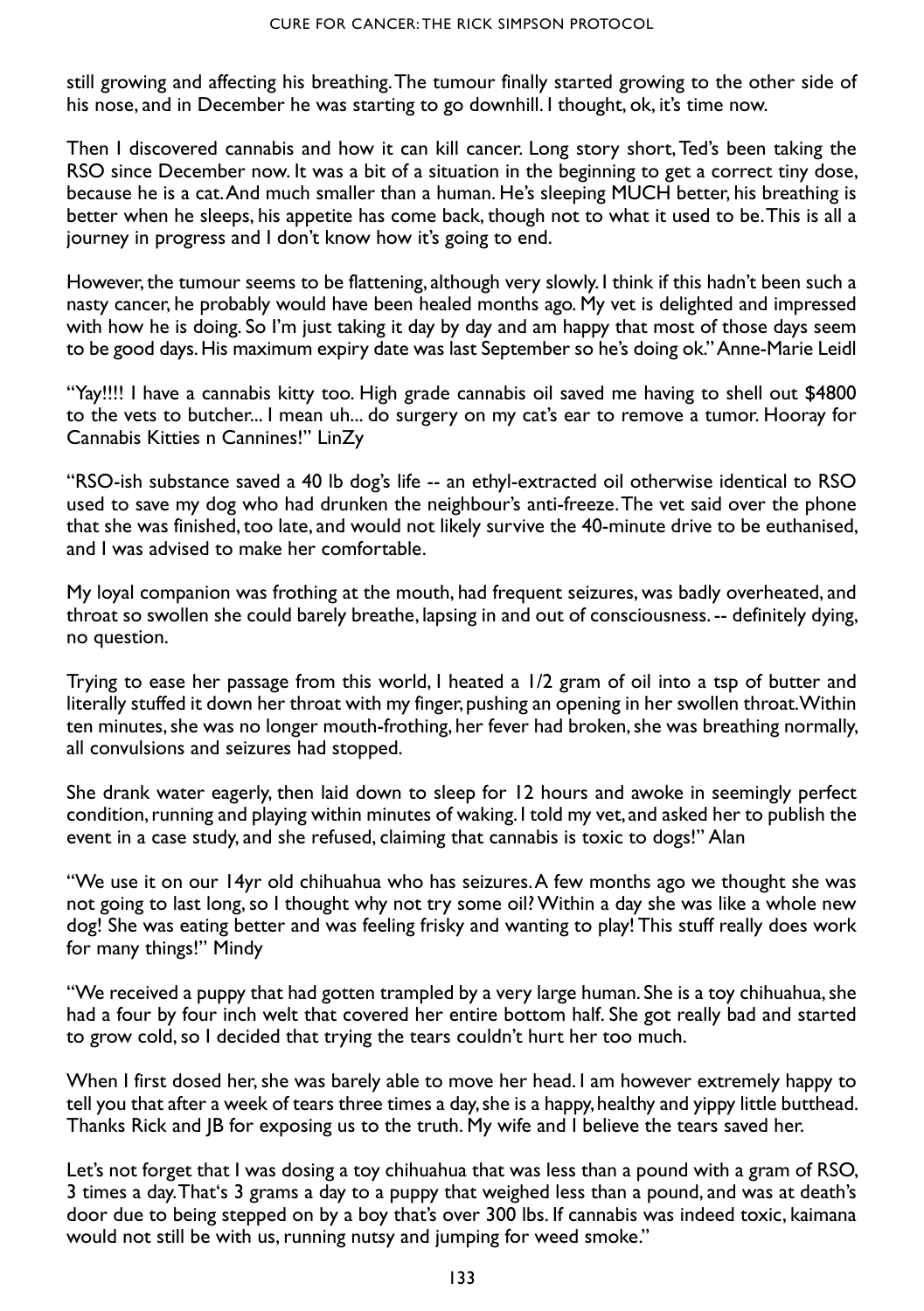"Gave it to our then 13 year old to help her with arthritis in her back legs & hips... surprise, we also not only got a springy dog but also 4 puppies. No way she should have been able to still have a liter, and all are healthy and doing great! Love RSO!" Julie

"My dog had a skin problem (a rash that caused him to tear out his fur) & a reoccurring ear infection. I didn't have RSO but gave him a tincture my friend made. His fur has grown back and the ear infection has cleared up. If the tincture worked this well, I'm thinking with the RSO I could completely cure him. So I would say that yes, RSO would work on a dog's cancer as well as it does on humans. Bless you Rick and you too, JB." Bette

-- Thank you, Bette. Your thinking is logical and correct. Animals have faster metabolism, and so the oil cures them much faster than it cures humans. It is a pleasure to cure animals with the oil, they love taking it. |B

"I use it on my dogs. Just quite a bit less than we would. I have a 12 year old that was ran over and had to have her hip removed. Not replaced... removed! 4 weeks in... No scar from the surgery, walks, still with a limp but gets around just fine and I used the oil instead of pain meds... It worked great!  $(...)$  I have a 9 year old Rotty that has heartworms, terrible allergies, very low energy and losing his hair on his tail. Starting him on it today... Just rescued a 10 year old chihuahua that has 3 tumors and I know this will fix her right up!!!" Dolly Durbin

"RSO OIL Dog Biscuits and with topical ointment on the cancerous sores on her leg it was the 1/2 size of a dollar bill. She was starting to cry getting up and her shaking was bad. I knew RSO would work... The very next day she got up with no crying and shaking and she was running around the yard few days later with her little buddy Nugget, rat terrier. That was 6 months ago. She's like a 6 years old dog now, not 12 years. That's one of so many stories I've witnessed in the last 2 years.

My story is much longer... RSO saved my life. No more Opiates. And very little pain most times. Thank You Rick Simpson... Peace be with you." Ron Youngblood

Q. Dear friends, hope this finds you well. I am giving my 8 year old, 40 lb. dog RSO for the tumors growing on the right side of his body. Today is his first day of treatment and he is knocked out and sleeping. I gave him about the amount of a grain of rice. Is this too much? For how long and how often would you recommend I give him the oil? I am on the oil myself. As time goes by I am getting more and more used to the "high." I must have surgery next month and I plan to use RSO for my pain and recovery. If I can work it, I'll be on it for the rest of my life. Blessings  $\sim$  Many Thanks

A. Katherine, I would postpone the surgery if at all possible until you eat say 180g of the oil at a gram a day (or more) in three doses. Give the dog a half of that if you think he is not comfortable with what he got now. Sleeping is part of the healing process, it's nothing to worry about and it is a sign that the oil is sedative, which is what you want. The more potent and sedative, the better. Best wishes, JB

"Sending you on the update of my dog being diagnosed with bone cancer. June 1 it has been seven months, last x-rays shows no spread to the lungs. They did find an intact break near the tumor site in the leg, they don't know what to make of that. Normally these dogs that have a break, you have to put them down. They've concluded that the monthly infusions of the drug called Zometa is keeping it intact so they will continue her in the trial whereas she will be receiving monthly infusions of Zometa. But No Cancer Spread and they cannot pick up the tumor that was there 7 months ago. Just thought you would like to know. This aggressive cancer normally takes the dog's life within 4-6 months of diagnosis. Here she is, 7 months, NO cancer spread. An intact fracture but still walking like nothing is wrong." Linda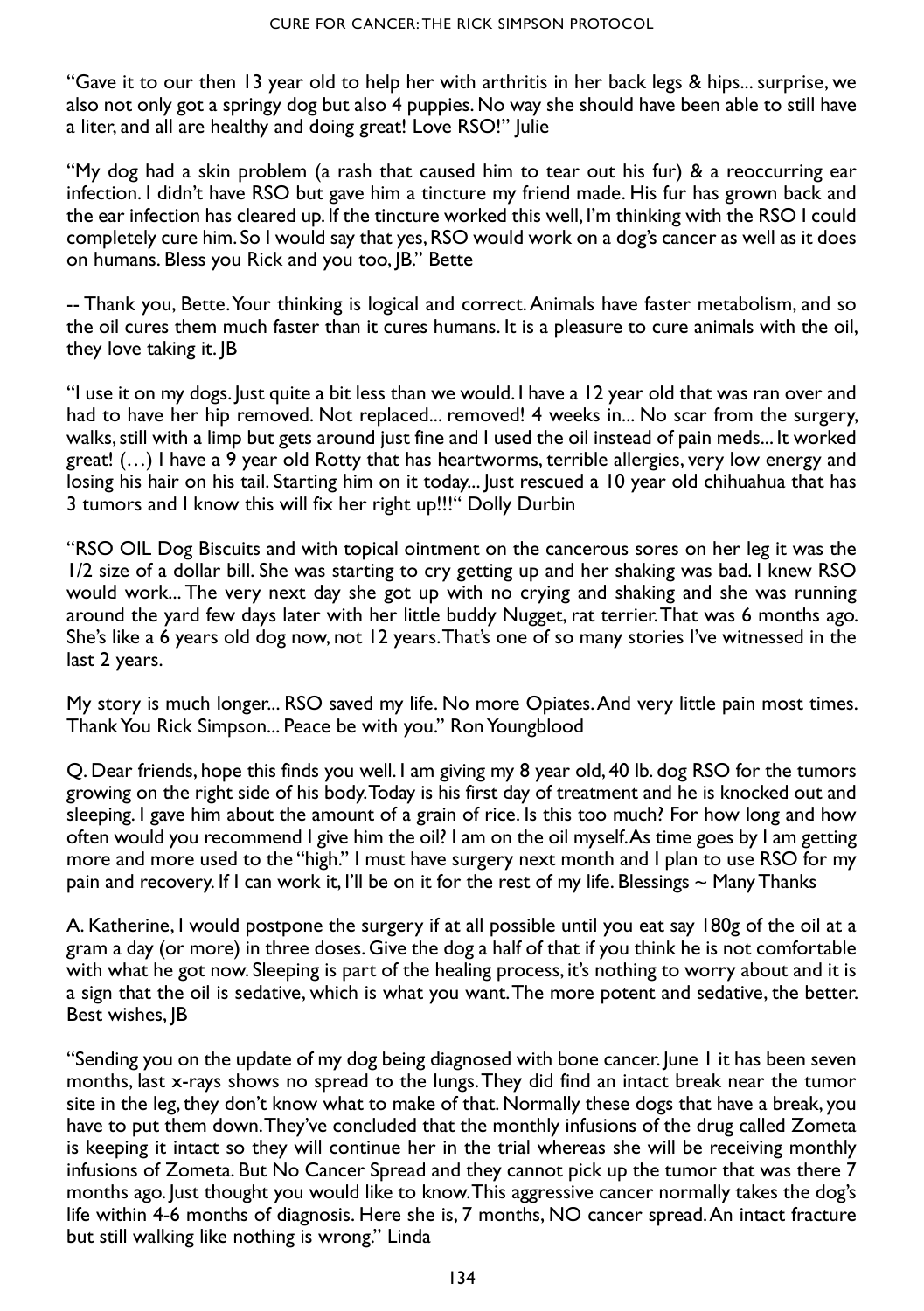"After 9 weeks the skin cancers on my dog have COMPLETELY disappeared!! Maintenance dose now for the test of life. Which I feel will now be not only more comfortable for him but a longer life as well. BLESSINGS RS & JB!! >;-)" Goblin

"My dog had 3 weeks to live. Mass cell tumors all over his purebred pit bull body... After 3 weeks the tumors r shrinking on the ISO/RSO. I swear. He has peed himself a few times an acted drunk but I knew it was for the better. He's still on it. Even when they disappear I'm still gonna make him his med. Love you, JB and Rick." Bocaj

"Been giving my 14 year old Pit the oil for 4 weeks now for cancer. She sometimes gets a bit 'twitchy' and drunk when I give her too much, but when the hecticness wears off, she sleeps like a pup. She refused to take vet meds so we got some oil instead. Still early days but I'm recording her progress. It took about a week for her to get used to the oil and to develop an appetite again. I'm jealous, as we can at this stage only afford the oil for her. Love everyone's beautiful stories!" Janine

"I've seen the effects first hand of a dog taking RSO... For the first few days Ruby (a 12yr old dog) was being sick and shaking a little bit, worrying symptoms if your skeptical on the subject but I can assure you 1 month into treatment and the dog is bouncing around full of life running up stairs jumping up on the bed and chairs full of energy all the time very playful again. Eyes used to be watery and have a grey covering now there completely back to normal. Ruby had a rather large growth on the inside of her leg been there for years and now after eating oil it nearly fell off!!!

Thanks to Rick Simpson xxx bless this oil, it really works, why is there NO testimonials to say it doesn't..?" Brett

"Today is day 3 for a treatment on my dog with RSO (Rick Simpson Oil) which is a cannabis concentrate for medicinal treatment for many serious ailments. She is 13 years old and about 7 months ago, she got something that caused her extreme snottiness, major mucus and some days she was lethargic. Looked it up online, said "kennel cough or canine cold" so I had some antibiotics here and started her on a course. Didn't help at all, so we took her to the vet.

Of course, they wanted to do blood work, x-rays and mucus screening. Approximately 500 in vet bills, I declined so we started her on a broad antibiotic which also didn't touch it in a month. Took her back in and got two more stronger antibiotics, went a month on them religiously. Didn't touch it either!

So then the vet tried a fungicide medication... STILL DIDN'T TOUCH HER SICKNESS!! It's hard to determine what is justified in spending on a 13 year old dog... So I stopped all medication about a month ago to let her body recoup and started her on RSO just 3 days ago, a total of 6 treatments and she is a totally new dog!

No snot, no coughing, she's got the munchies and in general we've seen a REMARKABLE improvement. Unbelievable really. From my personal experience, I can attest that this is some awesome surreal medication. Thank you from the bottom of my heart!" Survival

"My dog is a 13 year old Belgian Shepherd. A few years ago a small lump appeared on his side. It suddenly started to grow at an alarming rate a few months ago. Sadly he was diagnosed with cancer... and not just the one lump. Upon examination he had many. He had other problems as well... Mainly arthritis and hip dysphasia. Surgery was not an option as it was doubtful he would survive the anesthetic. I could not bear to watch him suffering... he could barely walk and had stopped eating. I decided to try giving him cannabis oil as a last attempt to help him. My partner Pat and I gave him a tiny amount (about the size of a grain of rice) on a cookie. It really affected him... he was unsteady on his feet and slept for hours.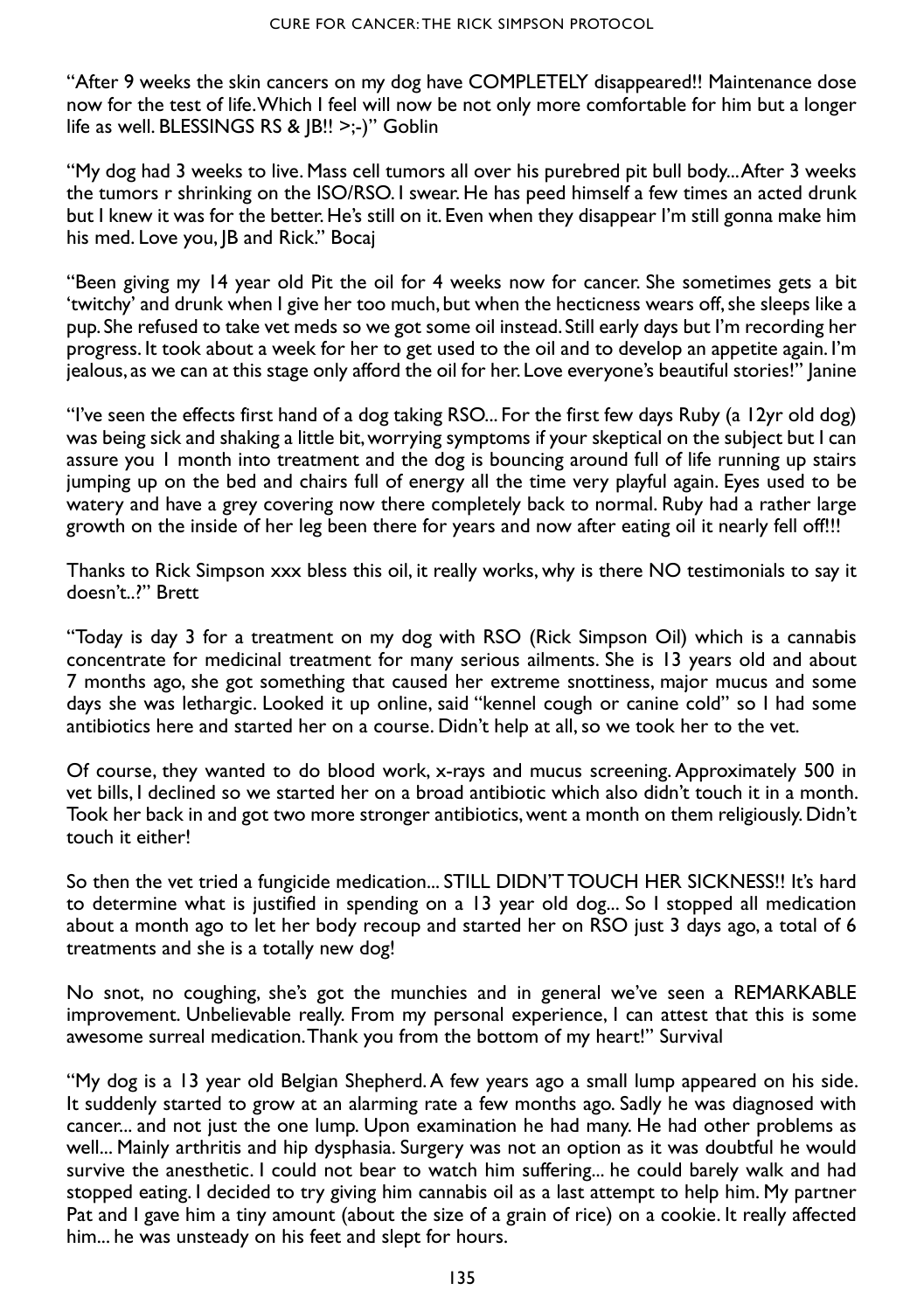We tweaked the dosage over the next few days and noticed that his appetite improved right away. He also began moving about much more easily and his attitude was much brighter. As the days progressed we slowly increased his dosage. It's been 3 weeks and I hardly recognize him as the same dog. He is happy! Wagging his tail, playful, eating, and best of all the tumor is half the size it was before we started on the oil!!!! I will continue his treatment (we are lucky enough to be able to supply our own oil) and keep you informed. I expect to see these tumors disappear completely!!!!!!!!" Josie

"I have a neighbour who successfully removed tumors in his dog within a month by feeding the medicine to her. Keep going and yes very small doses as Rick has stated their metabolism is very high so they get better much faster than we do." Covey

"I cured our Ferret of insulinoma created pancreatic Cancer. Get on it peeps, your 'furry family' needs you. Here is Flower during her treatment, she is a bit cross eyed here and ready for a restful sleep..!" Hempy

"Yes, I cured my cat of cancer in June, when the vet said to put him down. Just fed him the Oil, and within 10 days the fatal tumour was gone! The vet said it was a miracle!" Charlie

"GOD BLESS JB and Rick Simpson for your loyalty to the people who need you most. I will be making my own when I can to help out the people I know who need it desperately. My daughter made a little from trim for a tumor on her dog. Four days of use she said it looked as if it was about to fall off. I am still waiting for final results. GOD before a CHEMIST!" Greg

## **Quality of Life**

### *Could hemp oil improve life expectancy?*

**"If we all took small doses of hemp oil on a regular basis, I am firmly convinced we would live longer and be much healthier. Longer life spans would be very beneficial to mankind, since it would allow those who have wonderful talents to accomplish so much more. Far too often in today's world, a person just gets good at what they are doing and they are struck down with medical problems that end their careers.** 

**We were all given this experience called life to broaden our abilities and horizons so our species can evolve to a higher level. In addition, we were provided with this wonderful plant to both preserve and protect our bodies from disease. It is impossible for me to comprehend that the human race could ignore this plant's healing potential any longer. Now that the truth about hemp's healing powers is available, we would be somewhat remiss in our duties to both ourselves and our loved ones if we did not demand this medicines free use immediately.** 

**If you or anyone else on this earth would like to live longer in a state of excellent health to achieve the maximum potential of which we are capable, I do not see how anyone could feel they have the right to impose their will upon us or try to force anyone to abstain from the medicinal use of this plant. Since life is supposed to be about living and now you have found a way to avoid all the needless suffering, I wish you all a very long and healthy existence.**

#### *You must have heard so many people telling you, "This can't work, nothing will help. The doctor said I will suffer from this for the rest of my life…"*

**A great number of patients have come to me with medical conditions their doctors had no**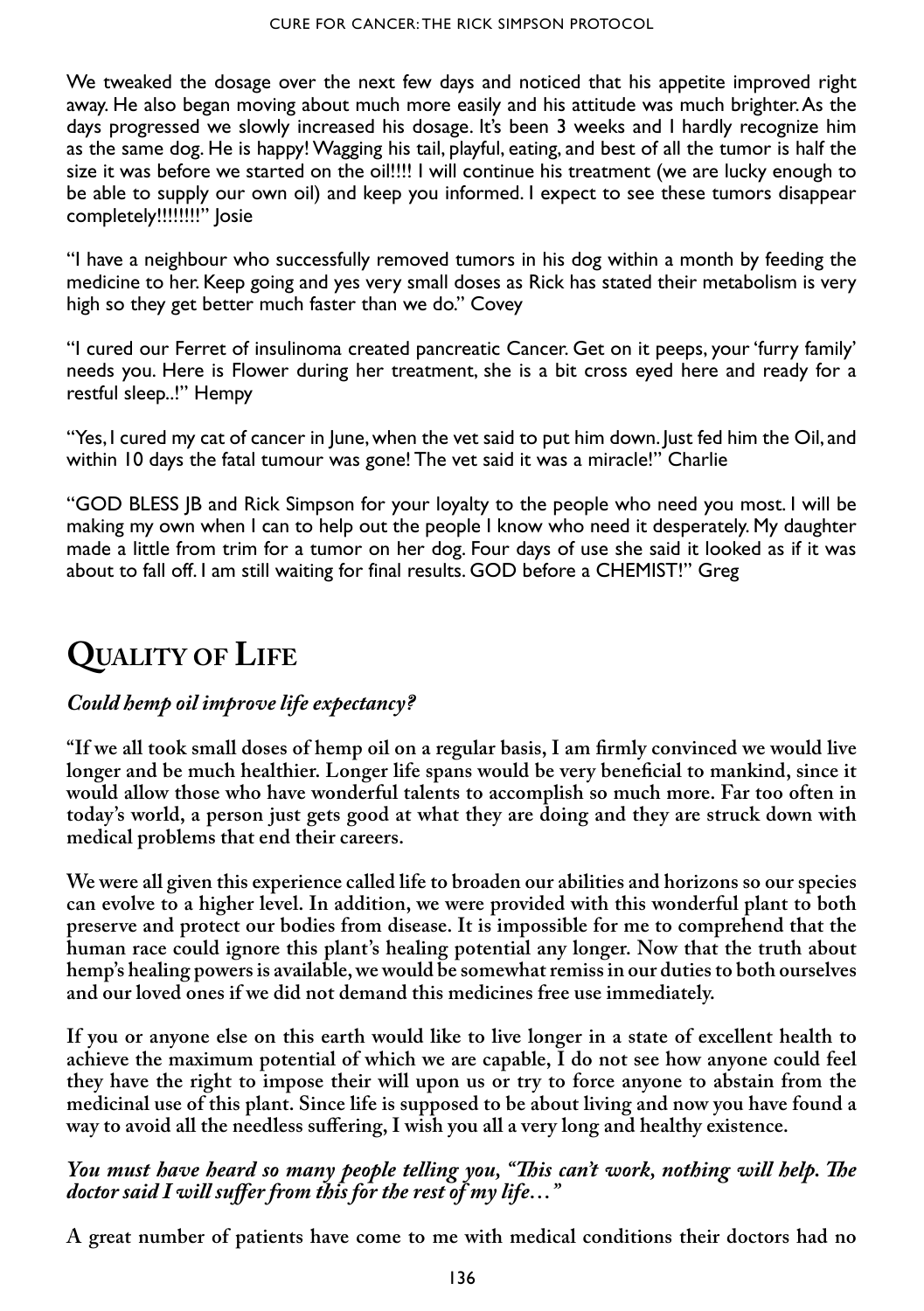**success in treating and they felt their situation was hopeless. Quite often, people do not even have a diagnosis as to what is really wrong with them because in reality doctors could not provide them with an answer. Most of these patients that I provided oil to did not believe hemp could help their conditions until they tried the treatment. I have been in contact with thousands of individuals, who were completely astounded by what this medication did for their conditions. If hemp oil cannot cure your condition, you will more than likely find this oil is by far the best control available.** 

**Doctors like to tell us many diseases and conditions are incurable, but this medication pays little attention to the opinions of doctors and often works what are considered medical miracles. If you are having a medical problem, give the oil a try and there's a good chance you will see the miracles it can produce for yourself.**

#### *Does it make sense to not provide people with hemp-based medicines?*

**It makes absolutely no sense to prohibit hemp's medicinal use to the public and in reality, no one has the right to do such a thing. The only reason that hemp was ever prohibited in the first place was due to the fact that it presented a real danger to many big money concerns. Restricting the medicinal use of the most medicinal plant on earth to those who inhabit this planet could only be termed as being a crime against humanity. It seems at present governments are still willing to let their rich friends who own the drug companies have their way, but in the end they will be unable to hold the truth about this medication back.** 

**When hemp makes its return to mainstream medicine, it will destroy all the corruption that ever stood against its free medicinal use. This plant is quickly becoming recognized once more as being the greatest healing plant in existence and medications produced from it will change the face of medicine forever. Soon the public will reject the chemicals and poisons we currently call medications and they will demand the use of this natural substance, so they can heal themselves sensibly.**

#### *Do you think people in law enforcement do not realize that sooner or later they might need this medication for themselves?*

**Many people in law enforcement definitely know that hemp medicine works and they should all realize that they have no right to interfere with its medicinal use. As a matter of fact, I have supplied this medication to a good number of those who serve to police our society myself. RCMP officers have even sent patients to me for treatment, who were dying of terminal cancer, so many officers are aware that this natural substance works. The police are no different than we are when it comes to disease, they too are afraid of cancer and other serious conditions.**

**Yet the police seem to have a very hard time getting their heads around the fact that our government's policies towards hemp medicine is killing them and their families as well. Most police officers try to brush off their wrongdoing in regards to the raids they perform against those who use hemp medicine by saying that they are just doing their jobs. But that is the same line those who worked in Hitler's death camps used and it did not justify their behavior then, nor does it justify the behavior of police forces today.** 

**It's time the police woke up to the reality of what they are doing. Do police officers think it's wrong for the public to grow the most medicinal plant on earth to produce this medication? Or would they themselves not be looking for this oil if they had a loved one who was dying and needed treatment? I expect that they would, so maybe it's time for the police to start pointing their guns at the real criminals.**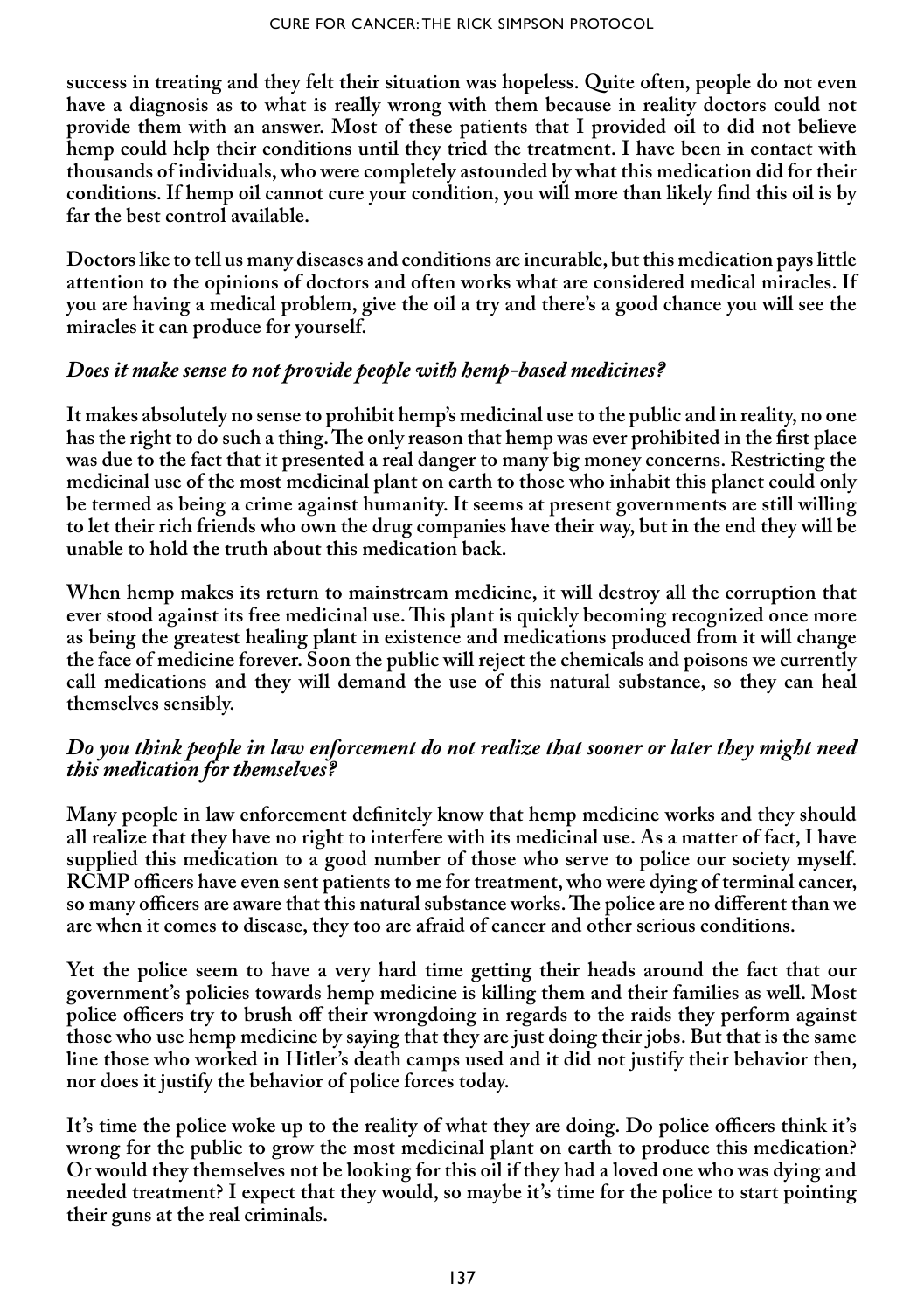**To deny hemp medicine's use to the public is a crime and the police must stop enforcing laws that were put in place against hemp's use for medicinal needs. Hemp is simply a natural harmless healing plant. So how could the police or anyone else think they have the right to deprive someone with a serious medical problem from being allowed the free use of this substance? " Rick Simpson,** *Nature's Answer for Cancer*

# **Why Is It Called RSO?**

"Rick didn't start calling it RSO, others did. It is a good term, as it leads people to Rick's info on methods and materials. Rick is rightly concerned about people calling oil that is not made with his methods and recommended starting material qualities Phoenix Tears or RSO. He knows what worked in his extensive experience treating patients, and he wants to make sure very sick people get what he knows works, and not something that "might be as good" with the same name..." Matthew

"Without Rick and his video I would not have known it cures cancer... although I have been a user and grower for about 27 years I did not know it had these qualities in it... now I do thanks to Rick Simpson... and without his boldness and frankness we would all be living in the dark about it... for that reason I think that RSO is a good name for the oil... but RSO must be made to RS instructions... not some odors idea of what is best... if it's not broken - don't fix it." Peter

"Jack Herer started calling it the Rick Simpson Oil or RSO. Rick did not want to call it that way and it took some time to convince him that it is actually a good idea. The trick is that there are many hemp/cannabis oils out there and there many ways of producing an oil or extract and many patients have been tricked into buying oils or extracts of inferior quality.

RSO is produced using a specific method, from specific materials, and in a specific way, so it should be called what it is – RSO. RSO is not BHO (butane honey oil), RSO is decarboxylated and very potent and sedative. The best RSO is 95-98% THC, 1-2% CBD and extremely potent and sedative. Most other types of extraction simply will not produce an oil that is decarboxylated and so potent and require a lot of extra work. We usually process large quantities of cannabis and Rick's method is very efficient and streamlined for processing large quantities of cannabis. You can process a pound of cannabis and produce the oil in less than two hours, using equipment that is easy to find in most parts of the world. The point is to make the medicine as quickly as possible so that the patient would not have to wait." |B

"I don't CARE what it is called!!! Please call it whatever you want but don't trash a man like Rick who has saved thousands of lives and has given his entire life to spreading the word. It just isn't right!!" Donna

"I call it "hemp oil" all the time, because that's what it is, it's in the dictionary, just another word for Cannabis. It's an old fashion term, but a correct term none the less. We all know what he is talking about." Dion

"The magic is in the globular head of the trichome. Nowhere else does the THC exist on the plant. The plant produces the THC to protect its reproductive parts. The closer you get to those parts, the buds, the more trichomes. Therefore buds have the most medicine available. It's science, not speculation. Thanks again Rick for inspiring me to make the best oil I can. Beautiful clear amber oil." Toni

"As much as corn? We all disagree JB. Cheaper would be nice but c'mon now." Rick